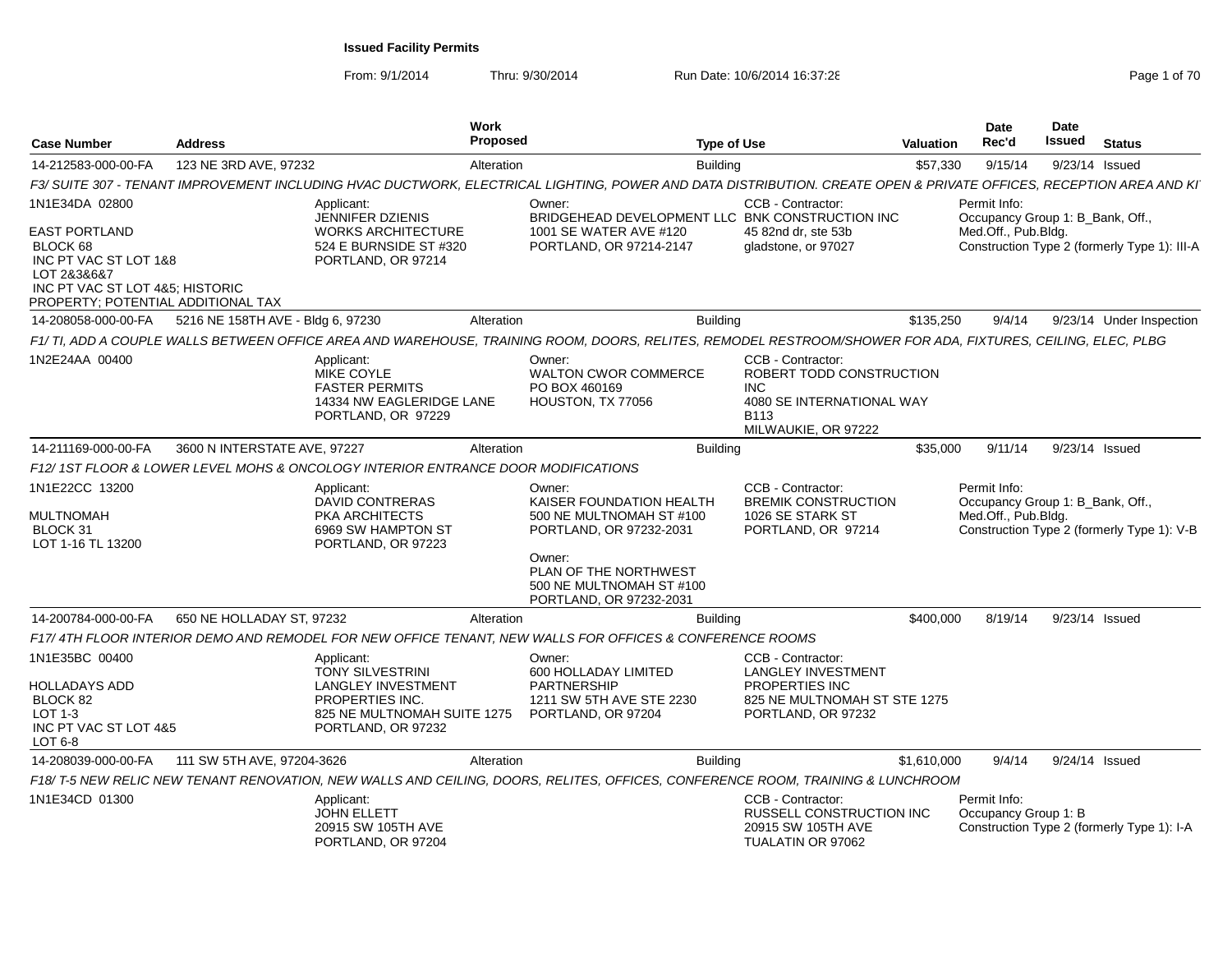From: 9/1/2014

| <b>Case Number</b>                                                     | <b>Address</b>                                  |                                                                                     | Work<br><b>Proposed</b> |                                                                                                                                                                    | <b>Type of Use</b> |                                                                                             | <b>Valuation</b> | Date<br>Rec'd                                           | <b>Date</b><br>Issued | <b>Status</b>                          |
|------------------------------------------------------------------------|-------------------------------------------------|-------------------------------------------------------------------------------------|-------------------------|--------------------------------------------------------------------------------------------------------------------------------------------------------------------|--------------------|---------------------------------------------------------------------------------------------|------------------|---------------------------------------------------------|-----------------------|----------------------------------------|
| 13-213400-DFS-04-FA                                                    | 110 SW YAMHILL ST, 97204                        |                                                                                     | Alteration              |                                                                                                                                                                    | <b>Building</b>    |                                                                                             | \$               | 8/15/14                                                 |                       | 9/24/14 Issued                         |
|                                                                        | F1/- DFS-04 FOR SUSPENDED WOOD CEILING IN LOBBY |                                                                                     |                         |                                                                                                                                                                    |                    |                                                                                             |                  |                                                         |                       |                                        |
| 1S1E03BA 02400                                                         |                                                 | Applicant:<br><b>COLE BUTLER</b>                                                    |                         | Owner:<br><b>B13 INVESTORS LLC</b>                                                                                                                                 |                    | CCB - Contractor:<br>R & H CONSTRUCTION                                                     |                  |                                                         |                       |                                        |
| PORTLAND<br>BLOCK 13<br>LOT 1&2                                        |                                                 | R&H CONSTRUCTION<br>1530 SW TAYLOR<br>PORTLAND, OR 97205                            |                         | 111 SW COLUMBIA ST #1380<br>PORTLAND, OR 97201                                                                                                                     |                    | 1530 SW TAYLOR STREET<br>PORTLAND, OR 97205                                                 |                  |                                                         |                       |                                        |
| 14-180247-REV-02-FA                                                    | 825 NE MULTNOMAH ST - Unit 1                    |                                                                                     | Alteration              |                                                                                                                                                                    | <b>Building</b>    |                                                                                             | \$               | 9/11/14                                                 |                       | 9/24/14 Issued                         |
|                                                                        |                                                 | F2/ SUITE 120; TI WINDERMERE, REVISE EXIT DOOR AS NOT A REQUIRED EXIT               |                         |                                                                                                                                                                    |                    |                                                                                             |                  |                                                         |                       |                                        |
| 1N1E35BB 90002                                                         |                                                 | Applicant:<br><b>ERIC MONEY</b>                                                     |                         | Owner:<br>PACIFICORP                                                                                                                                               |                    | CCB - Contractor:<br><b>COMMERCIAL CONTRACTORS</b>                                          |                  |                                                         |                       |                                        |
| LLOYD CENTER TOWER CONDOMINIUM<br>LOT <sub>1</sub><br>DEPT OF REVENUE  |                                                 | 1265 S 35TH PL<br>RIDGEFIELD, WA 98642                                              |                         | 700 NE MULTNOMAH ST 7TH FLR<br>PORTLAND, OR 97232                                                                                                                  |                    | 1265 S 35TH PL<br>RIDGEFIELD WA 98642                                                       |                  |                                                         |                       |                                        |
| 14-216072-000-00-FA                                                    | 825 NE MULTNOMAH ST - Unit 1                    |                                                                                     | Alteration              |                                                                                                                                                                    | <b>Building</b>    |                                                                                             | \$18,000         | 9/22/14                                                 |                       | 9/24/14 Under Inspection               |
|                                                                        |                                                 | B1/20TH FLOOR SUITE 2000 EXECUTIVE OFFICE RECONFIGURATION                           |                         |                                                                                                                                                                    |                    |                                                                                             |                  |                                                         |                       |                                        |
| 1N1E35BB 90002                                                         |                                                 | Applicant:<br>ANDY WAXSON                                                           |                         | Owner:<br><b>PACIFICORP</b>                                                                                                                                        |                    | CCB - Contractor:<br>ADVANCED TECHNOLOGY                                                    |                  |                                                         |                       |                                        |
| LLOYD CENTER TOWER CONDOMINIUM<br>LOT 1<br>DEPT OF REVENUE             |                                                 | 455 SE 2ND AVE<br>HILLSBORO, OR 97                                                  |                         | 700 NE MULTNOMAH ST 7TH FLR<br>PORTLAND, OR 97232                                                                                                                  |                    | <b>GROUP INC</b><br>455 SE 2nd Ave<br>HILLSBORO, OR 97123                                   |                  |                                                         |                       |                                        |
| 14-104083-000-00-FA                                                    | 700 NE MULTNOMAH ST. 97232                      |                                                                                     | Alteration              |                                                                                                                                                                    | <b>Building</b>    |                                                                                             | \$3,280,000      | 1/13/14                                                 | 9/24/14 Issued        |                                        |
|                                                                        |                                                 |                                                                                     |                         | F8/ LLOYD BUILDING CENTRAL UTILITY PLANT HEATING & COOLING PROJECT TO SERVE THIS BUILDING AND FUTURE BUILDINGS UNDER CONSTRUCTION - REPLACE EXISTING HEATING & CO( |                    |                                                                                             |                  |                                                         |                       |                                        |
| 1N1E35BB 02600                                                         |                                                 | Applicant:                                                                          |                         | Owner:                                                                                                                                                             |                    | CCB - Contractor:                                                                           |                  | Permit Info:                                            |                       |                                        |
| 2600<br>BLOCK 93                                                       | HOLLADAYS ADD. BLOCK 93. LOT 1-3&6-8 TL         | Craig Davis<br><b>GBD Architects</b><br>1120 NW COUCH ST. #300<br>PORTLAND OR 97209 |                         | AAT LLOYD DISTRICT LLC<br>11455 EL CAMINO REAL #200<br>SAN DIEGO, CA 92130-2047                                                                                    |                    | TURNER CONSTRUCTION CO<br>1200 NW NAITO PARKWAY #300<br>PORTLAND, OR 972209                 |                  | Occupancy Group 1: B_Bank, Off.,<br>Med.Off., Pub.Bldg. |                       |                                        |
| 14-211887-000-00-FA                                                    | 700 NE MULTNOMAH ST                             |                                                                                     | Alteration              |                                                                                                                                                                    | <b>Building</b>    |                                                                                             | \$370,218        | 9/12/14                                                 | 9/25/14 Issued        |                                        |
|                                                                        |                                                 |                                                                                     |                         | F12/ SUITE 400 GREENFIELD HEALTH OUTPATIENT CLINIC 6,491 SQ FT NEW TENANT TI, NEW WALLS, DOORS AND RELITES FOR EXAM ROOMS, CONFERENCE ROOM, BREAK ROOM LOBBY AND   |                    |                                                                                             |                  |                                                         |                       |                                        |
| 1N1E35BB 02601                                                         |                                                 | Applicant:<br><b>KIM FORD</b>                                                       |                         | Owner:<br>AAT LLOYD DISTRICT LLC                                                                                                                                   |                    | CCB - Contractor:<br><b>BNK CONSTRUCTION INC</b>                                            |                  | Permit Info:<br>Occupancy Group 1: B_Bank, Off.,        |                       |                                        |
| LLOYD BLOCKS<br>LOT <sub>1</sub>                                       |                                                 | <b>GROUP MACKENZIE</b><br>1515 SE WATER AVE STE 100<br>PORTLAND OR 97214            |                         | 11455 EL CAMINO REAL #200<br>SAN DIEGO, CA 92130-2047                                                                                                              |                    | 45 82nd dr, ste 53b<br>gladstone, or 97027                                                  |                  | Med.Off., Pub.Bldg.                                     |                       |                                        |
| 14-206938-000-00-FA                                                    | 808 SW 3RD AVE, 97204                           |                                                                                     | Alteration              |                                                                                                                                                                    | <b>Building</b>    |                                                                                             | \$28,450         | 9/2/14                                                  | 9/25/14 Final         |                                        |
|                                                                        |                                                 |                                                                                     |                         | F18/ SUITE 600 OBILITY CONSULTING 3,128 SQ FT NEW TENANT REMODEL, REMOVE AND ADD PARTITION WALLS FOR OFFICES, CONFERENCE AREA AND BREAK ROOM                       |                    |                                                                                             |                  |                                                         |                       |                                        |
| 1S1E03BA 06000                                                         |                                                 | Applicant:<br>MICHELE MICCICHE                                                      |                         | Owner:<br>SN INVESTMENT PROPERTIES LL( ALAN VOLM                                                                                                                   |                    | CCB - Contractor:                                                                           |                  | Permit Info:<br>Occupancy Group 1: B                    |                       |                                        |
| PORTLAND<br><b>BLOCK 22</b><br>LOT 7&8<br>HISTORIC PROPERTY 15 YR 2000 |                                                 | 1430 SE BROADWAY SUITE 100<br>PORTLAND, OR 97201                                    |                         | 1121 SW SALMON ST 5TH FLR<br>PORTLAND, OR 97205                                                                                                                    |                    | <b>PACIFIC CREST STRUCTURES</b><br>17750 SW UPPER BOONES<br>FERRY RD 190<br>DURHAM OR 97224 |                  | I-FR                                                    |                       | Construction Type 2 (formerly Type 1): |
| POTENTIAL ADDITIONAL TAX                                               |                                                 |                                                                                     |                         |                                                                                                                                                                    |                    |                                                                                             |                  |                                                         |                       |                                        |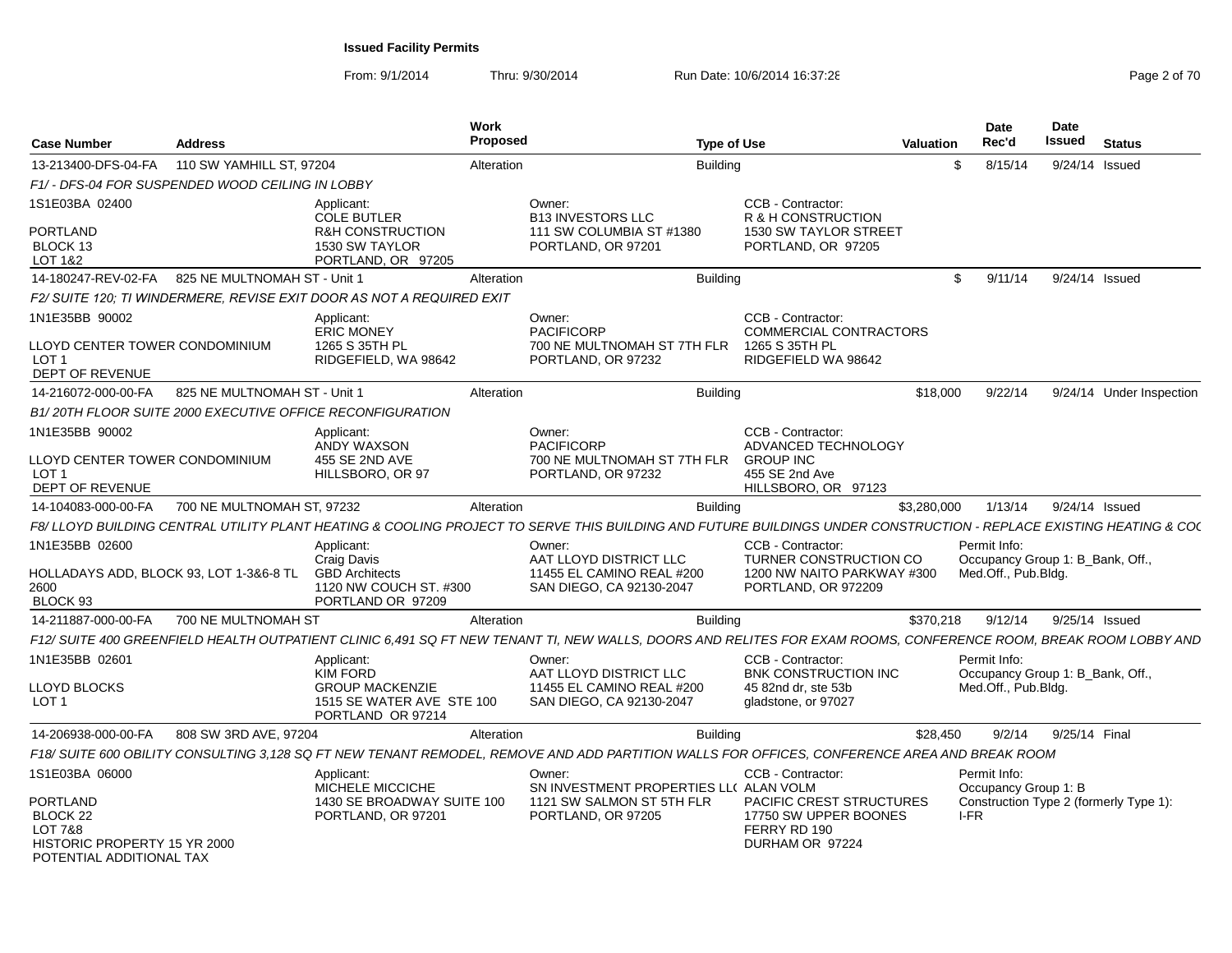| <b>Case Number</b>                           | <b>Address</b>                                        |                                                                                                                        | Work<br>Proposed |                                                                                                                                                              | <b>Type of Use</b> |                                                                                                 | <b>Valuation</b> | <b>Date</b><br>Rec'd                                                                                                     | <b>Date</b><br><b>Issued</b> | <b>Status</b>                                |
|----------------------------------------------|-------------------------------------------------------|------------------------------------------------------------------------------------------------------------------------|------------------|--------------------------------------------------------------------------------------------------------------------------------------------------------------|--------------------|-------------------------------------------------------------------------------------------------|------------------|--------------------------------------------------------------------------------------------------------------------------|------------------------------|----------------------------------------------|
| 14-156872-REV-01-FA                          | 1025 SW WASHINGTON ST, 97205                          |                                                                                                                        | Alteration       |                                                                                                                                                              | <b>Building</b>    |                                                                                                 | \$               | 6/27/14                                                                                                                  |                              | 9/25/14 Issued                               |
|                                              |                                                       |                                                                                                                        |                  | F11/ RENEW STAIR TREADS, RISE AND RUN, TREADS AND GLASS RAILINGS***No occupancy under this permit core/shell only***                                         |                    |                                                                                                 |                  |                                                                                                                          |                              |                                              |
| 1N1E34CC 05100                               |                                                       | Applicant:<br><b>EMILY REFI</b><br><b>WATERLEAF ARCHITECTURE</b><br>419 SW 11TH AVE STE 200<br>PORTLAND, OR 97205      |                  | Owner:<br>1122 STARK INVESTMENT LLC<br>2455 NW MARSHALL ST #1<br>PORTLAND, OR 97210                                                                          |                    | <b>CCB - Contractor:</b><br>SKYLINE INTERIORS INC<br>909 SW WASHINGTON<br>PORTLAND OR 972052821 |                  | Permit Info:<br>Occupancy Group 1: B_Bank, Off.,<br>Med.Off., Pub.Bldg.<br>Total Square Footage - Display Only:<br>11241 |                              | Construction Type 2 (formerly Type 1): III-B |
| 14-209531-DFS-01-FA                          | 2121 SW BROADWAY DR, 97201                            |                                                                                                                        | Alteration       |                                                                                                                                                              | <b>Building</b>    |                                                                                                 | \$               | 9/19/14                                                                                                                  |                              | 9/26/14 Issued                               |
|                                              | B2/ DFS FOR FOLDING PARTITION WALL, 2ND FLOOR         |                                                                                                                        |                  |                                                                                                                                                              |                    |                                                                                                 |                  |                                                                                                                          |                              |                                              |
| 1S1E04DD 09300<br><b>CARUTHERS ADD</b>       |                                                       | Applicant:<br>JAKE PETERSON<br><b>INTERIOR TECHNOLOGY</b>                                                              |                  | Owner:<br>WESTON INVESTMENT CO LLC<br>2154 NE BROADWAY RM 200                                                                                                |                    |                                                                                                 |                  | Permit Info:<br>Occupancy Group 1: B Bank, Off.,<br>Med.Off., Pub.Bldg.                                                  |                              |                                              |
| <b>BLOCK 37 TL 9300</b>                      |                                                       | 9720 SW HILLMAN CT. #805<br>WILSONVILLE, OR 97070                                                                      |                  | PORTLAND, OR 97232-1590                                                                                                                                      |                    |                                                                                                 |                  |                                                                                                                          |                              |                                              |
| 14-208597-000-00-FA                          | 1900 SW 4TH AVE - Unit 2                              |                                                                                                                        | Alteration       |                                                                                                                                                              | <b>Building</b>    |                                                                                                 | \$140,000        | 9/5/14                                                                                                                   | 9/26/14 Final                |                                              |
|                                              | B1/ FAB 175 CLASSROOM INFILL - ADD 36 SEAT CLASSROOMS |                                                                                                                        |                  |                                                                                                                                                              |                    |                                                                                                 |                  |                                                                                                                          |                              |                                              |
| 1S1E03CB 90001                               |                                                       | Applicant:<br><b>STEVE ROUNDS</b>                                                                                      |                  | Owner:<br>OREGON STATE OF (LEASED                                                                                                                            |                    |                                                                                                 |                  |                                                                                                                          |                              |                                              |
| URBAN CENTER CONDOMINIUM<br>LOT <sub>2</sub> |                                                       | PORTLAND STATE U<br>617 SW MONTGOMERY SUITE 202 PORTLAND, OR 97204<br>PORTLAND, OR 97201                               |                  | 121 SW MORRISON ST #200                                                                                                                                      |                    |                                                                                                 |                  |                                                                                                                          |                              |                                              |
|                                              |                                                       |                                                                                                                        |                  | Owner:<br><b>PACIFICORP</b><br>121 SW MORRISON ST #200<br>PORTLAND, OR 97204                                                                                 |                    |                                                                                                 |                  |                                                                                                                          |                              |                                              |
| 14-196672-000-00-FA                          | 2201 NE LLOYD BLVD, 97232                             |                                                                                                                        | Alteration       |                                                                                                                                                              | <b>Building</b>    |                                                                                                 | \$351,698        | 8/11/14                                                                                                                  |                              | 9/26/14 Issued                               |
|                                              |                                                       |                                                                                                                        |                  | F16/ NORTH ENTRY AT THE EAST END OF MALL NEW ENTRY GLASS SCREEN STORE FRONT AND CANOPY HANGING OFF EXISTING CONCRETE, RENOVATION OF VESTIBULE AND NEW CONCOL |                    |                                                                                                 |                  |                                                                                                                          |                              |                                              |
| 1N1E35BA 00101                               |                                                       | Applicant:<br><b>SHAWN HOMBERG</b><br><b>WATERLEAF ARCHITECTURE</b><br>419 SW 11TH AVE AUITE 200<br>PORTLAND, OR 97205 |                  | Owner:<br>CAPREF LLOYD CENTER LLC<br>2201 LLOYD CENTER<br>PORTLAND, OR 97232                                                                                 |                    | CCB - Contractor:<br>SD DEACON CORP OF OREGON<br>901 NE GLISAN ST STE 100<br>PORTLAND OR 97232  |                  |                                                                                                                          |                              |                                              |
| 14-213677-000-00-FA                          | 1022 SW SALMON ST, 97205                              |                                                                                                                        | Alteration       |                                                                                                                                                              | <b>Building</b>    |                                                                                                 | \$67,000         | 9/16/14                                                                                                                  |                              | 9/29/14 Issued                               |
|                                              |                                                       |                                                                                                                        |                  | F3/ 1ST FLOOR TI: NEW WALLS TO CREATE TWO OFFICES. DEMO STAIR AND RECONFIGURE. RAILING RAMP IN LOBBY AREA. POCKET DOOR BETWEEN CONFERENCE ROOM AND BREAKROOM |                    |                                                                                                 |                  |                                                                                                                          |                              |                                              |
| 1S1E04AA 02700                               |                                                       | Applicant:<br>LOY RUSCH                                                                                                |                  | Owner:<br>1022 SW SALMON LLC                                                                                                                                 |                    | CCB - Contractor:<br><b>ALAN VOLM</b>                                                           |                  | Permit Info:<br>Occupancy Group 1: B                                                                                     |                              |                                              |
| <b>PORTLAND</b><br>BLOCK 248                 |                                                       | <b>WILLIAM WILSON ARCHITECTS</b><br>1022 SW SALMON - SUITE 350                                                         |                  | 1121 SW SALMON ST<br>PORTLAND, OR 97205                                                                                                                      |                    | <b>PACIFIC CREST STRUCTURES</b><br>17750 SW UPPER BOONES                                        |                  | $II-1HR$                                                                                                                 |                              | Construction Type 2 (formerly Type 1):       |
| LOT 7&8                                      |                                                       | PORTLAND, OR 97205                                                                                                     |                  |                                                                                                                                                              |                    | FERRY RD 190<br>DURHAM OR 97224                                                                 |                  |                                                                                                                          |                              |                                              |
| 14-214795-000-00-FA                          | 26 SW SALMON ST, 97204                                |                                                                                                                        | Alteration       |                                                                                                                                                              | <b>Building</b>    |                                                                                                 | \$25,000         | 9/18/14                                                                                                                  |                              | 9/29/14 Issued                               |
|                                              |                                                       |                                                                                                                        |                  | B2/3RD FLOOR, REMOVE WALL, INFILL DOOR TO EXPAND SIZE OF VIDEO CONFERENCE ROOM, CEILING, ELEC                                                                |                    |                                                                                                 |                  |                                                                                                                          |                              |                                              |
| 1S1E03BD 00200                               |                                                       | Applicant:<br>Alfred Bran                                                                                              |                  | Owner:<br><b>IEH PORTLAND LLC</b>                                                                                                                            |                    | CCB - Contractor:<br><b>MARK BECKIUS</b>                                                        |                  |                                                                                                                          |                              |                                              |
| PORTLAND<br>BLOCK 6                          |                                                       | 121 SW SALMON<br>Portland, OR 97204                                                                                    |                  | 1WTC0510-CORPORATE TAX<br>DEPT 121 SW SALMO                                                                                                                  |                    | REIMERS & JOLIVETTE INC<br>2344 NW 24TH AVE                                                     |                  |                                                                                                                          |                              |                                              |
| LOT 1-8                                      |                                                       |                                                                                                                        |                  | PORTLAND, OR 97204                                                                                                                                           |                    | Portland, OR 97210                                                                              |                  |                                                                                                                          |                              |                                              |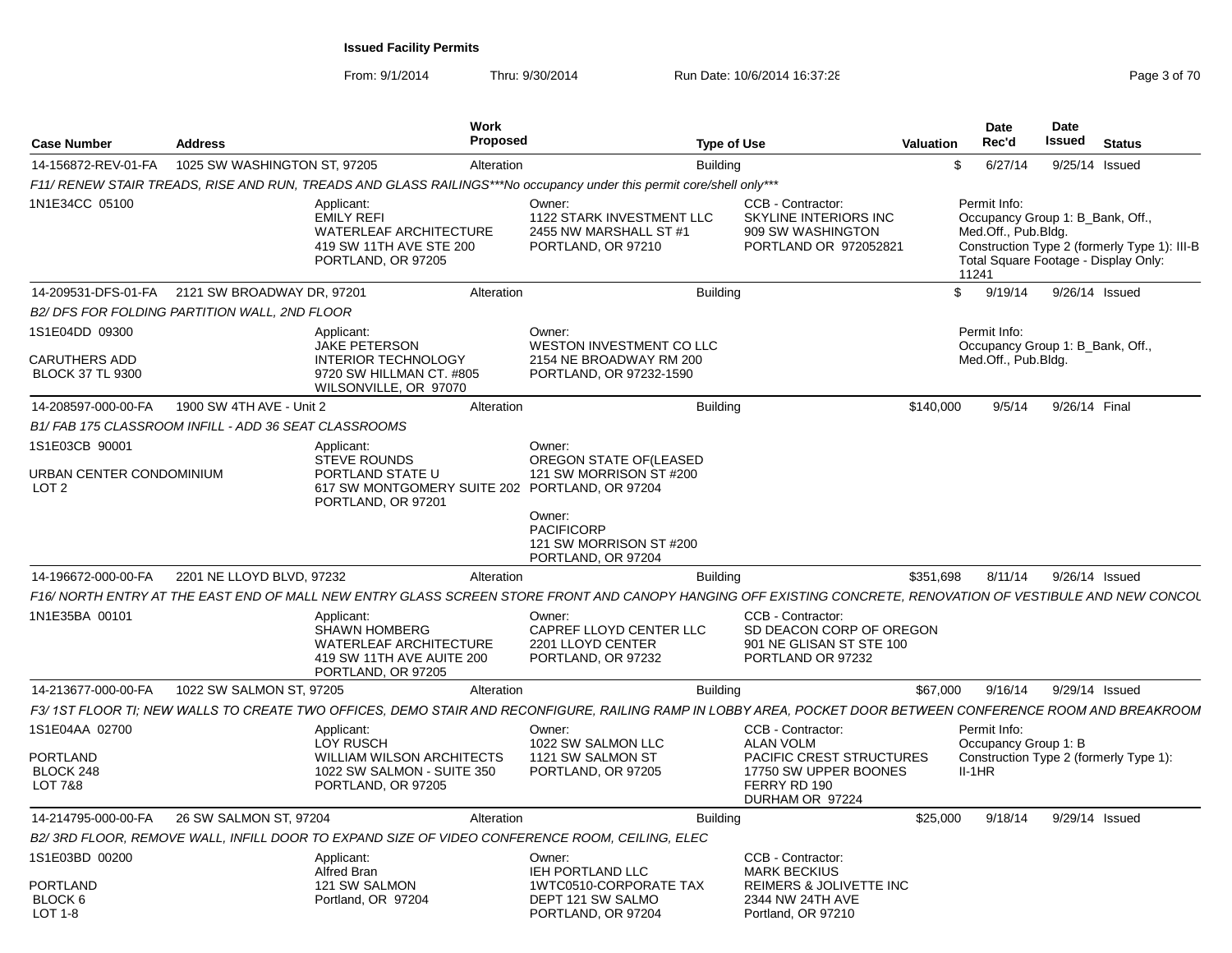From: 9/1/2014

|                                                                                                                                            |                                                |                                                                                                                        | <b>Work</b>                                                                                                                                                   |                                                                                                                                      |           | Date                                                                                       | <b>Date</b>    |                                              |
|--------------------------------------------------------------------------------------------------------------------------------------------|------------------------------------------------|------------------------------------------------------------------------------------------------------------------------|---------------------------------------------------------------------------------------------------------------------------------------------------------------|--------------------------------------------------------------------------------------------------------------------------------------|-----------|--------------------------------------------------------------------------------------------|----------------|----------------------------------------------|
| Case Number                                                                                                                                | <b>Address</b>                                 |                                                                                                                        | <b>Proposed</b>                                                                                                                                               | <b>Type of Use</b>                                                                                                                   | Valuation | Rec'd                                                                                      | Issued         | <b>Status</b>                                |
| 14-130224-REV-01-FA                                                                                                                        | 123 NE 3RD AVE, 97232                          |                                                                                                                        | Alteration                                                                                                                                                    | <b>Building</b>                                                                                                                      |           | 9/19/14<br>- SS                                                                            | 9/29/14 Issued |                                              |
|                                                                                                                                            | B2/ REVISION TO EGRESS ROUTE AND OCCUPANT LOAD |                                                                                                                        |                                                                                                                                                               |                                                                                                                                      |           |                                                                                            |                |                                              |
| 1N1E34DA 02800                                                                                                                             |                                                | Applicant:<br><b>SEAN GRUMMER</b>                                                                                      | Owner:                                                                                                                                                        | CCB - Contractor:<br>BRIDGEHEAD DEVELOPMENT LLC BEAM CONSTRUCTION &                                                                  |           | Permit Info:<br>Occupancy Group 1: B_Bank, Off.,                                           |                |                                              |
| EAST PORTLAND<br>BLOCK 68<br>INC PT VAC ST LOT 1&8<br>LOT 2&3&6&7<br>INC PT VAC ST LOT 4&5; HISTORIC<br>PROPERTY; POTENTIAL ADDITIONAL TAX |                                                | DOMINEK ARCHITECTURE<br>330 SE MLK BLVD SUITE #350<br>PORTLAND, OR 97214                                               | 1001 SE WATER AVE #120<br>PORTLAND, OR 97214-2147                                                                                                             | <b>MANAGEMENT</b><br>1001 SE WATER AVE, STE 120<br>PORTLAND, OR 97214                                                                |           | Med.Off., Pub.Bldg.                                                                        |                | Construction Type 2 (formerly Type 1): III-A |
| 14-215302-000-00-FA                                                                                                                        | 1900 SW 4TH AVE - Unit 2                       |                                                                                                                        | Alteration                                                                                                                                                    | <b>Building</b>                                                                                                                      | \$75.000  | 9/19/14                                                                                    | 9/30/14 Issued |                                              |
|                                                                                                                                            |                                                |                                                                                                                        | B1/FLOORS 3, 4 & 6 EXISTING TENANT REMODEL AND RECONFIGURATION OF WORK SPACE. 3RD FLOOR WORK PERFORMED BY HOOD TO COAST. 3RD FLOOR, MOVE WALLS TO RELOCATE E  |                                                                                                                                      |           |                                                                                            |                |                                              |
| 1S1E03CB 90001<br>URBAN CENTER CONDOMINIUM<br>LOT <sub>2</sub>                                                                             |                                                | Applicant:<br>Linda Barnes<br>Merryman Barnes Architects<br>1231 NW Hoyt St., Suite 403<br>Portland, OR 97209          | Owner:<br>OREGON STATE OF(LEASED<br>121 SW MORRISON ST #200<br>PORTLAND, OR 97204                                                                             | CCB - Contractor:<br>ALAN H MARUGG<br>HOOD TO COAST RESTORATION<br>7931 SE KING RD SUITE B<br>MILWAUKIE, OR 97222                    |           |                                                                                            |                |                                              |
|                                                                                                                                            |                                                |                                                                                                                        | Owner:<br><b>PACIFICORP</b><br>121 SW MORRISON ST #200<br>PORTLAND, OR 97204                                                                                  |                                                                                                                                      |           |                                                                                            |                |                                              |
| 14-195896-000-00-FA                                                                                                                        | 700 SW 5TH AVE                                 |                                                                                                                        | Alteration                                                                                                                                                    | <b>Building</b>                                                                                                                      | \$280,000 | 8/8/14                                                                                     | 9/30/14 Issued |                                              |
|                                                                                                                                            |                                                |                                                                                                                        | F11/ SPACE 3045 EDDIE BAUER NEW TENANT REMODEL, REMOVE & REPLACE WALLS FOR NEW DISPLAY LAY-OUT, NEW STOREFRONT, BATHROOMS AND DISPLAY OUTRIGGER SYSTEM ***BID |                                                                                                                                      |           |                                                                                            |                |                                              |
| 1S1E03BB1 90001                                                                                                                            |                                                | Applicant:<br>ELAINE SCHRADE<br>VANNEY ASSOCIATES INC<br>360 N ROBERT ST SUITE 201<br><b>ST PAUL. MN 55101</b>         | Owner:<br>PIONEER PLACE LIMITED<br>PARTNERSHIP<br>PO BOX 617905<br>CHICAGO, IL 60661-7905                                                                     | <b>Primary Contractor:</b><br>TO BID                                                                                                 |           | Permit Info:<br>Occupancy Group 1: M                                                       |                | Construction Type 2 (formerly Type 1): I-A   |
| 14-188261-REV-01-FA                                                                                                                        | 1022 SW SALMON ST, 97205                       |                                                                                                                        | Alteration                                                                                                                                                    | <b>Building</b>                                                                                                                      |           | 9/23/14<br>S.                                                                              | 9/30/14 Issued |                                              |
|                                                                                                                                            |                                                | F4/ REVISION TO 2ND FLOOR RESTROOM LOCATION - NO TENANT OCCUPANCY WITH THIS PERMIT                                     |                                                                                                                                                               |                                                                                                                                      |           |                                                                                            |                |                                              |
| 1S1E04AA 02700<br>PORTLAND<br>BLOCK 248<br><b>LOT 7&amp;8</b>                                                                              |                                                | Applicant:<br><b>LOY RUSCH</b><br><b>WILLIAM WILSON ARCHITECTS</b><br>1022 SW SALMON - SUITE 350<br>PORTLAND, OR 97205 | Owner:<br>1022 SW SALMON LLC<br>1121 SW SALMON ST<br>PORTLAND, OR 97205                                                                                       | CCB - Contractor:<br><b>ALAN VOLM</b><br><b>PACIFIC CREST STRUCTURES</b><br>17750 SW UPPER BOONES<br>FERRY RD 190<br>DURHAM OR 97224 |           | Permit Info:<br>Occupancy Group 1: B<br>Construction Type 2 (formerly Type 1):<br>$II-1HR$ |                |                                              |
| 14-215386-000-00-FA                                                                                                                        | 1618 SW 1ST AVE, 97201                         |                                                                                                                        | Alteration                                                                                                                                                    | Building                                                                                                                             | \$16,675  | 9/19/14                                                                                    |                | 9/30/14 Under Inspection                     |
|                                                                                                                                            |                                                |                                                                                                                        | F10/ SUITE 210 OR JEWISH COMM FOUNDATION, ADD WALLS FOR 2 PRIVATE OFFICES & CONFERENCE ROOM                                                                   |                                                                                                                                      |           |                                                                                            |                |                                              |
| 1S1E03CA 00700                                                                                                                             |                                                | Applicant:                                                                                                             | Owner:                                                                                                                                                        | CCB - Contractor:                                                                                                                    |           | Permit Info:                                                                               |                |                                              |
| SOUTH AUDITORIUM ADD<br>NLY 351.85' OF BLOCK I                                                                                             |                                                | MICHELE MICCICHE<br>1430 SE BROADWAY SUITE 100<br>PORTLAND, OR 97201                                                   | <b>HARSCH INVESTMENT</b><br>1121 SW SALMON ST #500<br>PORTLAND, OR 97205-2022<br>Owner:                                                                       | <b>ALAN VOLM</b><br><b>PACIFIC CREST STRUCTURES</b><br>17750 SW UPPER BOONES<br>FERRY RD 190<br>DURHAM OR 97224                      |           | Occupancy Group 1: B_Bank, Off.,<br>Med.Off., Pub.Bldg.                                    |                | Construction Type 2 (formerly Type 1): II-B  |
|                                                                                                                                            |                                                |                                                                                                                        | PROPERTIES LLC<br>1121 SW SALMON ST #500<br>PORTLAND, OR 97205-2022                                                                                           |                                                                                                                                      |           |                                                                                            |                |                                              |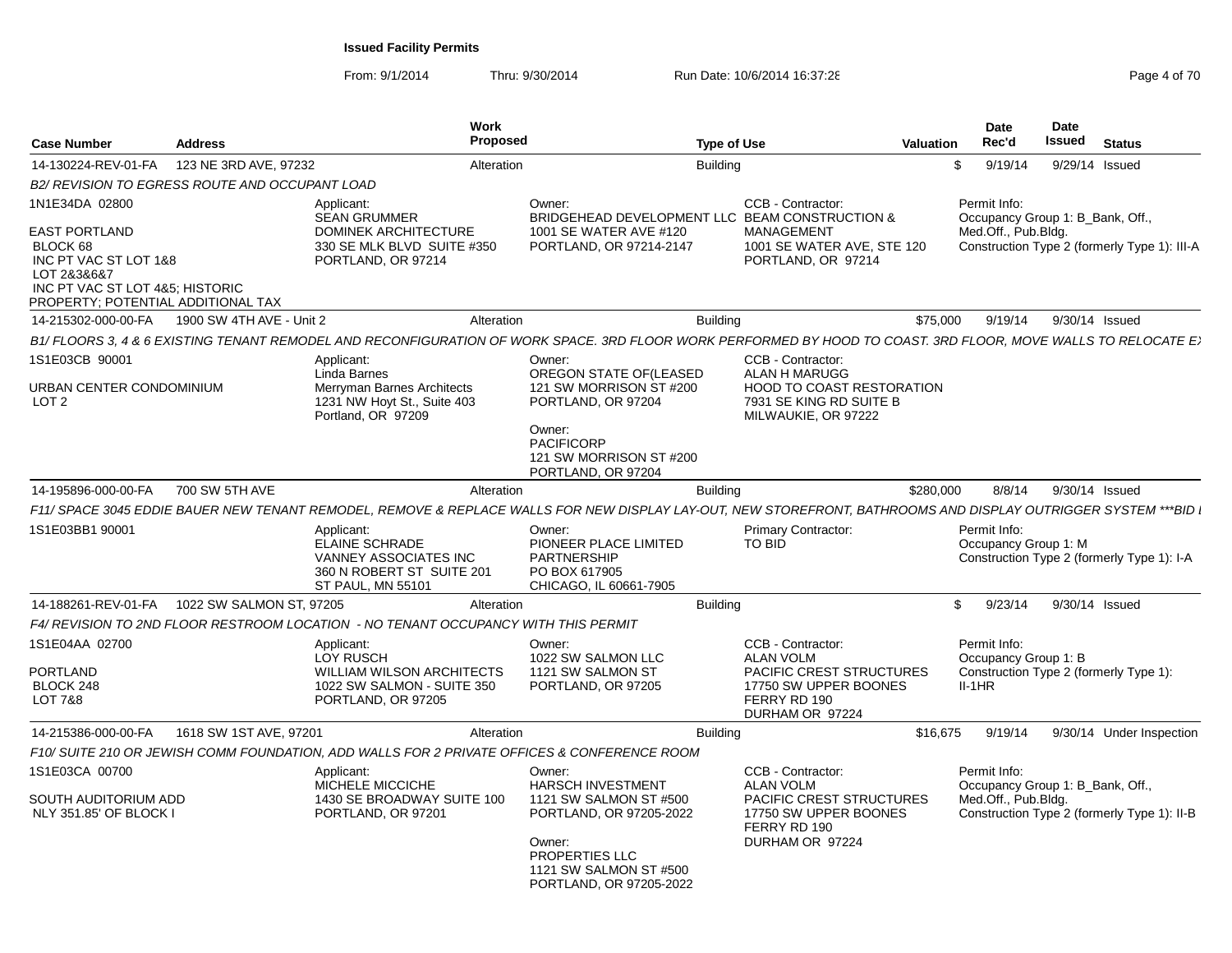| <b>Case Number</b>                                                              | <b>Address</b>                        |                                                                                                                                       | Work<br><b>Proposed</b> | <b>Type of Use</b>                                                                                                                                                                                          |                                                                                                                | <b>Valuation</b> | <b>Date</b><br>Rec'd                             | Date<br>Issued | <b>Status</b>                               |
|---------------------------------------------------------------------------------|---------------------------------------|---------------------------------------------------------------------------------------------------------------------------------------|-------------------------|-------------------------------------------------------------------------------------------------------------------------------------------------------------------------------------------------------------|----------------------------------------------------------------------------------------------------------------|------------------|--------------------------------------------------|----------------|---------------------------------------------|
| 14-218470-000-00-FA                                                             | 7901 SE DIVISION ST. 97215            |                                                                                                                                       | Alteration              | <b>Building</b>                                                                                                                                                                                             |                                                                                                                | \$20,000         | 9/26/14                                          |                | 9/30/14 Issued                              |
|                                                                                 |                                       |                                                                                                                                       |                         | B1/4TH FLOOR/ NEW ACOUSTIC STUD WALL. SPLIT CARPET AND INSTALL WALL TO SUBFLOOR. INFILL CEILING GRID. MOVE SUPPLY GRILL AND REBALANCE SYSTEM                                                                |                                                                                                                |                  |                                                  |                |                                             |
| 1S2E05DD 03400                                                                  |                                       | Applicant:<br>Sam Stadler                                                                                                             |                         | Owner:<br>PORTLAND COMMUNITY COLLEGE ONEILL ELECTRIC INC                                                                                                                                                    | CCB - Contractor:                                                                                              |                  | Permit Info:<br>Occupancy Group 1: B_Bank, Off., |                |                                             |
| SECTION 05 1S 2E<br>TL 3400 3.54 ACRES                                          |                                       | SRG Partnership Inc.<br>621 SW Morrison St #200<br>Portland, OR 97205                                                                 |                         | PO BOX 19000<br>PORTLAND, OR 97280-0990                                                                                                                                                                     | 4444 SE 27TH AVE<br>PORTLAND, OR 97202                                                                         |                  | Med.Off., Pub.Bldg.                              |                | Construction Type 2 (formerly Type 1): II-B |
| 14-180908-000-00-FA                                                             | 16125 NE CAMERON BLVD - Bldg 5, 97230 |                                                                                                                                       | Alteration              | <b>Building</b>                                                                                                                                                                                             |                                                                                                                | \$40,000         | 7/8/14                                           |                | 9/30/14 Issued                              |
|                                                                                 |                                       | F1/16143 NE CAMERON TDX NORTHWEST (TIRECO) HIGH PILE STORAGE                                                                          |                         |                                                                                                                                                                                                             |                                                                                                                |                  |                                                  |                |                                             |
| 1N2E24AA 00200                                                                  |                                       | Applicant:<br>DAVE SIMAS<br>4017 NW SUNSET<br>PORTLAND, OR 97229                                                                      |                         | Owner:<br><b>WALTON CWOR COMMERCE</b><br>PO BOX 460169<br>HOUSTON, TX 77056                                                                                                                                 | CCB - Contractor:<br>AARON'S CUSTOM METAL FAB<br>4709 NE 148TH PLACE<br>PORTLAND, OR 97230                     |                  |                                                  |                |                                             |
| 14-209166-000-00-FA                                                             | 5050 NE HOYT ST, 97213                |                                                                                                                                       | Alteration              | <b>Building</b>                                                                                                                                                                                             |                                                                                                                | \$89,670         | 9/8/14                                           |                | 9/30/14 Under Inspection                    |
|                                                                                 |                                       | F11/ SUITE 454 ADD 2 NEW EXAM ROOMS. EXTEND LAB AND REMODEL OFFICES                                                                   |                         |                                                                                                                                                                                                             |                                                                                                                |                  |                                                  |                |                                             |
| 1N2E31BD 03800                                                                  |                                       | Applicant:<br><b>RICK ROBINSON</b>                                                                                                    |                         | Owner:<br>PROVIDENCE HEALTH                                                                                                                                                                                 | CCB - Contractor:<br>IN LINE COMMERCIAL CONST                                                                  |                  | Permit Info:<br>Occupancy Group 1: B             |                |                                             |
| <b>CENTER ADD</b><br>BLOCK 3<br>LOT 1-7 INC PT VAC ST<br>LOT 20-26 EXC PT IN ST |                                       | 4400 NE HALSEY, BLDG 1, SUITE<br>160<br>PORTLAND, OR 97213                                                                            |                         | 4400 NE HALSEY ST BLDG 2 #190<br>PORTLAND, OR 97213-1545<br>Owner:<br>SERVICES-OREGON<br>4400 NE HALSEY ST BLDG 2 #190<br>PORTLAND, OR 97213-1545                                                           | PO BOX 5837<br>ALOHA, OR 97006                                                                                 |                  | I-FR                                             |                | Construction Type 2 (formerly Type 1):      |
| 08-117332-000-00-FA                                                             | 851 SW 6TH AVE, 97205                 |                                                                                                                                       | Alteration              | <b>Building</b>                                                                                                                                                                                             |                                                                                                                | \$2,000,000      | 3/21/08                                          | 9/2/14 Final   |                                             |
|                                                                                 |                                       |                                                                                                                                       |                         | A1/PR#20052031/ INTERIOR FINISHES *Place holder for Fees based on \$2,000,000 valuation. additional valuation of \$750,000 was paid under 08-112097 FA. Total value of the Zell Bros. project is 2,750,000. |                                                                                                                |                  |                                                  |                |                                             |
| 1S1E03BB 02100                                                                  |                                       |                                                                                                                                       |                         | Owner:<br>PLI PORTLAND LLC<br>1 LAGOON DR #200<br>REDWOOD CITY, CA 94065-1562                                                                                                                               |                                                                                                                |                  |                                                  |                |                                             |
| 14-187100-000-00-FA                                                             | 5600 NE HASSALO ST. 97213             |                                                                                                                                       | Alteration              | <b>Building</b>                                                                                                                                                                                             |                                                                                                                | \$58,600         | 7/21/14                                          | 9/2/14 Final   |                                             |
|                                                                                 |                                       |                                                                                                                                       |                         | F18/BLDG B NEW TENANT TI FOR DETEMPLE PLUMBING ADD WALLS FOR OPEN OFFICE, RESTROOMS AND LUNCH ROOM. See HVAC GPT inspection notes under consultation process of this buildin                                |                                                                                                                |                  |                                                  |                |                                             |
| 1N2E31 00100                                                                    |                                       | Applicant:<br><b>RYAN MCGUIRE</b><br>Pacific Realty Associates, LP<br>(PacTrust)<br>15350 SW SEQUOIA PKWY #300A<br>PORTLAND, OR 97224 |                         | Owner:<br>PACIFIC REALTY ASSOCIATES<br>15115 SW SEQUOIA PKWY<br>#200-WMI<br>PORTLAND, OR 97224                                                                                                              | CCB - Contractor:<br>ALEGIS RESTORATION INC<br>11095 SW INDUSTRIAL WAY<br><b>SUITE B</b><br>TUALATIN, OR 97062 |                  |                                                  |                |                                             |
| 14-202364-000-00-FA                                                             | 825 NE MULTNOMAH ST - Unit 1          |                                                                                                                                       | Alteration              | <b>Building</b>                                                                                                                                                                                             |                                                                                                                | \$374.000        | 8/22/14                                          |                | $9/3/14$ Issued                             |
|                                                                                 |                                       |                                                                                                                                       |                         | F17/ SUITE 110 ADVANTIS CREDIT UNION 2.204 SQ FT PERMANENT BRANCH LOCATION, INTERIOR UPGRADES, DEMO AND ADD NEW WALLS FOR OFFICE, BREAK ROOM, CONFERENCE ROOM /                                             |                                                                                                                |                  |                                                  |                |                                             |
| 1N1E35BB 90002                                                                  |                                       | Applicant:<br><b>COLIN JENSEN</b>                                                                                                     |                         | Owner:<br><b>PACIFICORP</b>                                                                                                                                                                                 | CCB - Contractor:<br>R & H CONSTRUCTION                                                                        |                  |                                                  |                |                                             |
| LLOYD CENTER TOWER CONDOMINIUM<br>LOT 1<br>DEPT OF REVENUE                      |                                       | <b>SUM DESIGN</b><br>2505 SE 11TH AVE<br>PORTLAND, OR 97202                                                                           |                         | 700 NE MULTNOMAH ST 7TH FLR<br>PORTLAND, OR 97232                                                                                                                                                           | 1530 SW TAYLOR STREET<br>PORTLAND, OR 97205                                                                    |                  |                                                  |                |                                             |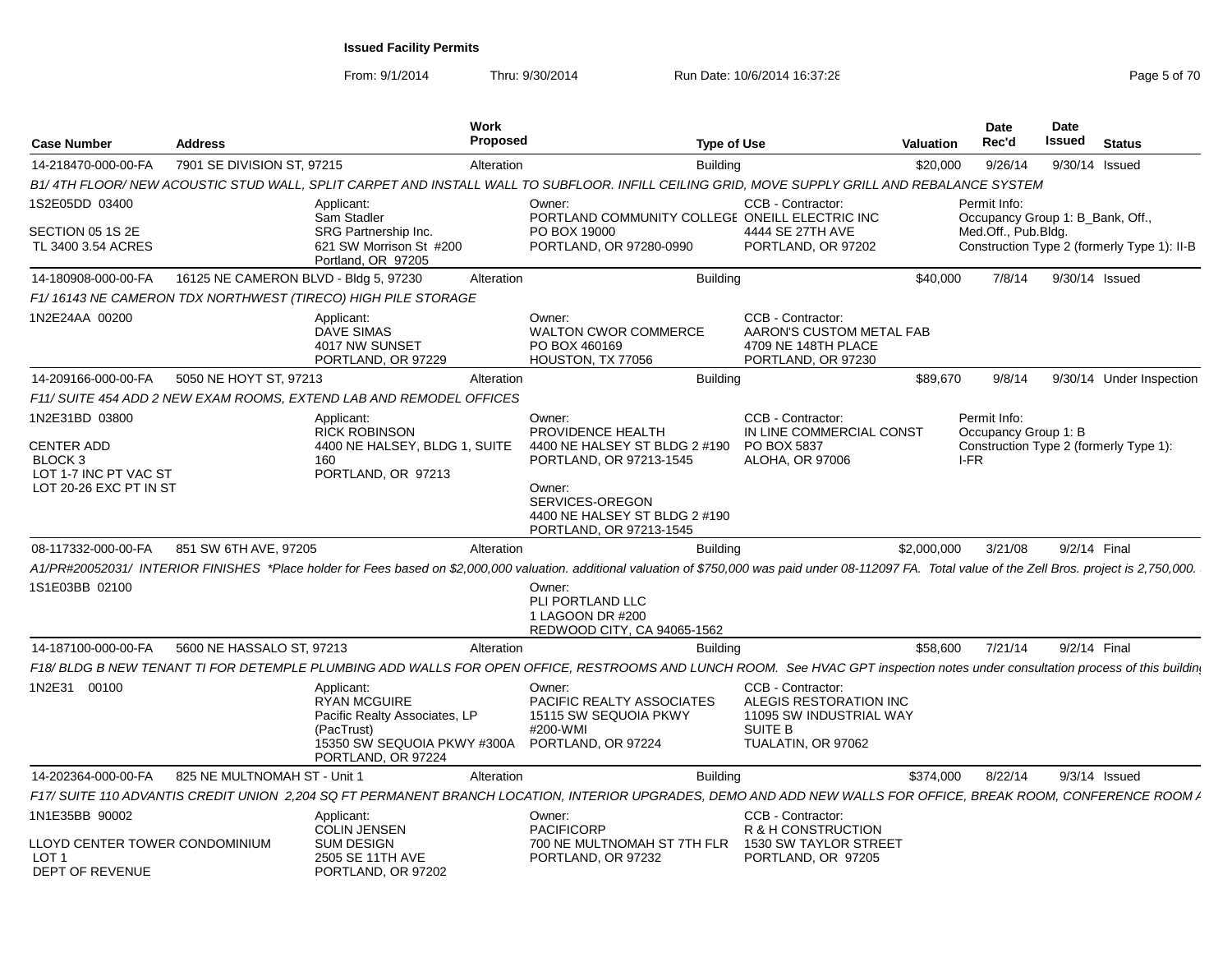From: 9/1/2014

| <b>Case Number</b>                                                                       | Address                                             |                                                                                                                                                | Work<br><b>Proposed</b>                                                                                                                                                              | <b>Type of Use</b>                                                                      | <b>Valuation</b>                                                           | Date<br>Rec'd           | <b>Date</b><br>Issued<br><b>Status</b>                                           |  |
|------------------------------------------------------------------------------------------|-----------------------------------------------------|------------------------------------------------------------------------------------------------------------------------------------------------|--------------------------------------------------------------------------------------------------------------------------------------------------------------------------------------|-----------------------------------------------------------------------------------------|----------------------------------------------------------------------------|-------------------------|----------------------------------------------------------------------------------|--|
| 14-206966-000-00-FA                                                                      | 2801 N GANTENBEIN AVE, 97227                        |                                                                                                                                                | Alteration                                                                                                                                                                           | <b>Building</b>                                                                         | \$50,000                                                                   | 9/2/14                  | 9/4/14 Under Inspection                                                          |  |
|                                                                                          | F1/ LEVEL 10; WALLS, CEILING, DOORS, FOR RADIO ROOM |                                                                                                                                                |                                                                                                                                                                                      |                                                                                         |                                                                            |                         |                                                                                  |  |
| 1N1E27AC 00300                                                                           |                                                     | Applicant:                                                                                                                                     | Owner:                                                                                                                                                                               |                                                                                         |                                                                            | Permit Info:            |                                                                                  |  |
| <b>ABENDS ADD</b><br>BLOCK 3<br>INC PT VAC STS LOT 1-16                                  |                                                     | <b>GARY FITZGERALD</b><br>2801 N GANTENBEIN AVE.<br>PORTLAND, OR 97227                                                                         | <b>EMANUEL HOSPITAL</b><br>1919 NW LOVEJOY ST<br>PORTLAND, OR 97209-1503                                                                                                             |                                                                                         |                                                                            |                         | Occupancy Group 1: I-2_Hospital                                                  |  |
| 14-179321-000-00-FA                                                                      | 5600 NE HASSALO ST. 97213                           |                                                                                                                                                | Alteration                                                                                                                                                                           | <b>Building</b>                                                                         | \$252.600                                                                  | 7/3/14                  | 9/4/14 Under Inspection                                                          |  |
|                                                                                          |                                                     |                                                                                                                                                | F2/ TI & EXPANSION INTO ADJACENT 14000 SQ FT SPACE: REMOVE PARTITIONS, REMOVE DEMISING WALL, INFILL ABANDONED OVERHEAD DOOR, NEW PARTITIONS FOR WORK AREAS, OFFIC                    |                                                                                         |                                                                            |                         |                                                                                  |  |
| 1N2E31 00100                                                                             |                                                     | Applicant:<br>Ryan McGuire<br>Pacific Realty Associates, LP<br>(PacTrust)<br>Portland, OR 97224                                                | Owner:<br>PACIFIC REALTY ASSOCIATES<br>15115 SW SEQUOIA PKWY<br>#200-WMI<br>15350 SW Sequoia Parkway, Ste. 30 PORTLAND, OR 97224                                                     | CCB - Contractor:<br><b>STEVE ADAMS</b>                                                 | DURUS CONSTRUCTION<br>15806 UPPER BOONES FERRY RD<br>LAKE OSWEGO, OR 97035 |                         |                                                                                  |  |
| 14-191730-000-00-FA                                                                      | 7439 N CHARLESTON AVE, 97203                        |                                                                                                                                                | Alteration                                                                                                                                                                           | Building                                                                                | \$93,000                                                                   | 7/31/14                 | 9/4/14 Under Inspection                                                          |  |
|                                                                                          |                                                     |                                                                                                                                                | F16/ JAMES JOHN IMPROVEMENT PROJECT 2014 - 21' X 10' ELEVATOR TOWER AND 7' X 9' STAIR AT THE 1929 BUILDING SW CORNER (This is in conjunction with FPP 2014 summer project 14-145608- |                                                                                         |                                                                            |                         |                                                                                  |  |
| 1N1W12AB 12100<br>P T SMITHS ADD<br>INC PT VAC ST - BLOCK 7<br>INC PT VAC STS - BLOCK 10 |                                                     | Applicant:<br><b>Kristin Wells</b><br>Portland Public Schools Facilities &<br><b>Asset Management</b><br>501 N Dixon St.<br>Portland, OR 97227 | Owner:<br>SCHOOL DISTRICT NO 1<br>PO BOX 3107<br>PORTLAND, OR 97208-3107                                                                                                             | CCB - Contractor:<br><b>STEVE BARTELL</b><br>2133 NW YORK ST                            | P & C CONSTRUCTION CO<br>PORTLAND, OR 97210                                |                         |                                                                                  |  |
| INC PT VAC ST - BLOCK 11                                                                 |                                                     |                                                                                                                                                |                                                                                                                                                                                      |                                                                                         |                                                                            |                         |                                                                                  |  |
| 14-190926-000-00-FA                                                                      | 1825 SW BROADWAY, 97201                             |                                                                                                                                                | Alteration                                                                                                                                                                           | Building                                                                                | \$150,000                                                                  | 7/29/14                 | 9/4/14 Under Inspection                                                          |  |
|                                                                                          |                                                     | F10/ SMSU PARKWAY NORTH 3.842 SQ FT RAISED PERFORMANCE PLATFORM                                                                                |                                                                                                                                                                                      |                                                                                         |                                                                            |                         |                                                                                  |  |
| 1S1E04DA 06300                                                                           |                                                     | Applicant:<br>KAY BYRNE                                                                                                                        | Owner:<br>OREGON STATE OF(BRD HIGHER                                                                                                                                                 |                                                                                         |                                                                            |                         |                                                                                  |  |
| <b>PORTLAND</b>                                                                          |                                                     | 202 University Services Building                                                                                                               | ED)                                                                                                                                                                                  |                                                                                         |                                                                            |                         |                                                                                  |  |
| BLOCK 200<br>99.88% NONTAXABLE                                                           |                                                     | Portland. Or 97201                                                                                                                             | PO BOX 751<br>PORTLAND, OR 97207-0751                                                                                                                                                |                                                                                         |                                                                            |                         |                                                                                  |  |
| 10-179334-REV-03-FA                                                                      | 2801 N GANTENBEIN AVE. 97227                        |                                                                                                                                                | Alteration                                                                                                                                                                           | Building                                                                                |                                                                            | \$8/26/14               | 9/4/14 Final                                                                     |  |
|                                                                                          |                                                     |                                                                                                                                                | F6/ REVISION TO CLARIFY REDUCTION IN THE SCOPE OF WORK. A PORTION WAS COMPLETED UNDER A LATER PERMIT                                                                                 |                                                                                         |                                                                            |                         |                                                                                  |  |
| 1N1E27AC 01100                                                                           |                                                     | Applicant:                                                                                                                                     | Owner:                                                                                                                                                                               | CCB - Contractor:                                                                       |                                                                            | Permit Info:            |                                                                                  |  |
| <b>ABENDS ADD</b><br>BLOCK 4<br>LOT 1-18 TL 1100                                         |                                                     | Dave Guthrie<br><b>ZGF Architects, LLP</b><br>1223 SW WashingtonSt. #200<br>Portland, OR 97205                                                 | <b>EMANUEL HOSPITAL</b><br>5215 N O'CONNOR BLVD #1100<br>IRVING, TX 75039-3739                                                                                                       | <b>SKANSKA USA</b><br>Portland, OR 97201                                                | 222 SW Columbia St., Suite 300                                             |                         | Occupancy Group 1: I-2_Hospital                                                  |  |
| 14-191843-000-00-FA                                                                      | 12000 SW 49TH AVE, 97219                            |                                                                                                                                                | Alteration                                                                                                                                                                           | Building                                                                                | \$64,000                                                                   | 7/31/14                 | 9/4/14 Issued                                                                    |  |
|                                                                                          |                                                     |                                                                                                                                                | F12/ CT BUILDING - LITTLE THEATER RENOVATION INCLUDING NEW STAGE FLOOR AND DEMO OF SMALL ROOM                                                                                        |                                                                                         |                                                                            |                         |                                                                                  |  |
| 1S1E31D 00200                                                                            |                                                     | Applicant:<br><b>RYAN BURT</b><br><b>GBD ARCITECTS</b><br>1120 NW COUCH ST SUITE 300<br>PORTLAND, OR 97209                                     | Owner:<br>PORTLAND COMMUNITY<br><b>COLLEGE DIST</b><br>PO BOX 19000<br>PORTLAND, OR 97280-0990                                                                                       | CCB - Contractor:<br><b>HOWARD S WRIGHT</b><br><b>CONSTRUCTORS LP</b><br>P. O. BOX 3764 | SEATTLE, WA 98124                                                          | Permit Info:<br>General | Occupancy Group 1: A-3_Assembly -<br>Construction Type 2 (formerly Type 1): II-B |  |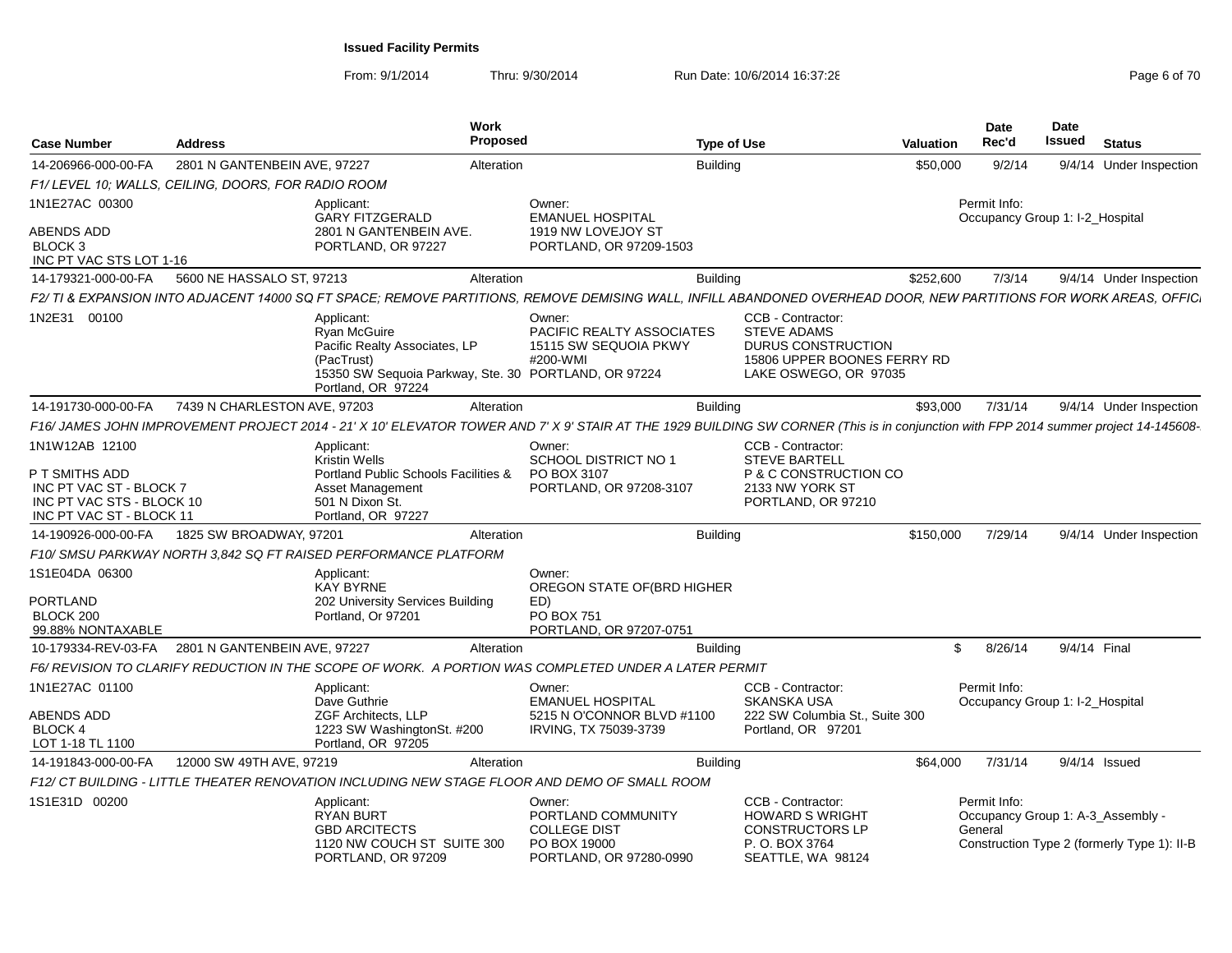| <b>Case Number</b>                                                                                                   | <b>Address</b>               |                                                                                                                   | Work<br>Proposed | <b>Type of Use</b>                                                                                                                                                    |                                                                                                           | Valuation   | Date<br>Rec'd                                                                    | <b>Date</b><br><b>Issued</b> | <b>Status</b>                                                                        |
|----------------------------------------------------------------------------------------------------------------------|------------------------------|-------------------------------------------------------------------------------------------------------------------|------------------|-----------------------------------------------------------------------------------------------------------------------------------------------------------------------|-----------------------------------------------------------------------------------------------------------|-------------|----------------------------------------------------------------------------------|------------------------------|--------------------------------------------------------------------------------------|
| 11-164728-REV-01-FA                                                                                                  | 2801 N GANTENBEIN AVE, 97227 |                                                                                                                   | Alteration       | <b>Building</b>                                                                                                                                                       |                                                                                                           | £.          | 8/26/14                                                                          |                              | 9/4/14 Issued                                                                        |
|                                                                                                                      |                              |                                                                                                                   |                  | F6/REVISION TO CLARIFY REDUCTION IN THE SCOPE OF WORK. A PORTION WAS COMPLETED UNDER ANOTHER PROJECT. SEE PERMIT # 11-204325-FA                                       |                                                                                                           |             |                                                                                  |                              |                                                                                      |
| 1N1E27AC 01100<br><b>ABENDS ADD</b><br><b>BLOCK 4</b><br>LOT 1-18 TL 1100                                            |                              | Applicant:<br>Dave Guthrie<br><b>ZGF Architects, LLP</b><br>1223 SW WashingtonSt. #200<br>Portland, OR 97205      |                  | Owner:<br><b>EMANUEL HOSPITAL</b><br>5215 N O'CONNOR BLVD #1100<br>IRVING, TX 75039-3739                                                                              | CCB - Contractor:<br><b>SKANSKA USA</b><br>222 SW Columbia St., Suite 300<br>Portland, OR 97201           |             |                                                                                  |                              |                                                                                      |
| 14-205014-000-00-FA                                                                                                  | 421 SW 6TH AVE, 97205        |                                                                                                                   | Alteration       | <b>Building</b>                                                                                                                                                       |                                                                                                           | \$192,850   | 8/27/14                                                                          |                              | 9/4/14 Issued                                                                        |
|                                                                                                                      |                              |                                                                                                                   |                  | F7/13TH FLOOR COMMON AREA; TI, NEW WALLS, DOORS, RELITES, CASEWORK, BREAKROOM, ELEC, PLBG, FINISHES                                                                   |                                                                                                           |             |                                                                                  |                              |                                                                                      |
| 1N1E34CC 04300<br><b>PORTLAND</b><br>BLOCK 176<br>$LOT 1-4$                                                          |                              | Applicant:<br><b>MATT FITZGERALD</b><br><b>GBD ARCHITECTS INC</b><br>1120 NW Couch St. #300<br>Portland, OR 97209 |                  | Owner:<br>UPI COMMONWEALTH LLC<br>1215 FOURTH AVE STE 600<br>SEATTLE, WA 98161                                                                                        | CCB - Contractor:<br>RUSSELL CONSTRUCTION INC<br>20915 SW 105TH AVE<br>TUALATIN OR 97062                  |             |                                                                                  |                              |                                                                                      |
| 14-193489-000-00-FA                                                                                                  | 530 SW 5TH AVE, 97204        |                                                                                                                   | Alteration       | <b>Building</b>                                                                                                                                                       |                                                                                                           | \$28,000    | 8/5/14                                                                           | 9/4/14 Final                 |                                                                                      |
|                                                                                                                      |                              |                                                                                                                   |                  | F2/ SUITE 1250; TI, REMOVE SOME WALLS, CABINETRY, DOORS, ADD WALL TO CREATE ADDITIONAL OFFICE, DOOR, RELITE, CEILING, ELEC                                            |                                                                                                           |             |                                                                                  |                              |                                                                                      |
| 1N1E34CD 09600<br>PORTLAND<br>BLOCK <sub>63</sub><br>LOT 5&6<br><b>HISTORIC PROPERTY</b><br>POTENTIAL ADDITIONAL TAX |                              | Applicant:<br><b>DAN YOUNG</b><br>OREGON BUSINESS<br>ARCHITECTURE<br>PO BOX 80301<br>PORTLAND, OR 97280           |                  | Owner:<br>RGOF YEON BUILDING LLC<br>551 FIFTH AVE 23RD FLOOR<br>NEW YORK, NY 10176                                                                                    | CCB - Contractor:<br>5D CONTRACTORS LLC<br>PO BOX 416<br>CORBETT, OR 97019                                |             | Permit Info:<br>Occupancy Group 1: B_Bank, Off.,<br>Med.Off., Pub.Bldg.          |                              |                                                                                      |
| 14-204505-000-00-FA                                                                                                  | 111 SW 5TH AVE, 97204-3626   |                                                                                                                   | Alteration       | <b>Building</b>                                                                                                                                                       |                                                                                                           | \$2,580,000 | 8/27/14                                                                          |                              | 9/5/14 Under Inspection                                                              |
|                                                                                                                      |                              |                                                                                                                   |                  | F3/ SUITE 200, N&S SIDE; REMOVE PARTITIONS, FLOORING, CEILING, NEW PARTITIONS FOR MULTIPLE OFFICES, CONFERENCE ROOMS, FOLDING PARTITION, GLASS PANELS, RELITES, DOORS |                                                                                                           |             |                                                                                  |                              |                                                                                      |
| 1N1E34CD 01300                                                                                                       |                              | Applicant:<br><b>KENT POTTEBAUM</b><br><b>GBD ARCHITECTS</b><br>1120 NW COUCH, #300<br>PORTLAND OR 97209          |                  |                                                                                                                                                                       | CCB - Contractor:<br><b>RUSSELL CONSTRUCTION INC</b><br>20915 SW 105TH AVE<br>TUALATIN OR 97062           |             | Permit Info:<br>Occupancy Group 1: B                                             |                              | Construction Type 2 (formerly Type 1): I-A                                           |
| 14-189823-000-00-FA                                                                                                  | 5725 NE 138TH AVE, 97230     |                                                                                                                   | Alteration       | <b>Building</b>                                                                                                                                                       |                                                                                                           | \$150,000   | 7/25/14                                                                          |                              | 9/8/14 Under Inspection                                                              |
|                                                                                                                      |                              |                                                                                                                   |                  | F4/ CLINICAL PHARMACY TI: REMOVE SOME WALLS. INFILL OVERHEAD DOOR. INFILL SECONDARY EXIT DOOR FROM S-1 AREA. ADD WALLS, DOORS FOR OFFICES, WALL PENETRATION FOR N     |                                                                                                           |             |                                                                                  |                              |                                                                                      |
| 1N2E14DC 02800<br>REYNOLDS MTN VIEW PLAT 2<br>LOT 67&68 EXC PT IN ST & S 43.52' OF LOT<br>69                         |                              | Applicant:<br><b>TYLER CARLSON</b><br>CLARK/KJOS ARCHITECTS. LLC<br>333 NW 5TH AVE<br>PORTLAND, OR 97209          |                  | Owner:<br>KAISER FOUNDATION HEALTH<br>500 NE MULTNOMAH ST #100<br>PORTLAND, OR 97232-2031<br>Owner:                                                                   | CCB - Contractor:<br><b>TOM MITCHELL</b><br>WALSH CONSTRUCTION CO<br>2905 SW 1ST AV<br>PORTLAND, OR 97201 |             | Permit Info:<br>Occupancy Group 1: B_Bank, Off.,<br>Med.Off., Pub.Bldg.<br>50967 |                              | Construction Type 2 (formerly Type 1): III-B<br>Total Square Footage - Display Only: |
|                                                                                                                      |                              |                                                                                                                   |                  | PLAN OF THE NORTHWEST<br>500 NE MULTNOMAH ST #100<br>PORTLAND, OR 97232-2031                                                                                          |                                                                                                           |             |                                                                                  |                              |                                                                                      |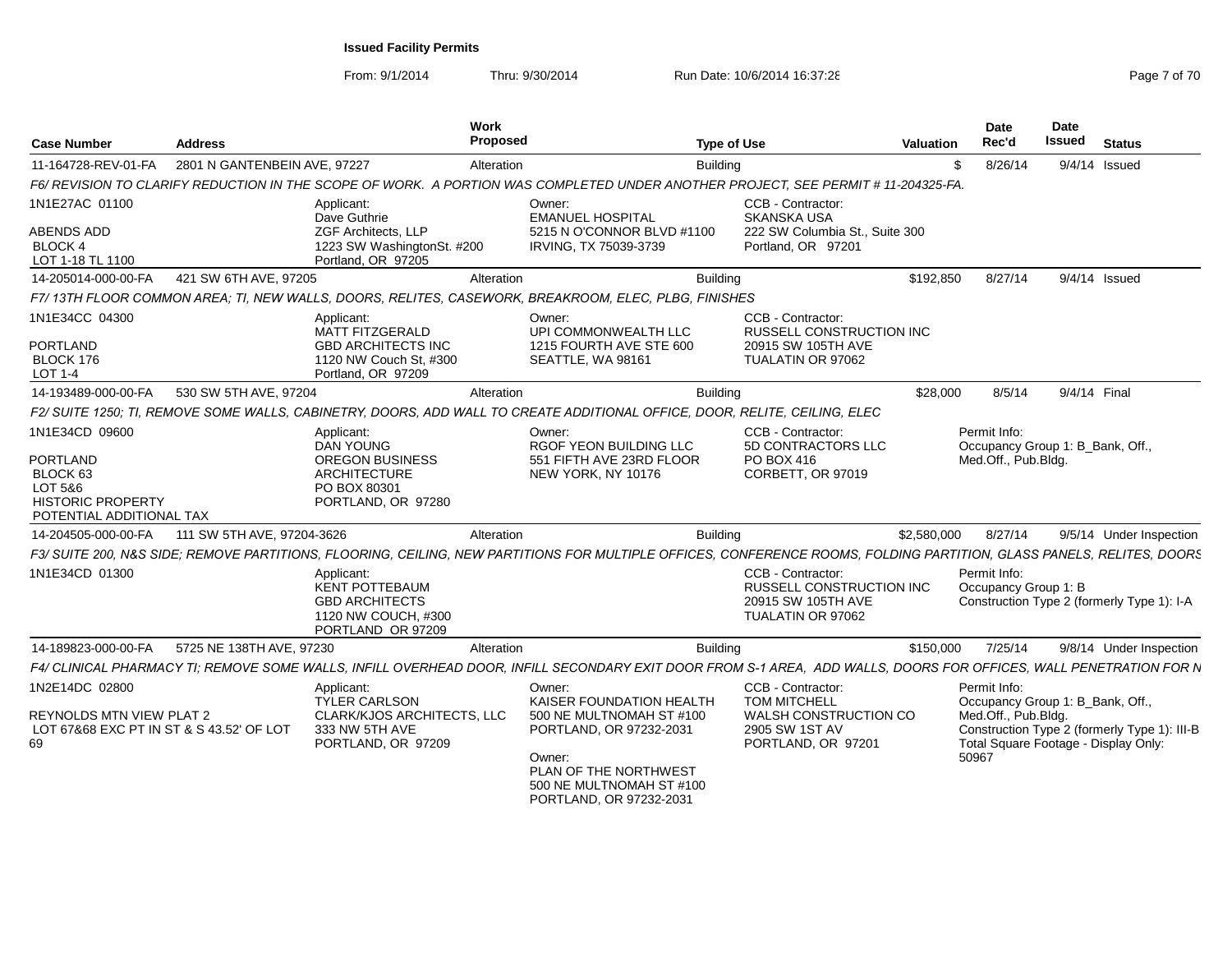| <b>Case Number</b>                                             | <b>Address</b>                                   |                                                                                                                            | <b>Work</b><br>Proposed |                                                                                                           | <b>Type of Use</b> |                                                                                                                                                   | <b>Valuation</b> | Date<br>Rec'd                        | Date<br><b>Issued</b>       | <b>Status</b>                              |
|----------------------------------------------------------------|--------------------------------------------------|----------------------------------------------------------------------------------------------------------------------------|-------------------------|-----------------------------------------------------------------------------------------------------------|--------------------|---------------------------------------------------------------------------------------------------------------------------------------------------|------------------|--------------------------------------|-----------------------------|--------------------------------------------|
| 14-196131-000-00-FA                                            | 7102 NE AIRPORT WAY, 97220                       |                                                                                                                            | Alteration              |                                                                                                           | <b>Building</b>    |                                                                                                                                                   | \$17,000         | 8/8/14                               | 9/9/14 Issued               |                                            |
|                                                                |                                                  |                                                                                                                            |                         | B1/AVIS - WATER RECOVERY (QTA) INSTALL TWO 750 GAL. WATER TANKS W/SEISMIC RESTRAINTS *** BID ESTIMATE***  |                    |                                                                                                                                                   |                  |                                      |                             |                                            |
| 1N2E08 00300                                                   |                                                  | Applicant:<br><b>BRAD SISSON</b><br><b>OREGON ELECTRIC</b><br><b>CONSTRUCTION</b><br>1709 SE 3RD AVE<br>PORTLAND, OR 97214 |                         | Owner:<br>PORT OF PORTLAND<br>PO BOX 3529<br>PORTLAND, OR 97208-3529                                      |                    | CCB - Contractor:<br><b>OREGON ELECTRIC</b><br><b>CONSTRUCTION INC/DBA</b><br>OREGON ELECTRIC GROUP<br>1709 SE 3RD AVE<br>PORTLAND, OR 97214-4547 |                  |                                      |                             |                                            |
| 14-196133-000-00-FA                                            | 7102 NE AIRPORT WAY, 97220                       |                                                                                                                            | Alteration              |                                                                                                           | <b>Building</b>    |                                                                                                                                                   | \$17,000         | 8/8/14                               |                             | 9/9/14 Issued                              |
|                                                                |                                                  |                                                                                                                            |                         | B1/HERTZ - WATER RECOVERY (QTA) INSTALL TWO 750 GAL. WATER TANKS W/SEISMIC RESTRAINTS *** BID ESTIMATE*** |                    |                                                                                                                                                   |                  |                                      |                             |                                            |
| 1N2E08 00300                                                   |                                                  | Applicant:<br><b>BRAD SISSON</b><br><b>OREGON ELECTRIC</b><br><b>CONSTRUCTION</b><br>1709 SE 3RD AVE<br>PORTLAND, OR 97214 |                         | Owner:<br>PORT OF PORTLAND<br>PO BOX 3529<br>PORTLAND, OR 97208-3529                                      |                    | CCB - Contractor:<br>OREGON ELECTRIC<br><b>CONSTRUCTION INC/DBA</b><br>OREGON ELECTRIC GROUP<br>1709 SE 3RD AVE<br>PORTLAND, OR 97214-4547        |                  |                                      |                             |                                            |
| 14-134335-DFS-02-FA                                            | 5105 SE 66TH AVE, 97206                          |                                                                                                                            | Alteration              |                                                                                                           | <b>Building</b>    |                                                                                                                                                   |                  | \$<br>9/2/14                         |                             | $9/9/14$ Issued                            |
|                                                                |                                                  | B1/ ARLETA/ SEISMIC UPGRADE - DFS-02 FOR ROOF VENTS, CURBS & PENTHOUSE LOUVERS                                             |                         |                                                                                                           |                    |                                                                                                                                                   |                  |                                      |                             |                                            |
| 1S2E17BC 02500<br>THIRD ELECTRIC ADD<br>BLOCK 6 EXC PT IN ST   |                                                  | Applicant:<br><b>DEAN PAYNE</b><br>5404 NE 112TH AVE<br>PORTLAND, OR 97220                                                 |                         | Owner:<br>SCHOOL DISTRICT NO 1<br>PO BOX 3107<br>PORTLAND, OR 97208-3107                                  |                    | CCB - Contractor:<br>PAYNE CONSTRUCTION INC<br>1835 NE 137TH AVE<br>PORTLAND, OR 972304007                                                        |                  |                                      |                             |                                            |
| 14-145424-DFS-02-FA                                            | 2303 SE 28TH PL, 97214                           |                                                                                                                            | Alteration              |                                                                                                           | <b>Building</b>    |                                                                                                                                                   | \$6,000          | 9/3/14                               |                             | 9/9/14 Issued                              |
| B2/DFS 02 FOR URM PARAPET ANCHORS                              |                                                  |                                                                                                                            |                         |                                                                                                           |                    |                                                                                                                                                   |                  |                                      |                             |                                            |
| 1S1E01CC 04900<br>VANS ADD<br><b>BLOCK 1-3 TL 4900</b>         |                                                  | Applicant:<br>PARKER VERHAEGHE<br>2133 NW YORK ST<br>PORTLAND, OR 97210                                                    |                         | Owner:<br>SCHOOL DISTRICT NO 1<br>PO BOX 3107<br>PORTLAND, OR 97208-3107                                  |                    | CCB - Contractor:<br><b>STEVE BARTELL</b><br>P & C CONSTRUCTION CO<br>2133 NW YORK ST<br>PORTLAND, OR 97210                                       |                  | Permit Info:                         | Occupancy Group 1: E_School | Construction Type 2 (formerly Type 1): I-A |
| 13-241156-000-00-FA                                            | 421 SE 10TH AVE, 97214                           |                                                                                                                            | Alteration              |                                                                                                           | <b>Building</b>    |                                                                                                                                                   | \$125,000        | 12/23/13                             |                             | $9/9/14$ Issued                            |
|                                                                | F9/ CENTRAL PROBATION ROOF & RAILING REPLACEMENT |                                                                                                                            |                         |                                                                                                           |                    |                                                                                                                                                   |                  |                                      |                             |                                            |
| 1N1E35CD 12300<br><b>EAST PORTLAND</b><br>BLOCK 201<br>LOT 5&6 |                                                  | Applicant:<br><b>DON JACKSON</b><br><b>LRS ARCHITECTS</b><br>720 NW DAVIS SUITE 300<br>PORTLAND, OR 97209                  |                         | Owner:<br>MULTNOMAH COUNTY<br>401 N DIXON ST<br>PORTLAND, OR 97227-1865                                   |                    | CCB - Contractor:<br>SNYDER ROOFING OF OREGON<br><b>LLC</b><br>PO BOX 23819<br>TIGARD OR 97281                                                    |                  | Permit Info:<br>Occupancy Group 1: B |                             |                                            |
|                                                                | 14-145424-DFS-01-FA 2303 SE 28TH PL, 97214       |                                                                                                                            | Alteration              |                                                                                                           | <b>Building</b>    |                                                                                                                                                   |                  | \$<br>9/3/14                         |                             | 9/9/14 Issued                              |
| <b>B2/DFS 01 FOR EQUIPMENT ATTACHMENT</b>                      |                                                  |                                                                                                                            |                         |                                                                                                           |                    |                                                                                                                                                   |                  |                                      |                             |                                            |
| 1S1E01CC 04900<br>VANS ADD<br><b>BLOCK 1-3 TL 4900</b>         |                                                  | Applicant:<br>PARKER VERHAEGHE<br>2133 NW YORK ST<br>PORTLAND, OR 97210                                                    |                         | Owner:<br>SCHOOL DISTRICT NO 1<br>PO BOX 3107<br>PORTLAND, OR 97208-3107                                  |                    | CCB - Contractor:<br><b>STEVE BARTELL</b><br>P & C CONSTRUCTION CO<br>2133 NW YORK ST<br>PORTLAND, OR 97210                                       |                  | Permit Info:                         | Occupancy Group 1: E_School | Construction Type 2 (formerly Type 1): I-A |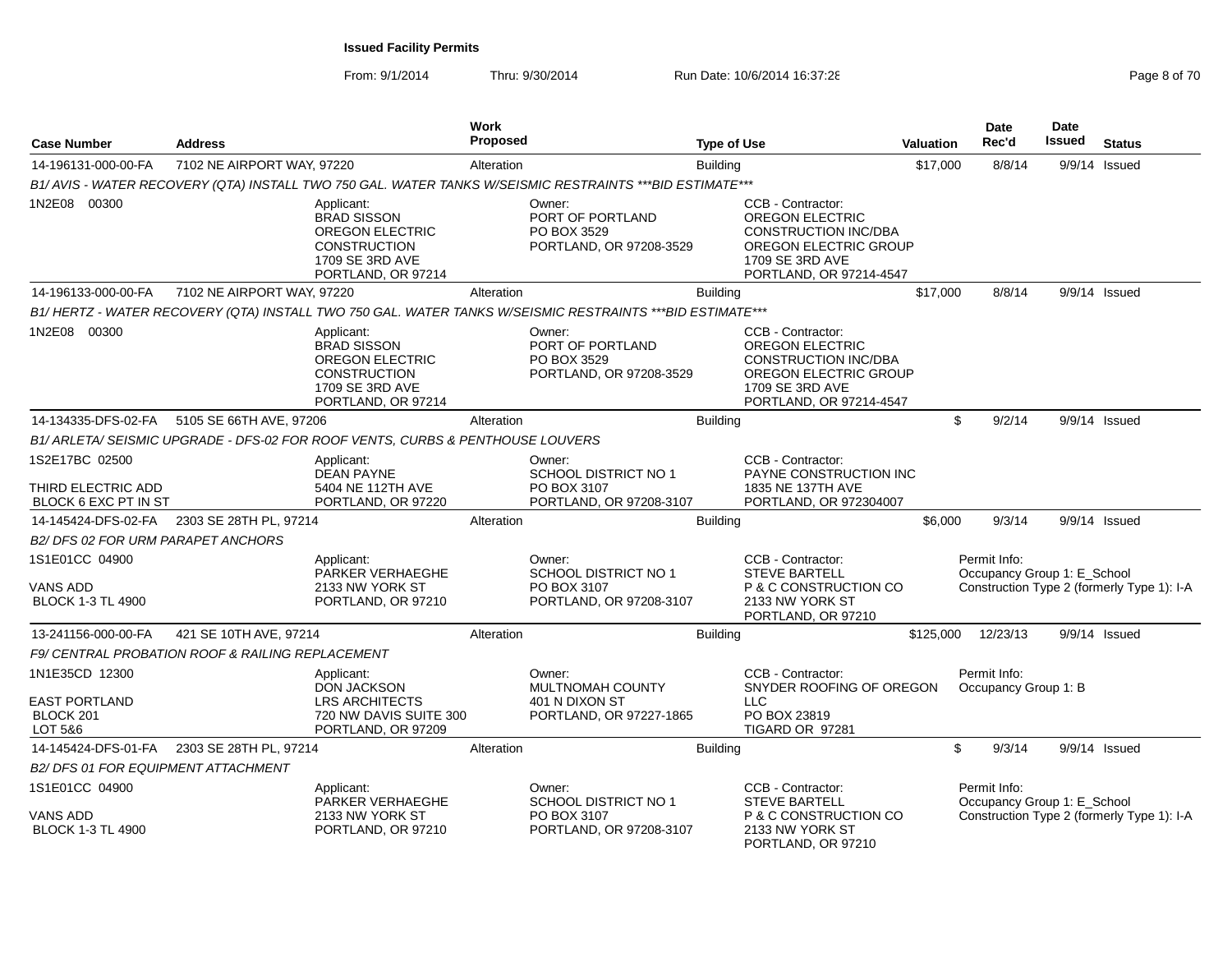| <b>Case Number</b>                                                                                                   | <b>Address</b>               |                                                                                                      | <b>Work</b><br><b>Proposed</b> |                                                                                                 | <b>Type of Use</b> |                                                                                                             | <b>Valuation</b> | Date<br>Rec'd                               | Date<br><b>Issued</b> | <b>Status</b>                                                                   |
|----------------------------------------------------------------------------------------------------------------------|------------------------------|------------------------------------------------------------------------------------------------------|--------------------------------|-------------------------------------------------------------------------------------------------|--------------------|-------------------------------------------------------------------------------------------------------------|------------------|---------------------------------------------|-----------------------|---------------------------------------------------------------------------------|
| 14-145608-DFS-02-FA                                                                                                  | 7439 N CHARLESTON AVE, 97203 |                                                                                                      | Alteration                     |                                                                                                 | <b>Building</b>    |                                                                                                             |                  | $\sqrt[6]{\frac{1}{2}}$<br>9/3/14           |                       | 9/9/14 Issued                                                                   |
| B2/ DFS 02 FOR EQUIPMENT ATTACHMENT                                                                                  |                              |                                                                                                      |                                |                                                                                                 |                    |                                                                                                             |                  |                                             |                       |                                                                                 |
| 1N1W12AB 12100                                                                                                       |                              | Applicant:<br>PARKER VERHAEGHE                                                                       |                                | Owner:<br><b>SCHOOL DISTRICT NO 1</b>                                                           |                    | CCB - Contractor:<br><b>STEVE BARTELL</b>                                                                   |                  | Permit Info:<br>Occupancy Group 1: E School |                       |                                                                                 |
| P T SMITHS ADD<br>INC PT VAC ST - BLOCK 7<br>INC PT VAC STS - BLOCK 10<br>INC PT VAC ST - BLOCK 11                   |                              | 2133 NW YORK ST<br>PORTLAND, OR 97210                                                                |                                | PO BOX 3107<br>PORTLAND, OR 97208-3107                                                          |                    | P & C CONSTRUCTION CO<br>2133 NW YORK ST<br>PORTLAND, OR 97210                                              |                  |                                             |                       | Construction Type 2 (formerly Type 1): I-A                                      |
| 14-145608-DFS-03-FA                                                                                                  | 7439 N CHARLESTON AVE, 97203 |                                                                                                      | Alteration                     |                                                                                                 | <b>Building</b>    |                                                                                                             | \$6,000          | 9/3/14                                      |                       | 9/9/14 Issued                                                                   |
| B2/DFS 03 FOR URM PARAPET ANCHORS                                                                                    |                              |                                                                                                      |                                |                                                                                                 |                    |                                                                                                             |                  |                                             |                       |                                                                                 |
| 1N1W12AB 12100<br>P T SMITHS ADD<br>INC PT VAC ST - BLOCK 7<br>INC PT VAC STS - BLOCK 10<br>INC PT VAC ST - BLOCK 11 |                              | Applicant:<br>PARKER VERHAEGHE<br>2133 NW YORK ST<br>PORTLAND, OR 97210                              |                                | Owner:<br><b>SCHOOL DISTRICT NO 1</b><br>PO BOX 3107<br>PORTLAND, OR 97208-3107                 |                    | CCB - Contractor:<br><b>STEVE BARTELL</b><br>P & C CONSTRUCTION CO<br>2133 NW YORK ST<br>PORTLAND, OR 97210 |                  | Permit Info:<br>Occupancy Group 1: E_School |                       | Construction Type 2 (formerly Type 1): I-A                                      |
| 14-162625-DFS-03-FA                                                                                                  | 308 SW 2ND AVE, 97204        |                                                                                                      | Alteration                     |                                                                                                 | <b>Building</b>    |                                                                                                             |                  | \$<br>8/21/14                               |                       | 9/9/14 Issued                                                                   |
|                                                                                                                      |                              | B1/5TH & 6TH FLOOR NEW TENANT COMPLETE REMODEL - DFS-03 FOR GLASS HANDRAIL                           |                                |                                                                                                 |                    |                                                                                                             |                  |                                             |                       |                                                                                 |
| 1N1E34CD 04600                                                                                                       |                              | Applicant:<br>MADALENA RAGLIONE<br><b>SWINERTON BUILDERS</b><br>308 SW 2ND AVE<br>PORTLAND, OR 97204 |                                | Owner:<br>NGP DUNCAN PLAZA<br>PO BOX 4900 DEPT #360<br>SCOTTSDALE, AZ 85261-4900                |                    | CCB - Contractor:<br>SWINERTON BUILDERS INC<br>260 TOWNSEND ST<br>SAN FRANCISCO, CA 94107                   |                  | Permit Info:                                |                       | Occupancy Group 1: A-2_Restaurant<br>Construction Type 2 (formerly Type 1): I-A |
|                                                                                                                      |                              |                                                                                                      |                                | Owner:<br>PORTLAND LLC<br>PO BOX 4900 DEPT #360<br>SCOTTSDALE, AZ 85261-4900                    |                    |                                                                                                             |                  |                                             |                       |                                                                                 |
| 14-162625-DFS-02-FA                                                                                                  | 308 SW 2ND AVE, 97204        |                                                                                                      | Alteration                     |                                                                                                 | <b>Building</b>    |                                                                                                             |                  | \$<br>8/21/14                               |                       | $9/9/14$ Issued                                                                 |
|                                                                                                                      |                              |                                                                                                      |                                | B1/ 5TH & 6TH FLOOR NEW TENANT COMPLETE REMODEL. NEW WALLS - DFS-02 FOR ACT GRID CEILING SYSTEM |                    |                                                                                                             |                  |                                             |                       |                                                                                 |
| 1N1E34CD 04600                                                                                                       |                              | Applicant:<br>MADALENA RAGLIONE<br><b>SWINERTON BUILDERS</b><br>308 SW 2ND AVE<br>PORTLAND, OR 97204 |                                | Owner:<br>NGP DUNCAN PLAZA<br>PO BOX 4900 DEPT #360<br>SCOTTSDALE, AZ 85261-4900<br>Owner:      |                    | CCB - Contractor:<br>SWINERTON BUILDERS INC<br>260 TOWNSEND ST<br>SAN FRANCISCO, CA 94107                   |                  | Permit Info:                                |                       | Occupancy Group 1: A-2 Restaurant<br>Construction Type 2 (formerly Type 1): I-A |
|                                                                                                                      |                              |                                                                                                      |                                | PORTLAND LLC<br>PO BOX 4900 DEPT #360<br>SCOTTSDALE, AZ 85261-4900                              |                    |                                                                                                             |                  |                                             |                       |                                                                                 |
| 14-162625-DFS-01-FA                                                                                                  | 308 SW 2ND AVE, 97204        |                                                                                                      | Alteration                     |                                                                                                 | <b>Building</b>    |                                                                                                             |                  | \$<br>8/21/14                               |                       | 9/9/14 Issued                                                                   |
|                                                                                                                      |                              | B1/ 5TH & 6TH FLOOR NEW TENANT COMPLETE REMODEL - DFS-01 FOR WOOD SLAT CEILING                       |                                |                                                                                                 |                    |                                                                                                             |                  |                                             |                       |                                                                                 |
| 1N1E34CD 04600                                                                                                       |                              | Applicant:<br>MADALENA RAGLIONE<br><b>SWINERTON BUILDERS</b><br>308 SW 2ND AVE<br>PORTLAND, OR 97204 |                                | Owner:<br><b>NGP DUNCAN PLAZA</b><br>PO BOX 4900 DEPT #360<br>SCOTTSDALE, AZ 85261-4900         |                    | CCB - Contractor:<br>SWINERTON BUILDERS INC<br>260 TOWNSEND ST<br>SAN FRANCISCO, CA 94107                   |                  | Permit Info:                                |                       | Occupancy Group 1: A-2 Restaurant<br>Construction Type 2 (formerly Type 1): I-A |
|                                                                                                                      |                              |                                                                                                      |                                | Owner:<br>PORTLAND LLC<br>PO BOX 4900 DEPT #360<br>SCOTTSDALE, AZ 85261-4900                    |                    |                                                                                                             |                  |                                             |                       |                                                                                 |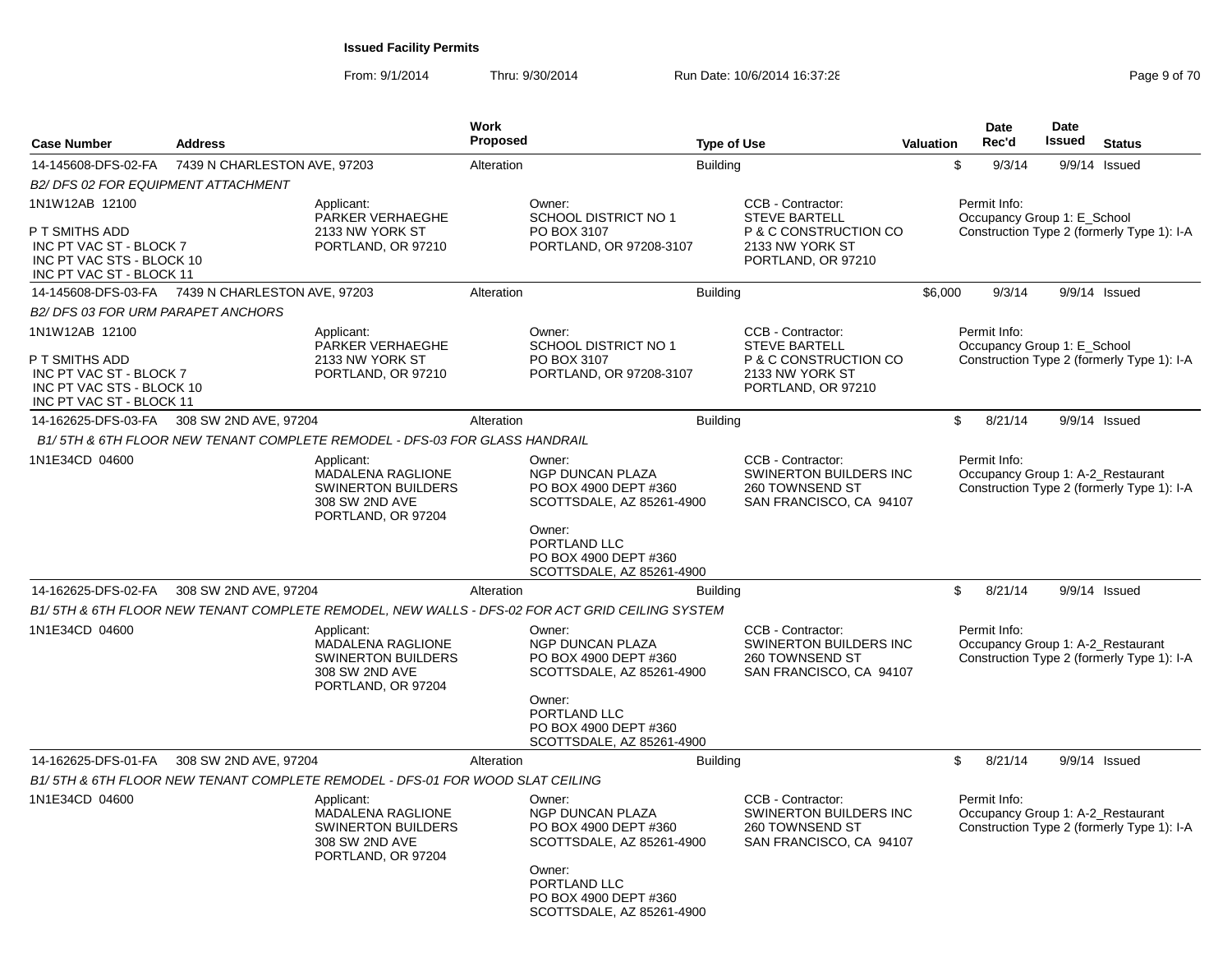| <b>Case Number</b>                                      | <b>Address</b>                                                                                                                                                 | Work<br>Proposed | <b>Type of Use</b>                                                              | <b>Valuation</b>                                                                               | <b>Date</b><br>Rec'd                                                    | Date<br><b>Issued</b> | <b>Status</b> |                                            |
|---------------------------------------------------------|----------------------------------------------------------------------------------------------------------------------------------------------------------------|------------------|---------------------------------------------------------------------------------|------------------------------------------------------------------------------------------------|-------------------------------------------------------------------------|-----------------------|---------------|--------------------------------------------|
| 14-205453-000-00-FA                                     | 3600 N INTERSTATE AVE, 97227                                                                                                                                   | Alteration       | <b>Building</b>                                                                 | \$55,000                                                                                       | 8/28/14                                                                 | 9/10/14 Final         |               |                                            |
|                                                         | F3/ 2ND FLOOR; RELOCATE BUSINESS AND CASH MANAGEMENT OFFICE, REMOVE CASEWORK AND FIXTURES FROM BREAKROOM, ADD WALL FOR TWO OFFICES, INFILL ONE DOOR, CUT IN T  |                  |                                                                                 |                                                                                                |                                                                         |                       |               |                                            |
| 1N1E22CC 13200<br><b>MULTNOMAH</b><br>BLOCK 31          | Applicant:<br><b>JON ANDERSON</b><br>AD ARCHITECTS, LLC<br>1430 SE 3RD AVE, SUITE 200                                                                          | Owner:           | KAISER FOUNDATION HEALTH<br>500 NE MULTNOMAH ST #100<br>PORTLAND, OR 97232-2031 | CCB - Contractor:<br><b>HOWARD S WRIGHT</b><br><b>CONSTRUCTORS LP</b><br>P.O. BOX 3764         | Permit Info:<br>Occupancy Group 1: B Bank, Off.,<br>Med.Off., Pub.Bldg. |                       |               |                                            |
| LOT 1-16 TL 13200                                       | PORTLAND, OR 97214                                                                                                                                             | Owner:           | PLAN OF THE NORTHWEST<br>500 NE MULTNOMAH ST #100<br>PORTLAND, OR 97232-2031    | SEATTLE, WA 98124                                                                              |                                                                         |                       |               |                                            |
|                                                         | 14-164031-REV-01-FA   110 SW YAMHILL ST, 97204                                                                                                                 | Alteration       | <b>Building</b>                                                                 |                                                                                                | 7/23/14<br>\$                                                           | 9/10/14 Issued        |               |                                            |
|                                                         | F4/ REVISION FOR 2ND & 3RD FLOOR, WALL, ELECTRICAL                                                                                                             |                  |                                                                                 |                                                                                                |                                                                         |                       |               |                                            |
| 1S1E03BA 02400                                          | Applicant:<br><b>KRISTIE FULTZ</b>                                                                                                                             | Owner:           | <b>B13 INVESTORS LLC</b>                                                        | <b>CCB - Contractor:</b><br>R & H CONSTRUCTION                                                 | Permit Info:<br>Occupancy Group 1: B Bank, Off.,                        |                       |               |                                            |
| <b>PORTLAND</b><br>BLOCK 13<br>LOT 1&2                  | <b>FLUENT DESIGN</b><br>427 SW 6TH AVE<br>PORTLAND, OR 97209                                                                                                   |                  | 111 SW COLUMBIA ST #1380<br>PORTLAND, OR 97201                                  | 1530 SW TAYLOR STREET<br>PORTLAND, OR 97205                                                    | Med.Off., Pub.Bldg.                                                     |                       |               | Construction Type 2 (formerly Type 1): I-B |
| 14-189810-000-00-FA                                     | 2201 NE LLOYD BLVD, 97232                                                                                                                                      | Alteration       | <b>Building</b>                                                                 | \$744.344                                                                                      | 7/25/14                                                                 | 9/10/14 Issued        |               |                                            |
|                                                         | F17/ RENOVATE HALSEY & MULTNOMAH ST ENTRANCES PER LU 14-169847DZ. NEW VESTIBULE AND STOREFRONT ON HALSEY; ON MULTNOMAH - NEW STOREFRONT, REMOVAL OF SOFFITT AT |                  |                                                                                 |                                                                                                |                                                                         |                       |               |                                            |
| 1N1E35BA 00101                                          | Applicant:<br><b>SHAWN HOMBERG</b><br><b>WATERLEAF ARCHITECTURE</b><br>419 SW 11th Avenue<br>Suite 200<br>Portland, OR 97205                                   | Owner:           | CAPREF LLOYD CENTER LLC<br>2201 LLOYD CENTER<br>PORTLAND, OR 97232              | CCB - Contractor:<br>SD DEACON CORP OF OREGON<br>901 NE GLISAN ST STE 100<br>PORTLAND OR 97232 |                                                                         |                       |               |                                            |
| 14-119683-DFS-01-FA                                     | 2801 N GANTENBEIN AVE, 97227                                                                                                                                   | Alteration       | <b>Building</b>                                                                 |                                                                                                | 8/19/14<br>\$                                                           | 9/10/14 Issued        |               |                                            |
|                                                         | F13/ N TOWER; REMOVAL AND REPLACEMENT OF EXISTING AHU UNITS IN PENTHOUSE, DFS-01 FOR MECHANICAL SEISMIC EQUIPMENT ANCHORAGE                                    |                  |                                                                                 |                                                                                                |                                                                         |                       |               |                                            |
| 1N1E27AC 01100                                          | Applicant:<br>John Downing                                                                                                                                     | Owner:           | <b>EMANUEL HOSPITAL</b>                                                         | CCB - Contractor:<br><b>TOTAL MECHANICAL INC</b>                                               | Permit Info:<br>Occupancy Group 1: I-2                                  |                       |               |                                            |
| <b>ABENDS ADD</b><br><b>BLOCK 4</b><br>LOT 1-18 TL 1100 | <b>Total Mechanical</b><br>1498 SE TechCenter Pl. #180<br>Vancouver, WA 98683                                                                                  |                  | 5215 N O'CONNOR BLVD #1100<br>IRVING, TX 75039-3739<br><b>STE 180</b>           | 1498 SE TECH CENTER PLACE<br>VANCOUVER WA 98683                                                |                                                                         |                       |               | Construction Type 2 (formerly Type 1): I-A |
| 14-202511-000-00-FA                                     | 111 SW OAK ST, 97204                                                                                                                                           | Alteration       | <b>Building</b>                                                                 | \$6,500                                                                                        | 8/22/14                                                                 | 9/11/14 Issued        |               |                                            |
| F18/ FIRE ESCAPE Testing for Certification              |                                                                                                                                                                |                  |                                                                                 |                                                                                                |                                                                         |                       |               |                                            |
| 1N1E34CD 04100                                          | Applicant:<br><b>SHAWN RUARK</b><br><b>MELVIN MARK CO</b><br>111 SW COLUMBIA #1380<br>PORTLAND, OR 97201                                                       | Owner:           | <b>LAUREN LOUISE LLC</b><br>111 SW COLUMBIA ST #1380<br>PORTLAND, OR 97201      |                                                                                                |                                                                         |                       |               |                                            |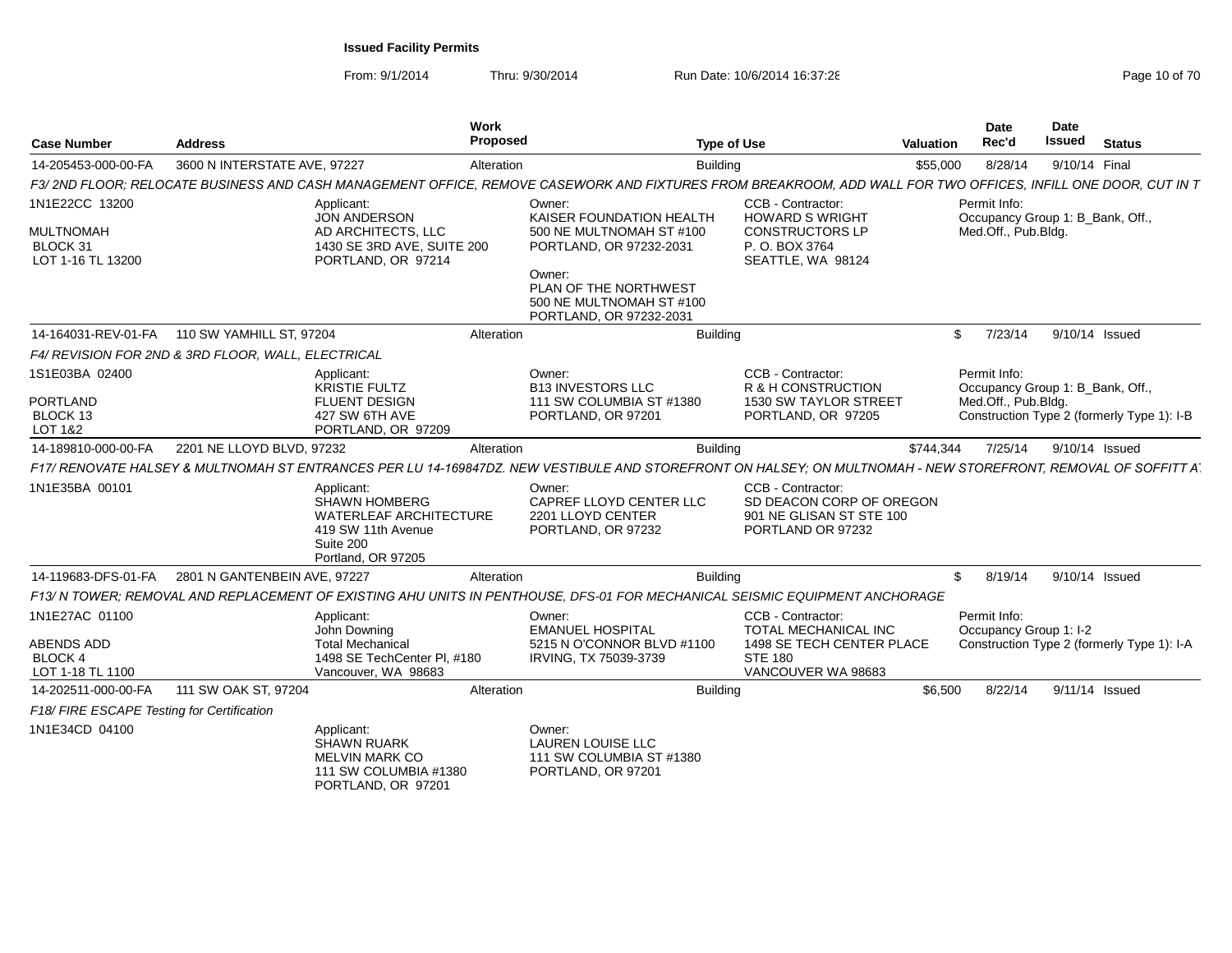| <b>Case Number</b>                                                                             | <b>Address</b>          | Work<br><b>Proposed</b>                                                                                                                                               |                                                                                    | <b>Type of Use</b>                                                                        | <b>Valuation</b> | <b>Date</b><br>Rec'd                             | Date<br><b>Issued</b> | <b>Status</b>                                                                   |
|------------------------------------------------------------------------------------------------|-------------------------|-----------------------------------------------------------------------------------------------------------------------------------------------------------------------|------------------------------------------------------------------------------------|-------------------------------------------------------------------------------------------|------------------|--------------------------------------------------|-----------------------|---------------------------------------------------------------------------------|
| 14-208833-000-00-FA                                                                            | 1500 SW 1ST AVE, 97201  | Alteration                                                                                                                                                            |                                                                                    | <b>Building</b>                                                                           | \$12,000         | 9/5/14                                           |                       | 9/11/14 Issued                                                                  |
|                                                                                                |                         | F3/ REMOVE PARTIAL WALLS, ADD SOME BACK FOR CONFERENCE ROOM, BREAKROOM W/ SLIDING GLASS DOOR, EXPAND INTO ADJACENT SPACE, CEILING, ELEC, PLBG.Sent checksheet in err  |                                                                                    |                                                                                           |                  |                                                  |                       |                                                                                 |
| 1S1E03CA 00600                                                                                 |                         | Applicant:<br><b>DAVID BROWN</b>                                                                                                                                      | Owner:<br><b>URBAN OFFICE</b>                                                      | CCB - Contractor:<br>MELVIN MARK CONSTRUCTION C(Occupancy Group 1: B                      |                  | Permit Info:                                     |                       |                                                                                 |
| <b>PORTLAND</b><br><b>BLOCK 116 TL 600</b>                                                     |                         | MELVIN MARK COMPANIES<br>111 SW COLUMBIA, STE 1380<br>PORTLAND OR 97201                                                                                               | 111 SW COLUMBIA ST #1380<br>PORTLAND, OR 97201-5845<br>Owner:                      | 111 SW COLUMBIA ST STE 1380<br>PORTLAND, OR 972015873                                     |                  |                                                  |                       | Construction Type 2 (formerly Type 1): I-A                                      |
|                                                                                                |                         |                                                                                                                                                                       | <b>PARKING</b><br>111 SW COLUMBIA ST #1380<br>PORTLAND, OR 97201-5845              |                                                                                           |                  |                                                  |                       |                                                                                 |
|                                                                                                |                         |                                                                                                                                                                       | Owner:<br><b>FACILITIES</b><br>111 SW COLUMBIA ST #1380<br>PORTLAND, OR 97201-5845 |                                                                                           |                  |                                                  |                       |                                                                                 |
| 14-189721-000-00-FA                                                                            | 308 SW 2ND AVE, 97204   | Alteration                                                                                                                                                            |                                                                                    | <b>Building</b>                                                                           | \$700,000        | 7/25/14                                          | 9/11/14 Issued        |                                                                                 |
|                                                                                                |                         | F3/ SECOND FLOOR/ NEW TENANT 11600 SF IMPROVEMENT. REMOVE PREVIOUS TENANT PARTITIONS, CREATE SMALL, MEDIUM AND LARGE CONFERENCE ROOMS; OPEN OFFICE SEATING, PI        |                                                                                    |                                                                                           |                  |                                                  |                       |                                                                                 |
| 1N1E34CD 04600                                                                                 |                         | Applicant:<br><b>DEREK DEVILLE</b><br>THA ARCHITECTURE<br>738 SW OAK ST<br>PORTLAND, OR 97232                                                                         | Owner:<br>NGP DUNCAN PLAZA<br>PO BOX 4900 DEPT #360<br>SCOTTSDALE, AZ 85261-4900   | CCB - Contractor:<br>SWINERTON BUILDERS INC<br>260 TOWNSEND ST<br>SAN FRANCISCO, CA 94107 |                  | Permit Info:                                     |                       | Occupancy Group 1: A-2_Restaurant<br>Construction Type 2 (formerly Type 1): I-A |
|                                                                                                |                         |                                                                                                                                                                       | Owner:<br>PORTLAND LLC<br>PO BOX 4900 DEPT #360<br>SCOTTSDALE, AZ 85261-4900       |                                                                                           |                  |                                                  |                       |                                                                                 |
| 14-193967-000-00-FA                                                                            | 1122 SW STARK ST, 97205 | Alteration                                                                                                                                                            |                                                                                    | <b>Building</b>                                                                           | \$320,000        | 8/5/14                                           | 9/11/14 Issued        |                                                                                 |
|                                                                                                |                         | F9/ TI, NEW TENANT; OFFICES, CONFERENCE ROOMS, OPEN OFFICE SPACE, RECEPTION AREA, LOUNGE, KITCHEN, SHOWER, FLOORING, BIKE PARKING, CEILING, ELEC, PLBG, FINISHES***NO |                                                                                    |                                                                                           |                  |                                                  |                       |                                                                                 |
| 1N1E33DD 01900                                                                                 |                         | Applicant:<br><b>ROBERT HAYDEN</b>                                                                                                                                    | Owner:<br><b>1122 STARK INVESTMENT LLC</b>                                         | CCB - Contractor:<br>TJ NISBET CONSTRUCTION INC                                           |                  | Permit Info:<br>Occupancy Group 1: B Bank, Off., |                       |                                                                                 |
| <b>PORTLAND</b><br>BLOCK 255<br>N 40' OF LOT 7<br>LOT 8                                        |                         | YBA ARCHITECTS<br>123 NW 2ND AVE #204<br>PORTLAND, OR 97232                                                                                                           | 2455 NW MARSHALL ST #1<br>PORTLAND, OR 97210                                       | PO BOX 40<br>CLACKAMAS, OR 97015                                                          |                  | Med.Off., Pub.Bldg.                              |                       |                                                                                 |
| 14-192426-000-00-FA                                                                            | 530 SW 5TH AVE, 97204   | Alteration                                                                                                                                                            |                                                                                    | <b>Building</b>                                                                           | \$550,000        | 8/1/14                                           |                       | 9/12/14 Under Inspection                                                        |
|                                                                                                |                         | F3/ SUITE 400; METAL TOAD, NEW WALLS FOR MULTIPLE TEAM ROOMS, REFUGE ROOMS, CREATE OPEN WORK SPACE, CONFERENCE ROOM, LOUNGE/BREAK ROOM, LOBBY, REMODEL REST           |                                                                                    |                                                                                           |                  |                                                  |                       |                                                                                 |
| 1N1E34CD 09600                                                                                 |                         | Applicant:<br><b>ANNE KAREL</b>                                                                                                                                       | Owner:<br>RGOF YEON BUILDING LLC                                                   | CCB - Contractor:<br><b>FORTIS CONSTRUCTION</b>                                           |                  | Permit Info:<br>Occupancy Group 1: B_Bank, Off., |                       |                                                                                 |
| <b>PORTLAND</b><br>BLOCK 63<br>LOT 5&6<br><b>HISTORIC PROPERTY</b><br>POTENTIAI ADDITIONAI TAX |                         | FFA ARCHITECTURE AND<br><b>INTERIORS</b><br>520 SW YAMHILL ST. SUITE 900<br>PORTLAND, OR 97204                                                                        | 551 FIFTH AVE 23RD FLOOR<br>NEW YORK, NY 10176                                     | 1705 SW TAYLOR ST SUITE 200<br>PORTLAND, OR 97205                                         |                  | Med.Off., Pub.Bldg.                              |                       |                                                                                 |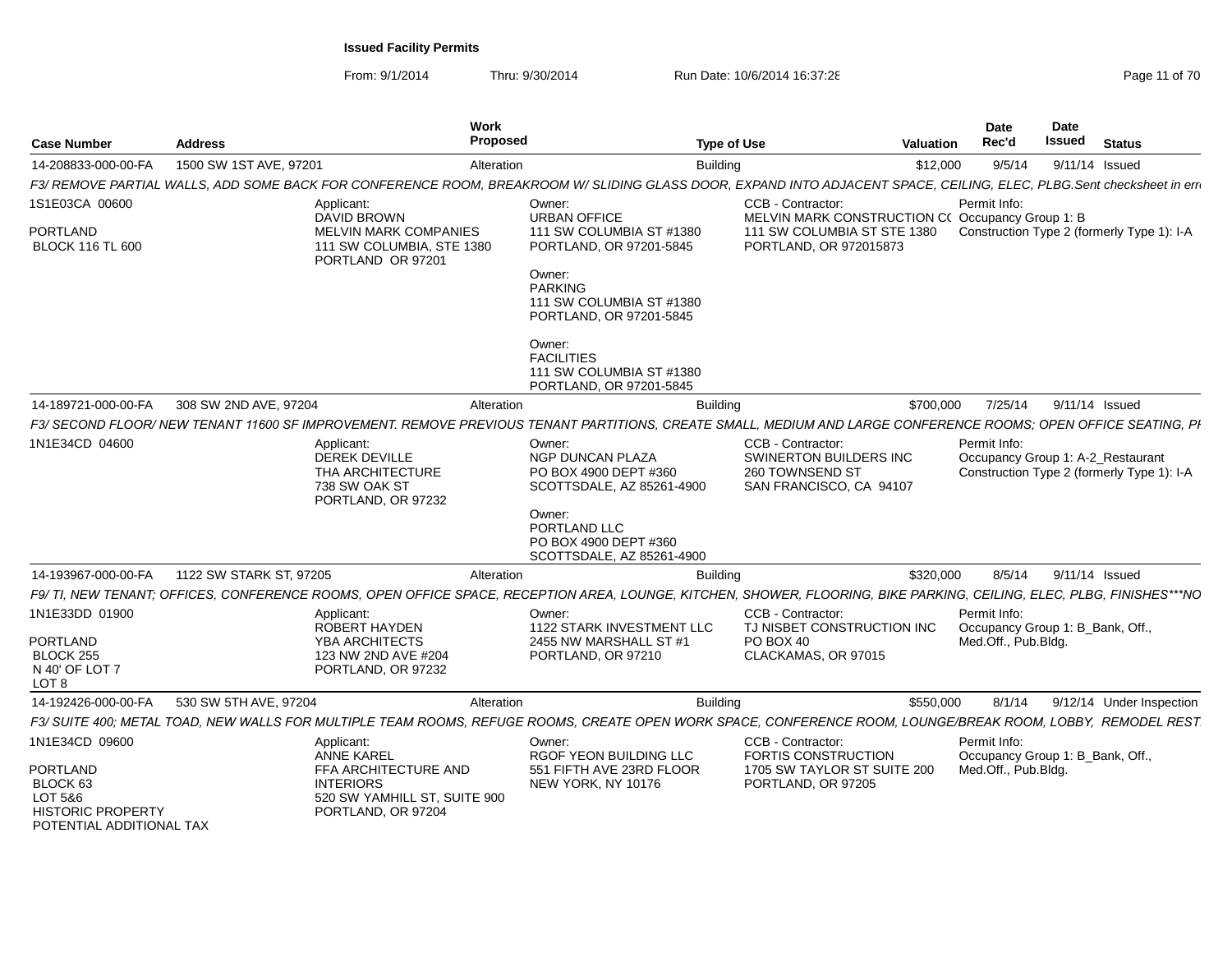| <b>Case Number</b>                                 | <b>Address</b>             |                                                                                                                                                                   | Work<br>Proposed                                   |                                  | <b>Type of Use</b>                                                                               | <b>Valuation</b> | Date<br>Rec'd                          | <b>Date</b><br><b>Issued</b> | <b>Status</b>                               |
|----------------------------------------------------|----------------------------|-------------------------------------------------------------------------------------------------------------------------------------------------------------------|----------------------------------------------------|----------------------------------|--------------------------------------------------------------------------------------------------|------------------|----------------------------------------|------------------------------|---------------------------------------------|
| 14-204256-000-00-FA                                | 100 SW MARKET ST. 97201    |                                                                                                                                                                   | Alteration                                         | <b>Building</b>                  |                                                                                                  | \$20,000         | 8/26/14                                | 9/12/14 Issued               |                                             |
|                                                    |                            | F6/VOLUNTARY RETROFIT OF PENTHOUSE MECHANICAL UNITS W/SEISMIC SUPPORT                                                                                             |                                                    |                                  |                                                                                                  |                  |                                        |                              |                                             |
| 1S1E03CB 00700<br><b>SOUTH AUDITORIUM ADD</b>      |                            | Applicant:<br>Mike Jordan<br><b>Swinerton Builders</b>                                                                                                            | Owner:<br>1420 FIFTH AVE #2020                     | <b>CSHV FIRST AND MARKET LLC</b> | CCB - Contractor:<br><b>SWINERTON BUILDERS INC</b><br>260 TOWNSEND ST                            |                  |                                        |                              |                                             |
| <b>BLOCK A</b><br>LOT 2 TL 700                     |                            | 2300 SW 1st Ave Suite 103<br>Portland, OR 97201                                                                                                                   | SEATTLE, WA 98101-2337                             |                                  | SAN FRANCISCO, CA 94107                                                                          |                  |                                        |                              |                                             |
| 14-196909-000-00-FA                                |                            | 3181 SW SAM JACKSON PARK RD - Bldg OHS, 9 Alteration                                                                                                              |                                                    | <b>Building</b>                  |                                                                                                  | \$3,070,964      | 8/11/14                                | 9/15/14 Issued               |                                             |
|                                                    |                            | F17/ OHS 8C INTENSIVE CARE UNIT REMODEL - PHASED REMODEL OF APX 12.770 SQ FT WITH SELECTIVE DEMO WORK. RECONFIGURE MEDICAL SYSTEMS ROOMS 8C14 & 8C16. ADDITION OF |                                                    |                                  |                                                                                                  |                  |                                        |                              |                                             |
| 1S1E09 00200                                       |                            | Applicant:<br><b>GERHARD BAMLER</b><br><b>GBJ ARCHITECTURE</b><br>815 SW 2ND AVE, SUITE 600<br>PORTLAND, OR 97204                                                 | Owner:<br>OREGON STATE OF<br>PORTLAND, OR 97239    | 3181 SW SAM JACKSON PARK RD      | CCB - Contractor:<br>TURNER CONSTRUCTION CO<br>1200 NW NAITO PARKWAY #300<br>PORTLAND, OR 972209 |                  | Permit Info:<br>Occupancy Group 1: I-2 |                              | Construction Type 2 (formerly Type 1): I-A  |
| 14-207148-000-00-FA                                | 919 NE 19TH AVE, 97232     |                                                                                                                                                                   | Alteration                                         | <b>Building</b>                  |                                                                                                  | \$25,000         | 9/3/14                                 |                              | 9/15/14 Under Inspection                    |
|                                                    |                            | B2/FIRST FLOOR - CREATE THREE SMALL OFFICE AREAS IN WING BETWEEN THE TWO BUILDINGS. INSTALL NEW PARTITION WALLS. DOORS. ELECTRIC AND FINISHES. NO EXTERIOR WORK   |                                                    |                                  |                                                                                                  |                  |                                        |                              |                                             |
| 1N1E35AC 00100                                     |                            | Applicant:<br><b>MARK WOLFE</b>                                                                                                                                   | Owner:                                             | WESTON INVESTMENT CO LLC         |                                                                                                  |                  | Permit Info:<br>Occupancy Group 1: B   |                              |                                             |
| <b>SULLIVANS ADD</b><br><b>BLOCK 36 TL 100</b>     |                            | <b>AMERICAN PROPERTY</b><br><b>MANAGEMENT</b><br>2510 NE MULTNOMAH<br>PORTLAND OR 97232                                                                           | 2154 NE BROADWAY RM 200<br>PORTLAND, OR 97232-1590 |                                  |                                                                                                  |                  |                                        |                              | Construction Type 2 (formerly Type 1): II-A |
| 14-208641-000-00-FA                                | 1515 SW 5TH AVE, 97201     |                                                                                                                                                                   | Alteration                                         | <b>Building</b>                  |                                                                                                  | \$15,000         | 9/5/14                                 |                              | 9/15/14 Under Inspection                    |
|                                                    |                            | F9/ SUITE 655 OHSU - CONSTRUCT OFFICES AND BREAKROOM FOR NEW TENANT                                                                                               |                                                    |                                  |                                                                                                  |                  |                                        |                              |                                             |
| 1S1E03BC 03700                                     |                            | Applicant:<br><b>MARK WOLFE</b>                                                                                                                                   | Owner:                                             | WESTON INVESTMENT CO LLC         |                                                                                                  |                  | Permit Info:<br>Occupancy Group 1: B   |                              |                                             |
| <b>PORTLAND</b>                                    |                            | AMERICAN PROPERTY                                                                                                                                                 | 2154 NE BROADWAY RM 200                            |                                  |                                                                                                  |                  |                                        |                              | Construction Type 2 (formerly Type 1):      |
| BLOCK 164<br>$LOT 1-8$                             |                            | <b>MANAGEMENT</b><br>2510 NE MULTNOMAH                                                                                                                            | PORTLAND, OR 97232-1590                            |                                  |                                                                                                  |                  | I-FR                                   |                              |                                             |
| DEFERRED ADDITIONAL TAX LIABILITY                  |                            | PORTLAND OR 97232                                                                                                                                                 |                                                    |                                  |                                                                                                  |                  |                                        |                              |                                             |
| 14-208627-000-00-FA                                | 1220 SW MORRISON ST, 97205 |                                                                                                                                                                   | Alteration                                         | <b>Building</b>                  |                                                                                                  | \$16,500         | 9/5/14                                 |                              | 9/15/14 Under Inspection                    |
|                                                    |                            | F10/ SUITE 210 TERMINAL SALES RESOURCE DATA, CONSTRUCT OFFICES AND BREAKROOM                                                                                      |                                                    |                                  |                                                                                                  |                  |                                        |                              |                                             |
| 1N1E33DD 06200                                     |                            | Applicant:<br><b>MARK WOLFE</b>                                                                                                                                   | Owner:                                             | WESTON INVESTMENT CO LLC         |                                                                                                  |                  | Permit Info:<br>Occupancy Group 1: B   |                              |                                             |
| <b>PORTLAND</b><br><b>BLOCK S1/2H</b><br>$LOT 1-8$ |                            | AMERICAN PROPERTY<br><b>MANAGEMENT</b><br>2510 NE MULTNOMAH                                                                                                       | 2154 NE BROADWAY RM 200<br>PORTLAND, OR 97232-1590 |                                  |                                                                                                  |                  | I-FR                                   |                              | Construction Type 2 (formerly Type 1):      |
|                                                    |                            | PORTLAND OR 97232                                                                                                                                                 |                                                    |                                  |                                                                                                  |                  |                                        |                              |                                             |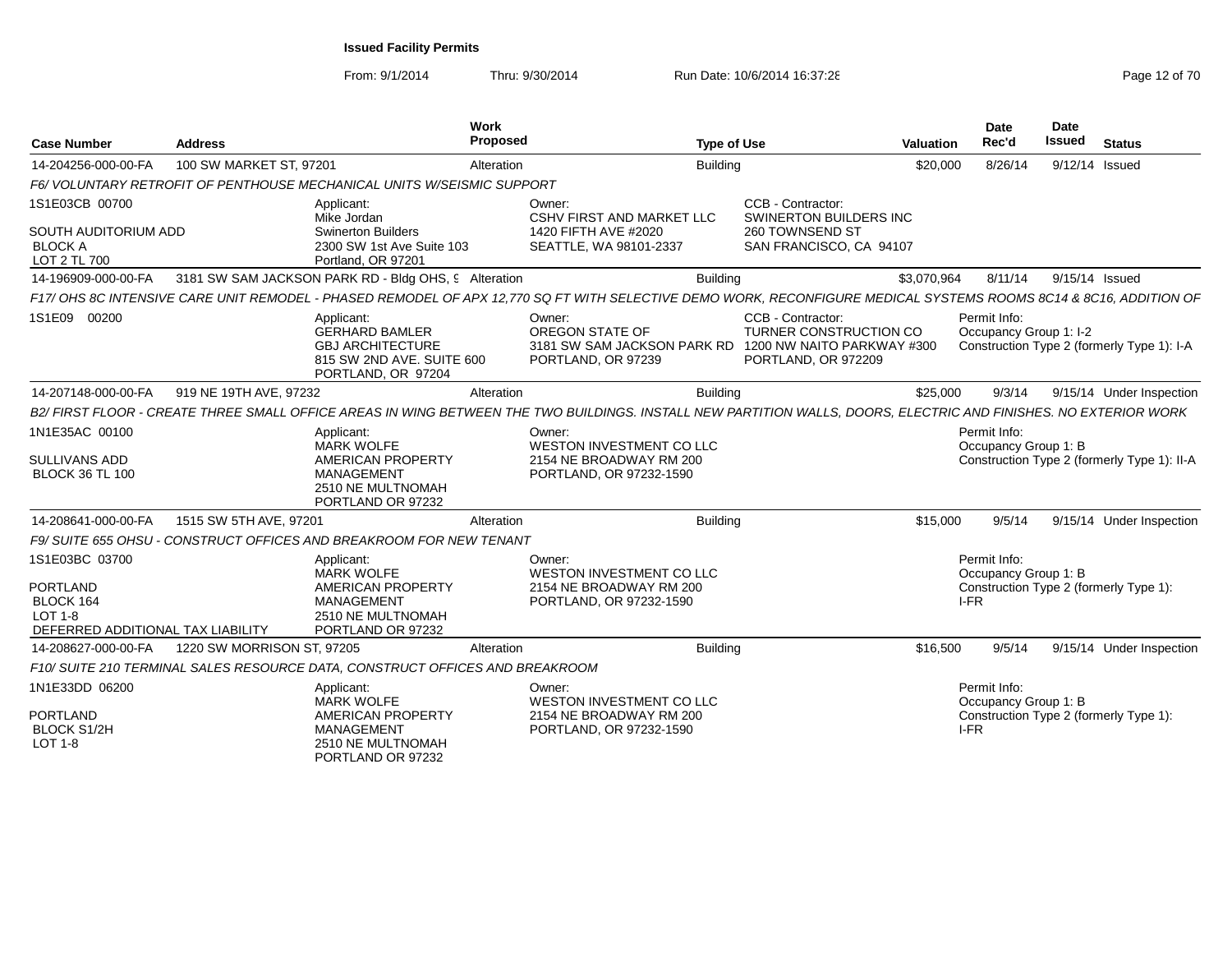|                                                                                  |                                                      |                                                                                                                   | Work            |                                                                                   |                    |                                                                       |           | <b>Date</b>          |         | Date                             |                                             |
|----------------------------------------------------------------------------------|------------------------------------------------------|-------------------------------------------------------------------------------------------------------------------|-----------------|-----------------------------------------------------------------------------------|--------------------|-----------------------------------------------------------------------|-----------|----------------------|---------|----------------------------------|---------------------------------------------|
| <b>Case Number</b>                                                               | <b>Address</b>                                       |                                                                                                                   | <b>Proposed</b> |                                                                                   | <b>Type of Use</b> |                                                                       | Valuation | Rec'd                |         | Issued                           | <b>Status</b>                               |
| 14-209531-000-00-FA                                                              | 2121 SW BROADWAY DR, 97201                           |                                                                                                                   | Alteration      |                                                                                   | <b>Building</b>    |                                                                       | \$75,000  |                      | 9/8/14  |                                  | 9/15/14 Under Inspection                    |
|                                                                                  |                                                      | F11/ SUITE 200 HEALTHSHARE, NEW OFFICES, SHOWER ROOM AND SUSPENDED CEILING                                        |                 |                                                                                   |                    |                                                                       |           |                      |         |                                  |                                             |
| 1S1E04DD 09300                                                                   |                                                      | Applicant:                                                                                                        |                 | Owner:                                                                            |                    |                                                                       |           | Permit Info:         |         |                                  |                                             |
| <b>CARUTHERS ADD</b><br><b>BLOCK 37 TL 9300</b>                                  |                                                      | <b>Barton Stephens</b><br>American Property Management<br>PO Box 12127<br>2510 NE Multnomah<br>Portland, OR 97212 |                 | WESTON INVESTMENT CO LLC<br>2154 NE BROADWAY RM 200<br>PORTLAND, OR 97232-1590    |                    |                                                                       |           | Med.Off., Pub.Bldg.  |         | Occupancy Group 1: B_Bank, Off., |                                             |
|                                                                                  |                                                      | Applicant:<br><b>MARK WOLFE</b><br>AMERICAN PROPERTY<br>MANAGEMENT<br>2510 NE MULTNOMAH<br>PORTLAND OR 97232      |                 |                                                                                   |                    |                                                                       |           |                      |         |                                  |                                             |
| 14-173485-DFS-01-FA                                                              | 4635 NE CORNFOOT RD, 97218                           |                                                                                                                   | Alteration      |                                                                                   | <b>Building</b>    |                                                                       |           | \$                   | 9/4/14  | 9/15/14 Issued                   |                                             |
| F4/DFS FOR RTU, CURB, ATTACHMENT                                                 |                                                      |                                                                                                                   |                 |                                                                                   |                    |                                                                       |           |                      |         |                                  |                                             |
| 1N2E07C 00200                                                                    |                                                      | Applicant:<br>Antonija Krizanac                                                                                   |                 | Owner:<br>PORT OF PORTLAND(LEASED                                                 |                    | CCB - Contractor:<br>MCKINSTRY CO LLC                                 |           | Permit Info:         |         | Occupancy Group 1: H-5 HMP       |                                             |
| LONDON AC & PLAT 2<br>LOT 41-43&47-64 TL 200<br>SPLIT LEVY R316949 (R9420710800) |                                                      | Mckinstry<br>16790 NE Mason St<br>Portland, OR 97230                                                              |                 | PO BOX 3707 M/C 6A1-01<br>SEATTLE, WA 98124-2207                                  |                    | 16970 NE MASON ST, SUITE 100<br>PORTLAND OR 97230-7398                |           |                      |         |                                  | Construction Type 2 (formerly Type 1): II-B |
|                                                                                  |                                                      |                                                                                                                   |                 | Owner:<br>THE BOEING COMPANY<br>PO BOX 3707 M/C 6A1-01<br>SEATTLE, WA 98124-2207  |                    |                                                                       |           |                      |         |                                  |                                             |
|                                                                                  |                                                      |                                                                                                                   |                 | Owner:<br>PROPERTY TAX DEPT<br>PO BOX 3707 M/C 6A1-01<br>SEATTLE, WA 98124-2207   |                    |                                                                       |           |                      |         |                                  |                                             |
| 14-173293-REV-01-FA                                                              | 520 SW YAMHILL ST, 97204                             |                                                                                                                   | Alteration      |                                                                                   | <b>Building</b>    |                                                                       | \$10,000  |                      | 9/11/14 | 9/15/14 Issued                   |                                             |
|                                                                                  | F3/ CHANGE wall LOCATION for WATCHMAKER ROOM         |                                                                                                                   |                 |                                                                                   |                    |                                                                       |           |                      |         |                                  |                                             |
| 1S1E03BB 01200                                                                   |                                                      |                                                                                                                   |                 | Owner:                                                                            |                    |                                                                       |           | Permit Info:         |         |                                  |                                             |
| PORTLAND<br>BLOCK 171                                                            |                                                      |                                                                                                                   |                 | PAC-HILL LIMITED PARTNERSHIP<br>520 SW YAMHILL ST RF GDN #8<br>PORTLAND, OR 97204 |                    |                                                                       |           | Occupancy Group 1: B |         |                                  | Construction Type 2 (formerly Type 1): I-A  |
| <b>LOT 1&amp;8</b><br>N 1/2 OF LOT 2&7                                           |                                                      |                                                                                                                   |                 |                                                                                   |                    |                                                                       |           |                      |         |                                  |                                             |
|                                                                                  | 13-213400-DFS-06-FA 110 SW YAMHILL ST, 97204         |                                                                                                                   | Alteration      |                                                                                   | <b>Building</b>    |                                                                       |           | \$<br>8/29/14        |         | 9/15/14 Issued                   |                                             |
|                                                                                  | B2/ 3RD FLOOR: DFS FOR RAISED ACCESS FLOORING SYSTEM |                                                                                                                   |                 |                                                                                   |                    |                                                                       |           |                      |         |                                  |                                             |
| 1S1E03BA 02400                                                                   |                                                      | Applicant:                                                                                                        |                 | Owner:                                                                            |                    | CCB - Contractor:                                                     |           |                      |         |                                  |                                             |
| PORTLAND<br>BLOCK 13<br>LOT 1&2                                                  |                                                      | <b>COLE BUTLER</b><br><b>R&amp;H CONSTRUCTION</b><br>1530 SW TAYLOR<br>PORTLAND, OR 97205                         |                 | <b>B13 INVESTORS LLC</b><br>111 SW COLUMBIA ST #1380<br>PORTLAND, OR 97201        |                    | <b>R&amp;H CONSTRUCTION</b><br>1530 SW TAYLOR ST<br>PORTLAND OR 97205 |           |                      |         |                                  |                                             |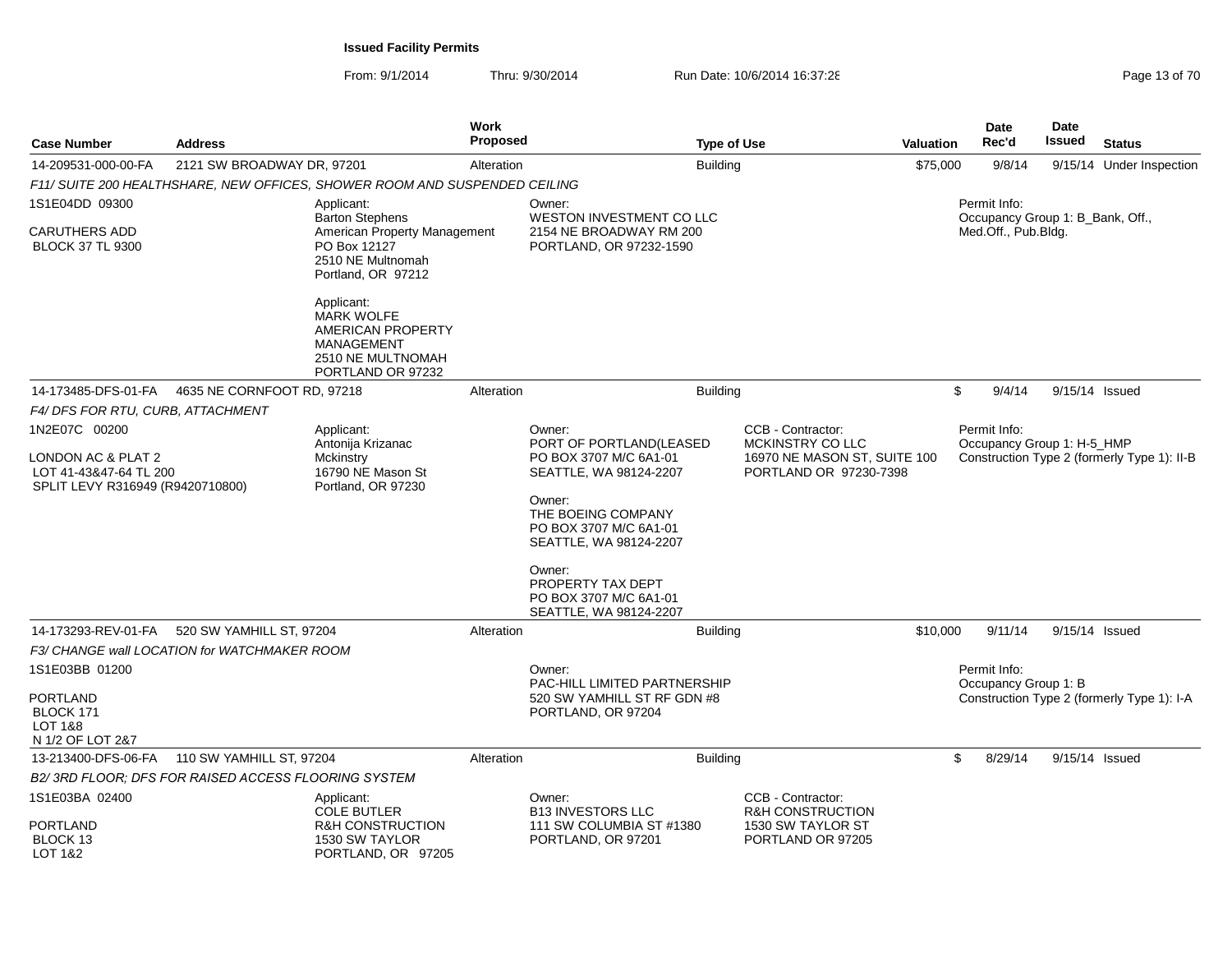From: 9/1/2014

| <b>Case Number</b>                                     | <b>Address</b>                               |                                                                                                   | Work<br>Proposed |                                                                                                       | <b>Type of Use</b>                                                                                                                                                  | <b>Valuation</b> | Date<br>Rec'd                                    | <b>Date</b><br>Issued | <b>Status</b>                                |
|--------------------------------------------------------|----------------------------------------------|---------------------------------------------------------------------------------------------------|------------------|-------------------------------------------------------------------------------------------------------|---------------------------------------------------------------------------------------------------------------------------------------------------------------------|------------------|--------------------------------------------------|-----------------------|----------------------------------------------|
| 14-184508-000-00-FA                                    | 1417 NW FLANDERS ST, 97209                   |                                                                                                   | Alteration       |                                                                                                       | <b>Building</b>                                                                                                                                                     | \$4,500          | 7/16/14                                          |                       | 9/16/14 Issued                               |
|                                                        |                                              | B2/1427 A, NW FLANDERS; PIH; ADD TWO WALLS, DOORS TO CREATE ANOTHER EXAM ROOM                     |                  |                                                                                                       |                                                                                                                                                                     |                  |                                                  |                       |                                              |
| 1N1E33DA 01800                                         |                                              | Applicant:<br>PHIL SPARKS                                                                         |                  | Owner:<br>ND FLANDERS LLC                                                                             | CCB - Contractor:<br><b>WALKER HOME IMPROVEMENT</b>                                                                                                                 |                  | Permit Info:<br>Occupancy Group 1: B_Bank, Off., |                       |                                              |
| <b>COUCHS ADD</b><br>BLOCK 98<br>LOT 1-4               |                                              | <b>SPARKS GROUP LLC</b><br>735 SE MORRISON<br>PORTLAND OREGON                                     |                  | 2839 SW 2ND AVE<br>PORTLAND, OR 97201-4711                                                            | <b>INC</b><br>3014 NE 16TH AV<br>PORTLAND, OR 97212                                                                                                                 |                  | Med.Off., Pub.Bldg.                              |                       | Construction Type 2 (formerly Type 1): III-B |
| 14-193346-REV-01-FA                                    | 111 SW COLUMBIA ST, 97258                    |                                                                                                   | Alteration       |                                                                                                       | <b>Building</b>                                                                                                                                                     |                  | \$<br>8/21/14                                    | 9/17/14 Final         |                                              |
|                                                        |                                              |                                                                                                   |                  | B2/ SUITE 600; REVISION TO CLARIFY LOCKING MECHANISM AND MOTION DETECTOR AT NEW DOORS(ACCESS CONTROL) |                                                                                                                                                                     |                  |                                                  |                       |                                              |
| 1S1E03BD 01700                                         |                                              | Applicant:<br><b>BRANDI STEVENS</b>                                                               |                  | Owner:<br>COLUMBIA SQUARE LLC                                                                         | CCB - Contractor:<br>MELVIN MARK CONSTRUCTION C(Occupancy Group 1: B)                                                                                               |                  | Permit Info:                                     |                       |                                              |
| <b>PORTLAND</b><br>BLOCK 129<br>LOT 1-8                |                                              | <b>MELVIN MARK CONST</b><br>111 SW COLUMBIA, SUITE1380<br>PORTLAND, OR 97201                      |                  | 111 SW COLUMBIA ST #1380<br>PORTLAND, OR 97201-5845                                                   | 111 SW COLUMBIA ST STE 1380<br>PORTLAND, OR 972015873                                                                                                               |                  |                                                  |                       | Construction Type 2 (formerly Type 1): I-A   |
| 14-195791-000-00-FA                                    | 700 SW 5TH AVE                               |                                                                                                   | Alteration       |                                                                                                       | <b>Building</b>                                                                                                                                                     | \$305,000        | 8/8/14                                           |                       | 9/17/14 Under Inspection                     |
|                                                        |                                              |                                                                                                   |                  |                                                                                                       | F16/ SPACE #1225   CHARMING CHARLIE NEW TENANT REMODEL. REMOVE AND REPLACE WALLS. STOREFRONT ENTRANCE AREA. RECONFIGURE SALES AREA AND CEILINGS****BID ESTIMATI     |                  |                                                  |                       |                                              |
| 1S1E03BB1 90001                                        |                                              | Applicant:<br><b>TIFFANY</b><br>ROGUE ARCHITECTS<br>513 MAIN ST SUITE 200<br>FORT WORTH, TX 76102 |                  | Owner:<br>PIONEER PLACE LIMITED<br><b>PARTNERSHIP</b><br>PO BOX 617905<br>CHICAGO, IL 60661-7905      | CCB - Contractor:<br>JEM CONSTRUCTION INC A CORP Occupancy Group 1: M<br>OF WA*<br><b>485 MICHAEL AVE</b><br>ENUMCLAW, WA 98022-3759                                |                  | Permit Info:                                     |                       | Construction Type 2 (formerly Type 1): I-A   |
|                                                        | 13-213400-DFS-05-FA 110 SW YAMHILL ST, 97204 |                                                                                                   | Alteration       |                                                                                                       | <b>Building</b>                                                                                                                                                     |                  | 8/27/14<br>\$.                                   |                       | 9/17/14 Issued                               |
|                                                        | F7/DFS FOR INTERIOR STOREFRONT SYSTEM        |                                                                                                   |                  |                                                                                                       |                                                                                                                                                                     |                  |                                                  |                       |                                              |
| 1S1E03BA 02400                                         |                                              | Applicant:<br><b>COLE BUTLER</b>                                                                  |                  | Owner:<br><b>B13 INVESTORS LLC</b>                                                                    | CCB - Contractor:<br><b>R&amp;H CONSTRUCTION</b>                                                                                                                    |                  |                                                  |                       |                                              |
| PORTLAND<br>BLOCK 13<br>LOT 1&2                        |                                              | <b>R&amp;H CONSTRUCTION</b><br><b>1530 SW TAYLOR</b><br>PORTLAND, OR 97205                        |                  | 111 SW COLUMBIA ST #1380<br>PORTLAND, OR 97201                                                        | 1530 SW TAYLOR ST<br>PORTLAND OR 97205                                                                                                                              |                  |                                                  |                       |                                              |
| 14-201367-000-00-FA                                    | 1201 NE LLOYD BLVD, 97232                    |                                                                                                   | Alteration       |                                                                                                       | <b>Building</b>                                                                                                                                                     | \$1,706,000      | 8/20/14                                          |                       | 9/18/14 Issued                               |
|                                                        |                                              |                                                                                                   |                  |                                                                                                       | F6/3RD & 4TH FLOORS, TI; REMOVE PARTITIONS FROM BOTH FLOORS, RESTROOM/SHOWERS FROM 3RD FLOOR, INFILL FLOOR PENETRATIONS, NEW PARTITIONS FOR MULTIPLE OFFICES, C     |                  |                                                  |                       |                                              |
| 1N1E35BD 00400                                         |                                              | Applicant:<br><b>MARK BOOTH</b>                                                                   |                  | Owner:<br>GPT PORTLAND OR 1201 LLOYD                                                                  | CCB - Contractor:<br><b>COMMERCIAL CONTRACTORS</b>                                                                                                                  |                  | Permit Info:<br>Occupancy Group 1: B_Bank, Off., |                       |                                              |
| HOLLADAYS ADD<br><b>BLOCK 142 TL 400</b>               |                                              | <b>ZGF ARCHITECTS</b><br>1223 SW WASHINGTON STE 200<br>PORTLAND, OR 97205                         |                  | LLC<br>1201 NE LLOYD BLVD #150<br>PORTLAND, OR 97232                                                  | 1265 S 35TH PL<br>RIDGEFIELD WA 98642                                                                                                                               |                  | Med.Off., Pub.Bldg.                              |                       | Construction Type 2 (formerly Type 1): I-A   |
| 14-190566-000-00-FA                                    | 200 SW MARKET ST, 97201                      |                                                                                                   | Alteration       |                                                                                                       | <b>Building</b>                                                                                                                                                     | \$1,700,000      | 7/29/14                                          |                       | 9/18/14 Issued                               |
|                                                        |                                              |                                                                                                   |                  |                                                                                                       | F10/ PHASE 2 - FLOORS 3.8.9.11.12 & 15 CAMBIA REMODEL, REMOVE/ ADD WALLS, DOORS, RELITES, CREATE MULTIPLE OFFICES, BREAKROOMS, CONFERENCE ROOMS, OPEN OFFICE SPACE, |                  |                                                  |                       |                                              |
| 1S1E03CB 00800                                         |                                              | Applicant:<br>DINA RADZWILLOWICZ                                                                  |                  | Owner:<br>TWO HUNDRED MARKET ASSOC                                                                    | CCB - Contractor:<br>SWINERTON BUILDERS INC                                                                                                                         |                  |                                                  |                       |                                              |
| SOUTH AUDITORIUM ADD<br><b>BLOCK A</b><br>LOT 2 TL 800 |                                              | <b>MACKENZIE</b><br>1515 SE WATER AVE. SUITE#100<br>PORTLAND, OR 97214                            |                  | 200 SW MARKET ST #1720<br>PORTLAND, OR 97201                                                          | 260 TOWNSEND ST<br>SAN FRANCISCO, CA 94107                                                                                                                          |                  |                                                  |                       |                                              |
|                                                        |                                              |                                                                                                   |                  | Owner:<br><b>LIMITED PARTNERSHIP</b><br>200 SW MARKET ST #1720<br>PORTLAND, OR 97201                  |                                                                                                                                                                     |                  |                                                  |                       |                                              |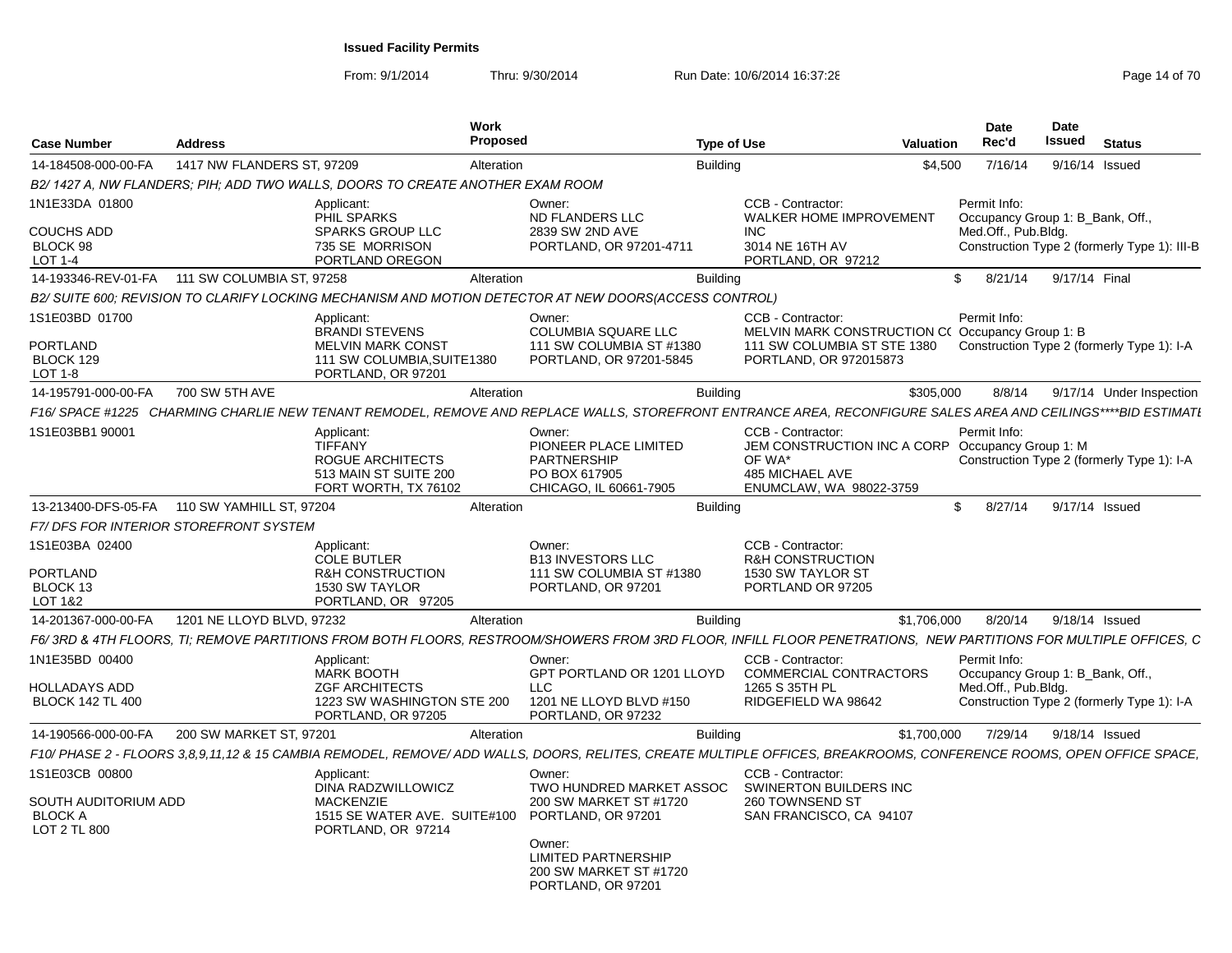From: 9/1/2014

| <b>Case Number</b>                                                                                | <b>Address</b>                                       | Work                                                                                                                                     | Proposed                                                                                                                                                                         | <b>Type of Use</b>                                                                                                       | Valuation   | <b>Date</b><br>Rec'd                                                                   | <b>Date</b><br><b>Issued</b> | <b>Status</b>                               |
|---------------------------------------------------------------------------------------------------|------------------------------------------------------|------------------------------------------------------------------------------------------------------------------------------------------|----------------------------------------------------------------------------------------------------------------------------------------------------------------------------------|--------------------------------------------------------------------------------------------------------------------------|-------------|----------------------------------------------------------------------------------------|------------------------------|---------------------------------------------|
| 14-116123-000-00-FA                                                                               | 4805 NE GLISAN ST. 97213                             | Alteration                                                                                                                               |                                                                                                                                                                                  | <b>Building</b>                                                                                                          | \$2,405,000 | 2/13/14                                                                                |                              | 9/18/14 Under Inspection                    |
|                                                                                                   |                                                      |                                                                                                                                          | F7/3RD FLOOR, UNIT 3G; DEMO EXISTING FLOOR SPACE, REMOVE WALLS, DOORS, FIXTURES, ADD BACK FOR BUILDOUT OF NEW MATERNITY NURSING UNIT, WALLS, DOORS, RELITES, PATIE               |                                                                                                                          |             |                                                                                        |                              |                                             |
| 1N2E31BD 04100                                                                                    |                                                      | Applicant:<br><b>JOE WEBB</b>                                                                                                            | Owner:<br>PROVIDENCE HEALTH                                                                                                                                                      | CCB - Contractor:<br><b>Chris Copeland</b>                                                                               |             | Permit Info:<br>Occupancy Group 1: 11.1                                                |                              |                                             |
| SECTION 31 1N 2E<br>TL 4100 9.54 ACRES                                                            |                                                      | PROVIDENCE HEALTH<br>4400 NE Halsey, Suite #160<br>PORTLAND, OR 97213                                                                    | 4400 NE HALSEY ST BLDG 2 #190<br>PORTLAND, OR 97213-1545<br>Owner:<br>SERVICES-OREGON<br>4400 NE HALSEY ST BLDG 2 #190<br>PORTLAND, OR 97213-1545                                | ANDERSEN CONSTRUCTION<br><b>COMPANY</b><br>PO BOX 6712<br>PORTLAND, OR 97228-6712                                        |             | Construction Type 2 (formerly Type 1):<br>I-FR                                         |                              |                                             |
| 14-204049-000-00-FA                                                                               | 12000 SW 49TH AVE, 97219                             | Alteration                                                                                                                               |                                                                                                                                                                                  | <b>Building</b>                                                                                                          | \$1,100,000 | 8/26/14 9/18/14 Issued                                                                 |                              |                                             |
|                                                                                                   |                                                      |                                                                                                                                          | F18/ PHASE 2 LEVEL 200 OFFICE SPACE RENOVATION, OPEN OFFICE AREA, CONFERENCE ROOMS, COMPUTER LAB AND OTHER SPACES                                                                |                                                                                                                          |             |                                                                                        |                              |                                             |
| 1S1E31D 00200                                                                                     |                                                      | Applicant:<br><b>RYAN BURT</b><br><b>GBD ARCITECTS</b><br>1120 NW COUCH ST SUITE 300<br>PORTLAND, OR 97209                               | Owner:<br>PORTLAND COMMUNITY<br><b>COLLEGE DIST</b><br>PO BOX 19000<br>PORTLAND, OR 97280-0990                                                                                   | CCB - Contractor:<br><b>HOWARD S WRIGHT</b><br><b>CONSTRUCTORS LP</b><br>P. O. BOX 3764<br>SEATTLE, WA 98124             |             | Permit Info:<br>Occupancy Group 1: B                                                   |                              | Construction Type 2 (formerly Type 1): II-B |
| 14-196929-000-00-FA                                                                               | 449 NE EMERSON ST, 97211                             | Alteration                                                                                                                               |                                                                                                                                                                                  | <b>Building</b>                                                                                                          | \$40,000    | 8/11/14                                                                                | 9/19/14 Issued               |                                             |
|                                                                                                   |                                                      |                                                                                                                                          | F2/446 NE KILLINGSWORTH; TI TO EXISTING COFFEE SHOP, HALF-HEIGHT WALLS, PAINT, PATCH, COUNTER TOP, CABINETRY, ELEC, PLBG                                                         |                                                                                                                          |             |                                                                                        |                              |                                             |
| 1N1E23BB 07100                                                                                    |                                                      | Applicant:<br><b>CHRIS SPURGIN</b><br><b>STACK ARCHITECTURE</b><br>32 NE 7TH AVE<br>PORTLAND OR 97232                                    | Owner:<br>PORTLAND CITY OF(LEASED<br>1120 SW 5TH AVE #1204<br>PORTLAND, OR 97204-1932                                                                                            | CCB - Contractor:<br><b>GREENLIFE CONSTRUCTION</b><br>14174 SE SUMMERFIELD LOOP<br>CLACKAMAS, OR 97015                   |             |                                                                                        |                              |                                             |
|                                                                                                   |                                                      |                                                                                                                                          | Owner:<br><b>MULTIPLE TENANTS</b><br>1120 SW 5TH AVE #1204<br>PORTLAND, OR 97204-1932                                                                                            |                                                                                                                          |             |                                                                                        |                              |                                             |
| 14-205567-000-00-FA                                                                               | 5050 NE HOYT ST, 97213                               | Alteration                                                                                                                               |                                                                                                                                                                                  | <b>Building</b>                                                                                                          | \$141,500   | 8/28/14                                                                                |                              | 9/19/14 Under Inspection                    |
|                                                                                                   |                                                      |                                                                                                                                          | F7/ SUITE 514, PROVIDENCE PROFESSIONAL PLAZA: TI, INFILL ONE DOOR, PENETRATE WALL TO EXTEND HALLWAY INTO SUITE 514, RELOCATE RESTROOM, REMOVE SMALL RECEPTION AREA               |                                                                                                                          |             |                                                                                        |                              |                                             |
| 1N2E31BD 03800<br><b>CENTER ADD</b><br>BLOCK 3<br>LOT 1-7 INC PT VAC ST<br>LOT 20-26 EXC PT IN ST |                                                      | Applicant:<br><b>RICK SANDERS</b><br>PROVIDENCE PORTLAND<br><b>MEDICAL CENTER</b><br>4400 NE HALSEY POP II STE 190<br>PORTLAND, OR 97203 | Owner:<br>PROVIDENCE HEALTH<br>4400 NE HALSEY ST BLDG 2 #190<br>PORTLAND, OR 97213-1545<br>Owner:<br>SERVICES-OREGON<br>4400 NE HALSEY ST BLDG 2 #190<br>PORTLAND, OR 97213-1545 | CCB - Contractor:<br>IN LINE COMMERCIAL CONST<br>PO BOX 5837<br>ALOHA, OR 97006                                          |             | Permit Info:<br>Occupancy Group 1: B<br>Construction Type 2 (formerly Type 1):<br>I-FR |                              |                                             |
| 14-212077-000-00-FA                                                                               | 121 SW SALMON ST, 97204                              | Alteration                                                                                                                               |                                                                                                                                                                                  | <b>Building</b>                                                                                                          | \$38,000    | 9/12/14                                                                                |                              | 9/19/14 Under Inspection                    |
|                                                                                                   | F11/1WTC 13TH FLOOR NEW WALLS FOR COMMUNICATION ROOM |                                                                                                                                          |                                                                                                                                                                                  |                                                                                                                          |             |                                                                                        |                              |                                             |
| 1S1E03BA 02100                                                                                    |                                                      | Applicant:<br><b>Alfred Bran</b><br>121 SW SALMON<br>Portland, OR 97204                                                                  | Owner:<br>IEH PORTLAND LLC<br>1WTC0510-CORPORATE TAX<br>DEPT 121 SW SALMO<br>PORTLAND, OR 97204                                                                                  | CCB - Contractor:<br><b>MARK BECKIUS</b><br><b>REIMERS &amp; JOLIVETTE INC</b><br>2344 NW 24TH AVE<br>Portland, OR 97210 |             | Permit Info:<br>Occupancy Group 1: B<br>Construction Type 2 (formerly Type 1): I-A     |                              |                                             |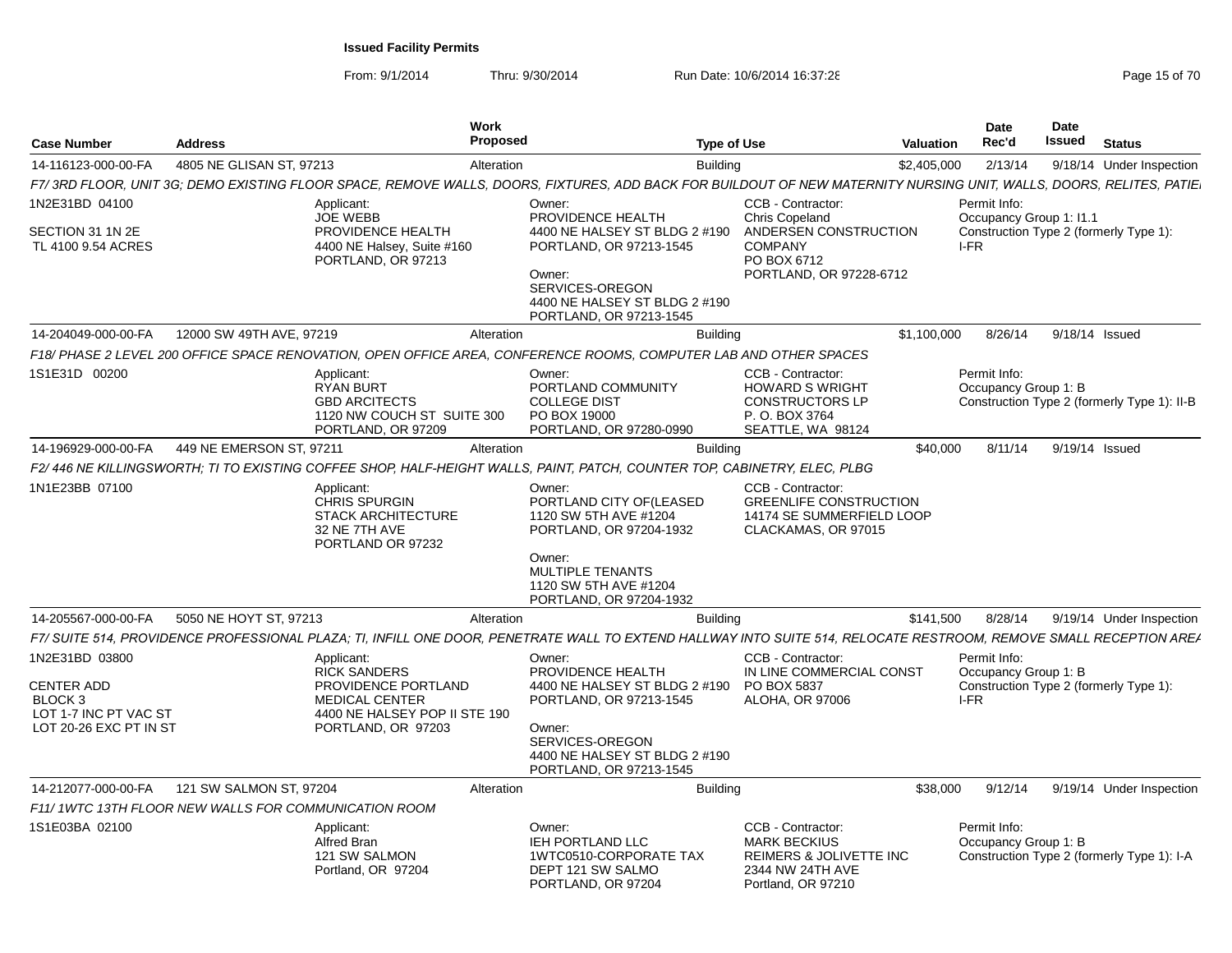| <b>Case Number</b>                                                                                                           | <b>Address</b>                                      | Work<br><b>Proposed</b>                                                                                                                                           |                                                                                                                                                                                                                                                           | <b>Type of Use</b>                                                                                      | Valuation   | <b>Date</b><br>Rec'd                              | Date<br><b>Issued</b> | <b>Status</b>                              |
|------------------------------------------------------------------------------------------------------------------------------|-----------------------------------------------------|-------------------------------------------------------------------------------------------------------------------------------------------------------------------|-----------------------------------------------------------------------------------------------------------------------------------------------------------------------------------------------------------------------------------------------------------|---------------------------------------------------------------------------------------------------------|-------------|---------------------------------------------------|-----------------------|--------------------------------------------|
| 14-198451-000-00-FA                                                                                                          | 7000 NE AIRPORT WAY, 97218                          | Alteration                                                                                                                                                        |                                                                                                                                                                                                                                                           | <b>Building</b>                                                                                         | \$250,000   | 8/14/14                                           |                       | 9/19/14 Under Inspection                   |
|                                                                                                                              |                                                     | B1/ PDX OREGON MARKET FOOD CARTS, ADD 3 FOOD CARTS TO THE FOOD COURT AREA                                                                                         |                                                                                                                                                                                                                                                           |                                                                                                         |             |                                                   |                       |                                            |
| 1N2E08B 00400<br>SECTION 08 1N 2E<br>TL 400 7.39 ACRES<br><b>TERMINAL BLDG</b><br>NONTAXABLE<br>SEE TAXABLE SUB ACCOUNTS     |                                                     | Applicant:<br><b>ROB HUMPHREY</b><br><b>FASTER PERMITS</b><br>14334 NW EAGLERIDGE LANE<br>PORTLAND, OR 97229                                                      | Owner:<br>PORT OF PORTLAND<br>PO BOX 3529<br>PORTLAND, OR 97208-3529                                                                                                                                                                                      | CCB - Contractor:<br>COR CONSTRUCTION INC<br>1058 SW Arnold St.<br>Portland, OR 97219                   |             |                                                   |                       |                                            |
| 14-200824-000-00-FA                                                                                                          | 308 SW 2ND AVE, 97204                               | Alteration                                                                                                                                                        |                                                                                                                                                                                                                                                           | <b>Building</b>                                                                                         | \$446.783   | 8/19/14                                           |                       | 9/19/14 Under Inspection                   |
|                                                                                                                              |                                                     | F2/2ND FLOOR CORE RENOVATION, COMMON AREAS, ELEVATOR LOBBY, RESTROOMS, CEILING, ELEC, PLBG, FINISHES                                                              |                                                                                                                                                                                                                                                           |                                                                                                         |             |                                                   |                       |                                            |
| 1N1E34CD 04600                                                                                                               |                                                     | Applicant:<br><b>BRANCH FOOTE</b><br><b>SWINERTON BUILDERS</b><br>2300 SW FIRST AVE SUITE 103<br>PORTLAND, OR 97201                                               | Owner:<br><b>NGP DUNCAN PLAZA</b><br>PO BOX 4900 DEPT #360<br>SCOTTSDALE, AZ 85261-4900<br>Owner:<br>PORTLAND LLC<br>PO BOX 4900 DEPT #360<br>SCOTTSDALE, AZ 85261-4900                                                                                   | <b>CCB - Contractor:</b><br><b>SWINERTON BUILDERS INC</b><br>260 TOWNSEND ST<br>SAN FRANCISCO, CA 94107 |             | Permit Info:<br>Occupancy Group 1: A-2 Restaurant |                       | Construction Type 2 (formerly Type 1): I-A |
| 14-197440-000-00-FA                                                                                                          | 3147 SW SAM JACKSON PARK RD, 97201                  | Alteration                                                                                                                                                        |                                                                                                                                                                                                                                                           | <b>Building</b>                                                                                         | \$540,000   | 8/12/14                                           |                       | 9/19/14 Issued                             |
|                                                                                                                              | F14/FLOORS 1-4 REMODEL EXISTING PUBLIC TOILET ROOMS |                                                                                                                                                                   |                                                                                                                                                                                                                                                           |                                                                                                         |             |                                                   |                       |                                            |
| 1S1E09AD 00100<br>SECTION 09 1S 1E<br>TL 100 0.65 ACRES<br>LAND & IMPS<br>SEE R327835 (R991091601) FOR IMPS AND<br>AIR SPACE |                                                     | Applicant:<br>MARCUS MORGAN<br><b>PKA ARCHITECTS</b><br>6969 SW HAMPTON ST.<br>PORTLAND, OR 97239                                                                 | Owner:<br>OREGON STATE OF(LEASED<br>3181 SW SAM JACKSON PARK RD<br>PORTLAND, OR 97239<br>Owner:<br><b>BRIM OHSU</b><br>3181 SW SAM JACKSON PARK RD<br>PORTLAND, OR 97239<br>Owner:<br>MAIL STOP PP E<br>3181 SW SAM JACKSON PARK RD<br>PORTLAND, OR 97239 | CCB - Contractor:<br>TURNER CONSTRUCTION CO<br>1200 NW NAITO PARKWAY #300<br>PORTLAND, OR 972209        |             | Permit Info:<br>Occupancy Group 1: B              |                       | Construction Type 2 (formerly Type 1): I-B |
| 14-188457-000-00-FA                                                                                                          | 1001 SW 5TH AVE, 97204                              | Alteration                                                                                                                                                        |                                                                                                                                                                                                                                                           | <b>Building</b>                                                                                         | \$1,918,303 | 7/23/14                                           |                       | 9/19/14 Under Inspection                   |
|                                                                                                                              |                                                     | F10/ FLOORS 7-9 MINOR INTERIOR DEMO OF PARTITION WALLS, DOORS, FLOORING CEILINGS, ECT - 7TH FLOOR BUILD NEW OFFICES, MEETING ROOM AND COURTROOMS ON 8 & 9TH FLOOR |                                                                                                                                                                                                                                                           |                                                                                                         |             |                                                   |                       |                                            |
| 1S1E03BB 00800<br><b>PORTLAND</b><br>BLOCK 169                                                                               |                                                     | Applicant:<br>KENT POTTEBAUM<br><b>GBD ARCHITECTS INC</b><br>1120 NW COUCH SUITE 300                                                                              | Owner:<br>OR-CONGRESS CENTER LP<br>235 MONTGOMERY ST 16TH<br><b>FLOOR</b>                                                                                                                                                                                 | CCB - Contractor:<br><b>HOWARD S WRIGHT</b><br><b>CONSTRUCTORS LP</b><br>P. O. BOX 3764                 |             | Permit Info:<br>Occupancy Group 1: B              |                       | Construction Type 2 (formerly Type 1): I-A |
| LOT 1-8<br>SEE R246278 (R667717341)                                                                                          |                                                     | PORTLAND OR 97209                                                                                                                                                 | SAN FRANCISCO, CA 94104-3104                                                                                                                                                                                                                              | SEATTLE, WA 98124                                                                                       |             |                                                   |                       |                                            |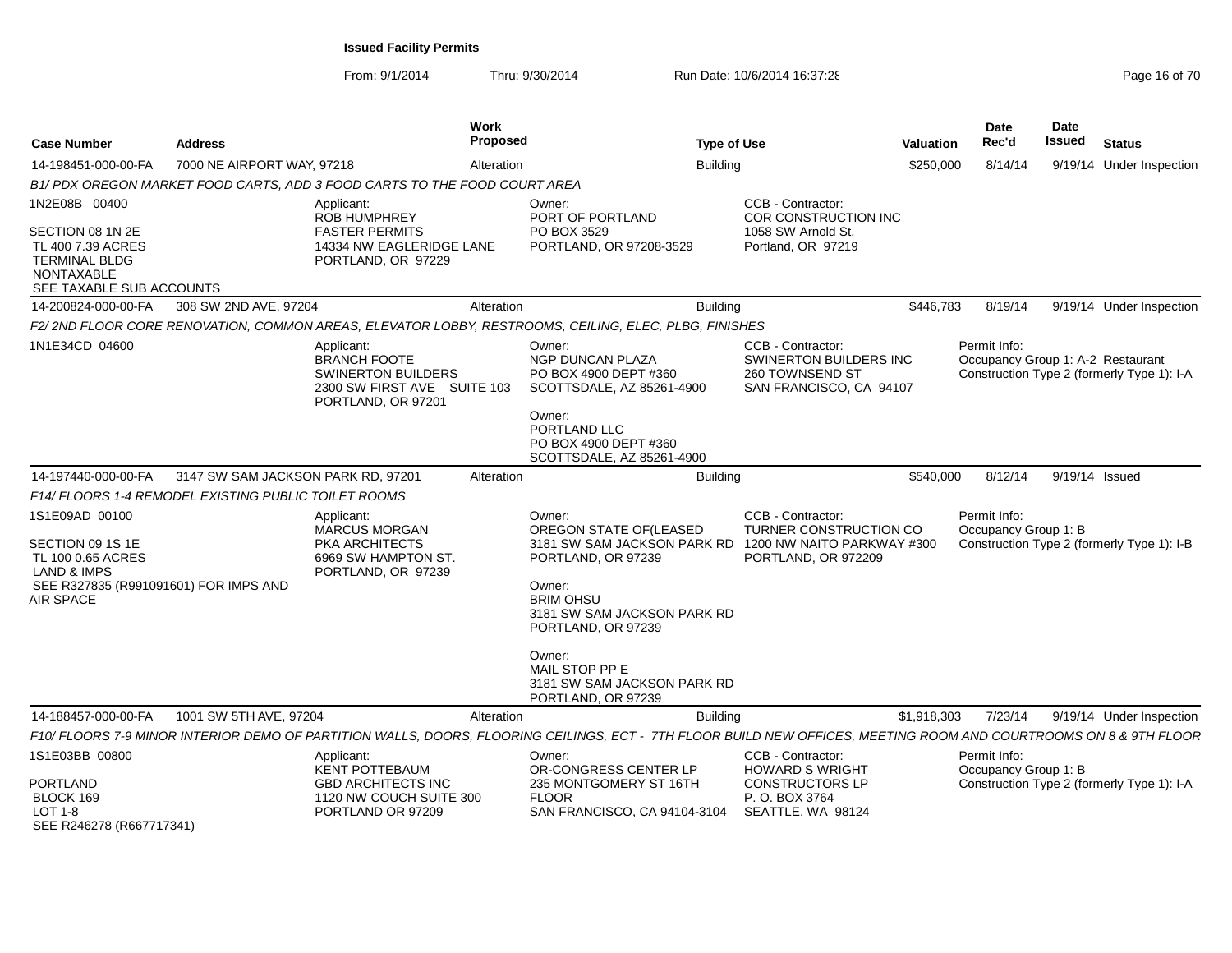| Case Number                                              | <b>Address</b>              | <b>Work</b><br><b>Proposed</b>                                                                                       |                                                                                                                                                                       | <b>Type of Use</b>                                                                          | Valuation | Date<br>Rec'd                                                                  | Date<br>Issued | <b>Status</b>                          |
|----------------------------------------------------------|-----------------------------|----------------------------------------------------------------------------------------------------------------------|-----------------------------------------------------------------------------------------------------------------------------------------------------------------------|---------------------------------------------------------------------------------------------|-----------|--------------------------------------------------------------------------------|----------------|----------------------------------------|
| 14-205596-000-00-FA                                      | 4400 NE HALSEY ST - Bldg D  | Alteration                                                                                                           | <b>Building</b>                                                                                                                                                       |                                                                                             | \$140,000 | 8/28/14                                                                        |                | 9/19/14 Under Inspection               |
|                                                          |                             |                                                                                                                      | F18/1ST FLOOR NEAR CORRIDOR IC 07 WOMEN'S BATHROOM 610 SQ FT EXPANSION FOR ADDED TOILET STALLS                                                                        |                                                                                             |           |                                                                                |                |                                        |
| 1N2E31BB 03401                                           |                             | Applicant:<br><b>Rick Sanders</b><br>Providence Health & Services<br>4400 NE Halsey St #190<br>Portland, OR 97213    | Owner:<br>DAVIS BUSINESS CENTER LLC<br>4400 NE HALSEY ST BLDG 2 #190<br>PORTLAND, OR 97213                                                                            | CCB - Contractor:<br>IN LINE COMMERCIAL CONST<br>PO BOX 5837<br>ALOHA, OR 97006             |           | Permit Info:<br>Occupancy Group 1: B<br>I-FR                                   |                | Construction Type 2 (formerly Type 1): |
| 14-212744-000-00-FA                                      | 319 SW WASHINGTON ST, 97204 | Alteration                                                                                                           | <b>Building</b>                                                                                                                                                       |                                                                                             | \$32,000  | 9/15/14                                                                        |                | 9/19/14 Issued                         |
|                                                          |                             | B2/ SUITE 801; REMOVE SELECTED WALLS, DOORS, CREATE OPEN SPACE, CEILING, ELEC                                        |                                                                                                                                                                       |                                                                                             |           |                                                                                |                |                                        |
| 1N1E34CD 07800                                           |                             | Applicant:<br><b>CHRISTINA BOND</b><br>5d CONTRACTORS<br>610 SW ALDER ST. SUITE 210<br>PORTLAND, OR 97205            | Owner:<br>THREE NINETEEN WASHINGTON<br><b>LLC</b><br>PO BOX 416<br>MANCHESTER, VT 05254                                                                               | CCB - Contractor:<br>5D CONTRACTORS LLC<br>PO BOX 416<br>CORBETT, OR 97019                  |           | Permit Info:<br>Occupancy Group 1: B Bank, Off.,<br>Med.Off., Pub.Bldg.        |                |                                        |
| 14-184162-000-00-FA                                      | 100 SW MARKET ST, 97201     | Alteration                                                                                                           | <b>Building</b>                                                                                                                                                       |                                                                                             | \$137,000 | 7/15/14                                                                        |                | 9/22/14 Issued                         |
|                                                          |                             |                                                                                                                      | F3/ FLOORS 2, 3 & PART OF 7TH - REMOVE CEILING TILE & SUPPORTS, LIGHT FIXTURES, GYP BOARD FIRE/DRAFT STOPPING, DUCTWORK, FIRE ALARMS WIRING, ORIGINAL BATHROOMS (NOT  |                                                                                             |           |                                                                                |                |                                        |
| 1S1E03CB 00700                                           |                             | Applicant:                                                                                                           | Owner:                                                                                                                                                                | CCB - Contractor:                                                                           |           |                                                                                |                |                                        |
| SOUTH AUDITORIUM ADD<br><b>BLOCK A</b><br>LOT 2 TL 700   |                             | PETE SMITH<br>SWINERTON BUILDERS, INC.<br>2300 SW 1ST AVE. SUITE 103<br>PORTLAND, OR 97201                           | <b>CSHV FIRST AND MARKET LLC</b><br>1420 FIFTH AVE #2020<br>SEATTLE, WA 98101-2337                                                                                    | SWINERTON BUILDERS INC<br>260 TOWNSEND ST<br>SAN FRANCISCO, CA 94107                        |           |                                                                                |                |                                        |
| 14-209496-000-00-FA                                      | 9355 NE ALDERWOOD RD        | Alteration                                                                                                           | <b>Building</b>                                                                                                                                                       |                                                                                             | \$366,676 | 9/8/14                                                                         |                | 9/23/14 Under Inspection               |
|                                                          |                             |                                                                                                                      | F18/ GATEWAY EXPRESS - NEW TENANT OFFICE AND WAREHOUSE, ADD DEMISING WALL, DOCK PIT LEVELER, BREAK ROOM AND REST ROOMS                                                |                                                                                             |           |                                                                                |                |                                        |
| 1N2E16A 02900                                            |                             | Applicant:<br><b>RYAN WESTON</b><br><b>GROUP MACKENZIE</b><br>1515 SE WATER AVE, #100<br>PORTLAND, OR 97214          |                                                                                                                                                                       | CCB - Contractor:<br>PERLO CONSTRUCTION LLC<br>7190 SW Sandburg St.<br>Portland, OR 97223   |           | Permit Info:<br>Occupancy Group 1: S-1_Storage -<br>Moderate Hazard, Warehouse |                |                                        |
| 14-212883-000-00-FA                                      | 1300 SW 6TH AVE, 97201      | Alteration                                                                                                           | <b>Building</b>                                                                                                                                                       |                                                                                             | \$10,000  | 9/15/14                                                                        |                | 9/23/14 Under Inspection               |
|                                                          |                             |                                                                                                                      | F13/1ST FLOOR COMPUTER ROOM - REMOVE WALL, RELOCATE DOOR FOR A/C REPLACEMENT. SEE 14-199520 FA FOR MECHANICAL WORK                                                    |                                                                                             |           |                                                                                |                |                                        |
| 1S1E03BC 01900<br>PORTLAND<br>BLOCK 166<br>LOT 1-8       |                             | Applicant:<br><b>Todd Garner</b><br>Unitus Plaza/Erickson Realty<br>4900 SW Griffith Dr. #133<br>Beaverton, OR 97005 | Owner:<br><b>ERICKSON REALTY LTD</b><br>4900 SW GRIFFITH DR STE 133<br>BEAVERTON, OR 97005                                                                            | CCB - Contractor:<br><b>METRO INTERIORS INC</b><br>P O BOX 42547<br>PORTLAND, OR 97242-2547 |           | Permit Info:<br>Occupancy Group 1: B<br>I-FR                                   |                | Construction Type 2 (formerly Type 1): |
| 14-212578-000-00-FA                                      | 10011 SE DIVISION ST, 97216 | Alteration                                                                                                           | <b>Building</b>                                                                                                                                                       |                                                                                             | \$8,000   | 9/15/14                                                                        | 9/23/14 Issued |                                        |
|                                                          |                             |                                                                                                                      | B2/ SUITE 203; REMOVE WALL SIDELIGHTS, INFILL, ADD THREE WALLS, DOORS, FOR CLOSET, RECEPTION AREA, DOOR W/SIDELIGHT, TRANSACTION WINDOW W/ COUNTER, CEILING, ELEC. Ti |                                                                                             |           |                                                                                |                |                                        |
| 1S2E04DD 02000<br>SECTION 04 1S 2E<br>TL 2000 0.79 ACRES |                             | Applicant:<br><b>MARK WOLFE</b><br>AMERICAN PROPERTY<br><b>MANAGEMENT</b>                                            | Owner:<br>WESTON INVESTMENT CO LLC<br>2154 NE BROADWAY RM 200<br>PORTLAND, OR 97232-1590                                                                              |                                                                                             |           |                                                                                |                |                                        |
|                                                          |                             | 2510 NE MULTNOMAH<br>PORTLAND OR 97232                                                                               |                                                                                                                                                                       |                                                                                             |           |                                                                                |                |                                        |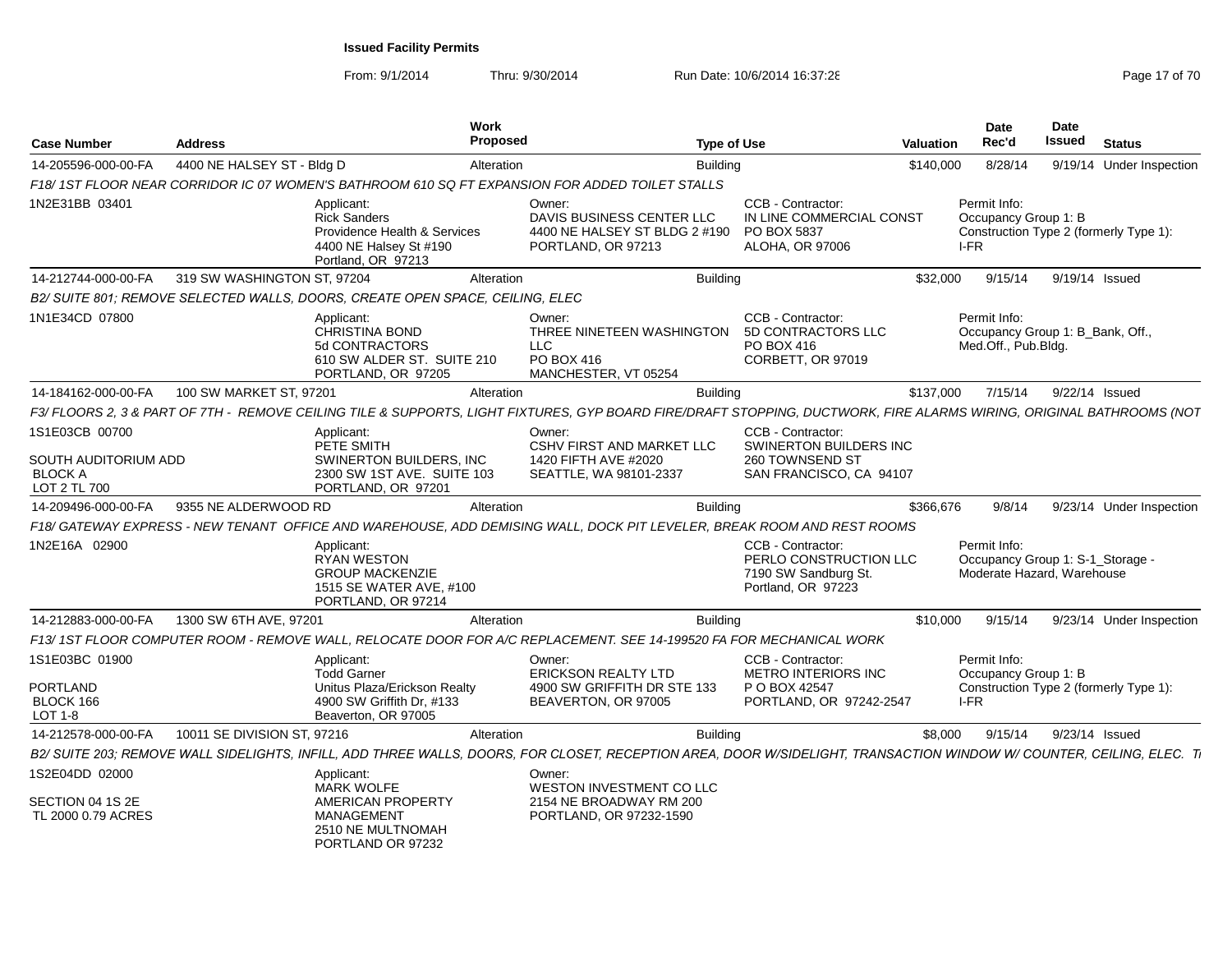| <b>Case Number</b>                                       | <b>Address</b>            | <b>Work</b>                                                                          | Proposed                                                                                       | <b>Type of Use</b>                                                                                                                                                    | <b>Valuation</b> | Date<br>Rec'd                                                           | Date<br>Issued | <b>Status</b>                                |
|----------------------------------------------------------|---------------------------|--------------------------------------------------------------------------------------|------------------------------------------------------------------------------------------------|-----------------------------------------------------------------------------------------------------------------------------------------------------------------------|------------------|-------------------------------------------------------------------------|----------------|----------------------------------------------|
| 14-206467-000-00-FA                                      | 4805 NE GLISAN ST, 97213  |                                                                                      | Alteration                                                                                     | Electrical                                                                                                                                                            |                  | 9/2/14                                                                  | 9/2/14 Final   |                                              |
|                                                          |                           |                                                                                      |                                                                                                | voice/data - 3RD FLOOR, UNIT 3G; DEMO EXISTING FLOOR SPACE, REMOVE WALLS, DOORS, FIXTURES, ADD BACK FOR BUILDOUT OF NEW MATERNITY NURSING UNIT, WALLS, DOORS, RELITES |                  |                                                                         |                |                                              |
| 1N2E31BD 04100<br>SECTION 31 1N 2E<br>TL 4100 9.54 ACRES |                           | Applicant<br>XTREME COMMUNICATIONS INC.<br>PO BOX 272<br>TROUTDALE OR 97060-0272     | Owner:<br>PROVIDENCE HEALTH<br>4400 NE HALSEY ST BLDG 2 #190<br>PORTLAND, OR 97213-1545        |                                                                                                                                                                       |                  | Permit Info:<br>Occupancy Group 1: I1.1<br>I-FR                         |                | Construction Type 2 (formerly Type 1):       |
|                                                          |                           |                                                                                      | Owner:<br>SERVICES-OREGON<br>4400 NE HALSEY ST BLDG 2 #190<br>PORTLAND, OR 97213-1545          |                                                                                                                                                                       |                  |                                                                         |                |                                              |
| 14-201331-000-00-FA                                      | 3030 SW MOODY AVE, 97201  | Alteration                                                                           |                                                                                                | Electrical                                                                                                                                                            |                  | \$8/20/14                                                               | 9/2/14 Issued  |                                              |
|                                                          |                           |                                                                                      |                                                                                                | hvac stat - OHSU (PHASE 3) 941 SQ FT OFFICE REMODEL, NEW WALLS, DOORS AND RELITES & 358 SQ FT COMMON AREA REMODEL ALL ON THE 1ST FLOOR                                |                  |                                                                         |                |                                              |
| 1S1E10 00400<br>SECTION 10 1S 1E<br>TL 400 2.77 ACRES    |                           | Applicant:<br>ARCTIC SHEET METAL INC<br>2310 NE Columbia Blvd<br>Portland, OR 97211  | Owner:<br>3030 PROPERTY LLC<br>3121 SW MOODY AVE<br>PORTLAND, OR 97239                         |                                                                                                                                                                       |                  | Permit Info:<br>Occupancy Group 1: B_Bank, Off.,<br>Med.Off., Pub.Bldg. |                | Construction Type 2 (formerly Type 1): III-B |
| 14-110329-000-00-FA                                      | 2421 SE 11TH AVE, 97214   | Alteration                                                                           |                                                                                                | Electrical                                                                                                                                                            |                  | \$1/28/14                                                               | 9/2/14 Final   |                                              |
|                                                          |                           |                                                                                      |                                                                                                | power - TENANT 4, ADD DEMISING WALL FOR CREATION OF 2 SUITES (3 & 4), ADD ADA TOILET ROOM (Inspections made under commercial permit 14-187938 ET)                     |                  |                                                                         |                |                                              |
| 1S1E02CD 09200                                           |                           | Applicant:<br>SQUIRES ELECTRIC INC.<br>PO BOX 16851<br>PORTLAND OR 97292-0851        | Owner:<br>JAMES R ALLAN<br>2770 NW IMPERIAL TER<br>PORTLAND, OR 97210-3316                     |                                                                                                                                                                       |                  |                                                                         |                |                                              |
|                                                          |                           |                                                                                      | Owner:<br><b>MARILYN M ALLAN</b><br>2770 NW IMPERIAL TER<br>PORTLAND, OR 97210-3316            |                                                                                                                                                                       |                  |                                                                         |                |                                              |
| 14-198643-000-00-FA                                      | 5600 NE HASSALO ST, 97213 |                                                                                      | Alteration                                                                                     | Electrical                                                                                                                                                            |                  | \$8/14/14                                                               | 9/2/14 Final   |                                              |
| <b>BLDG B DETEMPLE PLUMBING TI - hvac stat</b>           |                           |                                                                                      |                                                                                                |                                                                                                                                                                       |                  |                                                                         |                |                                              |
| 1N2E31 00100                                             |                           | Applicant:<br>DETEMPLE COMPANY INC.<br>1951 NW OVERTON ST.<br>PORTLAND OR 97209-1618 | Owner:<br>PACIFIC REALTY ASSOCIATES<br>15115 SW SEQUOIA PKWY<br>#200-WMI<br>PORTLAND, OR 97224 |                                                                                                                                                                       |                  |                                                                         |                |                                              |
| 14-206833-000-00-FA                                      | 851 SW 6TH AVE, 97205     | Alteration                                                                           |                                                                                                | Electrical                                                                                                                                                            | \$               | 9/2/14                                                                  |                | 9/2/14 Issued                                |
|                                                          |                           |                                                                                      |                                                                                                | voice/data,security - FLOORS 7,8 & 9 SMARSH NEW TENANT REMODEL, NEW WALLS, DOORS, RELITES FOR PRIVATE AND OPEN OFFICE, CONFERENCE ROOMS, BREAK ROOMS AND OTHER OFFI   |                  |                                                                         |                |                                              |
| 1S1E03BB 02100                                           |                           | Applicant:<br>STONER ELECTRIC, INC.<br>1904 SE OCHOCO ST.<br>MILWAUKIE OR 97222-7315 | Owner:<br>SFI 811 SW 6TH AVENUE LLC<br>260 CALIFORNIA ST STE 300<br>SAN FRANCISCO, CA 94111    |                                                                                                                                                                       |                  | Permit Info:<br>Occupancy Group 1: B                                    |                | Construction Type 2 (formerly Type 1): I-A   |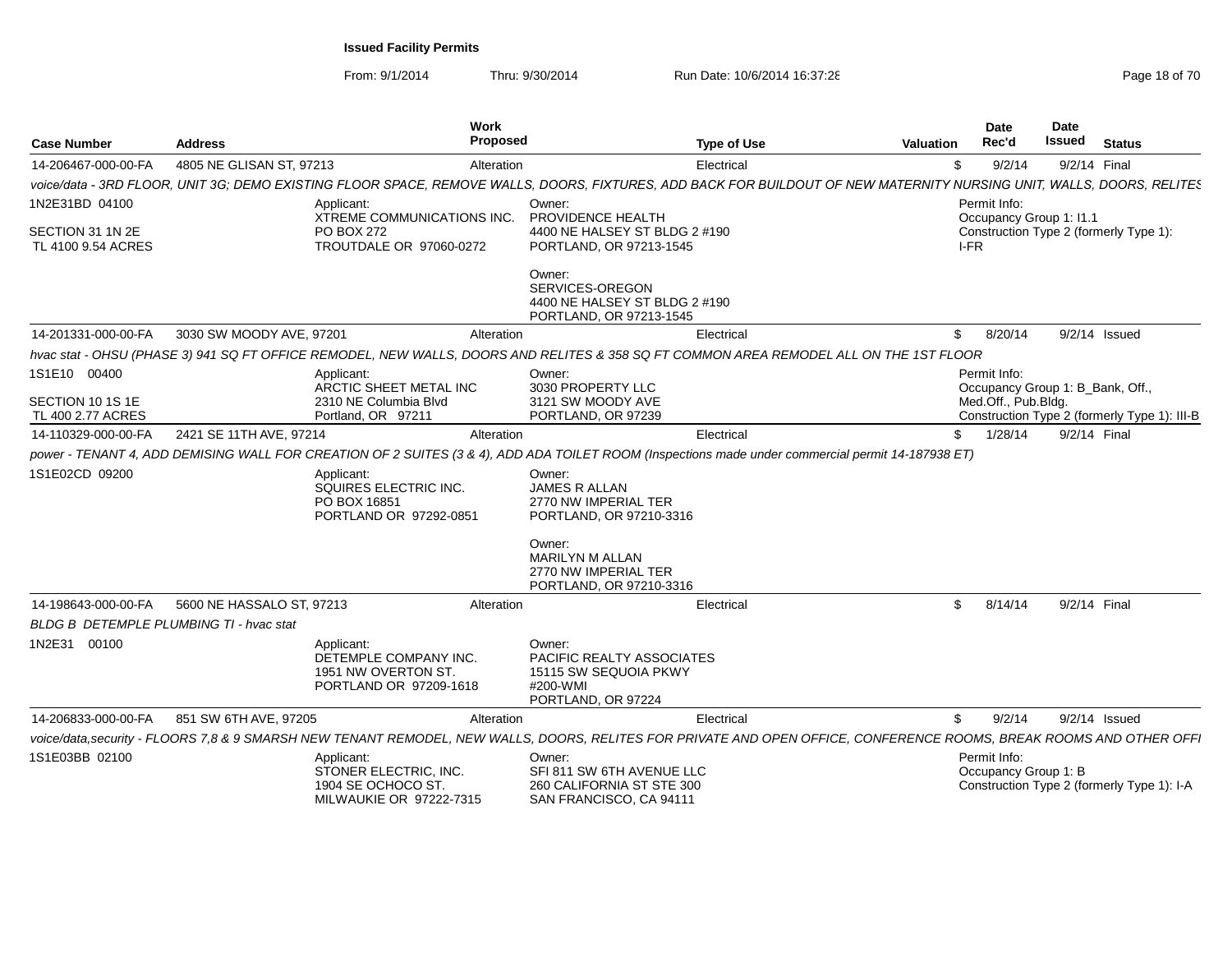| <b>Case Number</b>                                                                           | <b>Address</b>              | <b>Work</b>                                                                                                             | <b>Proposed</b> | <b>Type of Use</b>                                                                                                                                                  |                                                                                    | <b>Valuation</b> | <b>Date</b><br>Rec'd                                                    | <b>Date</b><br><b>Issued</b> | <b>Status</b>                               |
|----------------------------------------------------------------------------------------------|-----------------------------|-------------------------------------------------------------------------------------------------------------------------|-----------------|---------------------------------------------------------------------------------------------------------------------------------------------------------------------|------------------------------------------------------------------------------------|------------------|-------------------------------------------------------------------------|------------------------------|---------------------------------------------|
| 14-206895-000-00-FA                                                                          | 1001 SW 5TH AVE, 97204      |                                                                                                                         | Alteration      | Electrical                                                                                                                                                          |                                                                                    |                  | \$<br>9/2/14                                                            |                              | $9/2/14$ Issued                             |
| 6-9th floors GSA Court TI - HVAC controls                                                    |                             |                                                                                                                         |                 |                                                                                                                                                                     |                                                                                    |                  |                                                                         |                              |                                             |
| 1S1E03BB 00800<br><b>PORTLAND</b><br>BLOCK 169<br><b>LOT 1-8</b><br>SEE R246278 (R667717341) |                             | Applicant:<br>AMERICAN HEATING INC.<br>5035 SE 24TH<br>PORTLAND OR 97202-4765                                           |                 | Owner:<br>OR-CONGRESS CENTER LP<br>235 MONTGOMERY ST 16TH<br><b>FLOOR</b><br>SAN FRANCISCO, CA 94104-3104                                                           |                                                                                    |                  | Permit Info:<br>Occupancy Group 1: B                                    |                              | Construction Type 2 (formerly Type 1): I-A  |
| 14-207006-000-00-FA                                                                          | 319 SW WASHINGTON ST, 97204 |                                                                                                                         | Alteration      | Electrical                                                                                                                                                          |                                                                                    |                  | \$<br>9/2/14                                                            | 9/2/14 Final                 |                                             |
|                                                                                              |                             | SUITE 900 NEW WALLS AND DOORS, ADD GARAGE DOOR TO SEPARATE CONFERENCE ROOMS                                             |                 |                                                                                                                                                                     |                                                                                    |                  |                                                                         |                              |                                             |
| 1N1E34CD 07800                                                                               |                             | Applicant:<br>PROCOM TECHNOLOGIES LLC<br>PO BOX 22288<br>PORTLAND, OR 97269                                             |                 | Owner:<br>THREE NINETEEN WASHINGTON<br><b>LLC</b><br>PO BOX 416<br>MANCHESTER, VT 05254                                                                             | CCB - Contractor:<br>PROCOM TECHNOLOGIES LLC<br>PO BOX 22288<br>PORTLAND, OR 97269 |                  | Permit Info:<br>Occupancy Group 1: B_Bank, Off.,<br>Med.Off., Pub.Bldg. |                              |                                             |
| 14-207055-000-00-FA                                                                          | 5600 NE HASSALO ST, 97213   |                                                                                                                         | Alteration      | Electrical                                                                                                                                                          |                                                                                    |                  | \$<br>9/3/14                                                            |                              | $9/3/14$ Issued                             |
| <b>INFINITY Expansion - HVAC controls</b>                                                    |                             |                                                                                                                         |                 |                                                                                                                                                                     |                                                                                    |                  |                                                                         |                              |                                             |
| 1N2E31 00100                                                                                 |                             | Applicant:<br>MARK L GOHMAN<br><b>GOHMAN MECHANICAL INC</b><br>14505 SE HIGHWAY 212<br>CLACKAMAS OR 97015-8918          |                 | Owner:<br>PACIFIC REALTY ASSOCIATES<br>15115 SW SEQUOIA PKWY<br>#200-WMI<br>PORTLAND, OR 97224                                                                      |                                                                                    |                  |                                                                         |                              |                                             |
| 14-207060-000-00-FA                                                                          | 601 SW 2ND AVE, 97204       |                                                                                                                         | Alteration      | Electrical                                                                                                                                                          |                                                                                    |                  | \$<br>9/3/14                                                            |                              | 9/3/14 Under Inspection                     |
|                                                                                              |                             | power - 7TH & 10TH FLOOR RECEPTION & ELEVATOR LOBBY REMODEL                                                             |                 |                                                                                                                                                                     |                                                                                    |                  |                                                                         |                              |                                             |
| 1S1E03BA 05000<br>PORTLAND<br>BLOCK <sub>20</sub><br>LOT 1-4 EXC PT IN ST & LOT 5-8          |                             | Applicant:<br>CHRISTENSON ELECTRIC INC.<br>111 SW COLUMBIA ST. STE 480<br>PORTLAND OR 97201-5838                        |                 | Owner:<br>MORRISON STREET CF LLC<br>1211 SW 5TH AVE #2230<br>PORTLAND, OR 97204                                                                                     |                                                                                    |                  |                                                                         |                              |                                             |
| 14-207072-000-00-FA                                                                          | 1201 NE LLOYD BLVD, 97232   |                                                                                                                         | Alteration      | Electrical                                                                                                                                                          |                                                                                    |                  | \$<br>9/3/14                                                            | 9/3/14 Final                 |                                             |
|                                                                                              |                             |                                                                                                                         |                 | power, voice/data, cctv - INTEGRA 7TH FLOOR ADDS - MOVE FLAT PANEL DISPLAY / ADD DATA LOCATION / ADD POWER FOR FLAT PANEL DISPLAY                                   |                                                                                    |                  |                                                                         |                              |                                             |
| 1N1E35BD 00400<br>HOLLADAYS ADD<br><b>BLOCK 142 TL 400</b>                                   |                             | Applicant:<br>COCHRAN INC. dba BROADWAY<br><b>ELECTRIC</b><br>7550 SW TECH CENTER DR STE<br>220<br>TIGARD OR 97223-8061 |                 | Owner:<br>GPT PORTLAND OR 1201 LLOYD<br><b>LLC</b><br>1201 NE LLOYD BLVD #150<br>PORTLAND, OR 97232                                                                 |                                                                                    |                  |                                                                         |                              |                                             |
| 14-207239-000-00-FA                                                                          | 919 NE 19TH AVE, 97232      |                                                                                                                         | Alteration      | Electrical                                                                                                                                                          |                                                                                    |                  | \$<br>9/3/14                                                            |                              | $9/3/14$ Issued                             |
|                                                                                              |                             |                                                                                                                         |                 | power - FIRST FLOOR - CREATE THREE SMALL OFFICE AREAS IN WING BETWEEN THE TWO BUILDINGS. INSTALL NEW PARTITION WALLS, DOORS, ELECTRIC AND FINISHES. NO EXTERIOR WOR |                                                                                    |                  |                                                                         |                              |                                             |
| 1N1E35AC 00100<br>SULLIVANS ADD<br><b>BLOCK 36 TL 100</b>                                    |                             | Applicant:<br>BACHOFNER ELECTRIC, LLC.<br>12031 NE MARX ST.<br>PORTLAND OR 97220                                        |                 | Owner:<br>WESTON INVESTMENT CO LLC<br>2154 NE BROADWAY RM 200<br>PORTLAND, OR 97232-1590                                                                            |                                                                                    |                  | Permit Info:<br>Occupancy Group 1: B                                    |                              | Construction Type 2 (formerly Type 1): II-A |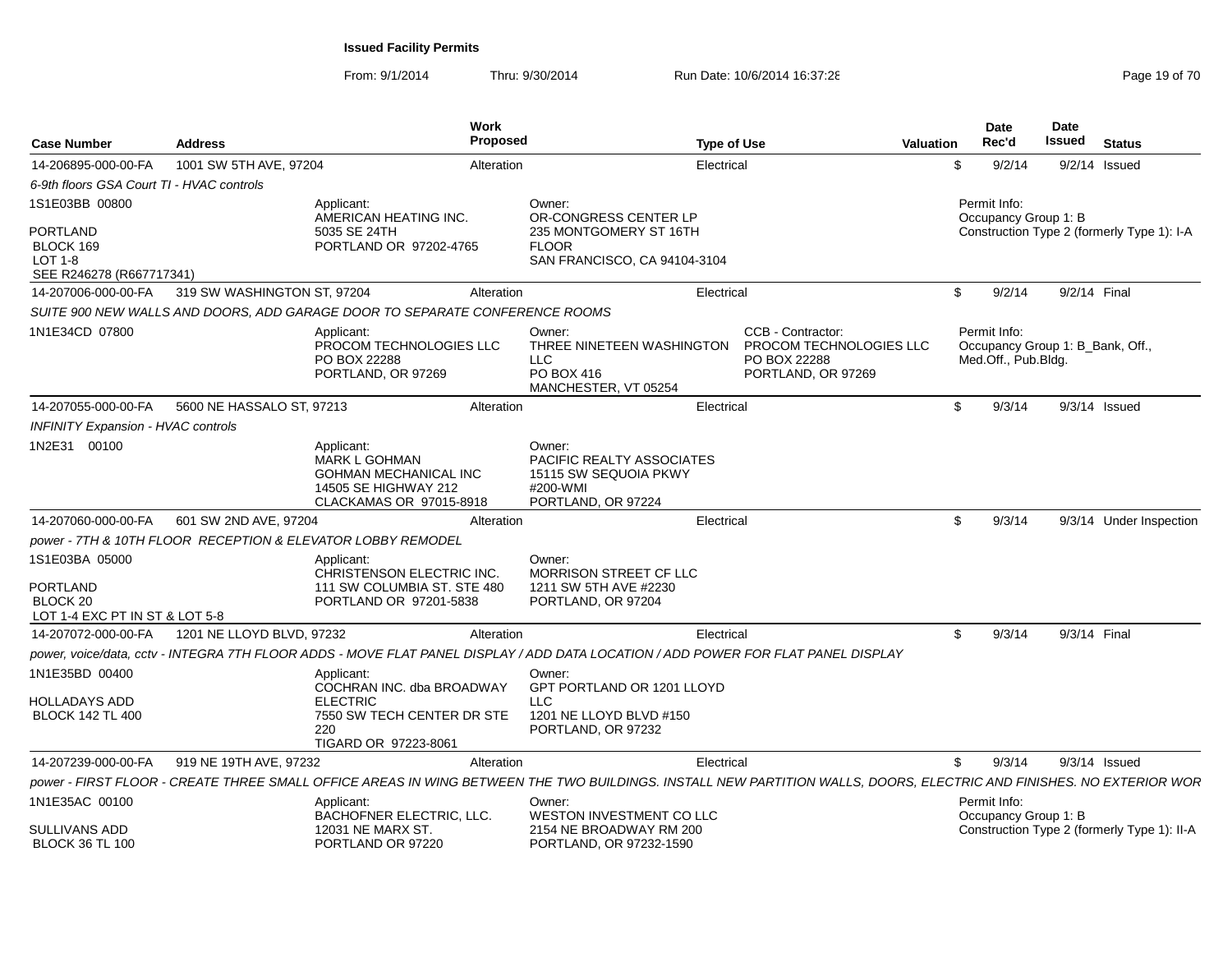| <b>Case Number</b>                                                                                                              | <b>Address</b>                                           | <b>Work</b><br><b>Proposed</b>                                                                                                                     |                                                                                                                                                                                     | <b>Type of Use</b>                                                                                                        | <b>Valuation</b> | <b>Date</b><br>Rec'd                              | Date<br>Issued | <b>Status</b>                              |
|---------------------------------------------------------------------------------------------------------------------------------|----------------------------------------------------------|----------------------------------------------------------------------------------------------------------------------------------------------------|-------------------------------------------------------------------------------------------------------------------------------------------------------------------------------------|---------------------------------------------------------------------------------------------------------------------------|------------------|---------------------------------------------------|----------------|--------------------------------------------|
| 14-147264-000-00-FA                                                                                                             |                                                          | 3181 SW SAM JACKSON PARK RD - Bldg OHS, 9 Alteration                                                                                               |                                                                                                                                                                                     | Electrical                                                                                                                | \$               | 4/24/14                                           |                | $9/3/14$ Issued                            |
|                                                                                                                                 | 10TH & 12TH FLOORS EGRESS DOOR REPLACEMENTS - power      |                                                                                                                                                    |                                                                                                                                                                                     |                                                                                                                           |                  |                                                   |                |                                            |
| 1S1E09 00200                                                                                                                    |                                                          | Applicant:<br>DYNALECTRIC CO.<br>5711 SW HOOD AVE.<br>PORTLAND OR 97239-3716                                                                       | Owner:<br>OREGON STATE OF<br>3181 SW SAM JACKSON PARK RD<br>PORTLAND, OR 97239                                                                                                      |                                                                                                                           |                  | Permit Info:<br>Occupancy Group 1: I-2            |                | Construction Type 2 (formerly Type 1): I-A |
| 14-207446-000-00-FA                                                                                                             | 3600 N INTERSTATE AVE, 97227                             | Alteration                                                                                                                                         |                                                                                                                                                                                     | Electrical                                                                                                                | \$               | 9/3/14                                            |                | $9/3/14$ Issued                            |
|                                                                                                                                 |                                                          | data (relocation) - 1ST FLOOR 1,613 SQ FT INTERIOR DEMO OF EXISTING WALLS AND EQUIPMENT TO ACCOMMODATE FUTURE NEW MRI ROOM AND SUPPORT AREA - data |                                                                                                                                                                                     |                                                                                                                           |                  |                                                   |                |                                            |
| 1N1E22CC 13200<br><b>MULTNOMAH</b><br>BLOCK 31<br>LOT 1-16 TL 13200                                                             |                                                          | Applicant:<br>COCHRAN INC. dba BROADWAY<br><b>ELECTRIC</b><br>7550 SW TECH CENTER DR STE<br>220<br>TIGARD OR 97223-8061                            | Owner:<br>KAISER FOUNDATION HEALTH<br>500 NE MULTNOMAH ST #100<br>PORTLAND, OR 97232-2031<br>Owner:<br>PLAN OF THE NORTHWEST<br>500 NE MULTNOMAH ST #100<br>PORTLAND, OR 97232-2031 |                                                                                                                           |                  |                                                   |                |                                            |
| 14-207455-000-00-FA                                                                                                             | 308 SW 2ND AVE, 97204                                    | Alteration                                                                                                                                         |                                                                                                                                                                                     | Electrical                                                                                                                | \$               | 9/3/14                                            |                | 9/3/14 Under Inspection                    |
|                                                                                                                                 | 2nd floor Common Areas remodel - power/fire alarm wiring |                                                                                                                                                    |                                                                                                                                                                                     |                                                                                                                           |                  |                                                   |                |                                            |
| 1N1E34CD 04600                                                                                                                  |                                                          | Applicant:<br>CHRISTENSON ELECTRIC INC.<br>111 SW COLUMBIA ST. STE 480<br>PORTLAND OR 97201-5838                                                   | Owner:<br><b>NGP DUNCAN PLAZA</b><br>PO BOX 4900 DEPT #360<br>SCOTTSDALE, AZ 85261-4900<br>Owner:<br>PORTLAND LLC                                                                   |                                                                                                                           |                  | Permit Info:<br>Occupancy Group 1: A-2_Restaurant |                | Construction Type 2 (formerly Type 1): I-A |
|                                                                                                                                 |                                                          |                                                                                                                                                    | PO BOX 4900 DEPT #360<br>SCOTTSDALE, AZ 85261-4900                                                                                                                                  |                                                                                                                           |                  |                                                   |                |                                            |
| 14-207500-000-00-FA                                                                                                             | 7000 NE AIRPORT WAY, 97218                               | Alteration                                                                                                                                         |                                                                                                                                                                                     | Electrical                                                                                                                | \$               | 9/3/14                                            | 9/3/14 Final   |                                            |
|                                                                                                                                 |                                                          | pwr - PDX OREGON MARKET FOOD CARTS, ADD 3 FOOD CARTS TO THE FOOD COURT AREA - pwr                                                                  |                                                                                                                                                                                     |                                                                                                                           |                  |                                                   |                |                                            |
| 1N2E08B 00400<br>SECTION 08 1N 2E<br>TL 400 7.39 ACRES<br><b>TERMINAL BLDG</b><br><b>NONTAXABLE</b><br>SEE TAXABLE SUB ACCOUNTS |                                                          | Applicant:<br>OREGON ELECTRIC<br>CONSTRUCTION INC. /DBA<br>OREGON ELECTRIC GROUP.<br>1709 SE 3RD AVE.<br>PORTLAND OR 97214-4547                    | Owner:<br>PORT OF PORTLAND<br>PO BOX 3529<br>PORTLAND, OR 97208-3529                                                                                                                |                                                                                                                           |                  |                                                   |                |                                            |
| 14-203874-000-00-FA                                                                                                             | 10000 SE MAIN ST, 97216                                  | Alteration                                                                                                                                         |                                                                                                                                                                                     | Electrical                                                                                                                | \$               | 8/26/14                                           | 9/3/14 Final   |                                            |
| control wiring - 1ST FLOOR, 3T MRI REMODEL                                                                                      |                                                          |                                                                                                                                                    |                                                                                                                                                                                     |                                                                                                                           |                  |                                                   |                |                                            |
| 1S2E04A 02400<br><b>EVERGLADE</b><br>LOT 6 TL 2400                                                                              |                                                          | Applicant:<br><b>MIDWEST MEDICAL</b><br>CONTRACTING INC<br>22W435 AHLSTRAND RD<br>GLEN ELLYN, IL 60137-7152                                        | Owner:<br>PORTLAND ADVENTIST MEDICAL<br>10123 SE MARKET ST<br>PORTLAND, OR 97216-2532<br>Owner:<br><b>CENTER</b><br>10123 SE MARKET ST<br>PORTLAND, OR 97216-2532                   | CCB - Contractor:<br><b>MIDWEST MEDICAL</b><br><b>CONTRACTING INC</b><br>22W435 AHLSTRAND RD<br>GLEN ELLYN, IL 60137-7152 |                  | Permit Info:<br>Occupancy Group 1: I-2 Hospital   |                |                                            |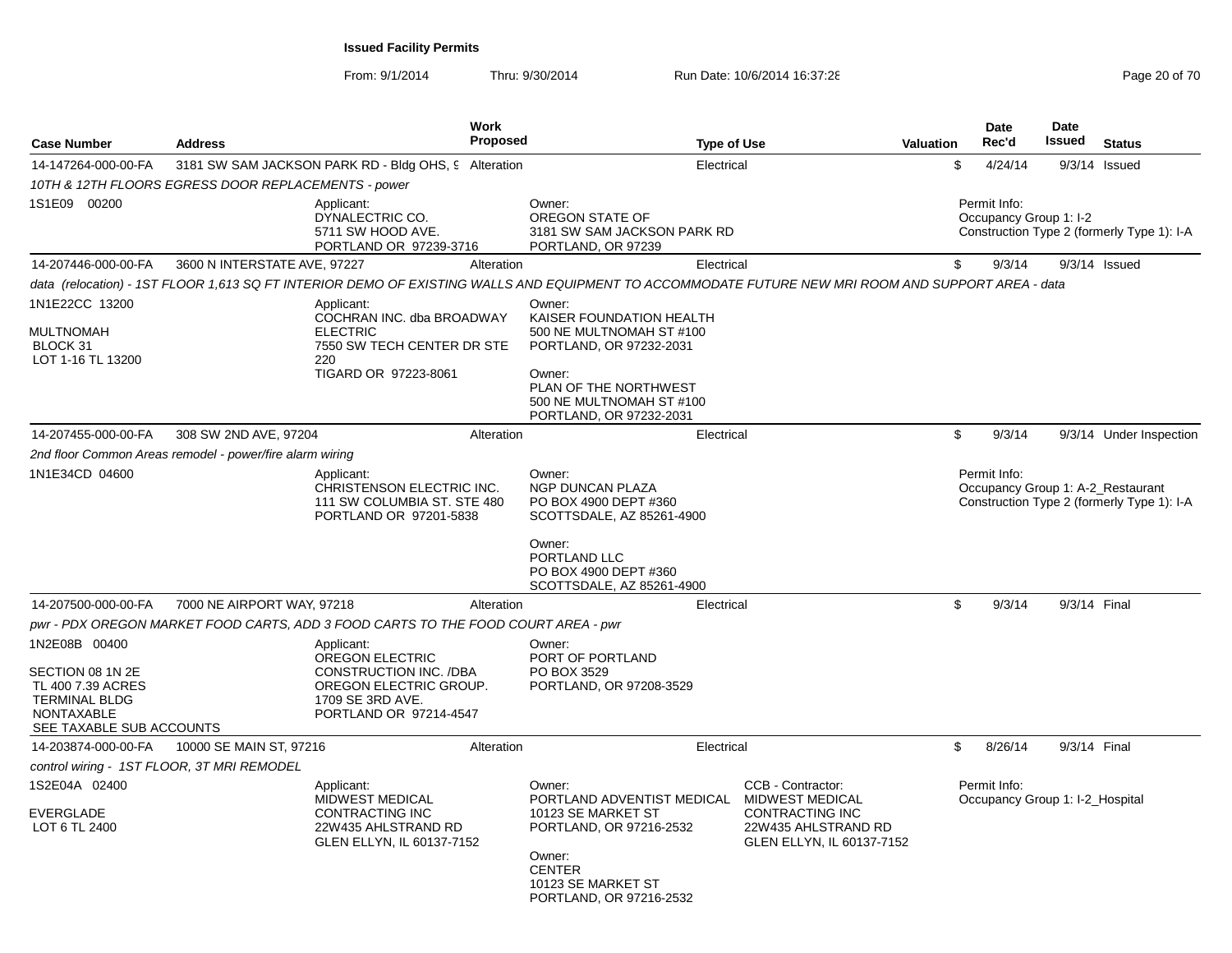| Case Number                                                           | <b>Address</b>                                           |                                                                      | Work<br><b>Proposed</b> |                                                                                                                                                                     | <b>Type of Use</b> | <b>Valuation</b> | Date<br>Rec'd                        | <b>Date</b><br>Issued | <b>Status</b>                               |
|-----------------------------------------------------------------------|----------------------------------------------------------|----------------------------------------------------------------------|-------------------------|---------------------------------------------------------------------------------------------------------------------------------------------------------------------|--------------------|------------------|--------------------------------------|-----------------------|---------------------------------------------|
| 14-207768-000-00-FA                                                   | 1136 SW ALDER ST, 97205                                  |                                                                      | Alteration              |                                                                                                                                                                     | Electrical         | \$.              | 9/4/14                               |                       | $9/4/14$ Issued                             |
|                                                                       |                                                          |                                                                      |                         | power - TI TO ADD PARLOUR OFF MAIN RETAIL FLOOR OF THE WHISKEY LIBRARY ON SECOND FLOOR MEZZANINE; REMOVE SPIRAL STAIRCASE, REPLACE WITH LANDING AND STAIR, REMOVE   |                    |                  |                                      |                       |                                             |
| 1N1E33DD 04000                                                        |                                                          |                                                                      |                         | Owner:<br>AP&J CORP                                                                                                                                                 |                    |                  |                                      |                       |                                             |
| <b>PORTLAND</b><br>LOT 7&8 BLOCK 257                                  |                                                          |                                                                      |                         | 12TH AND ALDER LLC-5% 920 SW<br>6TH AVE #2<br>PORTLAND, OR 97204-1207                                                                                               |                    |                  |                                      |                       |                                             |
| 14-207770-000-00-FA                                                   | 825 NE MULTNOMAH ST - Unit 1                             |                                                                      | Alteration              |                                                                                                                                                                     | Electrical         | \$               | 9/4/14                               | 9/4/14 Final          |                                             |
|                                                                       |                                                          |                                                                      |                         | access. cameras - 3RD FLOOR. TI: REMOVE MOST PERIMETER PARTITIONS. CREATE OPEN OFFICE SPACE. INTERIOR ADD WALLS. DOORS. OFFICES. CONFERENCE ROOM. REST ROOMS. VENDI |                    |                  |                                      |                       |                                             |
| 1N1E35BB 90002                                                        |                                                          | Applicant:<br>CACHE VALLEY ELECTRIC CO.                              |                         | Owner:<br><b>PACIFICORP</b>                                                                                                                                         |                    |                  |                                      |                       |                                             |
| LLOYD CENTER TOWER CONDOMINIUM<br>LOT <sub>1</sub><br>DEPT OF REVENUE |                                                          | 6200 SW ARCTIC DR<br>BEAVERTON OR 97005-9447                         |                         | 700 NE MULTNOMAH ST 7TH FLR<br>PORTLAND, OR 97232                                                                                                                   |                    |                  |                                      |                       |                                             |
| 14-207774-000-00-FA                                                   | 2201 NE LLOYD BLVD, 97232                                |                                                                      | Alteration              |                                                                                                                                                                     | Electrical         | \$               | 9/4/14                               |                       | 9/4/14 Under Inspection                     |
|                                                                       |                                                          |                                                                      |                         | hvac power - SPACE 2230 & 2241 CONSUMER OPINION SERVICES - NEW WALLS FOR OFFICES, CLASSROOM, RECEPTION AND CALL CENTER ****BID ESTIMATE****                         |                    |                  |                                      |                       |                                             |
| 1N1E35BA 00101                                                        |                                                          | Applicant:<br>MILL PLAIN ELECTRIC INC<br>6115 NE 88TH ST             |                         | Owner:<br>CAPREF LLOYD CENTER LLC<br>2201 LLOYD CENTER                                                                                                              |                    |                  | Permit Info:<br>Station              |                       | Occupancy Group 1: M_Store, Service         |
|                                                                       |                                                          | VANCOUVER, WA 98665                                                  |                         | PORTLAND, OR 97232                                                                                                                                                  |                    |                  |                                      |                       | Construction Type 2 (formerly Type 1): II-A |
| 14-207777-000-00-FA                                                   | 2250 NW 22ND AVE, 97210                                  |                                                                      | Alteration              |                                                                                                                                                                     | Electrical         | \$               | 9/4/14                               |                       | 9/4/14 Issued                               |
|                                                                       |                                                          |                                                                      |                         | power - FLOORS 1-6 LOBBY MECHANICAL DUCTWORK FINAL ROUGH-IN AND GAS-PACK & CONDENSER ON ROOF (separate from the core/shell work)                                    |                    |                  |                                      |                       |                                             |
| 1N1E28CA 02500                                                        |                                                          | Applicant:<br>MERIT ELECTRIC OF SPOKANE IN ROSAN INC<br>N 815 HELENA |                         | Owner:<br>PO BOX 6712                                                                                                                                               |                    |                  |                                      |                       |                                             |
|                                                                       |                                                          | PO BOX 3998<br>SPOKANE, WA 99220                                     |                         | PORTLAND, OR 97228-6712                                                                                                                                             |                    |                  |                                      |                       |                                             |
| 14-207861-000-00-FA                                                   | 828 SW 1ST AVE, 97204                                    |                                                                      | Alteration              |                                                                                                                                                                     | Electrical         | \$               | 9/4/14                               |                       | $9/4/14$ Issued                             |
|                                                                       | 1st, Mezzanine, & 2nd floors - Fire alarm system upgrade |                                                                      |                         |                                                                                                                                                                     |                    |                  |                                      |                       |                                             |
| 1S1E03BA 01900<br><b>PORTLAND</b>                                     |                                                          | Applicant:<br><b>FREEDOM CUSTOM</b><br><b>COMMUNICATIONS LLC</b>     |                         | Owner:<br><b>FOUNTAIN VILLAGE</b><br><b>DEVELOPMENT</b>                                                                                                             |                    |                  |                                      |                       |                                             |
| BLOCK 4                                                               |                                                          | 6526 SW WINTERS RD                                                   |                         | 115 SW ASH ST #500                                                                                                                                                  |                    |                  |                                      |                       |                                             |
| N 46' OF LOT 6                                                        |                                                          | CORNELIUS OR 97113-6042                                              |                         | PORTLAND, OR 97204-3575                                                                                                                                             |                    |                  |                                      |                       |                                             |
| 14-208103-000-00-FA                                                   | 5050 NE HOYT ST, 97213                                   |                                                                      | Alteration              |                                                                                                                                                                     | Electrical         | \$               | 9/4/14                               |                       | 9/4/14 Under Inspection                     |
|                                                                       |                                                          |                                                                      |                         | power - SUITE 514, PROVIDENCE PROFESSIONAL PLAZA; TI, INFILL ONE DOOR, PENETRATE WALL TO EXTEND HALLWAY INTO SUITE 514, RELOCATE RESTROOM, REMOVE SMALL RECEPTION A |                    |                  |                                      |                       |                                             |
| 1N2E31BD 03800                                                        |                                                          | Applicant:<br>COCHRAN INC. dba BROADWAY                              |                         | Owner:<br>PROVIDENCE HEALTH                                                                                                                                         |                    |                  | Permit Info:<br>Occupancy Group 1: B |                       |                                             |
| <b>CENTER ADD</b><br>BLOCK 3<br>LOT 1-7 INC PT VAC ST                 |                                                          | <b>ELECTRIC</b><br>7550 SW TECH CENTER DR STE<br>220                 |                         | 4400 NE HALSEY ST BLDG 2 #190<br>PORTLAND, OR 97213-1545                                                                                                            |                    |                  | I-FR                                 |                       | Construction Type 2 (formerly Type 1):      |
| LOT 20-26 EXC PT IN ST                                                |                                                          | TIGARD OR 97223-8061                                                 |                         | Owner:<br>SERVICES-OREGON<br>4400 NE HALSEY ST BLDG 2 #190<br>PORTLAND, OR 97213-1545                                                                               |                    |                  |                                      |                       |                                             |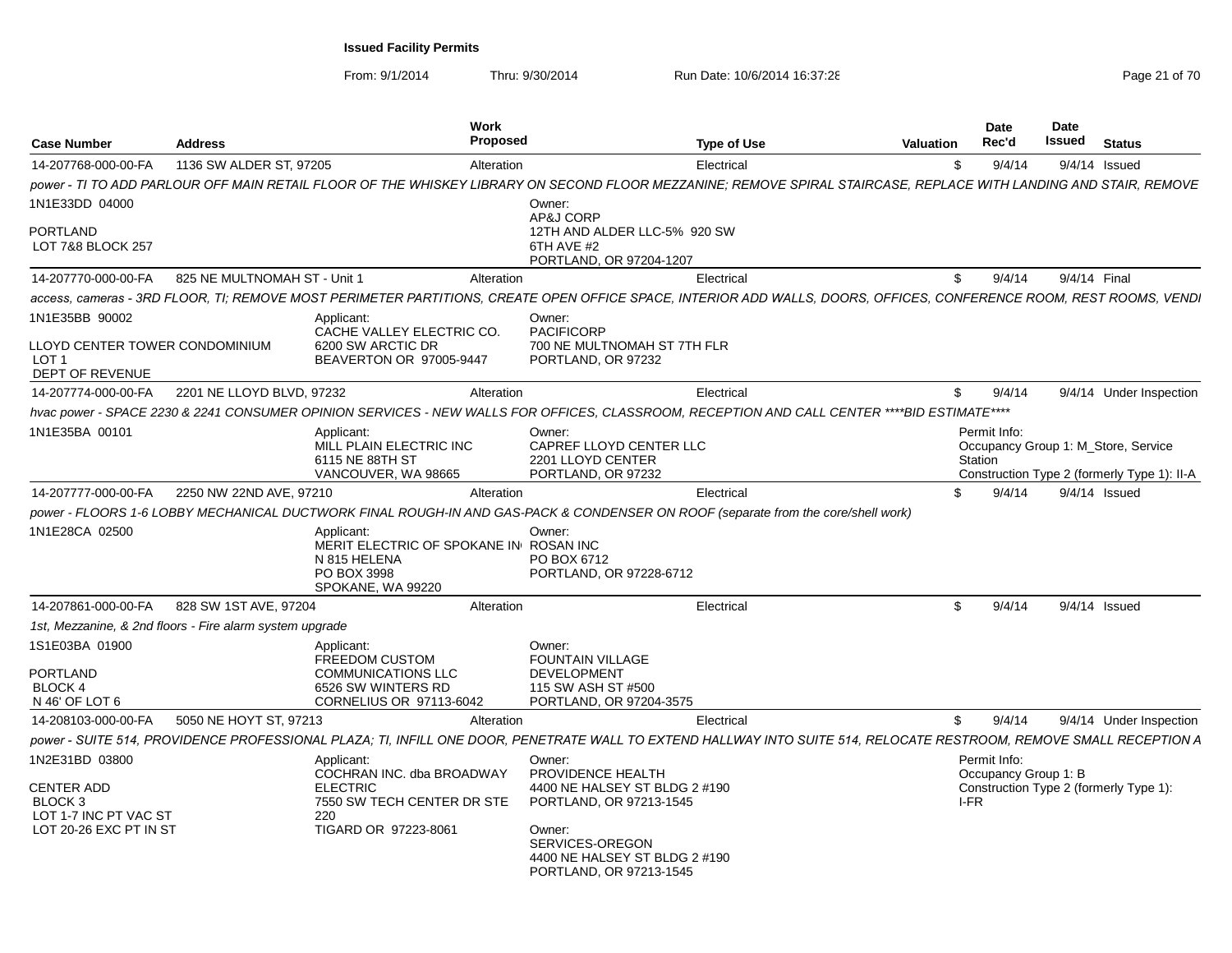| <b>Case Number</b>                                                                                             | <b>Address</b>                  | Work<br><b>Proposed</b>                                                                                                                                               |                                                                                                  | <b>Type of Use</b> | Valuation | <b>Date</b><br>Rec'd                 | Date<br>Issued | <b>Status</b>                          |
|----------------------------------------------------------------------------------------------------------------|---------------------------------|-----------------------------------------------------------------------------------------------------------------------------------------------------------------------|--------------------------------------------------------------------------------------------------|--------------------|-----------|--------------------------------------|----------------|----------------------------------------|
| 14-208115-000-00-FA                                                                                            | 5050 NE HOYT ST, 97213          | Alteration                                                                                                                                                            |                                                                                                  | Electrical         | \$        | 9/4/14                               |                | 9/4/14 Under Inspection                |
|                                                                                                                |                                 | hvac stat - SUITE 514, PROVIDENCE PROFESSIONAL PLAZA; TI, INFILL ONE DOOR, PENETRATE WALL TO EXTEND HALLWAY INTO SUITE 514, RELOCATE RESTROOM, REMOVE SMALL RECEPTIOI |                                                                                                  |                    |           |                                      |                |                                        |
| 1N2E31BD 03800                                                                                                 |                                 | Applicant:<br>AMERICAN HEATING INC.                                                                                                                                   | Owner:<br>PROVIDENCE HEALTH                                                                      |                    |           | Permit Info:<br>Occupancy Group 1: B |                |                                        |
| <b>CENTER ADD</b><br><b>BLOCK3</b><br>LOT 1-7 INC PT VAC ST<br>LOT 20-26 EXC PT IN ST                          |                                 | 5035 SE 24TH<br>PORTLAND OR 97202-4765                                                                                                                                | 4400 NE HALSEY ST BLDG 2 #190<br>PORTLAND, OR 97213-1545<br>Owner:                               |                    |           | I-FR                                 |                | Construction Type 2 (formerly Type 1): |
|                                                                                                                |                                 |                                                                                                                                                                       | SERVICES-OREGON<br>4400 NE HALSEY ST BLDG 2 #190<br>PORTLAND, OR 97213-1545                      |                    |           |                                      |                |                                        |
| 13-231737-000-00-FA                                                                                            | 4001 SW CANYON RD, 97221        | Alteration                                                                                                                                                            |                                                                                                  | Electrical         |           | \$11/23/13                           | 9/4/14 Final   |                                        |
|                                                                                                                |                                 | DEMO BAND STAGE; REMOVE TREES, CAP UTILITIES, CLEARING AND GRUBBING, SEDIMENTATION CONTROL, ETC (phone & speakers) PR# ZVS 10                                         |                                                                                                  |                    |           |                                      |                |                                        |
| 1S1E05 01400                                                                                                   |                                 |                                                                                                                                                                       | Owner:<br><b>METRO</b>                                                                           |                    |           |                                      |                |                                        |
| SECTION 05 1S 1E<br>TL 1400 60.69 ACRES                                                                        |                                 |                                                                                                                                                                       | 600 NE GRAND AVE<br>PORTLAND, OR 97232-2736                                                      |                    |           |                                      |                |                                        |
| 14-208180-000-00-FA                                                                                            | 11851 NE GLENN WIDING DR, 97220 | Alteration                                                                                                                                                            |                                                                                                  | Electrical         | \$        | 9/4/14                               | 9/4/14 Final   |                                        |
| #11855 TLR new office within space - voice/data                                                                |                                 |                                                                                                                                                                       |                                                                                                  |                    |           |                                      |                |                                        |
| 1N2E15A 00201                                                                                                  |                                 | Applicant:<br>A BETTER ELECTRICAL CO. (a<br>dba name for PACIFIC NETWORKS 15350 SW SEQUOIA PKWY #300<br>INC)<br>16869 SW 65TH AVE #373<br>LAKE OSWEGO OR 97035-7865   | Owner:<br><b>PACIFIC REALTY ASSOCIATES L P</b><br>TIGARD, OR 97224-7175                          |                    |           |                                      |                |                                        |
| 14-208629-000-00-FA                                                                                            | 34 NW 1ST AVE, 97209            | Alteration                                                                                                                                                            |                                                                                                  | Electrical         | \$        | 9/5/14                               |                | 9/5/14 Under Inspection                |
| 2nd & 3rd fl Airbnb TI - power                                                                                 |                                 |                                                                                                                                                                       |                                                                                                  |                    |           |                                      |                |                                        |
| 1N1E34DB 00400<br>COUCHS ADD<br>BLOCK 9<br>LOT 6&7<br>HISTORIC PROPERTY 15 YR 2000<br>POTENTIAL ADDITIONAL TAX |                                 | Applicant:<br><b>OREGON ELECTRIC</b><br>CONSTRUCTION INC. /DBA<br>OREGON ELECTRIC GROUP.<br>1709 SE 3RD AVE.<br>PORTLAND OR 97214-4547                                | Owner:<br><b>FOUNTAIN VILLAGE</b><br>DEVELOPMENT INC<br>115 SW ASH ST #500<br>PORTLAND, OR 97204 |                    |           |                                      |                |                                        |
| 14-163598-000-00-FA                                                                                            | 617 SW MONTGOMERY ST, 97201     | Alteration                                                                                                                                                            |                                                                                                  | Electrical         | \$        | 5/31/14                              | 9/5/14 Final   |                                        |
| power - USB WOODSHOP DUST COLLECTION SYSTEM                                                                    |                                 |                                                                                                                                                                       |                                                                                                  |                    |           |                                      |                |                                        |
| 1S1E04DA 06100<br>PORTLAND<br>BLOCK 189<br>LOT 3&4                                                             |                                 | Applicant:<br>MICHAEL NELSON<br>PORTLAND STATE UNIVERSITY.<br>P.O. BOX 751-FAC<br>Portland, OR 97207                                                                  | Owner:<br>OREGON STATE OF (BD OF<br><b>HIGHER EDUCATION</b><br>PO BOX 751<br>PORTLAND, OR 97207  |                    |           |                                      |                |                                        |
|                                                                                                                |                                 |                                                                                                                                                                       | Owner:<br><b>CAMPUS PLANNING OFFICE</b><br>PO BOX 751<br>PORTLAND, OR 97207                      |                    |           |                                      |                |                                        |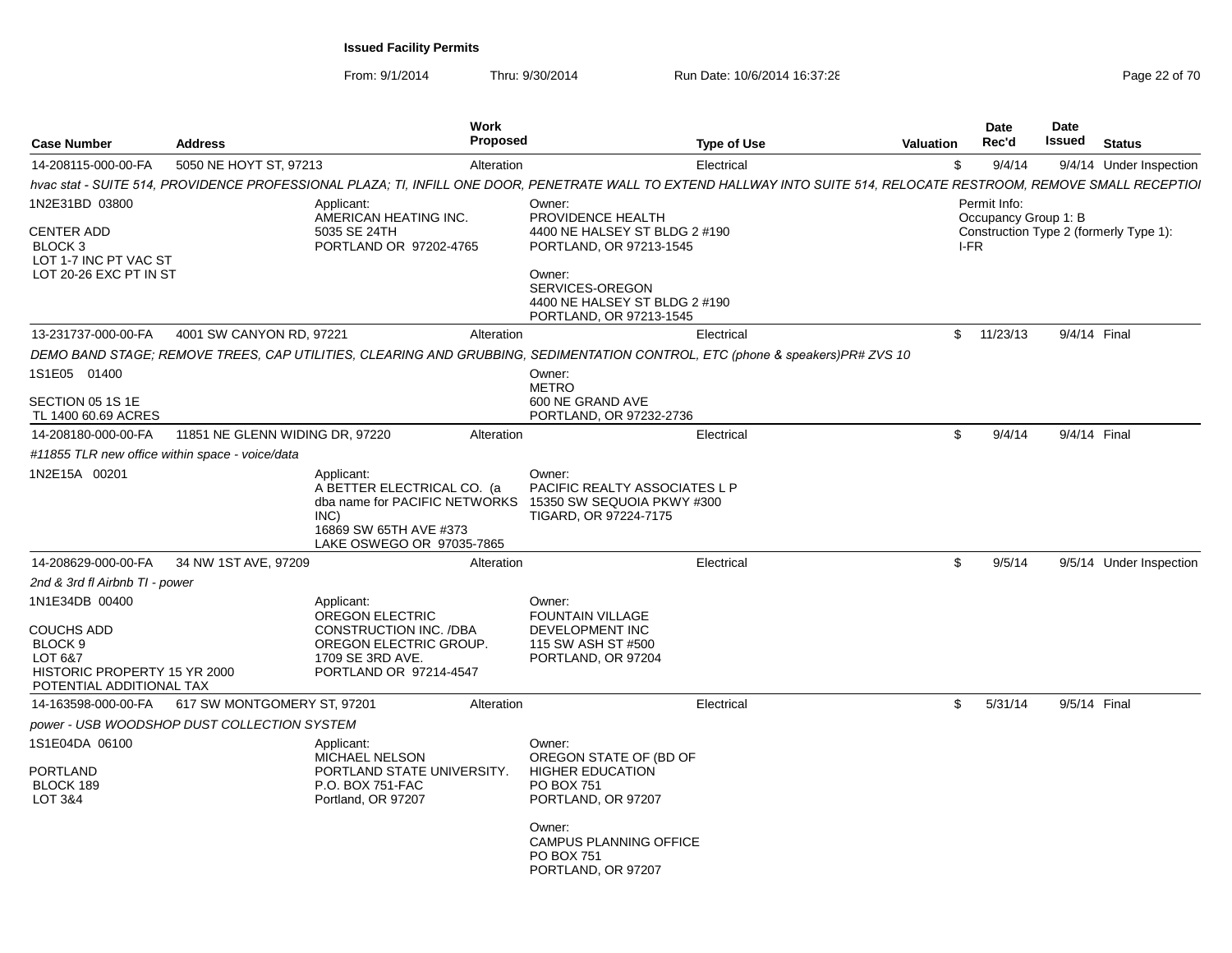| <b>Case Number</b>                           | <b>Address</b>                                                       | Work<br><b>Proposed</b>                     |                                                                                | <b>Type of Use</b><br><b>Valuation</b>                                                                                                                                 | Date<br>Rec'd                                    | Date<br>Issued |                 | <b>Status</b>                                |
|----------------------------------------------|----------------------------------------------------------------------|---------------------------------------------|--------------------------------------------------------------------------------|------------------------------------------------------------------------------------------------------------------------------------------------------------------------|--------------------------------------------------|----------------|-----------------|----------------------------------------------|
| 14-208809-000-00-FA                          | 3030 SW MOODY AVE, 97201                                             | Alteration                                  |                                                                                | -\$<br>Electrical                                                                                                                                                      | 9/5/14                                           |                | 9/5/14 Final    |                                              |
|                                              |                                                                      |                                             |                                                                                | voice/data - OHSU TENANT REMODEL, (Phase 2) 4102 SQ FT 1ST FLOOR AND 10,045 SQ FT 2ND FLOOR REMODEL WORK , NEW WALLS, DOORS, RELITES AND FINISHES                      |                                                  |                |                 |                                              |
| 1S1E10 00400                                 | Applicant:<br>DYNALECTRIC CO.                                        |                                             | Owner:<br>3030 PROPERTY LLC                                                    |                                                                                                                                                                        | Permit Info:<br>Occupancy Group 1: B Bank, Off., |                |                 |                                              |
| SECTION 10 1S 1E<br>TL 400 2.77 ACRES        |                                                                      | 5711 SW HOOD AVE.<br>PORTLAND OR 97239-3716 | 3121 SW MOODY AVE<br>PORTLAND, OR 97239                                        |                                                                                                                                                                        | Med.Off., Pub.Bldg.                              |                |                 | Construction Type 2 (formerly Type 1): III-B |
| 14-209122-000-00-FA                          | 2501 SW 1ST AVE, 97201                                               | Alteration                                  |                                                                                | Electrical<br>\$.                                                                                                                                                      | 9/8/14                                           |                | 9/8/14 Final    |                                              |
|                                              | voice/data - SUITE 250 BILL MAIER CONSTRUCT 2 WALLS FOR SMALL OFFICE |                                             |                                                                                |                                                                                                                                                                        |                                                  |                |                 |                                              |
| 1S1E10BB 00800                               | Applicant:                                                           | <b>CSHARK NETWORKS LLC.</b>                 | Owner:<br>WESTON INVESTMENT CO LLC                                             |                                                                                                                                                                        | Permit Info:<br>Occupancy Group 1: B             |                |                 |                                              |
| SOUTH AUDITORIUM ADD<br>BLOCK F TL 800       | 5111 FIRWOOD DR.                                                     | WEST LINN OR 97068-3019                     | 2154 NE BROADWAY RM 200<br>PORTLAND, OR 97232-1590                             |                                                                                                                                                                        | Construction Type 2 (formerly Type 1):<br>I-FR   |                |                 |                                              |
| 14-209124-000-00-FA                          | 700 NE MULTNOMAH ST                                                  | Alteration                                  |                                                                                | Electrical                                                                                                                                                             | \$<br>9/8/14                                     |                | $9/8/14$ Issued |                                              |
|                                              |                                                                      |                                             |                                                                                | power, fire alarm, access - 16TH FLOOR WOMEN'S HEALTHCARE ASSOCIATES CLINIC 15,950 SQ FT NEW TENANT RENOVATION, REMOVE AND ADD PARTITION WALLS FOR OFFICES, EXAM ROOMS |                                                  |                |                 |                                              |
| 1N1E35BB 02601                               | Applicant:                                                           | IES COMMERCIAL INC.                         | Owner:<br>AAT LLOYD DISTRICT LLC                                               |                                                                                                                                                                        | Permit Info:<br>Occupancy Group 1: B_Bank, Off., |                |                 |                                              |
| LLOYD BLOCKS<br>LOT 1                        |                                                                      | 16135 SW 74TH AVE.<br>TIGARD, OR 97224-7994 | 11455 EL CAMINO REAL #200<br>SAN DIEGO, CA 92130-2047                          |                                                                                                                                                                        | Med.Off., Pub.Bldg.                              |                |                 |                                              |
| 14-209126-000-00-FA                          | 700 NE MULTNOMAH ST                                                  | Alteration                                  |                                                                                | \$<br>Electrical                                                                                                                                                       | 9/8/14                                           |                | 9/8/14 Issued   |                                              |
|                                              |                                                                      |                                             |                                                                                | hvac stat - 16TH FLOOR WOMEN'S HEALTHCARE ASSOCIATES CLINIC 15,950 SQ FT NEW TENANT RENOVATION, REMOVE AND ADD PARTITION WALLS FOR OFFICES, EXAM ROOMS, NURSE STAT     |                                                  |                |                 |                                              |
| 1N1E35BB 02601                               | Applicant:                                                           | AMERICAN HEATING INC.                       | Owner:<br>AAT LLOYD DISTRICT LLC                                               |                                                                                                                                                                        | Permit Info:<br>Occupancy Group 1: B Bank, Off., |                |                 |                                              |
| LLOYD BLOCKS<br>LOT 1                        | 5035 SE 24TH                                                         | PORTLAND OR 97202-4765                      | 11455 EL CAMINO REAL #200<br>SAN DIEGO, CA 92130-2047                          |                                                                                                                                                                        | Med.Off., Pub.Bldg.                              |                |                 |                                              |
| 14-209130-000-00-FA                          | 6121 N CUTTER CIR, 97217                                             | Alteration                                  |                                                                                | Electrical                                                                                                                                                             | 9/8/14<br>\$                                     |                | 9/8/14 Issued   |                                              |
|                                              | power - WAREHOUSE DIAGNOSTICS LAB 3-CIRCUITS                         |                                             |                                                                                |                                                                                                                                                                        |                                                  |                |                 |                                              |
| 1N1E16CB 04600<br>1951 COMMISSIONERS ADD     | Applicant:<br>HEIL ELECTRIC CO.<br>8425 SE STARK ST                  |                                             | Owner:<br>SOUND BUILDING ASSOCIATES<br>942 HARVARD AVE E                       |                                                                                                                                                                        | Permit Info:<br>Occupancy Group 1: B             |                |                 | Construction Type 2 (formerly Type 1): V-A   |
| <b>BLOCK 4</b><br>LOT 1&2 TL 4600            |                                                                      | PORTLAND OR 97216-1137                      | SEATTLE, WA 98102                                                              |                                                                                                                                                                        |                                                  |                |                 |                                              |
|                                              |                                                                      |                                             | Owner:<br>PETER C CHICK<br>942 HARVARD AVE E<br>SEATTLE, WA 98102              |                                                                                                                                                                        |                                                  |                |                 |                                              |
| 14-209277-000-00-FA                          | 3181 SW SAM JACKSON PARK RD - Bldg DCH, 9 Alteration                 |                                             |                                                                                | Electrical                                                                                                                                                             | 9/8/14<br>\$                                     |                | 9/8/14 Final    |                                              |
| New Fan Wall in mechanical penthouse - power |                                                                      |                                             |                                                                                |                                                                                                                                                                        |                                                  |                |                 |                                              |
| 1S1E09 00200                                 | Applicant:<br>DYNALECTRIC CO.                                        | 5711 SW HOOD AVE.<br>PORTLAND OR 97239-3716 | Owner:<br>OREGON STATE OF<br>3181 SW SAM JACKSON PARK RD<br>PORTLAND, OR 97239 |                                                                                                                                                                        |                                                  |                |                 |                                              |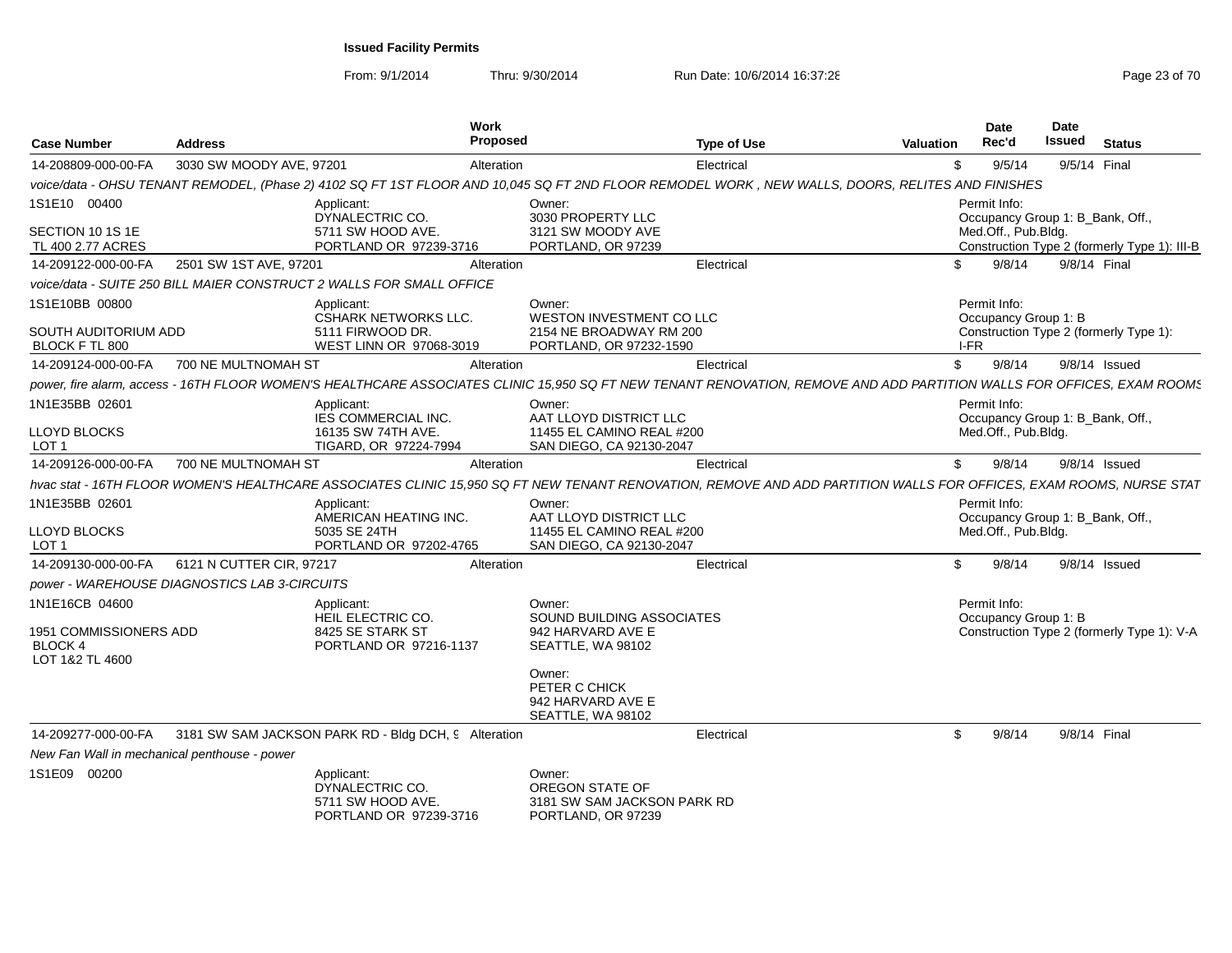| <b>Case Number</b>                                                                                                              | <b>Address</b>               | <b>Work</b><br>Proposed                                                                                                                                            |                                                                                                                                                          | <b>Type of Use</b> |                                                                                                     | <b>Valuation</b> | <b>Date</b><br>Rec'd                                                    | Date<br>Issued | <b>Status</b>                              |
|---------------------------------------------------------------------------------------------------------------------------------|------------------------------|--------------------------------------------------------------------------------------------------------------------------------------------------------------------|----------------------------------------------------------------------------------------------------------------------------------------------------------|--------------------|-----------------------------------------------------------------------------------------------------|------------------|-------------------------------------------------------------------------|----------------|--------------------------------------------|
| 14-209298-000-00-FA                                                                                                             | 4386 SW MACADAM AVE, 97201   | Alteration                                                                                                                                                         |                                                                                                                                                          | Electrical         |                                                                                                     | \$               | 9/8/14                                                                  | 9/8/14         | Issued                                     |
| #305 Brown & Riding Relocate Base Feed - power                                                                                  |                              |                                                                                                                                                                    |                                                                                                                                                          |                    |                                                                                                     |                  |                                                                         |                |                                            |
| 1S1E10DC 00900<br>SECTION 10 1S 1E                                                                                              |                              | Applicant:<br>CAPITOL ELECTRIC CO INC.<br>11401 NE MARX ST.                                                                                                        | Owner:<br><b>RIVER FORUM LLC</b><br>235 MONTGOMERY ST FL 16                                                                                              |                    |                                                                                                     |                  |                                                                         |                |                                            |
| TL 900 0.88 ACRES<br>DEFERRAL-POTENTIAL ADDITIONAL TAX                                                                          |                              | PORTLAND OR 97220-1041                                                                                                                                             | SAN FRANCISCO, CA 94104                                                                                                                                  |                    |                                                                                                     |                  |                                                                         |                |                                            |
| 14-197936-000-00-FA                                                                                                             | 700 SW 5TH AVE               | Alteration                                                                                                                                                         |                                                                                                                                                          | Electrical         |                                                                                                     | \$               | 8/13/14                                                                 |                | 9/9/14 Under Inspection                    |
|                                                                                                                                 |                              | power - SPACE #1225 CHARMING CHARLIE NEW TENANT REMODEL, REMOVE AND REPLACE WALLS, STOREFRONT ENTRANCE AREA, RECONFIGURE SALES AREA AND CEILINGS****BID ESTIM.     |                                                                                                                                                          |                    |                                                                                                     |                  |                                                                         |                |                                            |
| 1S1E03BB1 90001                                                                                                                 |                              | Applicant:<br><b>JC ELECTRIC INC.</b><br>118 NW 184TH ST.<br>RIDGEFIELD WA 98642-5766                                                                              | Owner:<br>PIONEER PLACE LIMITED<br><b>PARTNERSHIP</b><br>PO BOX 617905<br>CHICAGO, IL 60661-7905                                                         |                    |                                                                                                     |                  | Permit Info:<br>Occupancy Group 1: M                                    |                | Construction Type 2 (formerly Type 1): I-A |
| 13-123249-000-00-FA                                                                                                             | 700 SW 5TH AVE               | Alteration                                                                                                                                                         |                                                                                                                                                          | Electrical         |                                                                                                     | \$               | 3/5/13                                                                  | 9/9/14 Final   |                                            |
|                                                                                                                                 |                              | EW-pwr -: STARBUCKS 3282530:Atrium: Tenant PL (Finalled under permit 13-130094ET on 5.14.14)STARBUCKS INSTALL 120V 20A CIRCUIT ***BID ESTIMATE*** PR#STARBUCKS     |                                                                                                                                                          |                    |                                                                                                     |                  |                                                                         |                |                                            |
| 1S1E03BB1 90001                                                                                                                 |                              | Applicant:<br>LIN R ROGERS ELECTRICAL<br><b>CONTRACTING</b><br>2050 MARCONI DR., STE 200<br>ALPHARETTA, GA 30005                                                   | Owner:<br>PIONEER PLACE LIMITED<br><b>PARTNERSHIP</b><br>PO BOX 617905<br>CHICAGO, IL 60661-7905                                                         |                    |                                                                                                     |                  | Permit Info:<br>Occupancy Group 1: M                                    |                | Construction Type 2 (formerly Type 1): I-A |
| 14-210295-000-00-FA                                                                                                             | 1000 SW BROADWAY, 97205      | Alteration                                                                                                                                                         |                                                                                                                                                          | Electrical         |                                                                                                     | \$               | 9/10/14                                                                 |                | 9/10/14 Issued                             |
| #1800 Globe Sherpa - access control                                                                                             |                              |                                                                                                                                                                    |                                                                                                                                                          |                    |                                                                                                     |                  |                                                                         |                |                                            |
| 1S1E03BB 02400<br>PORTLAND<br>BLOCK 182<br>LOT 5-8                                                                              |                              | Applicant:<br>TYCO INTEGRATED SECURITY LL( ONE THOUSAND BROADWAY<br>2815 SW 153RD DR<br>BEAVERTON, OR 97006-5101                                                   | Owner:<br><b>BLDG LTD PARTNERSHIP</b><br>805 SW BROADWAY STE 2020<br>PORTLAND, OR 97205                                                                  |                    |                                                                                                     |                  |                                                                         |                |                                            |
| 14-210316-000-00-FA                                                                                                             | 808 SW 3RD AVE, 97204        | Alteration                                                                                                                                                         |                                                                                                                                                          | Electrical         |                                                                                                     | \$               | 9/10/14                                                                 | 9/10/14 Final  |                                            |
|                                                                                                                                 |                              | pwr - SUITE 600 OBILITY CONSULTING 3,128 SQ FT NEW TENANT REMODEL, REMOVE AND ADD PARTITION WALLS FOR OFFICES, CONFERENCE AREA AND BREAK ROOM - pwr                |                                                                                                                                                          |                    |                                                                                                     |                  |                                                                         |                |                                            |
| 1S1E03BA 06000<br><b>PORTLAND</b><br>BLOCK 22<br><b>LOT 7&amp;8</b><br>HISTORIC PROPERTY 15 YR 2000<br>POTENTIAL ADDITIONAL TAX |                              | Applicant:<br>ROGER COSTELLO<br>R C COSTELLO ELECTRICAL<br><b>CONTRACTING</b><br>PO BOX 336<br>AURORA OR 97002                                                     | Owner:<br>SN INVESTMENT PROPERTIES LL( ROGER COSTELLO<br>1121 SW SALMON ST 5TH FLR<br>PORTLAND, OR 97205                                                 |                    | CCB - Contractor:<br>R C COSTELLO ELECTRICAL<br><b>CONTRACTING</b><br>PO BOX 336<br>AURORA OR 97002 | I-FR             | Permit Info:<br>Occupancy Group 1: B                                    |                | Construction Type 2 (formerly Type 1):     |
| 14-199495-000-00-FA                                                                                                             | 7201 N INTERSTATE AVE, 97217 | Alteration                                                                                                                                                         |                                                                                                                                                          | Electrical         |                                                                                                     | \$               | 8/15/14                                                                 |                | 9/10/14 Under Inspection                   |
|                                                                                                                                 |                              | pwr - 1ST AND 2ND FLOOR; 1ST FLOOR DEMO WORK SPACES, REMODEL RECEPTION AREA, NEW WALLS FOR IT CLOSET, STORAGE, NEW IT ROOM, 2ND FLR, REMODEL IT ROOM, CEILINGS, EL |                                                                                                                                                          |                    |                                                                                                     |                  |                                                                         |                |                                            |
| 1N1E16AA 00300<br>WORLDS FAIR ADD<br>BLOCK <sub>1</sub><br>LOT 5-11<br>LOT 12 EXC PT IN ST<br>E 3.43' OF LOT 17&18              |                              | Applicant:<br>HEIL ELECTRIC CO.<br>8425 SE STARK ST<br>PORTLAND OR 97216-1137                                                                                      | Owner:<br>KAISER FOUNDATION HEALTH<br>500 NE MULTNOMAH ST #100<br>PORTLAND, OR 97232-2031<br>Owner:<br>PLAN OF THE NORTHWEST<br>500 NE MULTNOMAH ST #100 |                    |                                                                                                     |                  | Permit Info:<br>Occupancy Group 1: B_Bank, Off.,<br>Med.Off., Pub.Bldg. |                |                                            |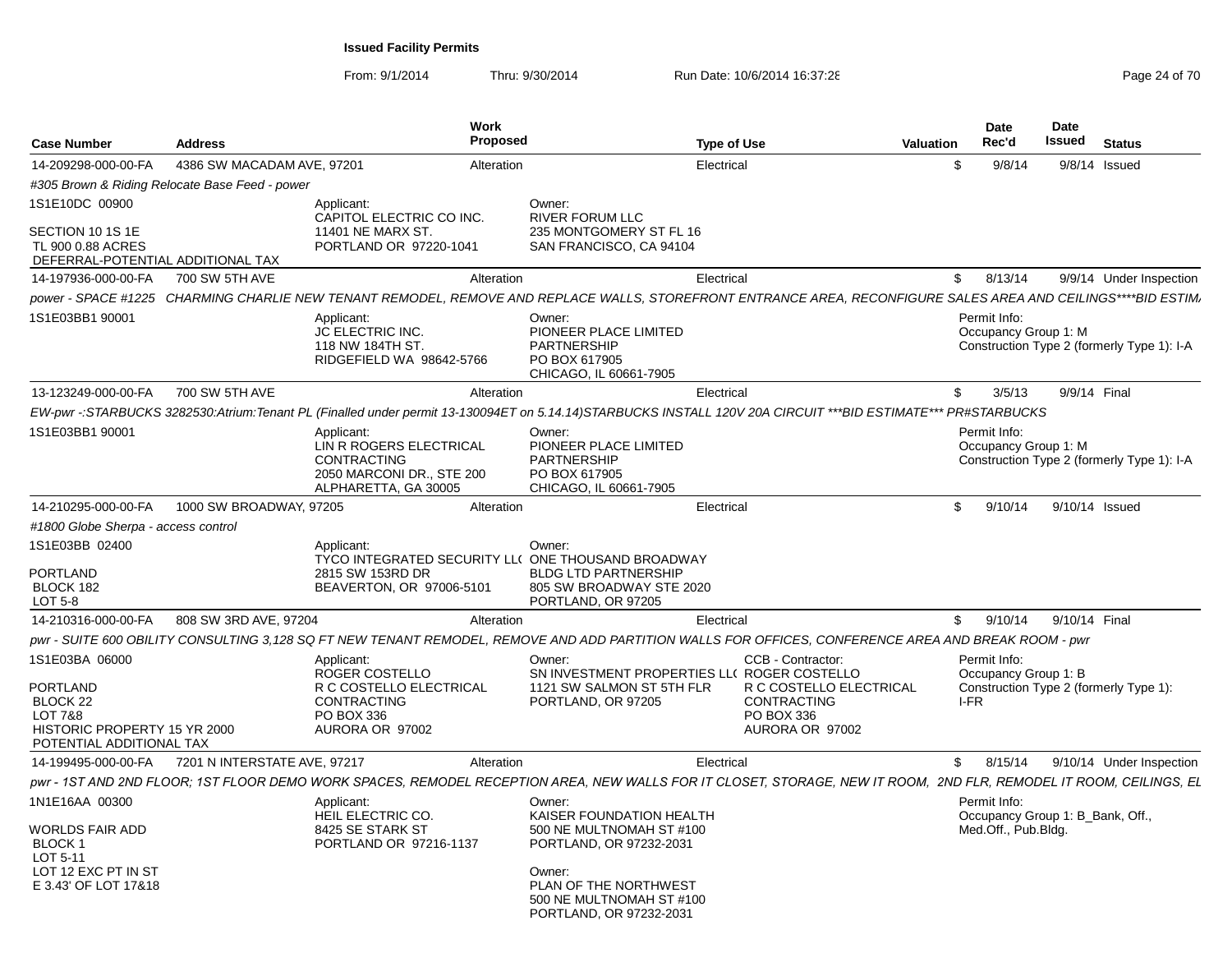| <b>Case Number</b>                                                                                               | <b>Address</b>                                    | Work<br>Proposed                                                                                                                                                  |                                                                                    | <b>Type of Use</b> | <b>Valuation</b>                                                                                                                          |              | <b>Date</b><br>Rec'd                 | Date<br>Issued | <b>Status</b>                              |
|------------------------------------------------------------------------------------------------------------------|---------------------------------------------------|-------------------------------------------------------------------------------------------------------------------------------------------------------------------|------------------------------------------------------------------------------------|--------------------|-------------------------------------------------------------------------------------------------------------------------------------------|--------------|--------------------------------------|----------------|--------------------------------------------|
| 14-210841-000-00-FA                                                                                              | 1111 SW 2ND AVE                                   | Alteration                                                                                                                                                        |                                                                                    | Electrical         |                                                                                                                                           | \$           | 9/10/14                              |                | 9/10/14 Final                              |
|                                                                                                                  | Room #1180 new 208 volt receptacle outlet - power |                                                                                                                                                                   |                                                                                    |                    |                                                                                                                                           |              |                                      |                |                                            |
| 1S1E03BD1 90001                                                                                                  |                                                   | Applicant:<br><b>G DEXHEIMER DAVID</b><br>DEXHEIMER ELECTRIC INC<br>10728 SE HWY 212<br>CLACKAMAS OR 97015-9144                                                   | Owner:<br>MULTNOMAH COUNTY<br>401 N DIXON ST<br>PORTLAND, OR 97227                 |                    |                                                                                                                                           |              |                                      |                |                                            |
| 14-210886-000-00-FA                                                                                              | 111 SW 5TH AVE, 97204-3626                        | Alteration                                                                                                                                                        |                                                                                    | Electrical         |                                                                                                                                           | $\mathbb{S}$ | 9/10/14                              |                | 9/10/14 Issued                             |
| T-5 NEW RELIC TI - power & fire alarm wiring                                                                     |                                                   |                                                                                                                                                                   |                                                                                    |                    |                                                                                                                                           |              |                                      |                |                                            |
| 1N1E34CD 01300                                                                                                   |                                                   | Applicant:<br>COCHRAN INC. dba BROADWAY<br><b>ELECTRIC</b><br>7550 SW TECH CENTER DR STE<br>220<br>TIGARD OR 97223-8061                                           |                                                                                    |                    |                                                                                                                                           |              | Permit Info:<br>Occupancy Group 1: B |                | Construction Type 2 (formerly Type 1): I-A |
| 14-152064-000-00-FA                                                                                              | 3905 SE 91ST AVE, 97266                           | Alteration                                                                                                                                                        |                                                                                    | Electrical         |                                                                                                                                           | \$           | 5/2/14                               |                | 9/10/14 Issued                             |
|                                                                                                                  |                                                   | voice/data/intercom - MARSHALL HS INTERIOR REMODEL, NEW PARTITION WALLS, SCIENCE & HOME ED CLASSROOM UPGRADES, NEW FINISHES AND HARDWARE                          |                                                                                    |                    |                                                                                                                                           |              |                                      |                |                                            |
| 1S2E09 00200                                                                                                     |                                                   | Applicant:                                                                                                                                                        | Owner:                                                                             |                    | CCB - Contractor:                                                                                                                         |              |                                      |                |                                            |
| SECTION 09 1S 2E<br>TL 200 23.86 ACRES                                                                           |                                                   | TECHNOCOM INC/DBA LIVE WIRE SCHOOL DISTRICT NO 1<br>TECHNOLOGIES/ESP<br><b>TECHNOLOGIES</b><br>7929 SW Burns Way, Sutie F<br>WILSONVILLE, OR 97070-9205           | PO BOX 3107<br>PORTLAND, OR 97208-3107                                             |                    | TECHNOCOM INC/DBA LIVE WIRE<br><b>TECHNOLOGIES/ESP</b><br><b>TECHNOLOGIES</b><br>7929 SW Burns Way, Sutie F<br>WILSONVILLE, OR 97070-9205 |              |                                      |                |                                            |
| 14-211021-000-00-FA                                                                                              | 510 SW 3RD AVE, 97204                             | Alteration                                                                                                                                                        |                                                                                    | Electrical         |                                                                                                                                           | \$           | 9/11/14                              |                | 9/11/14 Under Inspection                   |
|                                                                                                                  |                                                   | voice/data - 2ND FLOOR SUITE 206 FULCRUM POLITICAL ADD 2 OFFICES, 2 HUDDLE ROOMS, BREAK ROOM AND A CONFERENCE ROOM                                                |                                                                                    |                    |                                                                                                                                           |              |                                      |                |                                            |
| 1S1E03BA 05300                                                                                                   |                                                   | Applicant:<br>ORE-COM<br>TELECOMMUNICATIONS, LLC.<br>13826 S MEYERS RD., #2127<br>OREGON CITY, OR 97045-7920                                                      | Owner:<br>LOYALTY HOLDINGS LLC<br>3657 MAIN ST<br>MANCHESTER, VT 05254             |                    |                                                                                                                                           |              |                                      |                |                                            |
| 14-201901-000-00-FA                                                                                              | 530 SW 5TH AVE, 97204                             | Alteration                                                                                                                                                        |                                                                                    | Electrical         |                                                                                                                                           | $\mathbb{S}$ | 8/22/14                              |                | 9/11/14 Under Inspection                   |
|                                                                                                                  |                                                   | power, fire alarm - SUITE 400; METAL TOAD, NEW WALLS FOR MULTIPLE TEAM ROOMS, REFUGE ROOMS, CREATE OPEN WORK SPACE, CONFERENCE ROOM, LOUNGE/BREAK ROOM, LOBBY, RE |                                                                                    |                    |                                                                                                                                           |              |                                      |                |                                            |
| 1N1E34CD 09600<br><b>PORTLAND</b><br>BLOCK 63<br>LOT 5&6<br><b>HISTORIC PROPERTY</b><br>POTENTIAL ADDITIONAL TAX |                                                   | Applicant:<br>CAPITOL ELECTRIC CO INC.<br>11401 NE MARX ST.<br>PORTLAND OR 97220-1041                                                                             | Owner:<br>RGOF YEON BUILDING LLC<br>551 FIFTH AVE 23RD FLOOR<br>NEW YORK, NY 10176 |                    |                                                                                                                                           |              | Permit Info:<br>Med.Off., Pub.Bldg.  |                | Occupancy Group 1: B Bank, Off.,           |
| 14-182900-000-00-FA                                                                                              | 520 SW YAMHILL ST, 97204                          | Alteration                                                                                                                                                        |                                                                                    | Electrical         |                                                                                                                                           | \$           | 7/11/14                              |                | 9/11/14 Under Inspection                   |
|                                                                                                                  |                                                   | security cameras - (805 SW 5TH) BEN BRIDGE JEWELER NEW 5100 SQ FT TENANT REMODEL OF EXISTING RETAIL GROUND LEVEL SPACE                                            |                                                                                    |                    |                                                                                                                                           |              |                                      |                |                                            |
| 1S1E03BB 01200<br><b>PORTLAND</b>                                                                                |                                                   | Applicant:<br>INTERFACE SECURITY SYSTEMS  PAC-HILL LIMITED PARTNERSHIP<br><b>LLC</b>                                                                              | Owner:<br>520 SW YAMHILL ST RF GDN #8                                              |                    |                                                                                                                                           |              | Permit Info:<br>Occupancy Group 1: B |                | Construction Type 2 (formerly Type 1): I-A |
| BLOCK 171<br>LOT 1&8<br>N 1/2 OF LOT 2&7                                                                         |                                                   |                                                                                                                                                                   | PORTLAND, OR 97204                                                                 |                    |                                                                                                                                           |              |                                      |                |                                            |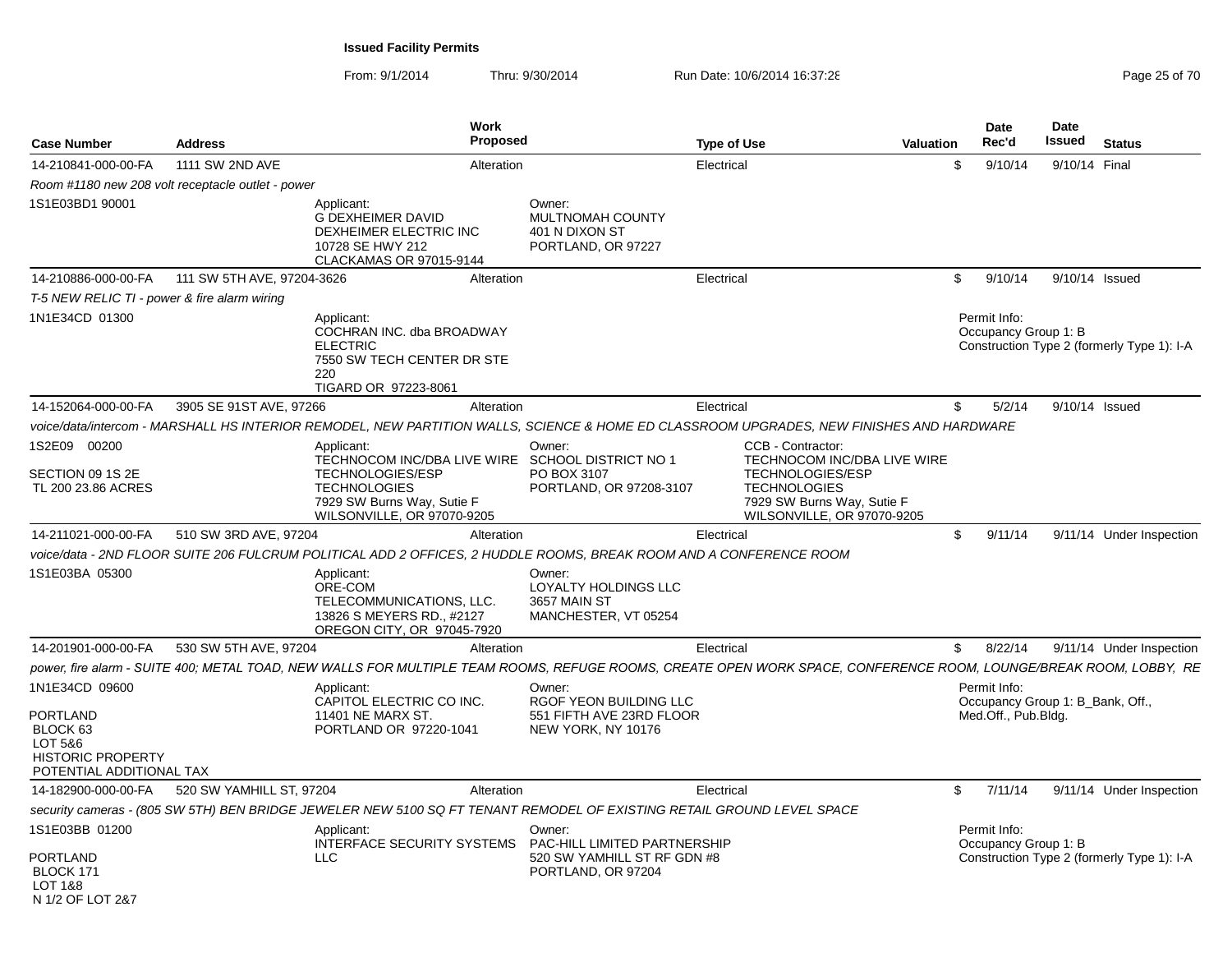| <b>Case Number</b>                                                                        | <b>Address</b>               |                                                                                                                         | Work<br>Proposed |                                                                                                                                                                            | <b>Type of Use</b>                                                                                                                                                   | <b>Valuation</b> | <b>Date</b><br>Rec'd |         | <b>Date</b><br><b>Issued</b> Status |                                            |
|-------------------------------------------------------------------------------------------|------------------------------|-------------------------------------------------------------------------------------------------------------------------|------------------|----------------------------------------------------------------------------------------------------------------------------------------------------------------------------|----------------------------------------------------------------------------------------------------------------------------------------------------------------------|------------------|----------------------|---------|-------------------------------------|--------------------------------------------|
| 14-211368-000-00-FA                                                                       | 200 SW MARKET ST, 97201      |                                                                                                                         | Alteration       |                                                                                                                                                                            | Electrical                                                                                                                                                           |                  |                      | 9/11/14 | 9/11/14 Final                       |                                            |
|                                                                                           |                              | #200 Cushman & Wakefield - fiber from 17th fl to 1st fl equip room and 5th fl to Suite 200                              |                  |                                                                                                                                                                            |                                                                                                                                                                      |                  |                      |         |                                     |                                            |
| 1S1E03CB 00800<br>SOUTH AUDITORIUM ADD<br><b>BLOCK A</b><br>LOT 2 TL 800                  |                              | Applicant:<br>APPLIED TECHNICAL SYSTEMS<br>INC.<br>7015 SW McEWAN RD<br>LAKE OSWEGO OR 97035-7830                       |                  | Owner:<br>TWO HUNDRED MARKET ASSOC<br>200 SW MARKET ST #1720<br>PORTLAND, OR 97201<br>Owner:<br><b>LIMITED PARTNERSHIP</b><br>200 SW MARKET ST #1720<br>PORTLAND, OR 97201 |                                                                                                                                                                      |                  |                      |         |                                     |                                            |
| 14-211406-000-00-FA                                                                       | 1001 SW 5TH AVE, 97204       |                                                                                                                         | Alteration       |                                                                                                                                                                            | Electrical                                                                                                                                                           | S.               |                      | 9/11/14 | 9/11/14 Issued                      |                                            |
| #700 Bankruptcy Court UPS - power                                                         |                              |                                                                                                                         |                  |                                                                                                                                                                            |                                                                                                                                                                      |                  |                      |         |                                     |                                            |
| 1S1E03BB 00800<br><b>PORTLAND</b><br>BLOCK 169<br>LOT 1-8<br>SEE R246278 (R667717341)     |                              | Applicant:<br>COCHRAN INC. dba BROADWAY<br><b>ELECTRIC</b><br>7550 SW TECH CENTER DR STE<br>220<br>TIGARD OR 97223-8061 |                  | Owner:<br>OR-CONGRESS CENTER LP<br>235 MONTGOMERY ST 16TH<br><b>FLOOR</b><br>SAN FRANCISCO, CA 94104-3104                                                                  |                                                                                                                                                                      |                  | Permit Info:         |         | Occupancy Group 1: B                | Construction Type 2 (formerly Type 1): I-A |
| 14-211676-000-00-FA                                                                       | 510 SW 3RD AVE, 97204        |                                                                                                                         | Alteration       |                                                                                                                                                                            | Electrical                                                                                                                                                           | S.               |                      | 9/12/14 | 9/12/14 Final                       |                                            |
|                                                                                           |                              | hvac stat - 2ND FLOOR SUITE 206 FULCRUM POLITICAL ADD 2 OFFICES, 2 HUDDLE ROOMS, BREAK ROOM AND A CONFERENCE ROOM       |                  |                                                                                                                                                                            |                                                                                                                                                                      |                  |                      |         |                                     |                                            |
| 1S1E03BA 05300                                                                            |                              | Applicant:<br><b>LARRY H MICHELSEN</b><br><b>VIKING HEATING INC</b><br>PO BOX 10<br>GRESHAM, OR 97030                   |                  | Owner:<br>LOYALTY HOLDINGS LLC<br>3657 MAIN ST<br>MANCHESTER, VT 05254                                                                                                     |                                                                                                                                                                      |                  |                      |         |                                     |                                            |
| 14-211688-000-00-FA                                                                       | 9255 NE ALDERWOOD RD, 97220  |                                                                                                                         | Alteration       |                                                                                                                                                                            | Electrical                                                                                                                                                           | - \$             |                      | 9/12/14 |                                     | 9/12/14 Under Inspection                   |
|                                                                                           |                              |                                                                                                                         |                  |                                                                                                                                                                            | power - GATEWAY EXPRESS - NEW TENANT OFFICE AND WAREHOUSE, ADD DEMISING WALL, DOCK PIT LEVELER, BREAK ROOM AND REST ROOMS                                            |                  |                      |         |                                     |                                            |
| 1N2E16 00200<br>SECTION 16 1N 2E<br>TL 200 27.93 ACRES<br>SPLIT LEVY R317166 (R942160010) |                              | Applicant:<br>CAPITOL ELECTRIC CO INC.<br>11401 NE MARX ST.<br>PORTLAND OR 97220-1041                                   |                  | Owner:<br>PORT OF PORTLAND<br>PO BOX 3529<br>PORTLAND, OR 97208-3529                                                                                                       |                                                                                                                                                                      |                  |                      |         |                                     |                                            |
| 14-211896-000-00-FA                                                                       | 421 SW 6TH AVE, 97205        |                                                                                                                         | Alteration       |                                                                                                                                                                            | Electrical                                                                                                                                                           | S.               |                      | 9/12/14 | 9/12/14 Issued                      |                                            |
| 3rd fl Galois TI - HVAC controls - 2 DDC T-Stats                                          |                              |                                                                                                                         |                  |                                                                                                                                                                            |                                                                                                                                                                      |                  |                      |         |                                     |                                            |
| 1N1E34CC 04300<br><b>PORTLAND</b><br>BLOCK 176<br>LOT 1-4                                 |                              | Applicant:<br>HVAC INC.<br>5188 SE INTERNATIONAL WAY<br>PORTLAND OR 97222-4602                                          |                  | Owner:<br>UPI COMMONWEALTH LLC<br>1215 FOURTH AVE STE 600<br>SEATTLE, WA 98161                                                                                             |                                                                                                                                                                      |                  |                      |         |                                     |                                            |
| 14-212124-000-00-FA                                                                       | 825 NE MULTNOMAH ST - Unit 1 |                                                                                                                         | Alteration       |                                                                                                                                                                            | Electrical                                                                                                                                                           |                  | \$9/12/14            |         | 9/12/14 Final                       |                                            |
|                                                                                           |                              |                                                                                                                         |                  |                                                                                                                                                                            | hvac control - 3RD FLOOR, TI; REMOVE MOST PERIMETER PARTITIONS, CREATE OPEN OFFICE SPACE, INTERIOR ADD WALLS, DOORS, OFFICES, CONFERENCE ROOM, REST ROOMS, VENDING I |                  |                      |         |                                     |                                            |
| 1N1E35BB 90002                                                                            |                              | Applicant:<br><b>ENERGY ELECTRIC LLC</b>                                                                                |                  | Owner:<br><b>PACIFICORP</b>                                                                                                                                                |                                                                                                                                                                      |                  |                      |         |                                     |                                            |
| LLOYD CENTER TOWER CONDOMINIUM<br>LOT 1<br>DEPT OF REVENUE                                |                              | 7509 s 5th st.<br>suite 110<br>98642                                                                                    |                  | 700 NE MULTNOMAH ST 7TH FLR<br>PORTLAND, OR 97232                                                                                                                          |                                                                                                                                                                      |                  |                      |         |                                     |                                            |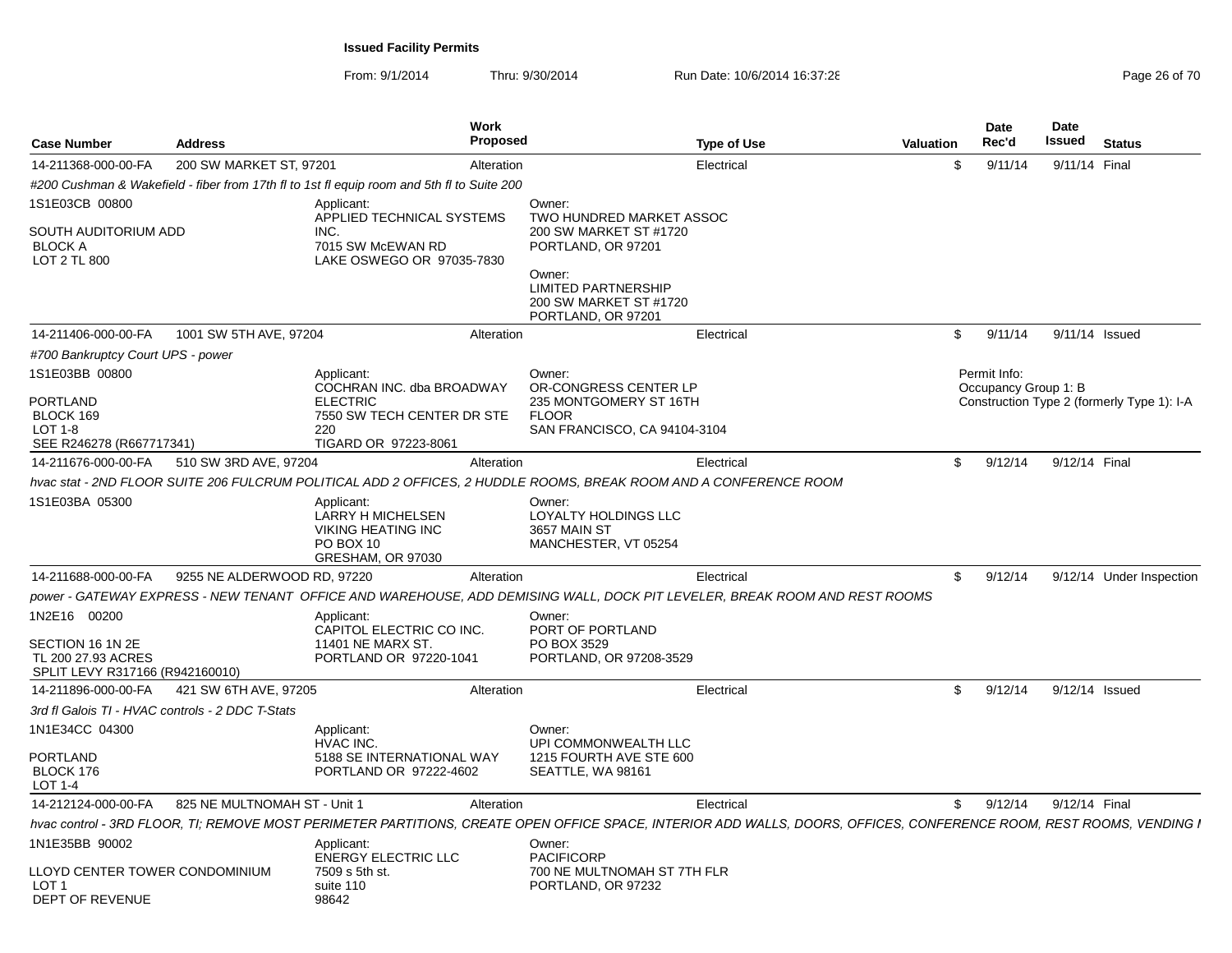| <b>Case Number</b>                                                                                        | <b>Address</b>              |                                                                      | Work<br>Proposed |                                                                                                                          | <b>Type of Use</b> | Valuation                                                                                                                                                             |                         | <b>Date</b><br>Rec'd | Date<br><b>Issued</b> | <b>Status</b>                    |
|-----------------------------------------------------------------------------------------------------------|-----------------------------|----------------------------------------------------------------------|------------------|--------------------------------------------------------------------------------------------------------------------------|--------------------|-----------------------------------------------------------------------------------------------------------------------------------------------------------------------|-------------------------|----------------------|-----------------------|----------------------------------|
| 14-212171-000-00-FA                                                                                       | 500 NE MULTNOMAH ST. 97232  |                                                                      | Alteration       |                                                                                                                          | Electrical         |                                                                                                                                                                       | \$.                     | 9/12/14              |                       | 9/12/14 Issued                   |
|                                                                                                           |                             |                                                                      |                  |                                                                                                                          |                    | controls - 1ST FLOOR TI: AREA A&B. REMOVE MOST INTERIOR WALLS. FIXTURES. CABINETRY. DOORS. FLOORING. RECONFIGURE FOR CONSULTATION. EDUCATION ROOMS. REMODEL. LOBBY.   |                         |                      |                       |                                  |
| 1N1E35BB 02400                                                                                            |                             | Applicant:<br>MCCOY ELECTRIC CO INC.                                 |                  | Owner:<br>KAISER FOUNDATION HEALTH                                                                                       |                    |                                                                                                                                                                       |                         |                      |                       |                                  |
| <b>HOLLADAYS ADD</b><br>BLOCK 73&80 TL 2400                                                               |                             | P.O. BOX 42428<br>PORTLAND OR 97242-0428                             |                  | 500 NE MULTNOMAH ST #100<br>PORTLAND, OR 97232-2031                                                                      |                    |                                                                                                                                                                       |                         |                      |                       |                                  |
|                                                                                                           |                             |                                                                      |                  | Owner:<br>PLAN OF THE NORTHWEST<br>500 NE MULTNOMAH ST #100<br>PORTLAND, OR 97232-2031                                   |                    |                                                                                                                                                                       |                         |                      |                       |                                  |
| 14-212198-000-00-FA                                                                                       | 500 NE MULTNOMAH ST, 97232  |                                                                      | Alteration       |                                                                                                                          | Electrical         |                                                                                                                                                                       | \$                      | 9/12/14              |                       | 9/12/14 Issued                   |
|                                                                                                           |                             |                                                                      |                  |                                                                                                                          |                    | fire alarm wiring - 1ST FLOOR TI; AREA A&B, REMOVE MOST INTERIOR WALLS, FIXTURES, CABINETRY, DOORS, FLOORING, RECONFIGURE FOR CONSULTATION, EDUCATION ROOMS, REMODEL, |                         |                      |                       |                                  |
| 1N1E35BB 02400                                                                                            |                             | Applicant:<br>ELECTRICAL CONSTRUCTION                                |                  | Owner:<br>KAISER FOUNDATION HEALTH                                                                                       |                    |                                                                                                                                                                       |                         |                      |                       |                                  |
| <b>HOLLADAYS ADD</b><br>BLOCK 73&80 TL 2400                                                               |                             | CO. (a dba for EC COMPANY)<br>PO BOX 10286<br>PORTLAND OR 97296-0286 |                  | 500 NE MULTNOMAH ST #100<br>PORTLAND, OR 97232-2031                                                                      |                    |                                                                                                                                                                       |                         |                      |                       |                                  |
|                                                                                                           |                             |                                                                      |                  | Owner:<br>PLAN OF THE NORTHWEST<br>500 NE MULTNOMAH ST #100<br>PORTLAND, OR 97232-2031                                   |                    |                                                                                                                                                                       |                         |                      |                       |                                  |
| 14-212362-000-00-FA                                                                                       | 720 SW WASHINGTON ST, 97205 |                                                                      | Alteration       |                                                                                                                          | Electrical         |                                                                                                                                                                       | $\mathbf{\mathfrak{L}}$ | 9/15/14              |                       | 9/15/14 Issued                   |
|                                                                                                           |                             |                                                                      |                  | power - STAND UP COMEDY (SUITE 106) TENANT CLOTHING BOUTIQUE RETAIL SPACE WITH STAIRS TO MEZZANINE STORAGE AREA          |                    |                                                                                                                                                                       |                         |                      |                       |                                  |
| 1N1E34CC 06600                                                                                            |                             | Applicant:<br>ALL WAYS ELECTRIC LLC                                  |                  | Owner:<br><b>GPO MORGAN LLC</b>                                                                                          |                    |                                                                                                                                                                       |                         |                      |                       |                                  |
| <b>PORTLAND</b><br>BLOCK 213<br>LOT 1&2&7&8                                                               |                             | 1526 NE ALBERTA ST # 112<br>PORTLAND OR 97211-5046                   |                  | 522 SW 5TH AVE #1105<br>PORTLAND, OR 97204                                                                               |                    |                                                                                                                                                                       |                         |                      |                       |                                  |
| 14-192805-000-00-FA                                                                                       | 530 SW 5TH AVE, 97204       |                                                                      | Alteration       |                                                                                                                          | Electrical         |                                                                                                                                                                       | \$                      | 8/2/14               |                       | 9/15/14 Issued                   |
|                                                                                                           |                             |                                                                      |                  | power - 9TH FLOOR; HALLWAY RENOVATION, ADD STAIR ENCLOSURE, DOORS, REMOVE SOME WALLS, NEW FLOORING, CEILING, ELEC, PLBG. |                    |                                                                                                                                                                       |                         |                      |                       |                                  |
| 1N1E34CD 09600                                                                                            |                             | Applicant:<br>CAPITOL ELECTRIC CO INC.                               |                  | Owner:<br><b>RGOF YEON BUILDING LLC</b>                                                                                  |                    |                                                                                                                                                                       |                         | Permit Info:         |                       | Occupancy Group 1: B Bank, Off., |
| <b>PORTLAND</b><br>BLOCK <sub>63</sub><br>LOT 5&6<br><b>HISTORIC PROPERTY</b><br>POTENTIAL ADDITIONAL TAX |                             | 11401 NE MARX ST.<br>PORTLAND OR 97220-1041                          |                  | 551 FIFTH AVE 23RD FLOOR<br>NEW YORK, NY 10176                                                                           |                    |                                                                                                                                                                       |                         | Med.Off., Pub.Bldg.  |                       |                                  |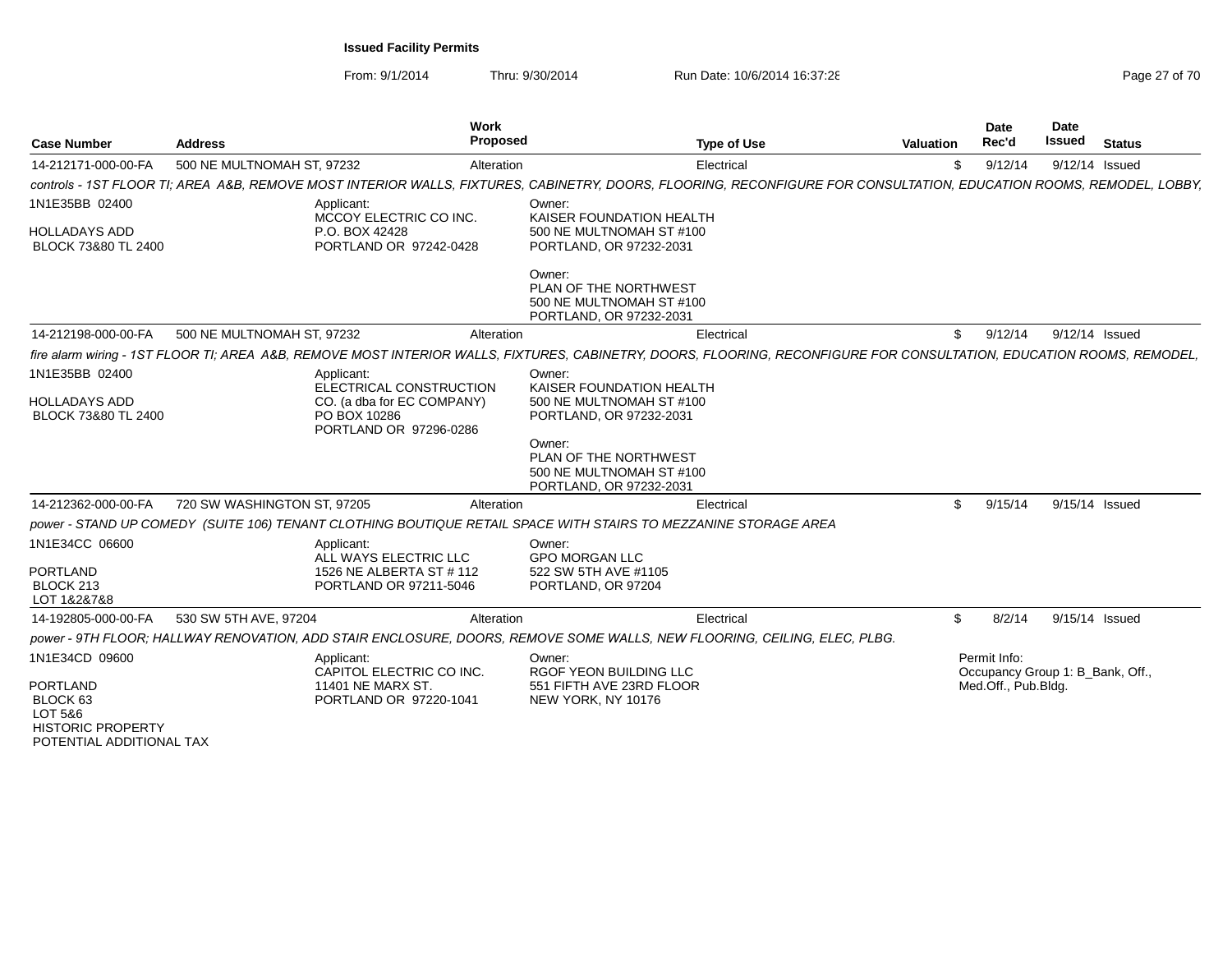From: 9/1/2014Thru: 9/30/2014 Run Date: 10/6/2014 16:37:28 Run Date: 10/6/2014 16:37:28

| <b>Case Number</b>                                                     | <b>Address</b>                                               | Work                                                                                             | Proposed                    | <b>Type of Use</b>                                                      | <b>Valuation</b> | <b>Date</b><br>Rec'd                             | <b>Date</b><br><b>Issued</b> | <b>Status</b>                              |
|------------------------------------------------------------------------|--------------------------------------------------------------|--------------------------------------------------------------------------------------------------|-----------------------------|-------------------------------------------------------------------------|------------------|--------------------------------------------------|------------------------------|--------------------------------------------|
| 14-212056-000-00-FA<br>#620 OSMBE TI -power                            | 1500 SW 1ST AVE, 97201                                       | Alteration                                                                                       |                             | Electrical                                                              | \$               | 9/12/14                                          |                              | 9/15/14 Under Inspection                   |
| 1S1E03CA 00600                                                         |                                                              | Applicant:<br>CHRISTENSON ELECTRIC INC.                                                          | Owner:                      | <b>URBAN OFFICE</b>                                                     |                  | Permit Info:<br>Occupancy Group 1: B             |                              |                                            |
| <b>PORTLAND</b><br><b>BLOCK 116 TL 600</b>                             |                                                              | 111 SW COLUMBIA ST. STE 480<br>PORTLAND OR 97201-5838                                            |                             | 111 SW COLUMBIA ST #1380<br>PORTLAND, OR 97201-5845                     |                  |                                                  |                              | Construction Type 2 (formerly Type 1): I-A |
|                                                                        |                                                              |                                                                                                  | Owner:<br><b>PARKING</b>    | 111 SW COLUMBIA ST #1380<br>PORTLAND, OR 97201-5845                     |                  |                                                  |                              |                                            |
|                                                                        |                                                              |                                                                                                  | Owner:<br><b>FACILITIES</b> | 111 SW COLUMBIA ST #1380<br>PORTLAND, OR 97201-5845                     |                  |                                                  |                              |                                            |
| 14-212817-000-00-FA                                                    | 1900 SW 4TH AVE - Unit 2                                     | Alteration                                                                                       |                             | Electrical                                                              | \$               | 9/15/14                                          | 9/15/14 Final                |                                            |
|                                                                        | pwr - FAB 175 CLASSROOM INFILL - ADD 36 SEAT CLASSROOMS -pwr |                                                                                                  |                             |                                                                         |                  |                                                  |                              |                                            |
| 1S1E03CB 90001                                                         |                                                              | Applicant:                                                                                       | Owner:                      |                                                                         |                  |                                                  |                              |                                            |
| URBAN CENTER CONDOMINIUM<br>LOT <sub>2</sub>                           |                                                              | <b>MICHAEL NELSON</b><br>PORTLAND STATE UNIVERSITY.<br>P.O. BOX 751-FAC<br>Portland, OR 97207    |                             | OREGON STATE OF(LEASED<br>121 SW MORRISON ST #200<br>PORTLAND, OR 97204 |                  |                                                  |                              |                                            |
|                                                                        |                                                              |                                                                                                  | Owner:                      | <b>PACIFICORP</b><br>121 SW MORRISON ST #200<br>PORTLAND, OR 97204      |                  |                                                  |                              |                                            |
| 14-212924-000-00-FA                                                    | 1 N CENTER COURT ST, 97227                                   | Alteration                                                                                       |                             | Electrical                                                              | \$               | 9/15/14                                          |                              | 9/15/14 Under Inspection                   |
|                                                                        | pwr - / 100 LEVEL MODA MERCHANT STORE. pwr                   |                                                                                                  |                             |                                                                         |                  |                                                  |                              |                                            |
| 1N1E34AB 00700                                                         |                                                              | Applicant:<br>CHRISTENSON ELECTRIC INC.<br>111 SW COLUMBIA ST. STE 480<br>PORTLAND OR 97201-5838 | Owner:                      | PORTLAND CITY OF (LEASED<br>1 CENTER CT #150<br>PORTLAND, OR 97227      |                  | Permit Info:<br>arena                            |                              | Occupancy Group 1: A-4 Assembly -          |
|                                                                        |                                                              |                                                                                                  | Owner:                      | PORTLAND ARENA MGMT LLC<br>1 CENTER CT #150<br>PORTLAND, OR 97227       |                  |                                                  |                              |                                            |
| 14-193279-000-00-FA                                                    | 530 SW 5TH AVE, 97204                                        | Alteration                                                                                       |                             | Electrical                                                              | \$               | 8/4/14                                           | 9/16/14 Final                |                                            |
|                                                                        | power - 5TH FLOOR INTERIOR DEMO FOR FUTURE NEW TENANT        |                                                                                                  |                             |                                                                         |                  |                                                  |                              |                                            |
| 1N1E34CD 09600                                                         |                                                              | Applicant:<br>CAPITOL ELECTRIC CO INC.                                                           | Owner:                      | <b>RGOF YEON BUILDING LLC</b>                                           |                  | Permit Info:<br>Occupancy Group 1: B_Bank, Off., |                              |                                            |
| PORTLAND<br>BLOCK <sub>63</sub><br>LOT 5&6<br><b>HISTORIC PROPERTY</b> | $T^*$                                                        | 11401 NE MARX ST.<br>PORTLAND OR 97220-1041                                                      |                             | 551 FIFTH AVE 23RD FLOOR<br>NEW YORK, NY 10176                          |                  | Med.Off., Pub.Bldg.                              |                              |                                            |

POTENTIAL ADDITIONAL TAX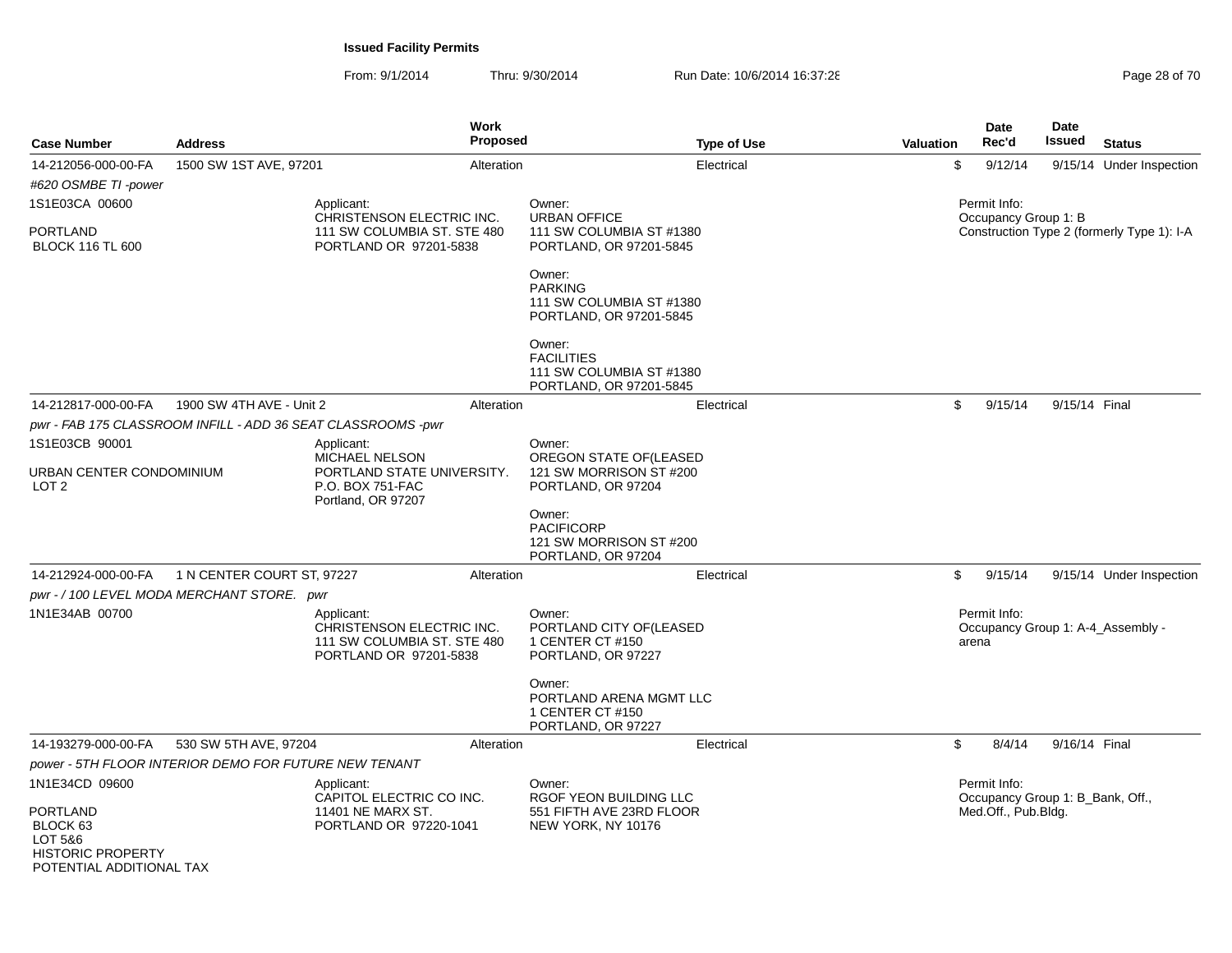From: 9/1/2014

| <b>Case Number</b>                             | <b>Address</b>              |                                                                                                                         | Work<br><b>Proposed</b> |                                                                                                                             | <b>Type of Use</b> |                                                                                                                                                                       | <b>Valuation</b> | <b>Date</b><br>Rec'd                 | Date<br>Issued | <b>Status</b>                          |
|------------------------------------------------|-----------------------------|-------------------------------------------------------------------------------------------------------------------------|-------------------------|-----------------------------------------------------------------------------------------------------------------------------|--------------------|-----------------------------------------------------------------------------------------------------------------------------------------------------------------------|------------------|--------------------------------------|----------------|----------------------------------------|
| 14-213193-000-00-FA                            | 10011 SE DIVISION ST, 97216 |                                                                                                                         | Alteration              |                                                                                                                             | Electrical         |                                                                                                                                                                       | \$               | 9/16/14                              |                | 9/16/14 Under Inspection               |
|                                                |                             |                                                                                                                         |                         |                                                                                                                             |                    | power - SUITE 203; REMOVE WALL SIDELIGHTS, INFILL, ADD THREE WALLS, DOORS, FOR CLOSET, RECEPTION AREA, DOOR W/SIDELIGHT, TRANSACTION WINDOW W/ COUNTER, CEILING, ELEC |                  |                                      |                |                                        |
| 1S2E04DD 02000                                 |                             | Applicant:<br>BACHOFNER ELECTRIC, LLC.                                                                                  |                         | Owner:<br>WESTON INVESTMENT CO LLC                                                                                          |                    |                                                                                                                                                                       |                  |                                      |                |                                        |
| SECTION 04 1S 2E<br>TL 2000 0.79 ACRES         |                             | 12031 NE MARX ST.<br>PORTLAND OR 97220                                                                                  |                         | 2154 NE BROADWAY RM 200<br>PORTLAND, OR 97232-1590                                                                          |                    |                                                                                                                                                                       |                  |                                      |                |                                        |
| 14-213239-000-00-FA                            | 4400 NE HALSEY ST - Bldg D  |                                                                                                                         | Alteration              |                                                                                                                             | Electrical         |                                                                                                                                                                       | \$               | 9/16/14                              | 9/16/14 Issued |                                        |
|                                                |                             |                                                                                                                         |                         | 000 power - 1ST FLOOR NEAR CORRIDOR IC 07 WOMEN'S BATHROOM 610 SQ FT EXPANSION FOR ADDED TOILET STALLS                      |                    |                                                                                                                                                                       |                  |                                      |                |                                        |
| 1N2E31BB 03401                                 |                             | Applicant:<br>COCHRAN INC. dba BROADWAY<br><b>ELECTRIC</b><br>7550 SW TECH CENTER DR STE<br>220<br>TIGARD OR 97223-8061 |                         | Owner:<br>DAVIS BUSINESS CENTER LLC<br>4400 NE HALSEY ST BLDG 2 #190<br>PORTLAND, OR 97213                                  |                    |                                                                                                                                                                       | I-FR             | Permit Info:<br>Occupancy Group 1: B |                | Construction Type 2 (formerly Type 1): |
| 14-213366-000-00-FA                            | 409 SW 11TH AVE, 97205      |                                                                                                                         | Alteration              |                                                                                                                             | Electrical         |                                                                                                                                                                       | \$               | 9/16/14                              | 9/16/14 Issued |                                        |
|                                                |                             |                                                                                                                         |                         | sec / alarm - NO CHANGES TO COMMON AREAS, NO STRUCTURAL MODS, REPLACE PLUMBING FIXTURES IN SAME LOCATIONS - security/ alarm |                    |                                                                                                                                                                       |                  |                                      |                |                                        |
| 1N1E33DD 02000<br><b>PORTLAND</b>              |                             | Applicant:<br>ACTION TECHNOLOGY SYSTEMS<br>LLC                                                                          |                         | Owner:<br>PETER A NATHAN<br>2455 NW MARSHALL ST #1                                                                          |                    | CCB - Contractor:<br><b>ACTION TECHNOLOGY SYSTEMS</b><br><b>LLC</b>                                                                                                   |                  |                                      |                |                                        |
| <b>BLOCK 255</b><br>LOT 1&2                    |                             | 835 SE 17TH AVE<br>PORTLAND OR 97214                                                                                    |                         | PORTLAND, OR 97210                                                                                                          |                    | 835 SE 17TH AVE<br>PORTLAND OR 97214                                                                                                                                  |                  |                                      |                |                                        |
| 14-180506-000-00-FA                            | 1717 NW 21ST AVE, 97209     |                                                                                                                         | Alteration              |                                                                                                                             | Electrical         |                                                                                                                                                                       | \$               | 7/8/14                               | 9/16/14 Issued |                                        |
|                                                |                             | power - INSTALL TWO BOILERS, ONE COOLING TOWER, SIX EF'S AND 88 VAV BOXES, RTU'S                                        |                         |                                                                                                                             |                    |                                                                                                                                                                       |                  |                                      |                |                                        |
| 1N1E28CD 02400                                 |                             | Applicant:<br>ABC ELECTRIC dba DUNIGANS                                                                                 |                         | Owner:<br>CON-WAY PROPERTIES INC                                                                                            |                    |                                                                                                                                                                       |                  |                                      |                |                                        |
| <b>COUCHS ADD</b><br>INC PT VAC STS BLOCK 292  |                             | ELECTRIC LLC<br>135 NE 9TH<br>PORTLAND OR 97232                                                                         |                         | PO BOX 4138<br>PORTLAND, OR 97208-4138                                                                                      |                    |                                                                                                                                                                       |                  |                                      |                |                                        |
| 14-213518-000-00-FA                            | 1717 NW 21ST AVE, 97209     |                                                                                                                         | Alteration              |                                                                                                                             | Electrical         |                                                                                                                                                                       | \$               | 9/16/14                              | 9/16/14 Issued |                                        |
|                                                |                             | hvac control - INSTALL TWO BOILERS, ONE COOLING TOWER, SIX EF'S AND 88 VAV BOXES, RTU'S                                 |                         |                                                                                                                             |                    |                                                                                                                                                                       |                  |                                      |                |                                        |
| 1N1E28CD 02400                                 |                             | Applicant:<br>STONER ELECTRIC, INC.                                                                                     |                         | Owner:<br>CON-WAY PROPERTIES INC                                                                                            |                    |                                                                                                                                                                       |                  |                                      |                |                                        |
| <b>COUCHS ADD</b><br>INC PT VAC STS BLOCK 292  |                             | 1904 SE OCHOCO ST.<br>MILWAUKIE OR 97222-7315                                                                           |                         | PO BOX 4138<br>PORTLAND, OR 97208-4138                                                                                      |                    |                                                                                                                                                                       |                  |                                      |                |                                        |
| 14-213581-000-00-FA                            | 1515 SW 5TH AVE, 97201      |                                                                                                                         | Alteration              |                                                                                                                             | Electrical         |                                                                                                                                                                       | \$               | 9/16/14                              |                | 9/16/14 Under Inspection               |
|                                                |                             | power - SUITE 655 OHSU - CONSTRUCT OFFICES AND BREAKROOM FOR NEW TENANT                                                 |                         |                                                                                                                             |                    |                                                                                                                                                                       |                  |                                      |                |                                        |
| 1S1E03BC 03700<br>PORTLAND<br>BLOCK 164        |                             | Applicant:<br>BACHOFNER ELECTRIC, LLC.<br>12031 NE MARX ST.<br>PORTLAND OR 97220                                        |                         | Owner:<br>WESTON INVESTMENT CO LLC<br>2154 NE BROADWAY RM 200<br>PORTLAND, OR 97232-1590                                    |                    |                                                                                                                                                                       | I-FR             | Permit Info:<br>Occupancy Group 1: B |                | Construction Type 2 (formerly Type 1): |
| $LOT 1-8$<br>DEFERRED ADDITIONAL TAX LIABILITY |                             |                                                                                                                         |                         |                                                                                                                             |                    |                                                                                                                                                                       |                  |                                      |                |                                        |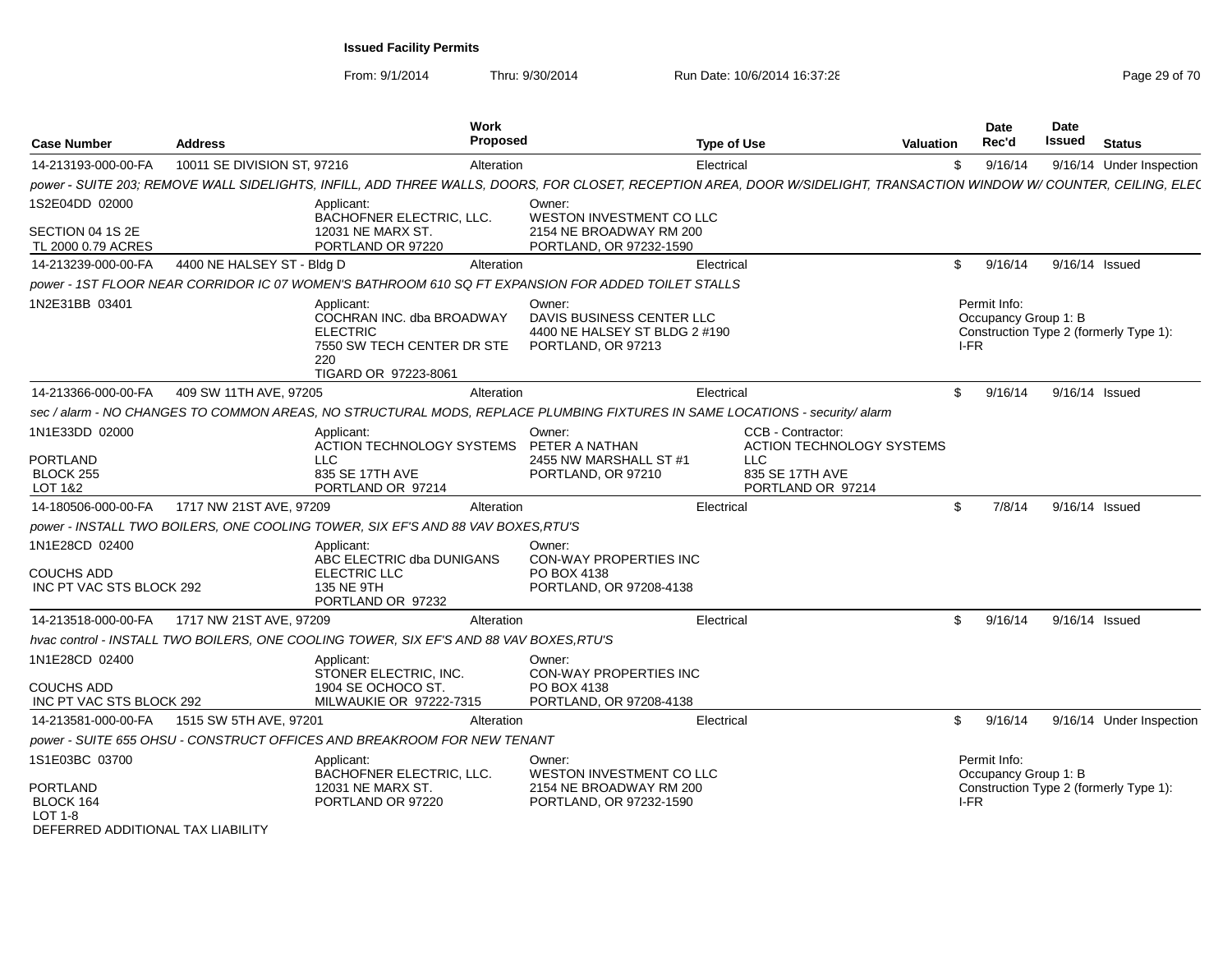| <b>Case Number</b>                                                  | <b>Address</b>                                      |                                                                                                                         | <b>Work</b><br>Proposed |                                                                                                                                                                                     | <b>Type of Use</b> |                                                                                        | <b>Valuation</b> |              | Date<br>Rec'd                        | <b>Date</b><br>Issued            | <b>Status</b>                               |
|---------------------------------------------------------------------|-----------------------------------------------------|-------------------------------------------------------------------------------------------------------------------------|-------------------------|-------------------------------------------------------------------------------------------------------------------------------------------------------------------------------------|--------------------|----------------------------------------------------------------------------------------|------------------|--------------|--------------------------------------|----------------------------------|---------------------------------------------|
| 14-213690-000-00-FA                                                 | 705 N KILLINGSWORTH ST, 97217                       |                                                                                                                         | Alteration              |                                                                                                                                                                                     | Electrical         |                                                                                        |                  | \$           | 9/16/14                              | 9/16/14 Final                    |                                             |
|                                                                     | pwr - KILN VENT AND DUCTWORK REPLACEMENT - pwr      |                                                                                                                         |                         |                                                                                                                                                                                     |                    |                                                                                        |                  |              |                                      |                                  |                                             |
| 1N1E15CD 12300                                                      |                                                     | Applicant:<br>WILLAMETTE ELECTRIC INC<br>PO BOX 230547<br>TIGARD, OR 97281-0547                                         |                         | Owner:<br>PORTLAND COMMUNITY<br><b>COLLEGE DIST</b><br>PO BOX 19000<br>PORTLAND, OR 97280-0990                                                                                      |                    | CCB - Contractor:<br>WILLAMETTE ELECTRIC INC<br>PO BOX 230547<br>TIGARD, OR 97281-0547 |                  |              | Permit Info:<br>Occupancy Group 1: B |                                  | Construction Type 2 (formerly Type 1): II-A |
| 14-213825-000-00-FA                                                 | 1220 SW MORRISON ST, 97205                          |                                                                                                                         | Alteration              |                                                                                                                                                                                     | Electrical         |                                                                                        |                  | \$           | 9/17/14                              |                                  | 9/17/14 Under Inspection                    |
|                                                                     |                                                     | power - SUITE 210 TERMINAL SALES RESOURCE DATA, CONSTRUCT OFFICES AND BREAKROOM                                         |                         |                                                                                                                                                                                     |                    |                                                                                        |                  |              |                                      |                                  |                                             |
| 1N1E33DD 06200<br><b>PORTLAND</b><br><b>BLOCK S1/2H</b><br>LOT 1-8  |                                                     | Applicant:<br>BACHOFNER ELECTRIC, LLC.<br>12031 NE MARX ST.<br>PORTLAND OR 97220                                        |                         | Owner:<br>WESTON INVESTMENT CO LLC<br>2154 NE BROADWAY RM 200<br>PORTLAND, OR 97232-1590                                                                                            |                    |                                                                                        |                  | I-FR         | Permit Info:<br>Occupancy Group 1: B |                                  | Construction Type 2 (formerly Type 1):      |
| 14-213827-000-00-FA                                                 | 2121 SW BROADWAY DR, 97201                          |                                                                                                                         | Alteration              |                                                                                                                                                                                     | Electrical         |                                                                                        |                  | \$           | 9/17/14                              |                                  | 9/17/14 Under Inspection                    |
|                                                                     |                                                     | power - SUITE 200 HEALTHSHARE, NEW OFFICES, SHOWER ROOM AND SUSPENDED CEILING                                           |                         |                                                                                                                                                                                     |                    |                                                                                        |                  |              |                                      |                                  |                                             |
| 1S1E04DD 09300<br><b>CARUTHERS ADD</b><br><b>BLOCK 37 TL 9300</b>   |                                                     | Applicant:<br>BACHOFNER ELECTRIC, LLC.<br>12031 NE MARX ST.<br>PORTLAND OR 97220                                        |                         | Owner:<br><b>WESTON INVESTMENT CO LLC</b><br>2154 NE BROADWAY RM 200<br>PORTLAND, OR 97232-1590                                                                                     |                    |                                                                                        |                  |              | Permit Info:<br>Med.Off., Pub.Bldg.  | Occupancy Group 1: B_Bank, Off., |                                             |
| 14-213831-000-00-FA                                                 | 4435 N CHANNEL AVE                                  |                                                                                                                         | Alteration              |                                                                                                                                                                                     | Electrical         |                                                                                        |                  | \$           | 9/17/14                              | 9/17/14 Issued                   |                                             |
|                                                                     |                                                     | CORP 9 ECRS - AV cabling - conference room on the river side, middle of the building                                    |                         |                                                                                                                                                                                     |                    |                                                                                        |                  |              |                                      |                                  |                                             |
| 1N1E20 00109A2<br>PARTITION PLAT 2003-38<br>LOT 2 TL 109<br>LAND    | IMPS ONLY SEE R610375 (R64983-1511) FOR             | Applicant:<br>COCHRAN INC. dba BROADWAY<br><b>ELECTRIC</b><br>7550 SW TECH CENTER DR STE<br>220<br>TIGARD OR 97223-8061 |                         | Owner:<br>DAIMLER TRUCKS NORTH<br>AMERICA LLC<br>PO BOX 3820<br>PORTLAND, OR 97208                                                                                                  |                    |                                                                                        |                  |              |                                      |                                  |                                             |
| 14-213850-000-00-FA                                                 | 3600 N INTERSTATE AVE, 97227                        |                                                                                                                         | Alteration              |                                                                                                                                                                                     | Electrical         |                                                                                        |                  | $\mathbb{S}$ | 9/17/14                              | 9/17/14 Final                    |                                             |
|                                                                     | 2ND FL RELOCATE BUSINESS & CASH MGMT OFFICE - power |                                                                                                                         |                         |                                                                                                                                                                                     |                    |                                                                                        |                  |              |                                      |                                  |                                             |
| 1N1E22CC 13200<br><b>MULTNOMAH</b><br>BLOCK 31<br>LOT 1-16 TL 13200 |                                                     | Applicant:<br>CHERRY CITY ELECTRIC INC.<br>8100 NE ST JOHNS RD STE. D101<br>VANCOUVER WA 98665-2014                     |                         | Owner:<br>KAISER FOUNDATION HEALTH<br>500 NE MULTNOMAH ST #100<br>PORTLAND, OR 97232-2031<br>Owner:<br>PLAN OF THE NORTHWEST<br>500 NE MULTNOMAH ST #100<br>PORTLAND, OR 97232-2031 |                    |                                                                                        |                  |              | Permit Info:<br>Med.Off., Pub.Bldg.  | Occupancy Group 1: B Bank, Off., |                                             |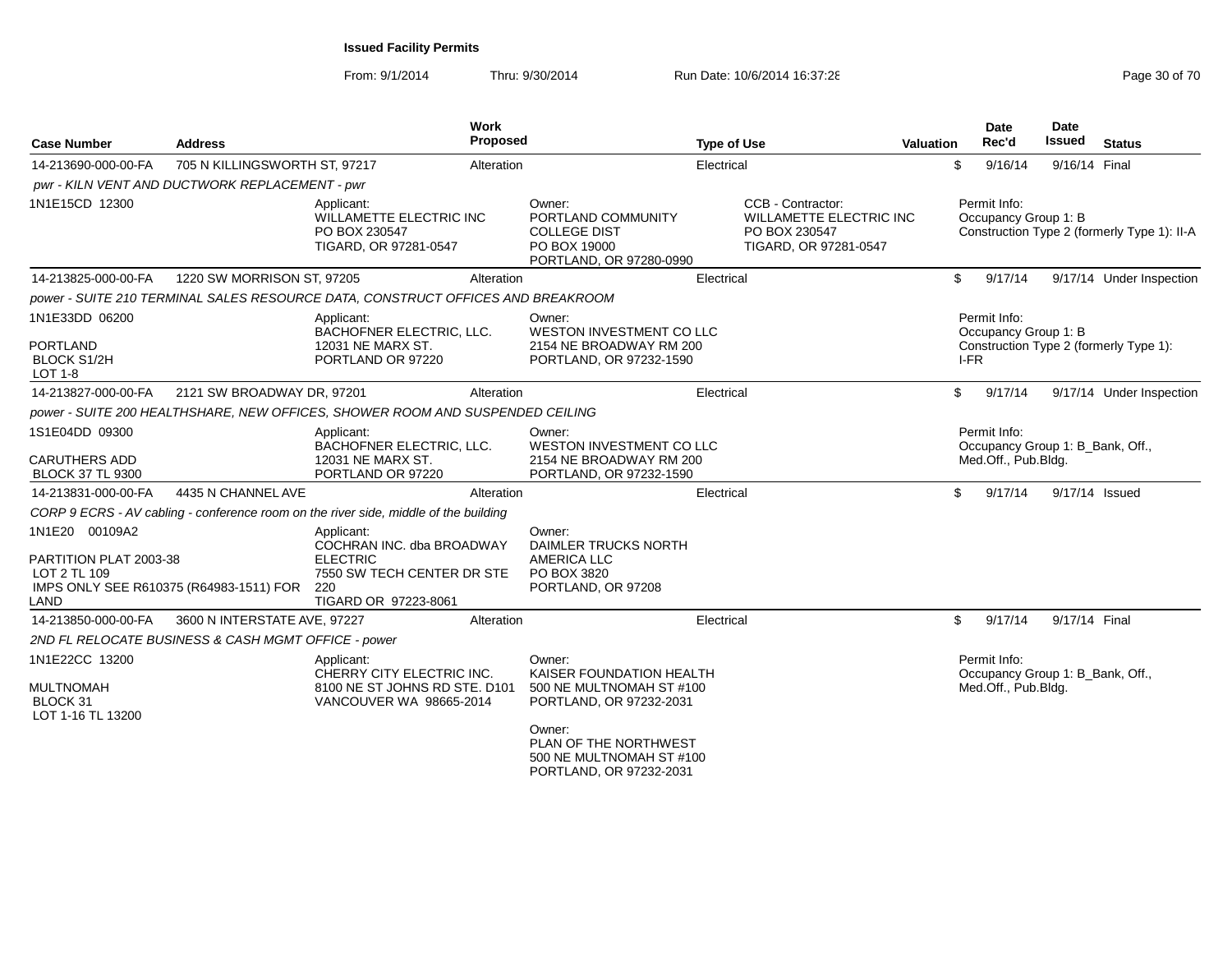From: 9/1/2014

| <b>Case Number</b>                                                                                                                    | <b>Address</b>                                  | Work<br>Proposed                                                                                                                                                   |                                                                                                 | <b>Type of Use</b> | Valuation | <b>Date</b><br>Rec'd                             | <b>Date</b><br><b>Issued</b> | <b>Status</b>                              |
|---------------------------------------------------------------------------------------------------------------------------------------|-------------------------------------------------|--------------------------------------------------------------------------------------------------------------------------------------------------------------------|-------------------------------------------------------------------------------------------------|--------------------|-----------|--------------------------------------------------|------------------------------|--------------------------------------------|
| 14-213879-000-00-FA                                                                                                                   | 333 SW 5TH AVE, 97204                           | Alteration                                                                                                                                                         |                                                                                                 | Electrical         | \$        | 9/17/14                                          | 9/17/14 Final                |                                            |
|                                                                                                                                       |                                                 | hvac stat - ONPOINT COMMUNITY CREDIT UNION RENOVATION, RECONFIGURE EXISTING TENANT SPACE, MOVE WALLS, DOORS FOR PRIVATE OFFICES AND ATM AREA                       |                                                                                                 |                    |           |                                                  |                              |                                            |
| 1N1E34CD 06800                                                                                                                        |                                                 | Applicant:<br><b>RONALD E STOUT</b>                                                                                                                                | Owner:<br>OTB LLC                                                                               |                    |           | Permit Info:<br>Occupancy Group 1: B Bank, Off., |                              |                                            |
| <b>PORTLAND</b><br>BLOCK 82<br>S 0.56' OF LOT 2<br><b>LOT 3&amp;4</b><br><b>HISTORIC PROPERTY: POTENTIAL</b><br><b>ADDITIONAL TAX</b> |                                                 | HEINZ MECHANICAL CO INC<br>2615 NW ST HELENS RD<br>PORTLAND, OR 97210                                                                                              | 2712 SE 20TH AVE<br>PORTLAND, OR 97202-2231                                                     |                    |           | Med.Off., Pub.Bldg.                              |                              |                                            |
| 14-214211-000-00-FA                                                                                                                   | 1515 SW 5TH AVE, 97201                          | Alteration                                                                                                                                                         |                                                                                                 | Electrical         | \$        | 9/17/14                                          | 9/17/14 Final                |                                            |
|                                                                                                                                       |                                                 | voice/data - SUITE 1000 & 1032 THE OREGONIAN 16,609 NEW TENANT REMODEL. NEW WALLS, CEILINGS FOR PRIVATE OFFICES, CONFERENCE ROOM, BEAKROOM AND ACCESSIBLE RESTROOM |                                                                                                 |                    |           |                                                  |                              |                                            |
| 1S1E03BC 03700                                                                                                                        |                                                 | Applicant:<br>DYNALECTRIC CO.                                                                                                                                      | Owner:<br>WESTON INVESTMENT CO LLC                                                              |                    |           | Permit Info:<br>Occupancy Group 1: B             |                              |                                            |
| <b>PORTLAND</b><br>BLOCK 164<br>LOT 1-8<br>DEFERRED ADDITIONAL TAX LIABILITY                                                          |                                                 | 5711 SW HOOD AVE.<br>PORTLAND OR 97239-3716                                                                                                                        | 2154 NE BROADWAY RM 200<br>PORTLAND, OR 97232-1590                                              |                    |           | IFR                                              |                              | Construction Type 2 (formerly Type 1):     |
| 14-181466-000-00-FA                                                                                                                   | 50 SW 2ND AVE, 97204                            | Alteration                                                                                                                                                         |                                                                                                 | Electrical         | \$        | 7/9/14                                           |                              | 9/17/14 Under Inspection                   |
|                                                                                                                                       | 3RD & 4TH FLOORS START-UP PDC CHALLENGE - power |                                                                                                                                                                    |                                                                                                 |                    |           |                                                  |                              |                                            |
| 1N1E34DC 01100                                                                                                                        |                                                 | Applicant:<br>LA LONDE ELECTRIC<br>PO BOX 2220<br>ESTACADA OR 97023                                                                                                | Owner:<br><b>FOUNTAIN VILLAGE</b><br>DEVELOPMENT CO<br>115 SW ASH ST #500<br>PORTLAND, OR 97204 |                    |           |                                                  |                              |                                            |
| 14-214458-000-00-FA                                                                                                                   | 815 NE DAVIS ST, 97232                          | Alteration                                                                                                                                                         |                                                                                                 | Electrical         | \$        | 9/18/14                                          |                              | 9/18/14 Issued                             |
|                                                                                                                                       |                                                 | power - 1ST FLOOR, REMOVE WALL DOOR, RELOCATE TO OPEN SPACE FOR NEW COFFEE BAR IN PLACE OF STAFF ROOM, CEILING, FLOORING, ELEC, PLBG                               |                                                                                                 |                    |           |                                                  |                              |                                            |
| 1N1E35CB 01600                                                                                                                        |                                                 | Applicant:<br>CHRISTENSON ELECTRIC INC.                                                                                                                            | Owner:<br><b>LEGACY HEALTH SYSTEM</b>                                                           |                    |           |                                                  |                              |                                            |
| <b>EAST PORTLAND</b><br>BLOCK 189<br>LOT 1-8                                                                                          |                                                 | 111 SW COLUMBIA ST. STE 480<br>PORTLAND OR 97201-5838                                                                                                              | 1919 NW LOVEJOY ST<br>PORTLAND, OR 97209                                                        |                    |           |                                                  |                              |                                            |
| 12-145207-000-00-FA                                                                                                                   | 421 SW OAK ST, 97204                            | Alteration                                                                                                                                                         |                                                                                                 | Electrical         | \$        | 5/30/12                                          | 9/18/14 Final                |                                            |
|                                                                                                                                       |                                                 | B1/SUITE 200 CONFERENCE ROOM TI NEW DOORS AND WALLS FOR OFFICEPR# 20042148                                                                                         |                                                                                                 |                    |           |                                                  |                              |                                            |
| 1N1E34CD 03000                                                                                                                        |                                                 | Applicant:<br>WILLAMETTE ELECTRIC INC.                                                                                                                             | Owner:<br>BRCP/UNICO LINCOLN OWNER LLI                                                          |                    |           | Permit Info:<br>Occupancy Group 1: B             |                              |                                            |
| <b>PORTLAND</b><br><b>BLOCK 66 LOT 1&amp;2</b><br>7&8                                                                                 |                                                 | P.O. BOX 230547<br>TIGARD, OR 97281-0547                                                                                                                           | 111 SW 5TH AVE #2120<br>PORTLAND, OR 97204-3626                                                 |                    |           |                                                  |                              | Construction Type 2 (formerly Type 1): I-A |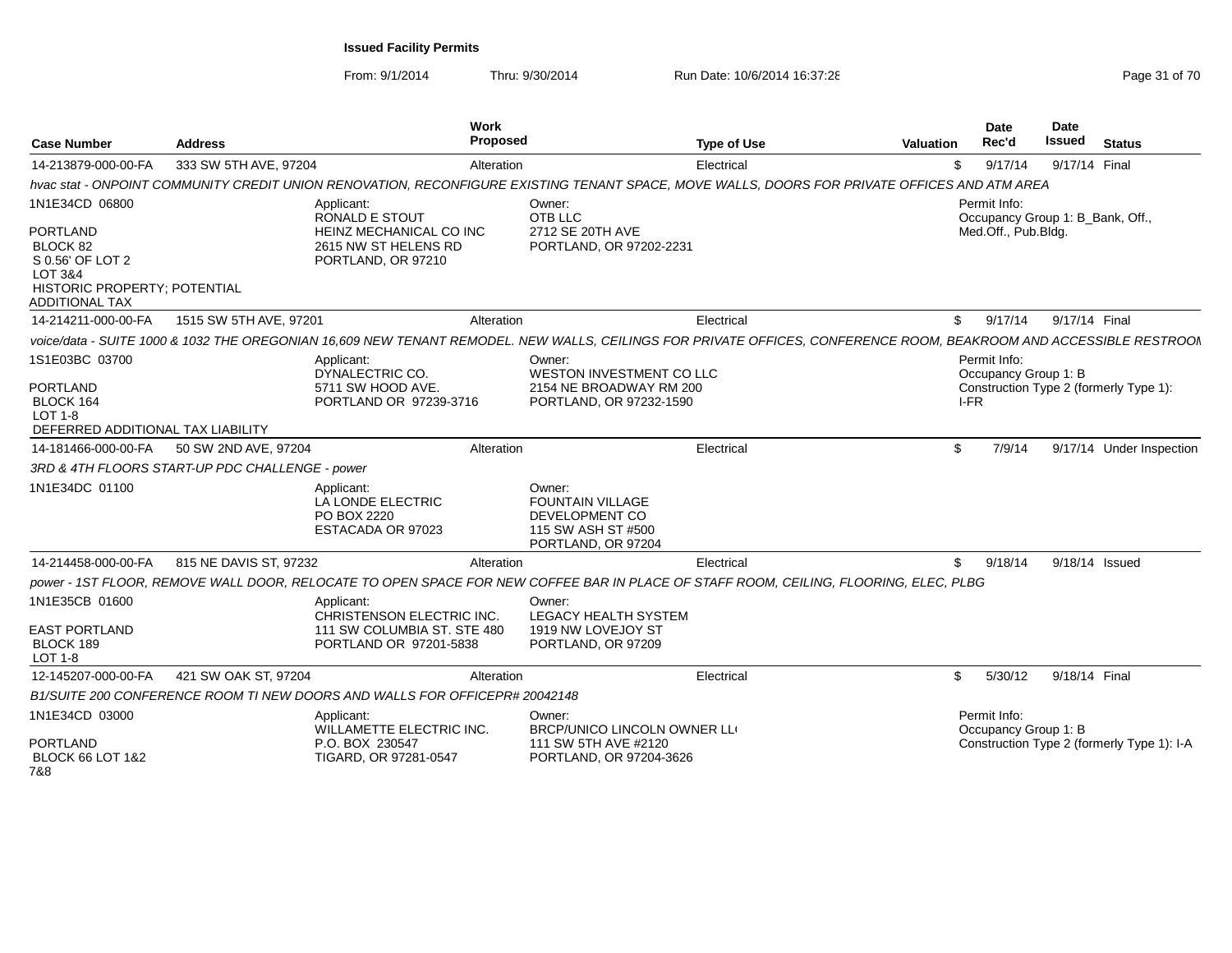| <b>Case Number</b>                                                                                | <b>Address</b>                                             |                                                                                                                         | <b>Work</b><br><b>Proposed</b> |                                                                                                                                                                                  | <b>Type of Use</b> | Valuation | <b>Date</b><br>Rec'd                         | <b>Date</b><br><b>Issued</b> | <b>Status</b>                              |
|---------------------------------------------------------------------------------------------------|------------------------------------------------------------|-------------------------------------------------------------------------------------------------------------------------|--------------------------------|----------------------------------------------------------------------------------------------------------------------------------------------------------------------------------|--------------------|-----------|----------------------------------------------|------------------------------|--------------------------------------------|
| 14-214482-000-00-FA                                                                               | 3201 NW YEON AVE, 97210                                    |                                                                                                                         | Alteration                     |                                                                                                                                                                                  | Electrical         | \$        | 9/18/14                                      | 9/18/14 Issued               |                                            |
|                                                                                                   | Medallion Industries Office remodel & New Showroom - power |                                                                                                                         |                                |                                                                                                                                                                                  |                    |           |                                              |                              |                                            |
| 1N1E29AA 02200                                                                                    |                                                            | Applicant:<br>JOHANSEN ELECTRIC INC.<br>16869 SW 65TH AVE - PMB #311<br>LAKE OSWEGO OR 97035                            |                                | Owner:<br>PACIFIC REALTY ASSOCIATES<br>15350 SW SEQUOIA PKWY #300<br>TIGARD, OR 97224-7175                                                                                       |                    |           |                                              |                              |                                            |
|                                                                                                   |                                                            |                                                                                                                         |                                | Owner:<br><b>LTD PARTNERSHIP</b><br>15350 SW SEQUOIA PKWY #300<br>TIGARD, OR 97224-7175                                                                                          |                    |           |                                              |                              |                                            |
| 14-214519-000-00-FA                                                                               | 321 SW SALMON ST, 97204                                    |                                                                                                                         | Alteration                     |                                                                                                                                                                                  | Electrical         | \$        | 9/18/14                                      | 9/18/14 Final                |                                            |
|                                                                                                   |                                                            | GOLFCLUBS.COM additional lighting - Add recessed & track lighting - power                                               |                                |                                                                                                                                                                                  |                    |           |                                              |                              |                                            |
| 1S1E03BA 06700                                                                                    |                                                            | Applicant:<br>HUGHES ELECTRICAL<br>CONTRACTORS INC.<br>10490 NW JACKSON QUARRY RD<br>HILLSBORO, OR 97124-8184           |                                | Owner:<br>STANDARD INS CO<br><b>PO BOX 711</b><br>PORTLAND, OR 97204                                                                                                             |                    |           |                                              |                              |                                            |
| 14-214518-000-00-FA                                                                               | 5050 NE HOYT ST, 97213                                     |                                                                                                                         | Alteration                     |                                                                                                                                                                                  | Electrical         | \$        | 9/18/14                                      |                              | 9/18/14 Under Inspection                   |
|                                                                                                   |                                                            | power - SUITE 454 ADD 2 NEW EXAM ROOMS, EXTEND LAB AND REMODEL OFFICES (Note: 2 new exam rooms, check existing wiring)  |                                |                                                                                                                                                                                  |                    |           |                                              |                              |                                            |
| 1N2E31BD 03800<br><b>CENTER ADD</b><br>BLOCK 3<br>LOT 1-7 INC PT VAC ST                           |                                                            | Applicant:<br>COCHRAN INC. dba BROADWAY<br><b>ELECTRIC</b><br>7550 SW TECH CENTER DR STE<br>220                         |                                | Owner:<br>PROVIDENCE HEALTH<br>4400 NE HALSEY ST BLDG 2 #190<br>PORTLAND, OR 97213-1545                                                                                          |                    |           | Permit Info:<br>Occupancy Group 1: B<br>I-FR |                              | Construction Type 2 (formerly Type 1):     |
| LOT 20-26 EXC PT IN ST                                                                            |                                                            | TIGARD OR 97223-8061                                                                                                    |                                | Owner:<br>SERVICES-OREGON<br>4400 NE HALSEY ST BLDG 2 #190<br>PORTLAND, OR 97213-1545                                                                                            |                    |           |                                              |                              |                                            |
| 14-214531-000-00-FA                                                                               | 5050 NE HOYT ST, 97213                                     |                                                                                                                         | Alteration                     |                                                                                                                                                                                  | Electrical         | \$        | 9/18/14                                      |                              | 9/18/14 Under Inspection                   |
|                                                                                                   |                                                            | hvac control - SUITE 454 ADD 2 NEW EXAM ROOMS, EXTEND LAB AND REMODEL OFFICES                                           |                                |                                                                                                                                                                                  |                    |           |                                              |                              |                                            |
| 1N2E31BD 03800<br><b>CENTER ADD</b><br>BLOCK 3<br>LOT 1-7 INC PT VAC ST<br>LOT 20-26 EXC PT IN ST |                                                            | Applicant:<br>AMERICAN HEATING INC.<br>5035 SE 24TH<br>PORTLAND OR 97202-4765                                           |                                | Owner:<br>PROVIDENCE HEALTH<br>4400 NE HALSEY ST BLDG 2 #190<br>PORTLAND, OR 97213-1545<br>Owner:<br>SERVICES-OREGON<br>4400 NE HALSEY ST BLDG 2 #190<br>PORTLAND, OR 97213-1545 |                    |           | Permit Info:<br>Occupancy Group 1: B<br>I-FR |                              | Construction Type 2 (formerly Type 1):     |
| 14-102687-000-00-FA                                                                               | 111 SW 5TH AVE, 97204-3626                                 |                                                                                                                         | Alteration                     |                                                                                                                                                                                  | Electrical         | \$        | 1/8/14                                       | 9/19/14 Final                |                                            |
|                                                                                                   |                                                            | T-36 NATIONAL PAYMENT SYSTEMS TI - powerpr# T-36 NATIONAL PMT SYSTEM. THIS IS ON THE 26TH FLOOR.                        |                                |                                                                                                                                                                                  |                    |           |                                              |                              |                                            |
| 1N1E34CD 01300                                                                                    |                                                            | Applicant:<br>COCHRAN INC. dba BROADWAY<br><b>ELECTRIC</b><br>7550 SW TECH CENTER DR STE<br>220<br>TIGARD OR 97223-8061 |                                |                                                                                                                                                                                  |                    |           | Permit Info:<br>Occupancy Group 1: B         |                              | Construction Type 2 (formerly Type 1): I-A |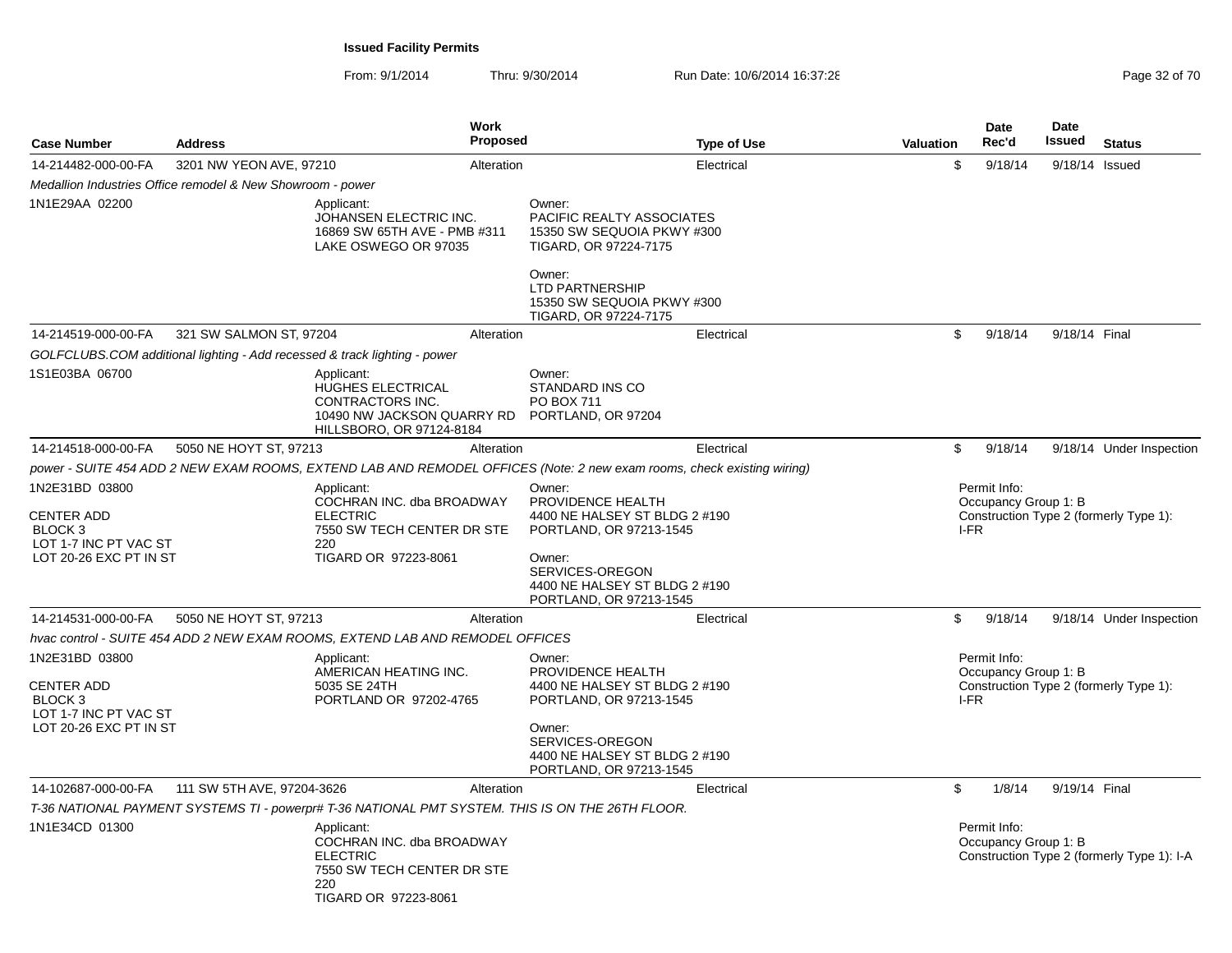| <b>Case Number</b>                                                                                                                                                  | <b>Address</b>             |                                                                                                                         | <b>Work</b><br><b>Proposed</b> |                                                                                                                                                                          | <b>Type of Use</b> |                                                                 | <b>Valuation</b> | Date<br>Rec'd                                                           | <b>Date</b><br>Issued |               | <b>Status</b>                                |
|---------------------------------------------------------------------------------------------------------------------------------------------------------------------|----------------------------|-------------------------------------------------------------------------------------------------------------------------|--------------------------------|--------------------------------------------------------------------------------------------------------------------------------------------------------------------------|--------------------|-----------------------------------------------------------------|------------------|-------------------------------------------------------------------------|-----------------------|---------------|----------------------------------------------|
| 14-204237-000-00-FA                                                                                                                                                 | 111 SW 5TH AVE, 97204-3626 |                                                                                                                         | Alteration                     |                                                                                                                                                                          | Electrical         |                                                                 |                  | \$<br>8/26/14                                                           |                       | 9/19/14 Final |                                              |
| T-31 REGUS TI - POWER                                                                                                                                               |                            |                                                                                                                         |                                |                                                                                                                                                                          |                    |                                                                 |                  |                                                                         |                       |               |                                              |
| 1N1E34CD 01300                                                                                                                                                      |                            | Applicant:<br>COCHRAN INC. dba BROADWAY<br><b>ELECTRIC</b><br>7550 SW TECH CENTER DR STE<br>220<br>TIGARD OR 97223-8061 |                                |                                                                                                                                                                          |                    |                                                                 |                  | Permit Info:<br>Occupancy Group 1: B                                    |                       |               | Construction Type 2 (formerly Type 1): I-A   |
| 14-214981-000-00-FA                                                                                                                                                 | 233 SW NAITO PKY, 97204    |                                                                                                                         | Alteration                     |                                                                                                                                                                          | Electrical         |                                                                 |                  | \$<br>9/19/14                                                           |                       |               | 9/19/14 Issued                               |
| Access controls for the entire building                                                                                                                             |                            |                                                                                                                         |                                |                                                                                                                                                                          |                    |                                                                 |                  |                                                                         |                       |               |                                              |
| 1N1E34DC 03300                                                                                                                                                      |                            | Applicant:<br>CHRISTENSON ELECTRIC INC.<br>111 SW COLUMBIA ST. STE 480<br>PORTLAND OR 97201-5838                        |                                | Owner:<br><b>RUSSELL FELLOWS</b><br>200 SW MARKET ST #1720<br>PORTLAND, OR 97201-5718<br>Owner:<br>PROPERTIES LLC<br>200 SW MARKET ST #1720<br>PORTLAND, OR 97201-5718   |                    |                                                                 |                  |                                                                         |                       |               |                                              |
| 14-214989-000-00-FA                                                                                                                                                 | 333 SW 5TH AVE, 97204      |                                                                                                                         | Alteration                     |                                                                                                                                                                          | Electrical         |                                                                 |                  | \$<br>9/19/14                                                           |                       | 9/19/14 Final |                                              |
|                                                                                                                                                                     |                            |                                                                                                                         |                                | security - ONPOINT COMMUNITY CREDIT UNION RENOVATION, RECONFIGURE EXISTING TENANT SPACE, MOVE WALLS, DOORS FOR PRIVATE OFFICES AND ATM AREA (to replace commercial perr  |                    |                                                                 |                  |                                                                         |                       |               |                                              |
| 1N1E34CD 06800<br><b>PORTLAND</b><br>BLOCK 82<br>S 0.56' OF LOT 2<br>LOT 3&4<br>HISTORIC PROPERTY; POTENTIAL<br><b>ADDITIONAL TAX</b>                               |                            | Applicant:<br>OREGON PROTECTIVE SERVICES OTB LLC<br><b>LLC</b>                                                          |                                | Owner:<br>2712 SE 20TH AVE<br>PORTLAND, OR 97202-2231                                                                                                                    |                    |                                                                 |                  | Permit Info:<br>Occupancy Group 1: B_Bank, Off.,<br>Med.Off., Pub.Bldg. |                       |               |                                              |
| 14-215310-000-00-FA                                                                                                                                                 | 123 NE 3RD AVE, 97232      |                                                                                                                         | Alteration                     |                                                                                                                                                                          | Electrical         |                                                                 |                  | \$<br>9/19/14                                                           |                       |               | 9/19/14 Under Inspection                     |
|                                                                                                                                                                     |                            |                                                                                                                         |                                | pwr & voice/data - SUITE 307 - TENANT IMPROVEMENT INCLUDING HVAC DUCTWORK, ELECTRICAL LIGHTING, POWER AND DATA DISTRIBUTION. CREATE OPEN & PRIVATE OFFICES, RECEPTION    |                    |                                                                 |                  |                                                                         |                       |               |                                              |
| 1N1E34DA 02800<br><b>EAST PORTLAND</b><br>BLOCK 68<br>INC PT VAC ST LOT 1&8<br>LOT 2&3&6&7<br>INC PT VAC ST LOT 4&5; HISTORIC<br>PROPERTY; POTENTIAL ADDITIONAL TAX |                            | Applicant:<br>FIVE STAR ELECTRIC INC<br>756 SW BAILEY AVE<br>HILLSBORO OR 97123                                         |                                | Owner:<br>BRIDGEHEAD DEVELOPMENT LLC FIVE STAR ELECTRIC INC<br>1001 SE WATER AVE #120<br>PORTLAND, OR 97214-2147                                                         |                    | CCB - Contractor:<br>756 SW BAILEY AVE<br>HILLSBORO OR 97123    |                  | Permit Info:<br>Occupancy Group 1: B_Bank, Off.,<br>Med.Off., Pub.Bldg. |                       |               | Construction Type 2 (formerly Type 1): III-A |
| 14-215314-000-00-FA                                                                                                                                                 | 123 NE 3RD AVE, 97232      |                                                                                                                         | Alteration                     |                                                                                                                                                                          | Electrical         |                                                                 |                  | \$<br>9/19/14                                                           |                       |               | 9/19/14 Under Inspection                     |
|                                                                                                                                                                     |                            |                                                                                                                         |                                | fire alarm wiring - SUITE 307 - TENANT IMPROVEMENT INCLUDING HVAC DUCTWORK, ELECTRICAL LIGHTING, POWER AND DATA DISTRIBUTION. CREATE OPEN & PRIVATE OFFICES, RECEPTION , |                    |                                                                 |                  |                                                                         |                       |               |                                              |
| 1N1E34DA 02800<br><b>EAST PORTLAND</b><br>BLOCK 68<br>INC PT VAC ST LOT 1&8<br>LOT 2&3&6&7<br>INC PT VAC ST LOT 4&5; HISTORIC<br>PROPERTY; POTENTIAL ADDITIONAL TAX |                            | Applicant:<br>POINT MONITOR CORP<br>5863 lakeview blvd<br>lake oswego or 97035                                          |                                | Owner:<br>BRIDGEHEAD DEVELOPMENT LLC POINT MONITOR CORP<br>1001 SE WATER AVE #120<br>PORTLAND, OR 97214-2147                                                             |                    | CCB - Contractor:<br>5863 lakeview blvd<br>lake oswego or 97035 |                  | Permit Info:<br>Occupancy Group 1: B_Bank, Off.,<br>Med.Off., Pub.Bldg. |                       |               | Construction Type 2 (formerly Type 1): III-A |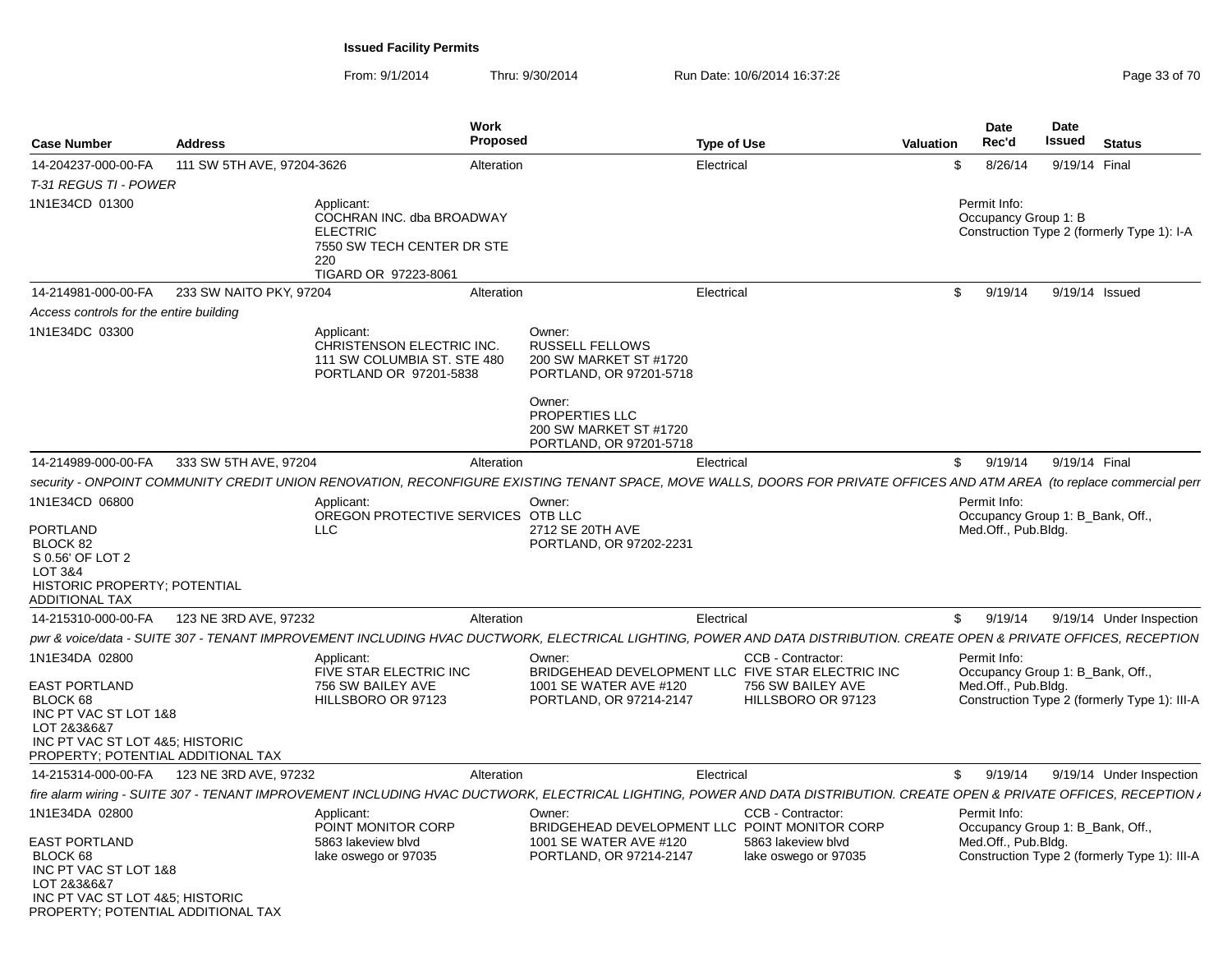| <b>Case Number</b>                                                                                                                                               | <b>Address</b>                                        | <b>Work</b><br><b>Proposed</b>                                                                                          | <b>Type of Use</b>                                                                                                                                                             | Valuation | <b>Date</b><br>Rec'd                 | <b>Date</b><br>Issued | <b>Status</b>                                                                   |
|------------------------------------------------------------------------------------------------------------------------------------------------------------------|-------------------------------------------------------|-------------------------------------------------------------------------------------------------------------------------|--------------------------------------------------------------------------------------------------------------------------------------------------------------------------------|-----------|--------------------------------------|-----------------------|---------------------------------------------------------------------------------|
| 14-215475-000-00-FA                                                                                                                                              | 111 SW 5TH AVE, 97204-3626                            | Alteration                                                                                                              | Electrical                                                                                                                                                                     | \$        | 9/19/14                              | 9/19/14 Final         |                                                                                 |
| 4th fl TI (entire floor) - voice/data                                                                                                                            |                                                       |                                                                                                                         |                                                                                                                                                                                |           |                                      |                       |                                                                                 |
| 1N1E34CD 01300                                                                                                                                                   |                                                       | Applicant:<br>CHRISTENSON ELECTRIC INC.<br>111 SW COLUMBIA ST. STE 480<br>PORTLAND OR 97201-5838                        |                                                                                                                                                                                |           | Permit Info:<br>Occupancy Group 1: B |                       | Construction Type 2 (formerly Type 1): I-A                                      |
| 14-215487-000-00-FA                                                                                                                                              | 111 SW 5TH AVE, 97204-3626                            | Alteration                                                                                                              | Electrical                                                                                                                                                                     | \$        | 9/19/14                              | 9/19/14 Final         |                                                                                 |
| 4th fl TI (entire floor) - access control                                                                                                                        |                                                       |                                                                                                                         |                                                                                                                                                                                |           |                                      |                       |                                                                                 |
| 1N1E34CD 01300                                                                                                                                                   |                                                       | Applicant:<br>DIEBOLD INC.<br>15100 SW KOLL PKWY, SUITE N<br>BEAVERTON, OR 97006                                        |                                                                                                                                                                                |           | Permit Info:<br>Occupancy Group 1: B |                       | Construction Type 2 (formerly Type 1): I-A                                      |
| 14-215652-000-00-FA                                                                                                                                              | 4747 N CHANNEL AVE                                    | Alteration                                                                                                              | Electrical                                                                                                                                                                     | \$        | 9/22/14                              |                       | 9/22/14 Issued                                                                  |
| Issue Cochran - audio visual                                                                                                                                     |                                                       |                                                                                                                         |                                                                                                                                                                                |           |                                      |                       |                                                                                 |
| 1N1E20 00109                                                                                                                                                     |                                                       | Applicant:                                                                                                              | Owner:                                                                                                                                                                         |           | Permit Info:                         |                       |                                                                                 |
| PARTITION PLAT 2003-38<br>LOT 2 TL 109<br>LAND & IMPS SEE R540487 (R64983-1507)<br>R540481 (R64983-1503)<br>R540494 (R64983-1515) FOR OTHER IMPS                 |                                                       | COCHRAN INC. dba BROADWAY<br><b>ELECTRIC</b><br>7550 SW TECH CENTER DR STE<br>220<br>TIGARD OR 97223-8061               | PORT OF PORTLAND (LEASED<br>PO BOX 3820<br>PORTLAND, OR 97208-3849<br>Owner:<br>DAIMLER TRUCKS NORTH<br><b>AMERICA LLC</b><br>PO BOX 3820<br>PORTLAND, OR 97208-3849           |           | Occupancy Group 1: B                 |                       | Construction Type 2 (formerly Type 1): II-B                                     |
| 14-195680-000-00-FA                                                                                                                                              | 308 SW 2ND AVE, 97204                                 | Alteration                                                                                                              | Electrical                                                                                                                                                                     | \$        | 8/8/14                               |                       | 9/22/14 Issued                                                                  |
|                                                                                                                                                                  | 2nd fl CROWD COMPASS TI - power/voice/data/fire       |                                                                                                                         |                                                                                                                                                                                |           |                                      |                       |                                                                                 |
| 1N1E34CD 04600                                                                                                                                                   |                                                       | Applicant:<br>CHRISTENSON ELECTRIC INC.<br>111 SW COLUMBIA ST. STE 480<br>PORTLAND OR 97201-5838                        | Owner:<br>NGP DUNCAN PLAZA<br>PO BOX 4900 DEPT #360<br>SCOTTSDALE, AZ 85261-4900<br>Owner:<br>PORTLAND LLC                                                                     |           | Permit Info:                         |                       | Occupancy Group 1: A-2_Restaurant<br>Construction Type 2 (formerly Type 1): I-A |
|                                                                                                                                                                  |                                                       |                                                                                                                         | PO BOX 4900 DEPT #360<br>SCOTTSDALE, AZ 85261-4900                                                                                                                             |           |                                      |                       |                                                                                 |
| 14-215664-000-00-FA                                                                                                                                              | 4747 N CHANNEL AVE                                    | Alteration                                                                                                              | Electrical                                                                                                                                                                     | \$        | 9/22/14                              |                       | 9/22/14 Issued                                                                  |
|                                                                                                                                                                  | audio visual - CORP 1 CONFERENCE ROOM 1A - AV CABLING |                                                                                                                         |                                                                                                                                                                                |           |                                      |                       |                                                                                 |
| 1N1E20 00109<br>PARTITION PLAT 2003-38<br>LOT 2 TL 109<br>LAND & IMPS SEE R540487 (R64983-1507)<br>R540481 (R64983-1503)<br>R540494 (R64983-1515) FOR OTHER IMPS |                                                       | Applicant:<br>COCHRAN INC. dba BROADWAY<br><b>ELECTRIC</b><br>7550 SW TECH CENTER DR STE<br>220<br>TIGARD OR 97223-8061 | Owner:<br>PORT OF PORTLAND (LEASED<br>PO BOX 3820<br>PORTLAND, OR 97208-3849<br>Owner:<br>DAIMLER TRUCKS NORTH<br><b>AMERICA LLC</b><br>PO BOX 3820<br>PORTLAND, OR 97208-3849 |           | Permit Info:<br>Occupancy Group 1: B |                       | Construction Type 2 (formerly Type 1): II-B                                     |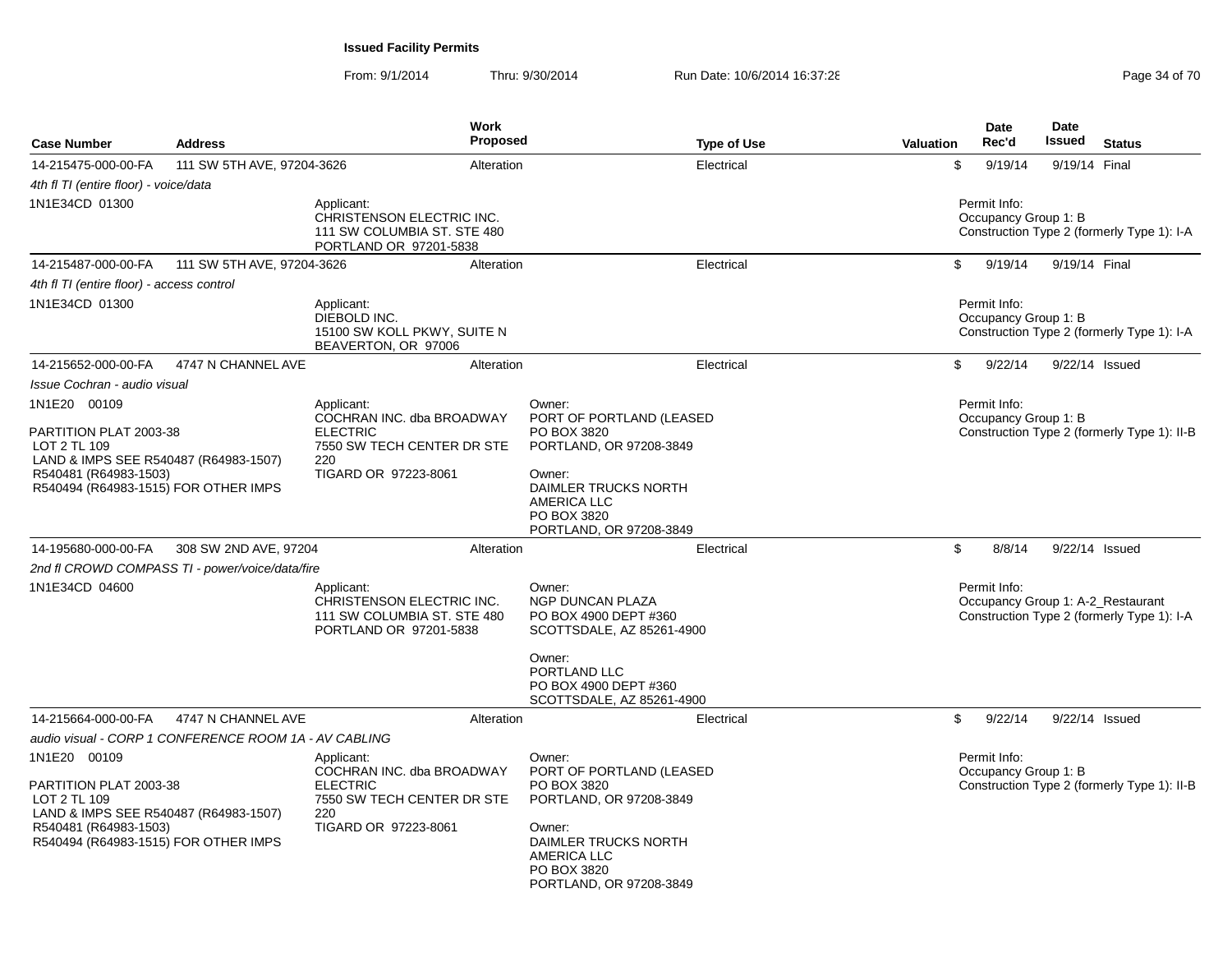| <b>Case Number</b>                                                                                             | <b>Address</b>                                  |                                                                                                               | Work<br><b>Proposed</b>                                                                             | <b>Type of Use</b>                                                                                                                                                   | <b>Valuation</b> |              | <b>Date</b><br>Rec'd | Date<br>Issued         | <b>Status</b>                                                                   |
|----------------------------------------------------------------------------------------------------------------|-------------------------------------------------|---------------------------------------------------------------------------------------------------------------|-----------------------------------------------------------------------------------------------------|----------------------------------------------------------------------------------------------------------------------------------------------------------------------|------------------|--------------|----------------------|------------------------|---------------------------------------------------------------------------------|
| 14-214455-000-00-FA                                                                                            | 308 SW 2ND AVE, 97204                           |                                                                                                               | Alteration                                                                                          | Electrical                                                                                                                                                           |                  | \$           | 9/18/14              |                        | 9/22/14 Issued                                                                  |
|                                                                                                                | 5th & 6th floors Puppet Labs TI - HVAC controls |                                                                                                               |                                                                                                     |                                                                                                                                                                      |                  |              |                      |                        |                                                                                 |
| 1N1E34CD 04600                                                                                                 |                                                 | Applicant:<br>ONE ELECTRIC INC<br>PO BOX 555<br>NEWPORT OR 97365                                              | Owner:<br>1201 LLOYD L L C<br>7127 196TH ST SW #202<br>LYNNWOOD, WA 98036-5078                      |                                                                                                                                                                      |                  | Permit Info: |                      |                        | Occupancy Group 1: A-2_Restaurant<br>Construction Type 2 (formerly Type 1): I-A |
|                                                                                                                |                                                 |                                                                                                               | Owner:<br><b>NGP DUNCAN PLAZA</b><br>PO BOX 4900 DEPT #360<br>SCOTTSDALE, AZ 85261-4900             |                                                                                                                                                                      |                  |              |                      |                        |                                                                                 |
|                                                                                                                |                                                 |                                                                                                               | Owner:<br>PORTLAND LLC<br>PO BOX 4900 DEPT #360<br>SCOTTSDALE, AZ 85261-4900                        |                                                                                                                                                                      |                  |              |                      |                        |                                                                                 |
| 14-215718-000-00-FA                                                                                            | 7000 NE AIRPORT WAY, 97218                      |                                                                                                               | Alteration                                                                                          | Electrical                                                                                                                                                           |                  | $\mathbb{S}$ | 9/22/14              |                        | 9/22/14 Issued                                                                  |
|                                                                                                                |                                                 |                                                                                                               | pwr / controls - MC DONALDS - ADD DUCTLESS HEAT PUMP TO KITCHEN ****BID ESTIMATE***** pwr/ controls |                                                                                                                                                                      |                  |              |                      |                        |                                                                                 |
| 1N2E08B 00400                                                                                                  |                                                 | Applicant:<br><b>FRED EKSTROM</b>                                                                             | Owner:<br>PORT OF PORTLAND                                                                          | CCB - Contractor:<br><b>FRED EKSTROM</b>                                                                                                                             |                  | Permit Info: |                      | Occupancy Group 1: A-2 |                                                                                 |
| SECTION 08 1N 2E<br>TL 400 7.39 ACRES<br><b>TERMINAL BLDG</b><br>NONTAXABLE<br>SEE TAXABLE SUB ACCOUNTS        |                                                 | DOUBLE E ELECTRIC<br>2626 SE SPRUCE ST<br>HILLSBORO, OR 97123                                                 | PO BOX 3529<br>PORTLAND, OR 97208-3529                                                              | DOUBLE E ELECTRIC<br>2626 SE SPRUCE ST<br>HILLSBORO, OR 97123                                                                                                        |                  |              |                      |                        | Construction Type 2 (formerly Type 1): I-A                                      |
| 13-137352-000-00-FA                                                                                            | 7000 NE AIRPORT WAY, 97218                      |                                                                                                               | Alteration                                                                                          | Electrica                                                                                                                                                            |                  | \$           | 4/9/13               |                        | 9/22/14 Final                                                                   |
|                                                                                                                |                                                 |                                                                                                               |                                                                                                     | NORTH TERMINAL WATER HEATING; DEMO WATER HEATING PUMP ROOM ON MEZZANINE LEVEL AT N END OF TERMINAL BLDG, NEW HEATING WATER PUMP ROOM ON THE DEPLANING LEVEL          |                  |              |                      |                        |                                                                                 |
| 1N2E08B 00400                                                                                                  |                                                 | Applicant:<br>BENTON ELECTRIC INC                                                                             | Owner:<br>PORT OF PORTLAND                                                                          | CCB - Contractor:<br><b>BENTON ELECTRIC INC</b>                                                                                                                      |                  |              |                      |                        |                                                                                 |
| SECTION 08 1N 2E<br>TL 400 7.39 ACRES<br><b>TERMINAL BLDG</b><br><b>NONTAXABLE</b><br>SEE TAXABLE SUB ACCOUNTS |                                                 | 34037 EXCOR RD SW<br>ALBANY, OR 97321-9400                                                                    | PO BOX 3529<br>PORTLAND, OR 97208-3529                                                              | 34037 EXCOR RD SW<br>ALBANY, OR 97321-9400                                                                                                                           |                  |              |                      |                        |                                                                                 |
| 14-215924-000-00-FA                                                                                            | 2525 SW 1ST AVE, 97201                          |                                                                                                               | Alteration                                                                                          | Electrica                                                                                                                                                            |                  | $\mathbb{S}$ | 9/22/14              |                        | 9/22/14 Issued                                                                  |
|                                                                                                                |                                                 |                                                                                                               |                                                                                                     | power - ADP PORTLAND - AGILE INTERIOR DEMO AND COMPLETE REMODEL OF APX 80,000 SQ FT ON FLOORS 3 & 4. REMODEL TO TAKE PLACE IN 4 PHASES (2 FLOORS AND EAST & WEST WIN |                  |              |                      |                        |                                                                                 |
| 1S1E10BB 00900                                                                                                 |                                                 | Applicant:<br>ELECTRICAL CONSTRUCTION<br>CO. (a dba for EC COMPANY)<br>PO BOX 10286<br>PORTLAND OR 97296-0286 | Owner:<br><b>KBS ADP PLAZA LLC</b><br>2715 SW 3RD AVE<br>PORTLAND, OR 97201                         |                                                                                                                                                                      |                  | Permit Info: | Med.Off., Pub.Bldg.  |                        | Occupancy Group 1: B_Bank, Off.,                                                |
| 14-216233-000-00-FA                                                                                            | 825 NE MULTNOMAH ST - Unit 1                    |                                                                                                               | Alteration                                                                                          | Electrical                                                                                                                                                           |                  | $\mathbb{S}$ | 9/23/14              |                        | 9/23/14 Under Inspection                                                        |
|                                                                                                                |                                                 | power - 20TH FLOOR SUITE 2000 EXECUTIVE OFFICE RECONFIGURATION                                                |                                                                                                     |                                                                                                                                                                      |                  |              |                      |                        |                                                                                 |
| 1N1E35BB 90002                                                                                                 |                                                 | Applicant:<br>CHRISTENSON ELECTRIC INC.                                                                       | Owner:<br><b>PACIFICORP</b>                                                                         |                                                                                                                                                                      |                  |              |                      |                        |                                                                                 |
| LLOYD CENTER TOWER CONDOMINIUM<br>LOT <sub>1</sub><br>DEPT OF REVENUE                                          |                                                 | 111 SW COLUMBIA ST. STE 480<br>PORTLAND OR 97201-5838                                                         | 700 NE MULTNOMAH ST 7TH FLR<br>PORTLAND, OR 97232                                                   |                                                                                                                                                                      |                  |              |                      |                        |                                                                                 |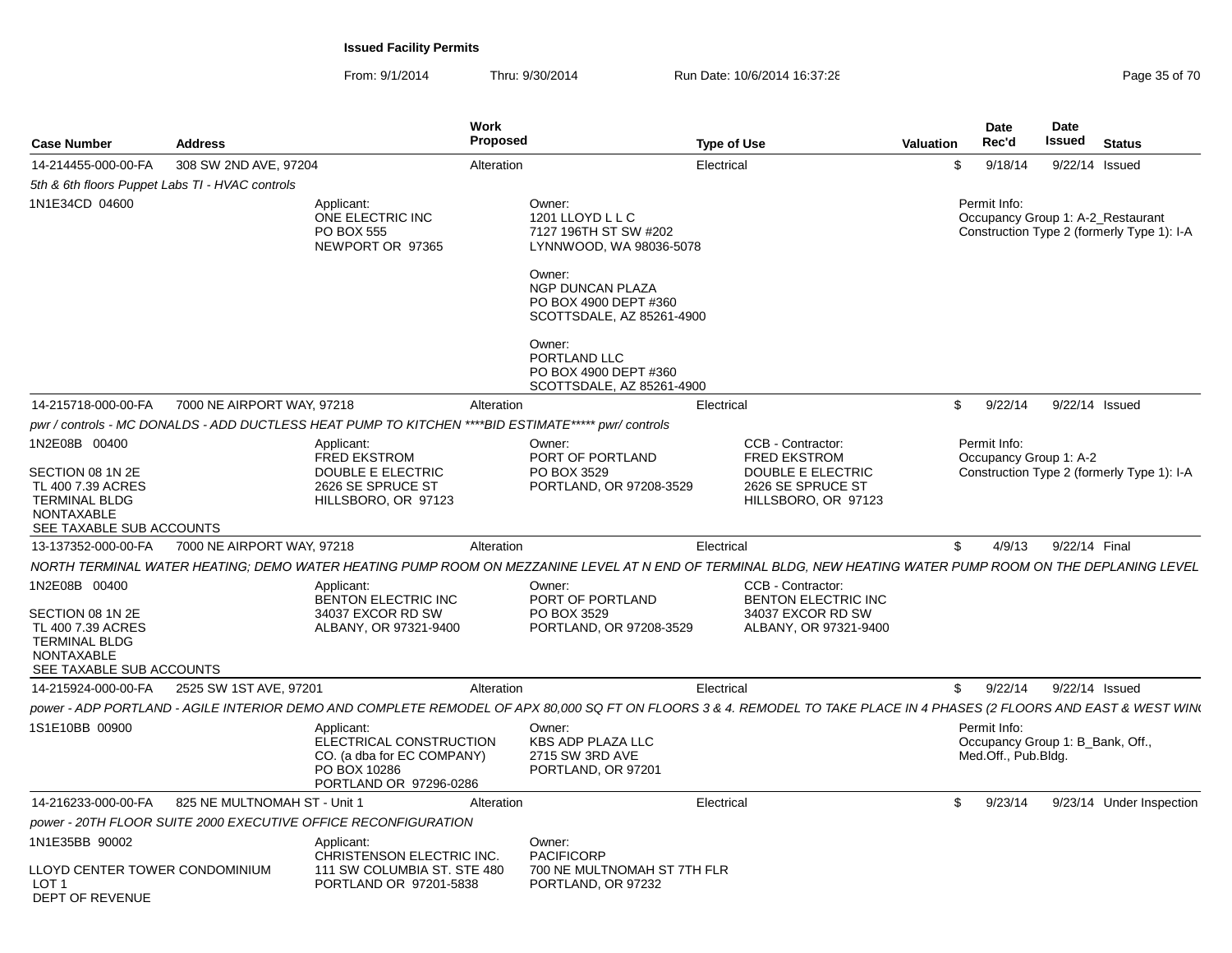| <b>Case Number</b>                                                                    | <b>Address</b>                                  | <b>Work</b><br><b>Proposed</b>                                                                                                             |                                                                                                                                                                                       | <b>Type of Use</b>                                                                 | <b>Valuation</b> |      | <b>Date</b><br>Rec'd                 | <b>Date</b><br>Issued | <b>Status</b>                              |
|---------------------------------------------------------------------------------------|-------------------------------------------------|--------------------------------------------------------------------------------------------------------------------------------------------|---------------------------------------------------------------------------------------------------------------------------------------------------------------------------------------|------------------------------------------------------------------------------------|------------------|------|--------------------------------------|-----------------------|--------------------------------------------|
| 14-199676-000-00-FA                                                                   | 1300 SW 6TH AVE, 97201                          | Alteration                                                                                                                                 |                                                                                                                                                                                       | Electrical                                                                         |                  | \$   | 8/18/14                              |                       | 9/23/14 Under Inspection                   |
|                                                                                       | power - 1ST FLOOR COMPUTER ROOM A/C REPLACEMENT |                                                                                                                                            |                                                                                                                                                                                       |                                                                                    |                  |      |                                      |                       |                                            |
| 1S1E03BC 01900                                                                        |                                                 | Applicant:<br>CHRISTENSON ELECTRIC INC.                                                                                                    | Owner:<br><b>ERICKSON REALTY LTD</b>                                                                                                                                                  |                                                                                    |                  |      | Permit Info:<br>Occupancy Group 1: B |                       |                                            |
| PORTLAND<br>BLOCK 166<br>LOT 1-8                                                      |                                                 | 111 SW COLUMBIA ST. STE 480<br>PORTLAND OR 97201-5838                                                                                      | 4900 SW GRIFFITH DR STE 133<br>BEAVERTON, OR 97005                                                                                                                                    |                                                                                    |                  | I-FR |                                      |                       | Construction Type 2 (formerly Type 1):     |
| 14-216235-000-00-FA                                                                   | 1001 SW 5TH AVE, 97204                          | Alteration                                                                                                                                 |                                                                                                                                                                                       | Electrical                                                                         |                  | \$   | 9/23/14                              |                       | 9/23/14 Under Inspection                   |
| #1525 PORTLAND SINGLES TI - power                                                     |                                                 |                                                                                                                                            |                                                                                                                                                                                       |                                                                                    |                  |      |                                      |                       |                                            |
| 1S1E03BB 00800<br>PORTLAND<br>BLOCK 169<br><b>LOT 1-8</b><br>SEE R246278 (R667717341) |                                                 | Applicant:<br>COCHRAN INC. dba BROADWAY<br><b>ELECTRIC</b><br>7550 SW TECH CENTER DR STE<br>220<br>TIGARD OR 97223-8061                    | Owner:<br>OR-CONGRESS CENTER LP<br>235 MONTGOMERY ST 16TH<br><b>FLOOR</b><br>SAN FRANCISCO, CA 94104-3104                                                                             |                                                                                    |                  |      | Permit Info:<br>Occupancy Group 1: B |                       | Construction Type 2 (formerly Type 1): I-A |
| 14-214804-000-00-FA                                                                   | 12470 NE MARX ST, 97230                         | Alteration                                                                                                                                 |                                                                                                                                                                                       | Electrical                                                                         |                  | \$   | 9/18/14                              | 9/23/14 Final         |                                            |
|                                                                                       |                                                 | Sears TI Bld #3 - voice/data (commercial permit 14-215721 ET issued in error, part of a Facilities project. No inspections on that permit) |                                                                                                                                                                                       |                                                                                    |                  |      |                                      |                       |                                            |
| 1N2E23BC 00500                                                                        |                                                 | Applicant:<br>HECKTEC TECHNICAL LLC<br>3484 Hillside CT<br>Hubbard, Or 97032                                                               | Owner:<br>PACIFIC REALTY ASSOCIATES<br>15350 SW SEQUOIA PKWY #300<br>TIGARD, OR 97224-7175<br>Owner:<br><b>LTD PARTNERSHIP</b><br>15350 SW SEQUOIA PKWY #300<br>TIGARD, OR 97224-7175 |                                                                                    |                  |      |                                      |                       |                                            |
| 14-192802-000-00-FA                                                                   | 724 SW HARRISON ST, 97201                       | Alteration                                                                                                                                 |                                                                                                                                                                                       | Electrical                                                                         |                  | \$   | 8/2/14                               | 9/23/14 Final         |                                            |
|                                                                                       |                                                 | power - SF-3 NEW REPLACEMENT FAN LOCATED IN MECHANICAL PENTHOUSE**Replaces 14-315929 ET (see comments)                                     |                                                                                                                                                                                       |                                                                                    |                  |      |                                      |                       |                                            |
| 1S1E04DA 06900                                                                        |                                                 | Applicant:<br>MCKINSTRY ELECTRICAL LLC<br>PO BOX 24567<br>SEATTLE, WA 98124                                                                | Owner:<br>OREGON STATE OF (BD OF<br><b>HIGHER EDUCATION</b><br><b>PO BOX 751</b><br>PORTLAND, OR 97207<br>Owner:<br>CAMPUS PLANNING OFFICE<br><b>PO BOX 751</b><br>PORTLAND, OR 97207 | CCB - Contractor:<br>MCKINSTRY ELECTRICAL LLC<br>PO BOX 24567<br>SEATTLE, WA 98124 |                  |      |                                      |                       |                                            |
| 14-216699-000-00-FA                                                                   | 840 SW GAINES ST, 97201                         | Alteration                                                                                                                                 |                                                                                                                                                                                       | Electrical                                                                         |                  | \$   | 9/23/14                              | 9/23/14 Final         |                                            |
| Gaines Hall Garage Space Heater - power                                               |                                                 |                                                                                                                                            |                                                                                                                                                                                       |                                                                                    |                  |      |                                      |                       |                                            |
| 1S1E09DB 03200                                                                        |                                                 | Applicant:<br>DYNALECTRIC CO.                                                                                                              | Owner:<br>OREGON STATE OF                                                                                                                                                             |                                                                                    |                  |      |                                      |                       |                                            |
| SECTION 09 1S 1E<br>TL 3200 1.63 ACRES                                                |                                                 | 5711 SW HOOD AVE.<br>PORTLAND OR 97239-3716                                                                                                | (U OF O MEDICAL SCHOOL STATE<br><b>HIGHWAY</b><br>SALEM, OR 97310-0001                                                                                                                |                                                                                    |                  |      |                                      |                       |                                            |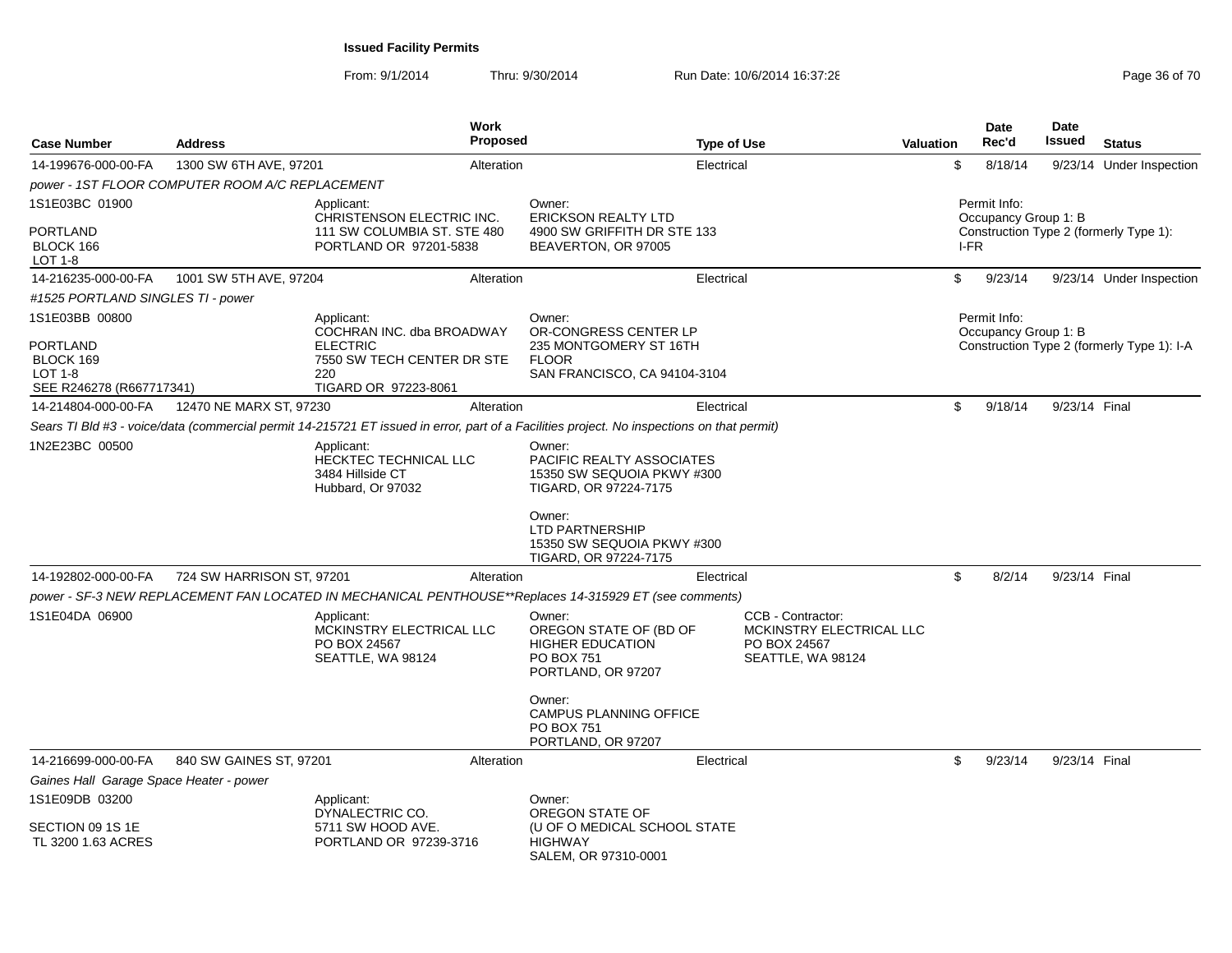| <b>Case Number</b>                                               | <b>Address</b>             |                                                                                                   | Work<br><b>Proposed</b> |                                                                                                                                                                                | <b>Type of Use</b> | <b>Valuation</b> | Date<br>Rec'd                                                           | Date<br>Issued | <b>Status</b>                                                                      |
|------------------------------------------------------------------|----------------------------|---------------------------------------------------------------------------------------------------|-------------------------|--------------------------------------------------------------------------------------------------------------------------------------------------------------------------------|--------------------|------------------|-------------------------------------------------------------------------|----------------|------------------------------------------------------------------------------------|
| 14-203690-000-00-FA                                              | 2201 NE LLOYD BLVD, 97232  |                                                                                                   | Alteration              |                                                                                                                                                                                | Electrical         |                  | 8/25/14<br>\$                                                           |                | 9/23/14 Issued                                                                     |
|                                                                  |                            |                                                                                                   |                         | voice/data - SPACE 2230 & 2241 CONSUMER OPINION SERVICES - NEW WALLS FOR OFFICES, CLASSROOM, RECEPTION AND CALL CENTER ****BID ESTIMATE**** (no inspections under permit 14-21 |                    |                  |                                                                         |                |                                                                                    |
| 1N1E35BA 00101                                                   |                            | Applicant:<br>DAMASCUS COMMUNICATIONS<br><b>INC</b><br>26280 SE Wally Rd<br>Boring, OR 97009-8488 |                         | Owner:<br>CAPREF LLOYD CENTER LLC<br>2201 LLOYD CENTER<br>PORTLAND, OR 97232                                                                                                   |                    |                  | Permit Info:<br>Station                                                 |                | Occupancy Group 1: M_Store, Service<br>Construction Type 2 (formerly Type 1): II-A |
| 13-107992-000-00-FA                                              | 111 SW 5TH AVE, 97204-3626 |                                                                                                   | Alteration              |                                                                                                                                                                                | Electrical         |                  | \$<br>1/23/13                                                           | 9/23/14 Final  |                                                                                    |
|                                                                  |                            | 40TH FLOOR FISHER & PHILLIPS ENLARGE AN OFFICE - power & access controlpr# T40-FISHER & PHILLIPS  |                         |                                                                                                                                                                                |                    |                  |                                                                         |                |                                                                                    |
| 1N1E34CD 01300                                                   |                            |                                                                                                   |                         |                                                                                                                                                                                |                    |                  | Permit Info:<br>Occupancy Group 1: B                                    |                | Construction Type 2 (formerly Type 1): I-A                                         |
| 14-216935-000-00-FA                                              |                            | 3181 SW SAM JACKSON PARK RD - Bldg OHS, 9 Alteration                                              |                         |                                                                                                                                                                                | Electrical         |                  | \$.<br>9/24/14                                                          | 9/24/14 Final  |                                                                                    |
| 12C30 New Receptacle Outlets                                     |                            |                                                                                                   |                         |                                                                                                                                                                                |                    |                  |                                                                         |                |                                                                                    |
| 1S1E09 00200                                                     |                            | Applicant:<br>DYNALECTRIC CO.<br>5711 SW HOOD AVE.<br>PORTLAND OR 97239-3716                      |                         | Owner:<br>OREGON STATE OF<br>3181 SW SAM JACKSON PARK RD<br>PORTLAND, OR 97239                                                                                                 |                    |                  | Permit Info:<br>Occupancy Group 1: I-2                                  |                | Construction Type 2 (formerly Type 1): I-A                                         |
| 14-216938-000-00-FA                                              | 1618 SW 1ST AVE, 97201     |                                                                                                   | Alteration              |                                                                                                                                                                                | Electrical         |                  | 9/24/14<br>\$                                                           |                | 9/24/14 Under Inspection                                                           |
|                                                                  |                            |                                                                                                   |                         | power - SUITE 210 OR JEWISH COMM FOUNDATION, ADD WALLS FOR 2 PRIVATE OFFICES & CONFERENCE ROOM                                                                                 |                    |                  |                                                                         |                |                                                                                    |
| 1S1E03CA 00700<br>SOUTH AUDITORIUM ADD<br>NLY 351.85' OF BLOCK I |                            | Applicant:<br>RC COSTELLO ELECTRICAL<br>CONTRACTING INC.<br>PO BOX 336<br>AURORA, OR 97002        |                         | Owner:<br><b>HARSCH INVESTMENT</b><br>1121 SW SALMON ST #500<br>PORTLAND, OR 97205-2022<br>Owner:<br>PROPERTIES LLC<br>1121 SW SALMON ST #500<br>PORTLAND, OR 97205-2022       |                    |                  | Permit Info:                                                            |                | Construction Type 2 (formerly Type 1): III-B                                       |
| 14-216941-000-00-FA                                              | 2525 SW 1ST AVE, 97201     |                                                                                                   | Alteration              |                                                                                                                                                                                | Electrical         |                  | 9/24/14<br>\$                                                           |                | 9/24/14 Issued                                                                     |
|                                                                  |                            |                                                                                                   |                         | hvac stats - ADP PORTLAND - AGILE INTERIOR DEMO AND COMPLETE REMODEL OF APX 80,000 SQ FT ON FLOORS 3 & 4. REMODEL TO TAKE PLACE IN 4 PHASES (2 FLOORS AND EAST & WEST I        |                    |                  |                                                                         |                |                                                                                    |
| 1S1E10BB 00900                                                   |                            | Applicant:<br>AMERICAN HEATING INC.<br>5035 SE 24TH<br>PORTLAND OR 97202-4765                     |                         | Owner:<br>KBS ADP PLAZA LLC<br>2715 SW 3RD AVE<br>PORTLAND, OR 97201                                                                                                           |                    |                  | Permit Info:<br>Occupancy Group 1: B_Bank, Off.,<br>Med.Off., Pub.Bldg. |                |                                                                                    |
| 14-216951-000-00-FA                                              | 808 SW CAMPUS DR, 97201    |                                                                                                   | Alteration              |                                                                                                                                                                                | Electrical         |                  | 9/24/14<br>\$.                                                          |                | 9/24/14 Under Inspection                                                           |
| 4th floor Vault #4 temp outlet - power                           |                            |                                                                                                   |                         |                                                                                                                                                                                |                    |                  |                                                                         |                |                                                                                    |
| 1S1E09 00600                                                     |                            | Applicant:<br>DYNALECTRIC CO.<br>5711 SW HOOD AVE.<br>PORTLAND OR 97239-3716                      |                         | Owner:<br>OREGON STATE OF (MEDICAL<br><b>DEPT</b><br>3181 SW SAM JACKSON PARK RD<br>PORTLAND, OR 97239                                                                         |                    |                  |                                                                         |                |                                                                                    |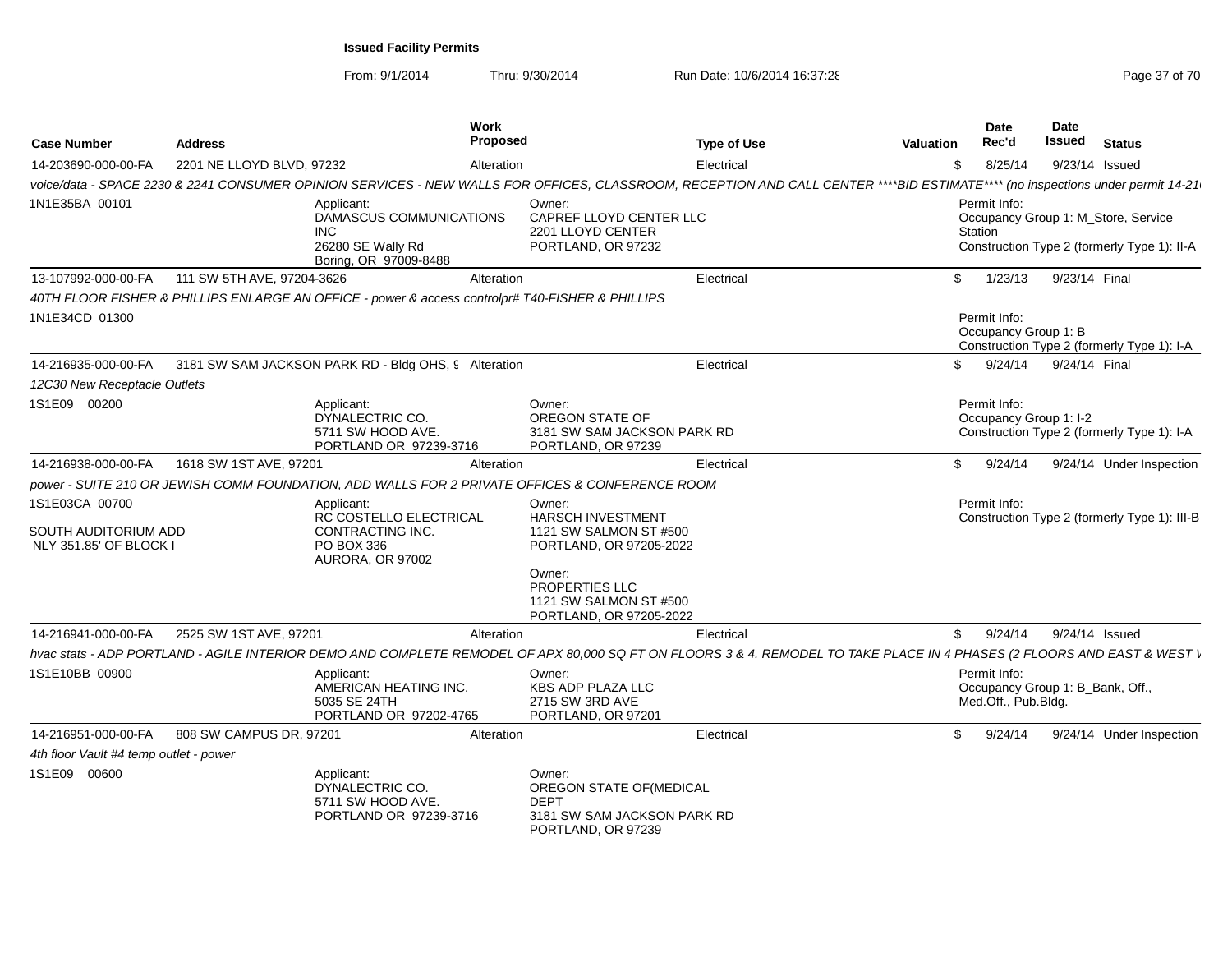| <b>Case Number</b>                                       | <b>Address</b>                                                                                                                                                        | Work<br>Proposed                                       | <b>Type of Use</b>            | Valuation     | <b>Date</b><br>Rec'd                         | <b>Date</b><br>Issued | <b>Status</b>                              |
|----------------------------------------------------------|-----------------------------------------------------------------------------------------------------------------------------------------------------------------------|--------------------------------------------------------|-------------------------------|---------------|----------------------------------------------|-----------------------|--------------------------------------------|
| 14-216980-000-00-FA                                      | 3171 SW SAM JACKSON PARK RD, 97201                                                                                                                                    | Alteration                                             | Electrical                    | \$            | 9/24/14                                      | 9/24/14 Final         |                                            |
| #2441A receptacle outlets - power                        |                                                                                                                                                                       |                                                        |                               |               |                                              |                       |                                            |
| 1S1E09 00500                                             | Applicant:<br>DYNALECTRIC CO.                                                                                                                                         | Owner:<br>OREGON STATE OF                              |                               |               |                                              |                       |                                            |
| SECTION 09 1S 1E<br>TL 500 7.41 ACRES                    | 5711 SW HOOD AVE.<br>PORTLAND OR 97239-3716                                                                                                                           | PORTLAND, OR 97239                                     | 3181 SW SAM JACKSON PARK RD   |               |                                              |                       |                                            |
| 14-217038-000-00-FA                                      | 3181 SW SAM JACKSON PARK RD - Bldg MRB, 9 Alteration                                                                                                                  |                                                        | Electrical                    | -S            | 9/24/14                                      | 9/24/14 Final         |                                            |
| #525 receptacle outlets - power                          |                                                                                                                                                                       |                                                        |                               |               |                                              |                       |                                            |
| 1S1E09 00200                                             | Applicant:<br>DYNALECTRIC CO.<br>5711 SW HOOD AVE.<br>PORTLAND OR 97239-3716                                                                                          | Owner:<br>OREGON STATE OF<br>PORTLAND, OR 97239        | 3181 SW SAM JACKSON PARK RD   |               |                                              |                       |                                            |
| 14-217051-000-00-FA                                      | 3181 SW SAM JACKSON PARK RD - Bldg MAC, 9 Alteration                                                                                                                  |                                                        | Electrical                    | \$            | 9/24/14                                      | 9/24/14 Final         |                                            |
| #5200 Raise Monitor Outlet - power                       |                                                                                                                                                                       |                                                        |                               |               |                                              |                       |                                            |
| 1S1E09 00200                                             | Applicant:<br>DYNALECTRIC CO.<br>5711 SW HOOD AVE.<br>PORTLAND OR 97239-3716                                                                                          | Owner:<br>OREGON STATE OF<br>PORTLAND, OR 97239        | 3181 SW SAM JACKSON PARK RD   |               | Permit Info:<br>Occupancy Group 1: B         |                       | Construction Type 2 (formerly Type 1): I-B |
| 14-217248-000-00-FA                                      | 1515 SW 5TH AVE, 97201                                                                                                                                                | Alteration                                             | Electrical                    | $\mathfrak s$ | 9/24/14                                      |                       | 9/24/14 Under Inspection                   |
|                                                          | voice/data - SUITE 655 OHSU - CONSTRUCT OFFICES AND BREAKROOM FOR NEW TENANT                                                                                          |                                                        |                               |               |                                              |                       |                                            |
| 1S1E03BC 03700<br><b>PORTLAND</b>                        | Applicant:<br>COCHRAN INC. dba BROADWAY<br><b>ELECTRIC</b>                                                                                                            | Owner:<br>2154 NE BROADWAY RM 200                      | WESTON INVESTMENT CO LLC      |               | Permit Info:<br>Occupancy Group 1: B         |                       | Construction Type 2 (formerly Type 1):     |
| BLOCK 164<br>LOT 1-8                                     | 7550 SW TECH CENTER DR STE<br>220                                                                                                                                     | PORTLAND, OR 97232-1590                                |                               |               | I-FR                                         |                       |                                            |
| DEFERRED ADDITIONAL TAX LIABILITY<br>14-217318-000-00-FA | TIGARD OR 97223-8061<br>5050 NE HOYT ST, 97213                                                                                                                        | Alteration                                             | Electrical                    | $\mathbb{S}$  | 9/24/14                                      |                       | 9/24/14 Under Inspection                   |
|                                                          | voice/data - SUITE 514, PROVIDENCE PROFESSIONAL PLAZA; TI, INFILL ONE DOOR, PENETRATE WALL TO EXTEND HALLWAY INTO SUITE 514, RELOCATE RESTROOM, REMOVE SMALL RECEPTIC |                                                        |                               |               |                                              |                       |                                            |
| 1N2E31BD 03800<br><b>CENTER ADD</b><br>BLOCK 3           | Applicant:<br>TELECOMM MANAGEMENT INC<br>PO BOX 1293<br>LAKE OSWEGO, OR 97035                                                                                         | Owner:<br>PROVIDENCE HEALTH<br>PORTLAND, OR 97213-1545 | 4400 NE HALSEY ST BLDG 2 #190 |               | Permit Info:<br>Occupancy Group 1: B<br>I-FR |                       | Construction Type 2 (formerly Type 1):     |
| LOT 1-7 INC PT VAC ST<br>LOT 20-26 EXC PT IN ST          |                                                                                                                                                                       | Owner:<br>SERVICES-OREGON<br>PORTLAND, OR 97213-1545   | 4400 NE HALSEY ST BLDG 2 #190 |               |                                              |                       |                                            |
| 14-204213-000-00-FA                                      | 111 SW 5TH AVE, 97204-3626                                                                                                                                            | Alteration                                             | Electrical                    | \$            | 8/26/14                                      |                       | 9/24/14 Under Inspection                   |
| T-21 Sazan Group TI - power                              |                                                                                                                                                                       |                                                        |                               |               |                                              |                       |                                            |
| 1N1E34CD 01300                                           | Applicant:<br><b>OREGON ELECTRIC</b><br>CONSTRUCTION INC. /DBA<br>OREGON ELECTRIC GROUP.<br>1709 SE 3RD AVE.<br>PORTLAND OR 97214-4547                                |                                                        |                               |               | Permit Info:<br>Occupancy Group 1: B         |                       | Construction Type 2 (formerly Type 1): I-A |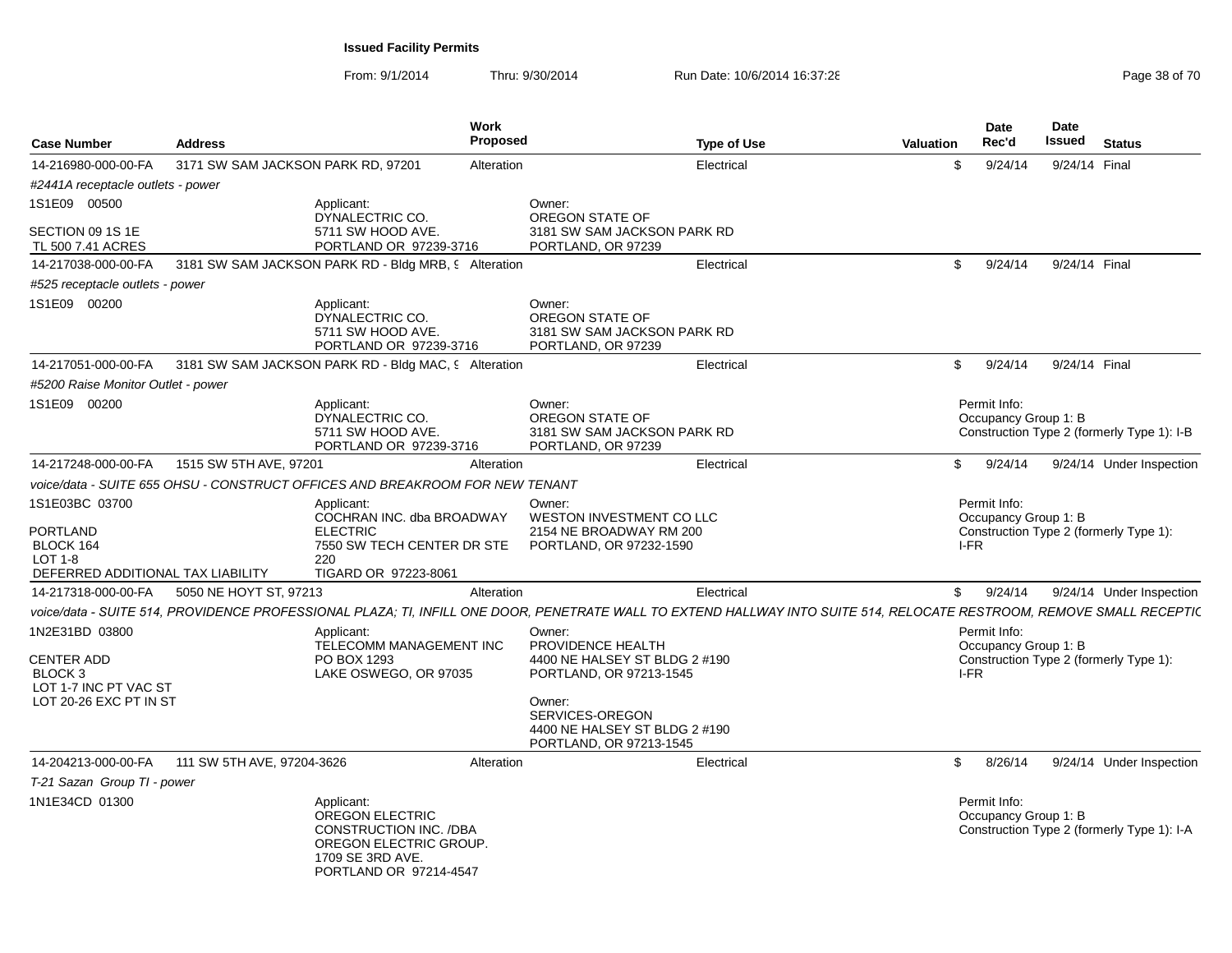| <b>Case Number</b>                                                                | <b>Address</b>                                       | <b>Work</b><br><b>Proposed</b>                                                                                     |                                                                                                                                                                         | <b>Type of Use</b> | <b>Valuation</b> | Date<br>Rec'd                                                                  | <b>Date</b><br><b>Issued</b> | <b>Status</b>                              |
|-----------------------------------------------------------------------------------|------------------------------------------------------|--------------------------------------------------------------------------------------------------------------------|-------------------------------------------------------------------------------------------------------------------------------------------------------------------------|--------------------|------------------|--------------------------------------------------------------------------------|------------------------------|--------------------------------------------|
| 14-217338-000-00-FA                                                               | 828 SW 1ST AVE, 97204                                | Alteration                                                                                                         |                                                                                                                                                                         | Electrical         |                  | \$<br>9/24/14                                                                  |                              | 9/24/14 Under Inspection                   |
| 2nd fl CLUB SESSO expansion - power                                               |                                                      |                                                                                                                    |                                                                                                                                                                         |                    |                  |                                                                                |                              |                                            |
| 1S1E03BA 01900                                                                    |                                                      | Applicant:<br>LA LONDE ELECTRIC                                                                                    | Owner:<br>FOUNTAIN VILLAGE                                                                                                                                              |                    |                  | Permit Info:<br>Occupancy Group 1: A-2_Nightclub                               |                              |                                            |
| <b>PORTLAND</b><br><b>BLOCK 4</b><br>N 46' OF LOT 6                               |                                                      | PO BOX 2220<br>ESTACADA OR 97023                                                                                   | <b>DEVELOPMENT</b><br>115 SW ASH ST #500<br>PORTLAND, OR 97204-3575                                                                                                     |                    |                  |                                                                                |                              |                                            |
| 14-217508-000-00-FA                                                               | 101 SW MAIN ST, 97204                                | Alteration                                                                                                         |                                                                                                                                                                         | Electrical         |                  | \$<br>9/25/14                                                                  | 9/25/14 Issued               |                                            |
|                                                                                   |                                                      | ACCESS CONTROL SYSTEM FOR SUITE 1010. MAG HOLDERS WITH REQUEST TO EXIT.                                            |                                                                                                                                                                         |                    |                  |                                                                                |                              |                                            |
| 1S1E03BD 00300<br>PORTLAND<br>BLOCK 11<br><b>LOT 1-4</b><br>LOT 5-8 EXC PT IN STS |                                                      | Applicant:<br>ARONSON SECURITY GROUP INC. KBSH ONE MAIN PLACE LLC<br>8089 SW CIRRUS DR.<br>BEAVERTON OR 97008-5989 | Owner:<br>14850 QUORUM DR #500<br>DALLAS, TX 75254<br>Owner:<br><b>DUFF</b><br>14850 QUORUM DR #500<br>DALLAS, TX 75254<br>Owner:<br>PHELPS LLC<br>14850 QUORUM DR #500 |                    |                  |                                                                                |                              |                                            |
| 14-154032-000-00-FA                                                               |                                                      | 3181 SW SAM JACKSON PARK RD - Bldg OHS, 9 Alteration                                                               | DALLAS, TX 75254                                                                                                                                                        | Electrical         |                  | 5/8/14<br>\$                                                                   | 9/25/14 Issued               |                                            |
|                                                                                   | phase II 5B Recovery Remodel 8 patient rooms - power |                                                                                                                    |                                                                                                                                                                         |                    |                  |                                                                                |                              |                                            |
| 1S1E09 00200                                                                      |                                                      | Applicant:<br>ELECTRICAL CONSTRUCTION<br>CO. (a dba for EC COMPANY)<br>PO BOX 10286<br>PORTLAND OR 97296-0286      | Owner:<br>OREGON STATE OF<br>3181 SW SAM JACKSON PARK RD<br>PORTLAND, OR 97239                                                                                          |                    |                  | Permit Info:<br>Occupancy Group 1: I-2                                         |                              | Construction Type 2 (formerly Type 1): I-A |
| 14-217572-000-00-FA                                                               | 1000 SW BROADWAY, 97205                              | Alteration                                                                                                         |                                                                                                                                                                         | Electrical         |                  | \$<br>9/25/14                                                                  | 9/25/14 Issued               |                                            |
|                                                                                   |                                                      | 23RD FLOOR DUCT DIFFUSERS MODIFICATION AND THERMOSTAT RELOCATION                                                   |                                                                                                                                                                         |                    |                  |                                                                                |                              |                                            |
| 1S1E03BB 02400<br><b>PORTLAND</b><br>BLOCK 182<br><b>LOT 5-8</b>                  |                                                      | Applicant:<br>ALLIANT SYSTEMS LLC.<br>1600 NW 167TH PL, SUITE 330<br>BEAVERTON, OR 97005                           | Owner:<br>ONE THOUSAND BROADWAY<br><b>BLDG LTD PARTNERSHIP</b><br>805 SW BROADWAY STE 2020<br>PORTLAND, OR 97205                                                        |                    |                  |                                                                                |                              |                                            |
| 14-217683-000-00-FA                                                               | 7409 N LEADBETTER RD, 97203                          | Alteration                                                                                                         |                                                                                                                                                                         | Electrical         |                  | \$<br>9/25/14                                                                  | 9/25/14 Issued               |                                            |
| AM TIRE TI - voice/data (7433 N Leadbetter)                                       |                                                      |                                                                                                                    |                                                                                                                                                                         |                    |                  |                                                                                |                              |                                            |
| 2N1W25A 01100                                                                     |                                                      | Applicant:<br>BRY COM. (a dba for DENNIS J<br>BRYANT)<br>14244 SE BUSH ST.<br>PORTLAND OR 97236-2734               | Owner:<br>LIT INDUSTRIAL LTD<br><b>PARTNERSHIP</b><br>1717 MCKINNEY AVE #1900<br>DALLAS, TX 75202-1253                                                                  |                    |                  | Permit Info:<br>Occupancy Group 1: S-1_Storage -<br>Moderate Hazard, Warehouse |                              | Construction Type 2 (formerly Type 1): V-B |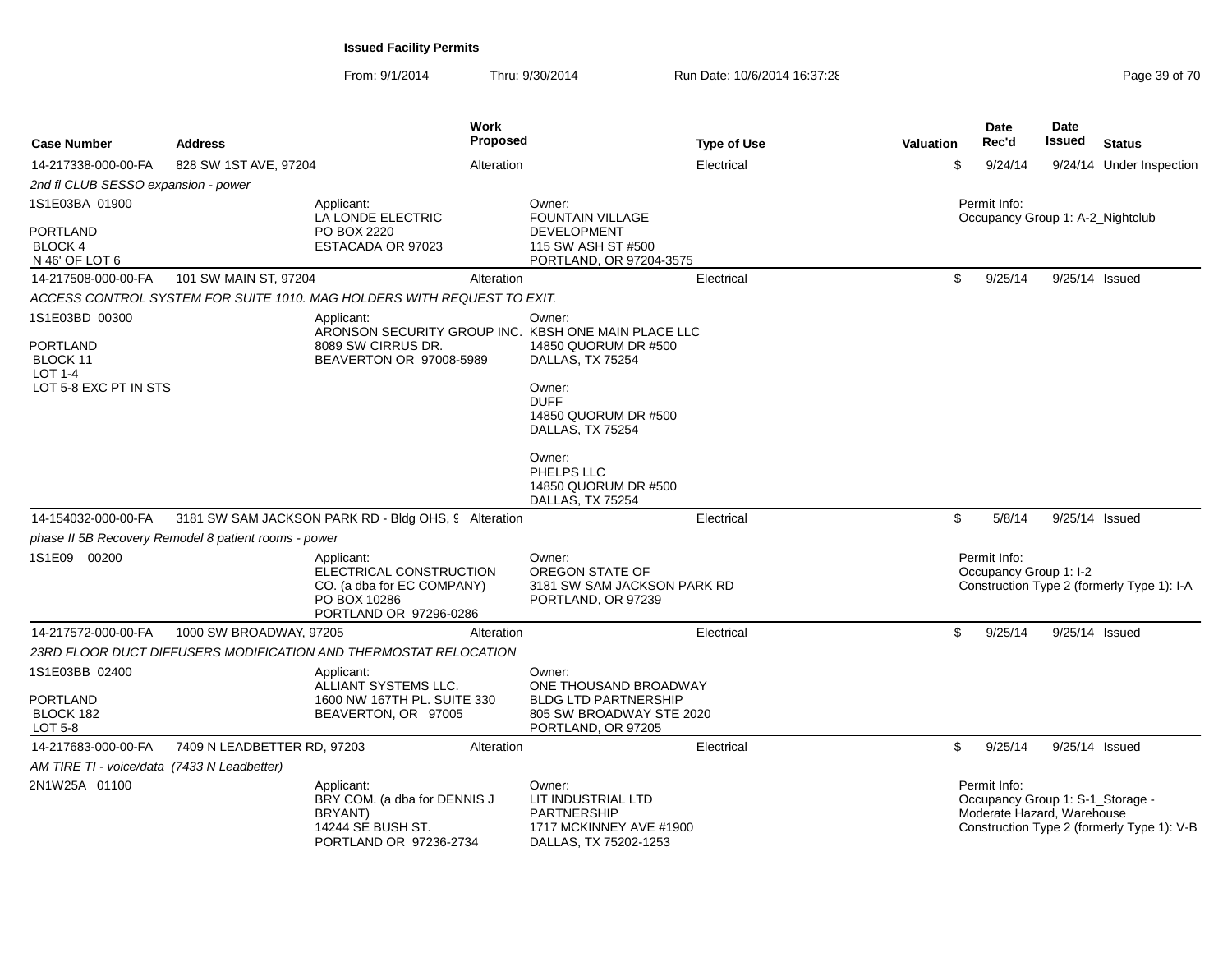| <b>Case Number</b>                                                                                                          | <b>Address</b>                                      | Work<br><b>Proposed</b>                                                                                                                       |                                                                                                                   | <b>Type of Use</b>                                                                                                                  | <b>Valuation</b> | <b>Date</b><br>Rec'd                                                    | Date<br><b>Issued</b> | <b>Status</b>                                                                   |
|-----------------------------------------------------------------------------------------------------------------------------|-----------------------------------------------------|-----------------------------------------------------------------------------------------------------------------------------------------------|-------------------------------------------------------------------------------------------------------------------|-------------------------------------------------------------------------------------------------------------------------------------|------------------|-------------------------------------------------------------------------|-----------------------|---------------------------------------------------------------------------------|
| 14-186819-000-00-FA                                                                                                         | 1 N CENTER COURT ST, 97227                          | Alteration                                                                                                                                    |                                                                                                                   | Electrical                                                                                                                          | \$               | 7/21/14                                                                 | 9/25/14 Final         |                                                                                 |
| pwr - NEW 10 TON FANCOIL UNIT - pwr                                                                                         |                                                     |                                                                                                                                               |                                                                                                                   |                                                                                                                                     |                  |                                                                         |                       |                                                                                 |
| 1N1E34AB 00700                                                                                                              |                                                     | Applicant:<br>CHRISTENSON ELECTRIC INC.<br>111 SW COLUMBIA ST. STE 480<br>PORTLAND OR 97201-5838                                              | Owner:<br>PORTLAND CITY OF (LEASED<br>1 CENTER CT #150<br>PORTLAND, OR 97227<br>Owner:<br>PORTLAND ARENA MGMT LLC |                                                                                                                                     |                  | Permit Info:                                                            |                       | Construction Type 2 (formerly Type 1): I-A                                      |
|                                                                                                                             |                                                     |                                                                                                                                               | 1 CENTER CT #150<br>PORTLAND, OR 97227                                                                            |                                                                                                                                     |                  |                                                                         |                       |                                                                                 |
| 14-215457-000-00-FA                                                                                                         | 111 SW 5TH AVE, 97204-3626                          | Alteration                                                                                                                                    |                                                                                                                   | Electrical                                                                                                                          | \$               | 9/19/14                                                                 |                       | 9/25/14 Under Inspection                                                        |
|                                                                                                                             | 2nd fl Tower & Plaza CorVel Corporatioin TI - power |                                                                                                                                               |                                                                                                                   |                                                                                                                                     |                  |                                                                         |                       |                                                                                 |
| 1N1E34CD 01300                                                                                                              |                                                     | Applicant:<br><b>OREGON ELECTRIC</b><br><b>CONSTRUCTION INC. /DBA</b><br>OREGON ELECTRIC GROUP.<br>1709 SE 3RD AVE.<br>PORTLAND OR 97214-4547 |                                                                                                                   |                                                                                                                                     |                  | Permit Info:<br>Occupancy Group 1: B                                    |                       | Construction Type 2 (formerly Type 1): I-A                                      |
| 14-217845-000-00-FA                                                                                                         | 308 SW 2ND AVE, 97204                               | Alteration                                                                                                                                    |                                                                                                                   | Electrical                                                                                                                          | \$               | 9/25/14                                                                 | 9/25/14 Issued        |                                                                                 |
| 2nd fl CROWD COMPASS TI - HVAC controls                                                                                     |                                                     |                                                                                                                                               |                                                                                                                   |                                                                                                                                     |                  |                                                                         |                       |                                                                                 |
| 1N1E34CD 04600                                                                                                              |                                                     | Applicant:<br>ONE ELECTRIC INC<br><b>PO BOX 555</b><br>NEWPORT OR 97365                                                                       | Owner:<br><b>NGP DUNCAN PLAZA</b><br>PO BOX 4900 DEPT #360<br>SCOTTSDALE, AZ 85261-4900<br>Owner:                 |                                                                                                                                     |                  | Permit Info:                                                            |                       | Occupancy Group 1: A-2_Restaurant<br>Construction Type 2 (formerly Type 1): I-A |
|                                                                                                                             |                                                     |                                                                                                                                               | PORTLAND LLC<br>PO BOX 4900 DEPT #360<br>SCOTTSDALE, AZ 85261-4900                                                |                                                                                                                                     |                  |                                                                         |                       |                                                                                 |
| 14-217977-000-00-FA                                                                                                         | 530 SW 5TH AVE, 97204                               | Alteration                                                                                                                                    |                                                                                                                   | Electrical                                                                                                                          | \$               | 9/26/14                                                                 | 9/26/14 Final         |                                                                                 |
|                                                                                                                             |                                                     |                                                                                                                                               |                                                                                                                   | voice/data - SUITE 1250; TI, REMOVE SOME WALLS, CABINETRY, DOORS, ADD WALL TO CREATE ADDITIONAL OFFICE, DOOR, RELITE, CEILING, ELEC |                  |                                                                         |                       |                                                                                 |
| 1N1E34CD 09600<br><b>PORTLAND</b><br>BLOCK <sub>63</sub><br>LOT 5&6<br><b>HISTORIC PROPERTY</b><br>POTENTIAL ADDITIONAL TAX | LLC.                                                | Applicant:<br>HATFIELD COMMUNICATIONS<br>P.O. BOX 83825<br>PORTLAND OR 97283-0825                                                             | Owner:<br><b>RGOF YEON BUILDING LLC</b><br>551 FIFTH AVE 23RD FLOOR<br>NEW YORK, NY 10176                         |                                                                                                                                     |                  | Permit Info:<br>Occupancy Group 1: B Bank, Off.,<br>Med.Off., Pub.Bldg. |                       |                                                                                 |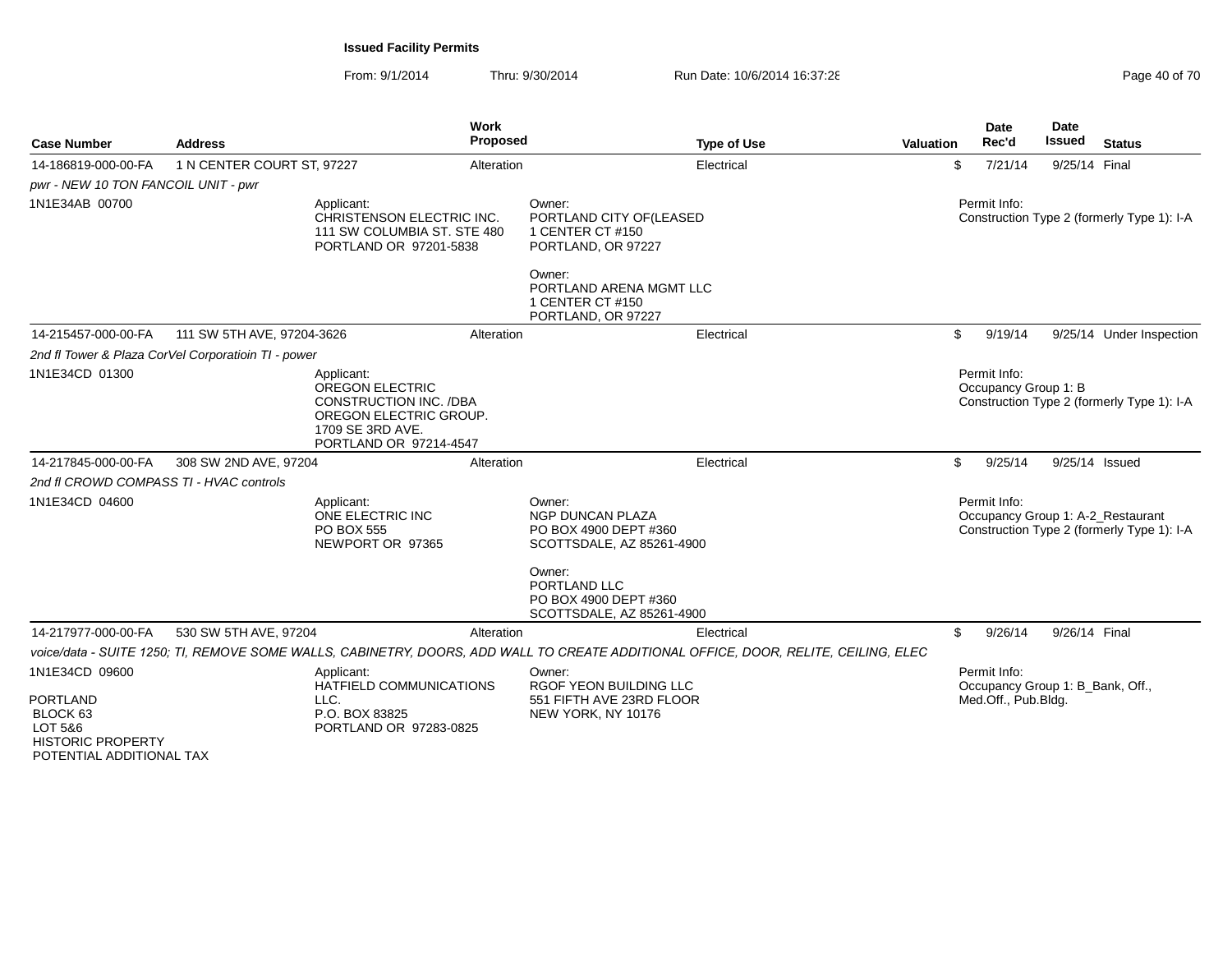| <b>Case Number</b>                                                                                                         | <b>Address</b>               | Work<br>Proposed                                                                                                                                                  |                                                                                                                                                                                     | <b>Type of Use</b> | <b>Valuation</b> | Date<br>Rec'd                          | <b>Date</b><br><b>Issued</b> | <b>Status</b>                              |
|----------------------------------------------------------------------------------------------------------------------------|------------------------------|-------------------------------------------------------------------------------------------------------------------------------------------------------------------|-------------------------------------------------------------------------------------------------------------------------------------------------------------------------------------|--------------------|------------------|----------------------------------------|------------------------------|--------------------------------------------|
| 14-218373-000-00-FA                                                                                                        | 3500 N INTERSTATE AVE, 97227 | Alteration                                                                                                                                                        |                                                                                                                                                                                     | Electrical         | \$               | 9/26/14                                |                              | 9/26/14 Under Inspection                   |
|                                                                                                                            |                              | pwr-v/data - INTERSTATE SOUTH SELF SERVICE CHECK-IN KIOSKS pwr-v/data                                                                                             |                                                                                                                                                                                     |                    |                  |                                        |                              |                                            |
| 1N1E22CC 12100                                                                                                             |                              | Applicant:<br>COCHRAN INC. dba BROADWAY<br><b>ELECTRIC</b><br>7550 SW TECH CENTER DR STE<br>220<br>TIGARD OR 97223-8061                                           | Owner:<br>KAISER FOUNDATION HEALTH<br>500 NE MULTNOMAH ST #100<br>PORTLAND, OR 97232-2031<br>Owner:<br>PLAN OF THE NORTHWEST<br>500 NE MULTNOMAH ST #100<br>PORTLAND, OR 97232-2031 |                    |                  | Permit Info:<br>Occupancy Group 1: I-2 |                              | Construction Type 2 (formerly Type 1): I-A |
| 14-217561-000-00-FA                                                                                                        | 1225 W BURNSIDE ST           | Alteration                                                                                                                                                        |                                                                                                                                                                                     | Electrical         | \$               | 9/25/14                                | 9/26/14 Issued               |                                            |
| Toms - power                                                                                                               |                              |                                                                                                                                                                   |                                                                                                                                                                                     |                    |                  |                                        |                              |                                            |
| 1N1E33DA 05000A2<br><b>COUCHS ADD</b><br>BLOCK 82<br>LOT $1-8$<br>MACH & EQUIP SEE R140654 (R180207460)<br>FOR LAND & IMPS |                              | Applicant:<br>COCHRAN INC. dba BROADWAY<br><b>ELECTRIC</b><br>7550 SW TECH CENTER DR STE<br>220<br>TIGARD OR 97223-8061                                           | Owner:<br>PORTLAND DISTRICT COOLING &<br>CO LLC<br>13155 NOEL RD STE 100<br>DALLAS, TX 75240                                                                                        |                    |                  |                                        |                              |                                            |
| 14-196101-000-00-FA                                                                                                        | 5725 NE 138TH AVE, 97230     | Alteration                                                                                                                                                        |                                                                                                                                                                                     | Electrical         | \$               | 8/8/14                                 | 9/26/14 Issued               |                                            |
|                                                                                                                            |                              | pwr - CLINICAL PHARMACY TI; REMOVE SOME WALLS, INFILL OVERHEAD DOOR, INFILL SECONDARY EXIT DOOR FROM S-1 AREA, ADD WALLS, DOORS FOR OFFICES, WALL PENETRATION FOR |                                                                                                                                                                                     |                    |                  |                                        |                              |                                            |
| 1N2E14DC 02800<br><b>REYNOLDS MTN VIEW PLAT 2</b><br>LOT 67&68 EXC PT IN ST & S 43.52' OF LOT<br>69                        |                              | Applicant:<br>ELECTRICAL CONSTRUCTION<br>CO. (a dba for EC COMPANY)<br>PO BOX 10286<br>PORTLAND OR 97296-0286                                                     | Owner:<br>KAISER FOUNDATION HEALTH<br>500 NE MULTNOMAH ST #100<br>PORTLAND, OR 97232-2031<br>Owner:<br>PLAN OF THE NORTHWEST<br>500 NE MULTNOMAH ST #100<br>PORTLAND, OR 97232-2031 |                    |                  | Permit Info:<br>Occupancy Group 1: F2  |                              | Construction Type 2 (formerly Type 1): V-N |
| 14-215010-000-00-FA                                                                                                        | 650 NE HOLLADAY ST, 97232    | Alteration                                                                                                                                                        |                                                                                                                                                                                     | Electrical         | \$               | 9/19/14                                | 9/27/14 Issued               |                                            |
|                                                                                                                            |                              | power, fire alarm - 4TH FLOOR INTERIOR DEMO AND REMODEL FOR NEW OFFICE TENANT, NEW WALLS FOR OFFICES & CONFERENCE ROOMS                                           |                                                                                                                                                                                     |                    |                  |                                        |                              |                                            |
| 1N1E35BC 00400<br><b>HOLLADAYS ADD</b><br>BLOCK 82<br>LOT $1-3$<br>INC PT VAC ST LOT 4&5<br>LOT 6-8                        |                              | Applicant:<br><b>HUGHES ELECTRICAL</b><br>CONTRACTORS INC.<br>10490 NW JACKSON QUARRY RD<br>HILLSBORO, OR 97124-8184                                              | Owner:<br>600 HOLLADAY LIMITED<br><b>PARTNERSHIP</b><br>1211 SW 5TH AVE STE 2230<br>PORTLAND, OR 97204                                                                              |                    |                  |                                        |                              |                                            |
| 14-218534-000-00-FA                                                                                                        | 1022 SW SALMON ST, 97205     | Alteration                                                                                                                                                        |                                                                                                                                                                                     | Electrical         | $\mathbb{S}$     | 9/27/14                                | 9/27/14 Issued               |                                            |
|                                                                                                                            |                              | power - 1ST FLOOR TI: DAVIS INSURANCE. NEW WALLS TO CREATE TWO OFFICES. DEMO STAIR AND RECONFIGURE. RAILING RAMP IN LOBBY AREA. POCKET DOOR BETWEEN CONFERENCE R  |                                                                                                                                                                                     |                    |                  |                                        |                              |                                            |
| 1S1E04AA 02700                                                                                                             |                              |                                                                                                                                                                   | Owner:<br>1022 SW SALMON LLC                                                                                                                                                        |                    |                  | Permit Info:<br>Occupancy Group 1: B   |                              |                                            |
| <b>PORTLAND</b><br>BLOCK 248<br>LOT 7&8                                                                                    |                              |                                                                                                                                                                   | 1121 SW SALMON ST<br>PORTLAND, OR 97205                                                                                                                                             |                    |                  | $II-1HR$                               |                              | Construction Type 2 (formerly Type 1):     |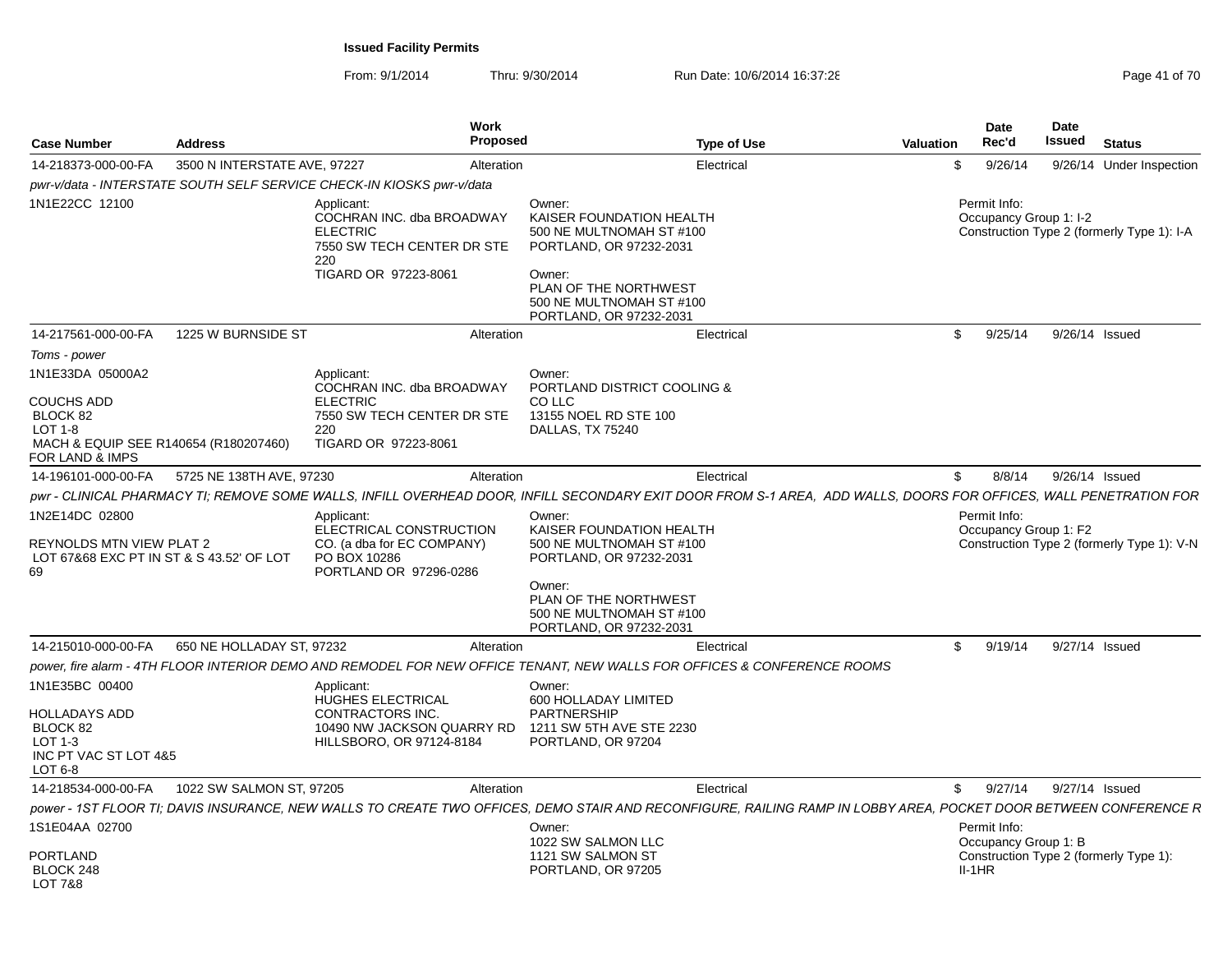| <b>Case Number</b>                             | <b>Address</b>                                                                 | Work<br>Proposed                                                                           |                                                                                                                                                                      | <b>Type of Use</b>                                                                                    | <b>Valuation</b> | <b>Date</b><br>Rec'd                                    | Date<br>Issued | <b>Status</b>                               |
|------------------------------------------------|--------------------------------------------------------------------------------|--------------------------------------------------------------------------------------------|----------------------------------------------------------------------------------------------------------------------------------------------------------------------|-------------------------------------------------------------------------------------------------------|------------------|---------------------------------------------------------|----------------|---------------------------------------------|
| 14-218535-000-00-FA                            | 919 NE 19TH AVE, 97232                                                         | Alteration                                                                                 |                                                                                                                                                                      | Electrical                                                                                            | \$               | 9/27/14                                                 |                | 9/27/14 Under Inspection                    |
|                                                |                                                                                |                                                                                            | power - 1ST FLOOR SUITE 150N KELLER WILLIAMS RECONFIGURE OFFICE SPACE FOR NEW TENANT PRIVATE OFFICES                                                                 |                                                                                                       |                  |                                                         |                |                                             |
| 1N1E35AC 00100                                 | Applicant:                                                                     | <b>BACHOFNER ELECTRIC, LLC.</b>                                                            | Owner:<br>WESTON INVESTMENT CO LLC                                                                                                                                   |                                                                                                       |                  | Permit Info:<br>Occupancy Group 1: B                    |                |                                             |
| SULLIVANS ADD<br><b>BLOCK 36 TL 100</b>        |                                                                                | 12031 NE MARX ST.<br>PORTLAND OR 97220                                                     | 2154 NE BROADWAY RM 200<br>PORTLAND, OR 97232-1590                                                                                                                   |                                                                                                       |                  |                                                         |                | Construction Type 2 (formerly Type 1): II-A |
| 14-218537-000-00-FA                            | 2250 NW 22ND AVE, 97210                                                        | Alteration                                                                                 |                                                                                                                                                                      | Electrical                                                                                            | \$               | 9/27/14                                                 | 9/27/14 Issued |                                             |
|                                                |                                                                                |                                                                                            | power - SUITE 4-H; TI, NEW WALLS TO ENCLOSE SPACE, DOOR WITH SIDELIGHT FOR INTERIOR STOREFRONT, SINK, PAINT, ELEC, PLBG                                              |                                                                                                       |                  |                                                         |                |                                             |
| 1N1E28CA 02500                                 | Applicant:<br>N 815 HELENA<br>PO BOX 3998                                      | MERIT ELECTRIC OF SPOKANE IN ROSAN INC<br>SPOKANE, WA 99220                                | Owner:<br>PO BOX 6712<br>PORTLAND, OR 97228-6712                                                                                                                     |                                                                                                       |                  |                                                         |                |                                             |
| 14-218540-000-00-FA                            | 538 SW 6TH AVE, 97204                                                          | Alteration                                                                                 |                                                                                                                                                                      | Electrical                                                                                            | \$               | 9/27/14                                                 | 9/27/14 Issued |                                             |
|                                                |                                                                                |                                                                                            | power - SUITE 620; TI, REMOVE WALLS, DOORS, ADD BACK AND RECONFIGURE, WALLS, DOORS, RELITES, SLIDING GLASS DOOR AT NEW CONFERENCE ROOM, TWO POCKET DOORS, BREAKR     |                                                                                                       |                  |                                                         |                |                                             |
| 1N1E34CC 07900                                 |                                                                                |                                                                                            | Owner:<br>PORTLAND CASCADE BUILDING                                                                                                                                  |                                                                                                       |                  |                                                         |                |                                             |
| PORTLAND<br>BLOCK 174<br>LOT 5&6               |                                                                                |                                                                                            | <b>LLC</b><br>166 KINGS HIGHWAY N<br>WESTPORT, CT 06880-2423                                                                                                         |                                                                                                       |                  |                                                         |                |                                             |
| 14-218543-000-00-FA                            | 2525 SW 1ST AVE, 97201                                                         | Alteration                                                                                 |                                                                                                                                                                      | Electrical                                                                                            | $\mathfrak{L}$   | 9/27/14                                                 | 9/27/14 Issued |                                             |
|                                                |                                                                                |                                                                                            | power - ADP PORTLAND - AGILE INTERIOR DEMO AND COMPLETE REMODEL OF APX 80,000 SQ FT ON FLOORS 3 & 4. REMODEL TO TAKE PLACE IN 4 PHASES (2 FLOORS AND EAST & WEST WIN |                                                                                                       |                  |                                                         |                |                                             |
| 1S1E10BB 00900                                 | Applicant:                                                                     |                                                                                            | Owner:                                                                                                                                                               |                                                                                                       |                  | Permit Info:                                            |                |                                             |
|                                                | PO BOX 10286                                                                   | ELECTRICAL CONSTRUCTION<br>CO. (a dba for EC COMPANY)<br>PORTLAND OR 97296-0286            | <b>KBS ADP PLAZA LLC</b><br>2715 SW 3RD AVE<br>PORTLAND, OR 97201                                                                                                    |                                                                                                       |                  | Occupancy Group 1: B_Bank, Off.,<br>Med.Off., Pub.Bldg. |                |                                             |
| 14-192801-000-00-FA                            | 632 SW HALL ST, 97201                                                          | Alteration                                                                                 |                                                                                                                                                                      | Electrical                                                                                            | \$               | 8/2/14                                                  | 9/29/14 Final  |                                             |
|                                                | power - MECHANICAL REMODEL FOR HALLWAYS, FLOORS 1,2 & 3, NEW WALL UNITS        |                                                                                            |                                                                                                                                                                      |                                                                                                       |                  |                                                         |                |                                             |
| 1S1E04DA 05100<br><b>PORTLAND</b><br>BLOCK 192 | Applicant:                                                                     | NEC NORTHWEST ELECTRICAL<br>CONTRACTORS CORP.<br>2850 SW CEDAR HILLS BLVD. #31! PO BOX 751 | Owner:<br>OREGON STATE OF (BD OF<br><b>HIGHER EDUCATION</b>                                                                                                          |                                                                                                       |                  |                                                         |                |                                             |
| <b>LOT 7&amp;8</b>                             |                                                                                | BEAVERTON OR 97005-1393                                                                    | PORTLAND, OR 97207<br>Owner:<br>CAMPUS PLANNING OFFICE<br>PO BOX 751                                                                                                 |                                                                                                       |                  |                                                         |                |                                             |
|                                                |                                                                                |                                                                                            | PORTLAND, OR 97207                                                                                                                                                   |                                                                                                       |                  |                                                         |                |                                             |
| 14-189772-000-00-FA                            | 808 SW CAMPUS DR, 97201                                                        | Alteration                                                                                 |                                                                                                                                                                      | Electrical                                                                                            | \$               | 7/25/14                                                 | 9/30/14 Final  |                                             |
|                                                | 4TH FL RAD VAULT #3 LINEAR ACCELERATOR EQUIPMENT REPLACEMENT - assembly permit |                                                                                            |                                                                                                                                                                      |                                                                                                       |                  |                                                         |                |                                             |
| 1S1E09 00600                                   | Applicant:<br><b>ELEKTA INC</b><br>TERRACE                                     | <b>400 PERIMETER CENTER</b><br>ATLANTA, GA 30346                                           | Owner:<br>OREGON STATE OF (MEDICAL<br><b>DEPT</b><br>3181 SW SAM JACKSON PARK RD<br>PORTLAND, OR 97239                                                               | CCB - Contractor:<br>ELEKTA INC<br><b>400 PERIMETER CENTER</b><br><b>TERRACE</b><br>ATLANTA, GA 30346 |                  |                                                         |                |                                             |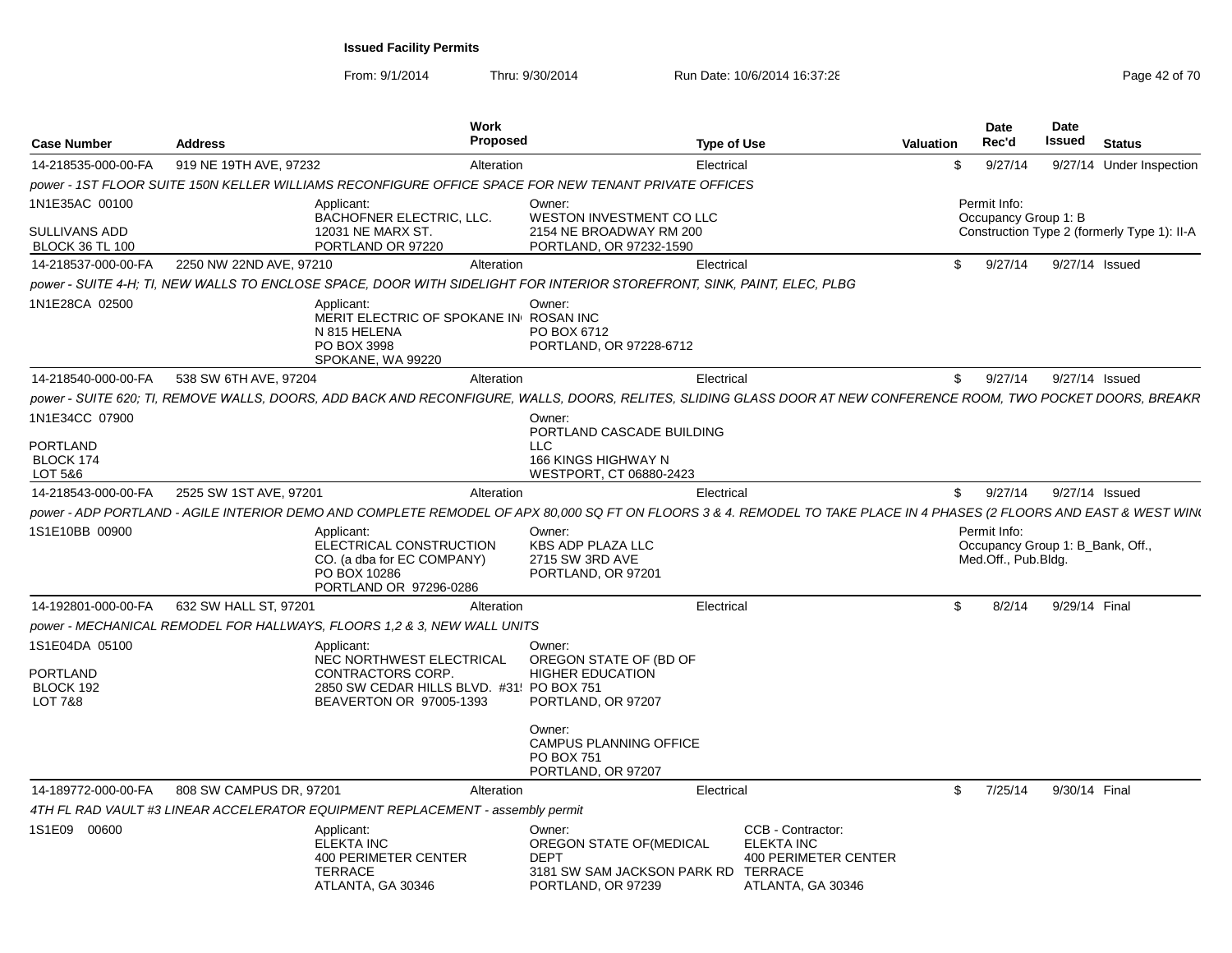| <b>Case Number</b>                                                                                               | <b>Address</b>             | Work<br><b>Proposed</b>                                                                                                                                             |                                                                                                                                                                                     | <b>Type of Use</b> | <b>Valuation</b> | Date<br>Rec'd                                                           | Date<br>Issued | <b>Status</b>                               |
|------------------------------------------------------------------------------------------------------------------|----------------------------|---------------------------------------------------------------------------------------------------------------------------------------------------------------------|-------------------------------------------------------------------------------------------------------------------------------------------------------------------------------------|--------------------|------------------|-------------------------------------------------------------------------|----------------|---------------------------------------------|
| 14-219368-000-00-FA                                                                                              |                            | Alteration                                                                                                                                                          |                                                                                                                                                                                     | Electrical         | \$               | 9/30/14                                                                 |                | 9/30/14 Issued                              |
|                                                                                                                  |                            | voice/data - 1ST AND 2ND FLOOR; 1ST FLOOR DEMO WORK SPACES, REMODEL RECEPTION AREA, NEW WALLS FOR IT CLOSET, STORAGE, NEW IT ROOM, 2ND FLR, REMODEL IT ROOM, CEILIN |                                                                                                                                                                                     |                    |                  |                                                                         |                |                                             |
|                                                                                                                  |                            | Applicant:<br>COCHRAN INC. dba BROADWAY<br><b>ELECTRIC</b><br>7550 SW TECH CENTER DR STE<br>220<br>TIGARD OR 97223-8061                                             | Owner:<br>KAISER FOUNDATION HEALTH<br>500 NE MULTNOMAH ST #100<br>PORTLAND, OR 97232-2031<br>Owner:<br>PLAN OF THE NORTHWEST<br>500 NE MULTNOMAH ST #100<br>PORTLAND, OR 97232-2031 |                    |                  | Permit Info:<br>Occupancy Group 1: B_Bank, Off.,<br>Med.Off., Pub.Bldg. |                |                                             |
| 14-207115-000-00-FA                                                                                              | 111 SW 5TH AVE, 97204-3626 | Alteration                                                                                                                                                          |                                                                                                                                                                                     | Fire Alarms        | \$1              | 9/3/14                                                                  |                | 9/3/14 Final                                |
|                                                                                                                  |                            | new and relocate devices and smoke detection for a partiel TI project---3 sets of plans                                                                             |                                                                                                                                                                                     |                    |                  |                                                                         |                |                                             |
| 1N1E34CD 01300                                                                                                   |                            | Applicant:<br>SIEMENS INDUSTRY INC<br>15201 NW Greenbriar Prkwy Suite A<br>Beaverton, OR 97006                                                                      |                                                                                                                                                                                     |                    |                  | Permit Info:<br>Occupancy Group 1: B                                    |                | Construction Type 2 (formerly Type 1): I-A  |
| 14-213520-000-00-FA                                                                                              | 530 SW 5TH AVE, 97204      | Alteration                                                                                                                                                          |                                                                                                                                                                                     | Fire Alarms        | \$6,000          | 9/16/14                                                                 |                | 9/16/14 Issued                              |
|                                                                                                                  |                            | Suite #400- Alterations to the Fire Alarm system as needed for T.I.- 20 devices total 5- Smoke detectors15- S/S                                                     |                                                                                                                                                                                     |                    |                  |                                                                         |                |                                             |
| 1N1E34CD 09600<br><b>PORTLAND</b><br>BLOCK 63<br>LOT 5&6<br><b>HISTORIC PROPERTY</b><br>POTENTIAL ADDITIONAL TAX |                            | Applicant:<br>CAPITOL ELECTRIC CO<br><b>11401 NE MARX</b><br>PORTLAND OR 97220                                                                                      | Owner:<br>RGOF YEON BUILDING LLC<br>551 FIFTH AVE 23RD FLOOR<br>NEW YORK, NY 10176                                                                                                  |                    |                  | Permit Info:<br>Occupancy Group 1: B Bank, Off.,<br>Med.Off., Pub.Bldg. |                |                                             |
| 14-211763-000-00-FA                                                                                              | 919 NE 19TH AVE, 97232     | Alteration                                                                                                                                                          |                                                                                                                                                                                     | Fire Alarms        | \$1              | 9/12/14                                                                 |                | 9/12/14 Issued                              |
|                                                                                                                  |                            | relocation of ceiling mounted hornstrobes and strobes to new location---no plans                                                                                    |                                                                                                                                                                                     |                    |                  |                                                                         |                |                                             |
| 1N1E35AC 00100<br><b>SULLIVANS ADD</b><br><b>BLOCK 36 TL 100</b>                                                 |                            | Applicant:<br>STAR FIRE & SECURITY INC<br>38954 PROCTOR BLVD#306<br>SANDY, OR 97055                                                                                 | Owner:<br>WESTON INVESTMENT CO LLC<br>2154 NE BROADWAY RM 200<br>PORTLAND, OR 97232-1590                                                                                            |                    |                  | Permit Info:<br>Occupancy Group 1: B                                    |                | Construction Type 2 (formerly Type 1): II-A |
| 14-211379-000-00-FA                                                                                              | 308 SW 2ND AVE, 97204      | Alteration                                                                                                                                                          |                                                                                                                                                                                     | Fire Alarms        | \$10,000         | 9/11/14                                                                 |                | 9/11/14 Issued                              |
|                                                                                                                  |                            | Suite #210- Alterations to Fire Alarm as needed for T.I.- 15 devices total 5- Smokes2- Strobes7- S/S1- Aux panel                                                    |                                                                                                                                                                                     |                    |                  |                                                                         |                |                                             |
| 1N1E34CD 04600                                                                                                   |                            | Applicant:<br>Amanda<br>Cochran Electric                                                                                                                            | Owner:<br><b>NGP DUNCAN PLAZA</b><br>PO BOX 4900 DEPT #360<br>SCOTTSDALE, AZ 85261-4900                                                                                             |                    |                  | Permit Info:<br>Occupancy Group 1: B_Bank, Off.,<br>Med.Off., Pub.Bldg. |                |                                             |
|                                                                                                                  |                            |                                                                                                                                                                     | Owner:<br>PORTLAND LLC<br>PO BOX 4900 DEPT #360<br>SCOTTSDALE, AZ 85261-4900                                                                                                        |                    |                  |                                                                         |                |                                             |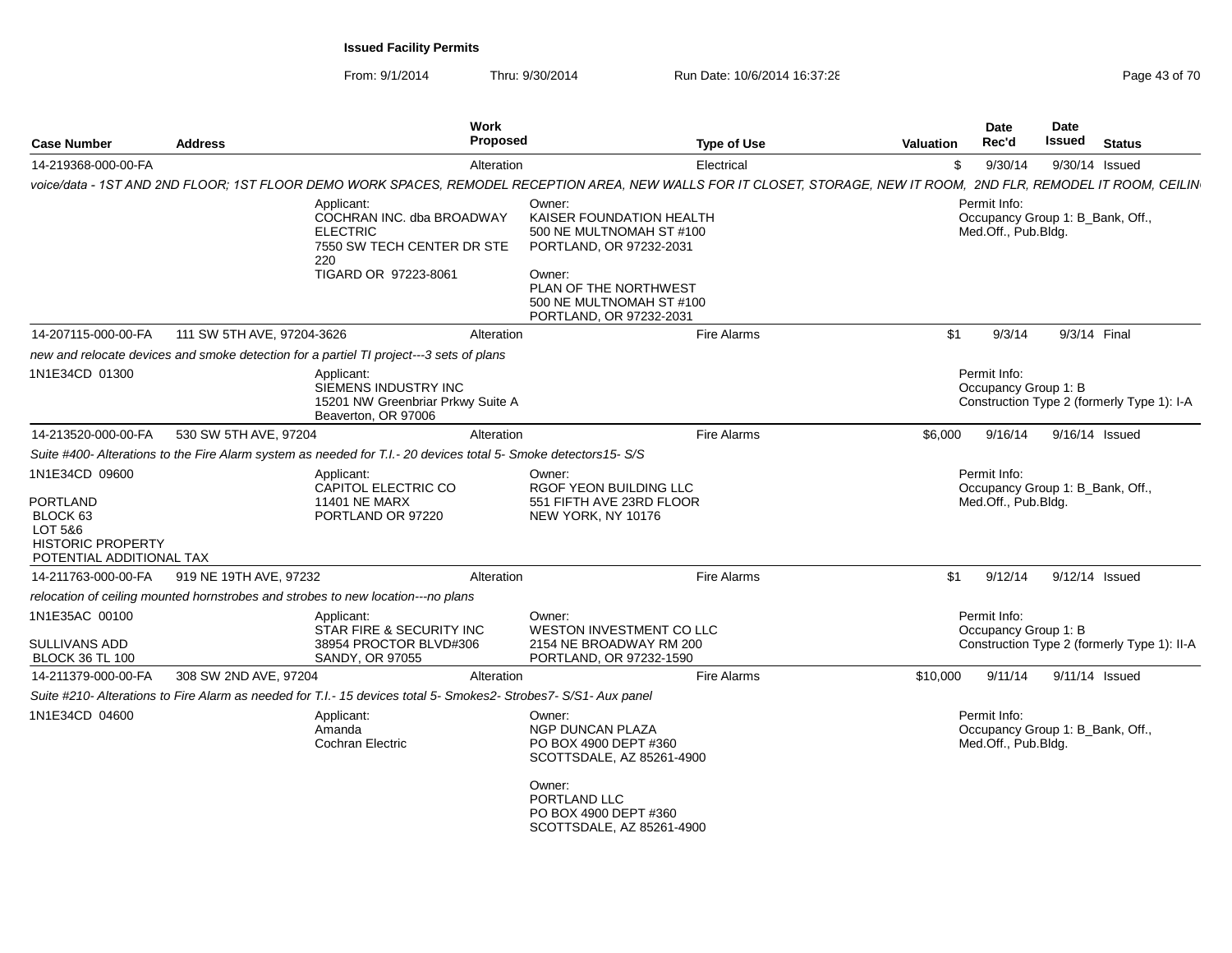| <b>Case Number</b>                                                                             | <b>Address</b>                                                                |                                                                                                  | <b>Work</b><br>Proposed |                                                                                                                                                                                                       | <b>Type of Use</b> | Valuation                                                                                       | <b>Date</b><br>Rec'd                             | <b>Date</b><br><b>Issued</b> | <b>Status</b>                              |
|------------------------------------------------------------------------------------------------|-------------------------------------------------------------------------------|--------------------------------------------------------------------------------------------------|-------------------------|-------------------------------------------------------------------------------------------------------------------------------------------------------------------------------------------------------|--------------------|-------------------------------------------------------------------------------------------------|--------------------------------------------------|------------------------------|--------------------------------------------|
| 14-211344-000-00-FA                                                                            | 308 SW 2ND AVE, 97204                                                         |                                                                                                  | Alteration              |                                                                                                                                                                                                       | <b>Fire Alarms</b> | \$60,000                                                                                        | 9/11/14                                          | 9/11/14 Issued               |                                            |
|                                                                                                |                                                                               |                                                                                                  |                         | 5th and 6th floors-Alterations to the Fire Alarm system as needed for T.I.- 118 devices total 20- Somke Detectors49- Strobes49- S/S                                                                   |                    |                                                                                                 |                                                  |                              |                                            |
| 1N1E34CD 04600                                                                                 |                                                                               | Applicant:<br><b>COCHRAN</b>                                                                     |                         | Owner:<br><b>NGP DUNCAN PLAZA</b><br>PO BOX 4900 DEPT #360<br>SCOTTSDALE, AZ 85261-4900<br>Owner:                                                                                                     |                    | Permit Info:<br>Occupancy Group 1: A-2 Restaurant<br>Construction Type 2 (formerly Type 1): I-A |                                                  |                              |                                            |
|                                                                                                |                                                                               |                                                                                                  |                         | PORTLAND LLC<br>PO BOX 4900 DEPT #360<br>SCOTTSDALE, AZ 85261-4900                                                                                                                                    |                    |                                                                                                 |                                                  |                              |                                            |
| 14-211319-000-00-FA                                                                            | 530 SW 5TH AVE, 97204                                                         |                                                                                                  | Alteration              |                                                                                                                                                                                                       | <b>Fire Alarms</b> | \$1,500                                                                                         | 9/11/14                                          | 9/11/14 Final                |                                            |
|                                                                                                | Suite #1250- Alterations to Fire Alarm system as needed for T.I.- 5 S/S total |                                                                                                  |                         |                                                                                                                                                                                                       |                    |                                                                                                 |                                                  |                              |                                            |
| 1N1E34CD 09600                                                                                 | Applicant:<br>CAPITOL ELECTRIC CO                                             |                                                                                                  |                         | Owner:<br><b>RGOF YEON BUILDING LLC</b>                                                                                                                                                               |                    |                                                                                                 | Permit Info:<br>Occupancy Group 1: B Bank, Off., |                              |                                            |
| <b>PORTLAND</b><br>BLOCK 63<br>LOT 5&6<br><b>HISTORIC PROPERTY</b><br>POTENTIAL ADDITIONAL TAX |                                                                               | <b>11401 NE MARX</b><br>PORTLAND OR 97220                                                        |                         | 551 FIFTH AVE 23RD FLOOR<br>NEW YORK, NY 10176                                                                                                                                                        |                    |                                                                                                 | Med.Off., Pub.Bldg.                              |                              |                                            |
| 14-211313-000-00-FA                                                                            | 1015 NW 22ND AVE, 97210                                                       |                                                                                                  | Alteration              |                                                                                                                                                                                                       | Fire Alarms        | \$63,150                                                                                        | 9/11/14                                          |                              | 9/11/14 Issued                             |
|                                                                                                |                                                                               |                                                                                                  |                         | Phase I- Replace existing Honeywell (Zoned) devices with Simplex (addressable) devices- 217 total 126 - Smoke detecors20 - Strobes4 - Pull Stations20 - Heat Detectors46 - Chime/Strobes1 - Aux panel |                    |                                                                                                 |                                                  |                              |                                            |
| 1N1E33BA 07800<br><b>COUCHS ADD</b><br>TL 7800 BLOCK 304                                       |                                                                               | Applicant:<br><b>CHRISTENSEN ELECTRIC</b><br>111 SW COLUMBIA, STE 480<br>PORTLAND, OR 97201-5886 |                         | Owner:<br><b>GOOD SAMARITAN HOSPITAL</b><br>1919 NW LOVEJOY ST<br>PORTLAND, OR 97209                                                                                                                  |                    |                                                                                                 |                                                  |                              |                                            |
| 14-209925-000-00-FA                                                                            | 421 SW 6TH AVE, 97205                                                         |                                                                                                  | Alteration              |                                                                                                                                                                                                       | <b>Fire Alarms</b> | \$1                                                                                             | 9/9/14                                           |                              | 9/9/14 Issued                              |
| add 3 strobes and 3 horns---3 sets of plans                                                    |                                                                               |                                                                                                  |                         |                                                                                                                                                                                                       |                    |                                                                                                 |                                                  |                              |                                            |
| 1N1E34CC 04300                                                                                 |                                                                               | Applicant:<br>SAFE TECHNOLOGY GROUP                                                              |                         | Owner:<br>UPI COMMONWEALTH LLC                                                                                                                                                                        |                    |                                                                                                 |                                                  |                              |                                            |
| <b>PORTLAND</b><br>BLOCK 176<br>LOT 1-4                                                        |                                                                               | 6400 NE HWY 99 G#375<br>VANCOUVER WA 98665                                                       |                         | 1215 FOURTH AVE STE 600<br>SEATTLE, WA 98161                                                                                                                                                          |                    |                                                                                                 |                                                  |                              |                                            |
| 14-209855-000-00-FA                                                                            | 1300 SW 5TH AVE, 97201                                                        |                                                                                                  | Alteration              |                                                                                                                                                                                                       | <b>Fire Alarms</b> | \$1                                                                                             | 9/9/14                                           | 9/9/14 Final                 |                                            |
|                                                                                                |                                                                               |                                                                                                  |                         | relocate 2 strobes to new ceiling location to remain the same. relocate 1 ceiling speaker/strobe 3 ft to center of room---2 sets of plans                                                             |                    |                                                                                                 |                                                  |                              |                                            |
| 1S1E03BC 01800                                                                                 |                                                                               | Applicant:<br>COCHRAN INC. dba BROADWAY                                                          |                         | Owner:<br>FIRST INTERSTATE BANK OF OR                                                                                                                                                                 |                    |                                                                                                 | Permit Info:<br>Occupancy Group 1: B             |                              |                                            |
| <b>PORTLAND</b><br><b>BLOCK 148 TL 1800</b>                                                    |                                                                               | <b>ELECTRIC</b><br>7550 SW TECH CENTER DR STE<br>220<br>TIGARD OR 97223-8061                     |                         | PO BOX 2609<br>CARLSBAD, CA 92018-2609                                                                                                                                                                |                    |                                                                                                 |                                                  |                              | Construction Type 2 (formerly Type 1): I-A |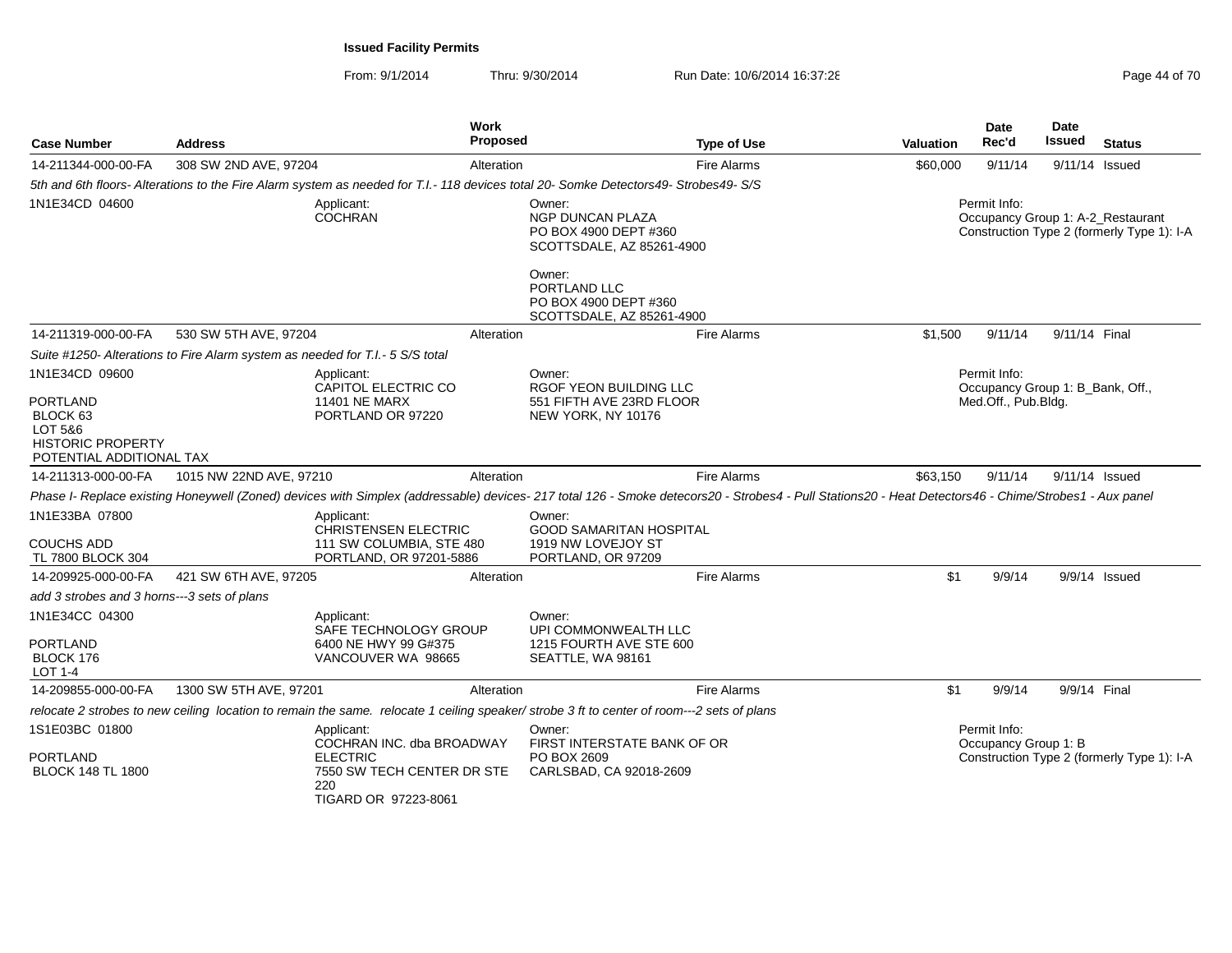From: 9/1/2014Thru: 9/30/2014 Run Date: 10/6/2014 16:37:28 Run Date: 10/6/2014 16:37:28

| <b>Case Number</b>                                                                        | <b>Address</b>                     | <b>Work</b><br><b>Proposed</b>                                                                                              |                                                                                                           | <b>Type of Use</b> | Valuation                                                                                 | Date<br>Rec'd                        | Date<br><b>Issued</b>                                                           | <b>Status</b>                              |  |
|-------------------------------------------------------------------------------------------|------------------------------------|-----------------------------------------------------------------------------------------------------------------------------|-----------------------------------------------------------------------------------------------------------|--------------------|-------------------------------------------------------------------------------------------|--------------------------------------|---------------------------------------------------------------------------------|--------------------------------------------|--|
| 14-208311-000-00-FA                                                                       | 308 SW 2ND AVE, 97204              | Alteration                                                                                                                  |                                                                                                           | <b>Fire Alarms</b> | \$750                                                                                     | 9/5/14                               | 9/5/14 Final                                                                    |                                            |  |
|                                                                                           |                                    | Office- 1st floor- Alterations to Fire Alarm system as needed for T.I.- 3 strobes total                                     |                                                                                                           |                    |                                                                                           |                                      |                                                                                 |                                            |  |
| 1N1E34CD 04600                                                                            |                                    | Applicant:<br>CHRISTENSON ELECTRIC<br>111 SW COLUMBIA ST #480<br>PORTLAND, OR 97201                                         | Owner:<br><b>NGP DUNCAN PLAZA</b><br>PO BOX 4900 DEPT #360<br>SCOTTSDALE, AZ 85261-4900                   |                    | Permit Info:                                                                              |                                      | Occupancy Group 1: A-2 Restaurant<br>Construction Type 2 (formerly Type 1): I-A |                                            |  |
|                                                                                           |                                    |                                                                                                                             | Owner:<br>PORTLAND LLC<br>PO BOX 4900 DEPT #360<br>SCOTTSDALE, AZ 85261-4900                              |                    |                                                                                           |                                      |                                                                                 |                                            |  |
| 14-208019-000-00-FA                                                                       | 3161 SW SAM JACKSON PARK RD, 97201 | Alteration                                                                                                                  |                                                                                                           | <b>Fire Alarms</b> | \$7,975                                                                                   | 9/4/14                               | 9/4/14 Final                                                                    |                                            |  |
|                                                                                           |                                    | Pulmonary Care- Alterations to Fire Alarm system as needed for T.I.- 3 devices total 1- Smoke detector1- Strobe1- Aux Panel |                                                                                                           |                    |                                                                                           |                                      |                                                                                 |                                            |  |
| 1S1E09 00600<br>Applicant:<br><b>DYNALECTRIC</b><br>5711 SW HOOD AVE<br>PORTLAND OR 97239 |                                    |                                                                                                                             | Owner:<br>OREGON STATE OF (MEDICAL<br><b>DEPT</b><br>3181 SW SAM JACKSON PARK RD<br>PORTLAND, OR 97239    |                    | Permit Info:<br>Occupancy Group 1: B<br>Construction Type 2 (formerly Type 1):<br>$V-1HR$ |                                      |                                                                                 |                                            |  |
| 14-208009-000-00-FA                                                                       | 510 SW 3RD AVE, 97204              | Alteration                                                                                                                  |                                                                                                           | <b>Fire Alarms</b> | \$1,800                                                                                   | 9/4/14                               | 9/4/14 Final                                                                    |                                            |  |
|                                                                                           |                                    | Suite #206- Alterations to Fire Alarm system as needed for T.I.- 6 devices total 4- strobes2- H/S                           |                                                                                                           |                    |                                                                                           |                                      |                                                                                 |                                            |  |
| 1S1E03BA 05300                                                                            |                                    | Applicant:<br><b>CAPITOL ELECTRIC</b><br><b>11401 NE MARX ST</b><br>PORTLAND, OR 97220                                      | Owner:<br>LOYALTY HOLDINGS LLC<br>3657 MAIN ST<br>MANCHESTER, VT 05254                                    |                    |                                                                                           |                                      |                                                                                 |                                            |  |
| 14-208004-000-00-FA                                                                       | 1001 SW 5TH AVE, 97204             | Alteration                                                                                                                  |                                                                                                           | <b>Fire Alarms</b> | \$5,480                                                                                   | 9/4/14                               |                                                                                 | 9/4/14 Issued                              |  |
|                                                                                           |                                    | Suites 400/500- Alterations to Fire Alarm system as needed for T.I.- 10 strobes total                                       |                                                                                                           |                    |                                                                                           |                                      |                                                                                 |                                            |  |
| 1S1E03BB 00800<br><b>PORTLAND</b><br>BLOCK 169<br>$LOT 1-8$                               |                                    | Applicant:<br><b>WESTERN STATES FIRE</b><br><b>PROTECTION</b><br>13896 FIR ST #B<br>OREGON CITY, OR 97045                   | Owner:<br>OR-CONGRESS CENTER LP<br>235 MONTGOMERY ST 16TH<br><b>FLOOR</b><br>SAN FRANCISCO, CA 94104-3104 |                    |                                                                                           | Permit Info:<br>Occupancy Group 1: B |                                                                                 | Construction Type 2 (formerly Type 1): I-A |  |
| SEE R246278 (R667717341)                                                                  |                                    |                                                                                                                             |                                                                                                           |                    |                                                                                           |                                      |                                                                                 |                                            |  |
| 14-203534-000-00-FA                                                                       | 520 SW YAMHILL ST, 97204           | Alteration                                                                                                                  |                                                                                                           | <b>Fire Alarms</b> | \$1                                                                                       | 8/25/14                              |                                                                                 | $9/4/14$ Issued                            |  |
|                                                                                           |                                    | Ground Foor ALARM - INSTALL FIRE ALARM SYSTEM FOR TI-2 smoke detectors total                                                |                                                                                                           |                    |                                                                                           |                                      |                                                                                 |                                            |  |
| 1S1E03BB 01200                                                                            |                                    | Applicant:<br>ADVANCED ALARM SYSTEMS                                                                                        | Owner:<br>PAC-HILL LIMITED PARTNERSHIP                                                                    |                    |                                                                                           | Permit Info:<br>Occupancy Group 1: B |                                                                                 |                                            |  |
| <b>PORTLAND</b><br>BLOCK 171<br>LOT 1&8                                                   |                                    | 1030 NW CORPORATE DR<br>TROUTDALE, OR 97060                                                                                 | 520 SW YAMHILL ST RF GDN #8<br>PORTLAND, OR 97204                                                         |                    |                                                                                           |                                      |                                                                                 | Construction Type 2 (formerly Type 1): I-A |  |

LOT 1&8 N 1/2 OF LOT 2&7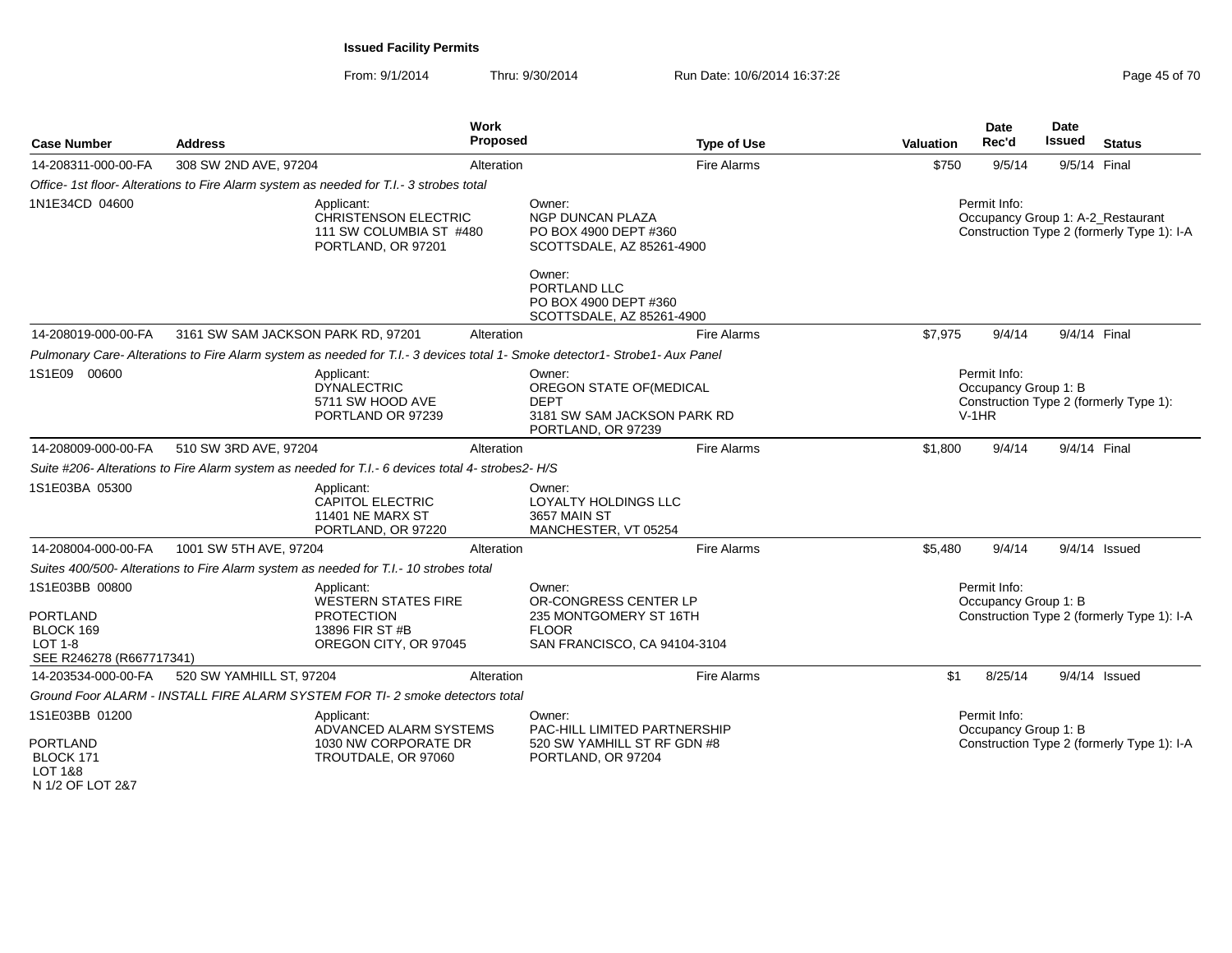| <b>Case Number</b>                                                                                                               | <b>Address</b>               |                                                                                                                                                                                                                                              | <b>Work</b><br><b>Proposed</b> |                                                                                                                                                                                     | <b>Type of Use</b> | <b>Valuation</b> | Date<br>Rec'd                          | <b>Date</b><br>Issued | <b>Status</b>                              |
|----------------------------------------------------------------------------------------------------------------------------------|------------------------------|----------------------------------------------------------------------------------------------------------------------------------------------------------------------------------------------------------------------------------------------|--------------------------------|-------------------------------------------------------------------------------------------------------------------------------------------------------------------------------------|--------------------|------------------|----------------------------------------|-----------------------|--------------------------------------------|
| 14-216952-000-00-FA                                                                                                              | 34 NW 1ST AVE, 97209         |                                                                                                                                                                                                                                              | Alteration                     |                                                                                                                                                                                     | <b>Fire Alarms</b> | \$1              | 9/24/14                                | 9/24/14 Issued        |                                            |
|                                                                                                                                  |                              | fire alarm: add 21 strobes, 15 horn strobes, 1 booster p[anel---2 sets of plans                                                                                                                                                              |                                |                                                                                                                                                                                     |                    |                  |                                        |                       |                                            |
| 1N1E34DB 00400<br><b>COUCHS ADD</b><br>BLOCK <sub>9</sub><br>LOT 6&7<br>HISTORIC PROPERTY 15 YR 2000<br>POTENTIAL ADDITIONAL TAX |                              | Applicant:<br><b>OREGON ELECTRIC</b><br>CONSTRUCTION INC. /DBA<br>OREGON ELECTRIC GROUP.<br>1709 SE 3RD AVE.<br>PORTLAND OR 97214-4547                                                                                                       |                                | Owner:<br><b>FOUNTAIN VILLAGE</b><br>DEVELOPMENT INC<br>115 SW ASH ST #500<br>PORTLAND, OR 97204                                                                                    |                    |                  |                                        |                       |                                            |
| 14-216939-000-00-FA                                                                                                              | 2801 N GANTENBEIN AVE, 97227 |                                                                                                                                                                                                                                              | Alteration                     |                                                                                                                                                                                     | <b>Fire Alarms</b> | \$18,722         | 9/24/14                                | 9/24/14 Issued        |                                            |
|                                                                                                                                  |                              | Randall-3rd floor-Pediatric Procedure Suite-Alterations to the Fire Alarm system as needed for T.I-24- Smoke Detectors8-Strobes7-S/S2- Pull Stations                                                                                         |                                |                                                                                                                                                                                     |                    |                  |                                        |                       |                                            |
| 1N1E27AC 00300<br><b>ABENDS ADD</b><br><b>BLOCK3</b><br>INC PT VAC STS LOT 1-16                                                  |                              | Applicant:<br>OREGON ELECTRIC<br>1709 SE 3RD AV<br>PORTLAND, OR 97214                                                                                                                                                                        |                                | Owner:<br><b>EMANUEL HOSPITAL</b><br>1919 NW LOVEJOY ST<br>PORTLAND, OR 97209-1503                                                                                                  |                    |                  |                                        |                       |                                            |
| 14-216494-000-00-FA                                                                                                              | 3500 N INTERSTATE AVE, 97227 |                                                                                                                                                                                                                                              | Alteration                     |                                                                                                                                                                                     | <b>Fire Alarms</b> | \$560,000        | 9/23/14                                | 9/23/14 Issued        |                                            |
| 1N1E22CC 12100                                                                                                                   |                              | Building Wide Fire Alarm upgrades-633 devices total 354- Smoke Detectors103- Strobes129- H/S12- Heat Detectors27- Pull Stations8- Aux. Panels<br>Applicant:<br>CHERRY CITY ELECTRIC<br>8100 NE ST. JOHNS RD STE D-104<br>VANCOUVER, WA 98665 |                                | Owner:<br>KAISER FOUNDATION HEALTH<br>500 NE MULTNOMAH ST #100<br>PORTLAND, OR 97232-2031<br>Owner:<br>PLAN OF THE NORTHWEST<br>500 NE MULTNOMAH ST #100<br>PORTLAND, OR 97232-2031 |                    |                  | Permit Info:<br>Occupancy Group 1: I-2 |                       | Construction Type 2 (formerly Type 1): I-A |
| 14-215473-000-00-FA                                                                                                              | 2801 N GANTENBEIN AVE, 97227 |                                                                                                                                                                                                                                              | Alteration                     |                                                                                                                                                                                     | <b>Fire Alarms</b> | \$7,960          | 9/19/14                                | 9/19/14 Issued        |                                            |
|                                                                                                                                  |                              | Suite #1600- Alterations to the Fire Alarm system as needed for T.I.-4 devices total                                                                                                                                                         |                                |                                                                                                                                                                                     |                    |                  |                                        |                       |                                            |
| 1N1E27AC 01100<br><b>ABENDS ADD</b><br><b>BLOCK4</b><br>LOT 1-18 TL 1100                                                         |                              | Applicant:<br>OREGON ELECTRIC<br>1709 SE 3RD AV<br>PORTLAND, OR 97214                                                                                                                                                                        |                                | Owner:<br><b>EMANUEL HOSPITAL</b><br>5215 N O'CONNOR BLVD #1100<br>IRVING, TX 75039-3739                                                                                            |                    |                  | Permit Info:<br>Occupancy Group 1: I-2 |                       | Construction Type 2 (formerly Type 1): I-A |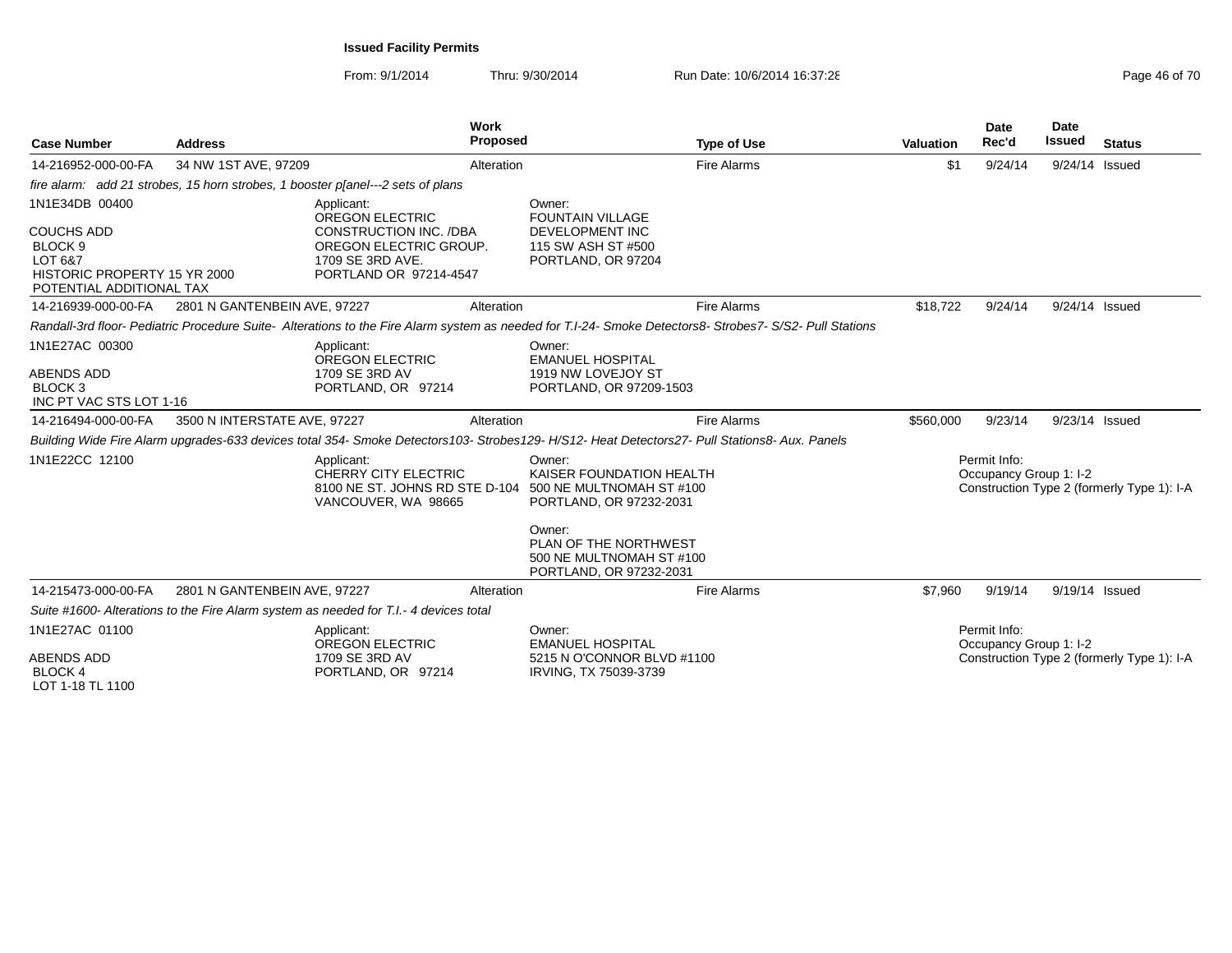| <b>Case Number</b>                                                                                             | <b>Address</b>                                 |                                                                                                                     | Work<br><b>Proposed</b> |                                                                                                                                                                                  | <b>Type of Use</b> | Valuation                                                                          | <b>Date</b><br>Rec'd                             | <b>Date</b><br>Issued | <b>Status</b>                              |  |
|----------------------------------------------------------------------------------------------------------------|------------------------------------------------|---------------------------------------------------------------------------------------------------------------------|-------------------------|----------------------------------------------------------------------------------------------------------------------------------------------------------------------------------|--------------------|------------------------------------------------------------------------------------|--------------------------------------------------|-----------------------|--------------------------------------------|--|
| 14-214982-000-00-FA                                                                                            | 1500 SW 1ST AVE, 97201                         |                                                                                                                     | Alteration              |                                                                                                                                                                                  | <b>Fire Alarms</b> | \$1                                                                                | 9/19/14                                          | 9/19/14 Final         |                                            |  |
|                                                                                                                |                                                |                                                                                                                     |                         | release of access control mag- lock ddor on the 4th and 5th floor elevator lobby. Also release of fire statrway electrifibohand set locks.--- no plans                           |                    |                                                                                    |                                                  |                       |                                            |  |
| 1S1E03CA 00600<br><b>PORTLAND</b><br><b>BLOCK 116 TL 600</b>                                                   |                                                | Applicant:<br>CHRISTENSON ELECTRIC<br>111 SW COLUMBIA ST #480<br>PORTLAND, OR 97201                                 |                         | Owner:<br><b>URBAN OFFICE</b><br>111 SW COLUMBIA ST #1380<br>PORTLAND, OR 97201-5845                                                                                             |                    | Permit Info:<br>Occupancy Group 1: B<br>Construction Type 2 (formerly Type 1): I-A |                                                  |                       |                                            |  |
|                                                                                                                |                                                |                                                                                                                     |                         | Owner:<br><b>PARKING</b><br>111 SW COLUMBIA ST #1380<br>PORTLAND, OR 97201-5845<br>Owner:<br><b>FACILITIES</b><br>111 SW COLUMBIA ST #1380<br>PORTLAND, OR 97201-5845            |                    |                                                                                    |                                                  |                       |                                            |  |
| 14-213569-000-00-FA                                                                                            | 34 NW 1ST AVE, 97209                           |                                                                                                                     | Alteration              |                                                                                                                                                                                  | <b>Fire Alarms</b> | \$1,300                                                                            | 9/16/14                                          | 9/16/14 Issued        |                                            |  |
|                                                                                                                | 3rd floor- Replace damaged smoke (4) detectors |                                                                                                                     |                         |                                                                                                                                                                                  |                    |                                                                                    |                                                  |                       |                                            |  |
| 1N1E34DB 00400                                                                                                 |                                                | Applicant:<br><b>WESTERN STATES FIRE</b>                                                                            |                         | Owner:<br><b>FOUNTAIN VILLAGE</b>                                                                                                                                                |                    |                                                                                    |                                                  |                       |                                            |  |
| <b>COUCHS ADD</b><br>BLOCK <sub>9</sub><br>LOT 6&7<br>HISTORIC PROPERTY 15 YR 2000<br>POTENTIAL ADDITIONAL TAX |                                                | <b>PROTECTION</b><br>13896 FIR ST., SUITE B<br>OREGON CITY, OR 97045                                                |                         | DEVELOPMENT INC<br>115 SW ASH ST #500<br>PORTLAND, OR 97204                                                                                                                      |                    |                                                                                    |                                                  |                       |                                            |  |
| 14-219546-000-00-FA                                                                                            | 5050 NE HOYT ST, 97213                         |                                                                                                                     | Alteration              |                                                                                                                                                                                  | <b>Fire Alarms</b> | \$5,582                                                                            | 9/30/14                                          | 9/30/14 Issued        |                                            |  |
|                                                                                                                |                                                | Suite #514- Alterations to Fire Alarm system as needed for T.I.- 14 devices total5- Smoke detectors7- Strobes2- H/S |                         |                                                                                                                                                                                  |                    |                                                                                    |                                                  |                       |                                            |  |
| 1N2E31BD 03800<br>CENTER ADD<br>BLOCK <sub>3</sub><br>LOT 1-7 INC PT VAC ST<br>LOT 20-26 EXC PT IN ST          |                                                | Applicant:<br>Amanda<br><b>Cochran Electric</b>                                                                     |                         | Owner:<br>PROVIDENCE HEALTH<br>4400 NE HALSEY ST BLDG 2 #190<br>PORTLAND, OR 97213-1545<br>Owner:<br>SERVICES-OREGON<br>4400 NE HALSEY ST BLDG 2 #190<br>PORTLAND, OR 97213-1545 |                    |                                                                                    | Permit Info:<br>Occupancy Group 1: B<br>I-FR     |                       | Construction Type 2 (formerly Type 1):     |  |
| 14-219513-000-00-FA                                                                                            | 501 N GRAHAM ST, 97227                         |                                                                                                                     | Alteration              |                                                                                                                                                                                  | <b>Fire Alarms</b> | \$1,980                                                                            | 9/30/14                                          | 9/30/14 Issued        |                                            |  |
|                                                                                                                |                                                | Suite #275- Alteration to the Fire Alarm system as needed for T.I.- 2 strobes total                                 |                         |                                                                                                                                                                                  |                    |                                                                                    |                                                  |                       |                                            |  |
| 1N1E27AC 01000                                                                                                 |                                                | Applicant:<br><b>CHRISTENSON ELECTRIC</b>                                                                           |                         | Owner:<br>LEGACY HEALTH SYSTEM                                                                                                                                                   |                    |                                                                                    | Permit Info:<br>Occupancy Group 1: B_Bank, Off., |                       |                                            |  |
| ABENDS ADD<br><b>BLOCK 1 TL 1000</b>                                                                           |                                                | 111 SW COLUMBIA ST #480<br>PORTLAND, OR 97201                                                                       |                         | 1919 NW LOVEJOY ST<br>PORTLAND, OR 97209                                                                                                                                         |                    |                                                                                    | Med.Off., Pub.Bldg.                              |                       | Construction Type 2 (formerly Type 1): I-A |  |
| 14-219303-000-00-FA                                                                                            | 700 SW 5TH AVE                                 |                                                                                                                     | Alteration              |                                                                                                                                                                                  | <b>Fire Alarms</b> | \$1                                                                                | 9/30/14                                          | 9/30/14 Issued        |                                            |  |
|                                                                                                                |                                                | modify existing mall system to accomodate build out of new tenate-- 3 setsof plans                                  |                         |                                                                                                                                                                                  |                    |                                                                                    |                                                  |                       |                                            |  |
| 1S1E03BB1 90001                                                                                                |                                                | Applicant:<br>SIGNALING SYSTEM SOLUTIONS<br><b>INC</b><br>13504 NE 84TH ST STE #103-160<br>VANCOUVER, WA 98682-3091 |                         | Owner:<br>PIONEER PLACE LIMITED<br><b>PARTNERSHIP</b><br>PO BOX 617905<br>CHICAGO, IL 60661-7905                                                                                 |                    |                                                                                    | Permit Info:<br>Occupancy Group 1: M             |                       | Construction Type 2 (formerly Type 1): I-A |  |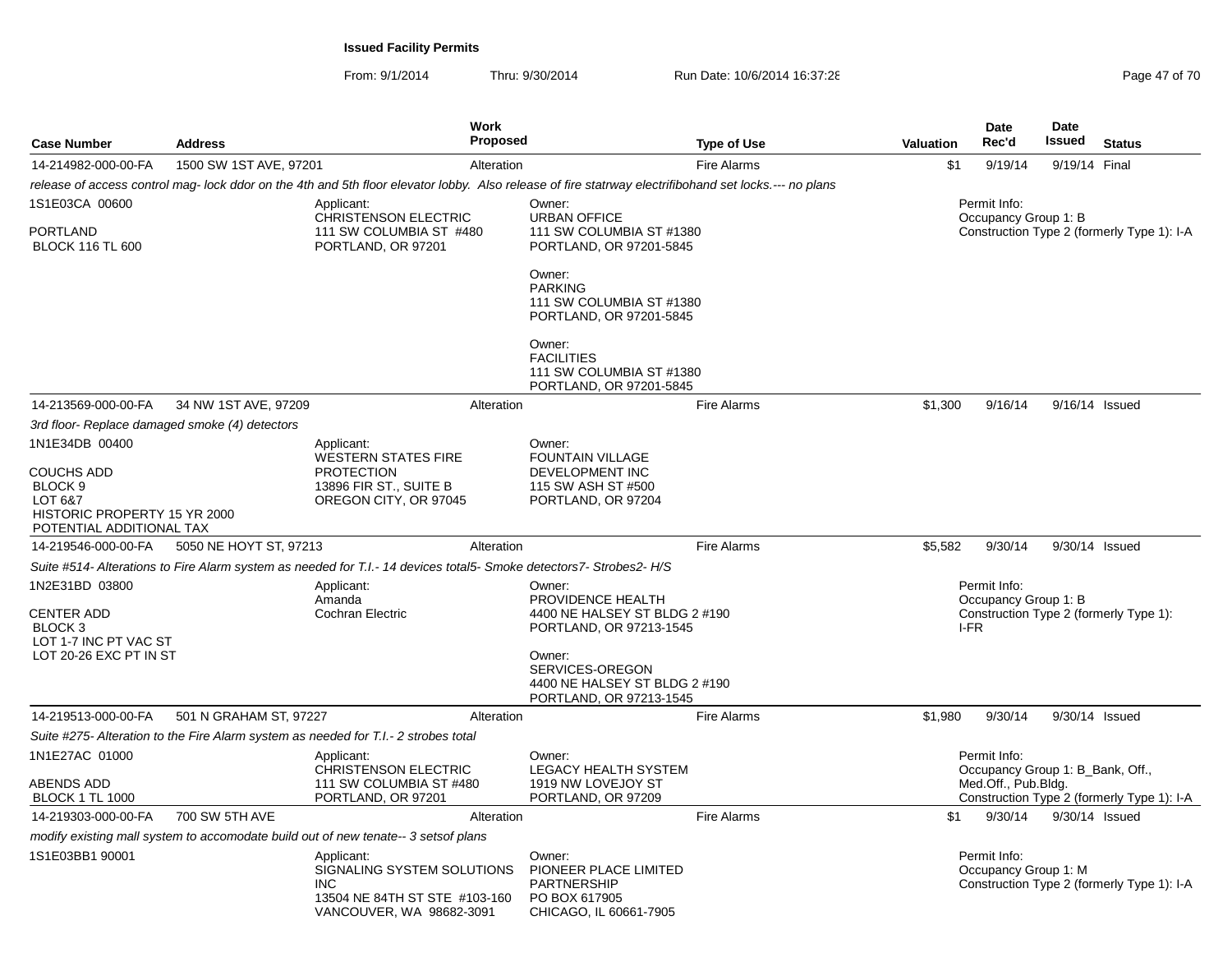| <b>Case Number</b>                                                                                  | <b>Address</b>                                                                                    |                                                                                                                  | Work<br>Proposed                                                                          |                                                                                                | <b>Type of Use</b>     | <b>Valuation</b>                                                                   | Date<br>Rec'd                                                           | <b>Date</b><br>Issued | <b>Status</b>                                |
|-----------------------------------------------------------------------------------------------------|---------------------------------------------------------------------------------------------------|------------------------------------------------------------------------------------------------------------------|-------------------------------------------------------------------------------------------|------------------------------------------------------------------------------------------------|------------------------|------------------------------------------------------------------------------------|-------------------------------------------------------------------------|-----------------------|----------------------------------------------|
| 14-217314-000-00-FA                                                                                 | 1500 SW 1ST AVE, 97201                                                                            |                                                                                                                  | Alteration                                                                                |                                                                                                | <b>Fire Sprinklers</b> | \$1                                                                                | 9/24/14                                                                 |                       | 9/26/14 Issued                               |
|                                                                                                     |                                                                                                   | SPRINKLER - RELOCATE (5) SPRINKLERS AROUND NEW WALLS FOR TI                                                      |                                                                                           |                                                                                                |                        |                                                                                    |                                                                         |                       |                                              |
| 1S1E03CA 00600<br><b>PORTLAND</b><br><b>BLOCK 116 TL 600</b>                                        |                                                                                                   | Applicant:<br><b>BASIC FIRE PROTECTION</b><br>8135 N.E. MLK JR. BLVD<br>PORTLAND, OR 97211                       |                                                                                           | Owner:<br><b>URBAN OFFICE</b><br>111 SW COLUMBIA ST #1380<br>PORTLAND, OR 97201-5845           |                        | Permit Info:<br>Occupancy Group 1: B<br>Construction Type 2 (formerly Type 1): I-A |                                                                         |                       |                                              |
|                                                                                                     |                                                                                                   |                                                                                                                  |                                                                                           | Owner:<br><b>PARKING</b><br>111 SW COLUMBIA ST #1380<br>PORTLAND, OR 97201-5845                |                        |                                                                                    |                                                                         |                       |                                              |
|                                                                                                     |                                                                                                   |                                                                                                                  |                                                                                           | Owner:<br><b>FACILITIES</b><br>111 SW COLUMBIA ST #1380<br>PORTLAND, OR 97201-5845             |                        |                                                                                    |                                                                         |                       |                                              |
| 14-218246-000-00-FA                                                                                 | 720 SW WASHINGTON ST, 97205                                                                       |                                                                                                                  | Alteration                                                                                |                                                                                                | <b>Fire Sprinklers</b> | \$4,820                                                                            | 9/26/14                                                                 |                       | 9/26/14 Issued                               |
|                                                                                                     |                                                                                                   | Suite #106- Alterations to Fire Sprinklers as needed for T.I.- 12 heads total                                    |                                                                                           |                                                                                                |                        |                                                                                    |                                                                         |                       |                                              |
| 1N1E34CC 06600                                                                                      |                                                                                                   | Applicant:<br><b>VIKING SPRINKLER</b>                                                                            |                                                                                           | Owner:<br><b>GPO MORGAN LLC</b>                                                                |                        |                                                                                    |                                                                         |                       |                                              |
| <b>PORTLAND</b><br>BLOCK 213<br>LOT 1&2&7&8                                                         |                                                                                                   | 3245 NW FRONT AVE<br>PORTLAND, OR 97210                                                                          |                                                                                           | 522 SW 5TH AVE #1105<br>PORTLAND, OR 97204                                                     |                        |                                                                                    |                                                                         |                       |                                              |
| 14-213542-000-00-FA                                                                                 | 2801 N GANTENBEIN AVE, 97227                                                                      |                                                                                                                  | Alteration                                                                                |                                                                                                | <b>Fire Sprinklers</b> | \$6,388                                                                            | 9/16/14                                                                 |                       | 9/16/14 Issued                               |
|                                                                                                     |                                                                                                   | Suite #1600- Alterations to Fire Sprinklers as needed for T.I.- 19 heads total                                   |                                                                                           |                                                                                                |                        |                                                                                    |                                                                         |                       |                                              |
| 1N1E27AC 01100<br>ABENDS ADD<br><b>BLOCK 4</b><br>LOT 1-18 TL 1100                                  |                                                                                                   | Applicant:<br><b>CROSSFIRE SPRINKLER CO</b><br>17400 SE 82ND DR<br>CLACKAMAS OR 97015                            |                                                                                           | Owner:<br><b>EMANUEL HOSPITAL</b><br>5215 N O'CONNOR BLVD #1100<br>IRVING, TX 75039-3739       |                        |                                                                                    | Permit Info:<br>Occupancy Group 1: I-2                                  |                       | Construction Type 2 (formerly Type 1): I-A   |
| 14-210528-000-00-FA                                                                                 | 11851 NE GLENN WIDING DR, 97220                                                                   |                                                                                                                  | Alteration                                                                                |                                                                                                | <b>Fire Sprinklers</b> | \$1                                                                                | 9/10/14                                                                 | 9/10/14 Final         |                                              |
|                                                                                                     |                                                                                                   | ADD SPRINKLERS DUE TO WALL BEING MOVED---2 SETS OF PLANS                                                         |                                                                                           |                                                                                                |                        |                                                                                    |                                                                         |                       |                                              |
| 1N2E15A 00201                                                                                       |                                                                                                   | Applicant:<br><b>WESTERN STATES FIRE</b><br><b>PROTECTION</b><br>13896 FIR ST., SUITE B<br>OREGON CITY, OR 97045 |                                                                                           | Owner:<br>PACIFIC REALTY ASSOCIATES L P<br>15350 SW SEQUOIA PKWY #300<br>TIGARD, OR 97224-7175 |                        |                                                                                    |                                                                         |                       |                                              |
| 14-208000-000-00-FA                                                                                 | 5725 NE 138TH AVE, 97230                                                                          |                                                                                                                  | Alteration                                                                                |                                                                                                | <b>Fire Sprinklers</b> | \$1,532                                                                            | 9/4/14                                                                  |                       | $9/4/14$ Issued                              |
|                                                                                                     | Infusion- Add and relocate fire sprinklers as needed for T.I.- 3 heads total                      |                                                                                                                  |                                                                                           |                                                                                                |                        |                                                                                    |                                                                         |                       |                                              |
| 1N2E14DC 02800<br><b>REYNOLDS MTN VIEW PLAT 2</b><br>LOT 67&68 EXC PT IN ST & S 43.52' OF LOT<br>69 | Applicant:<br><b>COSCO FIRE PROTECTION</b><br>2501 SE COLUMBIA WAY STE 100<br>VANCOUVER, WA 98661 |                                                                                                                  | Owner:<br>KAISER FOUNDATION HEALTH<br>500 NE MULTNOMAH ST #100<br>PORTLAND, OR 97232-2031 |                                                                                                |                        |                                                                                    | Permit Info:<br>Occupancy Group 1: B Bank, Off.,<br>Med.Off., Pub.Bldg. |                       | Construction Type 2 (formerly Type 1): III-B |
|                                                                                                     |                                                                                                   |                                                                                                                  |                                                                                           | Owner:<br>PLAN OF THE NORTHWEST<br>500 NE MULTNOMAH ST #100<br>PORTLAND, OR 97232-2031         |                        |                                                                                    |                                                                         |                       |                                              |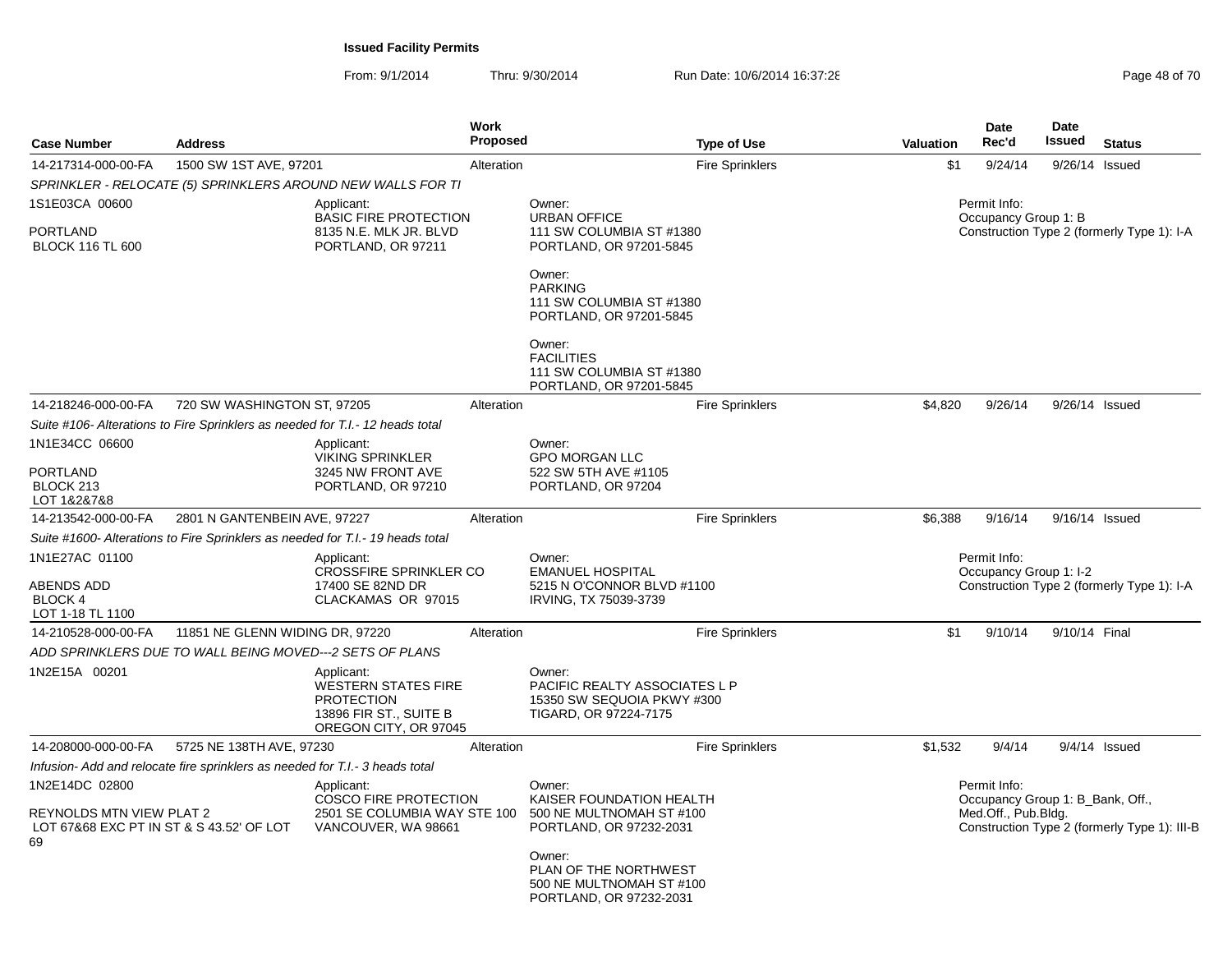| <b>Case Number</b>                                               | <b>Address</b>                                                          | <b>Work</b><br><b>Proposed</b>                                                                                                                                    |                                                                                                           | <b>Type of Use</b>     | <b>Valuation</b> | Date<br>Rec'd                                                           | <b>Date</b><br>Issued | <b>Status</b>                              |
|------------------------------------------------------------------|-------------------------------------------------------------------------|-------------------------------------------------------------------------------------------------------------------------------------------------------------------|-----------------------------------------------------------------------------------------------------------|------------------------|------------------|-------------------------------------------------------------------------|-----------------------|--------------------------------------------|
| 14-211035-000-00-FA                                              | 1220 SW MORRISON ST, 97205                                              | Alteration                                                                                                                                                        |                                                                                                           | <b>Fire Sprinklers</b> | \$1              | 9/11/14                                                                 | 9/11/14 Issued        |                                            |
|                                                                  | add, relocate or plug heads to meettenate improvement---3 sets of plans |                                                                                                                                                                   |                                                                                                           |                        |                  |                                                                         |                       |                                            |
| 1N1E33DD 06200<br>PORTLAND<br><b>BLOCK S1/2H</b>                 |                                                                         | Applicant:<br>VANPORT FIRE SPRINKLERS INC<br>6101 NE 127TH AVE<br>VANCOUVER, WA 98682                                                                             | Owner:<br>WESTON INVESTMENT CO LLC<br>2154 NE BROADWAY RM 200<br>PORTLAND, OR 97232-1590                  |                        | I-FR             | Permit Info:<br>Occupancy Group 1: B                                    |                       | Construction Type 2 (formerly Type 1):     |
| LOT 1-8                                                          |                                                                         |                                                                                                                                                                   |                                                                                                           |                        |                  |                                                                         |                       |                                            |
| 14-216524-000-00-FA                                              | 2525 SW 1ST AVE, 97201                                                  | Alteration                                                                                                                                                        |                                                                                                           | <b>Fire Sprinklers</b> | \$1              | 9/23/14                                                                 | 9/24/14 Issued        |                                            |
|                                                                  |                                                                         | 1ST FLOOR BIKE ROOM AND LOCKER ROOM T.I.-FIRE SPRINKLER - TENANT IMPROVEMENT: NEW 1ST FLOOR LOCKER ROOMS: 9 SPRINKLERS RELOCATED: 1 SPRINKLER ADDED: 2 ADDITIONAL |                                                                                                           |                        |                  |                                                                         |                       |                                            |
| 1S1E10BB 00900                                                   |                                                                         | Applicant:<br><b>BASIC FIRE PROTECTION</b><br>8135 NE MLK Jr Blvd<br>PORTLAND, OR 97211                                                                           | Owner:<br><b>KBS ADP PLAZA LLC</b><br>2715 SW 3RD AVE<br>PORTLAND, OR 97201                               |                        |                  | Permit Info:<br>Occupancy Group 1: B_Bank, Off.,<br>Med.Off., Pub.Bldg. |                       |                                            |
| 14-217134-000-00-FA                                              | 555 SW OAK ST                                                           | Alteration                                                                                                                                                        |                                                                                                           | <b>Fire Sprinklers</b> | \$1              | 9/24/14                                                                 | 9/24/14 Issued        |                                            |
|                                                                  | sprinkler modification for new tenate---2 sets of plans                 |                                                                                                                                                                   |                                                                                                           |                        |                  |                                                                         |                       |                                            |
| 1N1E34CD 80000                                                   |                                                                         | Applicant:<br>MCKINSTRY ELECTRIC. (a dba for ASSOCIATION OF UNIT OWNERS                                                                                           | Owner:                                                                                                    |                        |                  |                                                                         |                       |                                            |
| ONE ELEVEN TOWER CONDOMINIUM<br><b>GENERAL COMMON ELEMENTS</b>   |                                                                         | FACILITY ELECTRICAL SERVICES) OF<br>16790 NE MASON ST., STE 100<br>PORTLAND OR 97230                                                                              | ONE ELEVEN TOWER<br>CONDOMINIUM 111 SW 5TH<br>PORTLAND, OR 97204                                          |                        |                  |                                                                         |                       |                                            |
| 14-216496-000-00-FA                                              | 1001 SW 5TH AVE, 97204                                                  | Alteration                                                                                                                                                        |                                                                                                           | <b>Fire Sprinklers</b> | \$1              | 9/23/14                                                                 |                       | 9/24/14 Under Inspection                   |
|                                                                  |                                                                         | SUITE #1525- FIRE SPRINKLER - TENANT IMPROVEMENT: 9 SPRINKLER DROPS RELOCATED AROUND NEW WALLS AND SPRINKLERS REPLACED WITH NEW OR 1 SPRINKER ADDED & 1 SPIRNKL   |                                                                                                           |                        |                  |                                                                         |                       |                                            |
| 1S1E03BB 00800<br><b>PORTLAND</b><br>BLOCK 169<br>LOT 1-8        |                                                                         | Applicant:<br><b>BASIC FIRE PROTECTION</b><br>8135 NE MLK Jr Blvd<br>PORTLAND, OR 97211                                                                           | Owner:<br>OR-CONGRESS CENTER LP<br>235 MONTGOMERY ST 16TH<br><b>FLOOR</b><br>SAN FRANCISCO, CA 94104-3104 |                        |                  | Permit Info:<br>Occupancy Group 1: B                                    |                       | Construction Type 2 (formerly Type 1): I-A |
| SEE R246278 (R667717341)<br>14-216508-000-00-FA                  | 5050 NE HOYT ST, 97213                                                  | Alteration                                                                                                                                                        |                                                                                                           | <b>Fire Sprinklers</b> | \$1              | 9/23/14                                                                 | 9/24/14 Issued        |                                            |
|                                                                  |                                                                         | SUITE #454-FIRE SPRINKLER - TENANT IMPROVEMENT: 4 SPRINKLERS RELOCATED AND 1 SPRINKLER ADDEDRECEIVED: 3 SETS OF CUT SHEETS. 3 SETS OF PLANS                       |                                                                                                           |                        |                  |                                                                         |                       |                                            |
| 1N2E31BD 03800                                                   |                                                                         | Applicant:<br><b>BASIC FIRE PROTECTION</b>                                                                                                                        | Owner:<br>PROVIDENCE HEALTH                                                                               |                        |                  | Permit Info:<br>Occupancy Group 1: B                                    |                       |                                            |
| <b>CENTER ADD</b><br>BLOCK <sub>3</sub><br>LOT 1-7 INC PT VAC ST |                                                                         | 8135 NE MLK Jr Blvd<br>PORTLAND, OR 97211                                                                                                                         | 4400 NE HALSEY ST BLDG 2 #190<br>PORTLAND, OR 97213-1545                                                  |                        | I-FR             |                                                                         |                       | Construction Type 2 (formerly Type 1):     |
| LOT 20-26 EXC PT IN ST                                           |                                                                         |                                                                                                                                                                   | Owner:<br>SERVICES-OREGON<br>4400 NE HALSEY ST BLDG 2 #190<br>PORTLAND, OR 97213-1545                     |                        |                  |                                                                         |                       |                                            |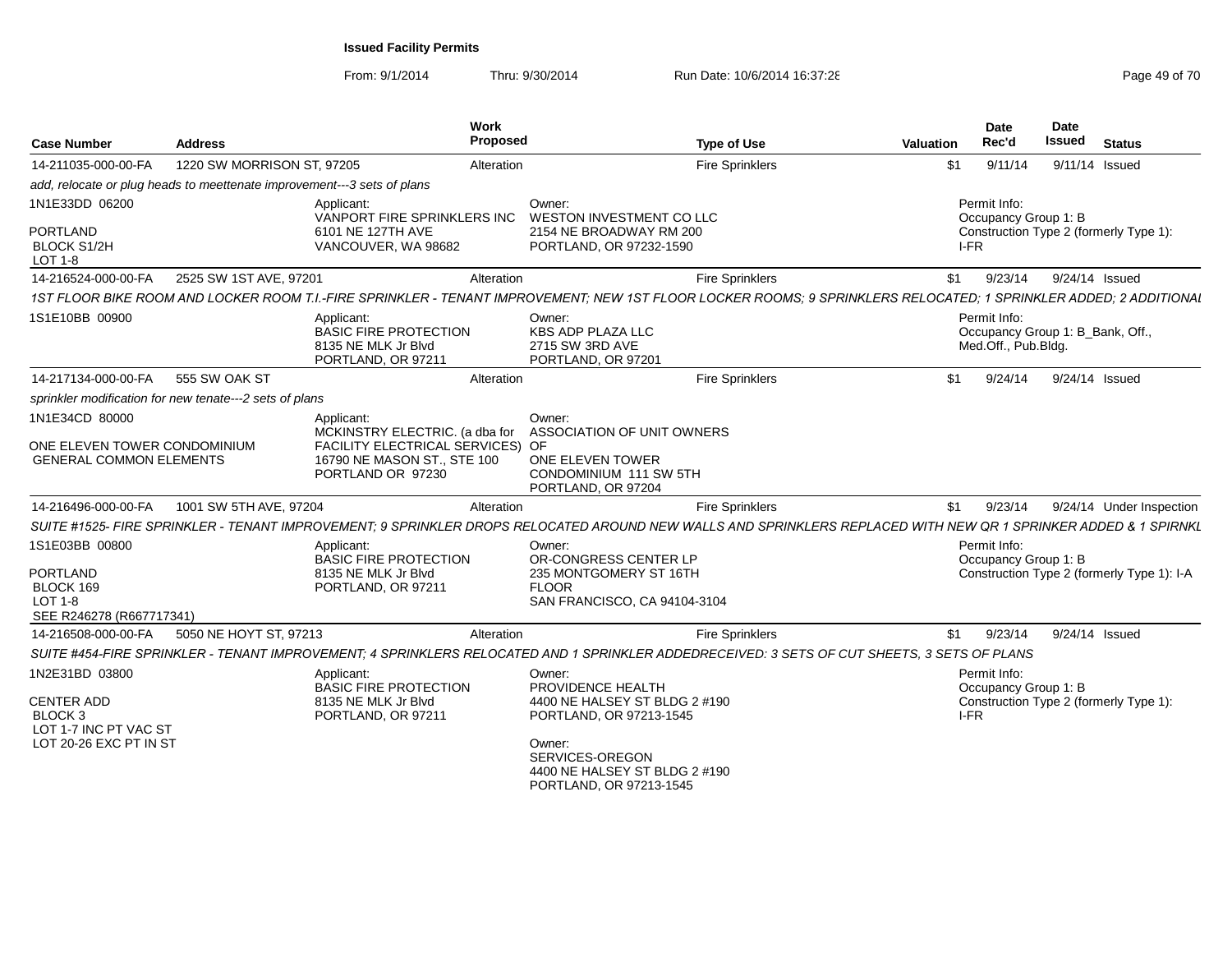| <b>Case Number</b>                                                             | <b>Address</b>              | <b>Work</b><br><b>Proposed</b>                                                                                                                      |                                                                                                                                                                  | <b>Type of Use</b>     | <b>Valuation</b> | Date<br>Rec'd                                                           | <b>Date</b><br><b>Issued</b> | <b>Status</b>                                                                   |
|--------------------------------------------------------------------------------|-----------------------------|-----------------------------------------------------------------------------------------------------------------------------------------------------|------------------------------------------------------------------------------------------------------------------------------------------------------------------|------------------------|------------------|-------------------------------------------------------------------------|------------------------------|---------------------------------------------------------------------------------|
| 14-216956-000-00-FA                                                            | 308 SW 2ND AVE, 97204       | Alteration                                                                                                                                          |                                                                                                                                                                  | <b>Fire Sprinklers</b> | \$15,482         | 9/24/14                                                                 |                              | 9/24/14 Issued                                                                  |
|                                                                                |                             | Suite #200- Crowd Compass- Alterations to the Fire Sprinklers as needed for T.I.-                                                                   |                                                                                                                                                                  |                        |                  |                                                                         |                              |                                                                                 |
| 1N1E34CD 04600                                                                 |                             | Applicant:<br><b>MCKINSTRY CO</b><br>16790 NE MASON ST. STE 100<br>PORTLAND, OR 97230                                                               | Owner:<br>NGP DUNCAN PLAZA<br>PO BOX 4900 DEPT #360<br>SCOTTSDALE, AZ 85261-4900<br>Owner:<br>PORTLAND LLC<br>PO BOX 4900 DEPT #360<br>SCOTTSDALE, AZ 85261-4900 |                        |                  | Permit Info:                                                            |                              | Occupancy Group 1: A-2 Restaurant<br>Construction Type 2 (formerly Type 1): I-A |
| 14-211890-000-00-FA                                                            | 1211 SW 5TH AVE, 97204      | Alteration                                                                                                                                          |                                                                                                                                                                  | <b>Fire Sprinklers</b> | \$1              | 9/12/14                                                                 | 9/12/14 Issued               |                                                                                 |
|                                                                                |                             | Suite #2300- Add, remove and relocate Fire Sprinklers as needed for T.I.- 50 heads total                                                            |                                                                                                                                                                  |                        |                  |                                                                         |                              |                                                                                 |
| 1S1E03BC 00900<br>PORTLAND<br>BLOCK 167<br>LOT 1-8                             |                             | Applicant:<br><b>MCKINSTRY CO</b><br>16970 NE MASON ST, SUITE 100<br>PORTLAND OR 97230-7398                                                         | Owner:<br>PACWEST CENTER LLC<br>1211 SW 5TH AVE #2230<br>PORTLAND, OR 97204                                                                                      |                        |                  | Permit Info:<br>Occupancy Group 1: B_Bank, Off.,<br>Med.Off., Pub.Bldg. |                              |                                                                                 |
| 14-213508-000-00-FA                                                            | 919 NE 19TH AVE, 97232      | Alteration                                                                                                                                          |                                                                                                                                                                  | <b>Fire Sprinklers</b> | \$1              | 9/16/14                                                                 | 9/16/14 Issued               |                                                                                 |
|                                                                                |                             | Suite # 380S- Alterations to Fire Sprinklers as needed for T.I.- 10 heads total                                                                     |                                                                                                                                                                  |                        |                  |                                                                         |                              |                                                                                 |
| 1N1E35AC 00100<br>SULLIVANS ADD<br><b>BLOCK 36 TL 100</b>                      |                             | Applicant:<br><b>VANPORT FIRE SPRINKLER</b><br>6101 NE 127TH AV #200<br>VANCOUVER, WA 98682                                                         | Owner:<br>WESTON INVESTMENT CO LLC<br>2154 NE BROADWAY RM 200<br>PORTLAND, OR 97232-1590                                                                         |                        |                  | Permit Info:<br>Occupancy Group 1: B                                    |                              | Construction Type 2 (formerly Type 1): II-A                                     |
| 14-208175-000-00-FA                                                            | 2800 N VANCOUVER AVE, 97227 | Alteration                                                                                                                                          |                                                                                                                                                                  | <b>Fire Sprinklers</b> | \$1              | 9/4/14                                                                  |                              | 9/5/14 Issued                                                                   |
|                                                                                |                             | SPRINKLER - STAND ALONE PERMIT TO ADD (2) SPRINKLERS IN EXISTING LEVEL 1 MECHANICAL ROOM                                                            |                                                                                                                                                                  |                        |                  |                                                                         |                              |                                                                                 |
| 1N1E27AC 01300<br>RAILROAD SHOPS ADD<br>BLOCK <sub>2</sub><br>LOT 1-16 TL 1300 |                             | Applicant:<br><b>BASIC FIRE PROTECTION</b><br>8135 NE MARTIN LUTHER KING JR 1919 NW LOVEJOY ST<br><b>BLVD</b><br>PORTLAND, OR 97211                 | Owner:<br><b>LEGACY HEALTH SYSTEM</b><br>PORTLAND, OR 97209                                                                                                      |                        |                  |                                                                         |                              |                                                                                 |
| 14-206754-000-00-FA                                                            | 1122 SW STARK ST, 97205     | Alteration                                                                                                                                          |                                                                                                                                                                  | <b>Fire Sprinklers</b> | \$1              | 9/2/14                                                                  |                              | 9/5/14 Issued                                                                   |
|                                                                                |                             | SPRINKLER - ADD NEW SPIRNKLER SYSTEM TO EXISTING BUILDINGRECEIVED 2 SETS CUTS SHEETS AND 2 SETS OF PLANS                                            |                                                                                                                                                                  |                        |                  |                                                                         |                              |                                                                                 |
| 1N1E33DD 01900<br>PORTLAND<br><b>BLOCK 255</b><br>N 40' OF LOT 7<br>LOT 8      |                             | Applicant:<br><b>BLACKSTONE FIRE</b><br>612 NE SQUIRE RD<br>WASHOUGAL, WA 98071                                                                     | Owner:<br>1122 STARK INVESTMENT LLC<br>2455 NW MARSHALL ST #1<br>PORTLAND, OR 97210                                                                              |                        |                  | Permit Info:<br>Occupancy Group 1: B_Bank, Off.,<br>Med.Off., Pub.Bldg. |                              | Construction Type 2 (formerly Type 1): III-B                                    |
| 14-215238-000-00-FA                                                            | 50 SW 2ND AVE, 97204        | Alteration                                                                                                                                          |                                                                                                                                                                  | <b>Fire Sprinklers</b> | \$1              | 9/19/14                                                                 | 9/19/14 Issued               |                                                                                 |
|                                                                                |                             | install 1 new pendent, relocate / extend 3 existing pendent sprinklers, demo 6 existing pendent sprinklers for tenant improvement---3 sets of plans |                                                                                                                                                                  |                        |                  |                                                                         |                              |                                                                                 |
| 1N1E34DC 01100                                                                 |                             | Applicant:<br><b>Fire Systems West</b><br>600 SE Maritime Ave<br>Suite 300<br>Vancouver, WA 98661                                                   | Owner:<br><b>FOUNTAIN VILLAGE</b><br>DEVELOPMENT CO<br>115 SW ASH ST #500<br>PORTLAND, OR 97204                                                                  |                        |                  |                                                                         |                              |                                                                                 |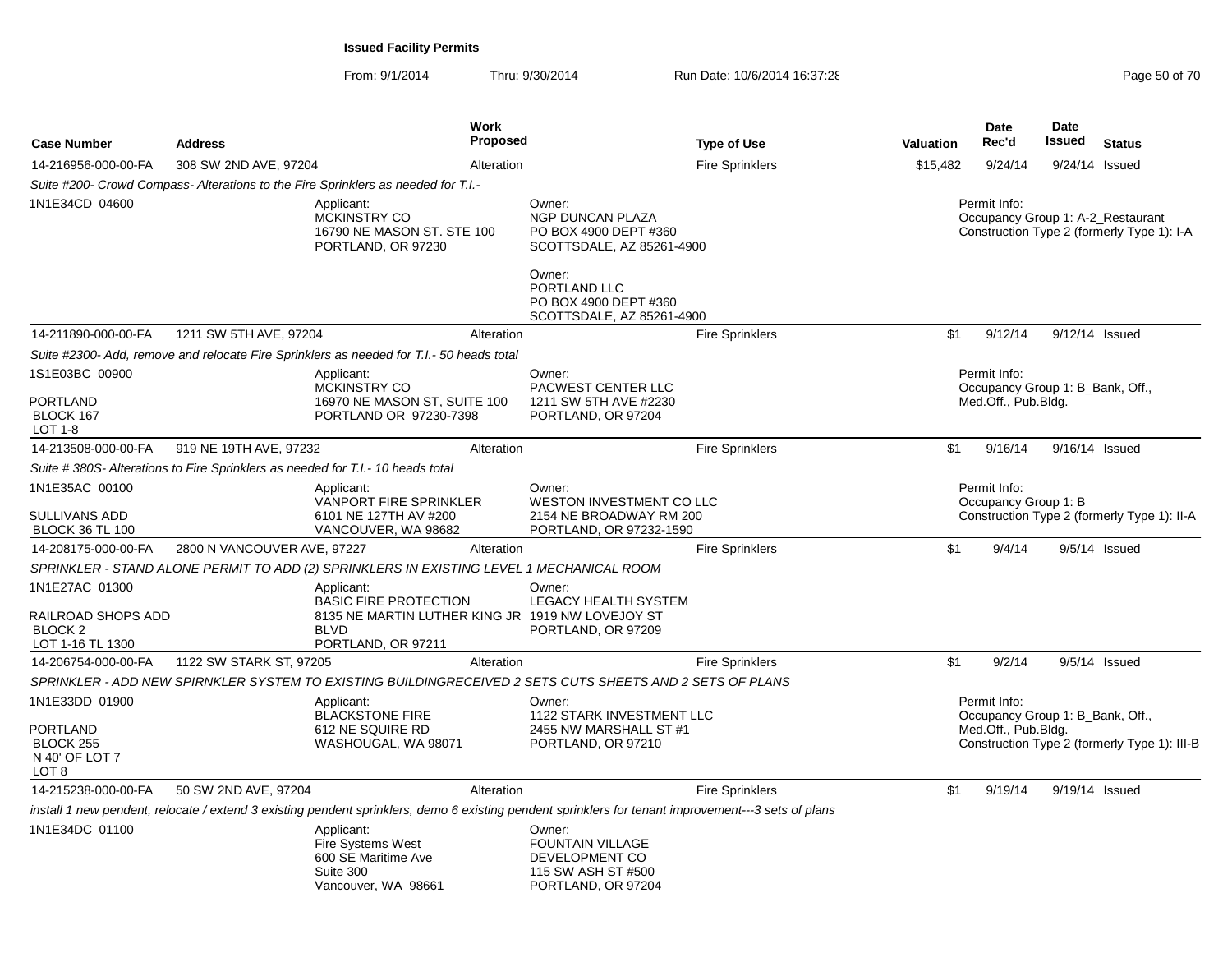| <b>Case Number</b>                                                        | <b>Address</b>               |                                                                                                                      | Work<br>Proposed |                                                                                                                             | <b>Type of Use</b>     | <b>Valuation</b> | <b>Date</b><br>Rec'd                             | <b>Date</b><br>Issued | <b>Status</b>                              |
|---------------------------------------------------------------------------|------------------------------|----------------------------------------------------------------------------------------------------------------------|------------------|-----------------------------------------------------------------------------------------------------------------------------|------------------------|------------------|--------------------------------------------------|-----------------------|--------------------------------------------|
| 14-215109-000-00-FA                                                       | 111 SW 5TH AVE, 97204-3626   |                                                                                                                      | Alteration       |                                                                                                                             | <b>Fire Sprinklers</b> | \$1              | 9/19/14                                          |                       | 9/19/14 Under Inspection                   |
|                                                                           |                              | replace/relocate existing sprinkler heads with quick response as necessary for tenate improvement--- 3 sets of plans |                  |                                                                                                                             |                        |                  |                                                  |                       |                                            |
| 1N1E34CD 01300                                                            |                              | Applicant:<br>Fire Systems West<br>600 SE Maritime Ave<br>Suite 300<br>Vancouver, WA 98661                           |                  |                                                                                                                             |                        |                  | Permit Info:<br>Occupancy Group 1: B             |                       | Construction Type 2 (formerly Type 1): I-A |
| 14-214513-000-00-FA                                                       | 4400 NE HALSEY ST - Bldg D   |                                                                                                                      | Alteration       |                                                                                                                             | <b>Fire Sprinklers</b> | \$1              | 9/18/14                                          |                       | 9/19/14 Issued                             |
|                                                                           |                              | SPRINKLER - RELOCATE (8) SPRINKLERS AROUND NEW WALLS & CEILING IN WOMEN'S RESTROOM TI                                |                  |                                                                                                                             |                        |                  |                                                  |                       |                                            |
| 1N2E31BB 03401                                                            |                              | Applicant:<br><b>BASIC FIRE PROTECTION</b><br>8135 N.E. MLK JR. BLVD<br>PORTLAND, OR 97211                           |                  | Owner:<br>DAVIS BUSINESS CENTER LLC<br>4400 NE HALSEY ST BLDG 2 #190<br>PORTLAND, OR 97213                                  |                        | I-FR             | Permit Info:<br>Occupancy Group 1: B             |                       | Construction Type 2 (formerly Type 1):     |
| 14-214525-000-00-FA                                                       | 7201 N INTERSTATE AVE, 97217 |                                                                                                                      | Alteration       |                                                                                                                             | <b>Fire Sprinklers</b> | \$1              | 9/18/14                                          |                       | 9/19/14 Issued                             |
|                                                                           |                              |                                                                                                                      |                  | 1st floor-SPRINKLER - ADD (1) SPRINKLER IN NEW TELECOM ROOM, ADD (2) SPRINKLERS IN WAITING ROOM                             |                        |                  |                                                  |                       |                                            |
| 1N1E16AA 00300                                                            |                              | Applicant:<br><b>BASIC FIRE PROTECTION</b>                                                                           |                  | Owner:<br>KAISER FOUNDATION HEALTH                                                                                          |                        |                  | Permit Info:<br>Occupancy Group 1: B_Bank, Off., |                       |                                            |
| <b>WORLDS FAIR ADD</b><br><b>BLOCK1</b><br>LOT 5-11                       |                              | 8135 N.E. MLK JR. BLVD<br>PORTLAND, OR 97211                                                                         |                  | 500 NE MULTNOMAH ST #100<br>PORTLAND, OR 97232-2031                                                                         |                        |                  | Med.Off., Pub.Bldg.                              |                       |                                            |
| LOT 12 EXC PT IN ST<br>E 3.43' OF LOT 17&18                               |                              |                                                                                                                      |                  | Owner:<br>PLAN OF THE NORTHWEST<br>500 NE MULTNOMAH ST #100<br>PORTLAND, OR 97232-2031                                      |                        |                  |                                                  |                       |                                            |
| 14-215073-000-00-FA                                                       | 9255 NE ALDERWOOD RD, 97220  |                                                                                                                      | Alteration       |                                                                                                                             | <b>Fire Sprinklers</b> | \$1              | 9/19/14                                          | 9/19/14 Issued        |                                            |
| add 46 heads, relocate 8-- 3 sets of plans                                |                              |                                                                                                                      |                  |                                                                                                                             |                        |                  |                                                  |                       |                                            |
| 1N2E16 00200                                                              |                              | Applicant:<br>AFP SYSTEMS INC                                                                                        |                  | Owner:<br>PORT OF PORTLAND                                                                                                  |                        |                  |                                                  |                       |                                            |
| SECTION 16 1N 2E<br>TL 200 27.93 ACRES<br>SPLIT LEVY R317166 (R942160010) |                              | 19435 SW 129TH AVE<br>TUALATIN, OR 970627070                                                                         |                  | PO BOX 3529<br>PORTLAND, OR 97208-3529                                                                                      |                        |                  |                                                  |                       |                                            |
| 14-215045-000-00-FA                                                       | 700 SW 5TH AVE               |                                                                                                                      | Alteration       |                                                                                                                             | <b>Fire Sprinklers</b> | \$1              | 9/19/14                                          |                       | 9/19/14 Issued                             |
|                                                                           |                              |                                                                                                                      |                  | remove drops and replace with upright protection. relocate existing drops ro revised areas with ceiling.--- 3 sets of plans |                        |                  |                                                  |                       |                                            |
| 1S1E03BB1 90001                                                           |                              | Applicant:<br><b>MCKINSTRY CO</b><br>16790 NE MASON ST. STE 100<br>PORTLAND, OR 97230                                |                  | Owner:<br>PIONEER PLACE LIMITED<br>PARTNERSHIP<br>PO BOX 617905<br>CHICAGO, IL 60661-7905                                   |                        |                  | Permit Info:<br>Occupancy Group 1: M             |                       | Construction Type 2 (formerly Type 1): I-A |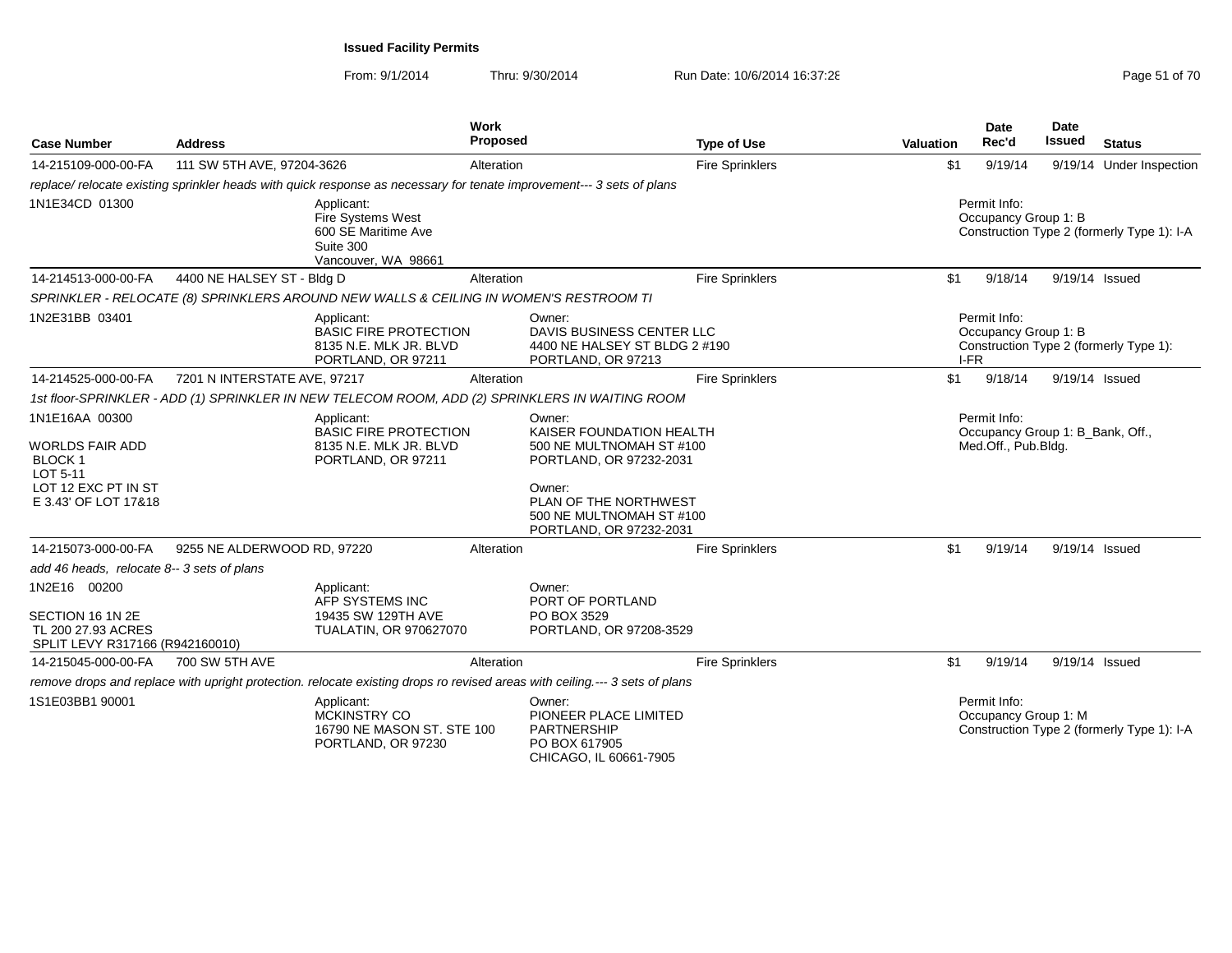| <b>Case Number</b>                                                                                                                             | <b>Address</b>                                                                | <b>Work</b><br><b>Proposed</b>                                                                                                               | <b>Type of Use</b>                                                                                                                                | <b>Valuation</b> | Date<br>Rec'd                                    | Date<br>Issued | <b>Status</b>                              |
|------------------------------------------------------------------------------------------------------------------------------------------------|-------------------------------------------------------------------------------|----------------------------------------------------------------------------------------------------------------------------------------------|---------------------------------------------------------------------------------------------------------------------------------------------------|------------------|--------------------------------------------------|----------------|--------------------------------------------|
| 14-214538-000-00-FA                                                                                                                            | 7832 N LEADBETTER RD                                                          | Alteration                                                                                                                                   | <b>Fire Sprinklers</b>                                                                                                                            | \$1              | 9/18/14                                          |                | 9/19/14 Issued                             |
|                                                                                                                                                |                                                                               |                                                                                                                                              | SPRINKLER-ADD 1 SPRINKLER TO PROTECT A ROOM THAT WAS PREVIOUSLY OPEN TO SPRINKLERS ABOVE, BUT HAS A PLASTIC SHEET/DUST COVER 8FT ABOVE THE FLOOR. |                  |                                                  |                |                                            |
| 2N1W25B 00400<br>BYBEE LAKE INDUSTRIAL PARK<br>LOT 4 TL 400<br>LAND & IMPS SEE R606887 (R123600251)<br>FOR OTHER IMPS & R606891 (R123600252) & |                                                                               | Applicant:<br>PATRIOT FIRE PROTECTION<br>4708 NE MINNEHAHA ST<br>VANCOUVER, WA 98661                                                         | Owner:<br>PORT OF PORTLAND(LEASED<br>1120 NW COUCH ST #350<br>PORTLAND, OR 97209<br>Owner:                                                        |                  |                                                  |                |                                            |
| R646275 (R123600254) FOR MACH & EQUIP                                                                                                          |                                                                               |                                                                                                                                              | BYBEE LAKE LOGISTICS CNTR LL(<br>1120 NW COUCH ST #350<br>PORTLAND, OR 97209                                                                      |                  |                                                  |                |                                            |
| 14-208312-000-00-FA                                                                                                                            | 11851 NE GLENN WIDING DR, 97220                                               | Alteration                                                                                                                                   | <b>Fire Sprinklers</b>                                                                                                                            | \$1              | 9/5/14                                           | 9/5/14 Final   |                                            |
|                                                                                                                                                | add one head and erlocate one head for TI-- 3 sets of plans                   |                                                                                                                                              |                                                                                                                                                   |                  |                                                  |                |                                            |
| 1N2E15A 00201                                                                                                                                  |                                                                               | Applicant:<br>WYATT FIRE PROTECTION INC<br>9095 SW BURNHAM ST<br>TIGARD, OR 972236104                                                        | Owner:<br>PACIFIC REALTY ASSOCIATES L P<br>15350 SW SEQUOIA PKWY #300<br>TIGARD, OR 97224-7175                                                    |                  |                                                  |                |                                            |
| 14-213497-000-00-FA                                                                                                                            | 2121 SW BROADWAY DR, 97201                                                    | Alteration                                                                                                                                   | <b>Fire Sprinklers</b>                                                                                                                            | \$2,675          | 9/16/14                                          |                | 9/16/14 Issued                             |
|                                                                                                                                                | Suite #200- Alterations to Fire Sprinklers as needed for T.I.- 16 heads total |                                                                                                                                              |                                                                                                                                                   |                  |                                                  |                |                                            |
| 1S1E04DD 09300                                                                                                                                 |                                                                               | Applicant:<br><b>VANPORT FIRE SPRINKLER</b>                                                                                                  | Owner:<br>WESTON INVESTMENT CO LLC                                                                                                                |                  | Permit Info:<br>Occupancy Group 1: B_Bank, Off., |                |                                            |
| <b>CARUTHERS ADD</b><br><b>BLOCK 37 TL 9300</b>                                                                                                |                                                                               | 6101 NE 127TH AVE #200<br>VANCOUVER, WA 98682                                                                                                | 2154 NE BROADWAY RM 200<br>PORTLAND, OR 97232-1590                                                                                                |                  | Med.Off., Pub.Bldg.                              |                |                                            |
| 14-203798-000-00-FA                                                                                                                            | 520 SW YAMHILL ST, 97204                                                      | Alteration                                                                                                                                   | <b>Fire Sprinklers</b>                                                                                                                            | \$1              | 8/25/14                                          |                | 9/4/14 Under Inspection                    |
|                                                                                                                                                |                                                                               |                                                                                                                                              | Ground Floor-SPRINKLER - UPGRADE SPRINKLERS TO QUICK RESPONSE HEADS AND RELOCATE (16) EXISTING SPRINKLERS FOR NEW CEILING AND LAYOUT              |                  |                                                  |                |                                            |
| 1S1E03BB 01200<br><b>PORTLAND</b><br>BLOCK 171<br>LOT 1&8<br>N 1/2 OF LOT 2&7                                                                  |                                                                               | Applicant:<br><b>BASIC FIRE PROTECTION</b><br>8135 NE MARTIN LUTHER KING JR 520 SW YAMHILL ST RF GDN #8<br><b>BLVD</b><br>PORTLAND, OR 97211 | Owner:<br>PAC-HILL LIMITED PARTNERSHIP<br>PORTLAND, OR 97204                                                                                      |                  | Permit Info:<br>Occupancy Group 1: B             |                | Construction Type 2 (formerly Type 1): I-A |
| 14-211054-000-00-FA                                                                                                                            | 1515 SW 5TH AVE, 97201                                                        | Alteration                                                                                                                                   | <b>Fire Sprinklers</b>                                                                                                                            | \$1              | 9/11/14                                          | 9/11/14 Final  |                                            |
|                                                                                                                                                | add relocate or plug heads to meet tenate improvement--- sets of plans        |                                                                                                                                              |                                                                                                                                                   |                  |                                                  |                |                                            |
| 1S1E03BC 03700                                                                                                                                 |                                                                               | Applicant:<br>VANPORT FIRE SPRINKLERS INC                                                                                                    | Owner:<br>WESTON INVESTMENT CO LLC                                                                                                                |                  | Permit Info:<br>Occupancy Group 1: B             |                |                                            |
| <b>PORTLAND</b><br>BLOCK 164<br>LOT 1-8<br>DEFERRED ADDITIONAL TAX LIABILITY                                                                   |                                                                               | 6101 NE 127TH AVE<br>VANCOUVER, WA 98682                                                                                                     | 2154 NE BROADWAY RM 200<br>PORTLAND, OR 97232-1590                                                                                                |                  | I-FR                                             |                | Construction Type 2 (formerly Type 1):     |
| 14-211045-000-00-FA                                                                                                                            | 2501 SW 1ST AVE, 97201                                                        | Alteration                                                                                                                                   | Fire Sprinklers                                                                                                                                   | \$1              | 9/11/14                                          | 9/11/14 Final  |                                            |
|                                                                                                                                                | add 12 heads to tenate improvement---2 sets of plans                          |                                                                                                                                              |                                                                                                                                                   |                  |                                                  |                |                                            |
| 1S1E10BB 00800                                                                                                                                 |                                                                               | Applicant:                                                                                                                                   | Owner:                                                                                                                                            |                  | Permit Info:                                     |                |                                            |
| SOUTH AUDITORIUM ADD<br>BLOCK F TL 800                                                                                                         |                                                                               | VANPORT FIRE SPRINKLERS INC<br>6101 NE 127TH AVE<br>VANCOUVER, WA 98682                                                                      | WESTON INVESTMENT CO LLC<br>2154 NE BROADWAY RM 200<br>PORTLAND, OR 97232-1590                                                                    |                  | Occupancy Group 1: B<br>I-FR                     |                | Construction Type 2 (formerly Type 1):     |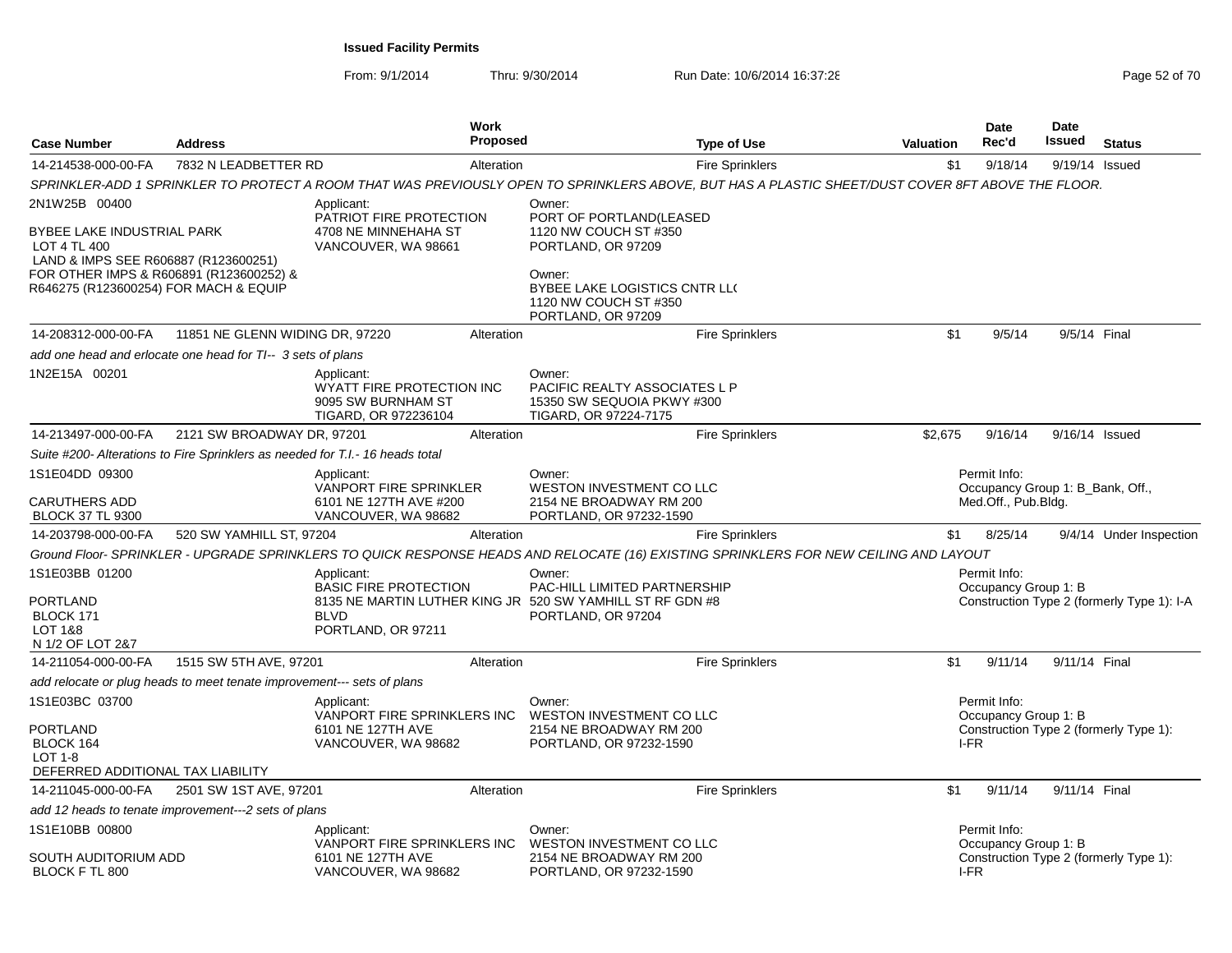| <b>Case Number</b>                                                                                                                                | <b>Address</b>                                      |                                                                                                                       | <b>Work</b><br>Proposed |                                                                                                                          | <b>Type of Use</b> |                                                                        | <b>Valuation</b> | <b>Date</b><br>Rec'd                             | <b>Date</b><br>Issued | <b>Status</b>                                |
|---------------------------------------------------------------------------------------------------------------------------------------------------|-----------------------------------------------------|-----------------------------------------------------------------------------------------------------------------------|-------------------------|--------------------------------------------------------------------------------------------------------------------------|--------------------|------------------------------------------------------------------------|------------------|--------------------------------------------------|-----------------------|----------------------------------------------|
| 14-218260-000-00-FA                                                                                                                               | 1300 SW 6TH AVE, 97201                              |                                                                                                                       | Alteration              |                                                                                                                          |                    | <b>Fire Sprinklers</b>                                                 | \$1              | 9/26/14                                          | 9/26/14 Final         |                                              |
|                                                                                                                                                   |                                                     | 1st floor mail room- Alterations to the Fire Sprinklers as needed for T.I.- 2 heads total                             |                         |                                                                                                                          |                    |                                                                        |                  |                                                  |                       |                                              |
| 1S1E03BC 01900                                                                                                                                    |                                                     | Applicant:<br>SOUND FIRE PROTECTION                                                                                   |                         | Owner:<br><b>ERICKSON REALTY LTD</b>                                                                                     |                    |                                                                        |                  | Permit Info:<br>Occupancy Group 1: B             |                       |                                              |
| <b>PORTLAND</b><br>BLOCK 166<br><b>LOT 1-8</b>                                                                                                    |                                                     | 10756 SE HWY 212<br>CLACKAMAS, OR 97015                                                                               |                         | 4900 SW GRIFFITH DR STE 133<br>BEAVERTON, OR 97005                                                                       |                    |                                                                        |                  | I-FR                                             |                       | Construction Type 2 (formerly Type 1):       |
| 14-207082-000-00-FA                                                                                                                               | 919 NE 19TH AVE, 97232                              |                                                                                                                       | Alteration              |                                                                                                                          |                    | Fire Sprinklers                                                        | \$1              | 9/3/14                                           |                       | $9/3/14$ Issued                              |
| add/relocate heads to meet tenate improvement---2 sets of plans                                                                                   |                                                     |                                                                                                                       |                         |                                                                                                                          |                    |                                                                        |                  |                                                  |                       |                                              |
| 1N1E35AC 00100                                                                                                                                    |                                                     | Applicant:<br>VANPORT FIRE SPRINKLERS INC                                                                             |                         | Owner:<br>WESTON INVESTMENT CO LLC                                                                                       |                    |                                                                        |                  | Permit Info:<br>Occupancy Group 1: B             |                       |                                              |
| SULLIVANS ADD<br><b>BLOCK 36 TL 100</b>                                                                                                           |                                                     | 6101 NE 127TH AVE<br>VANCOUVER, WA 98682                                                                              |                         | 2154 NE BROADWAY RM 200<br>PORTLAND, OR 97232-1590                                                                       |                    |                                                                        |                  |                                                  |                       | Construction Type 2 (formerly Type 1): II-A  |
| 14-198603-000-00-FA                                                                                                                               |                                                     | 3181 SW SAM JACKSON PARK RD - Bldg OHS, 9 Alteration                                                                  |                         |                                                                                                                          | Mechanical         |                                                                        | \$392,900        | 8/14/14                                          |                       | 9/26/14 Issued                               |
|                                                                                                                                                   |                                                     |                                                                                                                       |                         | F17/ OHS 8C INTENSIVE CARE UNIT REMODEL - FIRE DAMPERS, VENTILATION SYSTEM CONTROL, TERMINAL UNITS, DUCTWORK AND GRILLES |                    |                                                                        |                  |                                                  |                       |                                              |
| 1S1E09 00200                                                                                                                                      |                                                     | Applicant:<br><b>GERHARD BAMLER</b><br><b>GBJ ARCHITECTURE</b><br>815 SW 2ND AVE. SUITE 600<br>PORTLAND, OR 97204     |                         | Owner:<br>OREGON STATE OF<br>3181 SW SAM JACKSON PARK RD<br>PORTLAND, OR 97239                                           |                    | Primary Contractor:<br><b>TO BID</b>                                   |                  | Permit Info:<br>Occupancy Group 1: I-2           |                       | Construction Type 2 (formerly Type 1): I-A   |
| 14-216085-000-00-FA                                                                                                                               | 3800 SE 22ND AVE, 97202                             |                                                                                                                       | Alteration              |                                                                                                                          | Mechanical         |                                                                        | \$6,500          | 9/22/14                                          | 9/26/14 Final         |                                              |
|                                                                                                                                                   | B2/ RECONFIGURE DIFFUSER RETURNS FOR CEILING LAYOUT |                                                                                                                       |                         |                                                                                                                          |                    |                                                                        |                  |                                                  |                       |                                              |
| 1S1E11DA 04300                                                                                                                                    |                                                     | Applicant:<br><b>JAMES W SECOMB</b>                                                                                   |                         | Owner:<br>FRED MEYER STORES INC                                                                                          |                    | CCB - Contractor:<br><b>JAMES W SECOMB</b>                             |                  |                                                  |                       |                                              |
| SECTION 11 1S 1E<br>TL 4300 5.37 ACRES                                                                                                            |                                                     | ALPINE BUILDING SERVICES INC<br>1025 NE 91ST AVE<br>PORTLAND, OR 97220                                                |                         | 1014 VINE ST 7TH FLOOR<br>CINCINNATI, OH 45202-1141                                                                      |                    | ALPINE BUILDING SERVICES INC<br>1025 NE 91ST AVE<br>PORTLAND, OR 97220 |                  |                                                  |                       |                                              |
| 14-215255-000-00-FA                                                                                                                               | 123 NE 3RD AVE, 97232                               |                                                                                                                       | Alteration              |                                                                                                                          | Mechanical         |                                                                        | \$8.200          | 9/19/14                                          |                       | 9/29/14 Issued                               |
|                                                                                                                                                   |                                                     | B1/ SUITE 400 3RD & 4TH FLOOR ADD VRV, DUCTWORK AND GRILLES                                                           |                         |                                                                                                                          |                    |                                                                        |                  |                                                  |                       |                                              |
| 1N1E34DA 02800                                                                                                                                    |                                                     | Applicant:<br><b>CHRIS THOMPSON</b>                                                                                   |                         | Owner:<br>BRIDGEHEAD DEVELOPMENT LLC ARJAE SHEET METAL COMPANY                                                           |                    | CCB - Contractor:                                                      |                  | Permit Info:<br>Occupancy Group 1: B_Bank, Off., |                       |                                              |
| <b>EAST PORTLAND</b><br>BLOCK 68<br>INC PT VAC ST LOT 1&8<br>LOT 2&3&6&7<br>INC PT VAC ST LOT 4&5; HISTORIC<br>PROPERTY; POTENTIAL ADDITIONAL TAX |                                                     | ARJAE SHEET METAL<br>8545 SE MCLOUGHLIN BLVD.<br>PORTLAND, OR 97222                                                   |                         | 1001 SE WATER AVE #120<br>PORTLAND, OR 97214-2147                                                                        |                    | <b>INC</b><br>8545 SE MCLOUGHLIN BLVD<br>PORTLAND, OR 97222-6368       |                  | Med.Off., Pub.Bldg.                              |                       | Construction Type 2 (formerly Type 1): III-A |
| 14-195901-000-00-FA                                                                                                                               | 700 SW 5TH AVE                                      |                                                                                                                       | Alteration              |                                                                                                                          | Mechanical         |                                                                        | \$20,000         | 8/8/14                                           |                       | 9/30/14 Issued                               |
|                                                                                                                                                   |                                                     |                                                                                                                       |                         | F11/ SPACE 3045 EDDIE BAUER NEW TENANT REMODEL, DUCTWORK, WSHP'S, EXHAUST FANS *** BID ESTIMATE***                       |                    |                                                                        |                  |                                                  |                       |                                              |
| 1S1E03BB1 90001                                                                                                                                   |                                                     | Applicant:<br>ELAINE SCHRADE<br><b>VANNEY ASSOCIATES INC</b><br>360 N ROBERT ST SUITE 201<br><b>ST PAUL, MN 55101</b> |                         | Owner:<br>PIONEER PLACE LIMITED<br>PARTNERSHIP<br>PO BOX 617905<br>CHICAGO, IL 60661-7905                                |                    | Primary Contractor:<br>TO BID                                          |                  | Permit Info:<br>Occupancy Group 1: M             |                       | Construction Type 2 (formerly Type 1): I-A   |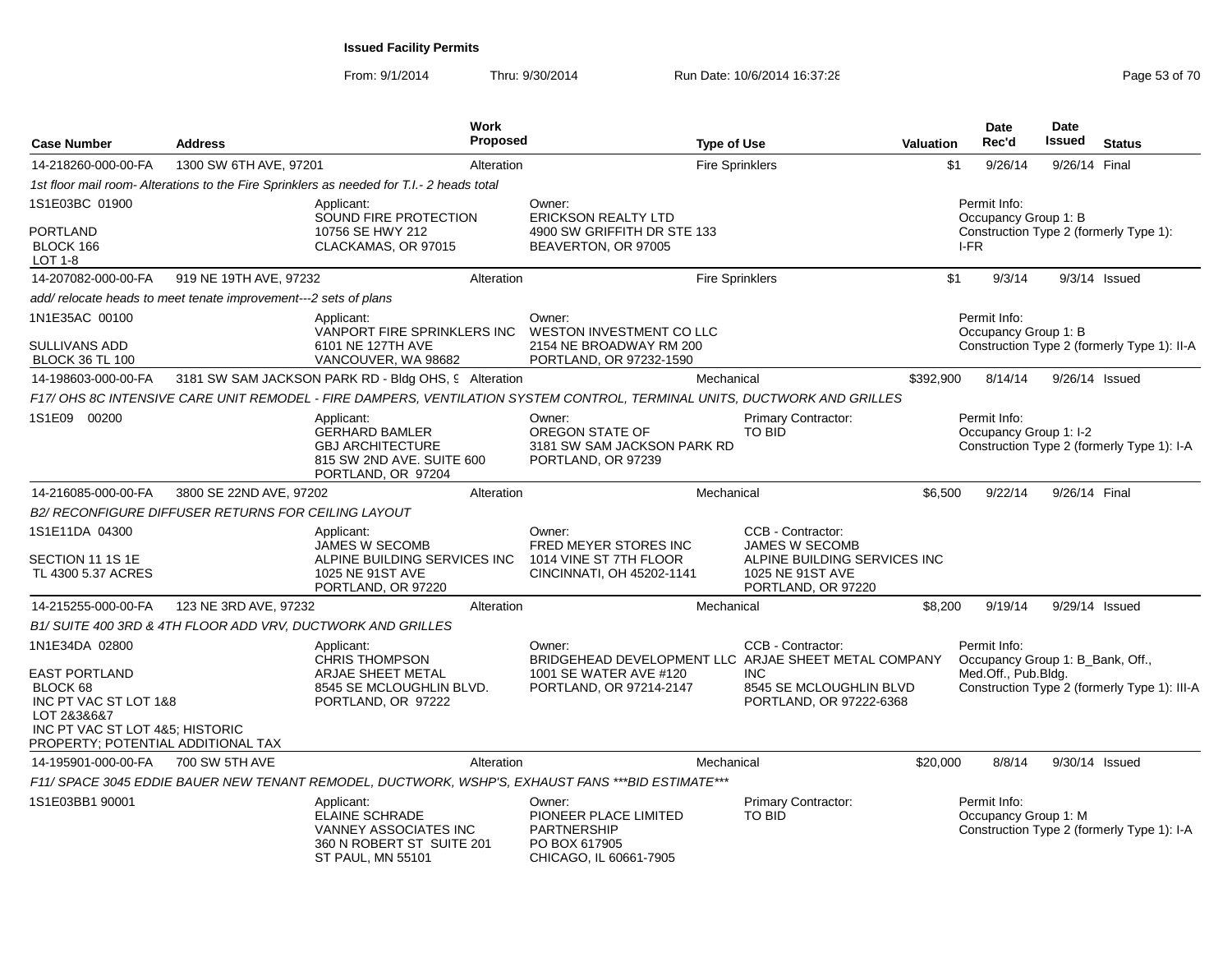| <b>Case Number</b>                                                                                           | <b>Address</b>                                        | Work                                                                                                                                     | <b>Proposed</b> | <b>Type of Use</b>                                                                                                                                                               |                                                                                                                               | <b>Valuation</b> | <b>Date</b><br>Rec'd                                    | <b>Date</b><br>Issued | <b>Status</b>                               |
|--------------------------------------------------------------------------------------------------------------|-------------------------------------------------------|------------------------------------------------------------------------------------------------------------------------------------------|-----------------|----------------------------------------------------------------------------------------------------------------------------------------------------------------------------------|-------------------------------------------------------------------------------------------------------------------------------|------------------|---------------------------------------------------------|-----------------------|---------------------------------------------|
| 14-218472-000-00-FA                                                                                          | 7901 SE DIVISION ST, 97215                            |                                                                                                                                          | Alteration      | Mechanical                                                                                                                                                                       |                                                                                                                               | \$5.000          | 9/26/14                                                 |                       | 9/30/14 Issued                              |
|                                                                                                              | B1/4TH FLOOR/ MOVE SUPPLY GRILL AND REBALANCE SYSTEM  |                                                                                                                                          |                 |                                                                                                                                                                                  |                                                                                                                               |                  |                                                         |                       |                                             |
| 1S2E05DD 03400                                                                                               |                                                       | Applicant:                                                                                                                               |                 | Owner:                                                                                                                                                                           | CCB - Contractor:                                                                                                             |                  | Permit Info:                                            |                       |                                             |
| SECTION 05 1S 2E<br>TL 3400 3.54 ACRES                                                                       |                                                       | Sam Stadler<br>SRG Partnership Inc.<br>621 SW Morrison St #200<br>Portland, OR 97205                                                     |                 | PORTLAND COMMUNITY COLLEGE PORTLAND MECH CONSTRUCTN<br>PO BOX 19000<br>PORTLAND, OR 97280-0990                                                                                   | INC DBA PTLD MECH CONTR.<br>2000 HANNA HARVESTER DR<br>MILWAUKIE, OR 97222                                                    |                  | Occupancy Group 1: B_Bank, Off.,<br>Med.Off., Pub.Bldg. |                       |                                             |
| 14-195800-000-00-FA                                                                                          | 700 SW 5TH AVE                                        |                                                                                                                                          | Alteration      | Mechanical                                                                                                                                                                       |                                                                                                                               | \$20,000         | 8/8/14                                                  |                       | 9/17/14 Issued                              |
|                                                                                                              |                                                       |                                                                                                                                          |                 | F16/ SPACE #1225 CHARMING CHARLIE NEW TENANT REMODEL - DUCTWORK, WSHP, ELECTRIC DUCT HEATER AND RR FAN****BID ESTIMATE****                                                       |                                                                                                                               |                  |                                                         |                       |                                             |
| 1S1E03BB1 90001                                                                                              |                                                       | Applicant:<br><b>TIFFANY</b><br>ROGUE ARCHITECTS<br>513 MAIN ST SUITE 200<br>FORT WORTH, TX 76102                                        |                 | Owner:<br>PIONEER PLACE LIMITED<br><b>PARTNERSHIP</b><br>PO BOX 617905<br>CHICAGO, IL 60661-7905                                                                                 | CCB - Contractor:<br>JEM CONSTRUCTION INC A CORP Occupancy Group 1: M<br>OF WA*<br>485 MICHAEL AVE<br>ENUMCLAW, WA 98022-3759 |                  | Permit Info:                                            |                       | Construction Type 2 (formerly Type 1): I-A  |
| 14-116128-000-00-FA                                                                                          | 4805 NE GLISAN ST, 97213                              |                                                                                                                                          | Alteration      | Mechanical                                                                                                                                                                       |                                                                                                                               | \$829,000        | 2/13/14                                                 | 9/18/14 Final         |                                             |
|                                                                                                              |                                                       | F7/COMPLETE REPLACEMENT OF ALL HVAC FOR NEW PATIENT CARE SPACE, MED GAS                                                                  |                 |                                                                                                                                                                                  |                                                                                                                               |                  |                                                         |                       |                                             |
| 1N2E31BD 04100<br>SECTION 31 1N 2E<br>TL 4100 9.54 ACRES                                                     |                                                       | Applicant:<br><b>JOE WEBB</b><br>PROVIDENCE HEALTH<br>4400 NE Halsey, Suite #160<br>PORTLAND, OR 97213                                   |                 | Owner:<br>PROVIDENCE HEALTH<br>4400 NE HALSEY ST BLDG 2 #190<br>PORTLAND, OR 97213-1545                                                                                          | CCB - Contractor:<br>AMERICAN HEATING INC<br>5035 SE 24TH<br>PORTLAND, OR 97202-4765                                          |                  | Permit Info:<br>Occupancy Group 1: I1.1<br>I-FR         |                       | Construction Type 2 (formerly Type 1):      |
|                                                                                                              |                                                       |                                                                                                                                          |                 | Owner:<br>SERVICES-OREGON<br>4400 NE HALSEY ST BLDG 2 #190<br>PORTLAND, OR 97213-1545                                                                                            | CCB - Contractor:<br>Chris Copeland<br>ANDERSEN CONSTRUCTION<br><b>COMPANY</b><br>PO BOX 6712<br>PORTLAND, OR 97228-6712      |                  |                                                         |                       |                                             |
| 14-204062-000-00-FA                                                                                          | 12000 SW 49TH AVE, 97219                              |                                                                                                                                          | Alteration      | Mechanical                                                                                                                                                                       |                                                                                                                               | \$100,000        | 8/26/14                                                 |                       | 9/18/14 Issued                              |
|                                                                                                              |                                                       | F18/ PHASE 2 LEVEL 200 OFFICE SPACE RENOVATION - NEW DUCTWORK, VAV'S AND CONTROLS                                                        |                 |                                                                                                                                                                                  |                                                                                                                               |                  |                                                         |                       |                                             |
| 1S1E31D 00200                                                                                                |                                                       | Applicant:<br><b>RYAN BURT</b><br><b>GBD ARCITECTS</b><br>1120 NW COUCH ST SUITE 300<br>PORTLAND, OR 97209                               |                 | Owner:<br>PORTLAND COMMUNITY<br><b>COLLEGE DIST</b><br>PO BOX 19000<br>PORTLAND, OR 97280-0990                                                                                   | CCB - Contractor:<br><b>HOWARD S WRIGHT</b><br><b>CONSTRUCTORS LP</b><br>P. O. BOX 3764<br>SEATTLE, WA 98124                  |                  | Permit Info:<br>Occupancy Group 1: B                    |                       | Construction Type 2 (formerly Type 1): II-B |
| 14-205584-000-00-FA                                                                                          | 5050 NE HOYT ST, 97213                                |                                                                                                                                          | Alteration      | Mechanical                                                                                                                                                                       |                                                                                                                               | \$7.000          | 8/28/14                                                 |                       | 9/19/14 Under Inspection                    |
|                                                                                                              | F7/ SUITE 514; MODIFY AIR DISTRIBUTION FOR NEW LAYOUT |                                                                                                                                          |                 |                                                                                                                                                                                  |                                                                                                                               |                  |                                                         |                       |                                             |
| 1N2E31BD 03800<br><b>CENTER ADD</b><br>BLOCK <sub>3</sub><br>LOT 1-7 INC PT VAC ST<br>LOT 20-26 EXC PT IN ST |                                                       | Applicant:<br><b>RICK SANDERS</b><br>PROVIDENCE PORTLAND<br><b>MEDICAL CENTER</b><br>4400 NE HALSEY POP II STE 190<br>PORTLAND, OR 97203 |                 | Owner:<br>PROVIDENCE HEALTH<br>4400 NE HALSEY ST BLDG 2 #190<br>PORTLAND, OR 97213-1545<br>Owner:<br>SERVICES-OREGON<br>4400 NE HALSEY ST BLDG 2 #190<br>PORTLAND, OR 97213-1545 | CCB - Contractor:<br>IN LINE COMMERCIAL CONST<br>PO BOX 5837<br>ALOHA, OR 97006                                               |                  | Permit Info:<br>Occupancy Group 1: B<br>$I-FR$          |                       | Construction Type 2 (formerly Type 1):      |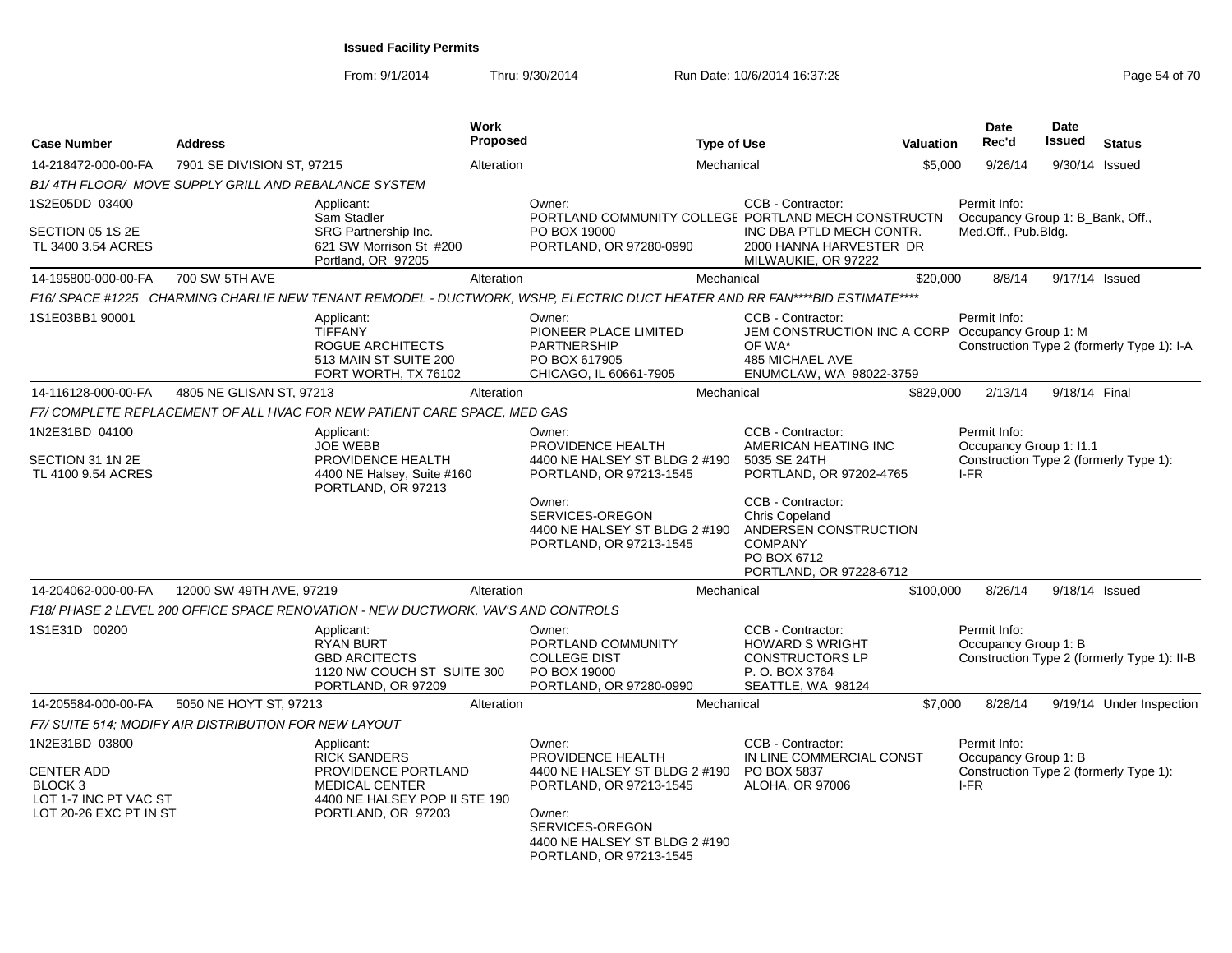| <b>Case Number</b>                                                                                                                      | <b>Address</b>                     |                                                                                                                   | Work<br>Proposed           |                                                                                                                                                                                                                             | <b>Type of Use</b> |                                                                                                                                                                                                      | <b>Valuation</b> | Date<br>Rec'd                                                           | <b>Date</b><br>Issued | <b>Status</b>                              |
|-----------------------------------------------------------------------------------------------------------------------------------------|------------------------------------|-------------------------------------------------------------------------------------------------------------------|----------------------------|-----------------------------------------------------------------------------------------------------------------------------------------------------------------------------------------------------------------------------|--------------------|------------------------------------------------------------------------------------------------------------------------------------------------------------------------------------------------------|------------------|-------------------------------------------------------------------------|-----------------------|--------------------------------------------|
| 14-197448-000-00-FA                                                                                                                     | 3147 SW SAM JACKSON PARK RD, 97201 |                                                                                                                   | Alteration                 |                                                                                                                                                                                                                             | Mechanical         |                                                                                                                                                                                                      | \$14,000         | 8/12/14                                                                 | 9/19/14 Issued        |                                            |
|                                                                                                                                         |                                    | F14/ FLOORS 1-4 REMODEL EXISTING PUBLIC TOILET ROOMS - NEW DIFFUSERS AND ADDITIONAL EXHAUST ON 1ST FLOOR          |                            |                                                                                                                                                                                                                             |                    |                                                                                                                                                                                                      |                  |                                                                         |                       |                                            |
| 1S1E09AD 00100<br>SECTION 09 1S 1E<br>TL 100 0.65 ACRES<br><b>LAND &amp; IMPS</b><br>SEE R327835 (R991091601) FOR IMPS AND<br>AIR SPACE |                                    | Applicant:<br><b>MARCUS MORGAN</b><br>PKA ARCHITECTS<br>6969 SW HAMPTON ST.<br>PORTLAND, OR 97239                 | Owner:<br>Owner:<br>Owner: | OREGON STATE OF(LEASED<br>3181 SW SAM JACKSON PARK RD<br>PORTLAND, OR 97239<br><b>BRIM OHSU</b><br>3181 SW SAM JACKSON PARK RD<br>PORTLAND, OR 97239<br>MAIL STOP PP E<br>3181 SW SAM JACKSON PARK RD<br>PORTLAND, OR 97239 |                    | Primary Contractor:<br><b>TO BID</b>                                                                                                                                                                 |                  | Permit Info:<br>Occupancy Group 1: B                                    |                       | Construction Type 2 (formerly Type 1): I-B |
| 14-208793-000-00-FA                                                                                                                     | 333 SW 5TH AVE, 97204              |                                                                                                                   | Alteration                 |                                                                                                                                                                                                                             | Mechanical         |                                                                                                                                                                                                      | \$95,000         | 9/5/14                                                                  |                       | 9/19/14 Under Inspection                   |
|                                                                                                                                         |                                    | B2/4 FAN COIL UNITS TO SUPPLEMENT BUILDING HEATING AND COOLING SYSTEM                                             |                            |                                                                                                                                                                                                                             |                    |                                                                                                                                                                                                      |                  |                                                                         |                       |                                            |
| 1N1E34CD 06800<br><b>PORTLAND</b><br>BLOCK 82<br>S 0.56' OF LOT 2<br>LOT 3&4<br>HISTORIC PROPERTY; POTENTIAL<br>ADDITIONAL TAX          |                                    | Applicant:<br><b>BRIAN WHEELER</b><br>HEINZ MECHANICAL INC<br>2615 NW SAINT HELENS RD<br>PORTLAND, OR 97210       | Owner:<br>OTB LLC          | 2712 SE 20TH AVE<br>PORTLAND, OR 97202-2231                                                                                                                                                                                 |                    | CCB - Contractor:<br><b>BRIAN WHEELER</b><br>HEINZ MECHANICAL INC<br>2615 NW SAINT HELENS RD<br>PORTLAND, OR 97210                                                                                   |                  | Permit Info:<br>Occupancy Group 1: B_Bank, Off.,<br>Med.Off., Pub.Bldg. |                       |                                            |
| 14-204886-000-00-FA                                                                                                                     | 1001 SW 5TH AVE, 97204             |                                                                                                                   | Alteration                 |                                                                                                                                                                                                                             | Mechanical         |                                                                                                                                                                                                      | \$126,470        | 8/27/14                                                                 | 9/19/14 Issued        |                                            |
|                                                                                                                                         |                                    |                                                                                                                   |                            |                                                                                                                                                                                                                             |                    | F10/ FLOORS 7-9 MECHANICAL HVAC WORK FOR TENANT RENOVATION, add 2 new ductless split systems, add ductwork VAV's, new ceiling mount bath exhaust fans***new FSDs 8th and 9th firs at women.          |                  |                                                                         |                       |                                            |
| 1S1E03BB 00800<br><b>PORTLAND</b><br>BLOCK 169<br><b>LOT 1-8</b><br>SEE R246278 (R667717341)                                            |                                    | Applicant:<br><b>KENT POTTEBAUM</b><br><b>GBD ARCHITECTS INC</b><br>1120 NW COUCH SUITE 300<br>PORTLAND OR 97209  | Owner:<br><b>FLOOR</b>     | OR-CONGRESS CENTER LP<br>235 MONTGOMERY ST 16TH<br>SAN FRANCISCO, CA 94104-3104                                                                                                                                             |                    | CCB - Contractor:<br>AMERICAN HEATING INC<br>5035 SE 24TH<br>PORTLAND, OR 97202-4765<br>CCB - Contractor:<br><b>HOWARD S WRIGHT</b><br><b>CONSTRUCTORS LP</b><br>P. O. BOX 3764<br>SEATTLE, WA 98124 |                  | Permit Info:<br>Occupancy Group 1: B                                    |                       | Construction Type 2 (formerly Type 1): I-A |
| 14-215560-000-00-FA                                                                                                                     | 4400 NE HALSEY ST - Bldg D         |                                                                                                                   | Alteration                 |                                                                                                                                                                                                                             | Mechanical         |                                                                                                                                                                                                      | \$22,000         | 9/19/14                                                                 |                       | 9/19/14 Under Inspection                   |
|                                                                                                                                         |                                    |                                                                                                                   |                            |                                                                                                                                                                                                                             |                    | B1/1ST FLOOR NEAR CORRIDOR IC 07 WOMEN'S BATHROOM 610 SQ FT EXPANSION FOR ADDED TOILET STALLS - EXHAUST FAN AND DUCTWORK                                                                             |                  |                                                                         |                       |                                            |
| 1N2E31BB 03401                                                                                                                          |                                    | Applicant:<br><b>Rick Sanders</b><br>Providence Health & Services<br>4400 NE Halsey St #190<br>Portland, OR 97213 | Owner:                     | DAVIS BUSINESS CENTER LLC<br>4400 NE HALSEY ST BLDG 2 #190<br>PORTLAND, OR 97213                                                                                                                                            |                    | CCB - Contractor:<br>AMERICAN HEATING INC<br>5035 SE 24TH<br>PORTLAND, OR 97202-4765                                                                                                                 | I-FR             | Permit Info:<br>Occupancy Group 1: B                                    |                       | Construction Type 2 (formerly Type 1):     |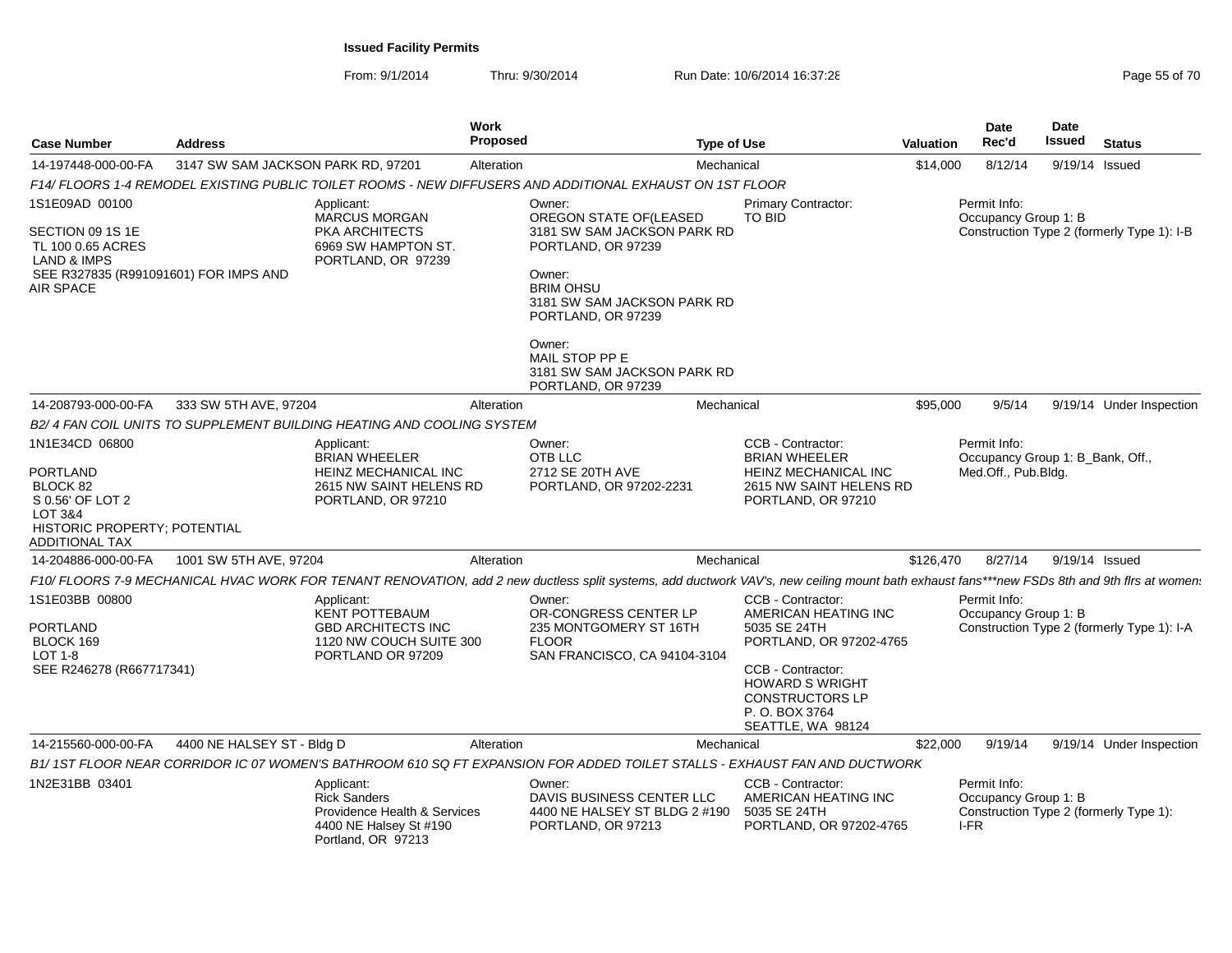From: 9/1/2014

| <b>Case Number</b>                                                                                      | <b>Address</b>             |                                                                                           | <b>Work</b><br>Proposed |                                                                                                                                                                  | <b>Type of Use</b>                                                                               | Valuation                                                             | Date<br>Rec'd                        |         | <b>Date</b><br>Issued            | <b>Status</b> |                                            |
|---------------------------------------------------------------------------------------------------------|----------------------------|-------------------------------------------------------------------------------------------|-------------------------|------------------------------------------------------------------------------------------------------------------------------------------------------------------|--------------------------------------------------------------------------------------------------|-----------------------------------------------------------------------|--------------------------------------|---------|----------------------------------|---------------|--------------------------------------------|
| 14-210108-000-00-FA                                                                                     | 7000 NE AIRPORT WAY, 97218 |                                                                                           | Alteration              |                                                                                                                                                                  | Mechanical                                                                                       | \$12,000                                                              |                                      | 9/9/14  | 9/22/14 Issued                   |               |                                            |
|                                                                                                         |                            | F18/ MC DONALDS - ADD DUCTLESS HEAT PUMP TO KITCHEN ****BID ESTIMATE*****                 |                         |                                                                                                                                                                  |                                                                                                  |                                                                       |                                      |         |                                  |               |                                            |
| 1N2E08B 00400                                                                                           |                            | Applicant:<br><b>BROOKS GLADOW</b>                                                        |                         | Owner:<br>PORT OF PORTLAND                                                                                                                                       | CCB - Contractor:                                                                                | SALEM HEATING & SHEET METAL Occupancy Group 1: A-2                    | Permit Info:                         |         |                                  |               |                                            |
| SECTION 08 1N 2E<br>TL 400 7.39 ACRES<br><b>TERMINAL BLDG</b><br>NONTAXABLE<br>SEE TAXABLE SUB ACCOUNTS |                            | SALEM HEATING & SHEET METAL<br>1225 22ND STREET SE<br><b>SALEM, OR 97302</b>              |                         | PO BOX 3529<br>PORTLAND, OR 97208-3529                                                                                                                           | <b>INC</b><br>PO BOX 12005<br>SALEM, OR 973090005                                                |                                                                       |                                      |         |                                  |               | Construction Type 2 (formerly Type 1): I-A |
| 14-215023-000-00-FA                                                                                     | 1000 SW BROADWAY, 97205    |                                                                                           | Alteration              |                                                                                                                                                                  | Mechanical                                                                                       | \$1,146                                                               |                                      | 9/19/14 | 9/23/14 Issued                   |               |                                            |
|                                                                                                         |                            | B1/23RD FLOOR DUCT DIFFUSERS MODIFICATION AND THERMOSTAT RELOCATION                       |                         |                                                                                                                                                                  |                                                                                                  |                                                                       |                                      |         |                                  |               |                                            |
| 1S1E03BB 02400                                                                                          |                            | Applicant:<br><b>Eddie Stovan</b>                                                         |                         | Owner:<br>ONE THOUSAND BROADWAY                                                                                                                                  | CCB - Contractor:<br>ALLIANT SYSTEMS LLC                                                         |                                                                       |                                      |         |                                  |               |                                            |
| <b>PORTLAND</b><br>BLOCK 182<br>LOT 5-8                                                                 |                            | ALLIANT SYSTEMS LLC<br>1600 NW 167th PI, #330<br>Portland, OR 97006                       |                         | <b>BLDG LTD PARTNERSHIP</b><br>805 SW BROADWAY STE 2020<br>PORTLAND, OR 97205                                                                                    | 1600 NW 167TH PL SUITE 330<br>BEAVERTON OR 97005                                                 |                                                                       |                                      |         |                                  |               |                                            |
| 14-104086-000-00-FA                                                                                     | 700 NE MULTNOMAH ST, 97232 |                                                                                           | Alteration              |                                                                                                                                                                  | Mechanical                                                                                       | \$2,600,000                                                           |                                      | 1/13/14 | 9/24/14 Issued                   |               |                                            |
|                                                                                                         |                            |                                                                                           |                         | F8/ LLOYD BUILDING CUP PROJECT, REPLACE EXISTING HEATING & COOLING EQIUPMENT LOCATED ON THE 17TH FLOOR, NEW WATER COOLED CHILLERS, EXPANSION TANKS, HOT WATER B( |                                                                                                  |                                                                       |                                      |         |                                  |               |                                            |
| 1N1E35BB 02600                                                                                          |                            | Applicant:                                                                                |                         | Owner:                                                                                                                                                           | CCB - Contractor:                                                                                |                                                                       | Permit Info:                         |         |                                  |               |                                            |
| HOLLADAYS ADD. BLOCK 93. LOT 1-3&6-8 TL<br>2600<br>BLOCK 93                                             |                            | Craig Davis<br><b>GBD Architects</b><br>1120 NW COUCH ST. #300<br>PORTLAND OR 97209       |                         | AAT LLOYD DISTRICT LLC<br>11455 EL CAMINO REAL #200<br>SAN DIEGO, CA 92130-2047                                                                                  | J H KELLY LLC<br>821 3RD AVE<br><b>BOX 2038</b><br>LONGVIEW WA 98632                             |                                                                       | Med.Off., Pub.Blda.                  |         | Occupancy Group 1: B_Bank, Off., |               |                                            |
|                                                                                                         |                            |                                                                                           |                         |                                                                                                                                                                  | CCB - Contractor:<br><b>TURNER CONSTRUCTION CO</b><br>PORTLAND, OR 972209                        | 1200 NW NAITO PARKWAY #300                                            |                                      |         |                                  |               |                                            |
| 14-212643-000-00-FA                                                                                     | 851 SW 6TH AVE, 97205      |                                                                                           | Alteration              |                                                                                                                                                                  | Mechanical                                                                                       | \$117,224                                                             |                                      | 9/15/14 |                                  |               | 9/25/14 Under Inspection                   |
|                                                                                                         |                            | F12/7TH & 8TH FLOOR HVAC FOR TENANT IMPROVEMENT 9th on separate permit                    |                         |                                                                                                                                                                  |                                                                                                  |                                                                       |                                      |         |                                  |               |                                            |
| 1S1E03BB 02100                                                                                          |                            | Applicant:<br><b>PAUL LUKES</b><br><b>INC</b><br>740 N KNOTT ST<br>PORTLAND, OR 972272099 |                         | Owner:<br>SFI 811 SW 6TH AVENUE LLC<br>STREIMER SHEET METAL WORKS 260 CALIFORNIA ST STE 300<br>SAN FRANCISCO, CA 94111                                           | CCB - Contractor:<br><b>PAUL LUKES</b><br><b>INC</b><br>740 N KNOTT ST<br>PORTLAND, OR 972272099 | STREIMER SHEET METAL WORKS Construction Type 2 (formerly Type 1): I-A | Permit Info:<br>Occupancy Group 1: B |         |                                  |               |                                            |
| 14-204413-000-00-FA                                                                                     | 1900 SW 4TH AVE - Unit 2   |                                                                                           | Alteration              |                                                                                                                                                                  | Mechanical                                                                                       | \$59,000                                                              |                                      | 8/27/14 | 9/25/14 Issued                   |               |                                            |
| F3/ F.A.B. SUITE 90-06/07: COOLING SYSTEM INSTALLATION                                                  |                            |                                                                                           |                         |                                                                                                                                                                  |                                                                                                  |                                                                       |                                      |         |                                  |               |                                            |
| 1S1E03CB 90001                                                                                          |                            | Applicant:<br>Mark Fujii                                                                  |                         | Owner:<br>OREGON STATE OF(LEASED                                                                                                                                 | CCB - Contractor:<br>ALLIANT SYSTEMS LLC                                                         |                                                                       |                                      |         |                                  |               |                                            |
| URBAN CENTER CONDOMINIUM<br>LOT <sub>2</sub>                                                            |                            | PSU<br>617 SW MONTGOMERY ST #202<br>PORTLAND OR 97207                                     |                         | 121 SW MORRISON ST #200<br>PORTLAND, OR 97204                                                                                                                    | 1600 NW 167TH PL SUITE 330<br>BEAVERTON OR 97005                                                 |                                                                       |                                      |         |                                  |               |                                            |
|                                                                                                         |                            |                                                                                           |                         | Owner:<br><b>PACIFICORP</b><br>121 SW MORRISON ST #200<br>PORTLAND, OR 97204                                                                                     |                                                                                                  |                                                                       |                                      |         |                                  |               |                                            |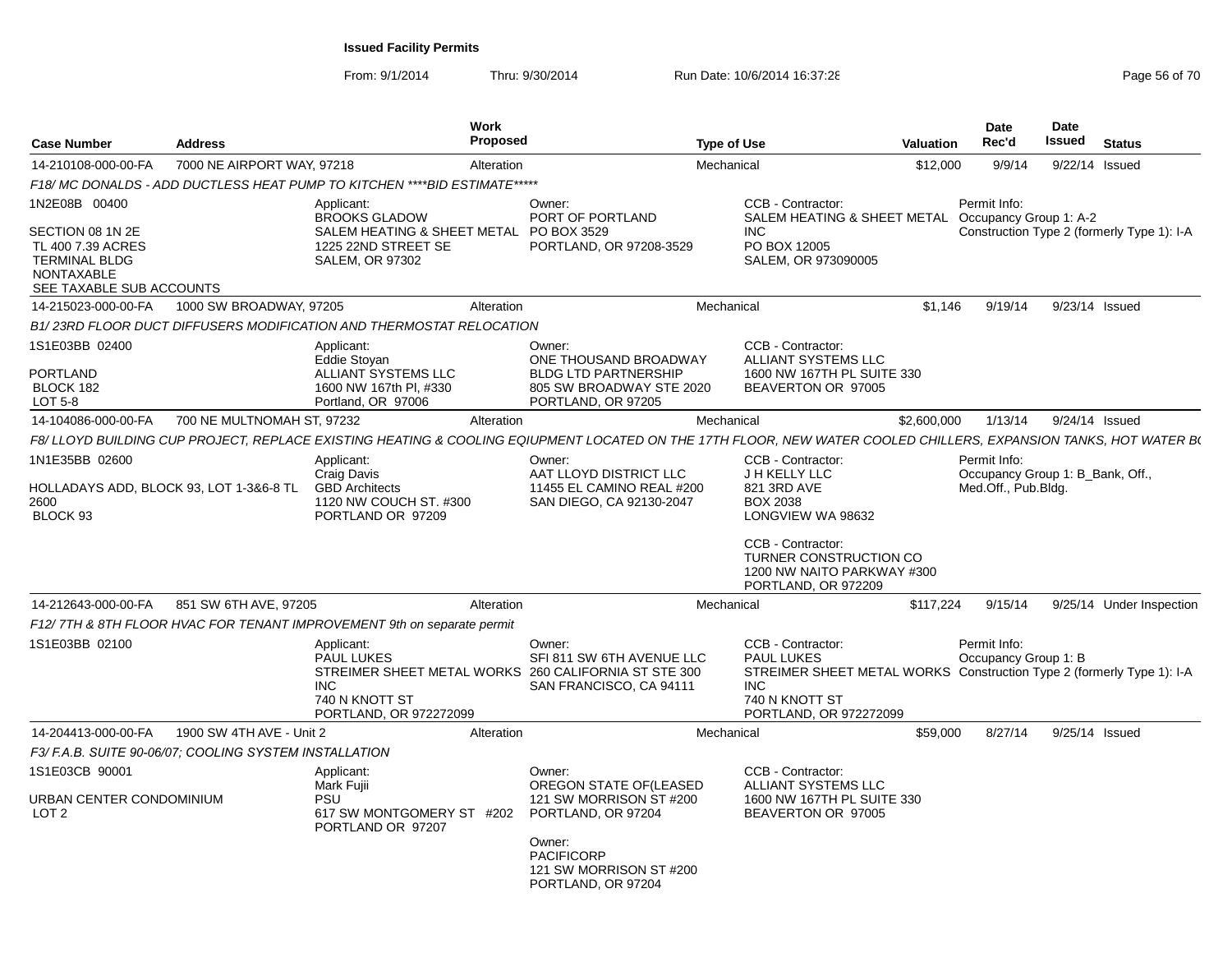|  | 10e 57 | ı  |  |
|--|--------|----|--|
|  |        | וו |  |

| <b>Case Number</b>                                                                                                   | <b>Address</b>                         |                                                                                                                                         | Work<br><b>Proposed</b> |                                                                                                                                                 | <b>Type of Use</b> |                                                                                                                                                                           | <b>Valuation</b> | <b>Date</b><br>Rec'd                                                    | <b>Date</b><br>Issued | <b>Status</b>                               |
|----------------------------------------------------------------------------------------------------------------------|----------------------------------------|-----------------------------------------------------------------------------------------------------------------------------------------|-------------------------|-------------------------------------------------------------------------------------------------------------------------------------------------|--------------------|---------------------------------------------------------------------------------------------------------------------------------------------------------------------------|------------------|-------------------------------------------------------------------------|-----------------------|---------------------------------------------|
| 14-202249-000-00-FA                                                                                                  | 5600 NE HASSALO ST, 97213              |                                                                                                                                         | Alteration              |                                                                                                                                                 | Mechanical         |                                                                                                                                                                           | \$68,550         | 8/22/14                                                                 | 9/4/14 Final          |                                             |
|                                                                                                                      |                                        |                                                                                                                                         |                         | F18/ BLDG B NEW TENANT TI FOR DETEMPLE PLUMBING - 2 NEW RTU'S, DUCTWORK FOR OFFICE AND VENTING FOR BATHROOM                                     |                    |                                                                                                                                                                           |                  |                                                                         |                       |                                             |
| 1N2E31 00100                                                                                                         |                                        | Applicant:<br><b>BRENT WILLIAMS</b><br><b>DETEMPLE</b><br>1951 NW OVERTON ST<br>PORTLAND, OR 97209                                      |                         | Owner:<br><b>PACIFIC REALTY ASSOCIATES</b><br>15115 SW SEQUOIA PKWY<br>#200-WMI<br>PORTLAND, OR 97224                                           |                    | CCB - Contractor:<br>DETEMPLE CO INC<br>1951 NW OVERTON ST<br>PORTLAND, OR 972091686                                                                                      |                  |                                                                         |                       |                                             |
| 14-191800-000-00-FA                                                                                                  | 7439 N CHARLESTON AVE, 97203           |                                                                                                                                         | Alteration              |                                                                                                                                                 | Mechanical         |                                                                                                                                                                           | \$20,000         | 7/31/14                                                                 |                       | $9/4/14$ Issued                             |
|                                                                                                                      |                                        |                                                                                                                                         |                         | F16/ JAMES JOHN IMPROVEMENT PROJECT 2014 - 2 UNIT HEATERS 1ST & 2ND FLOOR VESTIBULE, 1 SPLIT UNIT MECH ROOM AND 1 VENTILATOR FOR ELEVATOR SHAFT |                    |                                                                                                                                                                           |                  |                                                                         |                       |                                             |
| 1N1W12AB 12100<br>P T SMITHS ADD<br>INC PT VAC ST - BLOCK 7<br>INC PT VAC STS - BLOCK 10<br>INC PT VAC ST - BLOCK 11 |                                        | Applicant:<br><b>Kristin Wells</b><br>Portland Public Schools Facilities &<br>Asset Management<br>501 N Dixon St.<br>Portland, OR 97227 |                         | Owner:<br>SCHOOL DISTRICT NO 1<br>PO BOX 3107<br>PORTLAND, OR 97208-3107                                                                        |                    | CCB - Contractor:<br><b>STEVE BARTELL</b><br>P & C CONSTRUCTION CO<br>2133 NW YORK ST<br>PORTLAND, OR 97210                                                               |                  |                                                                         |                       |                                             |
| 14-205618-000-00-FA                                                                                                  | 851 SW 6TH AVE, 97205                  |                                                                                                                                         | Alteration              |                                                                                                                                                 | Mechanical         |                                                                                                                                                                           | \$58,612         | 8/28/14                                                                 |                       | 9/4/14 Under Inspection                     |
|                                                                                                                      |                                        | F12/ FLOORS 7,8 & 9 SMARSH NEW TENANT REMODEL - HVAC VAV BOXES. this permit for 9th floor. JD 9/4/14                                    |                         |                                                                                                                                                 |                    |                                                                                                                                                                           |                  |                                                                         |                       |                                             |
| 1S1E03BB 02100                                                                                                       |                                        | Applicant:<br><b>PAUL LUKES</b><br><b>INC</b><br>740 N KNOTT ST<br>PORTLAND, OR 972272099                                               |                         | Owner:<br>SFI 811 SW 6TH AVENUE LLC<br>STREIMER SHEET METAL WORKS 260 CALIFORNIA ST STE 300<br>SAN FRANCISCO, CA 94111                          |                    | CCB - Contractor:<br><b>PAUL LUKES</b><br>STREIMER SHEET METAL WORKS Construction Type 2 (formerly Type 1): I-A<br><b>INC</b><br>740 N KNOTT ST<br>PORTLAND, OR 972272099 |                  | Permit Info:<br>Occupancy Group 1: B                                    |                       |                                             |
| 14-204862-000-00-FA                                                                                                  | 705 N KILLINGSWORTH ST, 97217          |                                                                                                                                         | Alteration              |                                                                                                                                                 | Mechanical         |                                                                                                                                                                           | \$30,000         | 8/27/14                                                                 |                       | $9/5/14$ Issued                             |
|                                                                                                                      | B2/ KILN VENT AND DUCTWORK REPLACEMENT |                                                                                                                                         |                         |                                                                                                                                                 |                    |                                                                                                                                                                           |                  |                                                                         |                       |                                             |
| 1N1E15CD 12300                                                                                                       |                                        | Applicant:<br><b>JEFF BRANDT</b><br><b>PCC</b><br>12000 SW 49TH AVE<br>PORTLAND, OR 97219                                               |                         | Owner:<br>PORTLAND COMMUNITY<br><b>COLLEGE DIST</b><br>PO BOX 19000<br>PORTLAND, OR 97280-0990                                                  |                    | CCB - Contractor:<br>IN LINE COMMERCIAL CONST<br>PO BOX 5837<br>ALOHA, OR 97006                                                                                           |                  | Permit Info:<br>Occupancy Group 1: B                                    |                       | Construction Type 2 (formerly Type 1): II-A |
| 14-205662-000-00-FA                                                                                                  | 222 SW CLAY ST, 97201                  |                                                                                                                                         | Alteration              |                                                                                                                                                 | Mechanical         |                                                                                                                                                                           | \$2,000          | 8/28/14                                                                 |                       | 9/5/14 Under Inspection                     |
| B1/ RELOCATE 40' OF NEW 2" GAS PIPE                                                                                  |                                        |                                                                                                                                         |                         |                                                                                                                                                 |                    |                                                                                                                                                                           |                  |                                                                         |                       |                                             |
| 1S1E03BC 03300<br>PORTLAND<br>INC PT VAC ST BLOCK 132                                                                |                                        | Applicant:<br>NICK ODLE<br>PMC-G<br>2000 SE HANNA HARVESTER DR<br>MILWAUKIE, OR 97222                                                   |                         | Owner:<br>PORTLAND CITY OF<br>1120 SW 5TH AVE #1204<br>PORTLAND, OR 97204-1912                                                                  |                    | CCB - Contractor:<br>PORTLAND MECH CONSTRUCTN<br>INC DBA PTLD MECH CONTR.<br>2000 HANNA HARVESTER DR<br>MILWAUKIE, OR 97222                                               |                  |                                                                         |                       |                                             |
| 14-199105-000-00-FA                                                                                                  | 110 SW YAMHILL ST, 97204               |                                                                                                                                         | Alteration              |                                                                                                                                                 | Mechanical         |                                                                                                                                                                           | \$257,925        | 8/15/14                                                                 | 9/10/14 Issued        |                                             |
|                                                                                                                      |                                        | F14/2ND & 3RD FLOORS JAMA SOFTWARE - ADD 21 NEW WSHP'S, NEW DUCTWORK & GRILLES                                                          |                         |                                                                                                                                                 |                    |                                                                                                                                                                           |                  |                                                                         |                       |                                             |
| 1S1E03BA 02400<br><b>PORTLAND</b><br>BLOCK 13                                                                        |                                        | Applicant:<br><b>SEAN DYER</b><br>AMERICAN HEATING INC<br>5035 SE 24TH AVE                                                              |                         | Owner:<br><b>B13 INVESTORS LLC</b><br>111 SW COLUMBIA ST #1380<br>PORTLAND, OR 97201                                                            |                    | CCB - Contractor:<br>AMERICAN HEATING INC<br>5035 SE 24TH<br>PORTLAND, OR 97202-4765                                                                                      |                  | Permit Info:<br>Occupancy Group 1: B_Bank, Off.,<br>Med.Off., Pub.Bldg. |                       | Construction Type 2 (formerly Type 1): I-B  |
| LOT 1&2                                                                                                              |                                        | PORTLAND, OR 97202                                                                                                                      |                         |                                                                                                                                                 |                    |                                                                                                                                                                           |                  |                                                                         |                       |                                             |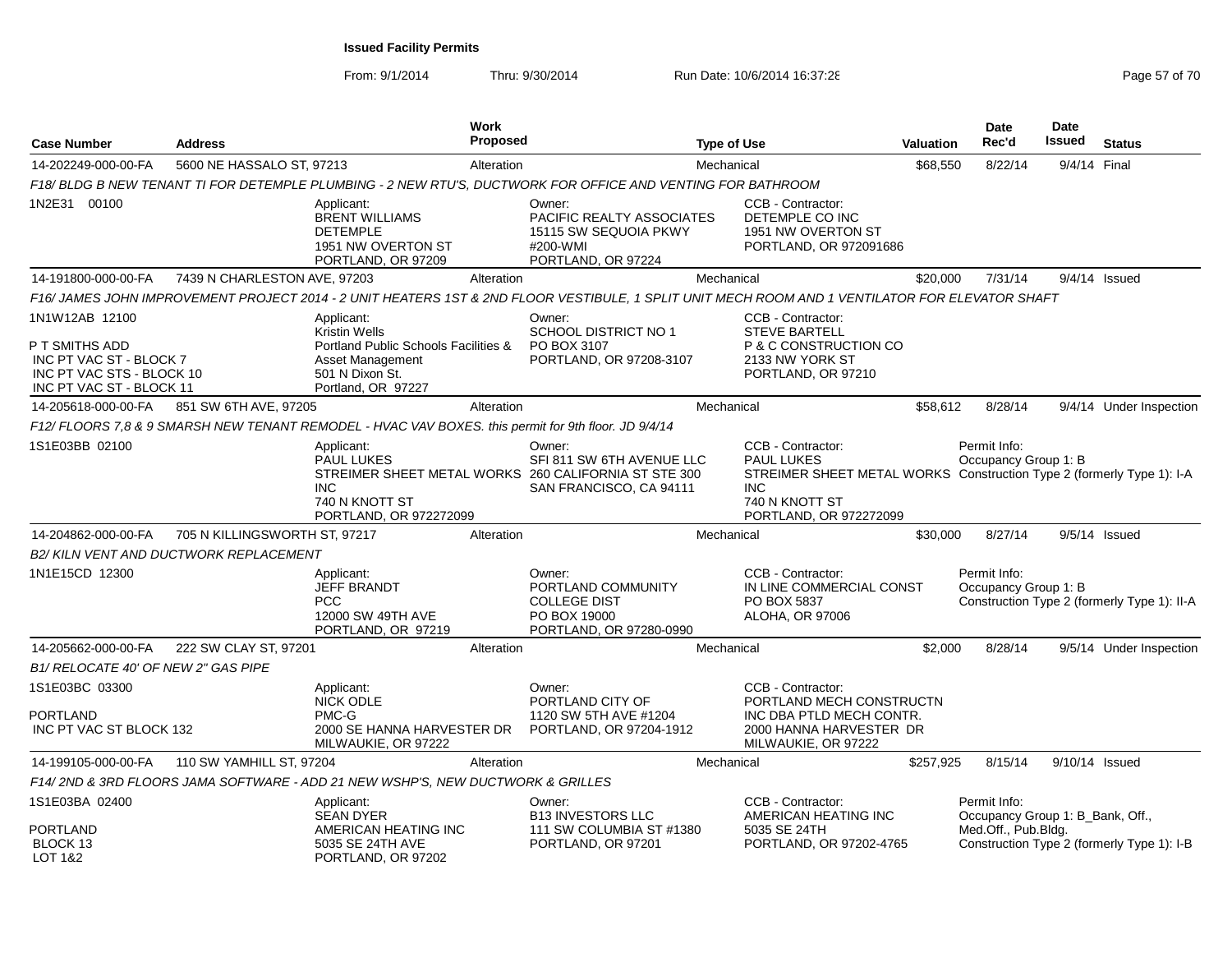| <b>Case Number</b>                                        | <b>Address</b>                               | Work<br>Proposed                                                                                                             |                                                                                                | <b>Type of Use</b> |                                                                                                                        | Valuation | Date<br>Rec'd                                                                          | Date<br>Issued | <b>Status</b>            |
|-----------------------------------------------------------|----------------------------------------------|------------------------------------------------------------------------------------------------------------------------------|------------------------------------------------------------------------------------------------|--------------------|------------------------------------------------------------------------------------------------------------------------|-----------|----------------------------------------------------------------------------------------|----------------|--------------------------|
| 14-189822-000-00-FA                                       | 2201 NE LLOYD BLVD, 97232                    | Alteration                                                                                                                   |                                                                                                | Mechanical         |                                                                                                                        | \$50,000  | 7/25/14                                                                                | 9/10/14 Issued |                          |
|                                                           | F17/ MECHANICAL WORK FOR SECOND FLOOR TI     |                                                                                                                              |                                                                                                |                    |                                                                                                                        |           |                                                                                        |                |                          |
| 1N1E35BA 00101                                            |                                              | Applicant:<br><b>SHAWN HOMBERG</b><br><b>WATERLEAF ARCHITECTURE</b><br>419 SW 11th Avenue<br>Suite 200<br>Portland, OR 97205 | Owner:<br>CAPREF LLOYD CENTER LLC<br>2201 LLOYD CENTER<br>PORTLAND, OR 97232                   |                    | Primary Contractor:<br><b>TO BID</b>                                                                                   |           |                                                                                        |                |                          |
| 14-208618-000-00-FA                                       | 510 SW 3RD AVE, 97204                        | Alteration                                                                                                                   |                                                                                                | Mechanical         |                                                                                                                        | \$8,000   | 9/5/14                                                                                 | 9/10/14 Final  |                          |
|                                                           | B2/DUCTWORK MODIFICATIONS FOR NEW LAYOUT     |                                                                                                                              |                                                                                                |                    |                                                                                                                        |           |                                                                                        |                |                          |
| 1S1E03BA 05300                                            |                                              | Applicant:<br>VIKING HEATING & SHEETMETAL<br><b>INC</b><br>PO BOX<br>2610 ESTACADA OR 97023                                  | Owner:<br>LOYALTY HOLDINGS LLC<br>3657 MAIN ST<br>MANCHESTER, VT 05254                         |                    | CCB - Contractor:<br><b>VIKING HEATING &amp; SHEETMETAL</b><br>INC.<br>PO BOX<br>2610 ESTACADA OR 97023                |           |                                                                                        |                |                          |
| 14-204704-000-00-FA                                       | 5600 NE HASSALO ST, 97213                    | Alteration                                                                                                                   |                                                                                                | Mechanical         |                                                                                                                        | \$88,000  | 8/27/14                                                                                |                | 9/10/14 Under Inspection |
|                                                           | B2/ NEW EQUIPMENT, RTU, DUCTWORK, GAS PIPING |                                                                                                                              |                                                                                                |                    |                                                                                                                        |           |                                                                                        |                |                          |
| 1N2E31 00100                                              |                                              | Applicant:<br><b>DREW GOHMAN</b><br><b>GOHMAN MECHANICAL INC</b><br>14505 SE HWY 212<br>CLACKAMAS OR 97015-8918              | Owner:<br>PACIFIC REALTY ASSOCIATES<br>15115 SW SEQUOIA PKWY<br>#200-WMI<br>PORTLAND, OR 97224 |                    | CCB - Contractor:<br><b>DREW GOHMAN</b><br><b>GOHMAN MECHANICAL INC</b><br>14505 SE HWY 212<br>CLACKAMAS OR 97015-8918 |           |                                                                                        |                |                          |
| 14-212612-000-00-FA                                       | 1300 SW 6TH AVE, 97201                       | Alteration                                                                                                                   |                                                                                                | Mechanical         |                                                                                                                        | \$4,500   | 9/15/14                                                                                | 9/16/14 Issued |                          |
|                                                           |                                              | <b>B1/ FURNISH &amp; INSTALL DUCTWORK AND PERFORM FINAL TEST &amp; BALANCE</b>                                               |                                                                                                |                    |                                                                                                                        |           |                                                                                        |                |                          |
| 1S1E03BC 01900<br><b>PORTLAND</b><br>BLOCK 166<br>LOT 1-8 |                                              | Applicant:<br><b>JOE PAXTON</b><br>2310 NE COLUMBIA BLVD<br>PORTLAND, OR 97211                                               | Owner:<br><b>ERICKSON REALTY LTD</b><br>4900 SW GRIFFITH DR STE 133<br>BEAVERTON, OR 97005     |                    | CCB - Contractor:<br>ARCTIC SHEET METAL INC<br>2310 NE COLUMBIA BLVD<br>PORTLAND, OR 97211-1965                        |           | Permit Info:<br>Occupancy Group 1: B<br>Construction Type 2 (formerly Type 1):<br>I-FR |                |                          |
| 14-203622-000-00-FA                                       | 308 SW 2ND AVE, 97204                        | Alteration                                                                                                                   |                                                                                                | Mechanical         |                                                                                                                        | \$36,828  | 8/25/14                                                                                | 9/16/14 Issued |                          |
|                                                           |                                              | B1/2ND FLOOR SUITE 210 DUCT MODIFICATIONS ADD TWO TERMINAL UNITS                                                             |                                                                                                |                    |                                                                                                                        |           |                                                                                        |                |                          |
| 1N1E34CD 04600                                            |                                              | Applicant:<br>ANTONIJA KRIZANAC<br><b>MCKINSTRY</b><br>16790 NE MASON ST. SUITE 100<br>PORTLAND, OR 97230                    | Owner:<br>NGP DUNCAN PLAZA<br>PO BOX 4900 DEPT #360<br>SCOTTSDALE, AZ 85261-4900<br>Owner:     |                    | CCB - Contractor:<br>MCKINSTRY CO LLC<br>16970 NE MASON ST, SUITE 100<br>PORTLAND OR 97230-7398                        |           | Permit Info:<br>Occupancy Group 1: B_Bank, Off.,<br>Med.Off., Pub.Bldg.                |                |                          |
|                                                           |                                              |                                                                                                                              | PORTLAND LLC<br>PO BOX 4900 DEPT #360<br>SCOTTSDALE, AZ 85261-4900                             |                    |                                                                                                                        |           |                                                                                        |                |                          |
| 14-218322-000-00-FA                                       | 2525 SW 1ST AVE, 97201                       | Alteration                                                                                                                   |                                                                                                | Plumbing           |                                                                                                                        | \$        | 9/26/14                                                                                | 9/26/14 Issued |                          |
|                                                           |                                              | Plumbing Renovation at ADP Plaza for Agile Remodel 3rd and 4th FloorDemo 5 Sinks and Install 9 Sinks                         |                                                                                                |                    |                                                                                                                        |           |                                                                                        |                |                          |
| 1S1E10BB 00900                                            |                                              | Applicant:<br>AMERICAN HEATING INC<br>5035 SE 24TH<br>Portland Oregon 97202-4765                                             | Owner:<br><b>KBS ADP PLAZA LLC</b><br>2715 SW 3RD AVE<br>PORTLAND, OR 97201                    |                    |                                                                                                                        |           | Permit Info:<br>Occupancy Group 1: B_Bank, Off.,<br>Med.Off., Pub.Bldg.                |                |                          |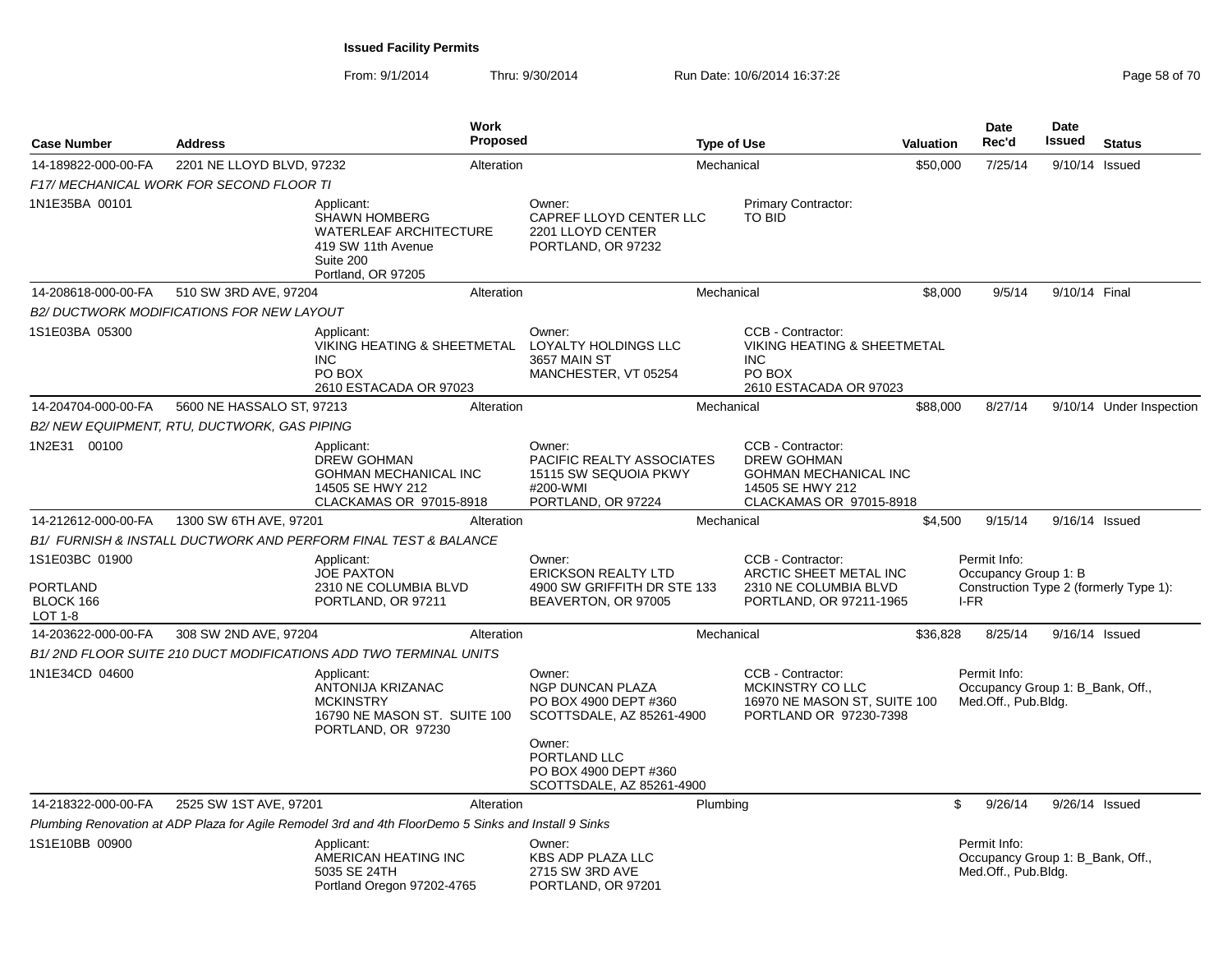| <b>Case Number</b>                                                                                                          | <b>Address</b>                                                                                                    | <b>Work</b><br><b>Proposed</b>                                                                    | <b>Type of Use</b>                                                                                                                                                 | <b>Valuation</b> | <b>Date</b><br>Rec'd                 | <b>Date</b><br>Issued<br><b>Status</b>     |
|-----------------------------------------------------------------------------------------------------------------------------|-------------------------------------------------------------------------------------------------------------------|---------------------------------------------------------------------------------------------------|--------------------------------------------------------------------------------------------------------------------------------------------------------------------|------------------|--------------------------------------|--------------------------------------------|
| 14-195911-000-00-FA                                                                                                         | 333 SW 5TH AVE, 97204                                                                                             | Alteration                                                                                        | Plumbing                                                                                                                                                           | \$               | 8/8/14                               | 9/16/14 Final                              |
|                                                                                                                             | Plumbing Renovation at Oregon Trail Building for On Point Community Credit Union1WC, 1 Lav, 1 Sink (517 SW Stark) |                                                                                                   |                                                                                                                                                                    |                  |                                      |                                            |
| 1N1E34CD 06800<br><b>PORTLAND</b><br>BLOCK 82                                                                               | Applicant:<br>PORTLAND, OR 97210                                                                                  | HEINZ MECHANICAL CO INC<br>2615 NW ST HELENS RD                                                   | Owner:<br>OTB LLC<br>2712 SE 20TH AVE<br>PORTLAND, OR 97202-2231                                                                                                   |                  | Permit Info:<br>Med.Off., Pub.Bldg.  | Occupancy Group 1: B_Bank, Off.,           |
| S 0.56' OF LOT 2<br>LOT 3&4<br>HISTORIC PROPERTY; POTENTIAL<br><b>ADDITIONAL TAX</b>                                        |                                                                                                                   |                                                                                                   |                                                                                                                                                                    |                  |                                      |                                            |
| 14-206481-000-00-FA                                                                                                         | 111 SW 5TH AVE, 97204-3626                                                                                        | Alteration                                                                                        | Plumbing                                                                                                                                                           | \$               | 9/2/14                               | 9/26/14 Under Inspection                   |
|                                                                                                                             | Plumbing Renovations To The US Bancorp Tower 21st Floor Sazan Group TI                                            |                                                                                                   |                                                                                                                                                                    |                  |                                      |                                            |
| 1N1E34CD 01300                                                                                                              | Applicant:                                                                                                        | <b>ALLIANT SYSTEMS LLC</b><br>1600 NW 167TH PL STE 330<br>BEAVERTON, OR 97006                     |                                                                                                                                                                    |                  | Permit Info:<br>Occupancy Group 1: B | Construction Type 2 (formerly Type 1): I-A |
| 14-218722-000-00-FA                                                                                                         | 530 SW 5TH AVE, 97204                                                                                             | Alteration                                                                                        | Plumbing                                                                                                                                                           | \$               | 9/29/14                              | 9/29/14 Issued                             |
|                                                                                                                             | Plumbing Renovation at Yeon Buiiolding for Metal Toad TICondensate drains for Air Handlers                        |                                                                                                   |                                                                                                                                                                    |                  |                                      |                                            |
| 1N1E34CD 09600<br><b>PORTLAND</b><br>BLOCK <sub>63</sub><br>LOT 5&6<br><b>HISTORIC PROPERTY</b><br>POTENTIAL ADDITIONAL TAX | Applicant:<br>MCKINSTRY CO<br>PORTLAND, OR 97230                                                                  | 16790 NE MASON ST, STE 100                                                                        | Owner:<br>RGOF YEON BUILDING LLC<br>551 FIFTH AVE 23RD FLOOR<br>NEW YORK, NY 10176                                                                                 |                  | Permit Info:<br>Med.Off., Pub.Bldg.  | Occupancy Group 1: B_Bank, Off.,           |
| 14-189885-000-00-FA                                                                                                         | 101 SW MAIN ST, 97204                                                                                             | Alteration                                                                                        | Plumbing                                                                                                                                                           | \$               | 7/26/14                              | 9/30/14 Under Inspection                   |
|                                                                                                                             | Plumbing Renovation at One Main Place 14th and 15th Floor for TripwireTIKitchenette and Coffee Bar                |                                                                                                   |                                                                                                                                                                    |                  |                                      |                                            |
| 1S1E03BD 00300<br><b>PORTLAND</b><br>BLOCK 11<br>LOT 1-4<br>LOT 5-8 EXC PT IN STS                                           | Applicant:                                                                                                        | <b>EVOLUTION PLUMBING LLC</b><br>7715 NE 33RD DR SUITE D<br>PORTLAND OR 97211-1942<br><b>DUFF</b> | Owner:<br><b>KBSH ONE MAIN PLACE LLC</b><br>14850 QUORUM DR #500<br>DALLAS, TX 75254<br>Owner:<br>14850 QUORUM DR #500<br>DALLAS, TX 75254<br>Owner:<br>PHELPS LLC |                  |                                      |                                            |
|                                                                                                                             |                                                                                                                   |                                                                                                   | 14850 QUORUM DR #500<br>DALLAS, TX 75254                                                                                                                           |                  |                                      |                                            |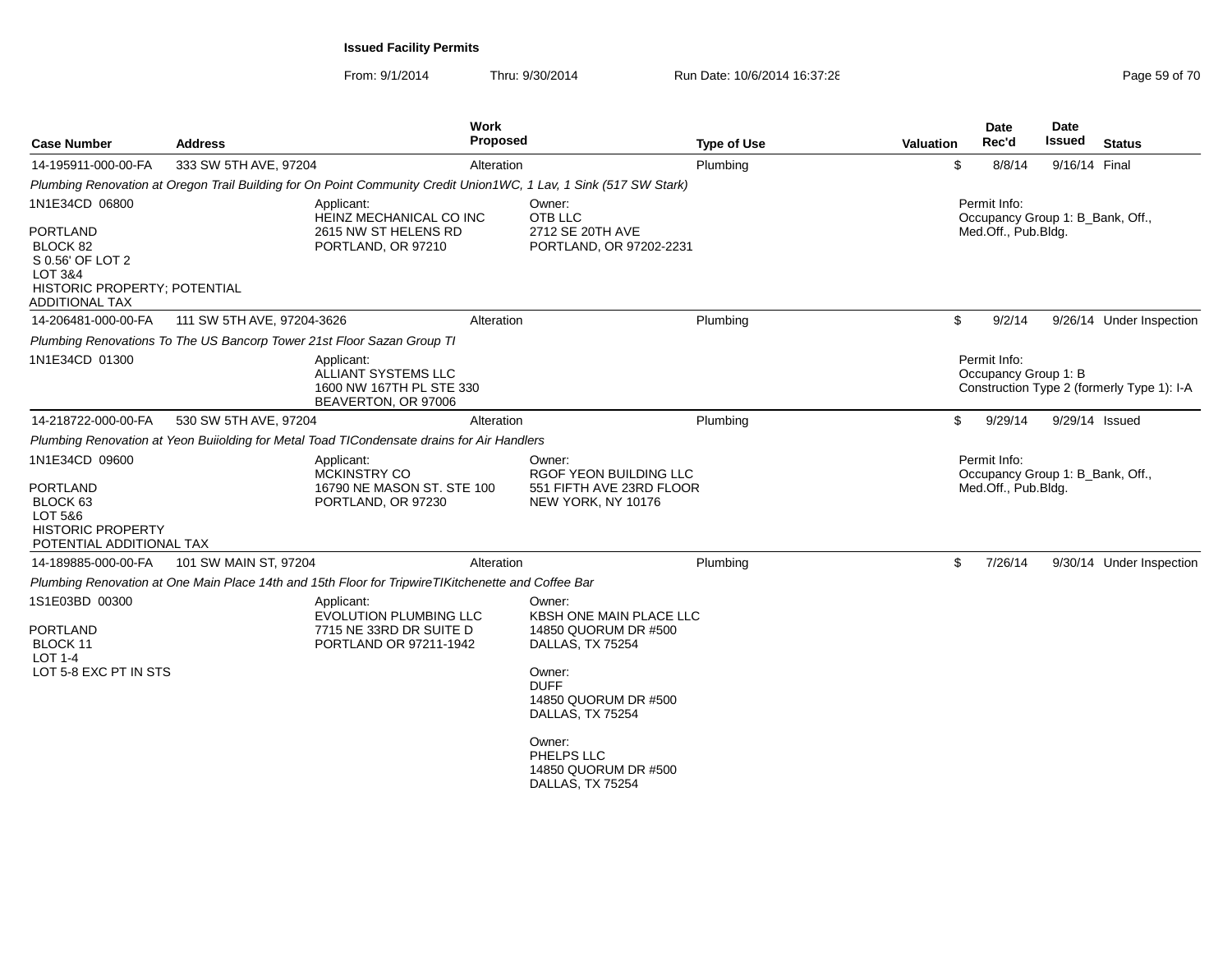| <b>Case Number</b>                                                                      | <b>Address</b>                                             | <b>Work</b><br>Proposed                                                                               |                                                   | <b>Type of Use</b>                                                             | Valuation | Date<br>Rec'd                                                           | <b>Date</b><br>Issued | <b>Status</b>                               |
|-----------------------------------------------------------------------------------------|------------------------------------------------------------|-------------------------------------------------------------------------------------------------------|---------------------------------------------------|--------------------------------------------------------------------------------|-----------|-------------------------------------------------------------------------|-----------------------|---------------------------------------------|
| 14-219130-000-00-FA                                                                     | 1900 SW 4TH AVE - Unit 2                                   | Alteration                                                                                            |                                                   | Plumbing                                                                       | \$        | 9/30/14                                                                 |                       | 9/30/14 Under Inspection                    |
|                                                                                         |                                                            | Plumbing Renovation at 1900 Building Room 84Work done by PSU PlumberInstall Sink                      |                                                   |                                                                                |           |                                                                         |                       |                                             |
| 1S1E03CB 90001                                                                          |                                                            |                                                                                                       | Owner:                                            |                                                                                |           |                                                                         |                       |                                             |
| URBAN CENTER CONDOMINIUM<br>LOT <sub>2</sub>                                            |                                                            |                                                                                                       | PORTLAND, OR 97204                                | OREGON STATE OF (LEASED<br>121 SW MORRISON ST #200                             |           |                                                                         |                       |                                             |
|                                                                                         |                                                            |                                                                                                       | Owner:<br><b>PACIFICORP</b><br>PORTLAND, OR 97204 | 121 SW MORRISON ST #200                                                        |           |                                                                         |                       |                                             |
| 14-178144-000-00-FA                                                                     | 308 SW 2ND AVE, 97204                                      | Alteration                                                                                            |                                                   | Plumbing                                                                       | \$        | 7/2/14                                                                  |                       | 9/17/14 Under Inspection                    |
|                                                                                         |                                                            | Plumbing Renovation at Block 300 for Swinterton Builders TI 2nd Floor Breakroom                       |                                                   |                                                                                |           |                                                                         |                       |                                             |
| 1N1E34CD 04600                                                                          |                                                            | Applicant:<br>MCKINSTRY CO<br>16790 NE MASON ST. STE 100<br>PORTLAND, OR 97230                        |                                                   |                                                                                |           | Permit Info:<br>Occupancy Group 1: B_Bank, Off.,<br>Med.Off., Pub.Bldg. |                       |                                             |
| 14-213832-000-00-FA                                                                     | 1220 SW MORRISON ST, 97205                                 | Alteration                                                                                            |                                                   | Plumbing                                                                       | \$        | 9/17/14                                                                 |                       | 9/17/14 Under Inspection                    |
|                                                                                         |                                                            | Plumbing Renovation at SUITE 210 TERMINAL SALES RESOURCE DATA, Breakroom Sink                         |                                                   |                                                                                |           |                                                                         |                       |                                             |
| 1N1E33DD 06200<br><b>PORTLAND</b><br><b>BLOCK S1/2H</b><br>LOT 1-8                      |                                                            | Applicant:<br>BEAVERTON PLUMBING INC<br>13980 SW TV HWY<br>BEAVERTON, OR 97005                        | Owner:                                            | WESTON INVESTMENT CO LLC<br>2154 NE BROADWAY RM 200<br>PORTLAND, OR 97232-1590 | I-FR      | Permit Info:<br>Occupancy Group 1: B                                    |                       | Construction Type 2 (formerly Type 1):      |
| 14-212072-000-00-FA                                                                     | 2121 SW BROADWAY DR, 97201                                 | Alteration                                                                                            |                                                   | Plumbing                                                                       | \$        | 9/12/14                                                                 |                       | 9/17/14 Under Inspection                    |
|                                                                                         |                                                            | Plumbing Renovation at Broadway 200 for SUITE 200 HEALTHSHARE TIADA Unisex Bathroom and ADA Breakroom |                                                   |                                                                                |           |                                                                         |                       |                                             |
| 1S1E04DD 09300<br>CARUTHERS ADD                                                         |                                                            | Applicant:<br>BEAVERTON PLUMBING INC<br>13980 SW TV HWY                                               | Owner:                                            | WESTON INVESTMENT CO LLC<br>2154 NE BROADWAY RM 200                            |           |                                                                         |                       |                                             |
| <b>BLOCK 37 TL 9300</b>                                                                 |                                                            | BEAVERTON, OR 97005                                                                                   |                                                   | PORTLAND, OR 97232-1590                                                        |           |                                                                         |                       |                                             |
| 14-189865-000-00-FA                                                                     | 919 NE 19TH AVE, 97232                                     | Alteration                                                                                            |                                                   | Plumbing                                                                       | \$        | 7/26/14                                                                 | 9/17/14 Final         |                                             |
|                                                                                         |                                                            | Plumbing Renovation at Lloyd Corp Plaza for Cascadia Behavioral 100S and 200SBreakrooms Sink and DW   |                                                   |                                                                                |           |                                                                         |                       |                                             |
| 1N1E35AC 00100<br>SULLIVANS ADD                                                         |                                                            | Applicant:<br>BEAVERTON PLUMBING INC<br>13980 SW TV HWY                                               | Owner:                                            | <b>WESTON INVESTMENT CO LLC</b><br>2154 NE BROADWAY RM 200                     |           | Permit Info:<br>Occupancy Group 1: B                                    |                       | Construction Type 2 (formerly Type 1): II-A |
| <b>BLOCK 36 TL 100</b>                                                                  |                                                            | BEAVERTON, OR 97005                                                                                   |                                                   | PORTLAND, OR 97232-1590                                                        |           |                                                                         |                       |                                             |
| 14-213836-000-00-FA                                                                     | 1515 SW 5TH AVE, 97201                                     | Alteration                                                                                            |                                                   | Plumbing                                                                       | \$        | 9/17/14                                                                 |                       | 9/17/14 Under Inspection                    |
|                                                                                         | Plumbing Renovation at 1515 SW 5th Suite 655Breakroom Sink |                                                                                                       |                                                   |                                                                                |           |                                                                         |                       |                                             |
| 1S1E03BC 03700<br>PORTLAND<br>BLOCK 164<br>LOT 1-8<br>DEFERRED ADDITIONAL TAX LIABILITY |                                                            | Applicant:<br>BEAVERTON PLUMBING INC<br>13980 SW TV HWY<br>BEAVERTON, OR 97005                        | Owner:                                            | WESTON INVESTMENT CO LLC<br>2154 NE BROADWAY RM 200<br>PORTLAND, OR 97232-1590 | I-FR      | Permit Info:<br>Occupancy Group 1: B                                    |                       | Construction Type 2 (formerly Type 1):      |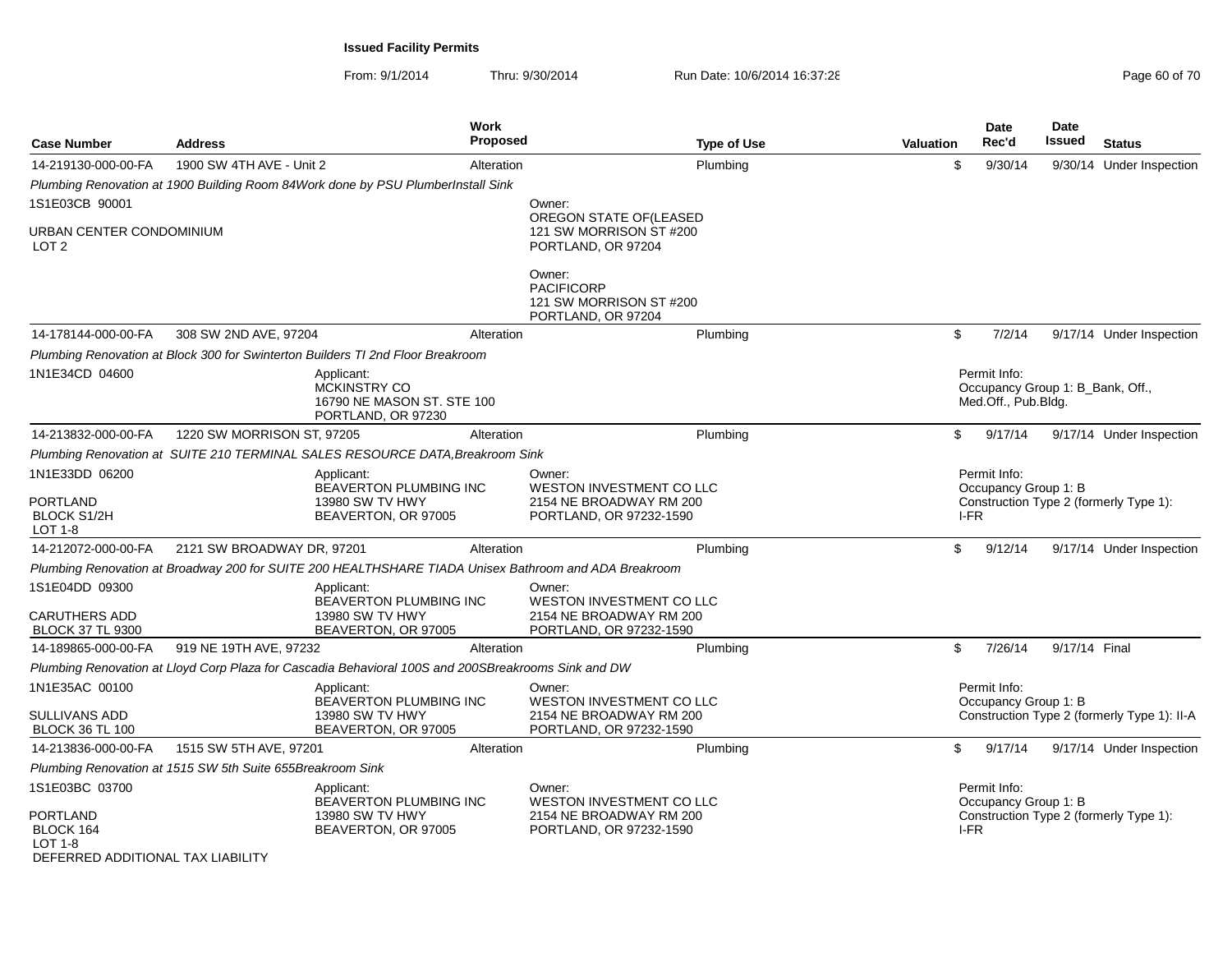| <b>Case Number</b>                                                                  | <b>Address</b>                                                           | <b>Work</b><br>Proposed                                                                                                  |                                                                                           | <b>Type of Use</b> | <b>Valuation</b> | Date<br>Rec'd                                                           | <b>Date</b><br>Issued | <b>Status</b>                              |
|-------------------------------------------------------------------------------------|--------------------------------------------------------------------------|--------------------------------------------------------------------------------------------------------------------------|-------------------------------------------------------------------------------------------|--------------------|------------------|-------------------------------------------------------------------------|-----------------------|--------------------------------------------|
| 14-206502-000-00-FA                                                                 | 3600 N INTERSTATE AVE, 97227                                             | Alteration                                                                                                               |                                                                                           | Plumbing           | \$               | 9/2/14                                                                  | 9/17/14 Final         |                                            |
|                                                                                     |                                                                          | Plumbing Renovations To Kaiser Central Interstate MOB Business and Cash Management Relocation TI                         |                                                                                           |                    |                  |                                                                         |                       |                                            |
| 1N1E22CC 13200<br><b>MULTNOMAH</b><br>BLOCK 31                                      |                                                                          | Applicant:<br>TOTAL MECHANICAL INC<br>1498 SE TECH CENTER PLACE<br><b>STE 180</b>                                        | Owner:<br>KAISER FOUNDATION HEALTH<br>500 NE MULTNOMAH ST #100<br>PORTLAND, OR 97232-2031 |                    |                  |                                                                         |                       |                                            |
| LOT 1-16 TL 13200                                                                   |                                                                          | VANCOUVER WA 98683                                                                                                       | Owner:<br>PLAN OF THE NORTHWEST<br>500 NE MULTNOMAH ST #100<br>PORTLAND, OR 97232-2031    |                    |                  |                                                                         |                       |                                            |
| 14-179262-000-00-FA                                                                 | 319 SW WASHINGTON ST, 97204                                              | Alteration                                                                                                               |                                                                                           | Plumbing           | \$               | 7/3/14                                                                  | 9/17/14 Final         |                                            |
|                                                                                     | Plumbing Renovation at Spalding Building Suite 900Breakroom sink and DW  |                                                                                                                          |                                                                                           |                    |                  |                                                                         |                       |                                            |
| 1N1E34CD 07800                                                                      |                                                                          | Applicant:<br>DETEMPLE COMPANY INC<br>1951 NW OVERTON<br>PORTLAND, OR 97209                                              | Owner:<br>THREE NINETEEN WASHINGTON<br><b>LLC</b><br>PO BOX 416<br>MANCHESTER, VT 05254   |                    |                  | Permit Info:<br>Occupancy Group 1: B_Bank, Off.,<br>Med.Off., Pub.Bldg. |                       |                                            |
| 14-214742-000-00-FA                                                                 | 1211 SW 5TH AVE, 97204                                                   | Alteration                                                                                                               |                                                                                           | Plumbing           | \$               | 9/18/14                                                                 |                       | 9/18/14 Under Inspection                   |
|                                                                                     | Plumbing Renovation at Pac West Building Suite 2300Breakroom Sink and DW |                                                                                                                          |                                                                                           |                    |                  |                                                                         |                       |                                            |
| 1S1E03BC 00900<br><b>PORTLAND</b><br>BLOCK 167<br>LOT 1-8                           |                                                                          | Applicant:<br>MCKINSTRY CO<br>16790 NE MASON ST, STE 100<br>PORTLAND, OR 97230                                           | Owner:<br>PACWEST CENTER LLC<br>1211 SW 5TH AVE #2230<br>PORTLAND, OR 97204               |                    |                  | Permit Info:<br>Occupancy Group 1: B_Bank, Off.,<br>Med.Off., Pub.Bldg. |                       |                                            |
| 14-214764-000-00-FA                                                                 |                                                                          | 3181 SW SAM JACKSON PARK RD - Bldg MRB, 9 Alteration                                                                     |                                                                                           | Plumbing           | \$               | 9/18/14                                                                 | 9/18/14 Final         |                                            |
|                                                                                     |                                                                          | Plumbing Renovation at OHSU MRB Room 521 & 525 Repipe Waste lines in overhead                                            |                                                                                           |                    |                  |                                                                         |                       |                                            |
| 1S1E09 00200                                                                        |                                                                          | Applicant:<br>DETEMPLE COMPANY INC<br>1951 NW OVERTON<br>PORTLAND, OR 97209                                              | Owner:<br>OREGON STATE OF<br>3181 SW SAM JACKSON PARK RD<br>PORTLAND, OR 97239            |                    |                  |                                                                         |                       |                                            |
| 14-214766-000-00-FA                                                                 |                                                                          | 3181 SW SAM JACKSON PARK RD - Bldg OHS, 9 Alteration                                                                     |                                                                                           | Plumbing           | \$               | 9/18/14                                                                 |                       | 9/18/14 Under Inspection                   |
|                                                                                     |                                                                          | Plumbing Renovation at OHSU B & C wing 13thMed Gas, water and Bathroom relocation                                        |                                                                                           |                    |                  |                                                                         |                       |                                            |
| 1S1E09 00200                                                                        |                                                                          | Applicant:<br>PORTLAND MECHANICAL<br><b>CONTRACTORS</b><br>2000 SE HANNA HARVESTER<br><b>DRIVE</b><br>MILWAUKIE OR 97222 | Owner:<br>OREGON STATE OF<br>3181 SW SAM JACKSON PARK RD<br>PORTLAND, OR 97239            |                    |                  | Permit Info:<br>Occupancy Group 1: I-2                                  |                       | Construction Type 2 (formerly Type 1): I-A |
| 14-214814-000-00-FA                                                                 | 1300 NE 16TH AVE, 97232                                                  | Alteration                                                                                                               |                                                                                           | Plumbing           | \$               | 9/18/14                                                                 |                       | 9/18/14 Under Inspection                   |
|                                                                                     |                                                                          | Plumbing Renovation at Holladay Park Plaza 1st and 3rd FloorRain Drain, Kitchen and Restrooms Remodel                    |                                                                                           |                    |                  |                                                                         |                       |                                            |
| 1N1E35AB 05600                                                                      |                                                                          | Applicant:<br>HEINZ MECHANICAL CO INC                                                                                    | Owner:<br>HOLLADAY PARK PLAZA INC                                                         |                    |                  | Permit Info:<br>Occupancy Group 1: SR1.1                                |                       |                                            |
| <b>HOLLADAYS ADD</b><br><b>BLOCK 178 TL 5600</b><br>SPLIT LEVY R182280 (R396212040) |                                                                          | 2615 NW ST HELENS RD<br>PORTLAND, OR 97210                                                                               | 1300 NE 16TH AVE<br>PORTLAND, OR 97232-1467                                               |                    | I-FR             |                                                                         |                       | Construction Type 2 (formerly Type 1):     |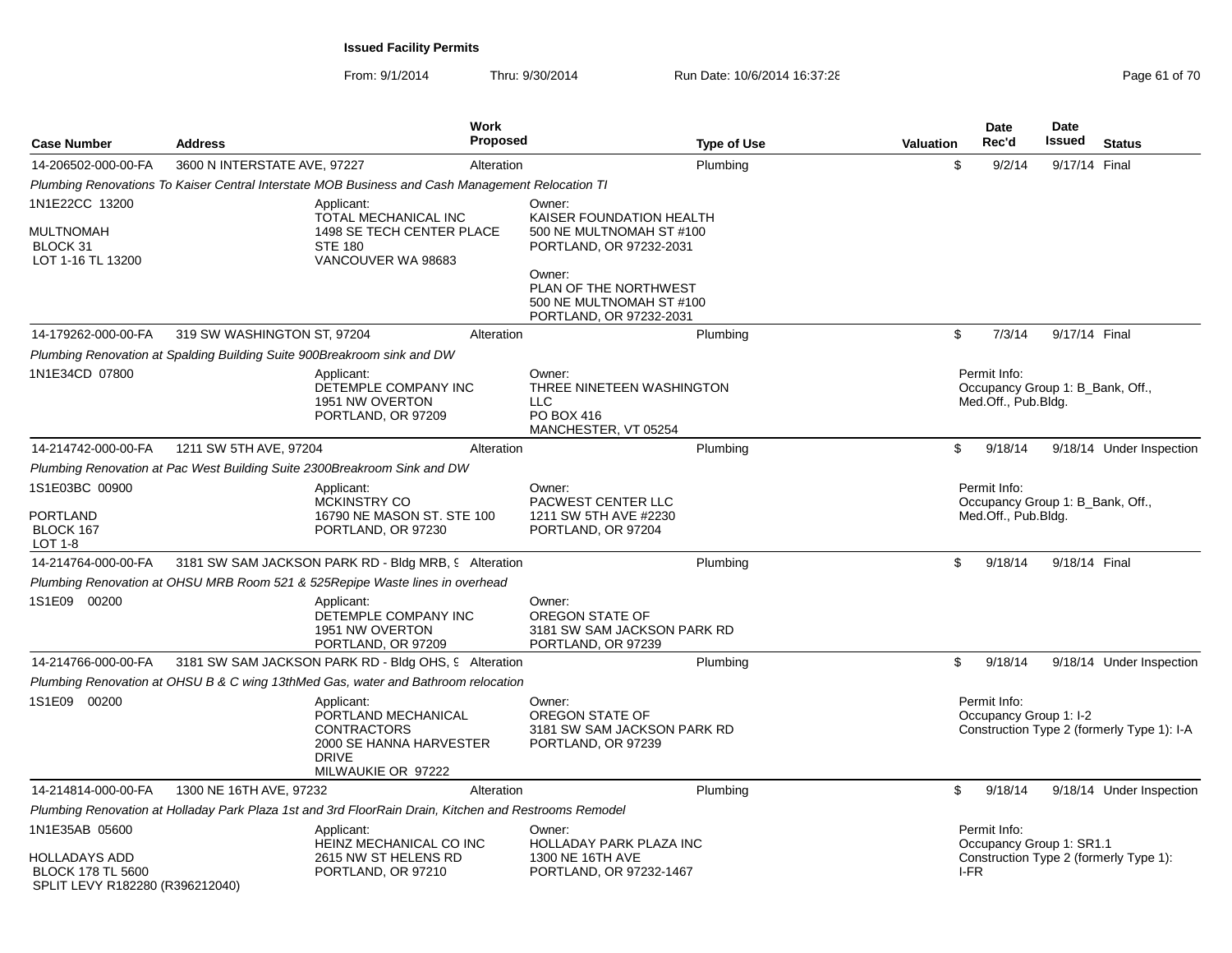| <b>Case Number</b>                                                                                                                                | <b>Address</b>                                            | <b>Work</b><br><b>Proposed</b>                                                                                           |                                                                                                        | <b>Type of Use</b> | <b>Valuation</b> | <b>Date</b><br>Rec'd                             | <b>Date</b><br>Issued | <b>Status</b>                                |
|---------------------------------------------------------------------------------------------------------------------------------------------------|-----------------------------------------------------------|--------------------------------------------------------------------------------------------------------------------------|--------------------------------------------------------------------------------------------------------|--------------------|------------------|--------------------------------------------------|-----------------------|----------------------------------------------|
| 14-214965-000-00-FA                                                                                                                               | 123 NE 3RD AVE, 97232                                     | Alteration                                                                                                               |                                                                                                        | Plumbing           | \$               | 9/19/14                                          |                       | 9/19/14 Under Inspection                     |
|                                                                                                                                                   |                                                           | Plumbing Renovation at Eastside Exchange Suite 307 for Laundry ServicesBreakroom sink and WH                             |                                                                                                        |                    |                  |                                                  |                       |                                              |
| 1N1E34DA 02800                                                                                                                                    |                                                           | Applicant:<br>CASCADE PLUMBING CO                                                                                        | Owner:<br>BRIDGEHEAD DEVELOPMENT LLC                                                                   |                    |                  | Permit Info:<br>Occupancy Group 1: B Bank, Off., |                       |                                              |
| <b>EAST PORTLAND</b><br>BLOCK 68<br>INC PT VAC ST LOT 1&8<br>LOT 2&3&6&7<br>INC PT VAC ST LOT 4&5; HISTORIC<br>PROPERTY; POTENTIAL ADDITIONAL TAX |                                                           | 2416 N HAYDEN ISLAND DR<br>PORTLAND, OR 97217-8256                                                                       | 1001 SE WATER AVE #120<br>PORTLAND, OR 97214-2147                                                      |                    |                  | Med.Off., Pub.Bldg.                              |                       | Construction Type 2 (formerly Type 1): III-A |
| 14-215005-000-00-FA                                                                                                                               |                                                           | 3181 SW SAM JACKSON PARK RD - Bldg OPC, 9 Alteration                                                                     |                                                                                                        | Plumbing           | \$               | 9/19/14                                          | 9/19/14 Final         |                                              |
|                                                                                                                                                   | Plumbing Renovation at OHSU SJHEEW in Electrical Room     |                                                                                                                          |                                                                                                        |                    |                  |                                                  |                       |                                              |
| 1S1E09 00200                                                                                                                                      |                                                           | Applicant:<br>DETEMPLE COMPANY INC<br>1951 NW OVERTON<br>PORTLAND, OR 97209                                              | Owner:<br>OREGON STATE OF<br>3181 SW SAM JACKSON PARK RD<br>PORTLAND, OR 97239                         |                    |                  | Permit Info:<br>Occupancy Group 1: I-2           |                       | Construction Type 2 (formerly Type 1): I-A   |
| 14-215426-000-00-FA                                                                                                                               | 11540 NE INVERNESS DR                                     | Alteration                                                                                                               |                                                                                                        | Plumbing           | \$               | 9/19/14                                          | 9/19/14 Final         |                                              |
|                                                                                                                                                   | Plumbing Renovation at Inverness JailWater Heaters        |                                                                                                                          |                                                                                                        |                    |                  |                                                  |                       |                                              |
| 1N2E15D 01600A1<br>SECTION 15 1N 2E<br>TL 1600<br>IMPS ONLY SEE R317158 (R942150470) FOR<br>LAND                                                  |                                                           | Applicant:<br>PORTLAND MECHANICAL<br><b>CONTRACTORS</b><br>2000 SE HANNA HARVESTER<br><b>DRIVE</b><br>MILWAUKIE OR 97222 | Owner:<br>BANK OF AMERICA OREGON (LSD<br>MULTNOMAH COUNTY<br>401 N DIXON ST<br>PORTLAND, OR 97227-1865 |                    |                  | Permit Info:<br>Occupancy Group 1: I1.1<br>I-FR  |                       | Construction Type 2 (formerly Type 1):       |
| 14-215454-000-00-FA                                                                                                                               | 1926 W BURNSIDE                                           | Alteration                                                                                                               |                                                                                                        | Plumbing           | \$               | 9/19/14                                          | 9/19/14 Issued        |                                              |
|                                                                                                                                                   |                                                           | Plumbing Renovation at Civic Condominium for MU V TrainingMen and Women's Bathrooms                                      |                                                                                                        |                    |                  |                                                  |                       |                                              |
| 1N1E33DC 70000                                                                                                                                    |                                                           | Applicant:<br>KODIAK PLUMBING INC<br>12030 SE MT SCOTT BLVD<br>PORTLAND, OR 97266                                        | Owner:<br>ASSOCIATION OF UNIT OWNERS<br>1120 NW COUCH ST #600<br>PORTLAND, OR 97209                    |                    |                  |                                                  |                       |                                              |
|                                                                                                                                                   |                                                           |                                                                                                                          | Owner:<br>OF CIVIC CONDOMINIUM<br>1120 NW COUCH ST #600<br>PORTLAND, OR 97209                          |                    |                  |                                                  |                       |                                              |
| 14-215489-000-00-FA                                                                                                                               | 4400 NE HALSEY ST - Bldg D                                | Alteration                                                                                                               |                                                                                                        | Plumbing           | \$               | 9/19/14                                          |                       | 9/19/14 Under Inspection                     |
|                                                                                                                                                   | Plumbing Renovationat POP Building 1 Suite 289sink and WH |                                                                                                                          |                                                                                                        |                    |                  |                                                  |                       |                                              |
| 1N2E31BB 03401                                                                                                                                    |                                                           | Applicant:<br>AMERICAN HEATING INC<br>5035 SE 24TH<br>Portland Oregon 97202-4765                                         | Owner:<br>DAVIS BUSINESS CENTER LLC<br>4400 NE HALSEY ST BLDG 2 #190<br>PORTLAND, OR 97213             |                    |                  | Permit Info:<br>Occupancy Group 1: B<br>I-FR     |                       | Construction Type 2 (formerly Type 1):       |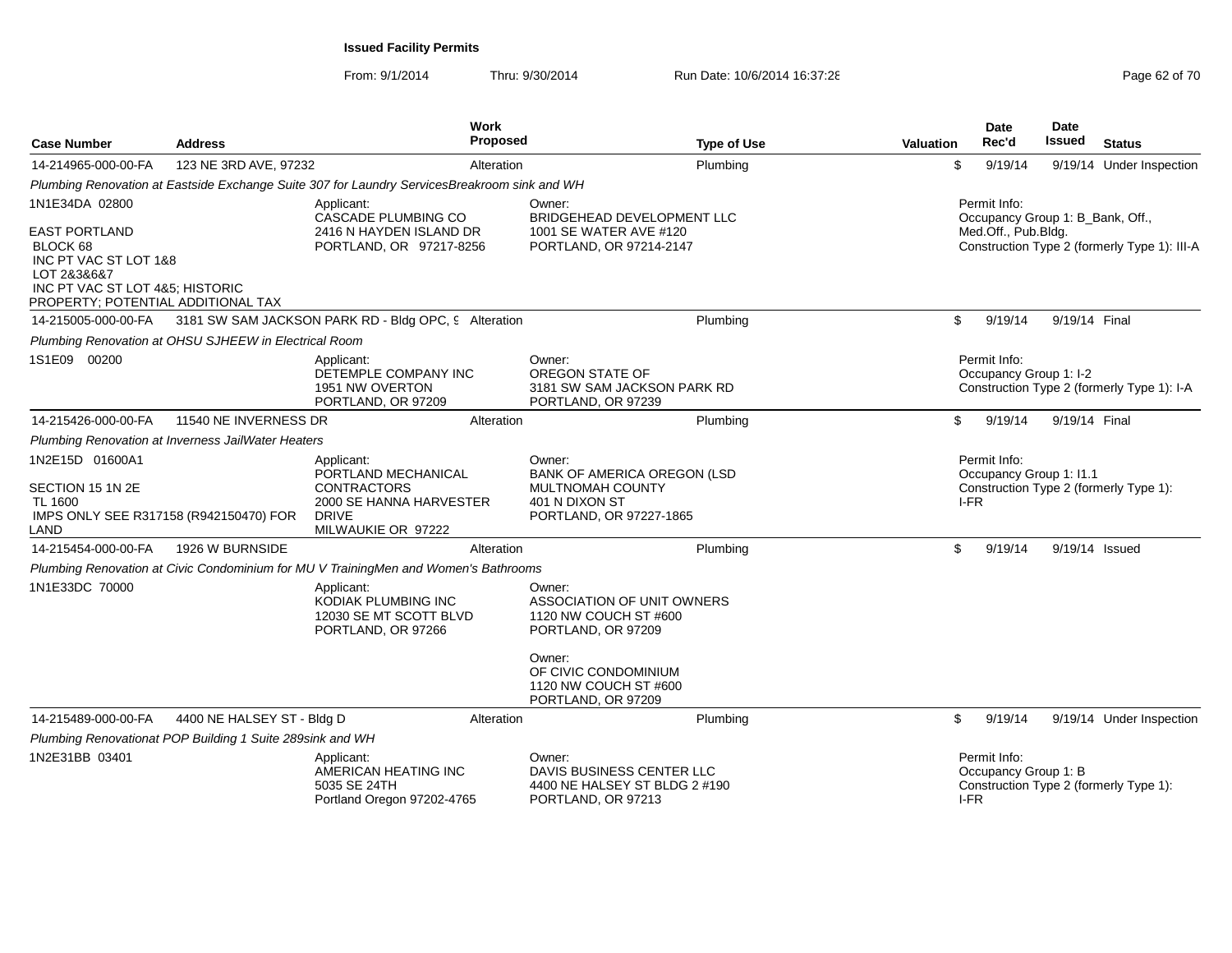| <b>Case Number</b>                                      | <b>Address</b>               |                                                                                                      | <b>Work</b><br>Proposed |                                                                                                                                           | <b>Type of Use</b> |                                       | <b>Valuation</b> |           | <b>Date</b><br>Rec'd | <b>Date</b><br>Issued            | <b>Status</b>                                |
|---------------------------------------------------------|------------------------------|------------------------------------------------------------------------------------------------------|-------------------------|-------------------------------------------------------------------------------------------------------------------------------------------|--------------------|---------------------------------------|------------------|-----------|----------------------|----------------------------------|----------------------------------------------|
| 14-178611-000-00-FA                                     | 1122 SW STARK ST, 97205      |                                                                                                      | Alteration              |                                                                                                                                           | Plumbing           |                                       |                  | \$        | 7/2/14               |                                  | 9/19/14 Under Inspection                     |
|                                                         |                              |                                                                                                      |                         | Plumbing Renovation at Spencer Court to Ground and Upper Level.Demo WC, Lav, Sink and WHInstall 4 WC, 3 Lav, Uri                          |                    |                                       |                  |           |                      |                                  |                                              |
| 1N1E33DD 01900                                          |                              | Applicant:<br>Recon, Inc.                                                                            |                         | Owner:<br><b>1122 STARK INVESTMENT LLC</b>                                                                                                |                    | CCB - Contractor:<br><b>RECON INC</b> |                  |           | Permit Info:         | Occupancy Group 1: B_Bank, Off., |                                              |
| PORTLAND<br><b>BLOCK 255</b><br>N 40' OF LOT 7<br>LOT 8 |                              | P.O.Box 822964<br>Vancouver, WA 98682                                                                |                         | 2455 NW MARSHALL ST #1<br>PORTLAND, OR 97210                                                                                              |                    | PO BOX 822964<br>VANCOUVER WA 98682   |                  |           | Med.Off., Pub.Bldg.  |                                  | Construction Type 2 (formerly Type 1): III-B |
| 14-215643-000-00-FA                                     | 700 NE MULTNOMAH ST          |                                                                                                      | Alteration              |                                                                                                                                           | Plumbing           |                                       |                  | \$        | 9/22/14              | 9/22/14 Issued                   |                                              |
|                                                         |                              |                                                                                                      |                         | Plumbing Renovation at Lloyd Tower for Womens Healthcare Associates Clinic35 Sinks, 8 Lavs, 8 WC, 2 WH, 2 Expansion Tanks, 2 Recirc Pumps |                    |                                       |                  |           |                      |                                  |                                              |
| 1N1E35BB 02601                                          |                              | Applicant:<br>AMERICAN HEATING INC                                                                   |                         | Owner:<br>AAT LLOYD DISTRICT LLC                                                                                                          |                    |                                       |                  |           | Permit Info:         | Occupancy Group 1: B Bank, Off., |                                              |
| LLOYD BLOCKS<br>LOT <sub>1</sub>                        |                              | 5035 SE 24TH<br>Portland Oregon 97202-4765                                                           |                         | 11455 EL CAMINO REAL #200<br>SAN DIEGO, CA 92130-2047                                                                                     |                    |                                       |                  |           | Med.Off., Pub.Bldg.  |                                  |                                              |
| 14-191716-000-00-FA                                     | 805 SW BROADWAY, 97205       |                                                                                                      | Alteration              |                                                                                                                                           | Plumbing           |                                       |                  | \$        | 7/31/14              |                                  | 9/22/14 Under Inspection                     |
|                                                         |                              | Plumbing Renovation at Fox Tower for Yamhill Tenant ShellDemo WC and Lav                             |                         |                                                                                                                                           |                    |                                       |                  |           |                      |                                  |                                              |
| 1S1E03BB 04400                                          |                              | Applicant:<br><b>MCKINSTRY CO</b>                                                                    |                         | Owner:<br>FOX TOWER L L C                                                                                                                 |                    |                                       |                  |           | Permit Info:         | Occupancy Group 1: B_Bank, Off., |                                              |
| <b>PORTLAND</b><br>BLOCK 210<br><b>LOT 1-8</b>          |                              | 16790 NE MASON ST. STE 100<br>PORTLAND, OR 97230                                                     |                         | 805 SW BROADWAY #2020<br>PORTLAND, OR 97205                                                                                               |                    |                                       |                  |           | Med.Off., Pub.Bldg.  |                                  |                                              |
| DEFERRED ADDITIONAL TAX LIABILITY                       |                              |                                                                                                      |                         |                                                                                                                                           |                    |                                       |                  |           |                      |                                  |                                              |
| 14-167641-000-00-FA                                     | 1131 SW MONTGOMERY ST, 97201 |                                                                                                      | Alteration              |                                                                                                                                           | Plumbing           |                                       |                  | \$        | 6/10/14              | 9/23/14 Final                    |                                              |
|                                                         |                              |                                                                                                      |                         | Plumbing Renovation at PSU Saint Helens Building Roof Replacement2 Scuppers w/downspouts, 2 overflow drains to daylight                   |                    |                                       |                  |           |                      |                                  |                                              |
| 1S1E04AD 08800                                          |                              | Applicant:<br>RAYBORN'S PLUMBING INC<br>19990 SW CIPOLE RD<br>TUALATIN, OR 97062                     |                         | Owner:<br>OREGON STATE OF(BOARD OF<br><b>PO BOX 751</b><br>PORTLAND, OR 97207                                                             |                    |                                       |                  | $III-1HR$ | Permit Info:         | Occupancy Group 1: R1            | Construction Type 2 (formerly Type 1):       |
|                                                         |                              |                                                                                                      |                         | Owner:<br><b>HIGHER EDUCATION</b><br><b>PO BOX 751</b><br>PORTLAND, OR 97207                                                              |                    |                                       |                  |           |                      |                                  |                                              |
| 14-198673-000-00-FA                                     | 449 NE EMERSON ST, 97211     |                                                                                                      | Alteration              |                                                                                                                                           | Plumbing           |                                       |                  | \$        | 8/14/14              |                                  | 9/24/14 Under Inspection                     |
|                                                         |                              | Plumbing Renovation at Walnut Park for Happy Cup TI4 Sinks, 2 Floor Sinks, 1 Dipper Well, 1 DW, 1 GI |                         |                                                                                                                                           |                    |                                       |                  |           |                      |                                  |                                              |
| 1N1E23BB 07100                                          |                              | Applicant:<br><b>BEAVERTON PLUMBING INC</b><br>13980 SW TV HWY<br>BEAVERTON, OR 97005                |                         | Owner:<br>PORTLAND CITY OF(LEASED<br>1120 SW 5TH AVE #1204<br>PORTLAND, OR 97204-1932                                                     |                    |                                       |                  |           |                      |                                  |                                              |
|                                                         |                              |                                                                                                      |                         | Owner:<br><b>MULTIPLE TENANTS</b><br>1120 SW 5TH AVE #1204<br>PORTLAND, OR 97204-1932                                                     |                    |                                       |                  |           |                      |                                  |                                              |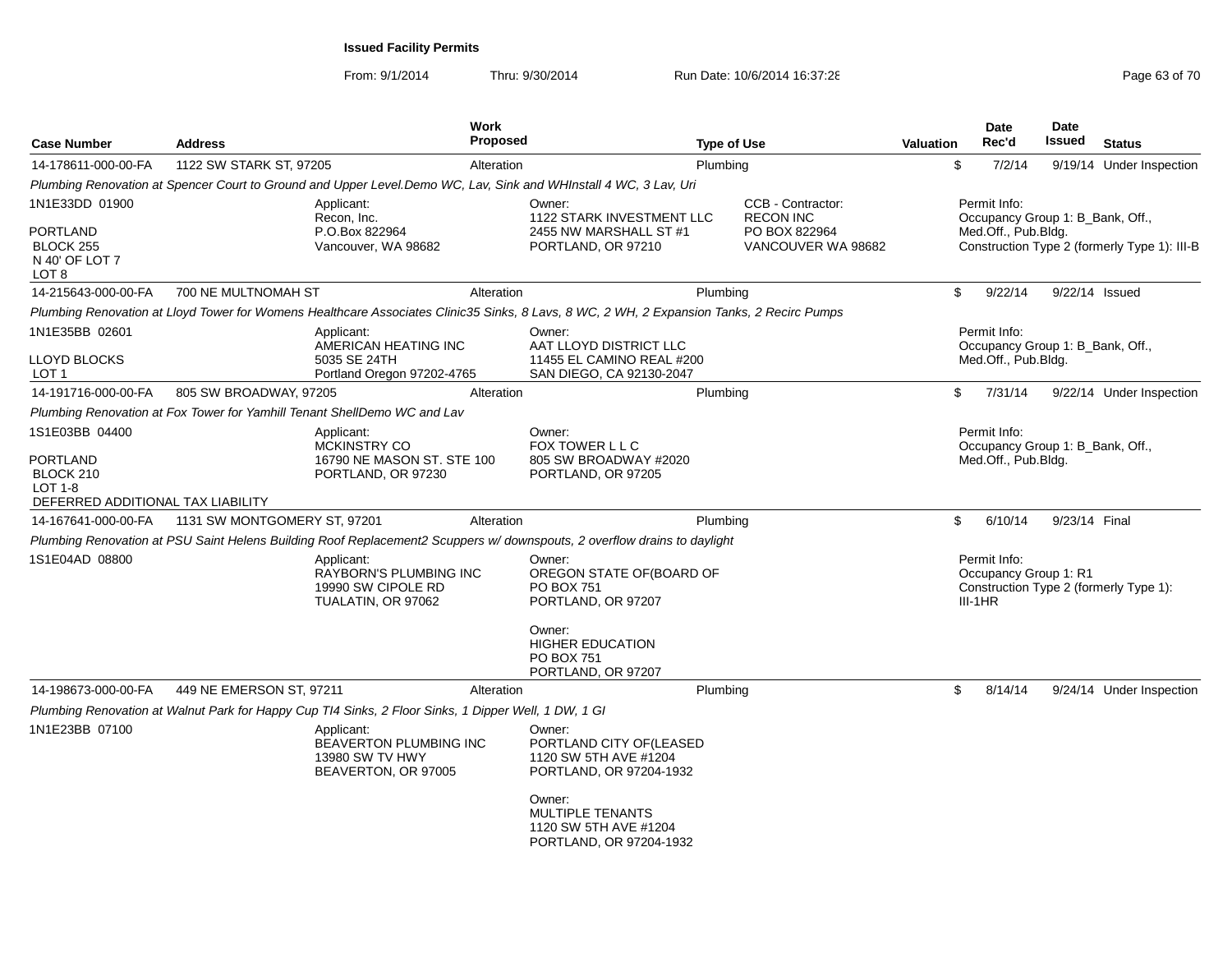| <b>Case Number</b>                                                                                          | <b>Address</b>                                         |                                                                                                                                      | Work<br><b>Proposed</b> |                                                                      | <b>Type of Use</b> | <b>Valuation</b> |          | Date<br>Rec'd                        | Date<br><b>Issued</b>            | <b>Status</b>                              |
|-------------------------------------------------------------------------------------------------------------|--------------------------------------------------------|--------------------------------------------------------------------------------------------------------------------------------------|-------------------------|----------------------------------------------------------------------|--------------------|------------------|----------|--------------------------------------|----------------------------------|--------------------------------------------|
| 14-216949-000-00-FA                                                                                         | 1022 SW SALMON ST, 97205                               |                                                                                                                                      | Alteration              |                                                                      | Plumbing           |                  | \$       | 9/24/14                              |                                  | 9/24/14 Under Inspection                   |
|                                                                                                             | Plumbing Renovation at 1022 SW Salmon2 Restrooms       |                                                                                                                                      |                         |                                                                      |                    |                  |          |                                      |                                  |                                            |
| 1S1E04AA 02700                                                                                              |                                                        | Applicant:<br><b>JOHN R DUNCAN</b>                                                                                                   |                         | Owner:<br>1022 SW SALMON LLC                                         |                    |                  |          | Permit Info:<br>Occupancy Group 1: B |                                  |                                            |
| <b>PORTLAND</b><br>BLOCK 248<br><b>LOT 7&amp;8</b>                                                          |                                                        | <b>GRIDLINE PLUMBING &amp; HEATING</b><br>4343 SE 37TH AVE<br>PORTLAND, OR 97202                                                     |                         | 1121 SW SALMON ST<br>PORTLAND, OR 97205                              |                    |                  | $II-1HR$ |                                      |                                  | Construction Type 2 (formerly Type 1):     |
| 14-218330-000-00-FA                                                                                         | 1225 W BURNSIDE ST                                     |                                                                                                                                      | Alteration              |                                                                      | Plumbing           |                  | \$       | 9/26/14                              |                                  | 9/26/14 Under Inspection                   |
|                                                                                                             |                                                        | Plumbing Renovation at Brewery Block 1 for TOMS TI1 WC, 1 WH, 1Lav, 1FD, 1 HWS, 1 Mop                                                |                         |                                                                      |                    |                  |          |                                      |                                  |                                            |
| 1N1E33DA 05000A2                                                                                            |                                                        | Applicant:<br><b>ALLIANT SYSTEMS LLC</b>                                                                                             |                         | Owner:<br><b>PORTLAND DISTRICT COOLING &amp;</b>                     |                    |                  |          |                                      |                                  |                                            |
| <b>COUCHS ADD</b><br>BLOCK 82<br><b>LOT 1-8</b><br>MACH & EQUIP SEE R140654 (R180207460)<br>FOR LAND & IMPS |                                                        | 1600 NW 167TH PL STE 330<br>BEAVERTON, OR 97006                                                                                      |                         | CO LLC<br>13155 NOEL RD STE 100<br>DALLAS, TX 75240                  |                    |                  |          |                                      |                                  |                                            |
| 14-212693-000-00-FA                                                                                         | 100 SW MARKET ST, 97201                                |                                                                                                                                      | Alteration              |                                                                      | Plumbing           |                  | \$       | 9/15/14                              | 9/15/14 Issued                   |                                            |
|                                                                                                             |                                                        | Plumbing Renovation at The 100 at Park SquareRemodel RR's Floors 1-7, Add Showers and Lavs in BasementExterior FD, AD, HB's and RPBA |                         |                                                                      |                    |                  |          |                                      |                                  |                                            |
| 1S1E03CB 00700<br>SOUTH AUDITORIUM ADD                                                                      |                                                        | Applicant:<br><b>MCKINSTRY CO</b><br>16790 NE MASON ST. STE 100                                                                      |                         | Owner:<br>CSHV FIRST AND MARKET LLC<br>1420 FIFTH AVE #2020          |                    |                  |          | Permit Info:<br>Med.Off., Pub.Bldg.  | Occupancy Group 1: B_Bank, Off., |                                            |
| <b>BLOCK A</b><br>LOT 2 TL 700                                                                              |                                                        | PORTLAND, OR 97230                                                                                                                   |                         | SEATTLE, WA 98101-2337                                               |                    |                  |          |                                      |                                  | Construction Type 2 (formerly Type 1): I-A |
| 14-152749-000-00-FA                                                                                         | 111 SW 5TH AVE, 97204-3626                             |                                                                                                                                      | Alteration              |                                                                      | Plumbing           |                  | \$       | 5/5/14                               | 9/24/14 Final                    |                                            |
|                                                                                                             |                                                        | Plumbing Renovation at US Bank Tower 26th Floor for True TIInstall Sink, DW, WH, Hub Drain                                           |                         |                                                                      |                    |                  |          |                                      |                                  |                                            |
| 1N1E34CD 01300                                                                                              |                                                        | Applicant:<br>West Coast Central Plmbing, LLC<br>12714 SE Majestic Ln.<br>Clackamas, OR 97086                                        |                         |                                                                      |                    |                  |          | Permit Info:<br>Occupancy Group 1: B |                                  | Construction Type 2 (formerly Type 1): I-A |
| 14-217193-000-00-FA                                                                                         | 815 NE DAVIS ST. 97232                                 |                                                                                                                                      | Alteration              |                                                                      | Plumbing           |                  | \$       | 9/24/14                              | 9/24/14 Issued                   |                                            |
|                                                                                                             | Plumbing Renovation at Legacy Davis BuildingBreak Sink |                                                                                                                                      |                         |                                                                      |                    |                  |          |                                      |                                  |                                            |
| 1N1E35CB 01600                                                                                              |                                                        | Applicant:<br>METRO MECHANICAL SYSTEMS                                                                                               |                         | Owner:<br><b>LEGACY HEALTH SYSTEM</b>                                |                    |                  |          |                                      |                                  |                                            |
| EAST PORTLAND<br>BLOCK 189<br><b>LOT 1-8</b>                                                                |                                                        | <b>LLC</b><br>12016 NE Salmon Creek Ave.<br>Vancouver, WA 98686                                                                      |                         | 1919 NW LOVEJOY ST<br>PORTLAND, OR 97209                             |                    |                  |          |                                      |                                  |                                            |
| 14-217259-000-00-FA                                                                                         | 2250 NW 22ND AVE, 97210                                |                                                                                                                                      | Alteration              |                                                                      | Plumbing           |                  | \$       | 9/24/14                              | 9/24/14 Issued                   |                                            |
|                                                                                                             |                                                        | Plumbing Renovation at New York Building 4th Floor for York Street- Glenda TIDeep Sink                                               |                         |                                                                      |                    |                  |          |                                      |                                  |                                            |
| 1N1E28CA 02500                                                                                              |                                                        | Applicant:<br>AMERICAN HEATING INC<br>5035 SE 24TH<br>Portland Oregon 97202-4765                                                     |                         | Owner:<br><b>ROSAN INC</b><br>PO BOX 6712<br>PORTLAND, OR 97228-6712 |                    |                  |          |                                      |                                  |                                            |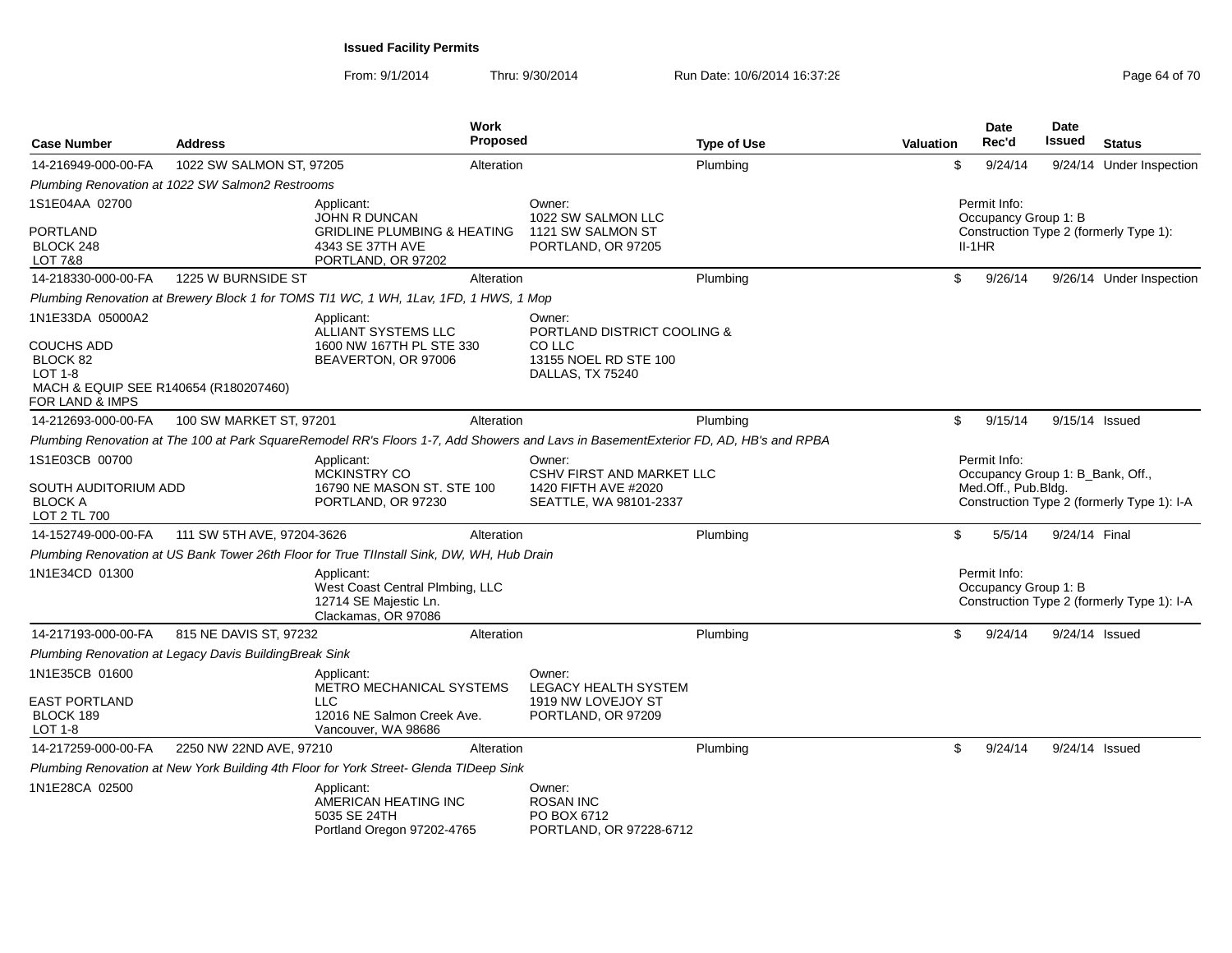| <b>Case Number</b>                                                                                                   | <b>Address</b>                                  | Work<br><b>Proposed</b>                                                                             |                                                                                                           | <b>Type of Use</b> | Valuation | Date<br>Rec'd                        | <b>Date</b><br>Issued | <b>Status</b>                              |
|----------------------------------------------------------------------------------------------------------------------|-------------------------------------------------|-----------------------------------------------------------------------------------------------------|-----------------------------------------------------------------------------------------------------------|--------------------|-----------|--------------------------------------|-----------------------|--------------------------------------------|
| 14-217247-000-00-FA                                                                                                  | 1001 SW 5TH AVE, 97204                          | Alteration                                                                                          |                                                                                                           | Plumbing           | \$        | 9/24/14                              |                       | 9/25/14 Under Inspection                   |
|                                                                                                                      |                                                 | Plumbing Renovation at Congress Center Suite 1525 for Portland SinglesBreakroom Sink and DW         |                                                                                                           |                    |           |                                      |                       |                                            |
| 1S1E03BB 00800<br><b>PORTLAND</b><br>BLOCK 169<br><b>LOT 1-8</b><br>SEE R246278 (R667717341)                         |                                                 | Applicant:<br>AMERICAN HEATING INC<br>5035 SE 24TH<br>Portland Oregon 97202-4765                    | Owner:<br>OR-CONGRESS CENTER LP<br>235 MONTGOMERY ST 16TH<br><b>FLOOR</b><br>SAN FRANCISCO, CA 94104-3104 |                    |           | Permit Info:<br>Occupancy Group 1: B |                       | Construction Type 2 (formerly Type 1): I-A |
| 14-119132-000-00-FA                                                                                                  | 12000 SW 49TH AVE, 97219                        | Alteration                                                                                          |                                                                                                           | Plumbing           | \$        | 2/20/14                              |                       | 9/25/14 Under Inspection                   |
|                                                                                                                      | Plumbing Renovation at PCC Sylvania CT Building |                                                                                                     |                                                                                                           |                    |           |                                      |                       |                                            |
| 1S1E31D 00200                                                                                                        |                                                 | Applicant:<br>COLUMBIA CONSTRUCTION INC                                                             | Owner:<br>PORTLAND COMMUNITY<br><b>COLLEGE DIST</b><br>PO BOX 19000<br>PORTLAND, OR 97280-0990            |                    |           |                                      |                       |                                            |
| 14-199707-000-00-FA                                                                                                  | 7439 N CHARLESTON AVE, 97203                    | Alteration                                                                                          |                                                                                                           | Plumbing           | \$        | 8/18/14                              | 9/25/14 Issued        |                                            |
|                                                                                                                      |                                                 | Plumbing Renovation at James John SchoolSump Pump for Elevator, Storm Drain from Planter Filter     |                                                                                                           |                    |           |                                      |                       |                                            |
| 1N1W12AB 12100<br>P T SMITHS ADD<br>INC PT VAC ST - BLOCK 7<br>INC PT VAC STS - BLOCK 10<br>INC PT VAC ST - BLOCK 11 |                                                 | Applicant:<br>PETER LEVANEN<br><b>RAY'S PLUMBING</b><br><b>PO BOX685</b><br>BRUSH PRAIRIE, WA 98606 | Owner:<br><b>SCHOOL DISTRICT NO 1</b><br>PO BOX 3107<br>PORTLAND, OR 97208-3107                           |                    |           |                                      |                       |                                            |
| 14-156751-000-00-FA                                                                                                  | 7439 N CHARLESTON AVE, 97203                    | Alteration                                                                                          |                                                                                                           | Plumbing           | \$        | 5/14/14                              | 9/25/14 Issued        |                                            |
|                                                                                                                      |                                                 | Plumbing Renovation at James John School AnnexR/R Rain Drain Down Spouts                            |                                                                                                           |                    |           |                                      |                       |                                            |
| 1N1W12AB 12100<br>P T SMITHS ADD<br>INC PT VAC ST - BLOCK 7<br>INC PT VAC STS - BLOCK 10<br>INC PT VAC ST - BLOCK 11 |                                                 | Applicant:<br>PETER LEVANEN<br><b>RAY'S PLUMBING</b><br>PO BOX685<br>BRUSH PRAIRIE, WA 98606        | Owner:<br>SCHOOL DISTRICT NO 1<br>PO BOX 3107<br>PORTLAND, OR 97208-3107                                  |                    |           |                                      |                       |                                            |
| 14-196691-000-00-FA                                                                                                  | 100 SW MARKET ST, 97201                         | Alteration                                                                                          |                                                                                                           | Plumbing           | \$        | 8/11/14                              | 9/25/14 Issued        |                                            |
|                                                                                                                      |                                                 | Plumbing Renovation at The 100 At Park SquareDemo 2nd, 3rd and 7th Floor Non ADA Restrooms          |                                                                                                           |                    |           |                                      |                       |                                            |
| 1S1E03CB 00700<br>SOUTH AUDITORIUM ADD                                                                               |                                                 | Applicant:<br><b>MCKINSTRY CO</b><br>16790 NE MASON ST. STE 100                                     | Owner:<br>CSHV FIRST AND MARKET LLC<br>1420 FIFTH AVE #2020                                               |                    |           |                                      |                       |                                            |
| <b>BLOCK A</b><br>LOT 2 TL 700                                                                                       |                                                 | PORTLAND, OR 97230                                                                                  | SEATTLE, WA 98101-2337                                                                                    |                    |           |                                      |                       |                                            |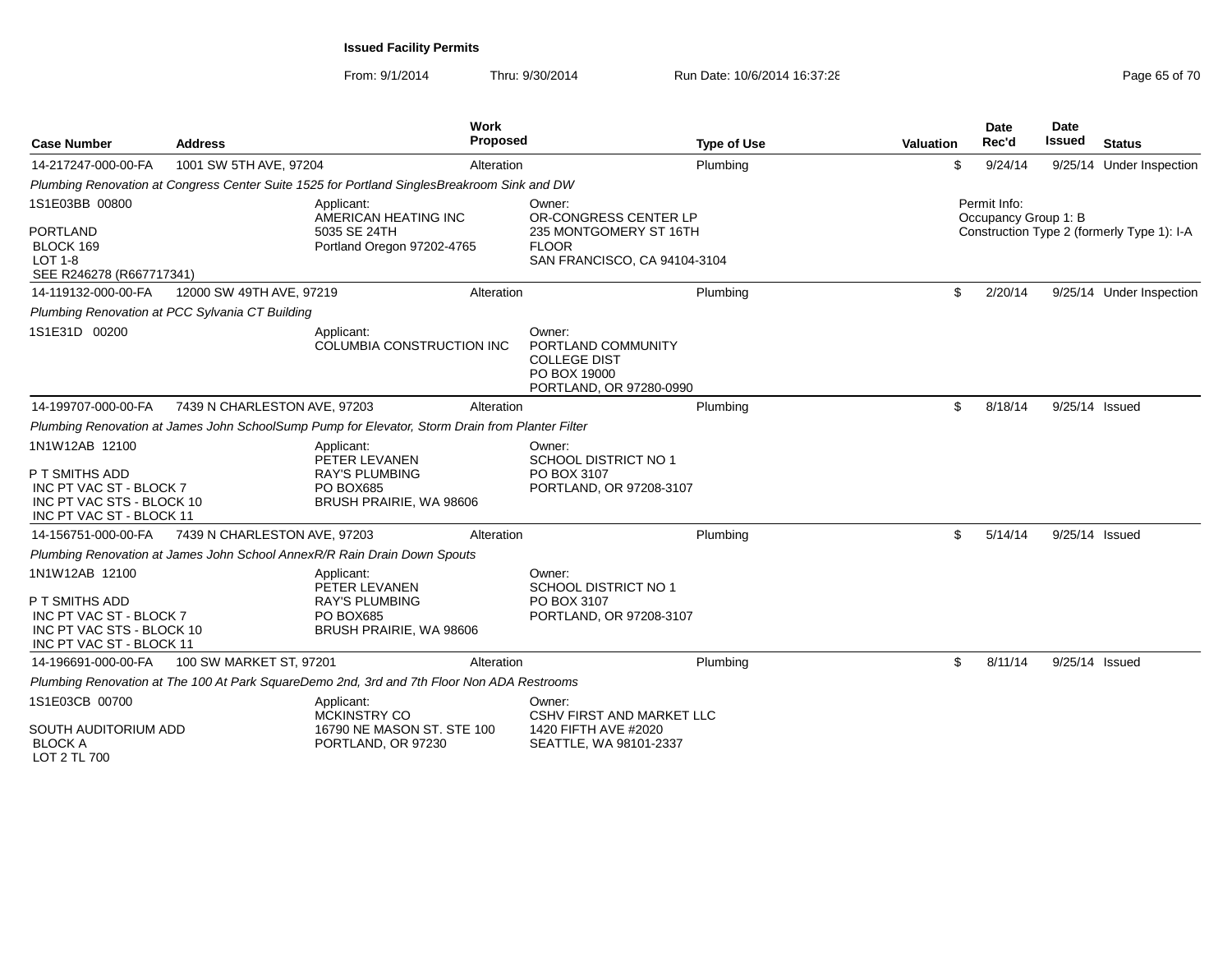| <b>Case Number</b>                                                                                          | <b>Address</b>             | Work<br><b>Proposed</b>                                                                                                                                                                            |                                                                                            | <b>Type of Use</b> | <b>Valuation</b> | <b>Date</b><br>Rec'd                 | Date<br><b>Issued</b> | <b>Status</b>                              |
|-------------------------------------------------------------------------------------------------------------|----------------------------|----------------------------------------------------------------------------------------------------------------------------------------------------------------------------------------------------|--------------------------------------------------------------------------------------------|--------------------|------------------|--------------------------------------|-----------------------|--------------------------------------------|
| 14-206615-000-00-FA                                                                                         | 1900 SW 4TH AVE - Unit 2   | Alteration                                                                                                                                                                                         |                                                                                            | Plumbing           | \$.              | 9/2/14                               |                       | $9/2/14$ Issued                            |
|                                                                                                             |                            | Plumbing Renovations to The Fourth Avenue Building FAB Suite 90 TI Condensate Drain Termination                                                                                                    |                                                                                            |                    |                  |                                      |                       |                                            |
| 1S1E03CB 90001<br>URBAN CENTER CONDOMINIUM<br>LOT <sub>2</sub>                                              |                            | Applicant:<br>ALLIANT SYSTEMS LLC<br>1600 NW 167TH PL STE 330<br>BEAVERTON, OR 97006                                                                                                               | Owner:<br>OREGON STATE OF(LEASED<br>121 SW MORRISON ST #200<br>PORTLAND, OR 97204          |                    |                  |                                      |                       |                                            |
|                                                                                                             |                            |                                                                                                                                                                                                    | Owner:<br><b>PACIFICORP</b><br>121 SW MORRISON ST #200<br>PORTLAND, OR 97204               |                    |                  |                                      |                       |                                            |
| 14-206633-000-00-FA                                                                                         | 4400 NE HALSEY ST - Bldg D | Alteration                                                                                                                                                                                         |                                                                                            | Plumbing           | \$               | 9/2/14                               |                       | 9/2/14 Under Inspection                    |
|                                                                                                             |                            | Plumbing Renovations To The Provodence Office Park Building 1 1st Floor Restroom TI                                                                                                                |                                                                                            |                    |                  |                                      |                       |                                            |
| 1N2E31BB 03401                                                                                              |                            | Applicant:<br>AMERICAN HEATING INC<br>5035 SE 24TH<br>Portland Oregon 97202-4765                                                                                                                   | Owner:<br>DAVIS BUSINESS CENTER LLC<br>4400 NE HALSEY ST BLDG 2 #190<br>PORTLAND, OR 97213 |                    | I-FR             | Permit Info:<br>Occupancy Group 1: B |                       | Construction Type 2 (formerly Type 1):     |
| 14-156476-000-00-FA                                                                                         | 3905 SE 91ST AVE, 97266    | Alteration                                                                                                                                                                                         |                                                                                            | Plumbing           | \$               | 5/14/14                              |                       | 9/3/14 Under Inspection                    |
|                                                                                                             |                            | Plumbing Renovation at Marshall High BLDG 14-147534A-30 new sink; B-51 new sink; B-52 ADA WC; B-53 Demo 1 WC, 1Lav, Install ADA WC, Lav, Emer. ShowerC-49 Demo 1 WC, 1Lav, Install ADA WC, Lav, E. |                                                                                            |                    |                  |                                      |                       |                                            |
| 1S2E09 00200<br>SECTION 09 1S 2E<br>TL 200 23.86 ACRES                                                      |                            | Applicant:<br>HEINZ MECHANICAL CO INC<br>2615 NW ST HELENS RD<br>PORTLAND, OR 97210                                                                                                                | Owner:<br><b>SCHOOL DISTRICT NO 1</b><br>PO BOX 3107<br>PORTLAND, OR 97208-3107            |                    |                  |                                      |                       |                                            |
| 14-158776-000-00-FA                                                                                         | 4701 SE BUSH ST, 97206     | Alteration                                                                                                                                                                                         |                                                                                            | Plumbing           | \$               | 5/19/14                              | 9/3/14 Final          |                                            |
|                                                                                                             |                            | Plumbing Renovation at Creston SchoolDemo W/M Box, R/R roof vents, New sink in Rm 114 Work done by Columbia Construction                                                                           |                                                                                            |                    |                  |                                      |                       |                                            |
| 1S2E07CA 09600<br>SECTION 07 1S 2E<br>TL 9600 8.09 ACRES<br>SEE R645272 (R992070461) FOR LEASED<br>SUB ACCT |                            | Applicant:<br>A-ABSOLUTE COMFORT H/C<br>15886 PARK PL CT<br>OREGON CITY OR 97045<br>Applicant:<br>COLUMBIA CONSTRUCTION INC                                                                        | Owner:<br><b>SCHOOL DISTRICT NO 1</b><br>PO BOX 3107<br>PORTLAND, OR 97208-3107            |                    |                  |                                      |                       |                                            |
| 14-168332-000-00-FA                                                                                         | 111 SW 5TH AVE, 97204-3626 | Alteration                                                                                                                                                                                         |                                                                                            | Plumbing           | \$               | 6/11/14                              | 9/3/14 Final          |                                            |
|                                                                                                             |                            | Plumbing Renovation at US Bancorp Tower Suite 3200Add 1 WC to Mens RR, water to coffee and Refer.                                                                                                  |                                                                                            |                    |                  |                                      |                       |                                            |
| 1N1E34CD 01300                                                                                              |                            | Applicant:<br>EVOLUTION PLUMBING LLC<br>7715 NE 33RD DR SUITE D<br>PORTLAND OR 97211-1942                                                                                                          |                                                                                            |                    |                  | Permit Info:<br>Occupancy Group 1: B |                       | Construction Type 2 (formerly Type 1): I-A |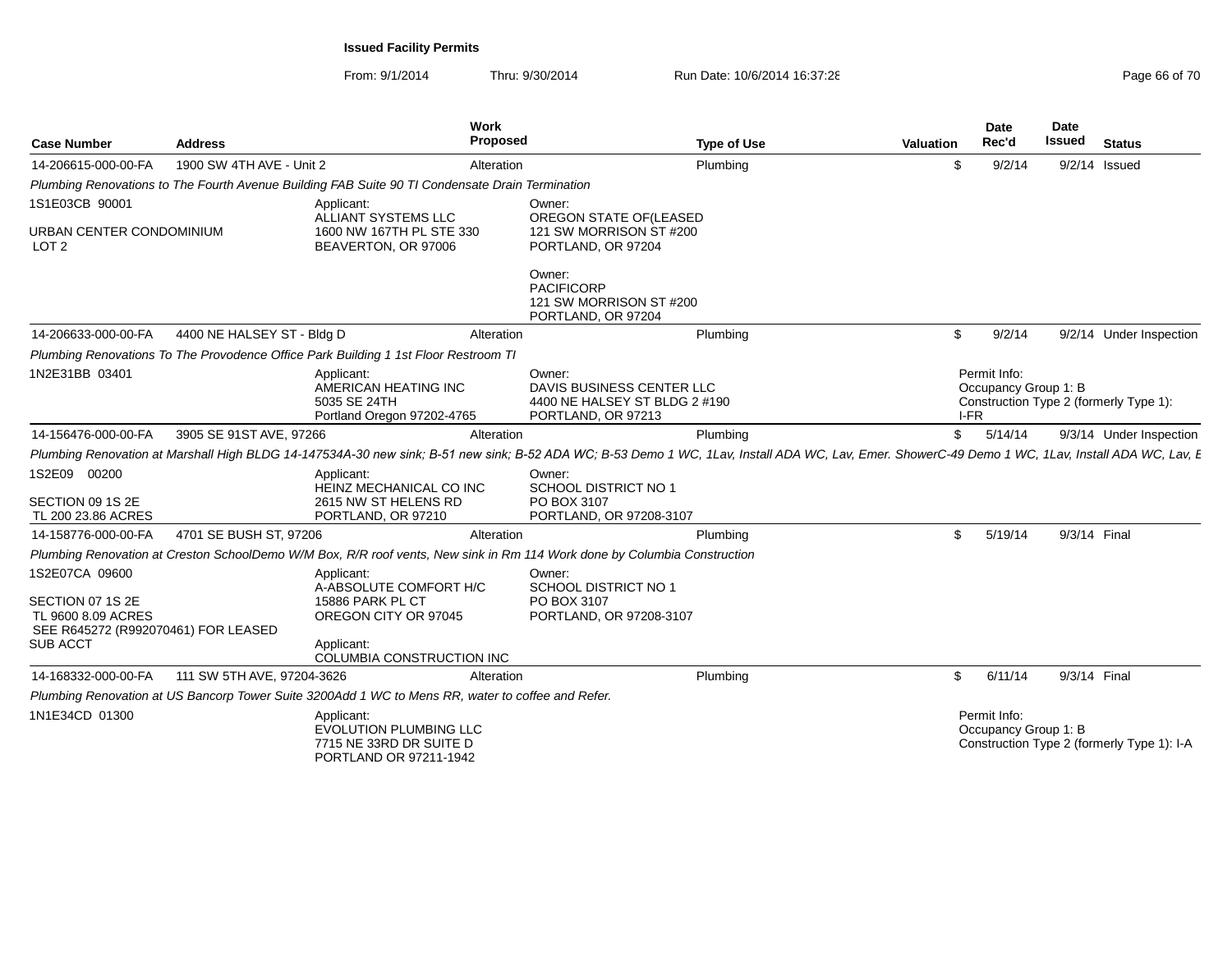| <b>Case Number</b>                                                                                                              | <b>Address</b>                                       | <b>Work</b><br><b>Proposed</b>                                                                                                                      |                                                                                                                                                                                  | Type of Use | Valuation | Date<br>Rec'd                                        | <b>Date</b><br><b>Issued</b> | <b>Status</b>                          |
|---------------------------------------------------------------------------------------------------------------------------------|------------------------------------------------------|-----------------------------------------------------------------------------------------------------------------------------------------------------|----------------------------------------------------------------------------------------------------------------------------------------------------------------------------------|-------------|-----------|------------------------------------------------------|------------------------------|----------------------------------------|
| 14-208007-000-00-FA                                                                                                             | 5050 NE HOYT ST, 97213                               | Alteration                                                                                                                                          |                                                                                                                                                                                  | Plumbing    | \$        | 9/4/14                                               |                              | 9/4/14 Under Inspection                |
|                                                                                                                                 |                                                      | Plumbing Renovation at Providence Proffesional Plaza #514 for The Oregon Clinic UrologyExpansion7 HWS, 2 DCS, WC, Lav, Utility Sink w/ EEW, Ice Box |                                                                                                                                                                                  |             |           |                                                      |                              |                                        |
| 1N2E31BD 03800<br><b>CENTER ADD</b><br>BLOCK <sub>3</sub><br>LOT 1-7 INC PT VAC ST<br>LOT 20-26 EXC PT IN ST                    |                                                      | Applicant:<br>AMERICAN HEATING INC<br>5035 SE 24TH<br>Portland Oregon 97202-4765                                                                    | Owner:<br>PROVIDENCE HEALTH<br>4400 NE HALSEY ST BLDG 2 #190<br>PORTLAND, OR 97213-1545<br>Owner:<br>SERVICES-OREGON<br>4400 NE HALSEY ST BLDG 2 #190<br>PORTLAND, OR 97213-1545 |             |           | Permit Info:<br>Occupancy Group 1: B<br>I-FR         |                              | Construction Type 2 (formerly Type 1): |
| 14-208083-000-00-FA                                                                                                             | 2801 N GANTENBEIN AVE, 97227                         | Alteration                                                                                                                                          |                                                                                                                                                                                  | Plumbing    | \$        | 9/4/14                                               |                              | $9/4/14$ Issued                        |
|                                                                                                                                 | Plumbing Renovation at LEH Radio RoomRelocate HB, WH |                                                                                                                                                     |                                                                                                                                                                                  |             |           |                                                      |                              |                                        |
| 1N1E27AC 00300<br>ABENDS ADD<br>BLOCK <sub>3</sub><br>INC PT VAC STS LOT 1-16                                                   |                                                      | Applicant:<br>TOTAL MECHANICAL INC<br>1498 SE TECH CENTER PLACE<br><b>STE 180</b><br>VANCOUVER WA 98683                                             | Owner:<br><b>EMANUEL HOSPITAL</b><br>1919 NW LOVEJOY ST<br>PORTLAND, OR 97209-1503                                                                                               |             |           | Permit Info:<br>Occupancy Group 1: I-2_Hospital      |                              |                                        |
| 14-208125-000-00-FA                                                                                                             | 5331 SW MACADAM AVE, 97201                           | Alteration                                                                                                                                          |                                                                                                                                                                                  | Plumbing    | \$        | 9/4/14                                               |                              | 9/4/14 Final                           |
|                                                                                                                                 |                                                      | Plumbing Renovation at Water Tower Parking LotRain Drain and Storm Sewer Repairs and Upgrades                                                       |                                                                                                                                                                                  |             |           |                                                      |                              |                                        |
| 1S1E15BD 03900<br>SECTION 15 1S 1E<br>TL 3900 3.66 ACRES                                                                        |                                                      | Applicant:<br>D & F PLUMBING CO<br>4636 N ALBINA<br>PORTLAND, OR 97217                                                                              | Owner:<br>WATER TOWER BUILDING LLC<br>111 SW COLUMBIA ST #1380<br>PORTLAND, OR 97239                                                                                             |             |           | Permit Info:<br>Occupancy Group 1: B<br><b>IV-HT</b> |                              | Construction Type 2 (formerly Type 1): |
| 14-204650-000-00-FA                                                                                                             | 7000 NE AIRPORT WAY, 97218                           | Alteration                                                                                                                                          |                                                                                                                                                                                  | Plumbing    | \$        | 8/27/14                                              |                              | 9/4/14 Final                           |
|                                                                                                                                 |                                                      | Plumbing Renovation at PDX for Oregon Food Market Food Carts2 Solids Intercepters, 1 WH, 1 Sink, 1 RPBA                                             |                                                                                                                                                                                  |             |           |                                                      |                              |                                        |
| 1N2E08B 00400<br>SECTION 08 1N 2E<br>TL 400 7.39 ACRES<br><b>TERMINAL BLDG</b><br><b>NONTAXABLE</b><br>SEE TAXABLE SUB ACCOUNTS |                                                      | Applicant:<br>PENINSULA PLUMBING CO<br>PO BOX 16307<br>PORTLAND, OR 97292                                                                           | Owner:<br>PORT OF PORTLAND<br>PO BOX 3529<br>PORTLAND, OR 97208-3529                                                                                                             |             |           |                                                      |                              |                                        |
| 14-179239-000-00-FA                                                                                                             | 3030 SW MOODY AVE, 97201                             | Alteration                                                                                                                                          |                                                                                                                                                                                  | Plumbing    | \$        | 7/3/14                                               |                              | 9/5/14 Final                           |
|                                                                                                                                 |                                                      | Plumbing Renovation at OHSU 3030 Building Suite 135 R/R Breakroom Sink and DW                                                                       |                                                                                                                                                                                  |             |           |                                                      |                              |                                        |
| 1S1E10 00400<br>SECTION 10 1S 1E<br>TL 400 2.77 ACRES                                                                           |                                                      | Applicant:<br>TOTAL MECHANICAL INC<br>1498 SE TECH CENTER PLACE<br><b>STE 180</b><br>VANCOUVER WA 98683                                             | Owner:<br>3030 PROPERTY LLC<br>3121 SW MOODY AVE<br>PORTLAND, OR 97239                                                                                                           |             |           |                                                      |                              |                                        |
| 14-208718-000-00-FA                                                                                                             | 4701 SE BUSH ST, 97206                               | Alteration                                                                                                                                          |                                                                                                                                                                                  | Plumbing    | \$        | 9/5/14                                               |                              | 9/5/14 Final                           |
|                                                                                                                                 |                                                      | Plumbing Renovation At Creston SchoolR/R Dishwasher and Repipe existing Sink in Kitchen Work done by A-Absolute Plumbing                            |                                                                                                                                                                                  |             |           |                                                      |                              |                                        |
| 1S2E07CA 09600<br>SECTION 07 1S 2E<br>TL 9600 8.09 ACRES<br>SEE R645272 (R992070461) FOR LEASED<br><b>SUB ACCT</b>              |                                                      | Applicant:<br>A-ABSOLUTE COMFORT H/C<br>15886 PARK PL CT<br>OREGON CITY OR 97045                                                                    | Owner:<br><b>SCHOOL DISTRICT NO 1</b><br>PO BOX 3107<br>PORTLAND, OR 97208-3107                                                                                                  |             |           |                                                      |                              |                                        |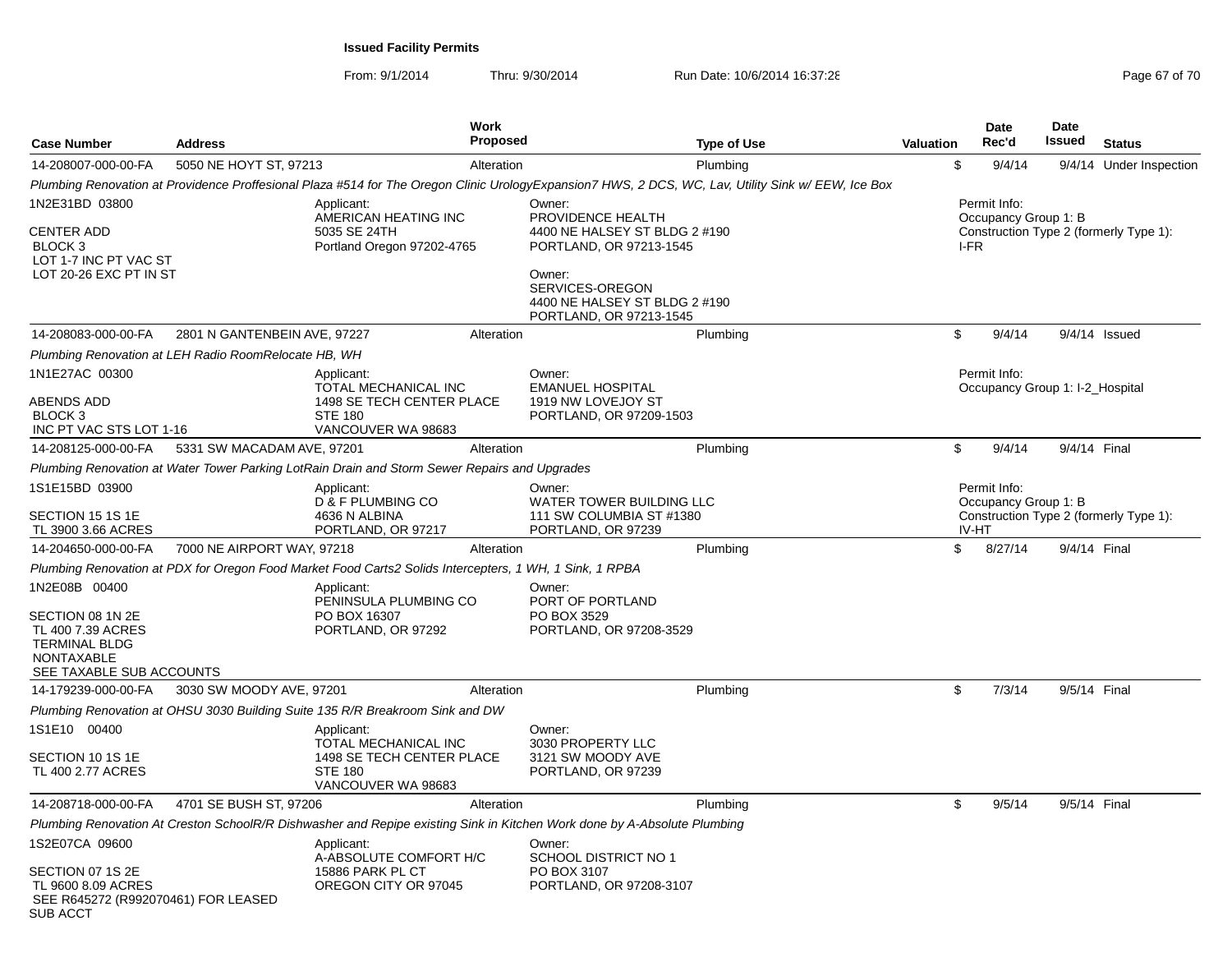From: 9/1/2014Thru: 9/30/2014 Run Date: 10/6/2014 16:37:28 Run Date: 10/6/2014 16:37:28

| <b>Case Number</b>                                                                                  | <b>Address</b>                                                               |                                                                                                                  | Work<br><b>Proposed</b> |                                                                                                     | <b>Type of Use</b> |                                                                       | <b>Valuation</b> |              | <b>Date</b><br>Rec'd                                                    | <b>Date</b><br>Issued | <b>Status</b>                              |
|-----------------------------------------------------------------------------------------------------|------------------------------------------------------------------------------|------------------------------------------------------------------------------------------------------------------|-------------------------|-----------------------------------------------------------------------------------------------------|--------------------|-----------------------------------------------------------------------|------------------|--------------|-------------------------------------------------------------------------|-----------------------|--------------------------------------------|
| 14-209439-000-00-FA                                                                                 | 3500 N INTERSTATE AVE, 97227                                                 |                                                                                                                  | Alteration              |                                                                                                     | Plumbing           |                                                                       |                  | \$           | 9/8/14                                                                  |                       | $9/8/14$ Issued                            |
|                                                                                                     | Plumbing Renovation at Kaiser Interstate South MOB2 Tanks for O2 Farm        |                                                                                                                  |                         |                                                                                                     |                    |                                                                       |                  |              |                                                                         |                       |                                            |
| 1N1E22CC 12100                                                                                      |                                                                              | Applicant:<br>TOTAL MECHANICAL INC<br>1498 SE TECH CENTER PLACE<br><b>STE 180</b><br>VANCOUVER WA 98683          |                         | Owner:<br>KAISER FOUNDATION HEALTH<br>500 NE MULTNOMAH ST #100<br>PORTLAND, OR 97232-2031<br>Owner: |                    |                                                                       |                  |              | Permit Info:<br>Occupancy Group 1: I-2                                  |                       | Construction Type 2 (formerly Type 1): I-A |
|                                                                                                     |                                                                              |                                                                                                                  |                         | PLAN OF THE NORTHWEST<br>500 NE MULTNOMAH ST #100<br>PORTLAND, OR 97232-2031                        |                    |                                                                       |                  |              |                                                                         |                       |                                            |
| 14-189860-000-00-FA                                                                                 | 319 SW WASHINGTON ST, 97204                                                  |                                                                                                                  | Alteration              |                                                                                                     | Plumbing           |                                                                       |                  | \$           | 7/26/14                                                                 |                       | 9/9/14 Under Inspection                    |
|                                                                                                     | Plumbing Renovation at Spalding Building 8th Floor Retrooms2 WC, 2 Lav       |                                                                                                                  |                         |                                                                                                     |                    |                                                                       |                  |              |                                                                         |                       |                                            |
| 1N1E34CD 07800                                                                                      |                                                                              | Applicant:<br>GILLESPIE PLUMBING LLC<br>PO Box 3175<br>Oregon City Oregon 97045                                  |                         | Owner:<br>THREE NINETEEN WASHINGTON<br><b>LLC</b><br>PO BOX 416<br>MANCHESTER, VT 05254             |                    |                                                                       |                  |              | Permit Info:<br>Occupancy Group 1: B_Bank, Off.,<br>Med.Off., Pub.Bldg. |                       |                                            |
| 13-218754-000-00-FA                                                                                 | 4001 SW CANYON RD, 97221                                                     |                                                                                                                  | Alteration              |                                                                                                     | Plumbing           |                                                                       |                  | $\mathbb{S}$ | 10/18/13                                                                | 9/9/14 Final          |                                            |
|                                                                                                     |                                                                              | Plumbing Renovation at Oregon Zoo Demo Storm Drain at Stage Area and protect catch basins with silt traps        |                         |                                                                                                     |                    |                                                                       |                  |              |                                                                         |                       |                                            |
| 1S1E05 01400<br>SECTION 05 1S 1E                                                                    |                                                                              | Applicant:<br><b>TS GRAY CONSTRUCTION LLC</b><br>5300 MEADOWS STE 200                                            |                         | Owner:<br><b>METRO</b><br>600 NE GRAND AVE                                                          |                    | CCB - Contractor:<br>TS GRAY CONSTRUCTION LLC<br>5300 MEADOWS STE 200 |                  |              |                                                                         |                       |                                            |
| TL 1400 60.69 ACRES<br>14-209867-000-00-FA                                                          | 7000 NE AIRPORT WAY, 97218                                                   | LAKE OSWEGO, OR 97034                                                                                            | Alteration              | PORTLAND, OR 97232-2736                                                                             | Plumbing           | LAKE OSWEGO, OR 97034                                                 |                  | \$           | 9/9/14                                                                  | 9/9/14 Final          |                                            |
|                                                                                                     |                                                                              | Plumbing Renovation at PDX Concourse A for Laurelwood Brewingto install a Sink*********BID ESTIMATE************* |                         |                                                                                                     |                    |                                                                       |                  |              |                                                                         |                       |                                            |
| 1N2E08B 00400<br>SECTION 08 1N 2E<br>TL 400 7.39 ACRES<br><b>TERMINAL BLDG</b><br><b>NONTAXABLE</b> |                                                                              | Applicant:<br>PENINSULA PLUMBING CO<br>PO BOX 16307<br>PORTLAND, OR 97292                                        |                         | Owner:<br>PORT OF PORTLAND<br>PO BOX 3529<br>PORTLAND, OR 97208-3529                                |                    |                                                                       |                  |              | Permit Info:<br>Occupancy Group 1: A-2                                  |                       | Construction Type 2 (formerly Type 1): I-A |
| SEE TAXABLE SUB ACCOUNTS<br>13-234785-000-00-FA                                                     |                                                                              |                                                                                                                  | Alteration              |                                                                                                     |                    |                                                                       |                  | \$           | 12/5/13                                                                 | 9/9/14 Final          |                                            |
|                                                                                                     | 530 SW 5TH AVE, 97204<br>Plumbing Renovation at Yeon Building 4th Floor Demo |                                                                                                                  |                         |                                                                                                     | Plumbing           |                                                                       |                  |              |                                                                         |                       |                                            |
| 1N1E34CD 09600                                                                                      |                                                                              | Applicant:                                                                                                       |                         | Owner:                                                                                              |                    |                                                                       |                  |              | Permit Info:                                                            |                       |                                            |
| <b>PORTLAND</b><br>BLOCK 63<br>LOT 5&6<br><b>HISTORIC PROPERTY</b>                                  |                                                                              | MCKINSTRY CO<br>16790 NE MASON ST. STE 100<br>PORTLAND, OR 97230                                                 |                         | RGOF YEON BUILDING LLC<br>551 FIFTH AVE 23RD FLOOR<br>NEW YORK, NY 10176                            |                    |                                                                       |                  |              | Occupancy Group 1: B_Bank, Off.,<br>Med.Off., Pub.Bldg.                 |                       |                                            |

POTENTIAL ADDITIONAL TAX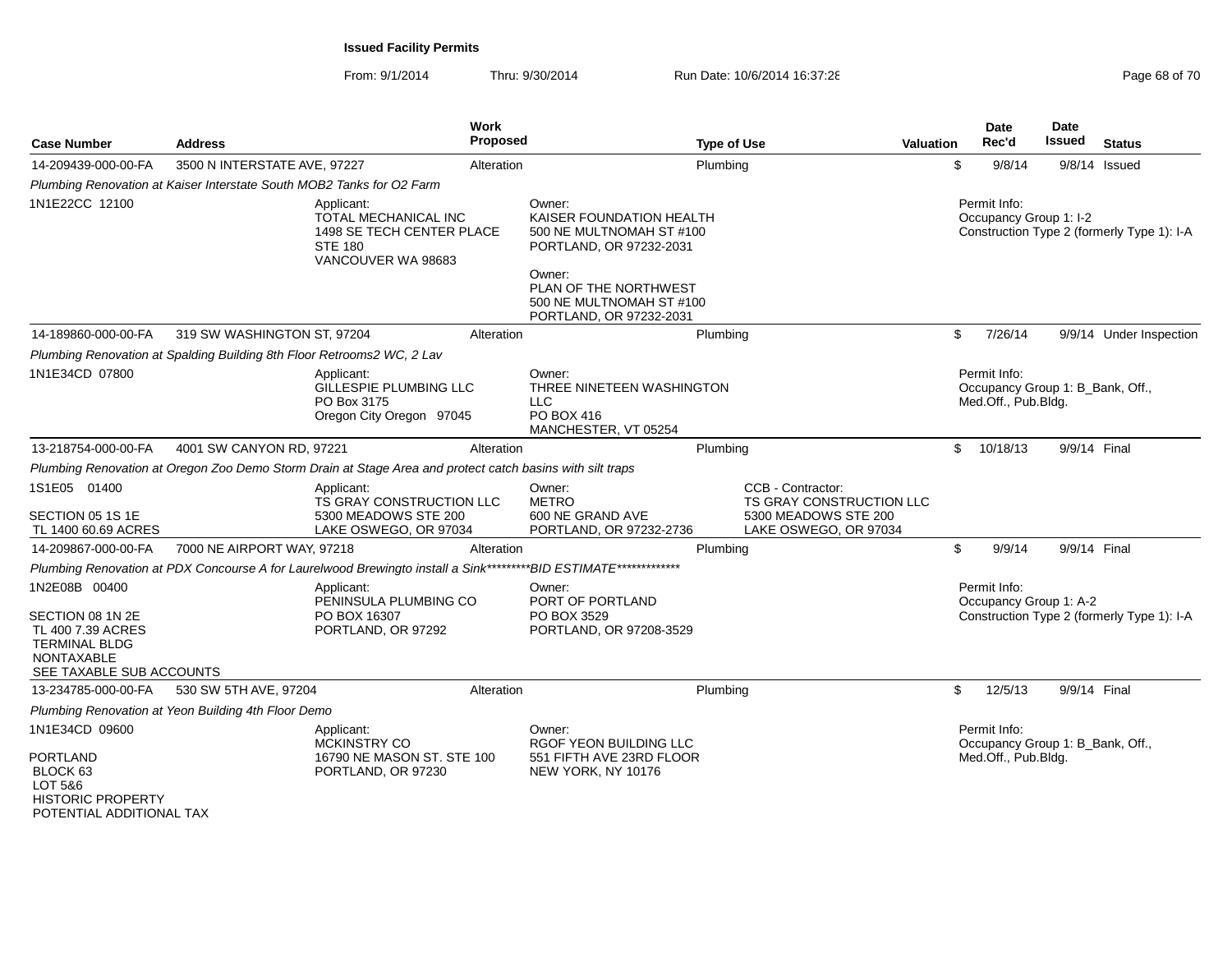From: 9/1/2014Thru: 9/30/2014 Run Date: 10/6/2014 16:37:28

|  | Page 69 of 70 |
|--|---------------|
|--|---------------|

| <b>Case Number</b>                                                                                             | <b>Address</b>             |                                                                                          | Work<br><b>Proposed</b> |                                                                                                                                                                   | <b>Type of Use</b> | <b>Valuation</b> | Date<br>Rec'd                          | Date<br><b>Issued</b> | <b>Status</b>                              |
|----------------------------------------------------------------------------------------------------------------|----------------------------|------------------------------------------------------------------------------------------|-------------------------|-------------------------------------------------------------------------------------------------------------------------------------------------------------------|--------------------|------------------|----------------------------------------|-----------------------|--------------------------------------------|
| 14-210131-000-00-FA                                                                                            | 7000 NE AIRPORT WAY, 97218 |                                                                                          | Alteration              |                                                                                                                                                                   | Plumbing           | \$               | 9/9/14                                 | 9/9/14 Final          |                                            |
|                                                                                                                |                            | Plumbing Renovation at PDX Concorse E for Laurelwood BrewingInstall Sink                 |                         |                                                                                                                                                                   |                    |                  |                                        |                       |                                            |
| 1N2E08B 00400                                                                                                  |                            | Applicant:<br>PENINSULA PLUMBING CO                                                      |                         | Owner:<br>PORT OF PORTLAND                                                                                                                                        |                    |                  | Permit Info:<br>Occupancy Group 1: A-2 |                       |                                            |
| SECTION 08 1N 2E<br>TL 400 7.39 ACRES<br><b>TERMINAL BLDG</b><br><b>NONTAXABLE</b><br>SEE TAXABLE SUB ACCOUNTS |                            | PO BOX 16307<br>PORTLAND, OR 97292                                                       |                         | PO BOX 3529<br>PORTLAND, OR 97208-3529                                                                                                                            |                    |                  |                                        |                       | Construction Type 2 (formerly Type 1): I-A |
| 14-198364-000-00-FA                                                                                            | 50 SW 2ND AVE, 97204       |                                                                                          | Alteration              |                                                                                                                                                                   | Plumbing           | \$               | 8/14/14                                |                       | 9/10/14 Under Inspection                   |
|                                                                                                                |                            | Plumbing Renovation at Theatre Block for Startup PDC ChallengeSinks, DW and WH           |                         |                                                                                                                                                                   |                    |                  |                                        |                       |                                            |
| 1N1E34DC 01100                                                                                                 |                            |                                                                                          |                         | Owner:<br><b>FOUNTAIN VILLAGE</b><br>DEVELOPMENT CO<br>115 SW ASH ST #500<br>PORTLAND, OR 97204                                                                   |                    |                  |                                        |                       |                                            |
| 14-189874-000-00-FA                                                                                            | 1600 SW 4TH AVE, 97201     |                                                                                          | Alteration              |                                                                                                                                                                   | Plumbing           | \$               | 7/26/14                                |                       | 9/10/14 Issued                             |
|                                                                                                                |                            | Plumbing Renovation at PSU Market Center Building 7th FloorRelocate Refridgerator water  |                         |                                                                                                                                                                   |                    |                  |                                        |                       |                                            |
| 1S1E03CB 01800<br>SOUTH AUDITORIUM ADD<br><b>BLOCK A</b><br>LOT 2 TL 1800<br>DEFERRED ADDITIONAL TAX LIABILITY |                            | Applicant:<br>ALLIANT SYSTEMS LLC<br>1600 NW 167TH PL STE 330<br>BEAVERTON, OR 97006     |                         | Owner:<br>OREGON STATE OF(BOARD OF<br>PO BOX 751<br>PORTLAND, OR 97207-0751<br>Owner:<br><b>HIGHER EDUC / PSU</b><br><b>PO BOX 751</b><br>PORTLAND, OR 97207-0751 |                    |                  |                                        |                       |                                            |
| 14-196680-000-00-FA                                                                                            | 111 SW COLUMBIA ST, 97258  |                                                                                          | Alteration              |                                                                                                                                                                   | Plumbing           | \$               | 8/11/14                                | 9/10/14 Final         |                                            |
|                                                                                                                |                            | Plumbing Renovation at Columbia Square Suite 1315 for Grace Law TI Breakroom Sink and DW |                         |                                                                                                                                                                   |                    |                  |                                        |                       |                                            |
| 1S1E03BD 01700<br>PORTLAND<br>BLOCK 129<br>LOT 1-8                                                             |                            | Applicant:<br><b>MCKINSTRY CO</b><br>16790 NE MASON ST. STE 100<br>PORTLAND, OR 97230    |                         | Owner:<br>COLUMBIA SQUARE LLC<br>111 SW COLUMBIA ST #1380<br>PORTLAND, OR 97201-5845                                                                              |                    |                  | Permit Info:<br>Occupancy Group 1: B   |                       | Construction Type 2 (formerly Type 1): I-A |
| 14-211450-000-00-FA                                                                                            | 7000 NE AIRPORT WAY, 97218 |                                                                                          | Alteration              |                                                                                                                                                                   | Plumbing           | \$               | 9/11/14                                | 9/11/14 Final         |                                            |
|                                                                                                                |                            | Plumbing Renovation at PDX to Replumb Expansion joints in Access Road at Terminal        |                         |                                                                                                                                                                   |                    |                  |                                        |                       |                                            |
| 1N2E08B 00400<br>SECTION 08 1N 2E                                                                              |                            | Applicant:<br>BEAVERTON PLUMBING INC<br>13980 SW TV HWY                                  |                         | Owner:<br>PORT OF PORTLAND<br>PO BOX 3529                                                                                                                         |                    |                  |                                        |                       |                                            |
| TL 400 7.39 ACRES<br><b>TERMINAL BLDG</b><br>NONTAXABLE<br>SEE TAXABLE SUB ACCOUNTS                            |                            | BEAVERTON, OR 97005                                                                      |                         | PORTLAND, OR 97208-3529                                                                                                                                           |                    |                  |                                        |                       |                                            |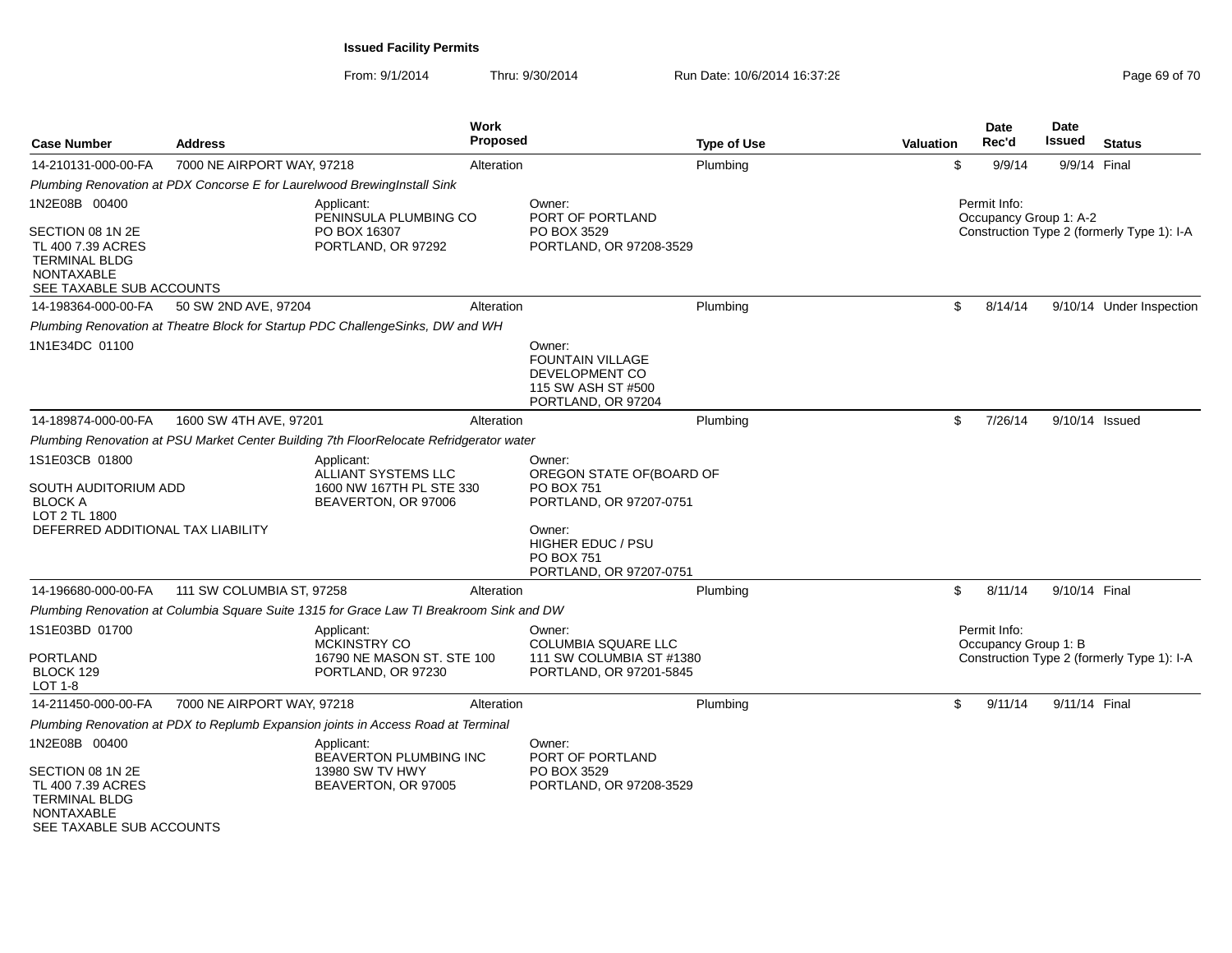From: 9/1/2014Thru: 9/30/2014 Run Date: 10/6/2014 16:37:28 Run Date: 10/6/2014 16:37:28

| 5725 NE 138TH AVE, 97230<br>Plumbing<br>8/14/14<br>Alteration<br>9/12/14 Under Inspection<br>\$.<br>Plumbing Renovation at Kaiser Permanente-Airport Way Center-Home Infusionadd Breakroom Sink<br>Permit Info:<br>1N2E14DC 02800<br>Applicant:<br>Owner:<br>HEINZ MECHANICAL CO INC<br>KAISER FOUNDATION HEALTH<br>Occupancy Group 1: F2<br>2615 NW ST HELENS RD<br>REYNOLDS MTN VIEW PLAT 2<br>500 NE MULTNOMAH ST #100<br>LOT 67&68 EXC PT IN ST & S 43.52' OF LOT<br>PORTLAND, OR 97232-2031<br>PORTLAND, OR 97210<br>Owner:<br>PLAN OF THE NORTHWEST<br>500 NE MULTNOMAH ST #100<br>PORTLAND, OR 97232-2031<br>9255 NE ALDERWOOD RD. 97220<br>9/15/14<br>Plumbing<br>\$<br>Alteration<br>Plumbing Renovation at PDX LogisticsBreakroom and Restroom's<br>Applicant:<br>Owner:<br>POWER PLUMBING<br>PORT OF PORTLAND<br>PO BOX 19418<br>PO BOX 3529<br>PORTLAND, OR 97280<br>PORTLAND, OR 97208-3529<br>SPLIT LEVY R317166 (R942160010)<br>Total # of FA Alteration permits issued: 364<br>3030 SW MOODY AVE, 97201<br>Demolition<br><b>Fire Sprinklers</b><br>9/24/14 Issued<br>\$1<br>9/23/14<br>Applicant:<br>Owner:<br><b>BASIC FIRE PROTECTION</b><br>3030 PROPERTY LLC<br>8135 N.E. MLK JR. BLVD<br>3121 SW MOODY AVE<br>PORTLAND, OR 97239<br>PORTLAND, OR 97211<br><b>Fire Sprinklers</b><br>5050 NE HOYT ST, 97213<br>9/23/14<br>Demolition<br>\$1<br>SUITE # 514-SPRINKLER - (3) SPRINKLERS RELOCATED AROUND NEW WALLS FOR TI<br>Permit Info:<br>Applicant:<br>Owner:<br><b>BASIC FIRE PROTECTION</b><br>PROVIDENCE HEALTH<br>Occupancy Group 1: B<br>4400 NE HALSEY ST BLDG 2 #190<br>Construction Type 2 (formerly Type 1):<br>8135 N.E. MLK JR. BLVD<br>BLOCK 3<br>PORTLAND, OR 97211<br>PORTLAND, OR 97213-1545<br>I-FR<br>LOT 1-7 INC PT VAC ST<br>LOT 20-26 EXC PT IN ST<br>Owner:<br>SERVICES-OREGON<br>4400 NE HALSEY ST BLDG 2 #190<br>PORTLAND, OR 97213-1545<br>Total # of FA Demolition permits issued: 2 | <b>Case Number</b>                     | <b>Address</b> | Work<br>Proposed | <b>Type of Use</b> | Valuation | <b>Date</b><br>Rec'd | <b>Date</b><br>Issued | <b>Status</b> |
|-------------------------------------------------------------------------------------------------------------------------------------------------------------------------------------------------------------------------------------------------------------------------------------------------------------------------------------------------------------------------------------------------------------------------------------------------------------------------------------------------------------------------------------------------------------------------------------------------------------------------------------------------------------------------------------------------------------------------------------------------------------------------------------------------------------------------------------------------------------------------------------------------------------------------------------------------------------------------------------------------------------------------------------------------------------------------------------------------------------------------------------------------------------------------------------------------------------------------------------------------------------------------------------------------------------------------------------------------------------------------------------------------------------------------------------------------------------------------------------------------------------------------------------------------------------------------------------------------------------------------------------------------------------------------------------------------------------------------------------------------------------------------------------------------------------------------------------------------------------------------------------------------------------------------------------|----------------------------------------|----------------|------------------|--------------------|-----------|----------------------|-----------------------|---------------|
| Construction Type 2 (formerly Type 1): V-N<br>9/15/14 Under Inspection<br>Total valuation of FA Alteration permits issued: \$35,955,394<br>SUITE #110/235- SPRINKLER - RELOCATE (1) SSP LOCATION, PLUG (4) EXISTING DROPS IN SUITE 110. RELOCATE (19) EXISTING SSP LOCATIONS & PLUG (5) EXISTING DROPS IN SUITE 235. REPI<br>9/24/14 Under Inspection<br>Total valuation of FA Demolition permits issued: \$2                                                                                                                                                                                                                                                                                                                                                                                                                                                                                                                                                                                                                                                                                                                                                                                                                                                                                                                                                                                                                                                                                                                                                                                                                                                                                                                                                                                                                                                                                                                       | 14-198447-000-00-FA                    |                |                  |                    |           |                      |                       |               |
|                                                                                                                                                                                                                                                                                                                                                                                                                                                                                                                                                                                                                                                                                                                                                                                                                                                                                                                                                                                                                                                                                                                                                                                                                                                                                                                                                                                                                                                                                                                                                                                                                                                                                                                                                                                                                                                                                                                                     |                                        |                |                  |                    |           |                      |                       |               |
|                                                                                                                                                                                                                                                                                                                                                                                                                                                                                                                                                                                                                                                                                                                                                                                                                                                                                                                                                                                                                                                                                                                                                                                                                                                                                                                                                                                                                                                                                                                                                                                                                                                                                                                                                                                                                                                                                                                                     |                                        |                |                  |                    |           |                      |                       |               |
|                                                                                                                                                                                                                                                                                                                                                                                                                                                                                                                                                                                                                                                                                                                                                                                                                                                                                                                                                                                                                                                                                                                                                                                                                                                                                                                                                                                                                                                                                                                                                                                                                                                                                                                                                                                                                                                                                                                                     | 69                                     |                |                  |                    |           |                      |                       |               |
|                                                                                                                                                                                                                                                                                                                                                                                                                                                                                                                                                                                                                                                                                                                                                                                                                                                                                                                                                                                                                                                                                                                                                                                                                                                                                                                                                                                                                                                                                                                                                                                                                                                                                                                                                                                                                                                                                                                                     |                                        |                |                  |                    |           |                      |                       |               |
|                                                                                                                                                                                                                                                                                                                                                                                                                                                                                                                                                                                                                                                                                                                                                                                                                                                                                                                                                                                                                                                                                                                                                                                                                                                                                                                                                                                                                                                                                                                                                                                                                                                                                                                                                                                                                                                                                                                                     | 14-212342-000-00-FA                    |                |                  |                    |           |                      |                       |               |
|                                                                                                                                                                                                                                                                                                                                                                                                                                                                                                                                                                                                                                                                                                                                                                                                                                                                                                                                                                                                                                                                                                                                                                                                                                                                                                                                                                                                                                                                                                                                                                                                                                                                                                                                                                                                                                                                                                                                     |                                        |                |                  |                    |           |                      |                       |               |
|                                                                                                                                                                                                                                                                                                                                                                                                                                                                                                                                                                                                                                                                                                                                                                                                                                                                                                                                                                                                                                                                                                                                                                                                                                                                                                                                                                                                                                                                                                                                                                                                                                                                                                                                                                                                                                                                                                                                     | 1N2E16 00200                           |                |                  |                    |           |                      |                       |               |
|                                                                                                                                                                                                                                                                                                                                                                                                                                                                                                                                                                                                                                                                                                                                                                                                                                                                                                                                                                                                                                                                                                                                                                                                                                                                                                                                                                                                                                                                                                                                                                                                                                                                                                                                                                                                                                                                                                                                     | SECTION 16 1N 2E<br>TL 200 27.93 ACRES |                |                  |                    |           |                      |                       |               |
|                                                                                                                                                                                                                                                                                                                                                                                                                                                                                                                                                                                                                                                                                                                                                                                                                                                                                                                                                                                                                                                                                                                                                                                                                                                                                                                                                                                                                                                                                                                                                                                                                                                                                                                                                                                                                                                                                                                                     |                                        |                |                  |                    |           |                      |                       |               |
|                                                                                                                                                                                                                                                                                                                                                                                                                                                                                                                                                                                                                                                                                                                                                                                                                                                                                                                                                                                                                                                                                                                                                                                                                                                                                                                                                                                                                                                                                                                                                                                                                                                                                                                                                                                                                                                                                                                                     | 14-216820-000-00-FA                    |                |                  |                    |           |                      |                       |               |
|                                                                                                                                                                                                                                                                                                                                                                                                                                                                                                                                                                                                                                                                                                                                                                                                                                                                                                                                                                                                                                                                                                                                                                                                                                                                                                                                                                                                                                                                                                                                                                                                                                                                                                                                                                                                                                                                                                                                     |                                        |                |                  |                    |           |                      |                       |               |
|                                                                                                                                                                                                                                                                                                                                                                                                                                                                                                                                                                                                                                                                                                                                                                                                                                                                                                                                                                                                                                                                                                                                                                                                                                                                                                                                                                                                                                                                                                                                                                                                                                                                                                                                                                                                                                                                                                                                     | 1S1E10 00400                           |                |                  |                    |           |                      |                       |               |
|                                                                                                                                                                                                                                                                                                                                                                                                                                                                                                                                                                                                                                                                                                                                                                                                                                                                                                                                                                                                                                                                                                                                                                                                                                                                                                                                                                                                                                                                                                                                                                                                                                                                                                                                                                                                                                                                                                                                     | SECTION 10 1S 1E<br>TL 400 2.77 ACRES  |                |                  |                    |           |                      |                       |               |
|                                                                                                                                                                                                                                                                                                                                                                                                                                                                                                                                                                                                                                                                                                                                                                                                                                                                                                                                                                                                                                                                                                                                                                                                                                                                                                                                                                                                                                                                                                                                                                                                                                                                                                                                                                                                                                                                                                                                     | 14-216814-000-00-FA                    |                |                  |                    |           |                      |                       |               |
|                                                                                                                                                                                                                                                                                                                                                                                                                                                                                                                                                                                                                                                                                                                                                                                                                                                                                                                                                                                                                                                                                                                                                                                                                                                                                                                                                                                                                                                                                                                                                                                                                                                                                                                                                                                                                                                                                                                                     |                                        |                |                  |                    |           |                      |                       |               |
|                                                                                                                                                                                                                                                                                                                                                                                                                                                                                                                                                                                                                                                                                                                                                                                                                                                                                                                                                                                                                                                                                                                                                                                                                                                                                                                                                                                                                                                                                                                                                                                                                                                                                                                                                                                                                                                                                                                                     | 1N2E31BD 03800                         |                |                  |                    |           |                      |                       |               |
|                                                                                                                                                                                                                                                                                                                                                                                                                                                                                                                                                                                                                                                                                                                                                                                                                                                                                                                                                                                                                                                                                                                                                                                                                                                                                                                                                                                                                                                                                                                                                                                                                                                                                                                                                                                                                                                                                                                                     | <b>CENTER ADD</b>                      |                |                  |                    |           |                      |                       |               |
|                                                                                                                                                                                                                                                                                                                                                                                                                                                                                                                                                                                                                                                                                                                                                                                                                                                                                                                                                                                                                                                                                                                                                                                                                                                                                                                                                                                                                                                                                                                                                                                                                                                                                                                                                                                                                                                                                                                                     |                                        |                |                  |                    |           |                      |                       |               |
|                                                                                                                                                                                                                                                                                                                                                                                                                                                                                                                                                                                                                                                                                                                                                                                                                                                                                                                                                                                                                                                                                                                                                                                                                                                                                                                                                                                                                                                                                                                                                                                                                                                                                                                                                                                                                                                                                                                                     |                                        |                |                  |                    |           |                      |                       |               |
|                                                                                                                                                                                                                                                                                                                                                                                                                                                                                                                                                                                                                                                                                                                                                                                                                                                                                                                                                                                                                                                                                                                                                                                                                                                                                                                                                                                                                                                                                                                                                                                                                                                                                                                                                                                                                                                                                                                                     |                                        |                |                  |                    |           |                      |                       |               |

**Total # of Facility Permits issued: 366**

**Total valuation of Facility Permits issued: \$35,955,396**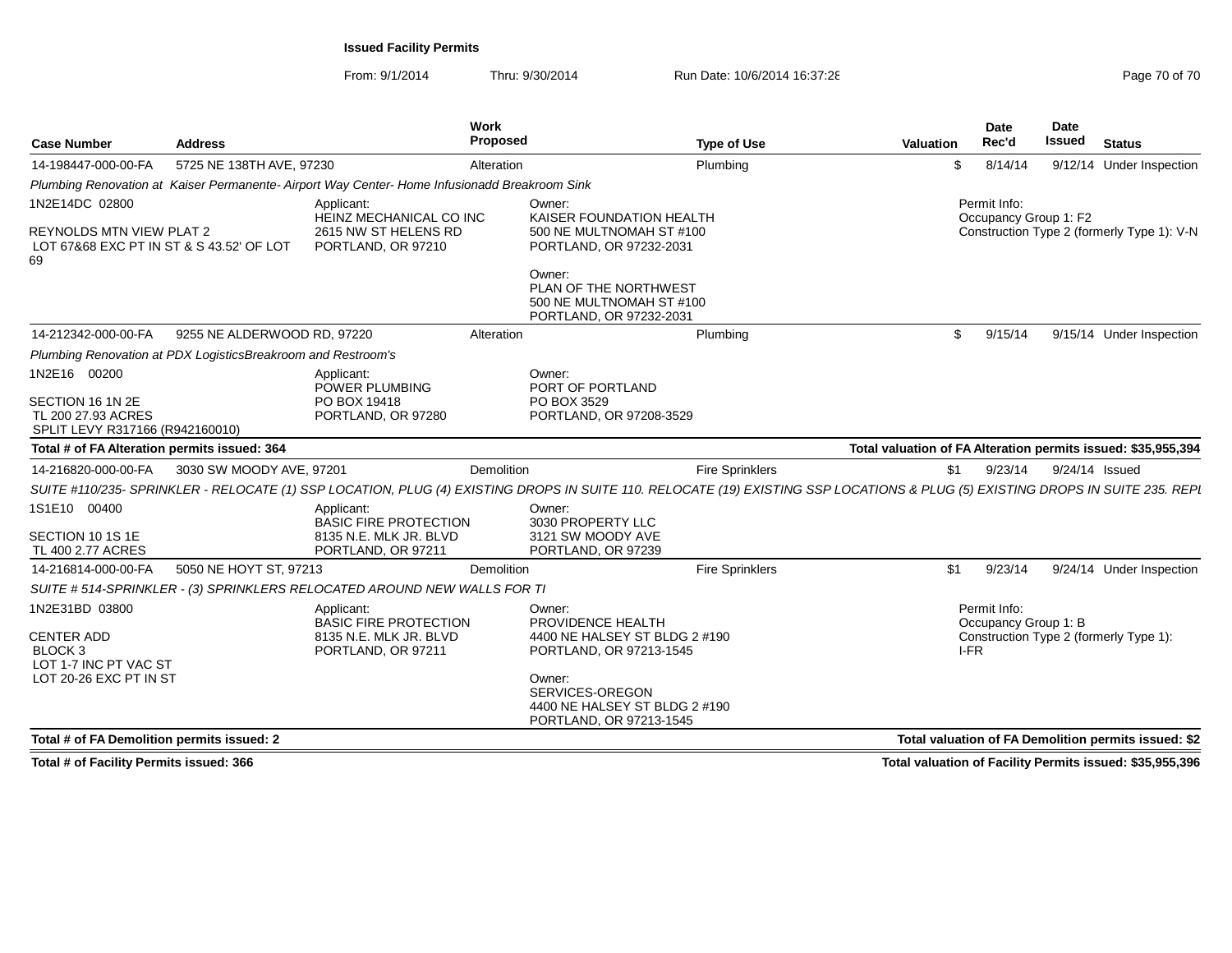# **Issued Major Project Groups Permits**

| <b>Address</b><br><b>Case Number</b>                                                                              |                 | Work<br><b>Proposed</b>                                                                             |                                                       | <b>Type of Use</b>                                                                                                                                         |                                                                             | Valuation                                                                                                                                                                                  | <b>Date</b><br>Rec'd | <b>Date</b><br><b>Issued</b>                                                                                                 | <b>Status</b> |                                            |
|-------------------------------------------------------------------------------------------------------------------|-----------------|-----------------------------------------------------------------------------------------------------|-------------------------------------------------------|------------------------------------------------------------------------------------------------------------------------------------------------------------|-----------------------------------------------------------------------------|--------------------------------------------------------------------------------------------------------------------------------------------------------------------------------------------|----------------------|------------------------------------------------------------------------------------------------------------------------------|---------------|--------------------------------------------|
| 12-153462-DFS-04-MG<br>DFS 04: WOOD ROOF TRUSSES                                                                  | 1088 NE 7th AVE |                                                                                                     | <b>New Construction</b>                               |                                                                                                                                                            |                                                                             | Apartments/Condos (3 or more i                                                                                                                                                             | \$79,000             | 7/9/14                                                                                                                       |               | 9/23/14 Issued                             |
| 1N1E35BB 02604                                                                                                    |                 | Applicant:<br>Dana Hunt<br><b>Timber Technologies LLC</b><br>38686 SE RUDE RD<br>SANDY OR 97055     |                                                       | Owner:<br>AAT LLOYD DISTRICT LLC<br>11455 EL CAMINO REAL #200<br>SAN DIEGO, CA 92130-2047                                                                  |                                                                             | CCB - Contractor:<br>TURNER CONSTRUCTION CO<br>1200 NW NAITO PARKWAY #300<br>PORTLAND, OR 972209                                                                                           |                      | Permit Info:<br>Occupancy Group 1: R-2_Residential<br>Multi-family<br>Construction Type 1: III-B                             |               | Construction Type 2 (formerly Type 1): I-A |
| 12-153459-DFS-05-MG 1107 NE 9TH AVE                                                                               |                 |                                                                                                     | <b>New Construction</b>                               |                                                                                                                                                            |                                                                             | Apartments/Condos (3 or more i                                                                                                                                                             | \$84,587             | 9/15/14                                                                                                                      |               | 9/23/14 Issued                             |
| DFS 04: Plate connected roof trusses                                                                              |                 |                                                                                                     |                                                       |                                                                                                                                                            |                                                                             |                                                                                                                                                                                            |                      |                                                                                                                              |               |                                            |
| 1N1E35BB 02602<br>LLOYD BLOCKS<br>LOT 2                                                                           |                 | Applicant:<br><b>Randal Lutes</b><br><b>Turner Construction</b>                                     |                                                       | Owner:<br>AAT LLOYD DISTRICT LLC<br>11455 EL CAMINO REAL #200<br>SAN DIEGO, CA 92130-2047                                                                  |                                                                             | CCB - Contractor:<br>TURNER CONSTRUCTION CO<br>1200 NW NAITO PARKWAY #300<br>PORTLAND, OR 972209                                                                                           |                      |                                                                                                                              |               |                                            |
| 08-102777-DFS-05-MG 760 SW 9TH AVE                                                                                |                 |                                                                                                     | <b>New Construction</b>                               |                                                                                                                                                            |                                                                             | Apartments/Condos (3 or more i                                                                                                                                                             | \$300,000            | 5/8/14                                                                                                                       |               | 9/9/14 Issued                              |
|                                                                                                                   |                 |                                                                                                     |                                                       | ***DFS 5: Stairs #1 & #2, Floors 1 through 8.***MAIN PERMIT FOR NEW 27-STORY MIXED USE TOWER WITH 6 LEVELS OF UNDERGROUND PARKING.                         |                                                                             |                                                                                                                                                                                            |                      |                                                                                                                              |               |                                            |
| 1N1E34CC 09600                                                                                                    |                 | Applicant:<br>JEFF GARDNER<br>HOFFMAN CONSTRUCTION<br>805 SW BROADWAY STE 2100<br>PORTLAND OR 97205 |                                                       |                                                                                                                                                            |                                                                             | CCB - Contractor:<br><b>ERIC HOFFMAN</b><br>HOFFMAN CONSTRUCTION<br>805 SW BROADWAY STE 2100<br>PORTLAND, OR 97205                                                                         |                      |                                                                                                                              |               |                                            |
| 08-102777-REV-04-MG 760 SW 9TH AVE                                                                                |                 |                                                                                                     | <b>New Construction</b>                               |                                                                                                                                                            |                                                                             | Apartments/Condos (3 or more i                                                                                                                                                             | \$72,833,436         | 9/9/14                                                                                                                       |               | 9/9/14 Issued                              |
|                                                                                                                   |                 |                                                                                                     |                                                       | Revision to increase height to 30 stories, 2 level retail and apartment amenities, 15 levels of apartments (203 units), 13 levels of office (TI to follow) |                                                                             |                                                                                                                                                                                            |                      |                                                                                                                              |               |                                            |
| 1N1E34CC 09600<br>Applicant:<br><b>ELISA ROCHA</b><br>TVA ARCHITECTS, INC<br>920 SW 6TH AVE<br>PORTLAND, OR 97204 |                 |                                                                                                     | CCB - Contractor:<br><b>ERIC HOFFMAN</b>              |                                                                                                                                                            | HOFFMAN CONSTRUCTION<br>805 SW BROADWAY STE 2100<br>PORTLAND, OR 97205      | Permit Info:<br>Occupancy Group 1: M_Store, Service<br>Station<br>Construction Type 1: I-A<br>Construction Type 2 (formerly Type 1): I-A<br>Total Square Footage - Display Only:<br>509036 |                      |                                                                                                                              |               |                                            |
| 12-153461-DFS-17-MG 1061 NE 9TH AVE                                                                               |                 |                                                                                                     | <b>New Construction</b>                               |                                                                                                                                                            |                                                                             | Apartments/Condos (3 or more i                                                                                                                                                             | \$600,000            | 9/3/14                                                                                                                       |               | 9/24/14 Issued                             |
| DFS 17: PT CABLES LEVEL 17 THRU 19                                                                                |                 |                                                                                                     |                                                       |                                                                                                                                                            |                                                                             |                                                                                                                                                                                            |                      |                                                                                                                              |               |                                            |
| 1N1E35BB 02603                                                                                                    |                 | Applicant:                                                                                          |                                                       | Owner:<br>AAT LLOYD DISTRICT LLC                                                                                                                           |                                                                             | CCB - Contractor:                                                                                                                                                                          |                      | Permit Info:                                                                                                                 |               |                                            |
| LLOYD BLOCKS<br>LOT <sub>3</sub>                                                                                  |                 | <b>Randal Lutes</b><br><b>Turner Construction</b>                                                   | 11455 EL CAMINO REAL #200<br>SAN DIEGO, CA 92130-2047 |                                                                                                                                                            | TURNER CONSTRUCTION CO<br>1200 NW NAITO PARKWAY #300<br>PORTLAND, OR 972209 |                                                                                                                                                                                            |                      | Occupancy Group 1: R-2 Residential<br>Multi-family<br>Construction Type 1: I-A<br>Construction Type 2 (formerly Type 1): I-A |               |                                            |
| 12-153459-DFS-04-MG 1107 NE 9TH AVE                                                                               |                 |                                                                                                     | <b>New Construction</b>                               |                                                                                                                                                            |                                                                             | Apartments/Condos (3 or more i                                                                                                                                                             | \$200,000            | 7/28/14                                                                                                                      |               | 9/19/14 Issued                             |
| DFS 04: METAL PANEL CLADDING                                                                                      |                 |                                                                                                     |                                                       |                                                                                                                                                            |                                                                             |                                                                                                                                                                                            |                      |                                                                                                                              |               |                                            |
| 1N1E35BB 02602<br>LLOYD BLOCKS<br>LOT <sub>2</sub>                                                                |                 | Applicant:<br><b>Randal Lutes</b><br><b>Turner Construction</b>                                     |                                                       | Owner:<br>AAT LLOYD DISTRICT LLC<br>11455 EL CAMINO REAL #200<br>SAN DIEGO, CA 92130-2047                                                                  |                                                                             | CCB - Contractor:<br>TURNER CONSTRUCTION CO<br>1200 NW NAITO PARKWAY #300<br>PORTLAND, OR 972209                                                                                           |                      |                                                                                                                              |               |                                            |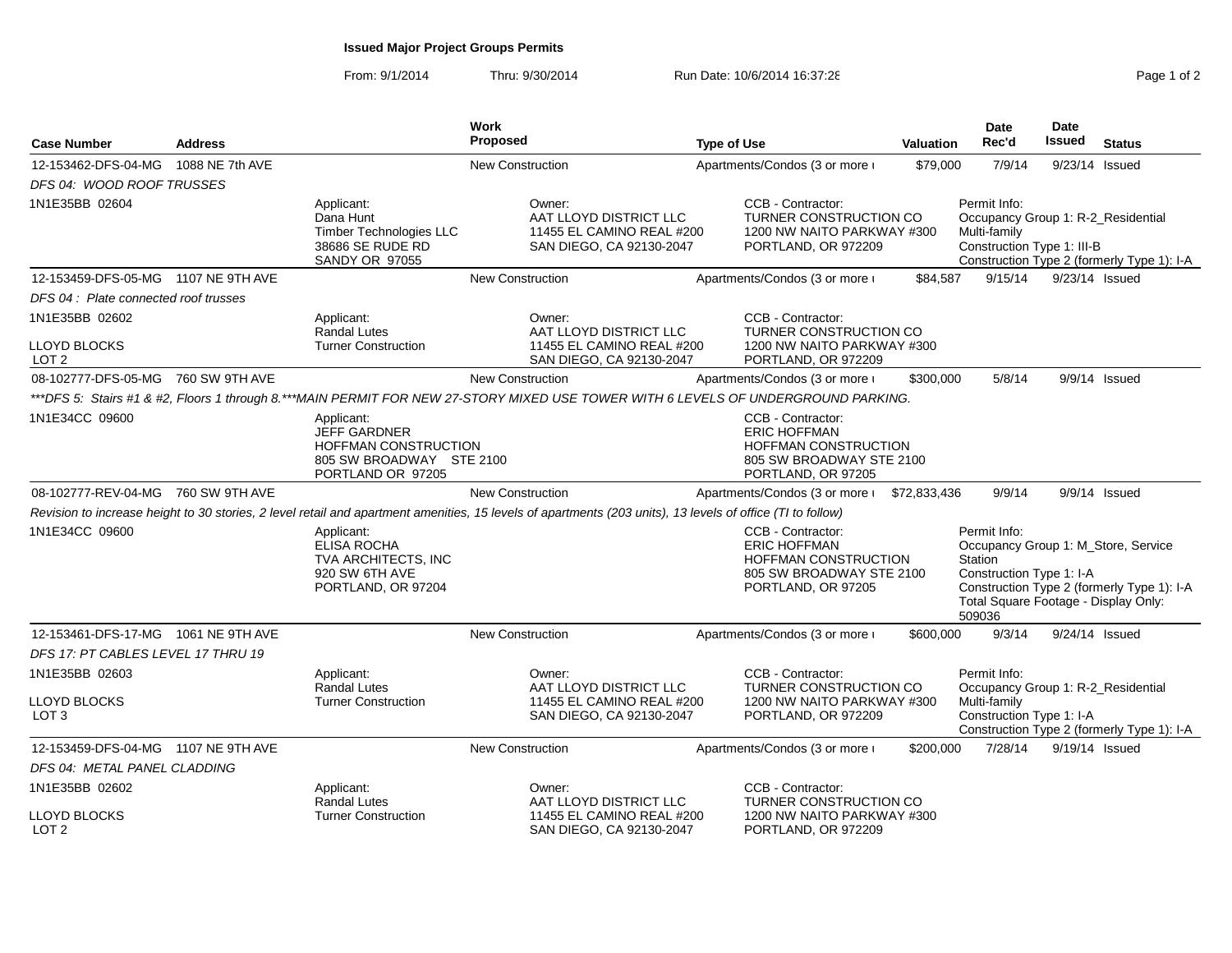# **Issued Major Project Groups Permits**

From: 9/1/2014Thru: 9/30/2014 Run Date: 10/6/2014 16:37:28 Run Date: 10/6/2014 16:37:28

| <b>Case Number</b>                               | <b>Address</b>  |                            | Work<br>Proposed                 | <b>Type of Use</b>                          | <b>Valuation</b> | Date<br>Rec'd                                      | Date<br>Issued | <b>Status</b>                                                       |
|--------------------------------------------------|-----------------|----------------------------|----------------------------------|---------------------------------------------|------------------|----------------------------------------------------|----------------|---------------------------------------------------------------------|
| 12-153461-DFS-16-MG                              | 1061 NE 9TH AVE |                            | New Construction                 | Apartments/Condos (3 or more i              | \$1,000,000      | 6/5/14                                             | 9/19/14 Issued |                                                                     |
| DFS 16: METAL PANEL CLADING                      |                 |                            |                                  |                                             |                  |                                                    |                |                                                                     |
| 1N1E35BB 02603                                   |                 | Applicant:<br>Randal Lutes | Owner:<br>AAT LLOYD DISTRICT LLC | CCB - Contractor:<br>TURNER CONSTRUCTION CO |                  | Permit Info:<br>Occupancy Group 1: R-2 Residential |                |                                                                     |
| <b>LLOYD BLOCKS</b>                              |                 | <b>Turner Construction</b> | 11455 EL CAMINO REAL #200        | 1200 NW NAITO PARKWAY #300                  |                  | Multi-family                                       |                |                                                                     |
| LOT <sub>3</sub>                                 |                 |                            | SAN DIEGO, CA 92130-2047         | PORTLAND, OR 972209                         |                  | Construction Type 1: I-A                           |                | Construction Type 2 (formerly Type 1): I-A                          |
| Total # of MG New Construction permits issued: 7 |                 |                            |                                  |                                             |                  |                                                    |                | Total valuation of MG New Construction permits issued: \$75,097,023 |

**Total # of Major Project Groups Permits issued: 7**

**Total valuation of Major Project Groups Permits issued: \$75,097,023**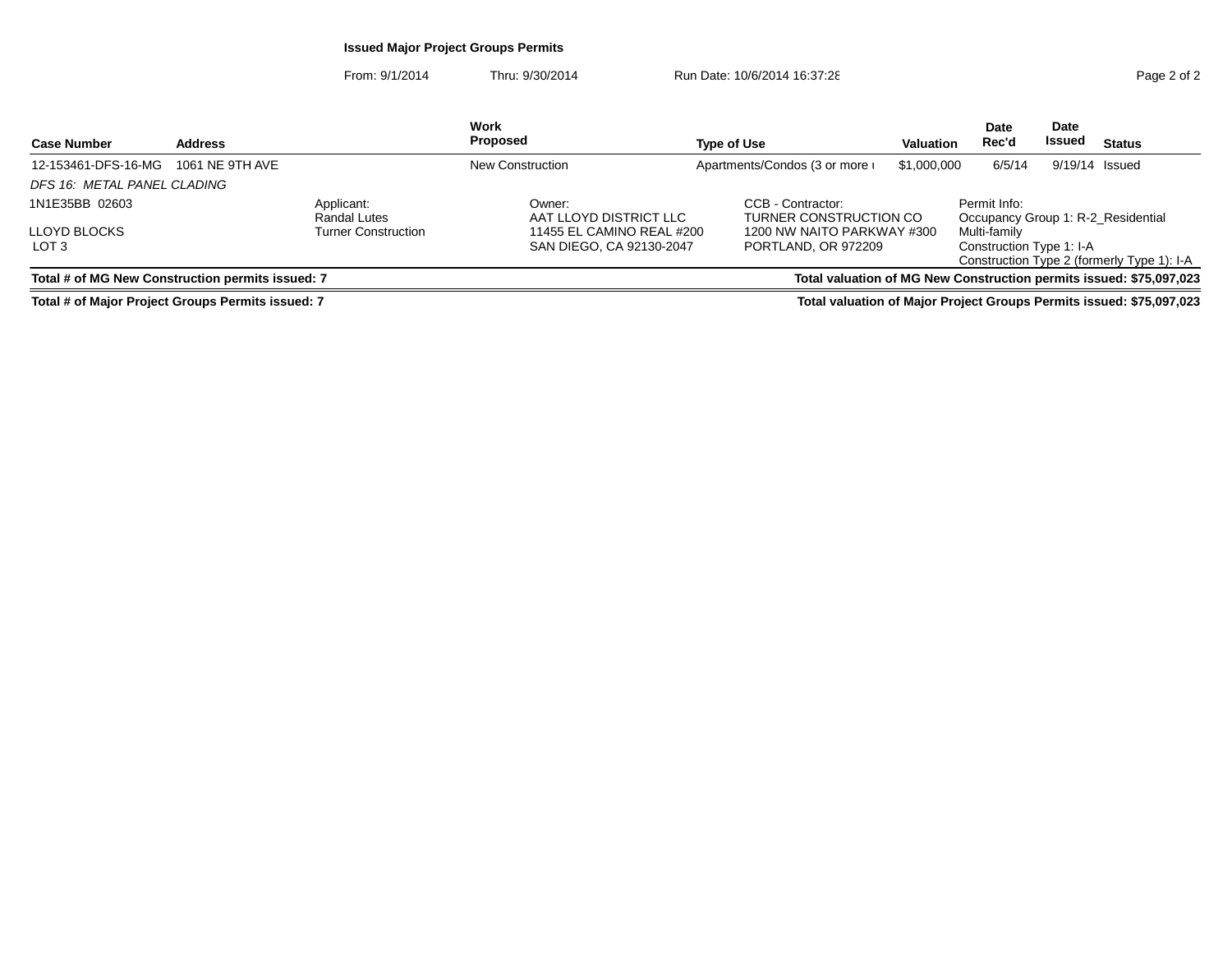#### **Issued Manufactured Home in Park Permits**

From: 9/1/2014Thru: 9/30/2014 Run Date: 10/6/2014 16:37:28 Run Date: 10/6/2014 16:37:28

| <b>Case Number</b>                          | <b>Address</b>                                                            | Work<br><b>Proposed</b>                        | <b>Type of Use</b>                              | Valuation | Date<br>Rec'd                                                                            | <b>Date</b><br><b>Issued</b> | <b>Status</b>                                              |
|---------------------------------------------|---------------------------------------------------------------------------|------------------------------------------------|-------------------------------------------------|-----------|------------------------------------------------------------------------------------------|------------------------------|------------------------------------------------------------|
| 14-212684-000-00-MP                         | 9000 NE M L KING BLVD, 97217                                              | Replacement                                    | Single Family Dwelling                          | \$5,000   | 9/15/14                                                                                  | 9/15/14 Issued               |                                                            |
|                                             | REPLACEMENT OF MANUFACTURED HOME IN PARK (#164)                           |                                                |                                                 |           |                                                                                          |                              |                                                            |
| 1N1E10AA 03400                              | Applicant:<br><b>LEAH FORD</b>                                            | Owner:<br>BRB PROPERTY #11 LLC                 | CCB - Contractor:<br>BOBS MOBILE HOME SETUP INC |           | Permit Info:                                                                             |                              | Occupancy Group 1 - RS: R-3 Residential                    |
| SECTION 10 1N 1E<br>TL 3400 18.05 ACRES     | 9000 NE MLK BLVD #503<br>PORTLAND, OR 97211                               | 14814 SE NORTHSHORE CIR<br>VANCOUVER, WA 98683 | 14262 S MAPLE GROVE RD<br>MOLALLA, OR 97038     |           | One and Two Family<br>Construction Type 1: V-B<br>Construction Type 2 (formerly Type 1): |                              |                                                            |
| 14-212682-000-00-MP                         | 9000 NE M L KING BLVD, 97217                                              | Replacement                                    | Single Family Dwelling                          | \$5,000   | 9/15/14                                                                                  | 9/15/14 Issued               |                                                            |
|                                             | REPLACEMENT OF MANUFACTURED HOME IN PARK WITH NEW MANUFACTURED HOME(#162) |                                                |                                                 |           |                                                                                          |                              |                                                            |
| 1N1E10AA 03400                              | Applicant:<br><b>LEAH FORD</b>                                            | Owner:<br>BRB PROPERTY #11 LLC                 | CCB - Contractor:<br>BOBS MOBILE HOME SETUP INC |           | Permit Info:                                                                             |                              | Occupancy Group 1 - RS: R-3_Residential                    |
| SECTION 10 1N 1E<br>TL 3400 18.05 ACRES     | 9000 NE MLK BLVD #503<br>PORTLAND, OR 97211                               | 14814 SE NORTHSHORE CIR<br>VANCOUVER, WA 98683 | 14262 S MAPLE GROVE RD<br>MOLALLA, OR 97038     |           | One and Two Family<br>Construction Type 1: V-B<br>Construction Type 2 (formerly Type 1): |                              |                                                            |
| 14-213447-000-00-MP                         | 9000 NE M L KING BLVD, 97217                                              | Replacement                                    | Single Family Dwelling                          | \$5,000   | 9/16/14                                                                                  | 9/16/14 Issued               |                                                            |
|                                             | REPLACEMENT OF MANUFACTURED HOME IN PARK (#166)                           |                                                |                                                 |           |                                                                                          |                              |                                                            |
| 1N1E10AA 03400                              | Applicant:<br><b>LEAH FORD</b>                                            | Owner:<br>BRB PROPERTY #11 LLC                 | CCB - Contractor:<br>BOBS MOBILE HOME SETUP INC |           | Permit Info:                                                                             |                              | Occupancy Group 1 - RS: R-3 Residential                    |
| SECTION 10 1N 1E<br>TL 3400 18.05 ACRES     | 9000 NE MLK BLVD #503<br>PORTLAND, OR 97211                               | 14814 SE NORTHSHORE CIR<br>VANCOUVER, WA 98683 | 14262 S MAPLE GROVE RD<br>MOLALLA, OR 97038     |           | One and Two Family<br>Construction Type 1: V-B<br>Construction Type 2 (formerly Type 1): |                              |                                                            |
| Total # of MP Replacement permits issued: 3 |                                                                           |                                                |                                                 |           |                                                                                          |                              | Total valuation of MP Replacement permits issued: \$15,000 |

**Total # of Manufactured Home in Park Permits issued: 3**

**Total valuation of Manufactured Home in Park Permits issued: \$15,000**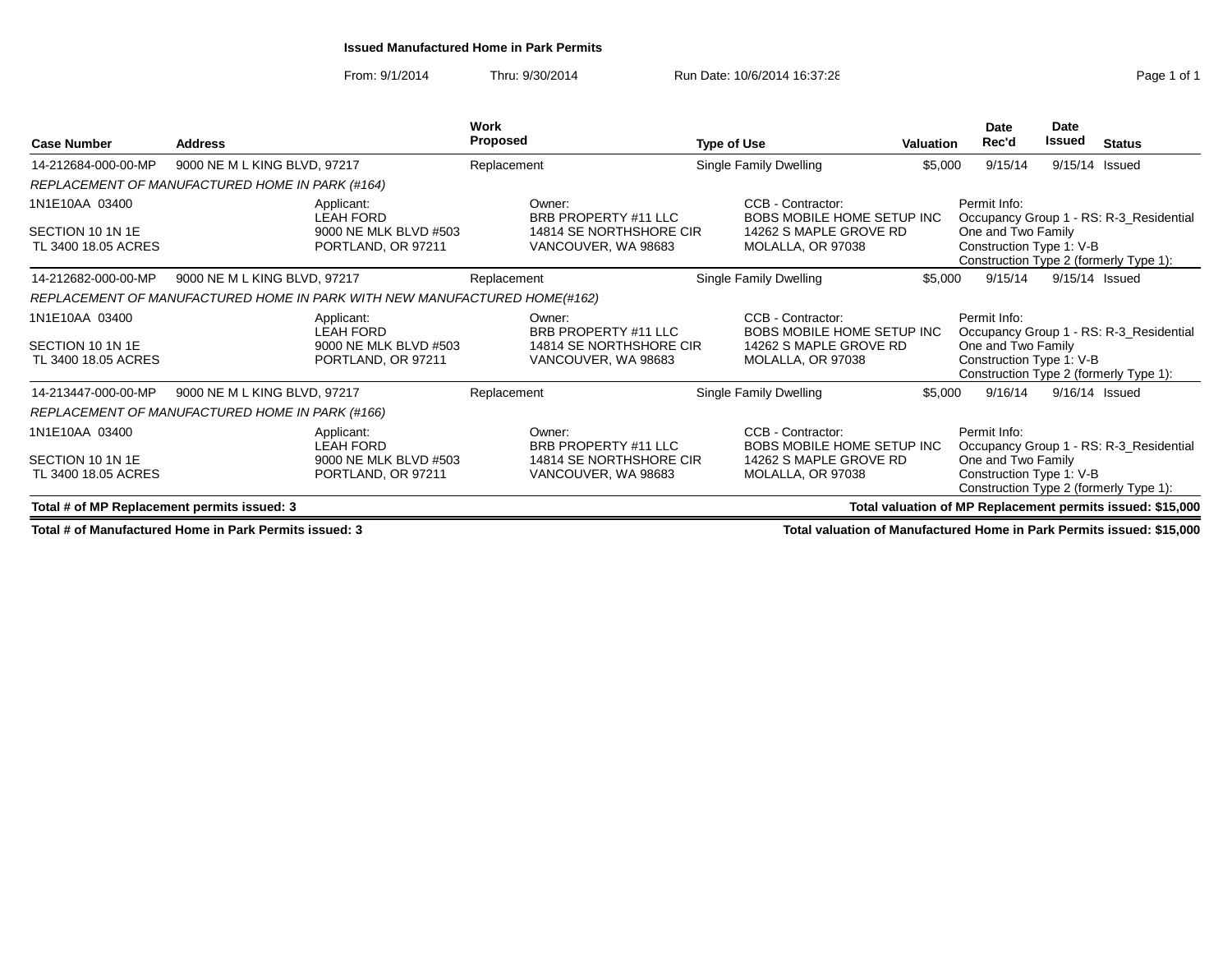**Issued Site Development Permits**

| <b>Case Number</b>                                                                                         | <b>Address</b>          | Work<br>Proposed<br><b>Type of Use</b>                                                                                                                            |                                                                                                                                                                 |                                                                                                                                       | <b>Valuation</b> | <b>Date</b><br>Rec'd | Date<br><b>Issued</b> | <b>Status</b>            |
|------------------------------------------------------------------------------------------------------------|-------------------------|-------------------------------------------------------------------------------------------------------------------------------------------------------------------|-----------------------------------------------------------------------------------------------------------------------------------------------------------------|---------------------------------------------------------------------------------------------------------------------------------------|------------------|----------------------|-----------------------|--------------------------|
| 14-145290-000-00-SD                                                                                        | , 97218                 | Grading                                                                                                                                                           |                                                                                                                                                                 | <b>Existing Commercial Site</b>                                                                                                       | \$2,000,000      | 5/1/14               |                       | 9/17/14 Under Inspection |
|                                                                                                            |                         | Mass grade property and surcharge for building 1Ref 14-184799 CO for Demo of Restroom w/ Septic Decommissioning                                                   |                                                                                                                                                                 |                                                                                                                                       |                  |                      |                       |                          |
| 1N2E17 00100<br>SECTION 17 1N 2E<br>TL 100 47.55 ACRES<br>SPLIT MAP & SPLIT PARCEL R317375<br>(R942171980) |                         | Applicant:<br><b>JENNIFER KIMURA</b><br><b>VLMK CONSULTING ENGINEERS</b><br>3933 SW KELLY AVENUE<br>PORTLAND, OR 97239                                            | Owner:<br><b>COLWOOD LTD PARTNERSHIP</b><br>2155 KALAKAUA AVE #602<br>HONOLULU, HI 96815-2354                                                                   |                                                                                                                                       |                  |                      |                       |                          |
| 14-142674-000-00-SD                                                                                        | .97218                  | Grading                                                                                                                                                           |                                                                                                                                                                 | <b>Existing Commercial Site</b>                                                                                                       | \$600,000        | 5/1/14               |                       | 9/17/14 Issued           |
|                                                                                                            |                         | Excavation of new wetland area, erosion control associated with the excavation and final planting in the wetland and mitigation zones                             |                                                                                                                                                                 |                                                                                                                                       |                  |                      |                       |                          |
| 1N2E17 00100<br>SECTION 17 1N 2E<br>TL 100 47.55 ACRES<br>SPLIT MAP & SPLIT PARCEL R317375<br>(R942171980) |                         | Applicant:<br><b>Jeff Shoemaker</b><br>Cardno WRG, Inc.<br>5415 SW Westgate Drive. Ste 100<br>Portland, OR 97221                                                  | Owner:<br><b>COLWOOD LTD PARTNERSHIP</b><br>2155 KALAKAUA AVE #602<br>HONOLULU, HI 96815-2354                                                                   |                                                                                                                                       |                  |                      |                       |                          |
| 14-197182-000-00-SD                                                                                        | , 97227                 | Grading                                                                                                                                                           |                                                                                                                                                                 | <b>Existing Commercial Site</b>                                                                                                       | \$30,000         | 8/12/14              |                       | 9/16/14 Under Inspection |
|                                                                                                            |                         | SITE CLEARING AND EROSION CONTROL TO PREPARE SITE FOR FUTURE DEVELOPMENT 6 STORY APARTMENT BUILDING                                                               |                                                                                                                                                                 |                                                                                                                                       |                  |                      |                       |                          |
| 1N1E27AB 11300<br>WILLIAMS AVE ADD<br>BLOCK <sub>3</sub><br>S 23.1' OF LOT 3<br>LOT <sub>4</sub>           |                         | Applicant:<br>ANDREA WALLACE<br>SOLTERRA SYSTEMS<br>79 SE TAYLOR ST, SUITE 401<br>PROTLAND, OR 97214                                                              | Owner:<br>SOLTERRA CANOPY LLC<br>3220 1ST AVE S #800<br>SEATTLE, WA 98134                                                                                       | CCB - Contractor:<br><b>SOLTERRA SYSTEMS INC</b><br>79 SE TAYLOR ST. STE 401<br>PORTLAND OR 97214                                     |                  |                      |                       |                          |
| 14-155362-000-00-SD                                                                                        | 6208 N ENSIGN ST, 97217 | Grading                                                                                                                                                           |                                                                                                                                                                 | <b>Existing Commercial Site</b>                                                                                                       | \$60,000         | 5/14/14              |                       | 9/26/14 Issued           |
|                                                                                                            |                         | GRADING IMPROVEMENTS TO THE EXISTING SHORE RAMP TO PROVIDE A 24' WIDE ROCK BASE AND SURFACE                                                                       |                                                                                                                                                                 |                                                                                                                                       |                  |                      |                       |                          |
| 1N1E17CA 00500<br>SECTION 17 1N 1E<br>TL 500 2.90 ACRES                                                    |                         | Applicant:<br><b>MIKE COYLE</b><br><b>FASTER PERMITS</b><br>14334 NW EAGLERIDGE LANE<br>PORTLAND, OR 97229                                                        | Owner:<br>PORT OF PORTLAND<br>PO BOX 3529<br>PORTLAND, OR 97208-3529                                                                                            |                                                                                                                                       |                  |                      |                       |                          |
| 14-147892-000-00-SD                                                                                        |                         | Grading                                                                                                                                                           |                                                                                                                                                                 | <b>Existing Commercial Site</b>                                                                                                       | \$286,974        | 4/24/14              |                       | 9/11/14 Issued           |
|                                                                                                            |                         | EXCAVATION/REMOVAL OF 6 TO 8 INCHES OF CONTAMINATED SOIL, BACKFILLING WITH CLEAN FILL TO MATCH PRIOR EXISTING SURFACE ELEVATION. REMEDIAL ACTION EXEMPT REVIEW IN |                                                                                                                                                                 |                                                                                                                                       |                  |                      |                       |                          |
| 1N1E20 00105A4<br>PARTITION PLAT 2003-38<br>LOT 3 TL 105                                                   |                         | Applicant:<br><b>HERB CLOUGH</b><br>APEX COMPANIES, LLC<br>3015 SW FIRST AVE<br>PORTLAND, OR 97201                                                                | Owner:<br>PORT OF PORTLAND(LEASED<br>PO BOX 3820<br>PORTLAND, OR 97208<br>Owner:<br>DAIMLER TRUCKS NORTH<br><b>AMERICA</b><br>PO BOX 3820<br>PORTLAND, OR 97208 | CCB - Contractor:<br>APEX COMPANIES LLC A LLC OF<br><b>DELAWARE</b><br>15850 CRABBS BRANCH WAY STE<br>200<br>ROCKVILLE, MD 20855-2610 |                  |                      |                       |                          |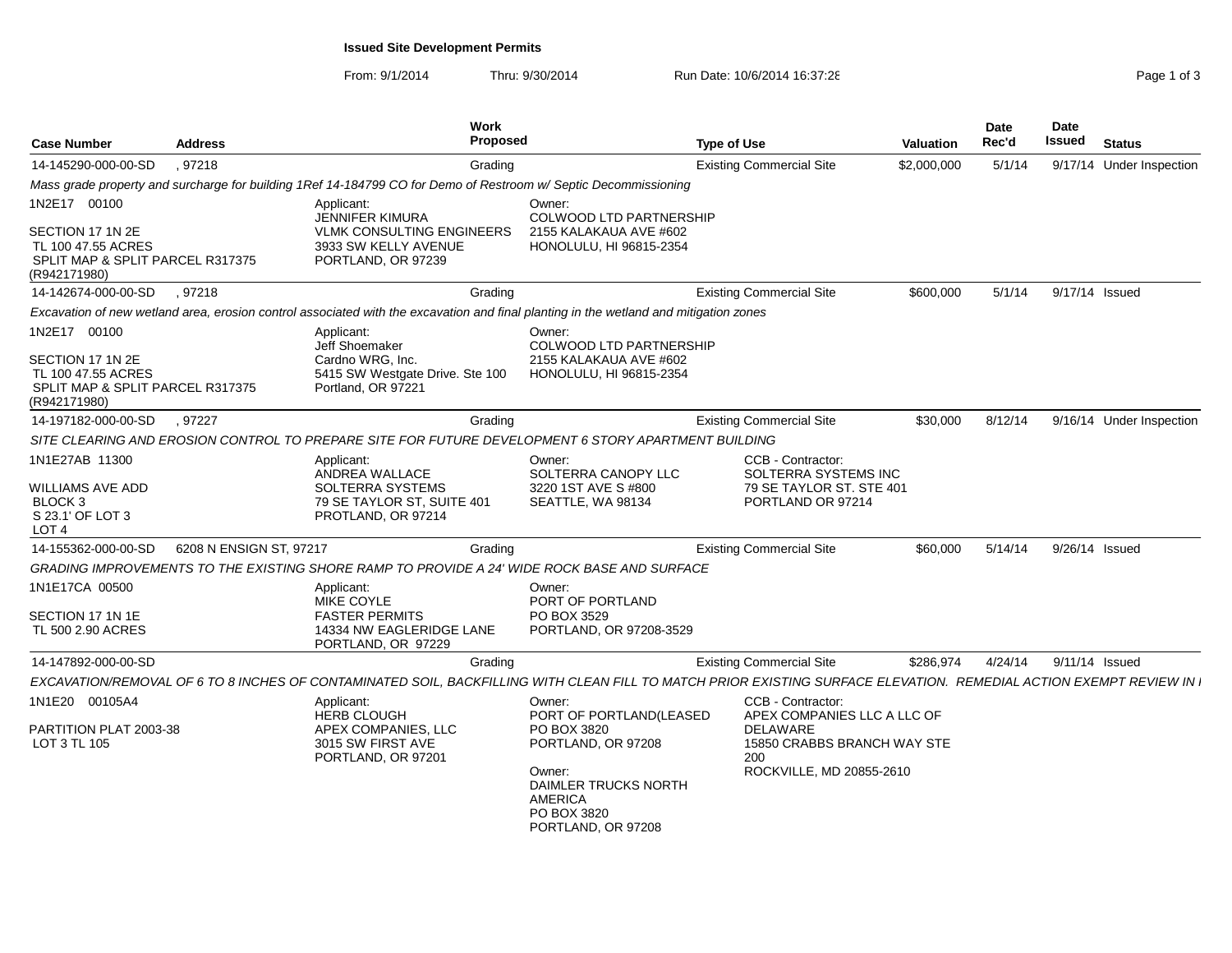### **Issued Site Development Permits**

From: 9/1/2014Thru: 9/30/2014 Run Date: 10/6/2014 16:37:28 Research 2010 2013

| <b>Case Number</b>                                                          | <b>Address</b>                                                               |                                                                                                                            | Work<br><b>Proposed</b> |                                                                                                                                                                                             | <b>Type of Use</b> |                                                                                                                      | <b>Valuation</b> | <b>Date</b><br>Rec'd | <b>Date</b><br>Issued | <b>Status</b>                                             |
|-----------------------------------------------------------------------------|------------------------------------------------------------------------------|----------------------------------------------------------------------------------------------------------------------------|-------------------------|---------------------------------------------------------------------------------------------------------------------------------------------------------------------------------------------|--------------------|----------------------------------------------------------------------------------------------------------------------|------------------|----------------------|-----------------------|-----------------------------------------------------------|
| 14-211470-000-00-SD                                                         | 10302 SE FLAVEL CT, 97266                                                    |                                                                                                                            | Grading                 |                                                                                                                                                                                             |                    | <b>Existing Residential Site</b>                                                                                     | \$1,500          | 9/12/14              | 9/12/14 Final         |                                                           |
|                                                                             | BACKFILLING AT CRAWLSPACE OF OVER 10 CUBIC YARDS                             |                                                                                                                            |                         |                                                                                                                                                                                             |                    |                                                                                                                      |                  |                      |                       |                                                           |
| 1S2E22BC 02800<br><b>WARDELL HTS</b><br>BLOCK <sub>3</sub>                  |                                                                              | Applicant:<br>MURRAY CLEMETSON<br>10302 SE FLAVEL CT<br>PORTLAND, OR 97266-6024                                            |                         | Owner:<br>MURRAY CLEMETSON<br>10302 SE FLAVEL CT<br>PORTLAND, OR 97266-6024                                                                                                                 |                    |                                                                                                                      |                  |                      |                       |                                                           |
| LOT <sub>2</sub>                                                            |                                                                              |                                                                                                                            |                         |                                                                                                                                                                                             |                    |                                                                                                                      |                  |                      |                       |                                                           |
| 13-228179-000-00-SD                                                         | 9801 NE 13TH AVE, 97211                                                      |                                                                                                                            | Grading                 |                                                                                                                                                                                             |                    | New Land Division/Subdivision                                                                                        | \$1,000          | 11/14/13             |                       | 9/4/14 Under Inspection                                   |
|                                                                             | WETLAND RESTORATION: GRADING OF APPROXIMATELY 100 CUBIC YARDS TO INFILL POND |                                                                                                                            |                         |                                                                                                                                                                                             |                    |                                                                                                                      |                  |                      |                       |                                                           |
| 1N1E02C 00200                                                               |                                                                              | Applicant:<br><b>HOWARD J BRANDWEIN</b>                                                                                    |                         | Owner:<br><b>HOWARD J BRANDWEIN</b>                                                                                                                                                         |                    |                                                                                                                      |                  |                      |                       |                                                           |
| SECTION 02 1N 1E<br>TL 200 22.28 ACRES                                      |                                                                              | 9801 NE 13TH AVE #C<br>PORTLAND, OR 97211-1569                                                                             |                         | 9801 NE 13TH AVE #C<br>PORTLAND, OR 97211-1569                                                                                                                                              |                    |                                                                                                                      |                  |                      |                       |                                                           |
| Total # of SD Grading permits issued: 7                                     |                                                                              |                                                                                                                            |                         |                                                                                                                                                                                             |                    |                                                                                                                      |                  |                      |                       | Total valuation of SD Grading permits issued: \$2,979,474 |
| 14-137008-000-00-SD                                                         | 6877 SW CAPITOL HILL RD, 97219                                               |                                                                                                                            |                         | Multiple Dwellings/Single Lot Improvem Existing Residential Site                                                                                                                            |                    |                                                                                                                      | \$140,000        | 4/8/14               |                       | 9/2/14 Under Inspection                                   |
|                                                                             |                                                                              |                                                                                                                            |                         | SHARED DRIVEWAY, LANDSCAPING, AND UTILITIES FOR MULTIPLE DWELLING SITE. SITE IS SLIGHTLY SLOPED                                                                                             |                    |                                                                                                                      |                  |                      |                       |                                                           |
| 1S1E21BA 09800<br>SECTION 21 1S 1E<br>TL 9800 0.48 ACRES                    |                                                                              | Applicant:<br><b>DAVID BONN</b><br><b>HABITAT FOR HUMANITY</b><br>PORTLAND METRO EAST<br>PO BOX 11527<br>PORTLAND OR 97211 |                         | Owner:<br><b>HABITAT FOR HUMANITY</b><br>1478 NE KILLINGSWORTH ST<br>PORTLAND, OR 97211-4981<br>Owner:<br>PORTLAND/METRO EAST<br>1478 NE KILLINGSWORTH ST<br>PORTLAND, OR 97211-4981        |                    | CCB - Contractor:<br><b>HABITAT FOR HUMANITY</b><br>PO BOX 11527<br>PORTLAND OR 97211                                |                  |                      |                       |                                                           |
| 13-199286-REV-01-SD                                                         | 5716 N GREELEY AVE, 97217                                                    |                                                                                                                            |                         | Multiple Dwellings/Single Lot Improvem Existing Residential Site                                                                                                                            |                    |                                                                                                                      | \$               | 9/17/14              | 9/17/14 Final         |                                                           |
|                                                                             |                                                                              |                                                                                                                            |                         | REVISION TO CHANGE TREE PLANTINGS/LANDSCAPING, RELOCATE BIKE RACKS, CHANGE PEDESTRIAN PATHWAY SEPARATION                                                                                    |                    |                                                                                                                      |                  |                      |                       |                                                           |
| 1N1E16CD 05700<br>WILLAMETTE<br>BLOCK 11<br>LOT 14 EXC PT IN ST             |                                                                              | Applicant:<br>JEFF WILLEMSEN<br>WNB DEVELOPMENT<br>P0 BOX 16967<br>PORTLAND OR 97292                                       |                         | Owner:<br>WILLBALL DEVELOPMENT LLC<br>PO BOX 16967<br>PORTLAND, OR 97292                                                                                                                    |                    | <b>CCB - Contractor:</b><br><b>JEFF WILLEMSEN</b><br><b>WNB DEVELOPMENT</b><br>P0 BOX 16967<br>PORTLAND OR 97292     |                  |                      |                       |                                                           |
| 14-172618-000-00-SD                                                         | 4948 N GANTENBEIN AVE, 97217                                                 |                                                                                                                            |                         | Multiple Dwellings/Single Lot Improvem Existing Residential Site                                                                                                                            |                    |                                                                                                                      | \$80,000         | 6/24/14              | 9/26/14 Issued        |                                                           |
|                                                                             |                                                                              |                                                                                                                            |                         | LANDSCAPE, DRIVEWAY AND UTILITIES FOR BATCH PROJECT DCVA required on domestic service, to be installed per PWB guidelines at www.portlandoregon.gov/water/backflowinstallationrequirements. |                    |                                                                                                                      |                  |                      |                       |                                                           |
| 1N1E22AC 15800<br>CENTRAL ALBINA ADD<br><b>BLOCK1</b><br>LOT 4 EXC PT IN ST |                                                                              | Applicant:<br>ED BRUIN<br><b>EDGE DEVELOPMENT</b><br>5440 SW WESTGATE DR<br>PORTLAND OR 97221                              |                         |                                                                                                                                                                                             |                    | CCB - Contractor:<br><b>Scott Elliott</b><br>ELLIOTT PROPERTIES INC<br>5440 SW WESTGATE DR #105<br>PORTLAND OR 97221 |                  |                      |                       |                                                           |
| LAND ONLY SEE R131381 (R147000041) FOR<br><b>BILLBOARD</b>                  |                                                                              |                                                                                                                            |                         |                                                                                                                                                                                             |                    |                                                                                                                      |                  |                      |                       |                                                           |

**Total # of SD Multiple Dwellings/Single Lot Improvements permits issued: 3**

**Total valuation of SD Multiple Dwellings/Single Lot Improvements permits issued: \$220,000**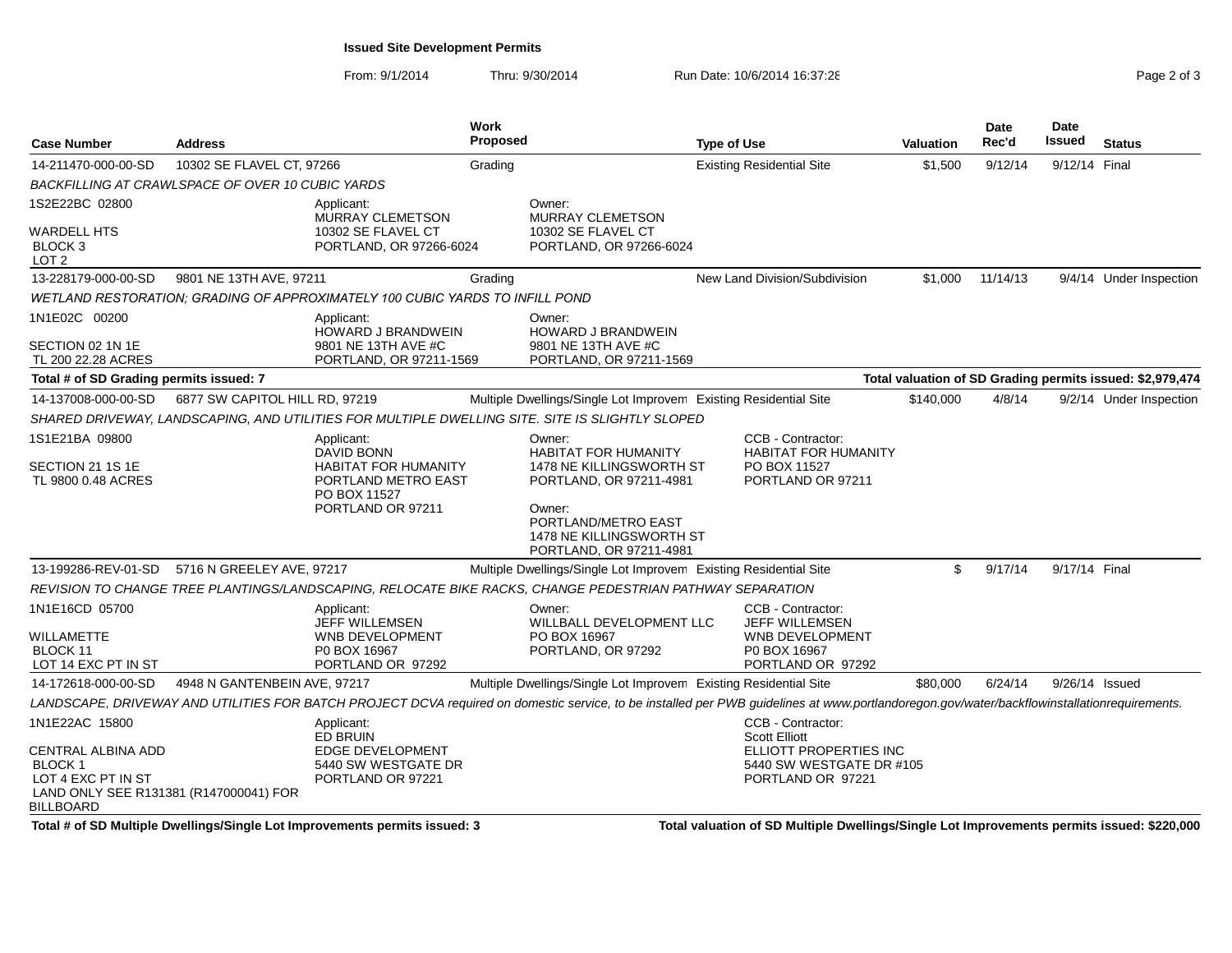### **Issued Site Development Permits**

From: 9/1/2014Thru: 9/30/2014 Run Date: 10/6/2014 16:37:28 Run Date: 10/6/2014 16:37:28

| <b>Case Number</b>                                       | <b>Address</b>                                                                                                | Work<br>Proposed                                                                                                                                            | Type of Use                                                                                           | Valuation | Date<br>Rec'd | Date<br>Issued | <b>Status</b>                                                  |
|----------------------------------------------------------|---------------------------------------------------------------------------------------------------------------|-------------------------------------------------------------------------------------------------------------------------------------------------------------|-------------------------------------------------------------------------------------------------------|-----------|---------------|----------------|----------------------------------------------------------------|
| 07-184999-REV-08-SD                                      | 1299+- SW CARDINELL DR, 97201                                                                                 | <b>Private Street</b>                                                                                                                                       | New Land Division/Subdivision                                                                         | \$55,000  | 4/15/14       | 9/8/14         | Issued                                                         |
|                                                          | revision - adding roadway stabilization wall at upper SW Cardinell Way (see 14-129779 LU)                     |                                                                                                                                                             |                                                                                                       |           |               |                |                                                                |
| 1S1E04DC 00500                                           | Applicant:<br><b>Scott Souders</b><br><b>ZCS Engineering</b><br>900 Klamath Avenue<br>Klamath Falls, OR 97601 | Owner:<br>CITY LIGHTS DEVELOPMENT LLC<br>1411 W 190TH ST #360<br>GARDENA, CA 90248                                                                          | CCB - Contractor:<br>DALE A KERLIN CO LLC<br>5264 NE 121ST AVE<br>VANCOUVER, WA 98682                 |           |               |                |                                                                |
| 14-124106-000-00-SD                                      | 5843 SE BELMONT ST, 97215                                                                                     | <b>Private Street</b>                                                                                                                                       | New Land Division/Subdivision                                                                         | \$96.693  | 3/6/14        |                | $9/8/14$ Issued                                                |
|                                                          |                                                                                                               | ADDITION OF PRIVATE STREET CONSTRUCTED WITH PERVIOUS PAVERS, INCLUDE WATER AND SEWER LATERALS FOR FUTURE LOTS, ASSOCIATED GRADING WORK FOR IMPROVMENTS & TR |                                                                                                       |           |               |                |                                                                |
| 1S2E06AA 07900<br>SECTION 06 1S 2E<br>TL 7900 0.41 ACRES | Applicant:<br><b>KEVIN PARTAIN</b><br>URBAN VISIONS<br>223 NE 56TH AVE<br>PORTLAND, OR 97213                  | Owner:<br><b>CHARLES K STALSBERG</b><br>1441 SE 58TH AVE<br>PORTLAND, OR 97215                                                                              | CCB - Contractor:<br>RENAISSANCE DEVELOPMENT<br>CORP<br>16771 BOONES FERRY RD<br>LAKE OSWEGO OR 97035 |           |               |                |                                                                |
| Total # of SD Private Street permits issued: 2           |                                                                                                               |                                                                                                                                                             |                                                                                                       |           |               |                | Total valuation of SD Private Street permits issued: \$151,693 |

**Total # of Site Development Permits issued: 12**

**Total valuation of Site Development Permits issued: \$3,351,167**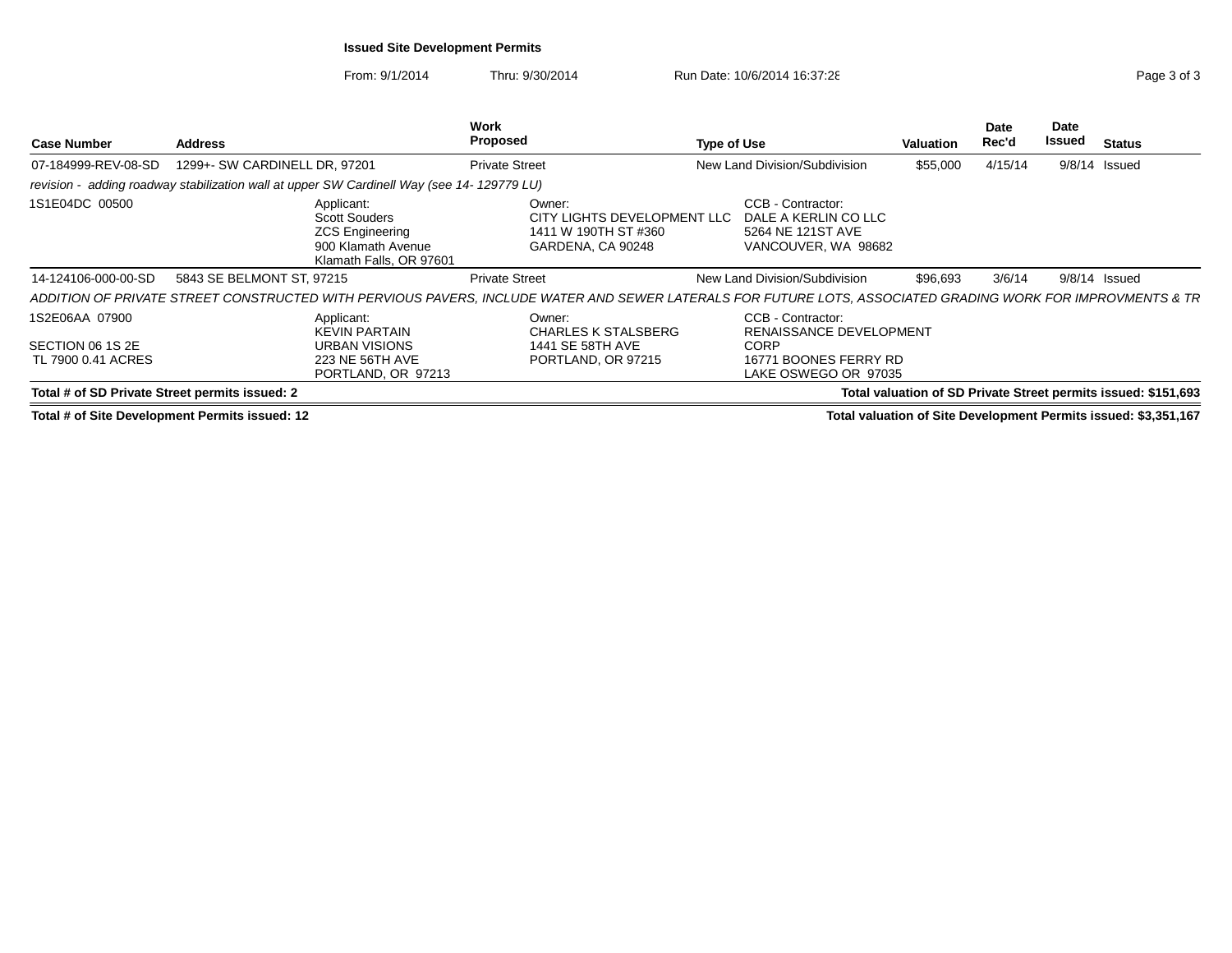| Page 1 of |  |
|-----------|--|

| <b>Address</b>                                                                                                                                        |                                                                                             |                                                                                                                                                       |                                                             |                                                                                                                                                                                                                                                                                                                                                 |                                                                                                                        |                                                                                                                                                                                                                                         | Date<br>Rec'd                                                                                                                                                                                 | Date<br><b>Issued</b>                                                                                                                                                                                                                                                                                                                                                                | <b>Status</b>                                                                                                                                                                                                                |
|-------------------------------------------------------------------------------------------------------------------------------------------------------|---------------------------------------------------------------------------------------------|-------------------------------------------------------------------------------------------------------------------------------------------------------|-------------------------------------------------------------|-------------------------------------------------------------------------------------------------------------------------------------------------------------------------------------------------------------------------------------------------------------------------------------------------------------------------------------------------|------------------------------------------------------------------------------------------------------------------------|-----------------------------------------------------------------------------------------------------------------------------------------------------------------------------------------------------------------------------------------|-----------------------------------------------------------------------------------------------------------------------------------------------------------------------------------------------|--------------------------------------------------------------------------------------------------------------------------------------------------------------------------------------------------------------------------------------------------------------------------------------------------------------------------------------------------------------------------------------|------------------------------------------------------------------------------------------------------------------------------------------------------------------------------------------------------------------------------|
|                                                                                                                                                       |                                                                                             |                                                                                                                                                       |                                                             |                                                                                                                                                                                                                                                                                                                                                 |                                                                                                                        | \$15,000                                                                                                                                                                                                                                | 7/2/12                                                                                                                                                                                        |                                                                                                                                                                                                                                                                                                                                                                                      | $9/2/14$ Issued                                                                                                                                                                                                              |
|                                                                                                                                                       |                                                                                             |                                                                                                                                                       |                                                             |                                                                                                                                                                                                                                                                                                                                                 |                                                                                                                        |                                                                                                                                                                                                                                         |                                                                                                                                                                                               |                                                                                                                                                                                                                                                                                                                                                                                      |                                                                                                                                                                                                                              |
|                                                                                                                                                       | Applicant:                                                                                  |                                                                                                                                                       | Owner:                                                      |                                                                                                                                                                                                                                                                                                                                                 | CCB - Contractor:                                                                                                      |                                                                                                                                                                                                                                         |                                                                                                                                                                                               |                                                                                                                                                                                                                                                                                                                                                                                      |                                                                                                                                                                                                                              |
|                                                                                                                                                       | Dustin Murphy<br>SLAYDEN/SUNDT JV<br>8240 SW MACADAM AVE<br>PORTLAND OR 97219               |                                                                                                                                                       | 3840 SW MARTINS LN                                          |                                                                                                                                                                                                                                                                                                                                                 | <b>GROUP INC &amp; SUNDT</b><br><b>CONSTRUCTION INC</b><br><b>PO BOX 247</b><br>STAYTON, OR 97383                      |                                                                                                                                                                                                                                         |                                                                                                                                                                                               |                                                                                                                                                                                                                                                                                                                                                                                      |                                                                                                                                                                                                                              |
|                                                                                                                                                       |                                                                                             |                                                                                                                                                       |                                                             |                                                                                                                                                                                                                                                                                                                                                 |                                                                                                                        | \$15,000                                                                                                                                                                                                                                | 7/2/12                                                                                                                                                                                        |                                                                                                                                                                                                                                                                                                                                                                                      | $9/2/14$ Issued                                                                                                                                                                                                              |
|                                                                                                                                                       |                                                                                             |                                                                                                                                                       |                                                             |                                                                                                                                                                                                                                                                                                                                                 |                                                                                                                        |                                                                                                                                                                                                                                         |                                                                                                                                                                                               |                                                                                                                                                                                                                                                                                                                                                                                      |                                                                                                                                                                                                                              |
|                                                                                                                                                       | Applicant:                                                                                  |                                                                                                                                                       | Owner:                                                      |                                                                                                                                                                                                                                                                                                                                                 | CCB - Contractor:                                                                                                      |                                                                                                                                                                                                                                         |                                                                                                                                                                                               |                                                                                                                                                                                                                                                                                                                                                                                      |                                                                                                                                                                                                                              |
|                                                                                                                                                       | SLAYDEN/SUNDT JV<br>8240 SW MACADAM AVE<br>PORTLAND OR 97219                                |                                                                                                                                                       | 1600 SE 190TH AVE                                           |                                                                                                                                                                                                                                                                                                                                                 | <b>GROUP INC &amp; SUNDT</b><br><b>CONSTRUCTION INC</b><br>PO BOX 247<br>STAYTON, OR 97383                             |                                                                                                                                                                                                                                         |                                                                                                                                                                                               |                                                                                                                                                                                                                                                                                                                                                                                      |                                                                                                                                                                                                                              |
|                                                                                                                                                       |                                                                                             |                                                                                                                                                       |                                                             |                                                                                                                                                                                                                                                                                                                                                 |                                                                                                                        | \$15,000                                                                                                                                                                                                                                | 7/2/12                                                                                                                                                                                        |                                                                                                                                                                                                                                                                                                                                                                                      | $9/2/14$ Issued                                                                                                                                                                                                              |
|                                                                                                                                                       |                                                                                             |                                                                                                                                                       |                                                             |                                                                                                                                                                                                                                                                                                                                                 |                                                                                                                        |                                                                                                                                                                                                                                         |                                                                                                                                                                                               |                                                                                                                                                                                                                                                                                                                                                                                      |                                                                                                                                                                                                                              |
|                                                                                                                                                       | Applicant:<br>Dustin Murphy<br>SLAYDEN/SUNDT JV<br>8240 SW MACADAM AVE<br>PORTLAND OR 97219 |                                                                                                                                                       | Owner:<br>1707 ENGLEWOOD DR<br>LAKE OSWEGO, OR 97034        |                                                                                                                                                                                                                                                                                                                                                 | CCB - Contractor:<br><b>GROUP INC &amp; SUNDT</b><br><b>CONSTRUCTION INC</b><br><b>PO BOX 247</b><br>STAYTON, OR 97383 |                                                                                                                                                                                                                                         |                                                                                                                                                                                               |                                                                                                                                                                                                                                                                                                                                                                                      |                                                                                                                                                                                                                              |
|                                                                                                                                                       |                                                                                             |                                                                                                                                                       |                                                             |                                                                                                                                                                                                                                                                                                                                                 |                                                                                                                        | \$2,500                                                                                                                                                                                                                                 | 9/30/14                                                                                                                                                                                       |                                                                                                                                                                                                                                                                                                                                                                                      |                                                                                                                                                                                                                              |
|                                                                                                                                                       |                                                                                             |                                                                                                                                                       |                                                             |                                                                                                                                                                                                                                                                                                                                                 |                                                                                                                        |                                                                                                                                                                                                                                         |                                                                                                                                                                                               |                                                                                                                                                                                                                                                                                                                                                                                      |                                                                                                                                                                                                                              |
| INC PT VAC ST LOT 1&8<br>INC PT VAC ST LOT 4&5; HISTORIC<br>PROPERTY; POTENTIAL ADDITIONAL TAX                                                        | Applicant:<br><b>KEVIN LARKIN</b><br><b>COMPANY</b><br>6712 N CUTTER CIRCLE<br>PORTLAND OR  |                                                                                                                                                       | Owner:<br>1001 SE WATER AVE #120                            |                                                                                                                                                                                                                                                                                                                                                 | CCB - Contractor:<br><b>COMPANY</b><br>PO BOX 6712                                                                     |                                                                                                                                                                                                                                         |                                                                                                                                                                                               |                                                                                                                                                                                                                                                                                                                                                                                      |                                                                                                                                                                                                                              |
|                                                                                                                                                       |                                                                                             |                                                                                                                                                       |                                                             |                                                                                                                                                                                                                                                                                                                                                 |                                                                                                                        | \$80,000                                                                                                                                                                                                                                | 8/12/14                                                                                                                                                                                       |                                                                                                                                                                                                                                                                                                                                                                                      |                                                                                                                                                                                                                              |
|                                                                                                                                                       |                                                                                             |                                                                                                                                                       |                                                             |                                                                                                                                                                                                                                                                                                                                                 |                                                                                                                        |                                                                                                                                                                                                                                         |                                                                                                                                                                                               |                                                                                                                                                                                                                                                                                                                                                                                      |                                                                                                                                                                                                                              |
| RIVERGATE INDUSTRIAL DIS<br>ENTERPRISE ZONE; POTENTIAL ADDITIONAL<br>TAX: SEE R660328 (R708888589) FOR OTHER<br>IMPS; R646093 (R708888588) FOR MACH & | Applicant:<br><b>HIRO TOMOMATSU</b><br>ENGINEERING, INC<br>PORTLAND, OR 97201               |                                                                                                                                                       | Owner:<br>7124 N MARINE DR<br>PORTLAND, OR 97203            |                                                                                                                                                                                                                                                                                                                                                 | CCB - Contractor:<br>140 SW ARTHUR ST<br>PORTLAND, OR 97201                                                            |                                                                                                                                                                                                                                         |                                                                                                                                                                                               |                                                                                                                                                                                                                                                                                                                                                                                      |                                                                                                                                                                                                                              |
|                                                                                                                                                       |                                                                                             | 8240 SW MACADAM AVE, 97219<br>380 SE SPOKANE ST, 97202<br>Dustin Murphy<br>8145 SE 6TH AVE, 97202<br>123 NE 3RD AVE, 97232<br>7124 N MARINE DR, 97203 | Work<br>ANDERSEN CONSTRUCTION<br>140 SW ARTHUR ST SUITE 200 | Proposed<br>Commercial<br><b>STAFF JENNINGS INC</b><br>Commercial<br>MULTNOMAH COUNTY<br>Commercial<br>Commercial<br>INFILL CURB CUT, ADD 4 PARKING STALLS, CREATE NEW CURB CUT OFF 2ND, LANDSCAPING<br>Commercial<br>NONCONFORMING UPGRADES FOR LANDSCAPING AND BIKE PARKING PER 10-113066-CO & 10-124398-PR<br>LIVERMORE ARCHITECTURE AND INC | PORTLAND, OR 97239-1457<br>PORTLAND, OR 97233-5910<br>SOUTH TACOMA BLOCK LLC<br>PORTLAND, OR 97214-2147                | <b>Type of Use</b><br>Code Compliance Requirements<br>Code Compliance Requirements<br>Code Compliance Requirements<br>Landscaping<br>BRIDGEHEAD DEVELOPMENT LLC Chris Copeland<br>Landscaping<br>AJINOMOTO FROZEN FOODS USA NICK LETTIN | <b>Valuation</b><br><b>SLAYDEN CONSTRUCTION</b><br><b>SLAYDEN CONSTRUCTION</b><br><b>SLAYDEN CONSTRUCTION</b><br>ANDERSEN CONSTRUCTION<br>PORTLAND, OR 97228-6712<br>INSPEC INTERNATIONAL LLC | Temporary construction staging site for work on Portland Milwaukie Light Rail project. Temporary security fencing will be install over paved parking area and removed at end of project.<br>Temporary construction staging site for work on Portland Milwaukie Light Rail project. Temporary security fencing will be install over paved parking area and removed at end of project. | Temporary construction staging site for work on Portland Milwaukie Light Rail project. Temporary security fencing will be install over paved parking area and removed at end of project.<br>9/30/14 Issued<br>9/12/14 Issued |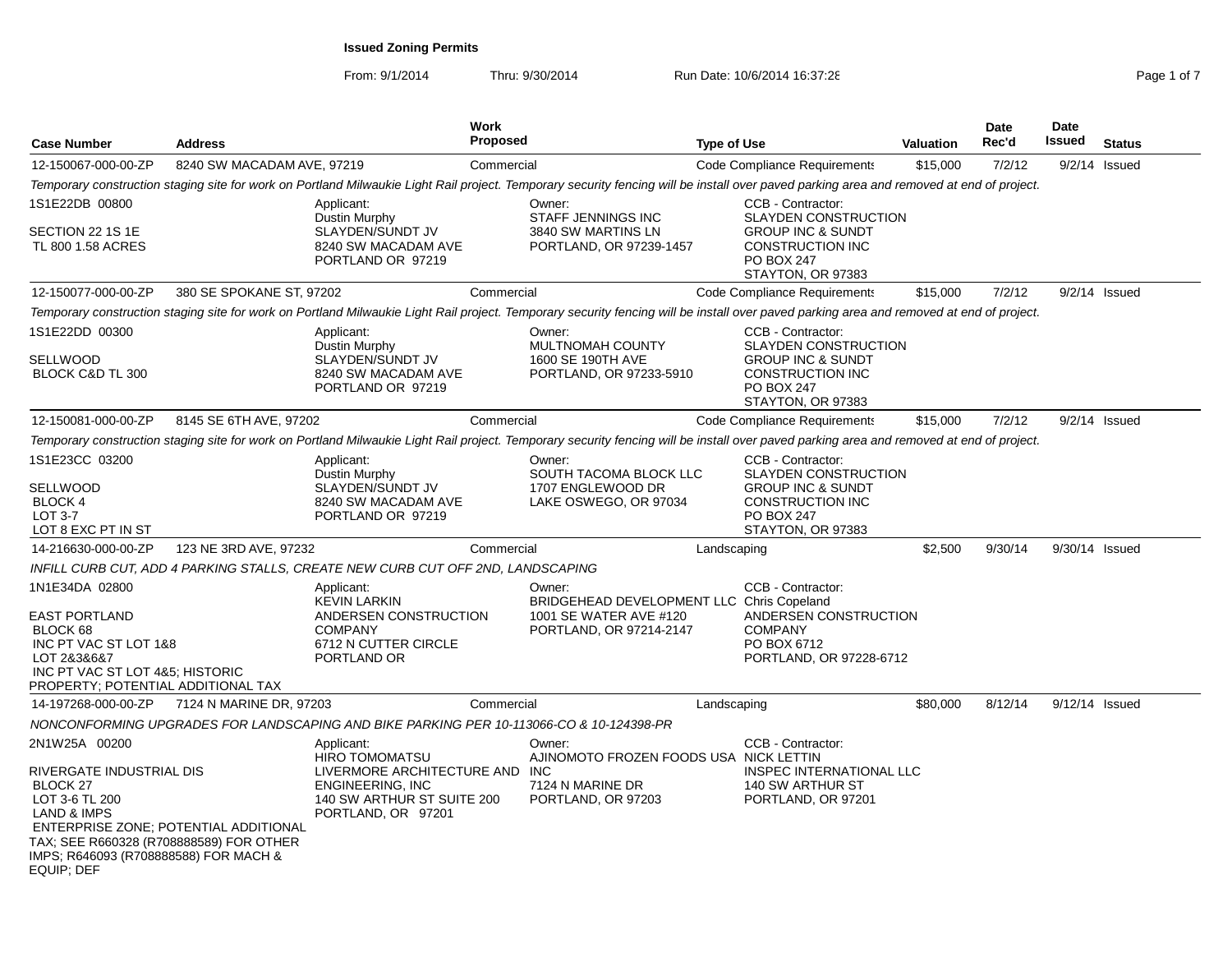**Work** 

From: 9/1/2014

Thru: 9/30/2014 Run Date: 10/6/2014 16:37:28 Run Date: 10/6/2014 16:37:28

| <b>Case Number</b>                                              | <b>Address</b>                      |                                                                                    | Proposed    |                                                                                   | <b>Type of Use</b>                                                                                                                             | Valuation | Rec'd   | Issued         | <b>Status</b>                                              |
|-----------------------------------------------------------------|-------------------------------------|------------------------------------------------------------------------------------|-------------|-----------------------------------------------------------------------------------|------------------------------------------------------------------------------------------------------------------------------------------------|-----------|---------|----------------|------------------------------------------------------------|
| 14-167530-000-00-ZP                                             | 6140 SW MACADAM AVE, 97201          |                                                                                    | Commercial  |                                                                                   | Landscaping                                                                                                                                    | \$21,000  | 6/10/14 | 9/30/14 Issued |                                                            |
|                                                                 |                                     |                                                                                    |             |                                                                                   | ZONING PERMIT FOR NEW LANDSCAPING AND IRRIGATION, NEW CAST IN PLACE CURBS FOR LANDSCAPING, CONCRETE FEATURE WALLS 3 FT TALL IN LANDSCAPE AREAS |           |         |                |                                                            |
| 1S1E15CD 00100                                                  |                                     | Applicant:<br><b>MIKE COYLE</b>                                                    |             | Owner:<br><b>G&amp;B MACADAM LLC</b>                                              | CCB - Contractor:<br><b>JOHN PHILLIPS</b>                                                                                                      |           |         |                |                                                            |
| SOUTHERN PORTLAND<br>BLOCK 8 TL 100                             |                                     | <b>FASTER PERMITS</b><br>14334 NW EAGLERIDGE LANE<br>PORTLAND, OR 97229            |             | 6140 SW MACADAM AVE<br>PORTLAND, OR 97239-3648                                    | <b>GRAND &amp; BENEDICTS INC</b><br>301 NE 2ND AVE<br>PORTLAND OR 972322764<br><b>MULTNOMAH</b>                                                |           |         |                |                                                            |
| Total # of ZP Commercial permits issued: 6                      |                                     |                                                                                    |             |                                                                                   |                                                                                                                                                |           |         |                | Total valuation of ZP Commercial permits issued: \$148,500 |
| 14-208906-000-00-ZP                                             | 4545 NE ALBERTA ST, 97218           |                                                                                    | Residential |                                                                                   | <b>Exempt Structures</b>                                                                                                                       | \$1,500   | 9/5/14  |                | 9/5/14 Issued                                              |
|                                                                 |                                     | MODIFY EXISTING 192 SQ FT GARAGE TO MEET HEIGHT REQUIREMENTS                       |             |                                                                                   |                                                                                                                                                |           |         |                |                                                            |
| 1N2E19BB 13800                                                  |                                     | Applicant:<br>RONALD HARTMANN                                                      |             | Owner:<br>RONALD HARTMANN                                                         |                                                                                                                                                |           |         |                |                                                            |
| <b>BOUNDARY AC</b><br>E 37.5' OF W 50' OF LOT 39                |                                     | 4545 NE ALBERTA ST<br>PORTLAND, OR 97218                                           |             | 4545 NE ALBERTA ST<br>PORTLAND, OR 97218                                          |                                                                                                                                                |           |         |                |                                                            |
|                                                                 |                                     |                                                                                    |             | Owner:<br><b>JONI-MARIE HARTMANN</b><br>4545 NE ALBERTA ST<br>PORTLAND, OR 97218  |                                                                                                                                                |           |         |                |                                                            |
| 14-218015-000-00-ZP                                             | 2323 SE 45TH AVE, 97215             |                                                                                    | Residential |                                                                                   | <b>Exempt Structures</b>                                                                                                                       | \$15,000  | 9/26/14 |                | 9/26/14 Issued                                             |
|                                                                 |                                     | NEW GARAGE - FROM INTERIOR WALL TO INTERIOR WALL SIZE IS 195 SQ FT                 |             |                                                                                   |                                                                                                                                                |           |         |                |                                                            |
| 1S2E06CC 13700                                                  |                                     | Applicant:<br><b>LISA M HUNTINGTON</b>                                             |             | Owner:<br><b>JASON M MEKETA</b>                                                   |                                                                                                                                                |           |         |                |                                                            |
| <b>DIVISION ST ADD</b><br><b>BLOCK 2</b><br>LOT <sub>7</sub>    |                                     | 2323 SE 45TH AVE<br>PORTLAND, OR 97215-3729                                        |             | 2323 SE 45TH AVE<br>PORTLAND, OR 97215-3729                                       |                                                                                                                                                |           |         |                |                                                            |
|                                                                 |                                     |                                                                                    |             | Owner:<br><b>LISA M HUNTINGTON</b><br>2323 SE 45TH AVE<br>PORTLAND, OR 97215-3729 |                                                                                                                                                |           |         |                |                                                            |
| 14-207510-000-00-ZP                                             | 2835 NW PINNACLE DR - Unit A, 97229 |                                                                                    | Residential |                                                                                   | <b>LUR Condition Compliance</b>                                                                                                                | \$4,000   | 9/3/14  |                | $9/3/14$ Issued                                            |
|                                                                 |                                     | REMOVE WOOD DEBRIS AND RELOCATE WOOD AS SPECIFIED IN THE DECISION (BY OCT 1, 2014) |             |                                                                                   |                                                                                                                                                |           |         |                |                                                            |
| 1N1W25BC 04200                                                  |                                     | Applicant:<br><b>DENNIS O'CONNOR</b>                                               |             | Owner:<br><b>KEVIN P NOVACK</b>                                                   | CCB - Contractor:<br>TREECOLOGY INC                                                                                                            |           |         |                |                                                            |
| <b>SKYLINE SUMMIT</b><br>BLOCK <sub>3</sub><br>LOT <sub>2</sub> |                                     | <b>HABITAT CONCEPTS</b><br>PO BOX 91231<br>PORTLAND OR 97291                       |             | PO BOX 17574<br>PORTLAND, OR 97229                                                | 23506 S BONNEY RD<br>COLTON, OR 97017                                                                                                          |           |         |                |                                                            |

**Date**

**Date**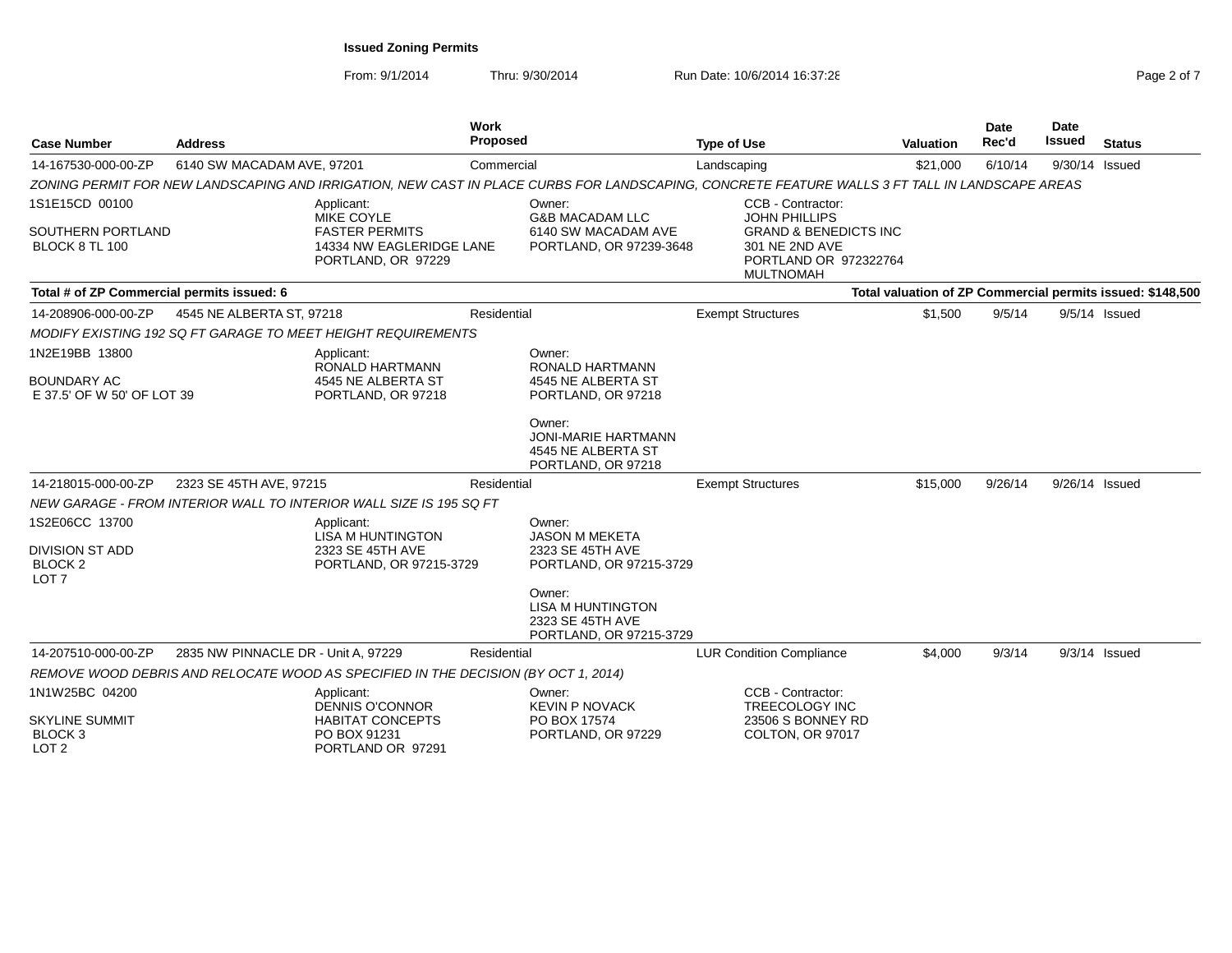| <b>Case Number</b>                                           | <b>Address</b>           |                                                                                       | <b>Work</b><br><b>Proposed</b> |                                                                                                                                                                                                         | <b>Type of Use</b>          | <b>Valuation</b> | Date<br>Rec'd | <b>Date</b><br>Issued | <b>Status</b> |
|--------------------------------------------------------------|--------------------------|---------------------------------------------------------------------------------------|--------------------------------|---------------------------------------------------------------------------------------------------------------------------------------------------------------------------------------------------------|-----------------------------|------------------|---------------|-----------------------|---------------|
| 14-212105-000-00-ZP                                          | 5546 N DENVER AVE, 97217 |                                                                                       | Residential                    |                                                                                                                                                                                                         | Landscaping                 | \$250            | 9/12/14       | 9/12/14 Issued        |               |
| <b>NEW TREES</b>                                             |                          |                                                                                       |                                |                                                                                                                                                                                                         |                             |                  |               |                       |               |
| 1N1E16DD 23100                                               |                          | Applicant:<br>JENNA PLANK                                                             |                                | Owner:<br><b>SAM CORRADO</b>                                                                                                                                                                            |                             |                  |               |                       |               |
| PARK ADD TO ALBINA<br>BLOCK <sub>3</sub><br>LOT <sub>5</sub> |                          | 5538 SW CALIFORNIA ST<br>PORTLAND, OR 97219                                           |                                | 5538 SW CALIFORNIA ST<br>PORTLAND, OR 97219-1206                                                                                                                                                        |                             |                  |               |                       |               |
|                                                              |                          | Applicant:<br><b>SAM CORRADO</b><br>5538 SW CALIFORNIA ST<br>PORTLAND, OR 97219       |                                |                                                                                                                                                                                                         |                             |                  |               |                       |               |
| 14-210636-000-00-ZP                                          | 4040 SE TENINO ST, 97222 |                                                                                       | Residential                    |                                                                                                                                                                                                         | Landscaping                 | \$16,389         | 9/10/14       | 9/22/14 Issued        |               |
| MITIGATION LANDSCAPING FOR LU 11-153362 LDS ENM-             |                          |                                                                                       |                                |                                                                                                                                                                                                         |                             |                  |               |                       |               |
| 1S1E24DD 01700                                               |                          | Applicant:<br><b>BRETT K LAURILA</b><br>5505 SE OETKIN DR<br>MILWAUKIE, OR 97267-4110 |                                | Owner:<br><b>IRIS HOLDINGS LLC</b><br>5505 SE OETKIN DR<br>MILWAUKIE, OR 97267                                                                                                                          |                             |                  |               |                       |               |
| 14-212102-000-00-ZP                                          | 5538 SW CALIFORNIA ST    |                                                                                       | Residential                    |                                                                                                                                                                                                         | Landscaping                 | \$250            | 9/12/14       | 9/12/14 Issued        |               |
| <b>NEW TREES</b>                                             |                          |                                                                                       |                                |                                                                                                                                                                                                         |                             |                  |               |                       |               |
| 1S1E19BA 07404                                               |                          | Applicant:<br><b>JENNA PLANK</b>                                                      |                                | Owner:<br><b>JENNA PLANK</b>                                                                                                                                                                            |                             |                  |               |                       |               |
| <b>HENRY HUDSON BUNGALOWS</b><br>LOT <sub>4</sub>            |                          | 5538 SW CALIFORNIA ST<br>PORTLAND, OR 97219                                           |                                | 5538 SW CALIFORNIA ST<br>PORTLAND, OR 97219                                                                                                                                                             |                             |                  |               |                       |               |
|                                                              |                          | Applicant:<br><b>SAM CORRADO</b><br>5538 SW CALIFORNIA ST<br>PORTLAND, OR 97219       |                                | Owner:<br><b>SAM CORRADO</b><br>5538 SW CALIFORNIA ST<br>PORTLAND, OR 97219                                                                                                                             |                             |                  |               |                       |               |
| 14-211761-000-00-ZP                                          | 4714 SE 116TH AVE        |                                                                                       | Residential                    |                                                                                                                                                                                                         | <b>Residential Driveway</b> | \$280            | 9/12/14       | 9/12/14 Final         |               |
|                                                              |                          |                                                                                       |                                | EXPAND DRIVEWAY - SEE 14-194966-CC8-8-14 Charge \$95/1 hr investigative fee for permit research for Work Without PermitWWP includes: construction of accessory structure(s) and expansion of driveway w |                             |                  |               |                       |               |
| 1S2E15AB 01310                                               |                          | Applicant:<br><b>MIKHAIL IGNASHOV</b>                                                 |                                | Owner:<br><b>MIKHAIL IGNASHOV</b>                                                                                                                                                                       |                             |                  |               |                       |               |
| BARBARA ANN MEADOWS<br>LOT <sub>10</sub>                     |                          | 4714 SE 116TH AVE<br>PORTLAND, OR 97266-3387                                          |                                | 4714 SE 116TH AVE<br>PORTLAND, OR 97266-3387                                                                                                                                                            |                             |                  |               |                       |               |
|                                                              |                          |                                                                                       |                                | Owner:<br><b>TATYANA IGNASHOVA</b><br>4714 SE 116TH AVE<br>PORTLAND, OR 97266-3387                                                                                                                      |                             |                  |               |                       |               |
|                                                              |                          |                                                                                       |                                |                                                                                                                                                                                                         |                             |                  |               |                       |               |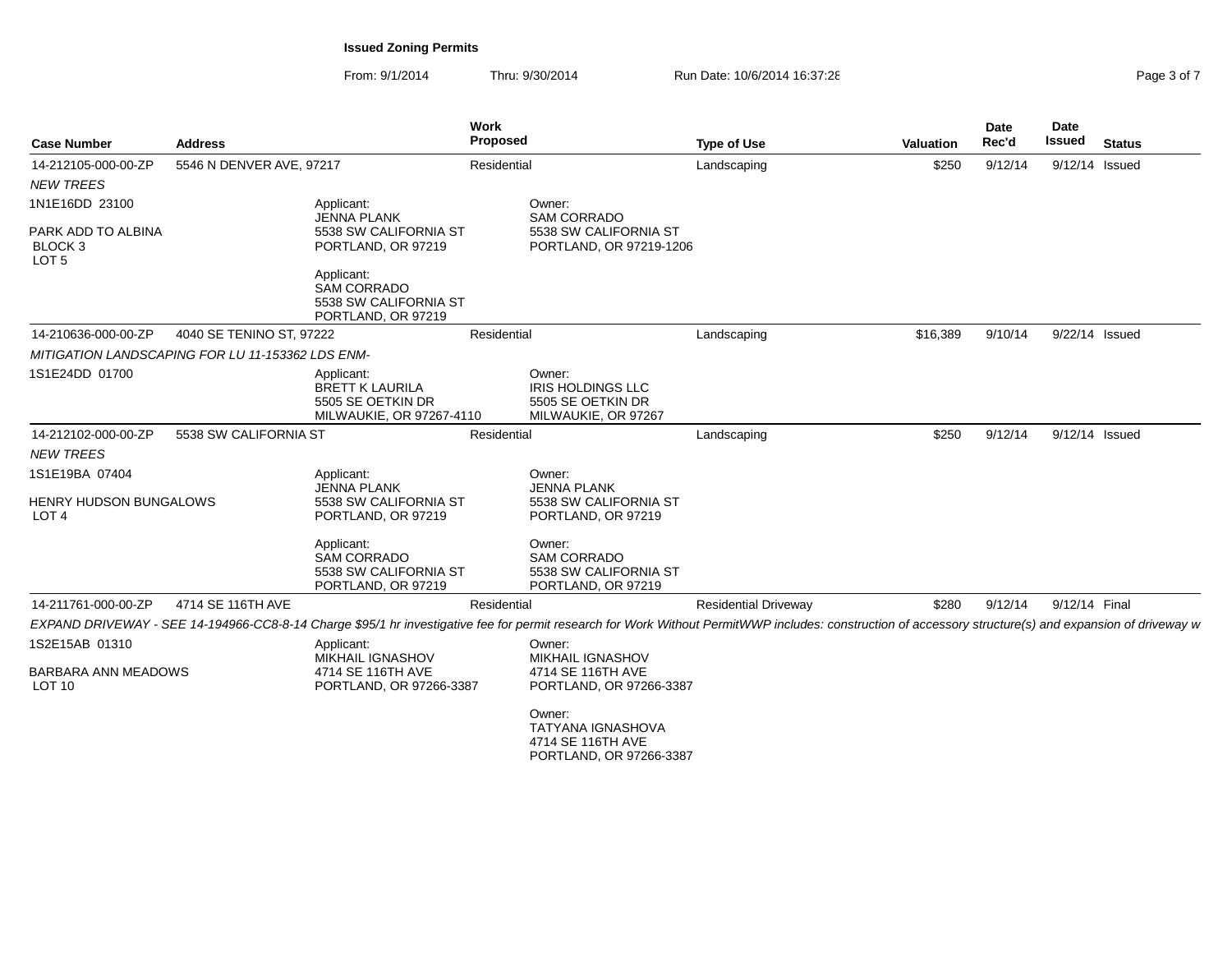| <b>Case Number</b>                                                            | <b>Address</b>                    |                                                                                                        | <b>Work</b><br><b>Proposed</b> |                                                                                                                                                         | <b>Type of Use</b>          |                                                                                                                                                    | <b>Valuation</b> | Date<br>Rec'd | Date<br><b>Issued</b> | <b>Status</b>            |
|-------------------------------------------------------------------------------|-----------------------------------|--------------------------------------------------------------------------------------------------------|--------------------------------|---------------------------------------------------------------------------------------------------------------------------------------------------------|-----------------------------|----------------------------------------------------------------------------------------------------------------------------------------------------|------------------|---------------|-----------------------|--------------------------|
| 14-211849-000-00-ZP                                                           | 4849 SE CARUTHERS ST, 97215       |                                                                                                        | Residential                    |                                                                                                                                                         | <b>Residential Driveway</b> |                                                                                                                                                    | \$500            | 9/12/14       | 9/12/14 Final         |                          |
| REPLACE AND EXPAND DRIVEWAY                                                   |                                   |                                                                                                        |                                |                                                                                                                                                         |                             |                                                                                                                                                    |                  |               |                       |                          |
| 1S2E06CD 15500                                                                |                                   | Applicant:<br>K C GENERAL MAINTENANCE &                                                                |                                | Owner:<br>JOSEPH H PRUETT                                                                                                                               |                             | CCB - Contractor:<br>K C GENERAL MAINTENANCE &                                                                                                     |                  |               |                       |                          |
| GILHAMS ADD & 2ND<br>BLOCK 3<br>W 5' OF LOT 8<br>E 40' OF LOT 10              |                                   | <b>CONTRACTORS LLC</b><br>PO BOX 28236<br>PORTLAND OR 97228-8236                                       |                                | 1334 SE 28TH AVE<br>PORTLAND, OR 97214<br>Owner:<br><b>MARTHA J BIANCO</b><br>1334 SE 28TH AVE                                                          |                             | <b>CONTRACTORS LLC</b><br>PO BOX 28236<br>PORTLAND OR 97228-8236                                                                                   |                  |               |                       |                          |
|                                                                               |                                   |                                                                                                        |                                | PORTLAND, OR 97214                                                                                                                                      |                             |                                                                                                                                                    |                  |               |                       |                          |
| 14-219212-000-00-ZP                                                           | 5512 N HARVARD ST, 97203          |                                                                                                        | Residential                    |                                                                                                                                                         | <b>Residential Driveway</b> |                                                                                                                                                    | \$500            | 9/30/14       | 9/30/14 Issued        |                          |
|                                                                               |                                   |                                                                                                        |                                | EXPANDING EXISTING DRIVEWAY/PARKING SPACE AREA AND REMOVE ASPHALT AREA ON SITE TO BE IN COMPLIANCE WITH SIDEYARD PAVING LIMITATION - SEE 2014-187326 CC |                             |                                                                                                                                                    |                  |               |                       |                          |
| 1N1E07DC 03700<br><b>PORTSMOUTH</b><br>BLOCK 26<br>NLY 1/2 OF LOT 8-10        |                                   | Applicant:<br><b>BOB KESSI</b><br><b>KESSI CONSTRUCTION INC</b><br>PO BOX 83131<br>PORTLAND, OR 97283  |                                | Owner:<br><b>ROBERT K KESSI</b><br>PO BOX 83131<br>PORTLAND, OR 97283-0131                                                                              |                             | CCB - Contractor:<br><b>BOB KESSI</b><br>KESSI CONSTRUCTION INC<br>PO BOX 83131<br>PORTLAND, OR 97283                                              |                  |               |                       |                          |
| 14-219209-000-00-ZP                                                           | 5610 N HARVARD ST - Unit A, 97203 |                                                                                                        | Residential                    |                                                                                                                                                         | <b>Residential Driveway</b> |                                                                                                                                                    | \$500            | 9/30/14       | 9/30/14 Issued        |                          |
|                                                                               |                                   |                                                                                                        |                                | NEW ASPHALT PARKING AREA OFF EXISTING ALLEY ADJACENT TO EXISTING DRIVEWAY***SEE 14-187323-CC***                                                         |                             |                                                                                                                                                    |                  |               |                       |                          |
| 1N1E07DC 04000<br>PORTSMOUTH<br>BLOCK <sub>26</sub><br>ELY 1/2 OF LOT 5 LOT 6 |                                   | Applicant:<br><b>BOB KESSI</b><br><b>KESSI CONSTRUCTION INC</b><br>PO BOX 83131<br>PORTLAND, OR 97283  |                                | Owner:<br><b>ROBERT K KESSI</b><br>PO BOX 83131<br>PORTLAND, OR 97283-0131                                                                              |                             | CCB - Contractor:<br><b>BOB KESSI</b><br><b>KESSI CONSTRUCTION INC</b><br>PO BOX 83131<br>PORTLAND, OR 97283                                       |                  |               |                       |                          |
| 14-212111-000-00-ZP                                                           | 7130 NE WYGANT ST, 97218          |                                                                                                        | Residential                    |                                                                                                                                                         | <b>Residential Driveway</b> |                                                                                                                                                    | \$2,500          | 9/12/14       | 9/12/14 Issued        |                          |
| <b>RELOCATE DRIVEWAY</b>                                                      |                                   |                                                                                                        |                                |                                                                                                                                                         |                             |                                                                                                                                                    |                  |               |                       |                          |
| 1N2E20BD 01700<br>PADDOCK AC<br>BLOCK 6<br>LOT 5&6 TL 1700                    |                                   | Applicant:<br>JEFFREY HULBERT<br>11225A SW GREENBURG RD<br><b>TIGARD, OR 97223</b>                     |                                | Owner:<br>OR HOMES LLC<br>11225 A SW GREENBURG RD<br><b>TIGARD, OR 97223</b>                                                                            |                             | CCB - Contractor:<br><b>WALTER S ZWINGLI</b><br>A LIGHT UP CO OF OREGON INC<br>(DBA AA MAINTENANCE)<br>11225 SW GREENBURG RD #A<br>TIGARD OR 97223 |                  |               |                       |                          |
| 14-212606-000-00-ZP                                                           | 4830 SE LONG ST, 97206            |                                                                                                        | Residential                    |                                                                                                                                                         | <b>Residential Driveway</b> |                                                                                                                                                    | \$3,500          | 9/15/14       |                       | 9/15/14 Under Inspection |
|                                                                               |                                   | ENLARGE AND REPLACE EXISTING CONCRETE DRIVEWAY AND WIDEN APPROACH                                      |                                |                                                                                                                                                         |                             |                                                                                                                                                    |                  |               |                       |                          |
| 1S2E18BA 18500<br>ONGVIEW PK<br><b>LOT 13</b>                                 |                                   | Applicant:<br>NORTHRIDGE CONSTRUCTION LLI STEVEN P CALLAHAN<br>10007 N JERSEY ST<br>PORTLAND, OR 97203 |                                | Owner:<br>4830 SE LONG ST<br>PORTLAND, OR 97206                                                                                                         |                             | CCB - Contractor:<br>NORTHRIDGE CONSTRUCTION LL<br>10007 N JERSEY ST<br>PORTLAND, OR 97203                                                         |                  |               |                       |                          |
|                                                                               |                                   |                                                                                                        |                                | Owner:<br><b>KRISTEN M CALLAHAN</b><br>4830 SE LONG ST<br>PORTLAND, OR 97206                                                                            |                             |                                                                                                                                                    |                  |               |                       |                          |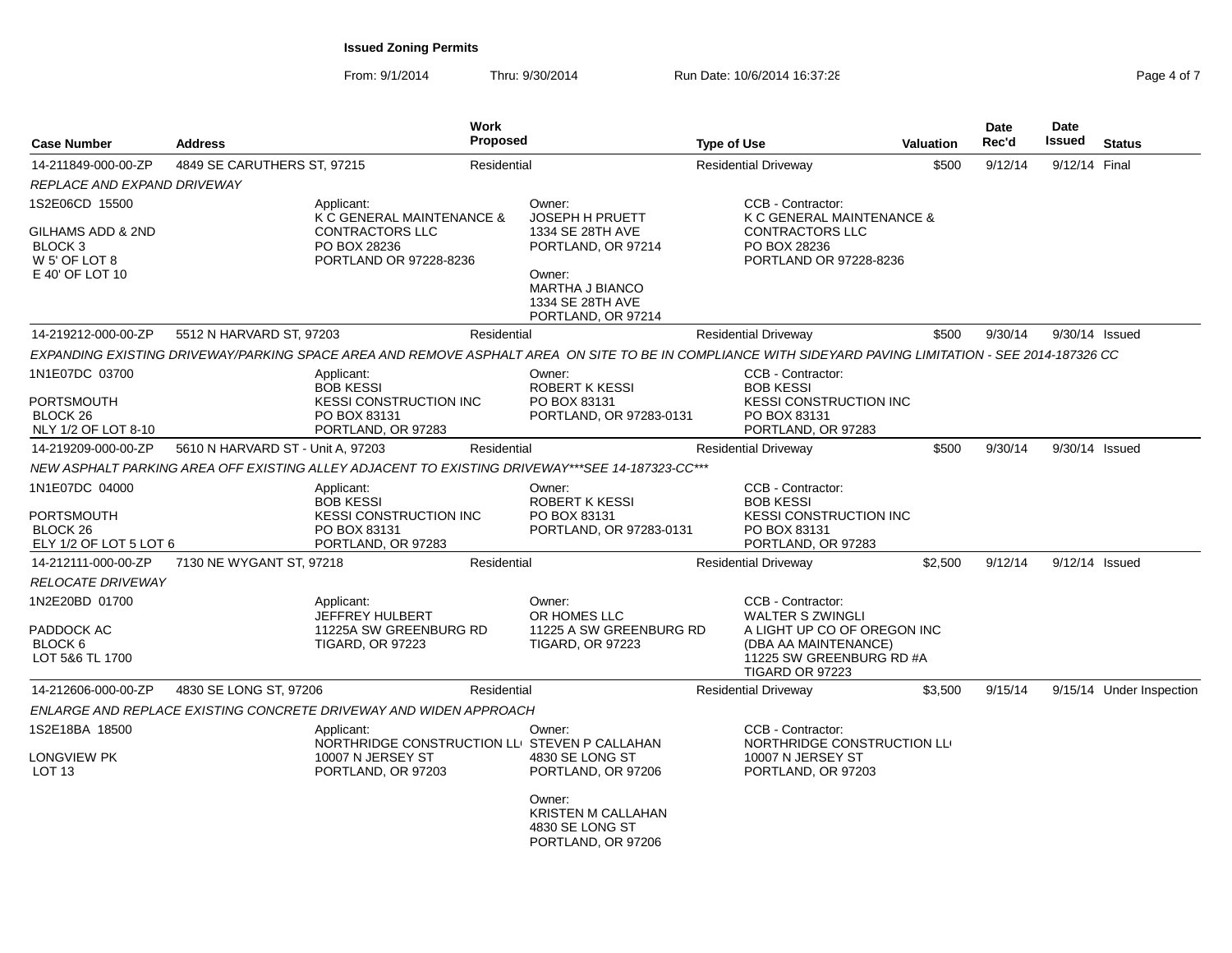| <b>Case Number</b>                                                              | <b>Address</b>                                      |                                                                                                      | <b>Work</b><br><b>Proposed</b> |                                                                                                                                                         | <b>Type of Use</b> |                                                                                                                            | <b>Valuation</b> | <b>Date</b><br>Rec'd | <b>Date</b><br>Issued | <b>Status</b>            |
|---------------------------------------------------------------------------------|-----------------------------------------------------|------------------------------------------------------------------------------------------------------|--------------------------------|---------------------------------------------------------------------------------------------------------------------------------------------------------|--------------------|----------------------------------------------------------------------------------------------------------------------------|------------------|----------------------|-----------------------|--------------------------|
| 14-214800-000-00-ZP                                                             | 9435 N EXETER AVE, 97203                            |                                                                                                      | Residential                    |                                                                                                                                                         |                    | <b>Residential Driveway</b>                                                                                                | \$9,000          | 9/18/14              | 9/18/14 Issued        |                          |
|                                                                                 | CONSTRUCT NEW 12' WIDE DRIVEWAY WITH CURB CUT       |                                                                                                      |                                |                                                                                                                                                         |                    |                                                                                                                            |                  |                      |                       |                          |
| 1N1E08BB 03800                                                                  |                                                     | Applicant:<br>LESIELI POUIVA HAVEA                                                                   |                                | Owner:<br>ORMA Y SADO                                                                                                                                   |                    | CCB - Contractor:<br>LESIELI POUIVA HAVEA                                                                                  |                  |                      |                       |                          |
| <b>COLLEGE PL</b><br>BLOCK 10<br>E 1/2 OF LOT 1&2<br>POTENTIAL ADDITIONAL TAX   |                                                     | 19511 NE HALSEY ST APT 101<br>PORTLAND, OR 97230                                                     |                                | 9435 N EXETER AVE<br>PORTLAND, OR 97203                                                                                                                 |                    | 19511 NE HALSEY ST APT 101<br>PORTLAND, OR 97230                                                                           |                  |                      |                       |                          |
| 14-215033-000-00-ZP                                                             | 730 NE MEADOW DR, 97211                             |                                                                                                      | Residential                    |                                                                                                                                                         |                    | <b>Residential Driveway</b>                                                                                                | \$1,000          | 9/19/14              | 9/19/14 Issued        |                          |
| ADD TO EXISTING DRIVEWAY                                                        |                                                     |                                                                                                      |                                |                                                                                                                                                         |                    |                                                                                                                            |                  |                      |                       |                          |
| 1N1E02CC 01600<br><b>MEADOWS ADD</b><br>BLOCK <sub>2</sub><br>LOT <sub>14</sub> |                                                     | Applicant:<br>PAMELA T BENCHAAR<br>730 NE MEADOW DR<br>PORTLAND, OR 97211                            |                                | Owner:<br><b>BEN B BENCHAAR</b><br>730 NE MEADOW DR<br>PORTLAND, OR 97211<br>Owner:                                                                     |                    | CCB - Contractor:<br><b>WILLIAM STANLEY &amp; SONS</b><br><b>PAVING LLC</b><br>PO BOX 2010<br>GRESHAM OR 97080<br>243-1274 |                  |                      |                       |                          |
|                                                                                 |                                                     |                                                                                                      |                                | PAMELA T BENCHAAR<br>730 NE MEADOW DR<br>PORTLAND, OR 97211                                                                                             |                    |                                                                                                                            |                  |                      |                       |                          |
| 14-219204-000-00-ZP                                                             | 5524 N HARVARD ST, 97203                            |                                                                                                      | Residential                    |                                                                                                                                                         |                    | <b>Residential Driveway</b>                                                                                                | \$1,000          | 9/30/14              | 9/30/14 Issued        |                          |
|                                                                                 |                                                     |                                                                                                      |                                | NEW ASPHALT PARKING AREA WHICH IS adjacent to existing asphalt driveway to garage area-***SEE 14-187322-CC***                                           |                    |                                                                                                                            |                  |                      |                       |                          |
| 1N1E07DC 03900                                                                  |                                                     | Applicant:<br><b>BOB KESSI</b>                                                                       |                                | Owner:<br><b>ROBERT K KESSI</b>                                                                                                                         |                    | CCB - Contractor:<br><b>BOB KESSI</b>                                                                                      |                  |                      |                       |                          |
| <b>PORTSMOUTH</b><br>BLOCK <sub>26</sub><br>LOT <sub>7</sub>                    |                                                     | <b>KESSI CONSTRUCTION INC</b><br>PO BOX 83131<br>PORTLAND, OR 97283                                  |                                | PO BOX 83131<br>PORTLAND, OR 97283-0131                                                                                                                 |                    | <b>KESSI CONSTRUCTION INC</b><br>PO BOX 83131<br>PORTLAND, OR 97283                                                        |                  |                      |                       |                          |
| 14-214694-000-00-ZP                                                             | 8231 SE 144TH DR, 97236                             |                                                                                                      | Residential                    |                                                                                                                                                         |                    | <b>Residential Driveway</b>                                                                                                | \$2,000          | 9/24/14              | 9/24/14 Issued        |                          |
|                                                                                 | NEW GRAVEL DRIVEWAY FOR RV PARKING AND NEW APPROACH |                                                                                                      |                                |                                                                                                                                                         |                    |                                                                                                                            |                  |                      |                       |                          |
| 1S2E24CC 02900<br><b>CLATSOP BUTTE</b><br><b>BLOCK 2</b><br>LOT <sub>20</sub>   |                                                     | Applicant:<br>K C GENERAL MAINTENANCE &<br>CONTRACTORS LLC<br>PO BOX 28236<br>PORTLAND OR 97228-8236 |                                | Owner:<br>ROBERT L KAIN<br>8231 SE 144TH DR<br>PORTLAND, OR 97236-5345<br>Owner:<br><b>JACKIE A KAIN</b><br>8231 SE 144TH DR<br>PORTLAND, OR 97236-5345 |                    | CCB - Contractor:<br>K C GENERAL MAINTENANCE &<br><b>CONTRACTORS LLC</b><br>PO BOX 28236<br>PORTLAND OR 97228-8236         |                  |                      |                       |                          |
| 14-217184-000-00-ZP                                                             | 6221 NE FREMONT ST, 97213                           |                                                                                                      | Residential                    |                                                                                                                                                         |                    | <b>Residential Driveway</b>                                                                                                | \$1.500          | 9/24/14              |                       | 9/24/14 Under Inspection |
|                                                                                 |                                                     |                                                                                                      |                                | WIDEN APPROACH AND INFILL GRASS AREA WITH CONCRETE FOR NEW DRIVEWAY FOR LOT 9, CONDITION OF PR                                                          |                    |                                                                                                                            |                  |                      |                       |                          |
| 1N2E20CC 22600                                                                  |                                                     | Applicant:                                                                                           |                                | Owner:                                                                                                                                                  |                    | CCB - Contractor:                                                                                                          |                  |                      |                       |                          |
| HYDE PK<br><b>BLOCK 17</b><br>LOT 9-11                                          |                                                     | OREGON INNOVATIONS LLC<br>PO BOX 9081<br>PORTLAND, OR 97207                                          |                                | <b>BELLAJOUR LLC</b><br>6221 NE FREMONT ST<br>PORTLAND, OR 97213-4437                                                                                   |                    | OREGON INNOVATIONS LLC<br>PO BOX 9081<br>PORTLAND, OR 97207                                                                |                  |                      |                       |                          |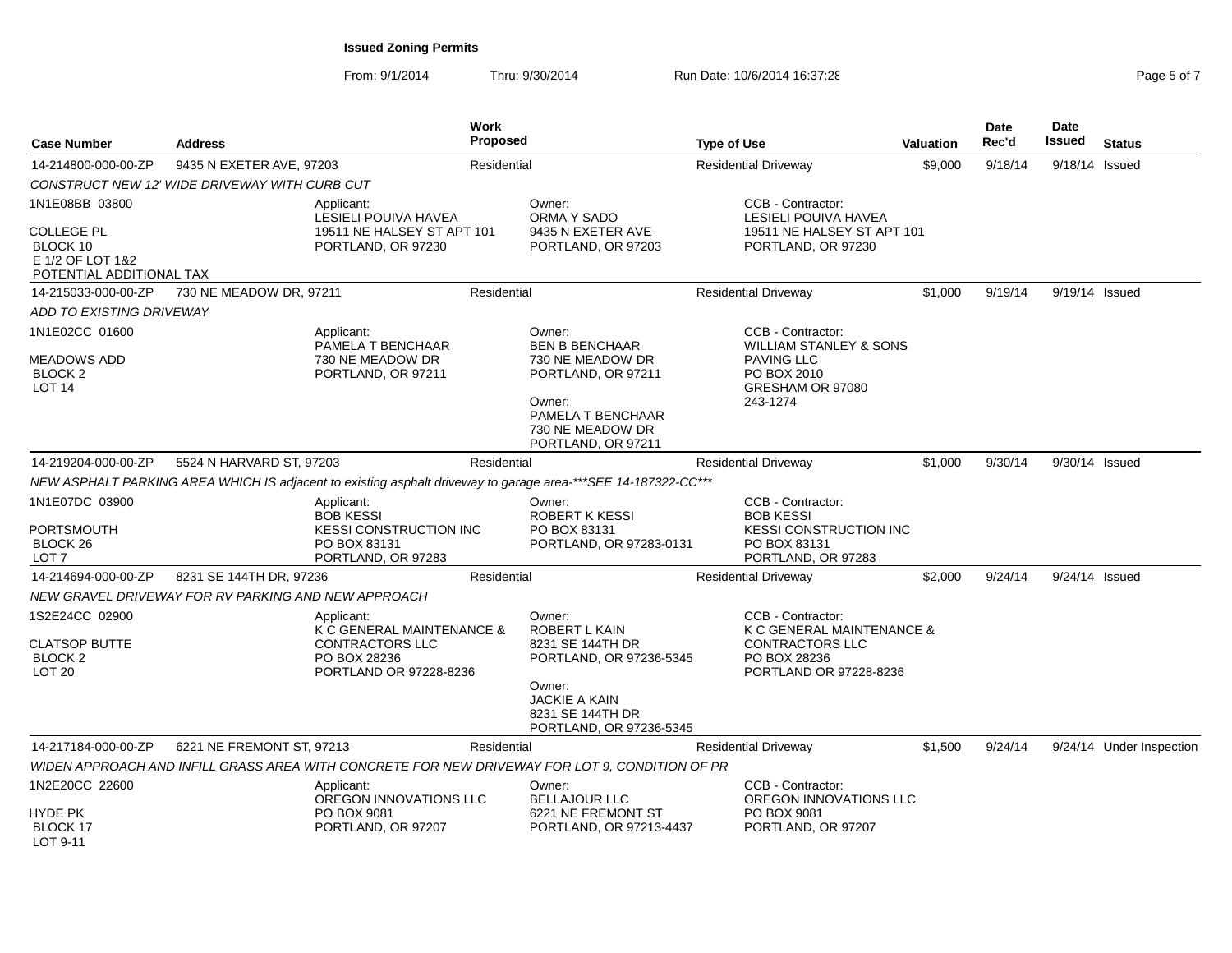From: 9/1/2014Thru: 9/30/2014 Run Date: 10/6/2014 16:37:28

| Page 6 of 7 |  |  |
|-------------|--|--|
|             |  |  |

| <b>Case Number</b>                                                 | <b>Address</b>              |                                                             | Work<br><b>Proposed</b> |                                                                                                     | <b>Type of Use</b> |                                                                                            | <b>Valuation</b> | Date<br>Rec'd | <b>Date</b><br><b>Issued</b> | <b>Status</b>   |
|--------------------------------------------------------------------|-----------------------------|-------------------------------------------------------------|-------------------------|-----------------------------------------------------------------------------------------------------|--------------------|--------------------------------------------------------------------------------------------|------------------|---------------|------------------------------|-----------------|
| 14-209253-000-00-ZP                                                | 10738 SE POWELL BLVD, 97266 |                                                             | Residential             |                                                                                                     |                    | <b>Residential Driveway</b>                                                                | \$1,200          | 9/8/14        | 9/8/14 Final                 |                 |
|                                                                    |                             |                                                             |                         | ZONING PERMIT FOR DRIVEWAY INSTALLATION AT REAR OF HOUSE, CURB CUT*RESPONSE TO CC CASE 14-204347CC* |                    |                                                                                            |                  |               |                              |                 |
| 1S2E10CA 01700                                                     |                             | Applicant:<br>YAN CHAN TAN                                  |                         | Owner:<br><b>KWOK P LEE</b>                                                                         |                    |                                                                                            |                  |               |                              |                 |
| <b>MC FADDEN COURT</b><br>LOT <sub>8</sub>                         |                             | 10738 SE POWELL BLVD<br>PORTLAND OR 97266                   |                         | 10738 SE POWELL BLVD<br>PORTLAND, OR 97266                                                          |                    |                                                                                            |                  |               |                              |                 |
|                                                                    |                             |                                                             |                         | Owner:<br>YAN CHAN TAN<br>10738 SE POWELL BLVD<br>PORTLAND, OR 97266                                |                    |                                                                                            |                  |               |                              |                 |
| 14-218139-000-00-ZP                                                | 3230 SE 122ND AVE, 97236    |                                                             | Residential             |                                                                                                     |                    | <b>Residential Driveway</b>                                                                | \$500            | 9/26/14       | 9/26/14 Issued               |                 |
| <b>LEGALIZE PARKING PAD</b>                                        |                             |                                                             |                         |                                                                                                     |                    |                                                                                            |                  |               |                              |                 |
| 1S2E11BC 10300                                                     |                             | Applicant:<br>THANH THUY VOMINH                             |                         | Owner:<br>THANH THUY VOMINH                                                                         |                    |                                                                                            |                  |               |                              |                 |
| SECTION 11 1S 2E<br>TL 10300 0.45 ACRES                            |                             | 1225 SE 60TH AVE<br>PORTLAND, OR 97215-2806                 |                         | 1225 SE 60TH AVE<br>PORTLAND, OR 97215-2806                                                         |                    |                                                                                            |                  |               |                              |                 |
| 14-208321-000-00-ZP                                                | 606 NE JARRETT ST, 97211    |                                                             | Residential             |                                                                                                     |                    | <b>Residential Driveway</b>                                                                | \$5.000          | 9/5/14        | 9/5/14 Final                 |                 |
| <b>ADD NEW DRIVEWAY</b>                                            |                             |                                                             |                         |                                                                                                     |                    |                                                                                            |                  |               |                              |                 |
| 1N1E14CC 08600                                                     |                             | Applicant:<br><b>CONCRETE PROS LLP</b>                      |                         | Owner:<br><b>BOH LEE</b>                                                                            |                    | CCB - Contractor:<br><b>CONCRETE PROS LLP</b>                                              |                  |               |                              |                 |
| <b>CLOVERDALE EXTN &amp; PLAT 2</b><br>BLOCK 9<br>LOT <sub>1</sub> |                             | 4908 NE BUFFALO ST<br>PORTLAND, OR 97218                    |                         | 606 NE JARRETT ST<br>PORTLAND, OR 97211                                                             |                    | 4908 NE BUFFALO ST<br>PORTLAND, OR 97218                                                   |                  |               |                              |                 |
| 14-204746-REV-01-ZP                                                | 12022 SE GRANT ST, 97216    |                                                             | Residential             |                                                                                                     |                    | <b>Residential Driveway</b>                                                                | \$500            | 9/2/14        |                              | $9/2/14$ Issued |
|                                                                    |                             | REVISION TO CHANGE DRIVEWAY CONFIGURATION FROM 12FT TO 16FT |                         |                                                                                                     |                    |                                                                                            |                  |               |                              |                 |
| 1S2E03DD 06500                                                     |                             | Applicant:<br><b>DONNA KEOUGH</b>                           |                         | Owner:<br><b>JMT PROPERTIES INC</b>                                                                 |                    | CCB - Contractor:<br><b>KAY MACK HOMES LLC</b>                                             |                  |               |                              |                 |
| <b>BARBARA ADD</b><br>BLOCK <sub>2</sub><br>LOT <sub>1</sub>       |                             | 508 NW 44TH ST<br>VANCOUVER, WA 98660                       |                         | PO BOX 196<br>CLACKAMAS, OR 97015-0196                                                              |                    | 13706 SE MARKET ST<br>PORTLAND, OR 97233                                                   |                  |               |                              |                 |
|                                                                    |                             |                                                             |                         |                                                                                                     |                    | CCB - Contractor:<br><b>CRAINIC ELECTRIC CO</b><br>16102 SE Flavel Dr<br>PORTLAND OR 97236 |                  |               |                              |                 |